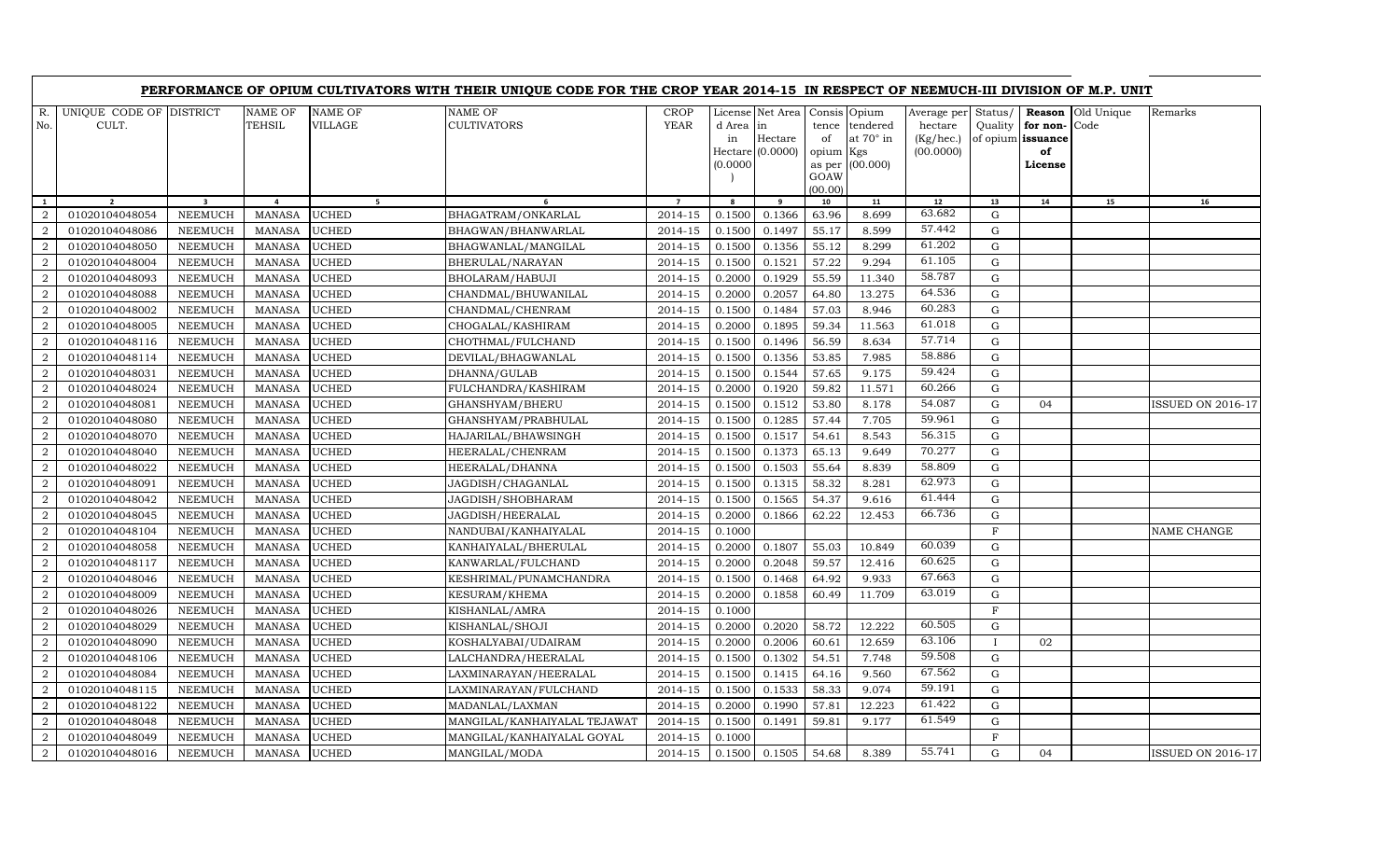| R.             | UNIQUE CODE OF DISTRICT |                | <b>NAME OF</b> | <b>NAME OF</b> | <b>NAME OF</b>          | <b>CROP</b> |           | License Net Area      |                 | Consis Opium     | Average per Status/ |              |                   | <b>Reason</b> Old Unique | Remarks                        |
|----------------|-------------------------|----------------|----------------|----------------|-------------------------|-------------|-----------|-----------------------|-----------------|------------------|---------------------|--------------|-------------------|--------------------------|--------------------------------|
| No.            | CULT.                   |                | TEHSIL         | VILLAGE        | <b>CULTIVATORS</b>      | <b>YEAR</b> | d Area in |                       |                 | tence tendered   | hectare             | Quality      | for non-          | Code                     |                                |
|                |                         |                |                |                |                         |             | in        | Hectare               | of              | at $70^\circ$ in | (Kg/hec.)           |              | of opium issuance |                          |                                |
|                |                         |                |                |                |                         |             |           | Hectare (0.0000)      | opium Kgs       |                  | (00.0000)           |              | of                |                          |                                |
|                |                         |                |                |                |                         |             | (0.0000)  |                       |                 | as per (00.000)  |                     |              | License           |                          |                                |
|                |                         |                |                |                |                         |             |           |                       | GOAW<br>(00.00) |                  |                     |              |                   |                          |                                |
| 2              | 01020104048051          | <b>NEEMUCH</b> | <b>MANASA</b>  | <b>UCHED</b>   | MANGILAL/SHYAMLAL       | 2014-15     | 0.1500    | 0.1183                | 57.89           | 7.476            | 63.195              | $\mathbf G$  |                   |                          |                                |
| 2              | 01020104048125          | <b>NEEMUCH</b> | <b>MANASA</b>  | <b>UCHED</b>   | MANNALAL/HEERALAL       | 2014-15     | 0.1500    | 0.1477                | 53.64           | 8.483            | 57.434              | $\mathbf G$  |                   |                          |                                |
| 2              | 01020104048095          | <b>NEEMUCH</b> | <b>MANASA</b>  | <b>UCHED</b>   | MANOHARLAL/PANNALAL     | $2014 - 15$ | 0.2000    | 0.1923                | 59.35           | 12.294           | 63.931              | $\mathbf G$  |                   |                          |                                |
| $\overline{2}$ | 01020104048068          | NEEMUCH        | <b>MANASA</b>  | <b>UCHED</b>   | MANSINGH/SHOJI          | 2014-15     | 0.2000    | 0.2002                | 55.26           | 11.502           | 57.453              | $\mathbf G$  |                   |                          |                                |
| 2              | 01020104048012          | <b>NEEMUCH</b> | <b>MANASA</b>  | <b>UCHED</b>   | MOHANBAI/MODIRAM        | 2014-15     | 0.1500    | 0.1348                | 60.26           | 8.299            | 61.565              | $\mathbf G$  |                   |                          |                                |
| $\overline{2}$ | 01020104048044          | <b>NEEMUCH</b> | <b>MANASA</b>  | <b>UCHED</b>   | MUNNALAL/PANNALAL       | 2014-15     | 0.1500    | 0.1474                | 54.54           | 8.438            | 57.246              | $\mathbf G$  |                   |                          |                                |
| 2              | 01020104048076          | <b>NEEMUCH</b> | <b>MANASA</b>  | <b>UCHED</b>   | OM/PANNALAL             | 2014-15     | 0.1500    | 0.1376                | 56.30           | 8.735            | 63.481              | $\mathbf G$  |                   |                          |                                |
| $\overline{2}$ | 01020104048007          | <b>NEEMUCH</b> | <b>MANASA</b>  | <b>UCHED</b>   | CHANDMAL/PANNALAL       | 2014-15     | 0.1500    | 0.1467                | 54.51           | 8.309            | 56.639              | $\mathbf G$  |                   |                          |                                |
| 2              | 01020104048032          | <b>NEEMUCH</b> | <b>MANASA</b>  | <b>UCHED</b>   | PANNALAL/GULAB          | 2014-15     | 0.1500    | 0.1416                | 52.76           | 8.841            | 62.436              | $\mathbf G$  |                   |                          |                                |
| 2              | 01020104048052          | <b>NEEMUCH</b> | <b>MANASA</b>  | <b>UCHED</b>   | PIRULAL/SHOJI           | 2014-15     | 0.2000    | 0.2006                | 59.68           | 12.618           | 62.901              | $\mathbf G$  |                   |                          |                                |
| 2              | 01020104048001          | <b>NEEMUCH</b> | <b>MANASA</b>  | <b>UCHED</b>   | PRABHULAL/RAMLAL        | 2014-15     | 0.1500    | 0.1288                | 59.72           | 7.994            | 62.065              | $\mathbf G$  |                   |                          |                                |
| $\overline{a}$ | 01020104048097          | <b>NEEMUCH</b> | <b>MANASA</b>  | <b>UCHED</b>   | PRAHALAD/VARDICHANDRA   | 2014-15     | 0.1500    | 0.1503                | 58.87           | 9.470            | 63.007              | G            |                   |                          |                                |
| $\overline{2}$ | 01020104048013          | <b>NEEMUCH</b> | <b>MANASA</b>  | <b>UCHED</b>   | GHANSHYAM/PUNAMCHAND    | $2014 - 15$ | 0.1500    | 0.1416                | 56.35           | 8.638            | 61.003              | $\mathbf G$  |                   |                          |                                |
| $\overline{2}$ | 01020104048119          | <b>NEEMUCH</b> | <b>MANASA</b>  | <b>UCHED</b>   | RAJARAM/DHANNALAL       | 2014-15     | 0.1500    | 0.1285                | 61.49           | 8.266            | 64.327              | $\mathbf G$  |                   |                          |                                |
| $\overline{2}$ | 01020104048041          | <b>NEEMUCH</b> | <b>MANASA</b>  | <b>UCHED</b>   | RAMCHANDRA/NATHU        | 2014-15     | 0.1500    | 0.1533                | 55.72           | 8.732            | 56.960              | $\mathbf G$  |                   |                          |                                |
| $\overline{2}$ | 01020104048126          | <b>NEEMUCH</b> | <b>MANASA</b>  | <b>UCHED</b>   | RODILAL/KISHANLAL       | 2014-15     | 0.2000    | 0.2018                | 60.38           | 12.430           | 61.596              | $\mathbf G$  |                   |                          |                                |
| 2              | 01020104048065          | <b>NEEMUCH</b> | <b>MANASA</b>  | <b>UCHED</b>   | SAMRATHMAL/BAGDIRAM     | 2014-15     | 0.1500    | 0.1523                | 58.33           | 9.483            | 62.265              |              | 02                |                          |                                |
| $\overline{2}$ | 01020104048083          | <b>NEEMUCH</b> | <b>MANASA</b>  | <b>UCHED</b>   | SHAMBHULAL/CHOGALAL     | 2014-15     | 0.2000    | 0.1876                | 59.98           | 11.679           | 62.255              | $\mathbf G$  |                   |                          |                                |
| 2              | 01020104048011          | <b>NEEMUCH</b> | <b>MANASA</b>  | <b>UCHED</b>   | SHOJI/KHEMA             | 2014-15     | 0.1500    | 0.1321                | 55.84           | 7.483            | 56.646              | $\mathbf G$  |                   |                          |                                |
| 2              | 01020104048073          | <b>NEEMUCH</b> | <b>MANASA</b>  | <b>UCHED</b>   | SHYAMLAL/SHOJI          | $2014 - 15$ | 0.2000    | 0.1999                | 55.26           | 11.360           | 56.828              | $\mathbf G$  |                   |                          |                                |
| $\overline{2}$ | 01020104048066          | <b>NEEMUCH</b> | <b>MANASA</b>  | <b>UCHED</b>   | TEJA/SHOJI              | 2014-15     | 0.2000    | 0.1993                | 58.57           | 11.998           | 60.201              | G            |                   |                          |                                |
| 2              | 01020104048008          | <b>NEEMUCH</b> | <b>MANASA</b>  | <b>UCHED</b>   | TULSIRAM/MULCHANDRA     | 2014-15     | 0.1000    |                       |                 |                  |                     | $\mathbf{F}$ |                   |                          |                                |
| $\overline{2}$ | 01020104048057          | <b>NEEMUCH</b> | <b>MANASA</b>  | <b>UCHED</b>   | VISHNUKUMAR/RATAN       | 2014-15     | 0.1500    | 0.1302                | 61.68           | 9.041            | 69.439              | G            |                   |                          |                                |
| 3              | 01020104068002          | <b>NEEMUCH</b> | <b>MANASA</b>  | <b>TUMDA</b>   | KAMALSINGH/KISHANSINGH  | $2014 - 15$ | 0.1000    |                       |                 |                  |                     | $\rm F$      |                   |                          |                                |
| $\mathbf{3}$   | 01020104068006          | <b>NEEMUCH</b> | <b>MANASA</b>  | <b>TUMDA</b>   | SAJJANSINGH/DEVISINGH   | 2014-15     | 0.1500    | 0.1414                | 60.85           | 9.336            | 66.025              | $\mathbf G$  |                   |                          |                                |
| 3              | 01020104068020          | <b>NEEMUCH</b> | <b>MANASA</b>  | <b>TUMDA</b>   | DULESINGH/BHAVANISINGH  | 2014-15     | 0.1500    | 0.1480                | 60.39           | 6.936            | 46.865              | $\mathbf{I}$ | 02                |                          |                                |
| $\mathbf{3}$   | 01020104068023          | <b>NEEMUCH</b> | <b>MANASA</b>  | TUMDA          | GITABAI/MANGILAL        | 2014-15     | 0.1500    | 0.1360                | 53.93           | 7.697            | 56.596              | $\mathbf G$  |                   |                          |                                |
| 3              | 01020104068033          | <b>NEEMUCH</b> | <b>MANASA</b>  | <b>TUMDA</b>   | BHOPALSINGH/KISHANSINGH | 2014-15     | 0.1000    |                       |                 |                  |                     | F            |                   |                          |                                |
| 3              | 01020104068034          | <b>NEEMUCH</b> | <b>MANASA</b>  | TUMDA          | BHERUSINGH/GOVINDSINGH  | 2014-15     | 0.1000    |                       |                 |                  |                     | F            |                   |                          |                                |
| $\mathbf{3}$   | 01020104068005          | <b>NEEMUCH</b> | <b>MANASA</b>  | TUMDA          | KARAN SINGH / LAL SINGH | $2014 - 15$ | 0.1500    | 0.1421                | 52.55           | 7.702            | 54.201              | $\mathbf G$  | 04                |                          | <b>ISSUED ON 2016-17</b>       |
|                | 01020104104002          | <b>NEEMUCH</b> | <b>MANASA</b>  | SUWASRABUJURG  | HARIRAM/SURAJMAL        | 2014-15     | 0.1500    | 0.1469                | 52.17           | 8.012            | 54.541              | $\mathbf G$  | 04                |                          | 102010400707 ISSUED ON 2016-17 |
| 3              | 01020104078005          | <b>NEEMUCH</b> | <b>MANASA</b>  | <b>SOJAWAS</b> | BHAGATSINGH/BAPUSINGH   | 2014-15     | 0.1500    | 0.1416                | 54.77           | 7.981            | 56.363              | ${\rm G}$    |                   |                          |                                |
| $\mathbf{3}$   | 01020104078007          | <b>NEEMUCH</b> | <b>MANASA</b>  | <b>SOJAWAS</b> | BHOPALSINGH/KHUMANSINGH | 2014-15     | 0.1000    |                       |                 |                  |                     | $\mathbf F$  |                   |                          |                                |
| 3              | 01020104078009          | <b>NEEMUCH</b> | <b>MANASA</b>  | <b>SOJAWAS</b> | ARJUNSINGH/RAMSINGH     | 2014-15     | 0.1000    | 0.0950                | 63.77           | 5.931            | 62.432              | $\mathbf G$  |                   |                          | TRANSFER/ANKLI                 |
| 3              | 01020104078010          | <b>NEEMUCH</b> | <b>MANASA</b>  | <b>SOJAWAS</b> | FATEHSINGH/SARTANSINGH  | 2014-15     | 0.1500    | 0.1426                | 53.79           | 7.984            | 55.989              | $\mathbf G$  | 04                |                          | <b>ISSUED ON 2016-17</b>       |
| 3              | 01020104078011          | <b>NEEMUCH</b> | <b>MANASA</b>  | <b>SOJAWAS</b> | DHAPUBAI/CHITARSINGH    | 2014-15     | 0.1000    | 0.0954                | 56.81           | 5.210            | 54.612              | $\mathbf G$  | 04                |                          | <b>ISSUED ON 2016-17</b>       |
| $\mathbf{3}$   | 01020104078022          | <b>NEEMUCH</b> | <b>MANASA</b>  | SOJAWAS        | MADAN SINGH/JAYSIGH     | 2014-15     | 0.1000    |                       |                 |                  |                     | F            |                   | 01020104096077           |                                |
| 3              | 01020104078018          | <b>NEEMUCH</b> | <b>MANASA</b>  | <b>SOJAWAS</b> | BAPUSINGH/NATHUSINGH    | 2014-15     |           | $0.1500 \quad 0.1440$ | 56.91           | 8.390            | 58.264              | G            |                   |                          |                                |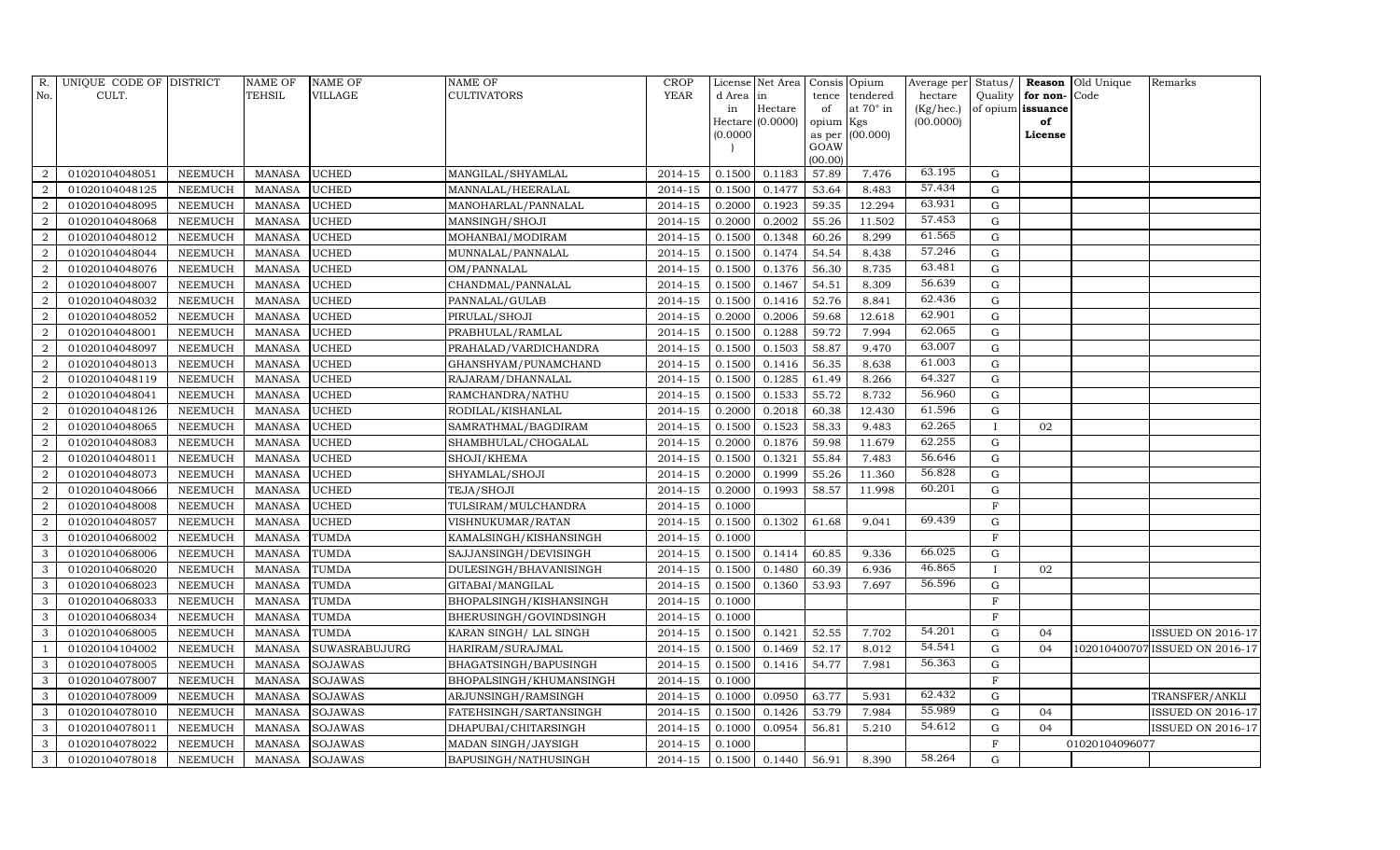| R.             | UNIQUE CODE OF DISTRICT |                | NAME OF       | <b>NAME OF</b>     | <b>NAME OF</b>               | <b>CROP</b> |           | License Net Area   | Consis Opium   |                  | Average per Status/ |              |                   | <b>Reason</b> Old Unique | Remarks                  |
|----------------|-------------------------|----------------|---------------|--------------------|------------------------------|-------------|-----------|--------------------|----------------|------------------|---------------------|--------------|-------------------|--------------------------|--------------------------|
| No.            | CULT.                   |                | TEHSIL        | <b>VILLAGE</b>     | <b>CULTIVATORS</b>           | YEAR        | d Area in |                    | tence          | tendered         | hectare             | Quality      | for non-          | Code                     |                          |
|                |                         |                |               |                    |                              |             | in        | Hectare            | of             | at $70^\circ$ in | (Kg/hec.)           |              | of opium issuance |                          |                          |
|                |                         |                |               |                    |                              |             |           | $Hectare$ (0.0000) | opium Kgs      |                  | (00.0000)           |              | of                |                          |                          |
|                |                         |                |               |                    |                              |             | (0.0000)  |                    | as per<br>GOAW | (00.000)         |                     |              | License           |                          |                          |
|                |                         |                |               |                    |                              |             |           |                    | (00.00)        |                  |                     |              |                   |                          |                          |
| 2              | 01020104062022          | <b>NEEMUCH</b> | MANASA        | <b>SHESHPURA</b>   | BADRILAL/KANHAIYALAL         | 2014-15     | 0.1500    | 0.1453             | 58.43          | 9.875            | 67.963              | G            |                   |                          |                          |
| $\overline{2}$ | 01020104062071          | <b>NEEMUCH</b> | <b>MANASA</b> | <b>SHESHPURA</b>   | BADRILAL/RAMPRHALAD          | 2014-15     | 0.1500    | 0.1471             | 61.95          | 9.956            | 67.682              | $\mathbf G$  |                   |                          |                          |
| $\overline{2}$ | 01020104062053          | <b>NEEMUCH</b> | <b>MANASA</b> | <b>SHESHPURA</b>   | CHAGANLAL/BHAGIRATH          | $2014 - 15$ | 0.1500    | 0.1476             | 64.98          | 9.766            | 66.165              | G            |                   |                          |                          |
| $\overline{2}$ | 01020104062028          | <b>NEEMUCH</b> | <b>MANASA</b> | <b>SHESHPURA</b>   | DEVILAL/VARDICHANDRA         | 2014-15     | 0.1500    | 0.1467             | 57.29          | 8.536            | 58.187              | $\mathbf G$  |                   |                          |                          |
| 2              | 01020104062017          | <b>NEEMUCH</b> | <b>MANASA</b> | <b>SHESHPURA</b>   | DHAPUBAI/LAXMINARAYAN        | 2014-15     | 0.1500    | 0.1447             | 49.71          | 6.761            | 46.724              | $\mathbf G$  | 04                |                          | <b>ISSUED ON 2016-17</b> |
| $\overline{2}$ | 01020104062079          | <b>NEEMUCH</b> | <b>MANASA</b> | <b>SHESHPURA</b>   | GHISALAL/BAPULAL             | 2014-15     | 0.1500    | 0.1467             | 57.11          | 9.521            | 64.901              | $\mathbf G$  |                   |                          |                          |
| 2              | 01020104062056          | <b>NEEMUCH</b> | <b>MANASA</b> | <b>SHESHPURA</b>   | GOPAL/BAPULAL                | 2014-15     | 0.1500    | 0.1370             | 58.54          | 8.463            | 61.774              | $\mathbf G$  |                   |                          |                          |
| 2              | 01020104062067          | <b>NEEMUCH</b> | <b>MANASA</b> | <b>SHESHPURA</b>   | HEERALAL/BHAGATRAM           | 2014-15     | 0.1500    | 0.1405             | 60.86          | 9.538            | 67.886              | $\mathbf G$  |                   |                          |                          |
| 2              | 01020104062050          | <b>NEEMUCH</b> | <b>MANASA</b> | <b>SHESHPURA</b>   | KISHANLAL/BHUWANILAL         | 2014-15     | 0.1500    | 0.1431             | 54.01          | 8.271            | 57.799              | $\mathbf G$  |                   |                          |                          |
| $\overline{a}$ | 01020104062011          | <b>NEEMUCH</b> | <b>MANASA</b> | <b>SHESHPURA</b>   | NIRBHAYRAM/BHAGATRAM         | 2014-15     | 0.1500    | 0.1414             | 61.10          | 9.095            | 64.321              | $\mathbf G$  |                   |                          | TRANSFER/ DHAKNI         |
| 2              | 01020104062023          | <b>NEEMUCH</b> | <b>MANASA</b> | <b>SHESHPURA</b>   | SHAMBHULAL/PURALAL           | 2014-15     | 0.1500    | 0.1496             | 61.62          | 9.058            | 60.548              | G            |                   |                          |                          |
| $\overline{2}$ | 01020104062008          | <b>NEEMUCH</b> | <b>MANASA</b> | <b>SHESHPURA</b>   | SUKHIBAI/VAJERAM             | 2014-15     | 0.1000    |                    |                |                  |                     | $\mathbf{F}$ |                   |                          |                          |
| 2              | 01020104062063          | <b>NEEMUCH</b> | <b>MANASA</b> | <b>SHESHPURA</b>   | VARDICHANDRA/BHAGATRAM       | 2014-15     | 0.1500    | 0.1456             | 55.12          | 8.662            | 59.492              | $\mathbf G$  |                   |                          |                          |
| 3              | 01020104073009          | <b>NEEMUCH</b> | <b>MANASA</b> | <b>SEMLI ANTRI</b> | KASTURI BAI/RATAN            | 2014-15     | 0.1500    | 0.1480             | 39.86          | 2.648            | 17.892              | $\mathbf G$  | 04                |                          |                          |
| $\mathbf{3}$   | 01020104073031          | <b>NEEMUCH</b> | <b>MANASA</b> | <b>SEMLI ANTRI</b> | JAGDISH/BASNTILAL            | 2014-15     | 0.2000    | 0.2031             | 64.38          | 12.517           | 61.630              | $\mathbf G$  |                   |                          |                          |
| 3              | 01020104073043          | <b>NEEMUCH</b> | <b>MANASA</b> | <b>SEMLI ANTRI</b> | BABULAL/BASANTILAL           | 2014-15     | 0.1500    | 0.1536             | 63.78          | 9.266            | 60.326              | G            |                   |                          |                          |
| 3              | 01020104073054          | <b>NEEMUCH</b> | <b>MANASA</b> | SEMLI ANTRI        | NITESH BEJNATH               | 2014-15     | 0.1500    | 0.1508             | 62.69          | 9.054            | 60.040              | G            |                   |                          |                          |
| 2              | 01020104056008          | <b>NEEMUCH</b> | <b>MANASA</b> | <b>SARSI</b>       | BANSHILAL/BHUWANIRAM         | 2014-15     | 0.1500    | 0.1423             | 60.38          | 8.703            | 61.160              | $\mathbf G$  |                   |                          |                          |
| $\overline{2}$ | 01020104056027          | <b>NEEMUCH</b> | <b>MANASA</b> | <b>SARSI</b>       | BHAGWANLAL/BHANWARLAL        | 2014-15     | 0.1000    |                    |                |                  |                     | ${\bf F}$    |                   |                          |                          |
| 2              | 01020104056004          | <b>NEEMUCH</b> | <b>MANASA</b> | <b>SARSI</b>       | KANHAIYALAL/BHUWANIRAM GAYAR | 2014-15     | 0.1000    |                    |                |                  |                     | F            |                   |                          |                          |
| $\overline{2}$ | 01020104056038          | <b>NEEMUCH</b> | <b>MANASA</b> | <b>SARSI</b>       | JHUMALAL/KHYALIRAM           | 2014-15     | 0.1500    | 0.1478             | 61.09          | 9.940            | 67.253              | $\mathbf I$  | 02                |                          |                          |
| $\overline{2}$ | 01020104056005          | <b>NEEMUCH</b> | <b>MANASA</b> | <b>SARSI</b>       | RAMESHWAR/GENDMAL            | 2014-15     | 0.1500    |                    |                |                  |                     | $\mathbf{F}$ |                   |                          |                          |
| $\overline{2}$ | 01020104056009          | <b>NEEMUCH</b> | <b>MANASA</b> | <b>SARSI</b>       | KANHAIYALAL/BHUWANIRAM RAWAT | 2014-15     | 0.1500    | 0.1441             | 61.87          | 8.759            | 60.784              | $\mathbf G$  |                   |                          |                          |
| $\overline{2}$ | 01020104056006          | <b>NEEMUCH</b> | <b>MANASA</b> | <b>SARSI</b>       | KARULAL/BHUWANIRAM RAWAT     | 2014-15     | 0.1500    | 0.1395             | 67.48          | 9.332            | 66.896              | ${\rm G}$    |                   |                          |                          |
| $\overline{2}$ | 01020104056030          | <b>NEEMUCH</b> | <b>MANASA</b> | <b>SARSI</b>       | TULSIRAM/PRABHULAL           | 2014-15     | 0.1500    | 0.0914             | 59.99          | 6.085            | 66.575              | $\mathbf G$  |                   |                          |                          |
| 2              | 01020104056033          | <b>NEEMUCH</b> | <b>MANASA</b> | <b>SARSI</b>       | INDRASINGH/MOHANLAL          | 2014-15     | 0.1500    | 0.1472             | 59.92          | 8.979            | 60.999              | G            |                   |                          |                          |
| 2              | 01020104056044          | <b>NEEMUCH</b> | <b>MANASA</b> | <b>SARSI</b>       | SURAJMAL/RAMLAL              | 2014-15     | 0.1500    | 0.1489             | 61.80          | 10.118           | 67.952              | $\mathbf I$  | 02                |                          |                          |
| 2              | 01020104056001          | <b>NEEMUCH</b> | <b>MANASA</b> | <b>SARSI</b>       | HARISINGH/KANWARLAL          | 2014-15     | 0.1500    | 0.1424             | 58.69          | 8.401            | 58.996              | $\mathbf G$  |                   |                          | NAME CHANGE              |
| 2              | 01020104056019          | <b>NEEMUCH</b> | <b>MANASA</b> | <b>SARSI</b>       | OMPRAKASH/MANGILAL           | 2014-15     | 0.2000    | 0.1863             | 66.38          | 12.299           | 66.017              | $\mathbf G$  |                   |                          |                          |
| 2              | 01020104056007          | <b>NEEMUCH</b> | <b>MANASA</b> | <b>SARSI</b>       | RAMNARAYAN/CHGANIBAI         | 2014-15     | 0.1500    | 0.1424             | 51.78          | 7.582            | 53.244              | $\mathbf G$  | 04                |                          | <b>ISSUED ON 2016-17</b> |
| 2              | 01020104056022          | <b>NEEMUCH</b> | <b>MANASA</b> | <b>SARSI</b>       | RAMSINGH/NANALAL             | 2014-15     | 0.1500    | 0.1459             | 59.20          | 8.533            | 58.485              | $\mathbf G$  |                   |                          |                          |
| $\overline{a}$ | 01020104060012          | <b>NEEMUCH</b> | <b>MANASA</b> | <b>SANDIYA</b>     | MUKANDAS/KISHANDAS           | 2014-15     | 0.1500    | 0.1408             | 61.32          | 9.364            | 66.506              | $\mathbf G$  |                   |                          |                          |
| 2              | 01020104060018          | <b>NEEMUCH</b> | <b>MANASA</b> | <b>SANDIYA</b>     | NIHALCHAND/NANDLAL           | 2014-15     | 0.2000    | 0.1766             | 61.72          | 11.974           | 67.803              | G            |                   |                          |                          |
| 2              | 01020104060029          | <b>NEEMUCH</b> | <b>MANASA</b> | <b>SANDIYA</b>     | JHANAKBAI/BHAWANISHANKAR     | 2014-15     | 0.1500    | 0.1488             | 66.87          | 10.900           | 73.253              | G            |                   |                          |                          |
| 3              | 01020104064004          | <b>NEEMUCH</b> | <b>MANASA</b> | <b>SAMIYA</b>      | NAGUSINGH/RATANLAL           | 2014-15     | 0.1500    | 0.1416             | 57.13          | 8.961            | 63.284              | $\mathbf G$  |                   |                          |                          |
| $\mathbf{3}$   | 01020104064011          | <b>NEEMUCH</b> | <b>MANASA</b> | <b>SAMIYA</b>      | BHERULAL/NANDRAM             | 2014-15     | 0.1000    |                    |                |                  |                     | ${\bf F}$    |                   |                          |                          |
| $\mathbf{3}$   | 01020104064014          | <b>NEEMUCH</b> | <b>MANASA</b> | <b>SAMIYA</b>      | MANGILAL/KUKA JI             | 2014-15     | 0.1000    |                    |                |                  |                     | $\rm F$      |                   |                          |                          |
| 3              | 01020104064007          | <b>NEEMUCH</b> | <b>MANASA</b> | <b>SAMIYA</b>      | BAGDIRAM/BHAVARLAL           | 2014-15     | 0.1500    | 0.1486             | 62.72          | 9.632            | 64.818              | G            |                   |                          |                          |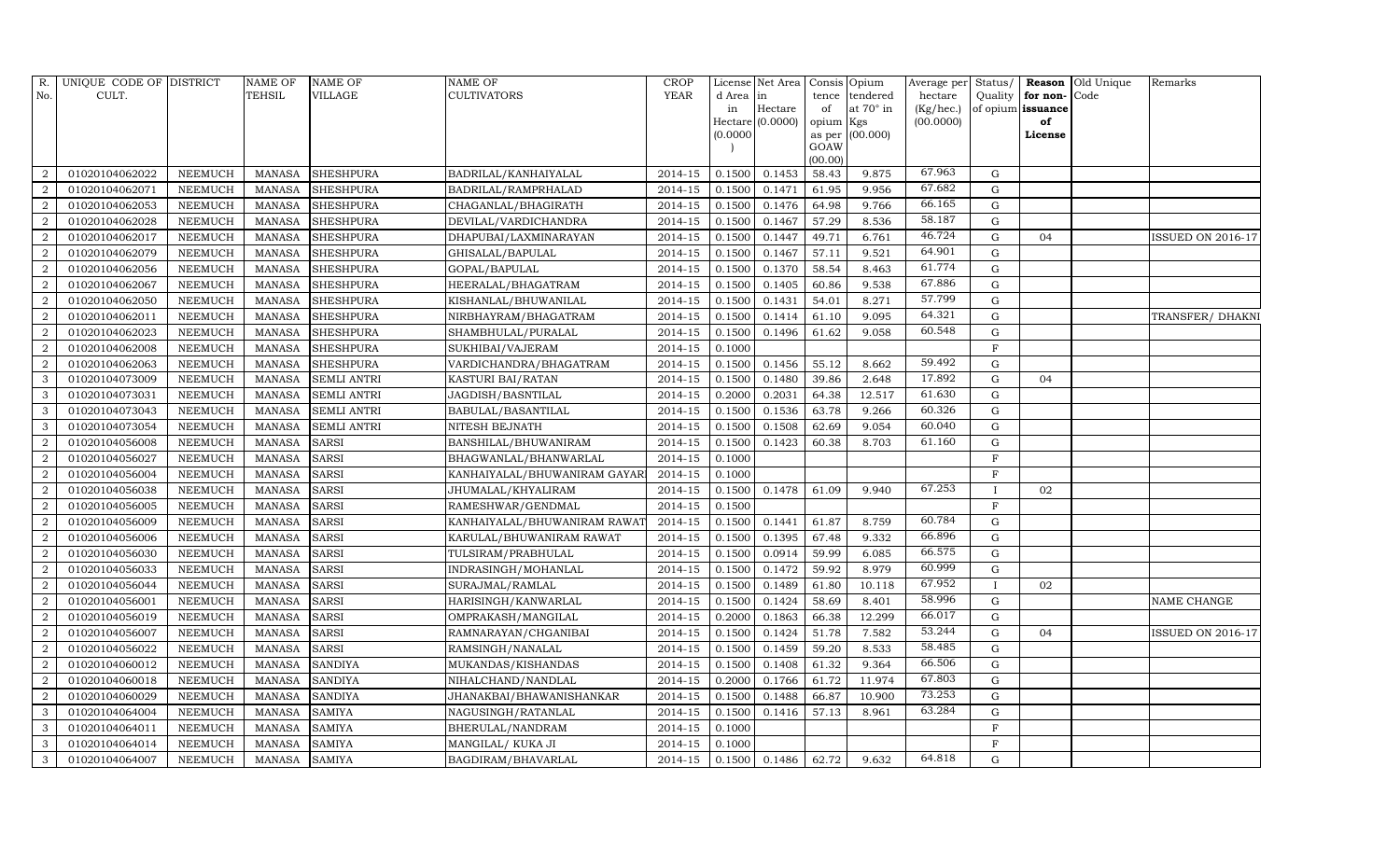|              | R. UNIQUE CODE OF DISTRICT |                | NAME OF       | <b>NAME OF</b>      | <b>NAME OF</b>             | <b>CROP</b> |          | License Net Area   Consis   Opium |           |                 | Average per Status/ |              |                   | <b>Reason</b> Old Unique | Remarks              |  |
|--------------|----------------------------|----------------|---------------|---------------------|----------------------------|-------------|----------|-----------------------------------|-----------|-----------------|---------------------|--------------|-------------------|--------------------------|----------------------|--|
| No.          | CULT.                      |                | <b>TEHSIL</b> | VILLAGE             | <b>CULTIVATORS</b>         | <b>YEAR</b> | d Area   | in                                | tence     | tendered        | hectare             | Quality      | for non-          | Code                     |                      |  |
|              |                            |                |               |                     |                            |             | in       | Hectare                           | of        | at 70° in       | (Kg/hec.)           |              | of opium issuance |                          |                      |  |
|              |                            |                |               |                     |                            |             | (0.0000) | Hectare (0.0000)                  | opium Kgs | as per (00.000) | (00.0000)           |              | of<br>License     |                          |                      |  |
|              |                            |                |               |                     |                            |             |          |                                   | GOAW      |                 |                     |              |                   |                          |                      |  |
|              |                            |                |               |                     |                            |             |          |                                   | (00.00)   |                 |                     |              |                   |                          |                      |  |
| 3            | 01020104064002             | NEEMUCH        | <b>MANASA</b> | <b>SAMIYA</b>       | SHOBARAM/SHANKARLAL        | 2014-15     | 0.1000   | 0.0960                            | 63.69     | 5.705           | 59.427              | G            |                   |                          |                      |  |
| $\mathbf{3}$ | 01020104064010             | <b>NEEMUCH</b> | <b>MANASA</b> | <b>SAMIYA</b>       | RATANLAL/AMRA JI           | 2014-15     | 0.1000   |                                   |           |                 |                     | $\rm F$      |                   |                          |                      |  |
| $\mathbf{3}$ | 01020104080006             | <b>NEEMUCH</b> | <b>MANASA</b> | <b>RUPAWAS</b>      | MANGILAL/RAMLAL            | $2014 - 15$ | 0.1500   | 0.1395                            | 59.21     | 8.645           | 61.971              | $\mathbf G$  |                   |                          |                      |  |
| $\mathbf{3}$ | 01020104080017             | <b>NEEMUCH</b> | <b>MANASA</b> | <b>RUPAWAS</b>      | BHAGIRATH/KARULAL          | 2014-15     | 0.1500   | 0.1457                            | 57.68     | 8.776           | 60.233              | $\mathbf G$  |                   |                          |                      |  |
| $\mathbf{3}$ | 01020104080028             | <b>NEEMUCH</b> | <b>MANASA</b> | <b>RUPAWAS</b>      | SALIGRAM/ DHANRAJ          | $2014 - 15$ | 0.1000   |                                   |           |                 |                     | F            |                   |                          |                      |  |
| $\mathbf{3}$ | 01020104080012             | <b>NEEMUCH</b> | <b>MANASA</b> | <b>RUPAWAS</b>      | HIRALAL/ KARULAL           | 2014-15     | 0.2000   | 0.1851                            | 61.45     | 12.448          | 67.250              | G            |                   |                          |                      |  |
| $\mathbf{3}$ | 01020104080030             | <b>NEEMUCH</b> | <b>MANASA</b> | <b>RUPAWAS</b>      | SUNDARLAL/RAMLAL           | 2014-15     | 0.1000   |                                   |           |                 |                     | $\rm F$      |                   |                          |                      |  |
| $\mathbf{3}$ | 01020104080013             | <b>NEEMUCH</b> | <b>MANASA</b> | <b>RUPAWAS</b>      | BHURIBAI/MOHANLAL          | 2014-15     | 0.1500   | 0.1303                            | 60.63     | 8.012           | 61.489              | ${\rm G}$    |                   |                          |                      |  |
| $\mathbf{3}$ | 01020104080021             | <b>NEEMUCH</b> | <b>MANASA</b> | <b>RUPAWAS</b>      | SHIVNARAYAN/MOHANLAL       | 2014-15     | 0.1500   | 0.1323                            | 58.84     | 7.868           | 59.471              | ${\rm G}$    |                   |                          |                      |  |
| $\mathbf{3}$ | 01020104085002             | <b>NEEMUCH</b> | <b>MANASA</b> | RAISINGHPURA        | KAMLABAI/BAPUSINGH         | 2014-15     | 0.1000   |                                   |           |                 |                     | F            |                   |                          |                      |  |
| $\mathbf{3}$ | 01020104085009             | <b>NEEMUCH</b> | <b>MANASA</b> | <b>RAISINGHPURA</b> | NAHAR SINGH/ DEVI SINGH    | 2014-15     | 0.1500   | 0.1449                            | 59.10     | 8.705           | 60.076              | G            |                   |                          |                      |  |
| $\mathbf{3}$ | 01020104085012             | <b>NEEMUCH</b> | <b>MANASA</b> | <b>RAISINGHPURA</b> | BHERULAL/BHAGVAN           | 2014-15     | 0.1000   | 0.0900                            | 60.01     | 5.264           | 58.489              | G            |                   |                          |                      |  |
| $\mathbf{3}$ | 01020104085026             | <b>NEEMUCH</b> | <b>MANASA</b> | <b>RAISINGHPURA</b> | BALVANT SINGH/ AMAR SINGH  | 2014-15     | 0.1000   |                                   |           |                 |                     | F            |                   |                          |                      |  |
| $\mathbf{3}$ | 01020104085031             | <b>NEEMUCH</b> | <b>MANASA</b> | <b>RAISINGHPURA</b> | KANHYALAL/AMAR             | 2014-15     | 0.1000   |                                   |           |                 |                     | F            |                   |                          |                      |  |
| $\mathbf{3}$ | 01020104085050             | <b>NEEMUCH</b> | <b>MANASA</b> | RAISINGHPURA        | RUPSINGH/BHERUSINGH        | $2014 - 15$ | 0.1500   | 0.1365                            | 53.57     | 7.798           | 57.128              | G            |                   |                          |                      |  |
| $\mathbf{3}$ | 01020104085052             | <b>NEEMUCH</b> | <b>MANASA</b> | <b>RAISINGHPURA</b> | DHAPUBAI/BHAVARSINGH       | 2014-15     | 0.1500   | 0.1505                            | 60.97     | 9.093           | 60.419              |              | 02                |                          |                      |  |
| $\mathbf{3}$ | 01020104085010             | <b>NEEMUCH</b> | <b>MANASA</b> | RAISINGHPURA        | NANI BAI/ RAM SINGH        | 2014-15     | 0.1500   | 0.1484                            | 63.32     | 9.679           | 65.222              | G            |                   |                          |                      |  |
| $\mathbf{3}$ | 01020104085011             | <b>NEEMUCH</b> | <b>MANASA</b> | <b>RAISINGHPURA</b> | BHOPASINGH/ BHERU SINGH    | 2014-15     | 0.1000   |                                   |           |                 |                     | $\rm F$      |                   |                          | TRANSFER/NAME CHANGE |  |
| $\mathbf{3}$ | 01020104086004             | <b>NEEMUCH</b> | <b>MANASA</b> | PRATAPPURA          | SHARDABAI/KISHANLAL        | 2014-15     | 0.1500   | 0.1428                            | 63.46     | 9.646           | 67.549              | $\mathbf G$  |                   |                          |                      |  |
| $\mathbf{3}$ | 01020104086005             | <b>NEEMUCH</b> | <b>MANASA</b> | <b>PRATAPPURA</b>   | MANGI BAI/BHAWARLAL        | $2014 - 15$ | 0.1500   | 0.1441                            | 58.07     | 9.175           | 63.671              | G            |                   |                          |                      |  |
| $\mathbf{3}$ | 01020104086006             | <b>NEEMUCH</b> | <b>MANASA</b> | PRATAPPURA          | JAGDISH/BHERULAL           | 2014-15     | 0.2000   | 0.1868                            | 59.61     | 11.939          | 63.913              | G            |                   |                          |                      |  |
| $\mathbf{3}$ | 01020104086012             | <b>NEEMUCH</b> | <b>MANASA</b> | PRATAPPURA          | BANSHILAL/ONKARLAL         | 2014-15     | 0.1500   | 0.1440                            | 61.69     | 9.280           | 64.444              | G            |                   |                          |                      |  |
| $\mathbf{3}$ | 01020104086013             | <b>NEEMUCH</b> | <b>MANASA</b> | PRATAPPURA          | BALKRISHNA/NANDLAL         | 2014-15     | 0.2000   | 0.1851                            | 67.56     | 12.692          | 68.568              | ${\rm G}$    |                   |                          |                      |  |
| $\mathbf{3}$ | 01020104086015             | <b>NEEMUCH</b> | <b>MANASA</b> | <b>PRATAPPURA</b>   | SHYAMLAL/ONKARLAL          | 2014-15     | 0.2000   | 0.1743                            | 59.82     | 10.845          | 62.220              | $\mathbf G$  |                   |                          |                      |  |
| $\mathbf{3}$ | 01020104086020             | <b>NEEMUCH</b> | <b>MANASA</b> | <b>PRATAPPURA</b>   | JASVANTLAL/NANDLAL         | 2014-15     | 0.2000   | 0.1965                            | 61.03     | 12.302          | 62.606              | G            |                   |                          |                      |  |
| $\mathbf{3}$ | 01020104086025             | <b>NEEMUCH</b> | <b>MANASA</b> | PRATAPPURA          | DURGASHANKAR/BHAWARLAL     | 2014-15     | 0.1500   | 0.1406                            | 67.68     | 9.707           | 69.040              | G            |                   |                          |                      |  |
| $\mathbf{3}$ | 01020104086028             | <b>NEEMUCH</b> | <b>MANASA</b> | <b>PRATAPPURA</b>   | DASHRATH/GOPAL             | 2014-15     | 0.1500   |                                   |           |                 |                     | $_{\rm N}$   |                   |                          |                      |  |
| $\mathbf{3}$ | 01020104086029             | <b>NEEMUCH</b> | <b>MANASA</b> | PRATAPPURA          | BAPULAL/GOPAL              | 2014-15     | 0.1000   |                                   |           |                 |                     | $\, {\bf N}$ |                   |                          |                      |  |
| $\mathbf{3}$ | 01020104086032             | <b>NEEMUCH</b> | <b>MANASA</b> | PRATAPPURA          | JHAMAKLAL/GOUTAMLAL        | 2014-15     | 0.1500   | 0.1432                            | 61.59     | 9.318           | 65.070              | G            |                   |                          |                      |  |
| $\mathbf{3}$ | 01020104086033             | <b>NEEMUCH</b> | <b>MANASA</b> | PRATAPPURA          | MADANLAL/RATANLAL          | $2014 - 15$ | 0.1500   | 0.1448                            | 60.55     | 8.892           | 61.409              | G            |                   |                          |                      |  |
| $\mathbf{3}$ | 01020104086042             | <b>NEEMUCH</b> | <b>MANASA</b> | PRATAPPURA          | SARDAR SINGH./DUNGAR SINGH | 2014-15     | 0.1500   | 0.1406                            | 56.23     | 8.194           | 58.279              | G            |                   |                          |                      |  |
| $\mathbf{3}$ | 01020104086045             | <b>NEEMUCH</b> | <b>MANASA</b> | <b>PRATAPPURA</b>   | SALAGRAM/NANURAM           | 2014-15     | 0.1500   | 0.1428                            | 65.80     | 9.701           | 67.934              | G            |                   |                          |                      |  |
| $\mathbf{3}$ | 01020104086047             | <b>NEEMUCH</b> | <b>MANASA</b> | <b>PRATAPPURA</b>   | RAMESHCHANDR/MOHANLAL      | 2014-15     | 0.1500   | 0.1344                            | 66.29     | 8.949           | 66.585              | ${\rm G}$    |                   |                          |                      |  |
| $\mathbf{3}$ | 01020104086023             | <b>NEEMUCH</b> | <b>MANASA</b> | PRATAPPURA          | BHAWARLAL/SALAGRAM         | 2014-15     | 0.1500   | 0.1404                            | 55.97     | 8.531           | 60.762              | $\mathbf G$  |                   |                          |                      |  |
| $\mathbf{3}$ | 01020104086052             | <b>NEEMUCH</b> | <b>MANASA</b> | PRATAPPURA          | AMBALAL/HIRALAL            | $2014 - 15$ | 0.1500   | 0.1425                            | 61.88     | 9.574           | 67.186              | G            |                   |                          |                      |  |
| $\mathbf{3}$ | 01020104086054             | <b>NEEMUCH</b> | <b>MANASA</b> | PRATAPPURA          | AMBALAL/GAMER              | 2014-15     | 0.1500   | 0.1496                            | 53.45     | 8.018           | 53.596              | G            | 04                |                          | ISSUED ON 2016-17    |  |
| $\mathbf{3}$ | 01020104086026             | <b>NEEMUCH</b> | <b>MANASA</b> | PRATAPPURA          | BHAGIRATH/MANGUDAS         | 2014-15     | 0.1500   | 0.1260                            | 60.57     | 7.563           | 60.024              | G            |                   |                          |                      |  |
| 3            | 01020104086018             | NEEMUCH        |               | MANASA PRATAPPURA   | TARACHAND/BHAWARLAL        | 2014-15     | 0.1500   | 0.1462                            | 68.19     | 10.433          | 71.361              | $\mathbf G$  |                   |                          |                      |  |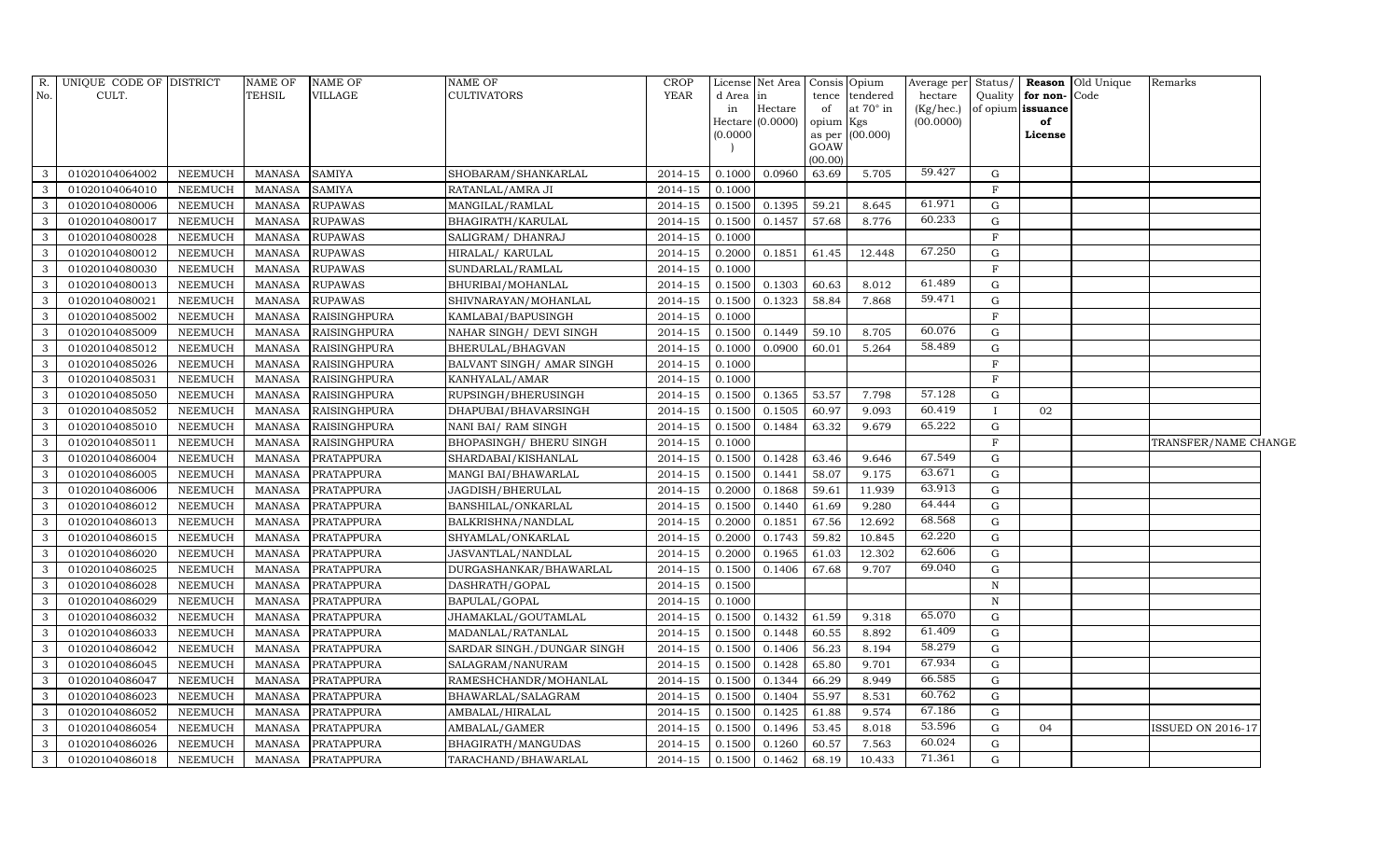| R.             | UNIQUE CODE OF DISTRICT |                | <b>NAME OF</b> | <b>NAME OF</b>    | <b>NAME OF</b>               | <b>CROP</b> |           | License Net Area |                 | Consis Opium     | Average per Status/ |             |                   | Reason Old Unique | Remarks                  |
|----------------|-------------------------|----------------|----------------|-------------------|------------------------------|-------------|-----------|------------------|-----------------|------------------|---------------------|-------------|-------------------|-------------------|--------------------------|
| No.            | CULT.                   |                | TEHSIL         | VILLAGE           | <b>CULTIVATORS</b>           | <b>YEAR</b> | d Area in |                  |                 | tence tendered   | hectare             | Quality     | for non-          | Code              |                          |
|                |                         |                |                |                   |                              |             | in        | Hectare          | of              | at $70^\circ$ in | (Kg/hec.)           |             | of opium issuance |                   |                          |
|                |                         |                |                |                   |                              |             |           | Hectare (0.0000) | opium Kgs       |                  | (00.0000)           |             | of                |                   |                          |
|                |                         |                |                |                   |                              |             | (0.0000)  |                  |                 | as per (00.000)  |                     |             | License           |                   |                          |
|                |                         |                |                |                   |                              |             |           |                  | GOAW<br>(00.00) |                  |                     |             |                   |                   |                          |
| 3              | 01020104086057          | <b>NEEMUCH</b> | <b>MANASA</b>  | <b>PRATAPPURA</b> | RAMESHCHANDR/LAXMINARAYAN    | 2014-15     | 0.1000    |                  |                 |                  |                     | $\rm F$     |                   |                   |                          |
| $\mathbf{3}$   | 01020104086030          | <b>NEEMUCH</b> | <b>MANASA</b>  | PRATAPPURA        | PARASRAM/JAGANNATH           | 2014-15     | 0.2000    | 0.1946           | 60.51           | 12.076           | 62.055              |             | 02                |                   |                          |
| $\mathbf{3}$   | 01020104086043          | <b>NEEMUCH</b> | <b>MANASA</b>  | PRATAPPURA        | BHAVRIBAI/DEVILAL            | 2014-15     | 0.1500    | 0.1506           | 53.64           | 8.107            | 53.831              | $\mathbf G$ | 04                |                   | ISSUED ON 2016-17        |
| 3              | 01020104086060          | <b>NEEMUCH</b> | <b>MANASA</b>  | PRATAPPURA        | AMBALAL/ONKARLAL             | 2014-15     | 0.1500    | 0.1500           | 59.97           | 9.475            | 63.167              | $\mathbf G$ |                   |                   |                          |
| 2              | 01020104051011          | <b>NEEMUCH</b> | <b>MANASA</b>  | PIPLIYA RAOJI     | CHATARBHUJ/MATHURALAL        | 2014-15     | 0.1000    |                  |                 |                  |                     | $\mathbf N$ |                   |                   |                          |
| $\overline{2}$ | 01020104051017          | <b>NEEMUCH</b> | <b>MANASA</b>  | PIPLIYA RAOJI     | SHYAMLAL/SHIVNARAYAN         | 2014-15     | 0.1500    | 0.1491           | 53.03           | 8.250            | 55.332              | $\mathbf G$ | 04                |                   | <b>ISSUED ON 2016-17</b> |
| 2              | 01020104051025          | <b>NEEMUCH</b> | <b>MANASA</b>  | PIPLIYA RAOJI     | KACHRU/DHANNA                | 2014-15     | 0.1000    |                  |                 |                  |                     | $\mathbf N$ |                   |                   |                          |
| $\overline{2}$ | 01020104051028          | <b>NEEMUCH</b> | <b>MANASA</b>  | PIPLIYA RAOJI     | AMRA/DALLA                   | 2014-15     | 0.1500    | 0.1476           | 54.76           | 8.464            | 57.344              | $\mathbf G$ |                   |                   |                          |
| 2              | 01020104051029          | <b>NEEMUCH</b> | <b>MANASA</b>  | PIPLIYA RAOJI     | BACHHIBAI/MANGU              | 2014-15     | 0.1500    | 0.1498           | 58.44           | 9.242            | 61.696              | $\mathbf G$ |                   |                   |                          |
| $\overline{a}$ | 01020104051037          | <b>NEEMUCH</b> | <b>MANASA</b>  | PIPLIYA RAOJI     | GANESHLAL/PANNALAL           | 2014-15     | 0.1500    | 0.1481           | 55.67           | 8.939            | 60.358              | ${\rm G}$   |                   |                   |                          |
| $\overline{a}$ | 01020104051081          | <b>NEEMUCH</b> | <b>MANASA</b>  | PIPLIYA RAOJI     | PRAHALAD/GANESHLAL           | 2014-15     | 0.1500    | 0.1472           | 55.02           | 8.740            | 59.375              | $\mathbf G$ |                   |                   |                          |
| $\overline{2}$ | 01020104051044          | <b>NEEMUCH</b> | <b>MANASA</b>  | PIPLIYA RAOJI     | MANJUKUMARI/RANJEETSINGH URF | 2014-15     | 0.1500    | 0.1520           | 58.12           | 8.984            | 59.105              | $\mathbf G$ |                   |                   |                          |
| 2              | 01020104051045          | <b>NEEMUCH</b> | <b>MANASA</b>  | PIPLIYA RAOJI     | RAMSINGH/NANDSINGH           | $2014 - 15$ | 0.1000    |                  |                 |                  |                     | F           |                   |                   |                          |
| $\overline{2}$ | 01020104051049          | <b>NEEMUCH</b> | <b>MANASA</b>  | PIPLIYA RAOJI     | BHIMA/KISHNA                 | 2014-15     | 0.1500    | 0.1463           | 52.78           | 8.302            | 56.746              | $\mathbf G$ |                   |                   |                          |
| 2              | 01020104051063          | <b>NEEMUCH</b> | <b>MANASA</b>  | PIPLIYA RAOJI     | DHANRAJ/LALA                 | 2014-15     | 0.1500    | 0.1441           | 51.82           | 8.373            | 58.105              | $\mathbf G$ |                   |                   |                          |
| 2              | 01020104051067          | <b>NEEMUCH</b> | <b>MANASA</b>  | PIPLIYA RAOJI     | DINESHKUMAR/GANESHRAM        | 2014-15     | 0.1500    | 0.1470           | 60.45           | 9.784            | 66.558              | G           |                   |                   |                          |
| $\overline{2}$ | 01020104051071          | <b>NEEMUCH</b> | <b>MANASA</b>  | PIPLIYA RAOJI     | RAJESHKUMAR/MANOHARLAL       | 2014-15     | 0.1500    | 0.1501           | 57.77           | 8.715            | 58.061              | ${\rm G}$   |                   |                   |                          |
| $\overline{a}$ | 01020104051073          | <b>NEEMUCH</b> | <b>MANASA</b>  | PIPLIYA RAOJI     | SHYAMLAL/KARULAL             | 2014-15     | 0.1000    |                  |                 |                  |                     | F           |                   |                   |                          |
| $\overline{2}$ | 01020104051074          | <b>NEEMUCH</b> | <b>MANASA</b>  | PIPLIYA RAOJI     | HIMMATSINGH/BHERUSINGH       | 2014-15     | 0.1500    | 0.1518           | 59.44           | 9.290            | 61.199              | $\mathbf G$ |                   |                   |                          |
| 2              | 01020104051079          | <b>NEEMUCH</b> | <b>MANASA</b>  | PIPLIYA RAOJI     | SAMRATHSINGH/KALYANSINGH     | $2014 - 15$ | 0.1500    | 0.1512           | 56.68           | 9.190            | 60.780              | $\mathbf G$ |                   |                   |                          |
| 2              | 01020104051080          | <b>NEEMUCH</b> | <b>MANASA</b>  | PIPLIYA RAOJI     | SHANTILAL/CHATARBHUJ         | 2014-15     | 0.2000    | 0.2000           | 55.18           | 11.698           | 58.490              | $\mathbf G$ |                   |                   |                          |
| 2              | 01020104051082          | <b>NEEMUCH</b> | <b>MANASA</b>  | PIPLIYA RAOJI     | SABUBAI/BIHARI               | 2014-15     | 0.1500    | 0.1547           | 58.40           | 9.578            | 61.913              | $\mathbf G$ |                   |                   |                          |
| 2              | 01020104051084          | <b>NEEMUCH</b> | <b>MANASA</b>  | PIPLIYA RAOJI     | RAJMAL/GORA                  | 2014-15     | 0.1500    | 0.1450           | 67.06           | 10.021           | 69.110              | $\mathbf G$ |                   |                   |                          |
| $\overline{2}$ | 01020104051086          | <b>NEEMUCH</b> | <b>MANASA</b>  | PIPLIYA RAOJI     | SURAJMAL/NATHU               | 2014-15     | 0.1500    | 0.1491           | 60.66           | 9.047            | 60.677              | $\mathbf G$ |                   |                   |                          |
| $\overline{a}$ | 01020104051087          | <b>NEEMUCH</b> | <b>MANASA</b>  | PIPLIYA RAOJI     | CHAGANLAL/UDA                | $2014 - 15$ | 0.2000    | 0.2015           | 57.02           | 11.828           | 58.700              | $\mathbf G$ |                   |                   |                          |
| $\overline{2}$ | 01020104051088          | <b>NEEMUCH</b> | <b>MANASA</b>  | PIPLIYA RAOJI     | KESHARBAI/KISHANLAL          | 2014-15     | 0.2000    | 0.1779           | 59.35           | 11.582           | 65.104              | $\mathbf G$ |                   |                   |                          |
| $\overline{2}$ | 01020104051091          | <b>NEEMUCH</b> | <b>MANASA</b>  | PIPLIYA RAOJI     | <b>BHONA/HEERA</b>           | 2014-15     | 0.2000    | 0.2019           | 57.43           | 11.921           | 59.044              | G           |                   |                   |                          |
| 2              | 01020104051092          | <b>NEEMUCH</b> | <b>MANASA</b>  | PIPLIYA RAOJI     | RATAN/HEERA                  | 2014-15     | 0.1500    | 0.1500           | 62.13           | 9.595            | 63.967              | $\mathbf G$ |                   |                   |                          |
| $\overline{2}$ | 01020104051094          | <b>NEEMUCH</b> | <b>MANASA</b>  | PIPLIYA RAOJI     | GANGARAM/HEERA               | 2014-15     | 0.1500    | 0.1548           | 60.09           | 9.649            | 62.332              | $\mathbf G$ |                   |                   |                          |
| 2              | 01020104051095          | <b>NEEMUCH</b> | <b>MANASA</b>  | PIPLIYA RAOJI     | MATHARIBAI/KESHYA            | 2014-15     | 0.1500    | 0.1502           | 56.39           | 8.757            | 58.302              | $\mathbf G$ |                   |                   | <b>NAME CHANGE</b>       |
| $\sqrt{2}$     | 01020104051098          | <b>NEEMUCH</b> | <b>MANASA</b>  | PIPLIYA RAOJI     | SHYAMLAL/NATHU               | 2014-15     | 0.1500    | 0.1536           | 64.50           | 10.044           | 65.391              | $\mathbf G$ |                   |                   |                          |
| $\overline{a}$ | 01020104051099          | <b>NEEMUCH</b> | <b>MANASA</b>  | PIPLIYA RAOJI     | SABUBAI/GORULAL              | $2014 - 15$ | 0.1500    | 0.1470           | 57.58           | 8.563            | 58.252              | ${\rm G}$   |                   |                   |                          |
| $\overline{2}$ | 01020104051100          | <b>NEEMUCH</b> | <b>MANASA</b>  | PIPLIYA RAOJI     | RODILAL/MANGILAL             | 2014-15     | 0.2000    | 0.1996           | 60.46           | 12.887           | 64.564              | $\mathbf G$ |                   |                   |                          |
| $\overline{2}$ | 01020104051101          | <b>NEEMUCH</b> | <b>MANASA</b>  | PIPLIYA RAOJI     | BIHARI/UDA                   | 2014-15     | 0.1500    | 0.1470           | 61.18           | 9.518            | 64.748              | $\mathbf G$ |                   |                   |                          |
| $\overline{a}$ | 01020104051104          | <b>NEEMUCH</b> | <b>MANASA</b>  | PIPLIYA RAOJI     | RADHESHYAM/MANGILAL          | 2014-15     | 0.2000    | 0.1982           | 55.17           | 11.885           | 59.965              | $\mathbf G$ |                   |                   |                          |
| $\overline{2}$ | 01020104051105          | <b>NEEMUCH</b> | <b>MANASA</b>  | PIPLIYA RAOJI     | CHATARBHUJ/PRABHULAL         | 2014-15     | 0.1500    | 0.1250           | 55.71           | 7.282            | 58.256              | $\mathbf G$ |                   |                   |                          |
| $\overline{a}$ | 01020104051114          | <b>NEEMUCH</b> | <b>MANASA</b>  | PIPLIYA RAOJI     | CHOGALAL/BHERA               | 2014-15     | 0.1500    | 0.1494           | 58.18           | 8.727            | 58.414              | ${\rm G}$   |                   |                   |                          |
| $\overline{a}$ | 01020104051122          | <b>NEEMUCH</b> | <b>MANASA</b>  | PIPLIYA RAOJI     | RAMESHCHANDRA/RAMNARAYAN     | 2014-15     | 0.2000    | 0.1903           | 56.07           | 11.470           | 60.273              | $\mathbf G$ |                   |                   |                          |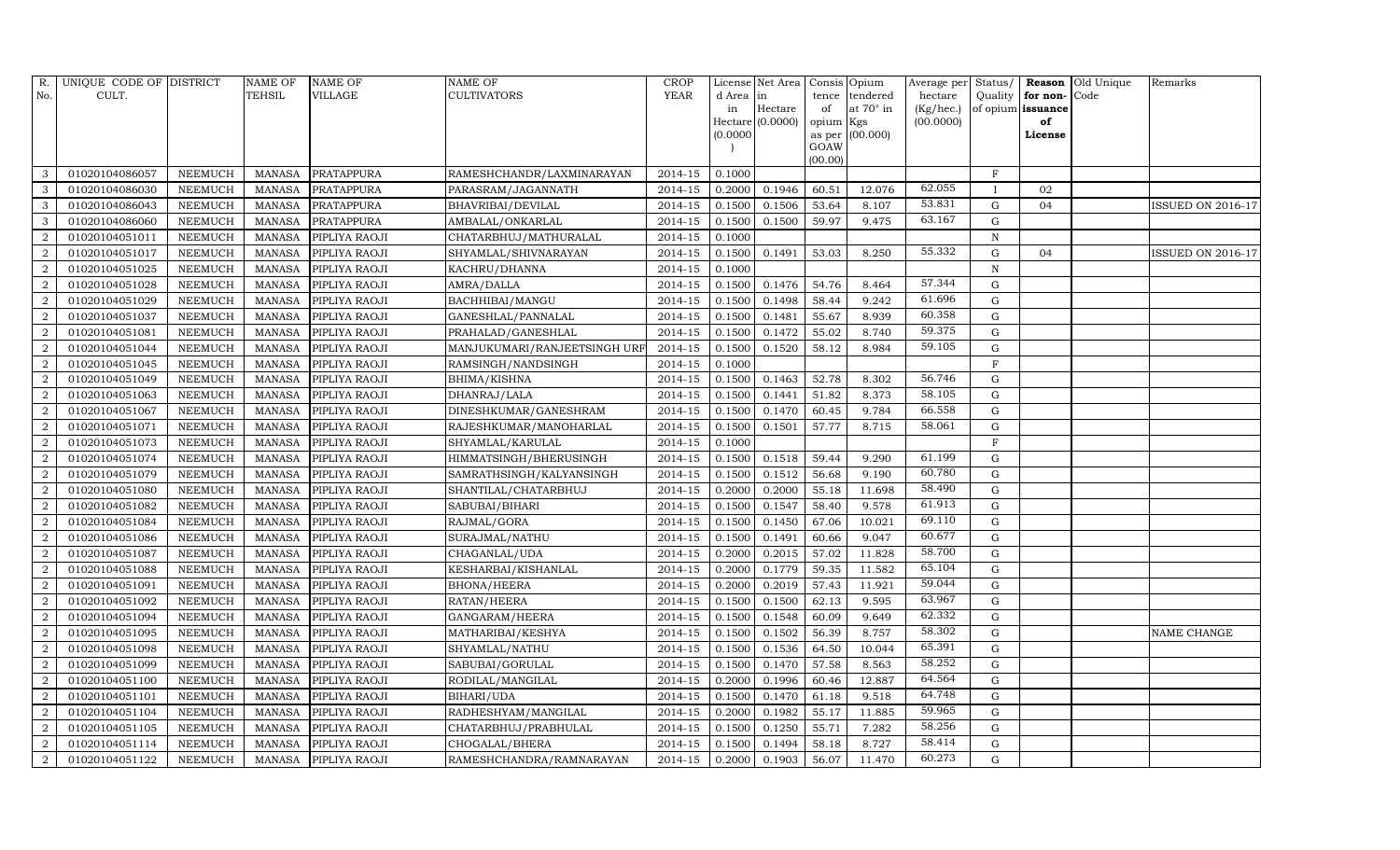| R.             | UNIQUE CODE OF DISTRICT |                | <b>NAME OF</b> | <b>NAME OF</b>  | <b>NAME OF</b>             | <b>CROP</b>          |           | License Net Area   Consis   Opium |           |                  | Average per | Status/     |                   | <b>Reason</b> Old Unique | Remarks                  |
|----------------|-------------------------|----------------|----------------|-----------------|----------------------------|----------------------|-----------|-----------------------------------|-----------|------------------|-------------|-------------|-------------------|--------------------------|--------------------------|
| No.            | CULT.                   |                | <b>TEHSIL</b>  | VILLAGE         | <b>CULTIVATORS</b>         | YEAR                 | d Area in |                                   | tence     | tendered         | hectare     | Quality     | for non-Code      |                          |                          |
|                |                         |                |                |                 |                            |                      | in        | Hectare                           | of        | at $70^\circ$ in | (Kg/hec.)   |             | of opium issuance |                          |                          |
|                |                         |                |                |                 |                            |                      |           | Hectare (0.0000)                  | opium Kgs |                  | (00.0000)   |             | of                |                          |                          |
|                |                         |                |                |                 |                            |                      | (0.0000)  |                                   | GOAW      | as per (00.000)  |             |             | License           |                          |                          |
|                |                         |                |                |                 |                            |                      |           |                                   | (00.00)   |                  |             |             |                   |                          |                          |
| $\mathcal{D}$  | 01020104051125          | <b>NEEMUCH</b> | <b>MANASA</b>  | PIPLIYA RAOJI   | BHAGWATIBAI/RAMGOPAL       | 2014-15              | 0.1000    |                                   |           |                  |             | $\rm F$     |                   |                          |                          |
| $\overline{2}$ | 01020104051132          | <b>NEEMUCH</b> | <b>MANASA</b>  | PIPLIYA RAOJI   | MOHANLAL/FATEHLAL          | 2014-15              | 0.1500    | 0.1464                            | 59.01     | 8.927            | 60.977      | G           |                   |                          |                          |
| $\overline{2}$ | 01020104051153          | <b>NEEMUCH</b> | <b>MANASA</b>  | PIPLIYA RAOJI   | CHATRA/BHAWSINGH           | 2014-15              | 0.1500    | 0.1292                            | 57.39     | 8.059            | 62.376      | G           |                   |                          |                          |
| $\mathfrak{D}$ | 01020104051155          | <b>NEEMUCH</b> | <b>MANASA</b>  | PIPLIYA RAOJI   | TAMMUBAI/GIRDHARI          | 2014-15              | 0.1500    | 0.1561                            | 61.15     | 8.972            | 57.476      | G           |                   |                          |                          |
| $\overline{2}$ | 01020104051157          | <b>NEEMUCH</b> | <b>MANASA</b>  | PIPLIYA RAOJI   | GANGARAM/BHAVSINGH         | 2014-15              | 0.2000    | 0.2043                            | 57.71     | 12.498           | 61.175      | G           |                   |                          |                          |
| $\overline{2}$ | 01020104051161          | <b>NEEMUCH</b> | <b>MANASA</b>  | PIPLIYA RAOJI   | BANSHILAL/BALUJI           | 2014-15              | 0.1500    | 0.1503                            | 62.80     | 9.725            | 64.704      | G           |                   |                          |                          |
| $\overline{2}$ | 01020104051162          | <b>NEEMUCH</b> | <b>MANASA</b>  | PIPLIYA RAOJI   | HEMA/HEERA                 | 2014-15              | 0.1500    | 0.1446                            | 60.35     | 8.966            | 62.006      | G           |                   |                          | TRANSFER/HATHIPURA       |
| 2              | 01020104051043          | <b>NEEMUCH</b> | <b>MANASA</b>  | PIPLIYA RAOJI   | BAGDU/HEMA                 | 2014-15              | 0.1000    |                                   |           |                  |             | $\rm F$     |                   |                          |                          |
|                | 01020104051077          | <b>NEEMUCH</b> | <b>MANASA</b>  | PIPLIYA RAOJI   | RADHESHYAM/SHANKARJI       | 2014-15              | 0.1500    | 0.1488                            | 51.54     | 8.460            | 56.855      | G           |                   |                          |                          |
| $\overline{2}$ | 01020104051030          | <b>NEEMUCH</b> | <b>MANASA</b>  | PIPLIYA RAOJI   | GENDKUNWAR/SAJJANSINGH     | 2014-15              | 0.1000    |                                   |           |                  |             | F           |                   |                          |                          |
| $\overline{2}$ | 01020104051083          | <b>NEEMUCH</b> | <b>MANASA</b>  | PIPLIYA RAOJI   | MANNALAL/CHATRA            | 2014-15              | 0.1500    | 0.1526                            | 55.98     | 8.933            | 58.539      | G           |                   |                          |                          |
| $\overline{2}$ | 01020104051168          | <b>NEEMUCH</b> | <b>MANASA</b>  | PIPLIYA RAOJI   | SHYAMLAL/KISHNA            | 2014-15              | 0.1500    | 0.1457                            | 56.35     | 8.678            | 59.561      | G           |                   |                          |                          |
| $\overline{2}$ | 01020104051173          | <b>NEEMUCH</b> | <b>MANASA</b>  | PIPLIYA RAOJI   | LAXMANSINGH/BHAVSINGH      | 2014-15              | 0.1500    | 0.1445                            | 58.85     | 9.038            | 62.547      | G           |                   |                          |                          |
|                | 01020104051013          | <b>NEEMUCH</b> | <b>MANASA</b>  | PIPLIYA RAOJI   | GHISIBAI/DAMARLAL          | 2014-15              | 0.1500    | 0.1447                            | 52.73     | 4.497            | 31.078      | $\bf{I}$    | 02                |                          |                          |
| $\mathcal{D}$  | 01020104051003          | <b>NEEMUCH</b> | <b>MANASA</b>  | PIPLIYA RAOJI   | AMBALAL/FAKIRCHANDRA       | 2014-15              | 0.1500    | 0.1503                            | 55.12     | 8.481            | 56.427      | G           |                   |                          |                          |
| 2              | 01020104051085          | <b>NEEMUCH</b> | <b>MANASA</b>  | PIPLIYA RAOJI   | CHOUSARBAI/GABBA           | 2014-15              | 0.2000    | 0.2000                            | 56.89     | 11.744           | 58.720      | G           |                   |                          |                          |
|                | 01020104027089          | <b>NEEMUCH</b> | <b>MANASA</b>  | PARDA-I         | NIRMAL/KACHRUMAL           | 2014-15              | 0.1500    | 0.1418                            | 55.44     | 8.783            | 61.939      | G           |                   |                          |                          |
|                | 01020104027055          | <b>NEEMUCH</b> | <b>MANASA</b>  | PARDA-I         | BHAVARLAL/KISHANA          | 2014-15              | 0.1500    | 0.1441                            | 53.45     | 7.880            | 54.684      | G           | 04                |                          | <b>ISSUED ON 2016-17</b> |
|                | 01020104027071          | <b>NEEMUCH</b> | <b>MANASA</b>  | PARDA-I         | GIRJASHANKAR/BHERULAL      | 2014-15              | 0.1500    | 0.1408                            | 55.54     | 8.458            | 60.071      | G           |                   |                          |                          |
|                | 01020104027001          | <b>NEEMUCH</b> | <b>MANASA</b>  | PARDA-I         | KESHURAM/GOKUL             | 2014-15              | 0.1500    | 0.1379                            | 59.19     | 9.005            | 65.301      | G           |                   |                          |                          |
|                | 01020104027156          | <b>NEEMUCH</b> | <b>MANASA</b>  | PARDA-I         | SUNDERLAL/ NANALAL         | 2014-15              | 0.1000    |                                   |           |                  |             | $\rm F$     |                   |                          |                          |
|                | 01020104027157          | <b>NEEMUCH</b> | <b>MANASA</b>  | PARDA-I         | TULSIBAI/MOHANLAL          | 2014-15              | 0.1500    | 0.1390                            | 52.71     | 7.349            | 52.871      | G           | 04                |                          | <b>ISSUED ON 2016-17</b> |
|                | 01020104027211          | <b>NEEMUCH</b> | <b>MANASA</b>  | PARDA-I         | SHANTILAL/ UDAYRAM         | 2014-15              | 0.1500    | 0.1437                            | 55.66     | 8.556            | 59.541      | G           |                   |                          |                          |
|                | 01020104027094          | <b>NEEMUCH</b> | <b>MANASA</b>  | PARDA-I         | DHAPUBAI/GANGARAM          | 2014-15              | 0.1500    | 0.1350                            | 52.44     | 7.701            | 57.044      | $\mathbf G$ |                   |                          |                          |
|                | 01020104027164          | <b>NEEMUCH</b> | <b>MANASA</b>  | PARDA-I         | KACHRULAL/RUPA             | 2014-15              | 0.1500    | 0.1468                            | 52.37     | 7.811            | 53.208      | G           | 04                |                          | <b>ISSUED ON 2016-17</b> |
|                | 01020104027066          | <b>NEEMUCH</b> | <b>MANASA</b>  | PARDA-I         | KAILASH/PRABHULAL          | 2014-15              | 0.1000    |                                   |           |                  |             | $\mathbf F$ |                   |                          |                          |
| 3              | 01020104084069          | <b>NEEMUCH</b> | <b>MANASA</b>  | <b>NALKHEDA</b> | AMBALAL/MANGILAL           | 2014-15              | 0.1000    |                                   |           |                  |             | $\rm F$     |                   |                          | NAME CHANGE              |
| 3              | 01020104084063          | <b>NEEMUCH</b> | <b>MANASA</b>  | <b>NALKHEDA</b> | BAJJIBAI/RAMNARAYN         | 2014-15              | 0.2000    | 0.1968                            | 60.37     | 12.462           | 63.323      | G           |                   |                          |                          |
| 3              | 01020104084070          | <b>NEEMUCH</b> | <b>MANASA</b>  | <b>NALKHEDA</b> | BAPU LAL/ RAMCHANDRA       | 2014-15              | 0.1500    | 0.1104                            | 61.58     | 6.747            | 61.114      | G           |                   |                          |                          |
| 3              | 01020104084058          | <b>NEEMUCH</b> | <b>MANASA</b>  | <b>NALKHEDA</b> | RAMNIWAS/BHANWARLAL        | 2014-15              | 0.1500    | 0.1424                            | 60.46     | 9.371            | 65.808      | G           |                   |                          |                          |
| 3              | 01020104084030          | <b>NEEMUCH</b> | <b>MANASA</b>  | <b>NALKHEDA</b> | BHAWARLAL/ KIESHARIMAL     | 2014-15              | 0.1500    | 0.1230                            | 57.62     | 6.890            | 56.016      | G           |                   |                          |                          |
| 3              | 01020104084052          | <b>NEEMUCH</b> | <b>MANASA</b>  | <b>NALKHEDA</b> | DEVILAL/ BHAWARLAL         | $\overline{2014-15}$ | 0.1000    |                                   |           |                  |             | $_{\rm F}$  |                   |                          |                          |
| 3              | 01020104084020          | <b>NEEMUCH</b> | <b>MANASA</b>  | <b>NALKHEDA</b> | <b>GAMERI BAI/ NARAYAN</b> | 2014-15              | 0.1000    |                                   |           |                  |             | F           |                   |                          |                          |
| 3              | 01020104084011          | <b>NEEMUCH</b> | <b>MANASA</b>  | <b>NALKHEDA</b> | HARISHANKAR/ BHAWAR        | 2014-15              | 0.1500    | 0.1320                            | 57.08     | 7.429            | 56.280      | G           |                   |                          |                          |
| 3              | 01020104084002          | <b>NEEMUCH</b> | <b>MANASA</b>  | <b>NALKHEDA</b> | INDARMAL/ NANDLAL          | 2014-15              | 0.1500    | 0.1287                            | 60.67     | 7.428            | 57.716      | G           |                   |                          |                          |
| 3              | 01020104084056          | <b>NEEMUCH</b> | <b>MANASA</b>  | NALKHEDA        | KAVARLAL/RAMNARAYAN        | 2014-15              | 0.2000    | 0.1906                            | 64.67     | 13.368           | 70.136      | G           |                   |                          |                          |
| 3              | 01020104084065          | <b>NEEMUCH</b> | <b>MANASA</b>  | NALKHEDA        | MANGILAL/ BAPULAL          | 2014-15              | 0.1000    |                                   |           |                  |             | $\rm F$     |                   |                          |                          |
| 3              | 01020104084072          | <b>NEEMUCH</b> | <b>MANASA</b>  | <b>NALKHEDA</b> | MOHAN LAL/ RAM CHAND       | 2014-15              | 0.1500    | 0.1475                            | 65.57     | 9.882            | 66.997      | $\mathbf G$ |                   |                          |                          |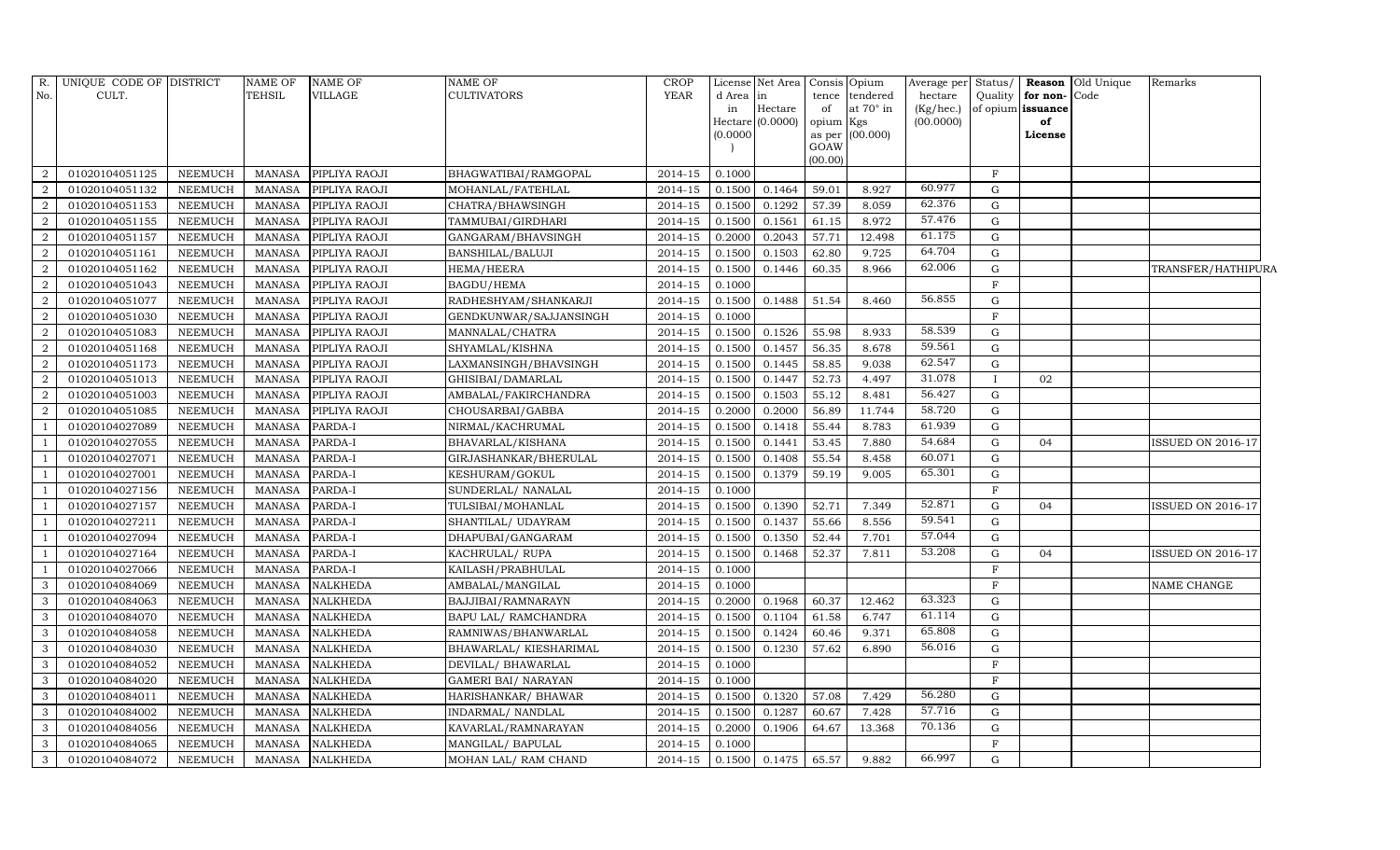| R.             | UNIQUE CODE OF DISTRICT |                | NAME OF       | <b>NAME OF</b>                        | <b>NAME OF</b>               | <b>CROP</b> |           | License Net Area   | Consis Opium   |                  | Average per Status/ |              |                   | <b>Reason</b> Old Unique | Remarks                  |
|----------------|-------------------------|----------------|---------------|---------------------------------------|------------------------------|-------------|-----------|--------------------|----------------|------------------|---------------------|--------------|-------------------|--------------------------|--------------------------|
| No.            | CULT.                   |                | TEHSIL        | <b>VILLAGE</b>                        | <b>CULTIVATORS</b>           | <b>YEAR</b> | d Area in |                    | tence          | tendered         | hectare             | Quality      | for non-          | Code                     |                          |
|                |                         |                |               |                                       |                              |             | in        | Hectare            | of             | at $70^\circ$ in | (Kg/hec.)           |              | of opium issuance |                          |                          |
|                |                         |                |               |                                       |                              |             |           | $Hectare$ (0.0000) | opium Kgs      |                  | (00.0000)           |              | of                |                          |                          |
|                |                         |                |               |                                       |                              |             | (0.0000)  |                    | as per<br>GOAW | (00.000)         |                     |              | License           |                          |                          |
|                |                         |                |               |                                       |                              |             |           |                    | (00.00)        |                  |                     |              |                   |                          |                          |
| 3              | 01020104084007          | <b>NEEMUCH</b> | MANASA        | <b>NALKHEDA</b>                       | MOHANLAL/ PARASRAM           | 2014-15     | 0.1500    | 0.1221             | 54.53          | 7.050            | 57.740              | G            |                   |                          |                          |
| 3              | 01020104084042          | <b>NEEMUCH</b> | <b>MANASA</b> | <b>NALKHEDA</b>                       | NIRBHAYRAM/BHUVANIRAM        | 2014-15     | 0.1500    | 0.1512             | 63.42          | 9.993            | 66.091              | G            |                   |                          |                          |
| $\mathbf{3}$   | 01020104084048          | <b>NEEMUCH</b> | <b>MANASA</b> | <b>NALKHEDA</b>                       | RADHESHYAM/RAMCHANDRA        | 2014-15     | 0.1500    | 0.1100             | 61.42          | 6.537            | 59.427              | G            |                   |                          |                          |
| 3              | 01020104084008          | <b>NEEMUCH</b> | <b>MANASA</b> | <b>NALKHEDA</b>                       | RAMDAYAL/BHAWARLAL           | 2014-15     | 0.1000    |                    |                |                  |                     | $\mathbf{F}$ |                   |                          |                          |
| 3              | 01020104084057          | <b>NEEMUCH</b> | <b>MANASA</b> | <b>NALKHEDA</b>                       | RATANLAL/DOULATRAM           | 2014-15     | 0.1500    | 0.1404             | 59.52          | 9.005            | 64.138              | $\mathbf G$  |                   |                          |                          |
| $\mathbf{3}$   | 01020104084039          | <b>NEEMUCH</b> | <b>MANASA</b> | <b>NALKHEDA</b>                       | SUDHABAI/SATYANARAYAN        | 2014-15     | 0.1500    | 0.1472             | 60.37          | 9.883            | 67.140              | $\mathbf G$  |                   |                          |                          |
| 3              | 01020104084067          | <b>NEEMUCH</b> | <b>MANASA</b> | <b>NALKHEDA</b>                       | SHANTI BAI/ RAMESHWAR        | 2014-15     | 0.1000    |                    |                |                  |                     | $\mathbf F$  |                   |                          |                          |
| 3              | 01020104084038          | <b>NEEMUCH</b> | <b>MANASA</b> | <b>NALKHEDA</b>                       | UDAYRAM/BHAWANIRAM           | 2014-15     | 0.2000    | 0.1959             | 54.99          | 11.917           | 60.832              | $\mathbf G$  |                   |                          |                          |
| 3              | 01020104074004          | <b>NEEMUCH</b> | <b>MANASA</b> | MOKHAMPURA KANCHI                     | CHUNNILAL/KASHIRAM           | 2014-15     | 0.2000    | 0.2040             | 64.06          | 13.169           | 64.554              | G            |                   | 01020104093108           |                          |
| 3              | 01020104074005          | <b>NEEMUCH</b> | <b>MANASA</b> | MOKHAMPURA KANCHI                     | <b>BHERULAL/SEVA JI</b>      | 2014-15     | 0.2000    | 0.1980             | 58.89          | 11.921           | 60.207              | G            |                   | 01020104093111           |                          |
| 3              | 01020104074012          | <b>NEEMUCH</b> | <b>MANASA</b> | MOKHAMPURA KANCHI                     | NARAYAN/CHATARBHUJ           | 2014-15     | 0.1500    | 0.1550             | 64.96          | 9.660            | 62.323              | $\mathbf G$  |                   | 01020104093112           |                          |
| $\mathbf{3}$   | 01020104074021          | <b>NEEMUCH</b> | <b>MANASA</b> | MOKHAMPURA KANCHI                     | JANIBAI/VAKTURAM             | 2014-15     | 0.1500    | 0.1483             | 62.15          | 10.095           | 68.071              | $\mathbf G$  |                   | 01020104093109           |                          |
| $\mathbf{3}$   | 01020104044001          | <b>NEEMUCH</b> | <b>MANASA</b> | MOKHAMPURA (MAHAGA KESHURAM/SEVA      |                              | 2014-15     | 0.1500    | 0.1260             | 50.28          | 6.709            | 53.246              | $\mathbf G$  | 04                |                          | <b>ISSUED ON 2016-17</b> |
| 3              | 01020104044028          | <b>NEEMUCH</b> | <b>MANASA</b> | MOKHAMPURA (MAHAGA GHISALAL/AMRITRAM  |                              | 2014-15     | 0.1000    | 0.0973             | 54.93          | 4.975            | 51.131              | G            | 04                |                          | <b>ISSUED ON 2016-17</b> |
| 3              | 01020104044040          | <b>NEEMUCH</b> | <b>MANASA</b> | MOKHAMPURA (MAHAGA GANGARAM/RAMNIWAS  |                              | 2014-15     | 0.1000    |                    |                |                  |                     | F            |                   |                          |                          |
| 3              | 01020104044049          | <b>NEEMUCH</b> | <b>MANASA</b> | MOKHAMPURA (MAHAGA RAMDAYAL/KARULAL   |                              | 2014-15     | 0.1500    | 0.1485             | 56.75          | 9.583            | 64.532              | G            |                   |                          |                          |
| $\mathbf{3}$   | 01020104044051          | <b>NEEMUCH</b> | <b>MANASA</b> | MOKHAMPURA (MAHAGA HEERALAL/JAGANNATH |                              | 2014-15     | 0.1500    | 0.1290             | 58.31          | 8.388            | 65.023              | $\mathbf G$  |                   |                          |                          |
| 2              | 01020104053002          | <b>NEEMUCH</b> | <b>MANASA</b> | <b>MANASA</b>                         | RADHABAI/BHUWANIRAM          | 2014-15     | 0.1000    |                    |                |                  |                     | $\mathbf F$  |                   |                          |                          |
| 2              | 01020104047122          | <b>NEEMUCH</b> | <b>MANASA</b> | MAHAGARH-II                           | PRABHULAL/KACHRU             | 2014-15     | 0.1500    | 0.1474             | 67.34          | 8.822            | 59.851              | $\mathbf G$  |                   |                          |                          |
| 2              | 01020104047125          | <b>NEEMUCH</b> | <b>MANASA</b> | MAHAGARH-II                           | AJABNOOR/IBRAHIM             | $2014 - 15$ | 0.1500    | 0.1463             | 54.61          | 8.504            | 58.127              | G            |                   |                          |                          |
| 2              | 01020104047126          | <b>NEEMUCH</b> | <b>MANASA</b> | MAHAGARH-II                           | SHABBIRHUSSAIN/VAJIRMOHANNAD | 2014-15     | 0.1500    | 0.0882             | 57.41          | 5.962            | 67.596              | G            |                   |                          |                          |
| 2              | 01020104047129          | <b>NEEMUCH</b> | <b>MANASA</b> | MAHAGARH-II                           | MARIYAMBAI/NANHEKHA          | 2014-15     | 0.1500    | 0.1035             | 57.67          | 5.948            | 57.469              | $\mathbf G$  |                   |                          | NAME CHANGE              |
| $\overline{2}$ | 01020104047131          | <b>NEEMUCH</b> | <b>MANASA</b> | MAHAGARH-II                           | MOHANLAL/RAMNARAYAN CHOTA    | 2014-15     | 0.1000    |                    |                |                  |                     | $\mathbf F$  |                   |                          |                          |
| $\overline{2}$ | 01020104047134          | <b>NEEMUCH</b> | <b>MANASA</b> | MAHAGARH-II                           | SHAMBHU/KACHRULAL            | 2014-15     | 0.1500    | 0.1440             | 49.45          | 7.771            | 53.965              | G            | 04                |                          | <b>ISSUED ON 2016-17</b> |
| 2              | 01020104047135          | <b>NEEMUCH</b> | <b>MANASA</b> | MAHAGARH-II                           | RAJARAM/RAMNARAYAN           | 2014-15     | 0.1000    |                    |                |                  |                     | $\mathbf F$  |                   |                          |                          |
| 2              | 01020104047136          | <b>NEEMUCH</b> | <b>MANASA</b> | MAHAGARH-II                           | IQBALHUSSAIN/SHABBIR         | 2014-15     | 0.1500    | 0.0960             | 63.35          | 7.150            | 74.479              | G            |                   |                          |                          |
| 2              | 01020104047141          | <b>NEEMUCH</b> | <b>MANASA</b> | MAHAGARH-II                           | LAL MOHAMMAD/VALI MOHAMMAD   | 2014-15     | 0.1500    | 0.1176             | 50.29          | 6.552            | 55.714              | G            | 04                |                          | ISSUED ON 2016-17        |
| 2              | 01020104047139          | <b>NEEMUCH</b> | <b>MANASA</b> | MAHAGARH-II                           | NARBADABAI/DEVILAL           | 2014-15     | 0.1500    | 0.1440             | 61.97          | 9.552            | 66.333              | $\mathbf G$  |                   |                          |                          |
| $\overline{2}$ | 01020104047149          | <b>NEEMUCH</b> | <b>MANASA</b> | MAHAGARH-II                           | KARULAL/BHANWARLAL           | 2014-15     | 0.1500    | 0.1485             | 59.49          | 9.714            | 65.414              | $\mathbf G$  |                   |                          |                          |
| $\overline{2}$ | 01020104047150          | <b>NEEMUCH</b> | <b>MANASA</b> | MAHAGARH-II                           | NABINOOR/VAJIRKHAN           | 2014-15     | 0.2000    | 0.1804             | 59.79          | 11.343           | 62.877              | $\mathbf G$  |                   |                          |                          |
| 2              | 01020104047151          | <b>NEEMUCH</b> | <b>MANASA</b> | MAHAGARH-II                           | RAISMOHAMMAD/IMAMBAKSH       | 2014-15     | 0.1500    | 0.1308             | 59.98          | 8.269            | 63.219              | $\mathbf G$  |                   |                          |                          |
| 2              | 01020104047157          | <b>NEEMUCH</b> | <b>MANASA</b> | MAHAGARH-II                           | BHERULAL/ONKARLAL            | 2014-15     | 0.1000    |                    |                |                  |                     | $\mathbf{F}$ |                   |                          |                          |
| 2              | 01020104047159          | <b>NEEMUCH</b> | <b>MANASA</b> | MAHAGARH-II                           | NANHEKHAN/NATHUKHAN          | $2014 - 15$ | 0.1500    | 0.1184             | 56.16          | 6.787            | 57.323              | $\mathbf I$  | 02                |                          |                          |
| $\overline{2}$ | 01020104047202          | <b>NEEMUCH</b> | <b>MANASA</b> | MAHAGARH-II                           | RADHESHYAM/SHANKARLAL        | 2014-15     | 0.1000    |                    |                |                  |                     | $\,$ N       |                   |                          |                          |
| $\overline{2}$ | 01020104047226          | <b>NEEMUCH</b> | <b>MANASA</b> | MAHAGARH-II                           | GOVINDRAM/KANHAIYALAL        | 2014-15     | 0.1500    | 0.1494             | 57.74          | 8.826            | 59.076              | $\mathbf G$  |                   |                          |                          |
| $\overline{2}$ | 01020104047230          | <b>NEEMUCH</b> | <b>MANASA</b> | MAHAGARH-II                           | KANHAIYALAL/KARUJI           | 2014-15     | 0.1500    | 0.1150             | 50.45          | 5.888            | 51.200              | $\mathbf I$  | 02                |                          |                          |
| $\overline{2}$ | 01020104047233          | <b>NEEMUCH</b> | <b>MANASA</b> | MAHAGARH-II                           | RAMRATAN/KALURAM             | 2014-15     | 0.2000    | 0.1954             | 61.85          | 12.229           | 62.584              | G            |                   |                          |                          |
| $\overline{2}$ | 01020104047133          | <b>NEEMUCH</b> | <b>MANASA</b> | MAHAGARH-II                           | RAJMAL/RAMCHANDRA            | 2014-15     | 0.1500    | 0.1412             | 62.08          | 8.851            | 62.684              | $\mathbf G$  |                   |                          |                          |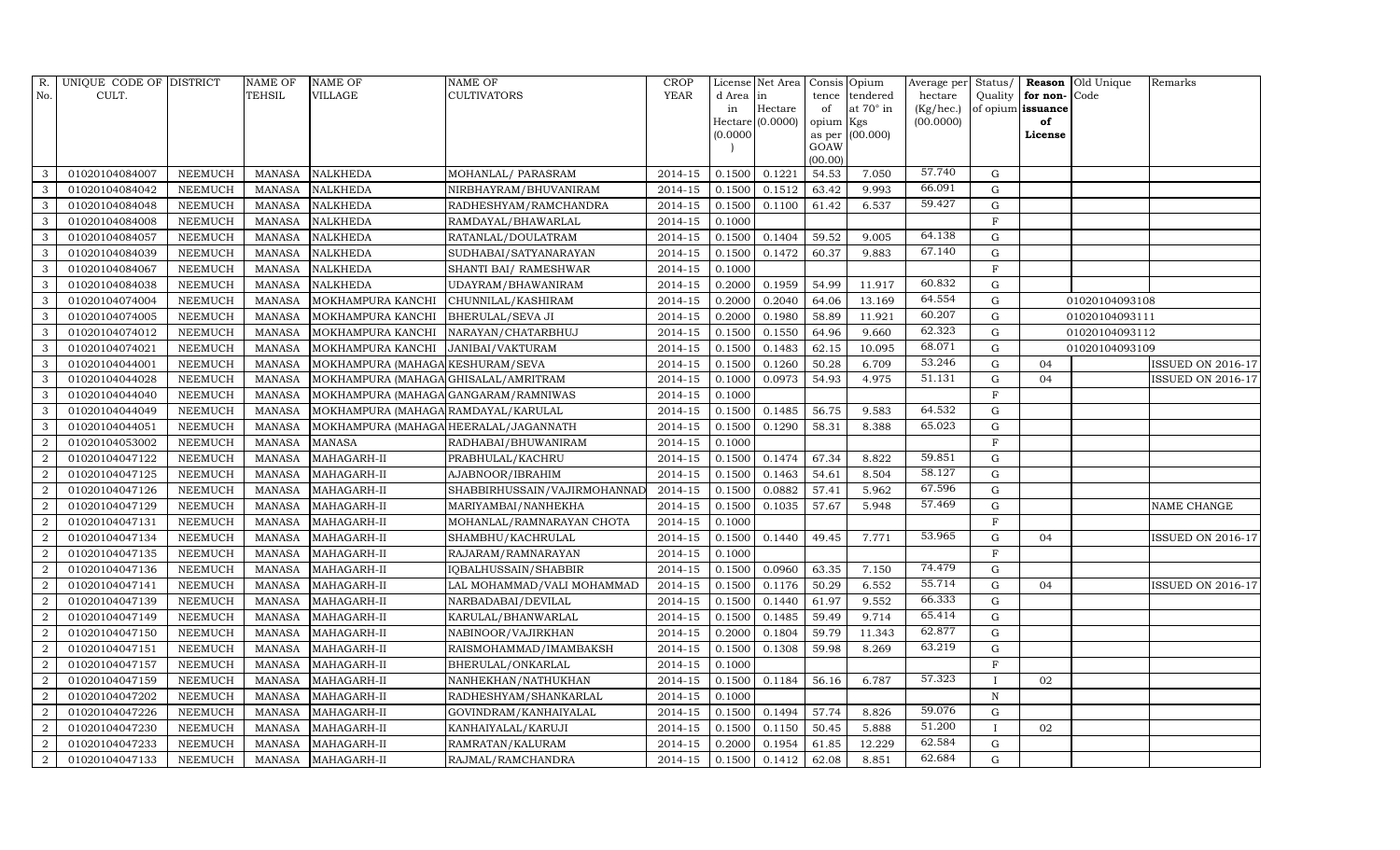| R.             | UNIQUE CODE OF DISTRICT |                | <b>NAME OF</b> | <b>NAME OF</b> | <b>NAME OF</b>             | <b>CROP</b> |           | License Net Area | Consis Opium |                 | Average per Status/ |             |                   | Reason Old Unique | Remarks                  |
|----------------|-------------------------|----------------|----------------|----------------|----------------------------|-------------|-----------|------------------|--------------|-----------------|---------------------|-------------|-------------------|-------------------|--------------------------|
| No.            | CULT.                   |                | TEHSIL         | VILLAGE        | CULTIVATORS                | <b>YEAR</b> | d Area in |                  |              | tence tendered  | hectare             | Quality     | for non-          | Code              |                          |
|                |                         |                |                |                |                            |             | in        | Hectare          | of           | at 70° in       | (Kg/hec.)           |             | of opium issuance |                   |                          |
|                |                         |                |                |                |                            |             |           | Hectare (0.0000) | opium Kgs    |                 | (00.0000)           |             | of                |                   |                          |
|                |                         |                |                |                |                            |             | (0.0000)  |                  | GOAW         | as per (00.000) |                     |             | License           |                   |                          |
|                |                         |                |                |                |                            |             |           |                  | (00.00)      |                 |                     |             |                   |                   |                          |
| 2              | 01020104047038          | <b>NEEMUCH</b> | <b>MANASA</b>  | MAHAGARH-II    | SHANTIBAI/RAMSUKH          | 2014-15     | 0.1500    | 0.1495           | 61.88        | 9.441           | 63.151              | $\mathbf G$ |                   |                   |                          |
| $\overline{2}$ | 01020104047172          | <b>NEEMUCH</b> | <b>MANASA</b>  | MAHAGARH-II    | BADRILAL/PANNALAL          | 2014-15     | 0.1500    | 0.1449           | 59.61        | 9.214           | 63.589              | ${\rm G}$   |                   |                   |                          |
| 2              | 01020104047235          | <b>NEEMUCH</b> | <b>MANASA</b>  | MAHAGARH-II    | DEVILAL/RAMESHWAR          | $2014 - 15$ | 0.1500    | 0.1462           | 53.53        | 8.297           | 56.751              | $\mathbf G$ |                   |                   | NAME CHANGE              |
| $\overline{2}$ | 01020104047205          | <b>NEEMUCH</b> | <b>MANASA</b>  | MAHAGARH-II    | SAJJANBAI/RAMCHANDRA       | 2014-15     | 0.1500    | 0.1474           | 57.46        | 9.136           | 61.981              | $\mathbf G$ |                   |                   |                          |
| 2              | 01020104047132          | <b>NEEMUCH</b> | <b>MANASA</b>  | MAHAGARH-II    | DEVILAL/RAMNARAYAN         | 2014-15     | 0.1500    | 0.1389           | 63.01        | 8.929           | 64.284              | G           |                   |                   |                          |
| $\overline{2}$ | 01020104047234          | <b>NEEMUCH</b> | <b>MANASA</b>  | MAHAGARH-II    | RAMNIWAS/LAXMINARAYAN      | $2014 - 15$ | 0.1500    | 0.1459           | 58.26        | 8.731           | 59.842              | $\mathbf G$ |                   |                   |                          |
| $\overline{2}$ | 01020104047002          | <b>NEEMUCH</b> | <b>MANASA</b>  | MAHAGARH-I     | NASIBANBAI/IBRAHIM KHAN    | 2014-15     | 0.1500    | 0.1483           | 57.49        | 8.968           | 60.472              | $\mathbf G$ |                   |                   |                          |
| $\overline{2}$ | 01020104047004          | <b>NEEMUCH</b> | <b>MANASA</b>  | MAHAGARH-I     | SHAMBHULAL/MANGILAL        | 2014-15     | 0.1000    |                  |              |                 |                     | $\mathbf F$ |                   |                   |                          |
| $\overline{2}$ | 01020104047008          | <b>NEEMUCH</b> | <b>MANASA</b>  | MAHAGARH-I     | BHERULAL/GOPAL             | 2014-15     | 0.1500    | 0.1422           | 58.03        | 8.845           | 62.201              | $\mathbf G$ |                   |                   |                          |
| 2              | 01020104047011          | <b>NEEMUCH</b> | <b>MANASA</b>  | MAHAGARH-I     | JAGDISH/FAKIRCHANDRA       | 2014-15     | 0.1500    | 0.1482           | 59.90        | 9.558           | 64.494              | G           |                   |                   |                          |
| $\overline{2}$ | 01020104047015          | <b>NEEMUCH</b> | <b>MANASA</b>  | MAHAGARH-I     | RANSINGH/BHOPALSINGH       | 2014-15     | 0.1500    | 0.1296           | 57.10        | 7.488           | 57.778              | $\mathbf G$ |                   |                   |                          |
| $\overline{2}$ | 01020104047025          | <b>NEEMUCH</b> | <b>MANASA</b>  | MAHAGARH-I     | KALURAM/SALAGRAM           | 2014-15     | 0.1500    | 0.1221           | 64.94        | 7.876           | 64.505              | $\mathbf G$ |                   |                   |                          |
| $\overline{2}$ | 01020104047033          | <b>NEEMUCH</b> | <b>MANASA</b>  | MAHAGARH-I     | BADRILAL/NATHU TELI        | $2014 - 15$ | 0.1500    | 0.1408           | 62.14        | 9.445           | 67.081              | $\mathbf G$ |                   |                   |                          |
| $\overline{2}$ | 01020104047041          | <b>NEEMUCH</b> | <b>MANASA</b>  | MAHAGARH-I     | DAMARLAL/BHUWANI           | 2014-15     | 0.1000    |                  |              |                 |                     | $\rm F$     |                   |                   |                          |
| 2              | 01020104047211          | <b>NEEMUCH</b> | <b>MANASA</b>  | MAHAGARH-I     | BHAGWATIBAI/KANHAIYALAL    | 2014-15     | 0.1500    | 0.1508           | 57.91        | 8.951           | 59.357              | ${\rm G}$   |                   |                   |                          |
| $\overline{2}$ | 01020104047046          | <b>NEEMUCH</b> | <b>MANASA</b>  | MAHAGARH-I     | SHIVNARAYAN/PRABHULAL      | 2014-15     | 0.1000    |                  |              |                 |                     | F           |                   |                   |                          |
| 2              | 01020104047057          | <b>NEEMUCH</b> | <b>MANASA</b>  | MAHAGARH-I     | SHIVSHANKAR/BHERU BAKSH    | 2014-15     | 0.1500    | 0.1288           | 56.78        | 7.925           | 61.530              | G           |                   |                   |                          |
| $\overline{a}$ | 01020104047063          | <b>NEEMUCH</b> | <b>MANASA</b>  | MAHAGARH-I     | SHARIF KHAN/NANHE KHAN     | $2014 - 15$ | 0.1500    | 0.1092           | 59.49        | 6.986           | 63.974              |             | 02                |                   |                          |
| 2              | 01020104047068          | <b>NEEMUCH</b> | <b>MANASA</b>  | MAHAGARH-I     | RAJAK MOHAMMAD/KALE KHAN   | 2014-15     | 0.1500    | 0.0942           | 48.81        | 5.139           | 54.554              | $\mathbf G$ | 04                |                   | <b>ISSUED ON 2016-17</b> |
| 2              | 01020104047069          | <b>NEEMUCH</b> | <b>MANASA</b>  | MAHAGARH-I     | YUSUF MONAMMAD/LAL MOHAMMA | 2014-15     | 0.1500    | 0.1286           | 55.03        | 7.806           | 60.700              | G           |                   |                   |                          |
| 2              | 01020104047071          | <b>NEEMUCH</b> | <b>MANASA</b>  | MAHAGARH-I     | AHMADNOOR/MOHAMMAD         | 2014-15     | 0.2000    | 0.1891           | 52.21        | 10.718          | 56.679              | $\mathbf G$ |                   |                   |                          |
| $\overline{2}$ | 01020104047076          | <b>NEEMUCH</b> | <b>MANASA</b>  | MAHAGARH-I     | KALLUKHAN/NANHEKHAN        | 2014-15     | 0.2000    | 0.1774           | 57.71        | 11.344          | 63.946              | $\mathbf G$ |                   |                   |                          |
| $\overline{2}$ | 01020104047087          | <b>NEEMUCH</b> | <b>MANASA</b>  | MAHAGARH-I     | RAMESHWAR/BHERULAL         | 2014-15     | 0.1000    |                  |              |                 |                     | F           |                   |                   |                          |
| $\overline{2}$ | 01020104047089          | <b>NEEMUCH</b> | <b>MANASA</b>  | MAHAGARH-I     | PRAKASHCHANDRA/UDAJI       | 2014-15     | 0.2000    | 0.1980           | 60.30        | 13.128          | 66.303              | $\mathbf G$ |                   |                   |                          |
| 2              | 01020104047091          | <b>NEEMUCH</b> | <b>MANASA</b>  | MAHAGARH-I     | BAPULAL/RAMNARAYAN         | 2014-15     | 0.1500    | 0.1449           | 54.00        | 8.370           | 57.764              | ${\rm G}$   |                   |                   |                          |
| $\overline{2}$ | 01020104047100          | <b>NEEMUCH</b> | <b>MANASA</b>  | MAHAGARH-I     | BANSHILAL/KANWARLAL        | 2014-15     | 0.1500    | 0.1376           | 61.20        | 8.419           | 61.185              | $\mathbf G$ |                   |                   |                          |
| 2              | 01020104047102          | <b>NEEMUCH</b> | <b>MANASA</b>  | MAHAGARH-I     | SATYANARAYAN/KANHAIYALAL   | 2014-15     | 0.1500    | 0.1399           | 60.50        | 8.669           | 61.966              | $\mathbf G$ |                   |                   |                          |
| 2              | 01020104047113          | <b>NEEMUCH</b> | <b>MANASA</b>  | MAHAGARH-I     | GHISALAL/KANHAIYALAL       | 2014-15     | 0.1500    | 0.1395           | 49.38        | 6.673           | 47.835              | ${\bf G}$   | 04                |                   | <b>ISSUED ON 2016-17</b> |
| $\overline{2}$ | 01020104047209          | <b>NEEMUCH</b> | <b>MANASA</b>  | MAHAGARH-I     | RUPCHANDRA/SHANKARLAL      | 2014-15     | 0.1500    | 0.1434           | 55.60        | 8.507           | 59.324              | G           |                   |                   |                          |
| $\overline{a}$ | 01020104047214          | <b>NEEMUCH</b> | <b>MANASA</b>  | MAHAGARH-I     | DEVILAL/BHERULAL           | 2014-15     | 0.1000    |                  |              |                 |                     | $\mathbf F$ |                   |                   |                          |
| 2              | 01020104047220          | <b>NEEMUCH</b> | <b>MANASA</b>  | MAHAGARH-I     | MUNNALAL/SHANKARLAL        | 2014-15     | 0.1500    | 0.1458           | 54.83        | 8.538           | 58.560              | $\mathbf G$ |                   |                   |                          |
| $\overline{2}$ | 01020104047001          | <b>NEEMUCH</b> | <b>MANASA</b>  | MAHAGARH-I     | PARASRAM/KANWARLAL         | 2014-15     | 0.1500    | 0.1375           | 62.48        | 8.471           | 61.607              | $\mathbf G$ |                   |                   |                          |
| 2              | 01020104047119          | <b>NEEMUCH</b> | <b>MANASA</b>  | MAHAGARH-I     | BALARAM/ONKARLAL           | 2014-15     | 0.1500    | 0.1434           | 60.98        | 9.696           | 67.615              | $\mathbf G$ |                   |                   |                          |
| $\overline{2}$ | 01020104047010          | <b>NEEMUCH</b> | <b>MANASA</b>  | MAHAGARH-I     | GANESHRAM/SHIVLAL          | 2014-15     | 0.1000    |                  |              |                 |                     | $\mathbf F$ |                   |                   |                          |
| $\overline{a}$ | 01020104047009          | <b>NEEMUCH</b> | <b>MANASA</b>  | MAHAGARH-I     | RAMPRASAD/RAMLAL           | 2014-15     | 0.1500    | 0.1408           | 61.47        | 8.931           | 63.430              | $\mathbf G$ |                   |                   |                          |
| $\overline{2}$ | 01020104047075          | <b>NEEMUCH</b> | <b>MANASA</b>  | MAHAGARH-I     | ABDUL KARIM/VAJIR MOHAMMAD | 2014-15     | 0.1500    | 0.1058           | 61.29        | 7.337           | 69.348              | $\mathbf G$ |                   |                   |                          |
| $\overline{2}$ | 01020104047047          | <b>NEEMUCH</b> | <b>MANASA</b>  | MAHAGARH-I     | ISHAKH MOHAMMAD/VAJIR KHAN | 2014-15     | 0.1500    | 0.0922           | 58.43        | 6.102           | 66.182              | ${\rm G}$   |                   |                   |                          |
| 3              | 01020104083002          | <b>NEEMUCH</b> | <b>MANASA</b>  | <b>LUMDI</b>   | KARULAL/KAWARLAL           | 2014-15     | 0.1500    | 0.1404           | 58.36        | 8.704           | 61.994              | $\mathbf G$ |                   |                   |                          |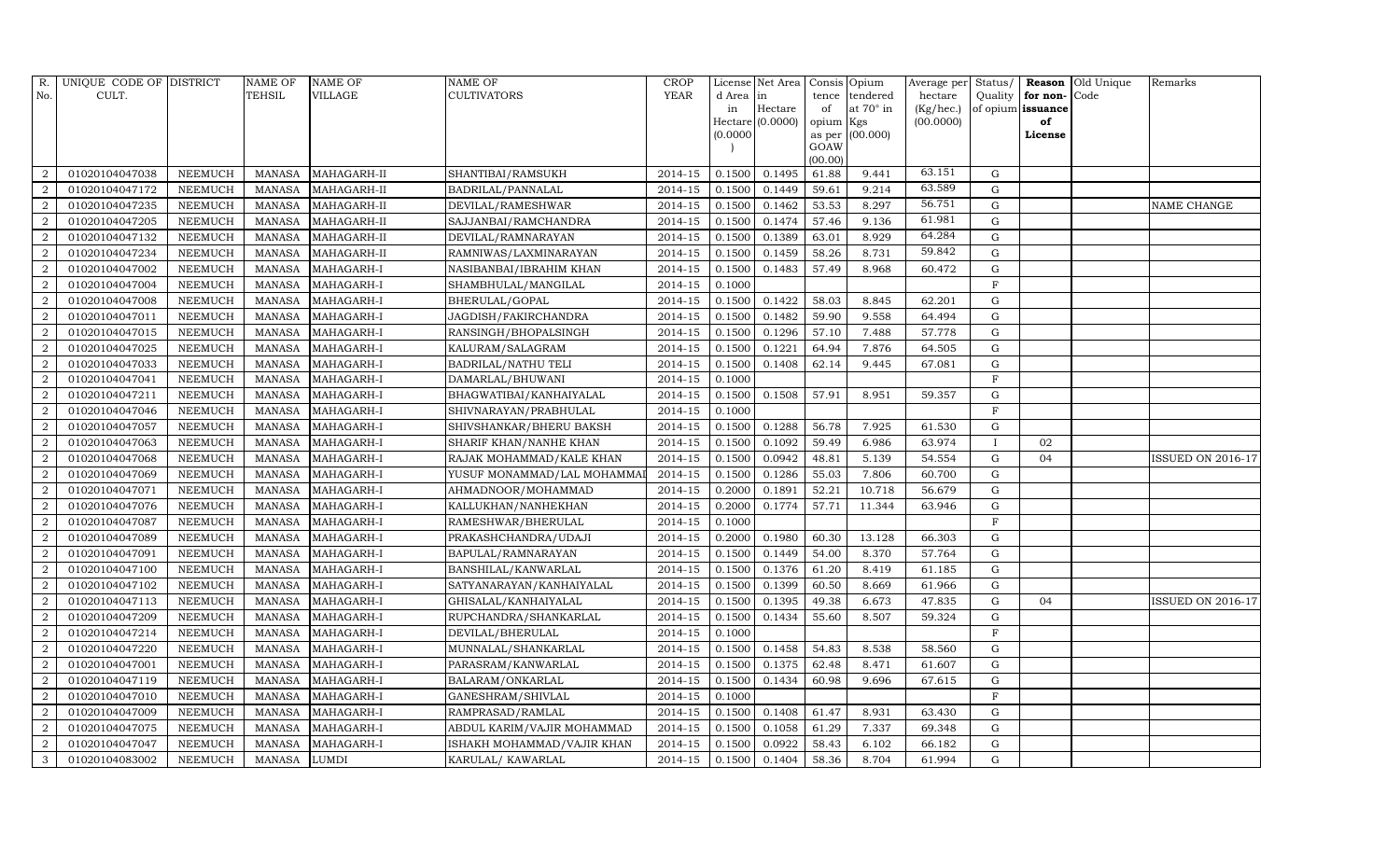| R.             | UNIQUE CODE OF DISTRICT |                | NAME OF       | <b>NAME OF</b>  | <b>NAME OF</b>               | <b>CROP</b> |           | License Net Area   | Consis Opium |                 | Average per Status/ |              |                   | <b>Reason</b> Old Unique | Remarks                        |
|----------------|-------------------------|----------------|---------------|-----------------|------------------------------|-------------|-----------|--------------------|--------------|-----------------|---------------------|--------------|-------------------|--------------------------|--------------------------------|
| No.            | CULT.                   |                | TEHSIL        | <b>VILLAGE</b>  | <b>CULTIVATORS</b>           | YEAR        | d Area in |                    | tence        | tendered        | hectare             | Quality      | for non-          | Code                     |                                |
|                |                         |                |               |                 |                              |             | in        | Hectare            | of           | at 70° in       | (Kg/hec.)           |              | of opium issuance |                          |                                |
|                |                         |                |               |                 |                              |             |           | $Hectare$ (0.0000) | opium Kgs    |                 | (00.0000)           |              | of                |                          |                                |
|                |                         |                |               |                 |                              |             | (0.0000)  |                    | GOAW         | as per (00.000) |                     |              | License           |                          |                                |
|                |                         |                |               |                 |                              |             |           |                    | (00.00)      |                 |                     |              |                   |                          |                                |
| 3              | 01020104083004          | <b>NEEMUCH</b> | <b>MANASA</b> | <b>LUMDI</b>    | KOMALDAS/KACHRUDAS           | 2014-15     | 0.2000    | 0.1898             | 54.48        | 11.168          | 58.841              | G            |                   |                          |                                |
| 3              | 01020104083026          | <b>NEEMUCH</b> | <b>MANASA</b> | <b>LUMDI</b>    | DURGABAI RAMCHANDRA          | 2014-15     | 0.1500    | 0.1454             | 56.48        | 8.359           | 57.490              | $\mathbf G$  |                   |                          |                                |
| $\mathbf{3}$   | 01020104083023          | <b>NEEMUCH</b> | <b>MANASA</b> | <b>LUMDI</b>    | MOHANBAI/BHANWARLAL          | 2014-15     | 0.1000    |                    |              |                 |                     | F            |                   |                          |                                |
| 3              | 01020104083017          | <b>NEEMUCH</b> | <b>MANASA</b> | <b>LUMDI</b>    | DEVILAL RAMCHANDRA           | 2014-15     | 0.1500    | 0.1466             | 55.87        | 8.277           | 56.460              | $\mathbf G$  |                   |                          |                                |
| 3              | 01020104046004          | <b>NEEMUCH</b> | <b>MANASA</b> | <b>LODKIYA</b>  | RADHESHYAM/BHERA             | 2014-15     | 0.1500    | 0.1369             | 59.80        | 8.073           | 58.970              | $\mathbf{I}$ | 02                |                          |                                |
| $\mathbf{3}$   | 01020104046006          | <b>NEEMUCH</b> | <b>MANASA</b> | <b>LODKIYA</b>  | KAMLABAI/MEGHRAJ             | 2014-15     | 0.1000    |                    |              |                 |                     | $_{\rm F}$   |                   |                          |                                |
| 3              | 01020104046016          | <b>NEEMUCH</b> | <b>MANASA</b> | <b>LODKIYA</b>  | SURAJMAL/HEERALAL            | 2014-15     | 0.1500    | 0.1520             | 55.48        | 8.560           | 56.316              | $\mathbf G$  |                   |                          | NAME CHANGE                    |
| 3              | 01020104046020          | <b>NEEMUCH</b> | <b>MANASA</b> | LODKIYA         | VARDICHANDRA/NANDA           | 2014-15     | 0.1000    |                    |              |                 |                     | $\mathbf F$  |                   |                          |                                |
| 3              | 01020104046103          | <b>NEEMUCH</b> | <b>MANASA</b> | <b>LODKIYA</b>  | MANGILAL/BHUWANIRAM          | 2014-15     | 0.1000    | 0.0915             | 60.82        | 5.587           | 61.060              | G            |                   |                          |                                |
| $\mathbf{3}$   | 01020104046029          | <b>NEEMUCH</b> | <b>MANASA</b> | LODKIYA         | RAMCHANDRA/SHALA             | 2014-15     | 0.1000    |                    |              |                 |                     | F            |                   |                          |                                |
| 3              | 01020104046105          | <b>NEEMUCH</b> | <b>MANASA</b> | <b>LODKIYA</b>  | RAMESHCHANDRA/SALAGRAM       | 2014-15     | 0.1500    | 0.1509             | 62.00        | 9.220           | 61.100              | G            |                   |                          |                                |
| $\mathbf{3}$   | 01020104046038          | <b>NEEMUCH</b> | <b>MANASA</b> | <b>LODKIYA</b>  | GEETABAI/DEVILAL             | 2014-15     | 0.1000    |                    |              |                 |                     | $\mathbf{F}$ |                   |                          | NAME CHANGE                    |
| $\mathbf{3}$   | 01020104046039          | <b>NEEMUCH</b> | <b>MANASA</b> | LODKIYA         | SHANKARLAL/BHERULAL          | 2014-15     | 0.1000    |                    |              |                 |                     | $\mathbf F$  |                   |                          |                                |
| 3              | 01020104046043          | <b>NEEMUCH</b> | <b>MANASA</b> | <b>LODKIYA</b>  | JAGDISHCHANDRA/BHERULAL      | 2014-15     | 0.1500    | 0.1406             | 57.94        | 8.691           | 61.814              | $\mathbf G$  |                   |                          |                                |
| $\mathbf{3}$   | 01020104046044          | <b>NEEMUCH</b> | <b>MANASA</b> | LODKIYA         | BAGDIRAM/NANDLAL             | 2014-15     | 0.1500    | 0.1443             | 57.78        | 8.890           | 61.608              | $\mathbf G$  |                   |                          |                                |
| 3              | 01020104046047          | <b>NEEMUCH</b> | <b>MANASA</b> | LODKIYA         | DEVILAL/NANURAM              | 2014-15     | 0.1000    |                    |              |                 |                     | F            |                   |                          |                                |
| 3              | 01020104046048          | <b>NEEMUCH</b> | <b>MANASA</b> | LODKIYA         | NALINIRANJAN/SHYAMSUNDER     | 2014-15     | 0.1500    | 0.1488             | 57.63        | 8.356           | 56.156              | $\mathbf G$  |                   |                          |                                |
| 3              | 01020104046049          | <b>NEEMUCH</b> | <b>MANASA</b> | <b>LODKIYA</b>  | MADANLAL/BHANWARLAL          | 2014-15     | 0.1000    |                    |              |                 |                     | $\mathbf F$  |                   |                          |                                |
| 3              | 01020104046052          | <b>NEEMUCH</b> | <b>MANASA</b> | <b>LODKIYA</b>  | BAGDIRAM/MANSINGH            | 2014-15     | 0.1000    | 0.0670             | 60.27        | 4.055           | 60.522              | ${\rm G}$    |                   |                          |                                |
| $\mathbf{3}$   | 01020104046053          | <b>NEEMUCH</b> | <b>MANASA</b> | LODKIYA         | MADANLAL/NANDLAL             | 2014-15     | 0.1000    |                    |              |                 |                     | F            |                   |                          |                                |
| 3              | 01020104046063          | <b>NEEMUCH</b> | <b>MANASA</b> | <b>LODKIYA</b>  | KAILASHCHANDRA/FAKIRCHANDRA  | 2014-15     | 0.1500    | 0.1330             | 62.49        | 8.722           | 65.579              | $\mathbf G$  |                   |                          |                                |
| 3              | 01020104046100          | <b>NEEMUCH</b> | <b>MANASA</b> | <b>LODKIYA</b>  | MADANLAL/BHANWARLAL POTRA KI | 2014-15     | 0.1500    | 0.1501             | 62.98        | 7.567           | 50.413              | $\mathbf I$  | 02                |                          | NAME CHANGE                    |
| $\overline{3}$ | 01020104046104          | <b>NEEMUCH</b> | <b>MANASA</b> | <b>LODKIYA</b>  | RATANLAL/BHAGWAN             | 2014-15     | 0.1500    | 0.1296             | 59.78        | 8.190           | 63.194              | $\mathbf G$  |                   |                          |                                |
| 3              | 01020104046082          | <b>NEEMUCH</b> | <b>MANASA</b> | LODKIYA         | RUKMANIBAI/LALURAM           | 2014-15     | 0.1000    |                    |              |                 |                     | F            |                   |                          |                                |
| $\mathbf{3}$   | 01020104046036          | <b>NEEMUCH</b> | <b>MANASA</b> | LODKIYA         | LAXMINARAYAN/NANURAM         | 2014-15     | 0.1500    | 0.1432             | 62.80        | 8.945           | 62.465              | ${\rm G}$    |                   |                          |                                |
| 3              | 01020104046033          | <b>NEEMUCH</b> | <b>MANASA</b> | <b>LODKIYA</b>  | DEVILAL/BHANWARLAL           | 2014-15     | 0.1500    | 0.1391             | 60.53        | 9.252           | 66.513              | G            |                   |                          |                                |
| 3              | 01020104046001          | <b>NEEMUCH</b> | <b>MANASA</b> | LODKIYA         | BAGDIRAM/SALAGRAM            | 2014-15     | 0.1000    |                    |              |                 |                     | $_{\rm F}$   |                   |                          |                                |
| 3              | 01020104046087          | <b>NEEMUCH</b> | <b>MANASA</b> | <b>LODKIYA</b>  | PRAHALAD/MOHANLAL            | 2014-15     | 0.1000    |                    |              |                 |                     | F            |                   |                          |                                |
| $\mathbf{3}$   | 01020104046071          | <b>NEEMUCH</b> | <b>MANASA</b> | LODKIYA         | RUKMANBAI/KACHRU             | 2014-15     | 0.1000    | 0.0617             | 62.75        | 3.657           | 59.271              | $\mathbf G$  |                   |                          |                                |
| $\overline{3}$ | 01020104046097          | <b>NEEMUCH</b> | <b>MANASA</b> | LODKIYA         | SHYAMABAI/MOHANLAL           | 2014-15     | 0.1000    |                    |              |                 |                     | F            |                   |                          |                                |
| 3              | 01020104046102          | <b>NEEMUCH</b> | <b>MANASA</b> | <b>LODKIYA</b>  | RAMPRAHALAD/BADRILAL         | 2014-15     | 0.1000    |                    |              |                 |                     | F            |                   |                          |                                |
| 3              | 01020104070012          | <b>NEEMUCH</b> | <b>MANASA</b> | <b>KUNDWASA</b> | BAGDIRAM/NANALAL             | 2014-15     | 0.1500    | 0.0992             | 57.72        | 5.541           | 55.857              | $\mathbf G$  | 0 <sub>4</sub>    |                          | 102010406617 ISSUED ON 2016-17 |
| $\mathbf{3}$   | 01020104063121          | <b>NEEMUCH</b> | <b>MANASA</b> | <b>KUNDLA</b>   | BAPULAL/RAMLAL CHHOTA        | 2014-15     | 0.1500    | 0.1400             | 61.07        | 9.117           | 65.121              | G            |                   |                          |                                |
| 3              | 01020104063086          | <b>NEEMUCH</b> | <b>MANASA</b> | <b>KUNDLA</b>   | BAPULAL/RAMLAL BADA          | 2014-15     | 0.1500    | 0.1456             | 60.29        | 9.336           | 64.121              | G            |                   |                          |                                |
| $\mathbf{3}$   | 01020104063158          | <b>NEEMUCH</b> | <b>MANASA</b> | <b>KUNDLA</b>   | BHAGIRATH / KACHRU           | 2014-15     | 0.1500    | 0.1476             | 47.77        | 6.947           | 47.066              | ${\rm G}$    | 04                |                          | <b>ISSUED ON 2016-17</b>       |
| 3              | 01020104063137          | <b>NEEMUCH</b> | <b>MANASA</b> | <b>KUNDLA</b>   | <b>BHAGU BAI/AMARA</b>       | 2014-15     | 0.1500    | 0.1536             | 56.66        | 8.782           | 57.174              | $\mathbf G$  |                   |                          |                                |
| $\mathbf{3}$   | 01020104063109          | <b>NEEMUCH</b> | <b>MANASA</b> | <b>KUNDLA</b>   | BHAWARI BAI/MOHANLAL         | 2014-15     | 0.2000    | 0.1918             | 55.13        | 10.609          | 55.313              | $\mathbf G$  | 04                |                          | <b>ISSUED ON 2016-17</b>       |
| 3              | 01020104063031          | <b>NEEMUCH</b> | <b>MANASA</b> | <b>KUNDLA</b>   | BHONIBAI/KACHRULAL           | 2014-15     | 0.1500    | 0.1350             | 57.48        | 7.555           | 55.963              | $\mathbf{I}$ | 02                |                          |                                |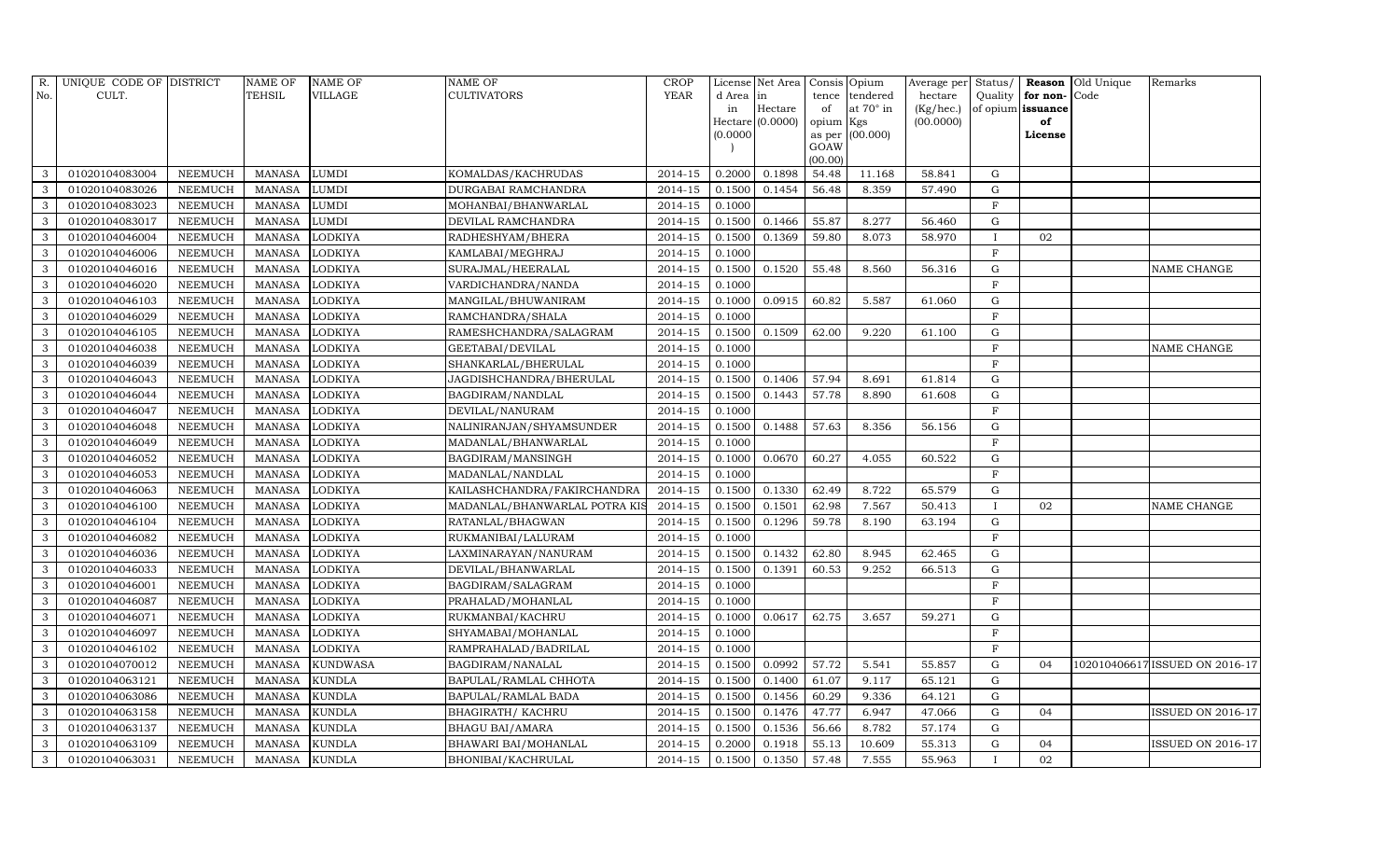| R.             | UNIQUE CODE OF DISTRICT |                | NAME OF       | <b>NAME OF</b>     | <b>NAME OF</b>                  | <b>CROP</b> |           | License Net Area   | Consis Opium |                 | Average per Status/ |             |                   | Reason Old Unique | Remarks                  |
|----------------|-------------------------|----------------|---------------|--------------------|---------------------------------|-------------|-----------|--------------------|--------------|-----------------|---------------------|-------------|-------------------|-------------------|--------------------------|
| No.            | CULT.                   |                | TEHSIL        | <b>VILLAGE</b>     | <b>CULTIVATORS</b>              | YEAR        | d Area in |                    | tence        | tendered        | hectare             | Quality     | for non-Code      |                   |                          |
|                |                         |                |               |                    |                                 |             | in        | Hectare            | of           | at 70° in       | (Kg/hec.)           |             | of opium issuance |                   |                          |
|                |                         |                |               |                    |                                 |             |           | $Hectare$ (0.0000) | opium Kgs    |                 | (00.0000)           |             | of                |                   |                          |
|                |                         |                |               |                    |                                 |             | (0.0000)  |                    | GOAW         | as per (00.000) |                     |             | License           |                   |                          |
|                |                         |                |               |                    |                                 |             |           |                    | (00.00)      |                 |                     |             |                   |                   |                          |
| 3              | 01020104063014          | <b>NEEMUCH</b> | <b>MANASA</b> | <b>KUNDLA</b>      | BAPULAL/KACHRU CHOTA            | 2014-15     | 0.1000    |                    |              |                 |                     | $\rm F$     |                   |                   |                          |
| 3              | 01020104063088          | <b>NEEMUCH</b> | <b>MANASA</b> | <b>KUNDLA</b>      | CHANDRIBAI/MANGILAL             | 2014-15     | 0.1000    |                    |              |                 |                     | $\mathbf F$ |                   |                   |                          |
| $\mathbf{3}$   | 01020104063009          | <b>NEEMUCH</b> | <b>MANASA</b> | <b>KUNDLA</b>      | DEVILAL/BHAWARLAL               | 2014-15     | 0.1500    | 0.1298             | 50.27        | 6.470           | 49.846              | G           | 04                |                   | <b>ISSUED ON 2016-17</b> |
| 3              | 01020104063048          | <b>NEEMUCH</b> | <b>MANASA</b> | <b>KUNDLA</b>      | DEVILAL/NARAYAN                 | 2014-15     | 0.1500    | 0.1456             | 62.12        | 9.549           | 65.584              | $\mathbf G$ |                   |                   |                          |
| 3              | 01020104063016          | <b>NEEMUCH</b> | <b>MANASA</b> | <b>KUNDLA</b>      | GANGARAM/GOPAL                  | 2014-15     | 0.1500    |                    |              |                 |                     | $\mathbf F$ |                   |                   |                          |
| $\mathbf{3}$   | 01020104063064          | <b>NEEMUCH</b> | <b>MANASA</b> | <b>KUNDLA</b>      | GANGARAM/PARTHA                 | $2014 - 15$ | 0.1500    | 0.1421             | 44.46        | 6.586           | 46.348              | G           | 04                |                   | <b>ISSUED ON 2016-17</b> |
| 3              | 01020104063084          | <b>NEEMUCH</b> | <b>MANASA</b> | <b>KUNDLA</b>      | GHANSHYAM/BAPULAL               | 2014-15     | 0.1500    | 0.1404             | 51.73        | 7.272           | 51.795              | G           | 04                |                   | ISSUED ON 2016-17        |
| 3              | 01020104063043          | <b>NEEMUCH</b> | <b>MANASA</b> | <b>KUNDLA</b>      | GOBAR SINGH/SHANKARLAL          | 2014-15     | 0.2000    | 0.1984             | 58.76        | 12.281          | 61.900              | G           |                   |                   |                          |
| $\mathbf{3}$   | 01020104063090          | <b>NEEMUCH</b> | <b>MANASA</b> | <b>KUNDLA</b>      | JAGDISH/SHANKARLAL              | 2014-15     | 0.1000    |                    |              |                 |                     | $\,$ N      |                   |                   |                          |
| $\mathbf{3}$   | 01020104063129          | <b>NEEMUCH</b> | <b>MANASA</b> | <b>KUNDLA</b>      | KARULAL/KANWARLAL               | 2014-15     | 0.1500    | 0.1401             | 62.79        | 9.365           | 66.845              | G           |                   |                   |                          |
| 3              | 01020104063023          | <b>NEEMUCH</b> | <b>MANASA</b> | <b>KUNDLA</b>      | KANWARLAL/KALU                  | 2014-15     | 0.1000    | 0.1500             | 58.33        | 9.349           | 62.327              | $\mathbf G$ |                   |                   |                          |
| 3              | 01020104063061          | <b>NEEMUCH</b> | <b>MANASA</b> | <b>KUNDLA</b>      | LAXMAN/BHERULAL                 | 2014-15     | 0.1500    | 0.1440             | 56.96        | 8.699           | 60.410              | ${\rm G}$   |                   |                   |                          |
| $\mathbf{3}$   | 01020104063089          | <b>NEEMUCH</b> | <b>MANASA</b> | <b>KUNDLA</b>      | NANDU BAI/NANDRAM               | 2014-15     | 0.1000    |                    |              |                 |                     | $\mathbf F$ |                   |                   |                          |
| 3              | 01020104063060          | <b>NEEMUCH</b> | <b>MANASA</b> | <b>KUNDLA</b>      | NARAYAN SINGH/BHERULAL          | 2014-15     | 0.1500    |                    |              |                 |                     | $_{\rm F}$  |                   |                   |                          |
| 3              | 01020104063112          | <b>NEEMUCH</b> | <b>MANASA</b> | <b>KUNDLA</b>      | OMPRAKASH/RODSINGH D.P. NATHII  | 2014-15     | 0.1500    |                    |              |                 |                     | $\mathbf F$ |                   |                   |                          |
| $\mathbf{3}$   | 01020104063035          | <b>NEEMUCH</b> | <b>MANASA</b> | <b>KUNDLA</b>      | PARVATI BAI/BAPULAL             | 2014-15     | 0.1000    | 0.1425             | 54.67        | 8.279           | 58.098              | G           |                   |                   |                          |
| 3              | 01020104063126          | <b>NEEMUCH</b> | <b>MANASA</b> | <b>KUNDLA</b>      | RADHESHYAM/ NARAYAN             | 2014-15     | 0.1500    |                    |              |                 |                     | $_{\rm F}$  |                   |                   |                          |
| 3              | 01020104063017          | <b>NEEMUCH</b> | <b>MANASA</b> | <b>KUNDLA</b>      | RAM KUNWAR/HIRA                 | 2014-15     | 0.1000    |                    |              |                 |                     | F           |                   |                   |                          |
| 3              | 01020104063001          | <b>NEEMUCH</b> | <b>MANASA</b> | <b>KUNDLA</b>      | GOPAL/SHIVNARAYAN POTRA RAMLA   | 2014-15     | 0.1500    |                    |              |                 |                     | $_{\rm F}$  |                   |                   |                          |
| 3              | 01020104063055          | <b>NEEMUCH</b> | <b>MANASA</b> | <b>KUNDLA</b>      | RATAN/LAXMAN CHOTA              | 2014-15     | 0.1000    |                    |              |                 |                     | $_{\rm F}$  |                   |                   |                          |
| 3              | 01020104063007          | <b>NEEMUCH</b> | <b>MANASA</b> | <b>KUNDLA</b>      | ROD SINGH/NATHU SINGH           | 2014-15     | 0.1000    |                    |              |                 |                     | $_{\rm F}$  |                   |                   |                          |
| 3              | 01020104063058          | <b>NEEMUCH</b> | <b>MANASA</b> | <b>KUNDLA</b>      | RODMAL/KACHRU LAL               | 2014-15     | 0.1000    |                    |              |                 |                     | F           |                   |                   |                          |
| $\mathbf{3}$   | 01020104063154          | <b>NEEMUCH</b> | <b>MANASA</b> | <b>KUNDLA</b>      | SHAMBHULAL/HIRALAL              | 2014-15     | 0.1500    | 0.1496             | 58.35        | 8.444           | 56.444              | G           |                   |                   |                          |
| 3              | 01020104063025          | <b>NEEMUCH</b> | <b>MANASA</b> | <b>KUNDLA</b>      | SHIVNARAYAN/RAMLAL              | 2014-15     | 0.1500    | 0.1540             | 56.40        | 8.041           | 52.214              | G           | 04                |                   | ISSUED ON 2016-17        |
| 3              | 01020104063018          | <b>NEEMUCH</b> | <b>MANASA</b> | <b>KUNDLA</b>      | SONI BAI/ BHANWAR LAL           | 2014-15     | 0.1500    | 0.1170             |              | 8.026           | 68.598              | $\mathbf G$ |                   |                   |                          |
| $\overline{1}$ | 01020104022001          | <b>NEEMUCH</b> | <b>MANASA</b> | KULTHANA BUJURG    | BHANWARLAL/HAJARILAL            | 2014-15     | 0.1500    | 0.1502             | 55.27        | 8.504           | 56.618              | G           |                   |                   |                          |
|                | 01020104022002          | <b>NEEMUCH</b> | <b>MANASA</b> | KULTHANA BUJURG    | SHRILAL/HAJARILAL               | 2014-15     | 0.1500    | 0.1404             | 68.03        | 10.078          | 71.781              | $\mathbf G$ |                   |                   |                          |
|                | 01020104022006          | <b>NEEMUCH</b> | <b>MANASA</b> | KULTHANA BUJURG    | BANSHILAL/AMARCHAND             | 2014-15     | 0.1500    | 0.1484             | 59.34        | 9.537           | 64.265              | $\mathbf G$ |                   |                   |                          |
|                | 01020104022010          | <b>NEEMUCH</b> | <b>MANASA</b> | KULTHANA BUJURG    | GOPAL/KANHEYALAL                | $2014 - 15$ | 0.1500    | 0.1517             | 59.86        | 9.706           | 63.982              | ${\rm G}$   |                   |                   |                          |
|                | 01020104022027          | <b>NEEMUCH</b> | <b>MANASA</b> | KULTHANA BUJURG    | MUKESH/KANHEYALAL               | $2014 - 15$ | 0.1000    | 0.1032             | 58.21        | 6.204           | 60.116              | $\mathbf G$ |                   |                   |                          |
|                | 01020104022012          | <b>NEEMUCH</b> | <b>MANASA</b> | KULTHANA BUJURG    | MOTILAL/JAIRAM                  | 2014-15     | 0.2000    | 0.1975             | 60.07        | 12.649          | 64.046              | $\mathbf G$ |                   |                   |                          |
|                | 01020104022004          | <b>NEEMUCH</b> | <b>MANASA</b> | KULTHANA BUJURG    | LABHCHAND/GHISALAL              | 2014-15     | 0.1500    | 0.1477             | 58.06        | 9.265           | 62.729              | $\mathbf G$ |                   |                   |                          |
| $\overline{1}$ | 01020104022017          | <b>NEEMUCH</b> | <b>MANASA</b> | KULTHANA BUJURG    | RAMESH/PRITHVIRAJ               | 2014-15     | 0.1500    | 0.1268             | 63.25        | 8.024           | 63.281              | $\mathbf G$ |                   |                   |                          |
|                | 01020104022018          | <b>NEEMUCH</b> | <b>MANASA</b> | KULTHANA BUJURG    | PARMANAND/ PYARCHAND            | 2014-15     | 0.1500    | 0.0804             | 43.27        | 3.455           | 42.973              | G           | 04                |                   | <b>ISSUED ON 2016-17</b> |
|                | 01020104022019          | <b>NEEMUCH</b> | <b>MANASA</b> | KULTHANA BUJURG    | NANDLAL/JAYRAM                  | 2014-15     | 0.1500    | 0.1403             | 54.65        | 8.080           | 57.591              | $\mathbf G$ |                   |                   |                          |
| $\overline{1}$ | 01020104022028          | <b>NEEMUCH</b> | <b>MANASA</b> | KULTHANA BUJURG    | <b>BOTLAL NARAYAN</b>           | 2014-15     | 0.1500    | 0.1492             | 56.95        | 8.437           | 56.548              | G           |                   | 01020104020018    |                          |
| $\mathbf{3}$   | 01020104094023          | <b>NEEMUCH</b> | <b>MANASA</b> | <b>KHUSHALPURA</b> | MOTILAL / BHONA PUTRA HULASIBAI | 2014-15     | 0.1500    | 0.1470             | 56.08        | 8.532           | 58.041              | G           |                   |                   |                          |
| 3              | 01020104094003          | <b>NEEMUCH</b> | <b>MANASA</b> | <b>KHUSHALPURA</b> | <b>BHANWAR LAL AMRA</b>         | 2014-15     | 0.1000    |                    |              |                 |                     | F           |                   |                   |                          |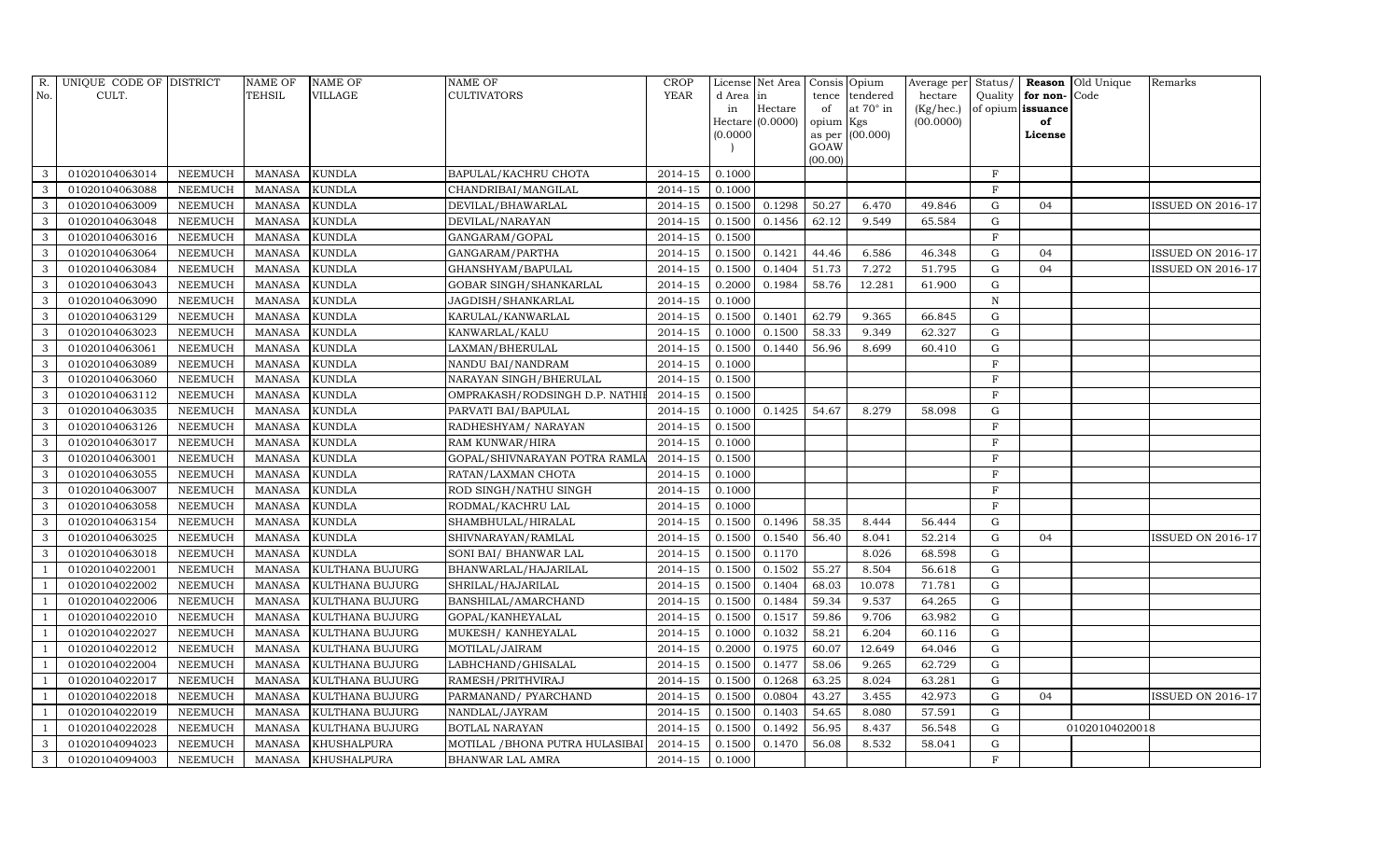| R.  | UNIQUE CODE OF DISTRICT |                | <b>NAME OF</b> | <b>NAME OF</b>     | <b>NAME OF</b>                | <b>CROP</b> |           | License Net Area Consis Opium |           |                  | Average per Status/ |             |                   | Reason Old Unique | Remarks                  |
|-----|-------------------------|----------------|----------------|--------------------|-------------------------------|-------------|-----------|-------------------------------|-----------|------------------|---------------------|-------------|-------------------|-------------------|--------------------------|
| No. | CULT.                   |                | <b>TEHSIL</b>  | <b>VILLAGE</b>     | CULTIVATORS                   | <b>YEAR</b> | d Area in |                               | tence     | tendered         | hectare             | Quality     | for non-Code      |                   |                          |
|     |                         |                |                |                    |                               |             | in        | Hectare                       | of        | at $70^\circ$ in | (Kg/hec.)           |             | of opium issuance |                   |                          |
|     |                         |                |                |                    |                               |             | (0.0000)  | $Hectare$ (0.0000)            | opium Kgs | as per (00.000)  | (00.0000)           |             | of<br>License     |                   |                          |
|     |                         |                |                |                    |                               |             |           |                               | GOAW      |                  |                     |             |                   |                   |                          |
|     |                         |                |                |                    |                               |             |           |                               | (00.00)   |                  |                     |             |                   |                   |                          |
|     | 01020104094010          | <b>NEEMUCH</b> | MANASA         | <b>KHUSHALPURA</b> | RAMLAL NANURAM                | 2014-15     | 0.1500    | 0.1460                        | 59.12     | 9.054            | 62.014              | G           |                   |                   |                          |
| 3   | 01020104094035          | <b>NEEMUCH</b> | <b>MANASA</b>  | <b>KHUSHALPURA</b> | LALURAM/NARAYAN               | 2014-15     | 0.1500    | 0.1406                        | 60.85     | 8.867            | 63.065              | G           |                   |                   |                          |
| 3   | 01020104081034          | <b>NEEMUCH</b> | <b>MANASA</b>  | <b>KHETPALIA</b>   | SHAMBHULAL/RAMLAL             | 2014-15     | 0.1000    |                               |           |                  |                     | F           |                   |                   |                          |
| 3   | 01020104081017          | <b>NEEMUCH</b> | <b>MANASA</b>  | <b>KHETPALIA</b>   | SHAMBHULAL/SEVA               | 2014-15     | 0.1000    |                               |           |                  |                     | $\mathbf F$ |                   |                   |                          |
| 3   | 01020104087034          | <b>NEEMUCH</b> | <b>MANASA</b>  | <b>KHEMPURA</b>    | BHANWARLAL/RAMLAL             | 2014-15     | 0.1500    | 0.1320                        | 58.75     | 6.899            | 52.265              | $\mathbf G$ | 04                |                   | <b>ISSUED ON 2016-17</b> |
| 3   | 01020104087021          | <b>NEEMUCH</b> | <b>MANASA</b>  | <b>KHEMPURA</b>    | BHARAT SINGH/ LAL SINGH       | 2014-15     | 0.1500    | 0.1348                        | 61.12     | 7.588            | 56.291              | $\mathbf G$ |                   |                   |                          |
| 3   | 01020104087006          | <b>NEEMUCH</b> | <b>MANASA</b>  | <b>KHEMPURA</b>    | MAN SINGH/ KISHOR SINGH       | 2014-15     | 0.1000    |                               |           |                  |                     | $\mathbf F$ |                   |                   |                          |
| 3   | 01020104087018          | NEEMUCH        | <b>MANASA</b>  | <b>KHEMPURA</b>    | VINOD SINGH/ DEVI SINGH       | $2014 - 15$ | 0.1500    | 0.1416                        | 54.59     | 8.305            | 58.651              | $\mathbf G$ |                   |                   |                          |
|     | 01020104010120          | NEEMUCH        | <b>MANASA</b>  | <b>KHEDLI</b>      | BHULIBAI/BOTLAL               | 2014-15     | 0.1500    | 0.1452                        | 56.05     | 8.207            | 56.522              | ${\rm G}$   |                   |                   |                          |
|     | 01020104010051          | <b>NEEMUCH</b> | <b>MANASA</b>  | <b>KHEDLI</b>      | PRAKASH CHANDR/ MANGILAL      | $2014 - 15$ | 0.2000    | 0.1955                        | 59.85     | 11.979           | 61.274              | G           |                   |                   |                          |
|     | 01020104010041          | <b>NEEMUCH</b> | <b>MANASA</b>  | <b>KHEDLI</b>      | SHAMBHUSINGH/DEVISINGH        | 2014-15     | 0.1500    | 0.1520                        | 59.88     | 10.026           | 65.961              | $\mathbf G$ |                   |                   |                          |
|     | 01020104010001          | <b>NEEMUCH</b> | <b>MANASA</b>  | <b>KHEDLI</b>      | FEFKUNWAR/RAMSINGH            | 2014-15     | 0.1500    | 0.1478                        | 58.70     | 8.352            | 56.509              | G           |                   |                   | NAME CHANGE              |
|     | 01020104010003          | <b>NEEMUCH</b> | <b>MANASA</b>  | <b>KHEDLI</b>      | LALURAM/NARAYAN               | 2014-15     | 0.2000    |                               |           |                  |                     | $_{\rm F}$  |                   |                   |                          |
|     | 01020104010005          | <b>NEEMUCH</b> | <b>MANASA</b>  | <b>KHEDLI</b>      | YASHODABAI/BHAWANILAL         | 2014-15     | 0.2000    | 0.1981                        | 55.77     | 11.584           | 58.476              | $\mathbf G$ |                   |                   | NAME CHANGE              |
|     | 01020104010006          | <b>NEEMUCH</b> | <b>MANASA</b>  | <b>KHEDLI</b>      | NATHULAL/GOKUL                | 2014-15     | 0.2000    | 0.1996                        | 55.18     | 10.784           | 54.028              | $\mathbf G$ | 04                |                   | <b>ISSUED ON 2016-17</b> |
|     | 01020104010008          | NEEMUCH        | <b>MANASA</b>  | <b>KHEDLI</b>      | MOHANSINGH/RATANSINGH         | 2014-15     | 0.1500    | 0.1414                        | 57.86     | 8.919            | 63.076              | $\mathbf G$ |                   |                   |                          |
|     | 01020104010009          | <b>NEEMUCH</b> | <b>MANASA</b>  | <b>KHEDLI</b>      | RADHESHYAM PYARCHAND          | 2014-15     | 0.1000    |                               |           |                  |                     | $_{\rm F}$  |                   |                   |                          |
|     | 01020104010284          | <b>NEEMUCH</b> | <b>MANASA</b>  | <b>KHEDLI</b>      | SHYALU BAI / PRABHULAL        | 2014-15     | 0.2000    | 0.1960                        | 55.65     | 11.186           | 57.071              | G           |                   |                   |                          |
|     | 01020104010017          | <b>NEEMUCH</b> | <b>MANASA</b>  | <b>KHEDLI</b>      | RAM SINGH/NATHU SINGH         | 2014-15     | 0.1500    | 0.1385                        | 54.40     | 7.756            | 56.000              | G           |                   |                   |                          |
|     | 01020104010018          | <b>NEEMUCH</b> | <b>MANASA</b>  | <b>KHEDLI</b>      | DULESINGH/NATHUSINGH          | 2014-15     | 0.1000    |                               |           |                  |                     | $\mathbf F$ |                   |                   |                          |
|     | 01020104010019          | <b>NEEMUCH</b> | <b>MANASA</b>  | <b>KHEDLI</b>      | RUKMANIBAI/GORILAL            | 2014-15     | 0.1500    | 0.1437                        | 58.31     | 8.488            | 59.068              | $\mathbf G$ |                   |                   |                          |
|     | 01020104010021          | <b>NEEMUCH</b> | <b>MANASA</b>  | <b>KHEDLI</b>      | SUGANBAI/ARJUNSINGH           | 2014-15     | 0.1500    | 0.1465                        | 55.83     | 8.702            | 59.399              | G           |                   |                   |                          |
|     | 01020104010022          | <b>NEEMUCH</b> | <b>MANASA</b>  | <b>KHEDLI</b>      | GHISALAL/DUDHA                | 2014-15     | 0.2000    | 0.1909                        | 57.19     | 11.797           | 61.797              | G           |                   |                   |                          |
|     | 01020104010023          | <b>NEEMUCH</b> | <b>MANASA</b>  | <b>KHEDLI</b>      | SHAMBHURAM/GANGARAM           | 2014-15     | 0.2000    | 0.1914                        | 60.26     | 12.190           | 63.689              | G           |                   |                   |                          |
|     | 01020104010026          | <b>NEEMUCH</b> | <b>MANASA</b>  | <b>KHEDLI</b>      | BHANWARLAL/MODA               | 2014-15     | 0.1500    | 0.1487                        | 59.13     | 9.258            | 62.260              | $\mathbf G$ |                   |                   |                          |
|     | 01020104010029          | <b>NEEMUCH</b> | <b>MANASA</b>  | <b>KHEDLI</b>      | GITA BAI/ TARACHAND           | 2014-15     | 0.1500    |                               |           |                  |                     | $\mathbf F$ |                   |                   |                          |
|     | 01020104010031          | <b>NEEMUCH</b> | <b>MANASA</b>  | <b>KHEDLI</b>      | VIJAYSINGH/RAMSINGH URF NAHAR | 2014-15     | 0.2000    | 0.1888                        | 59.05     | 11.473           | 60.768              | $\mathbf G$ |                   |                   |                          |
|     | 01020104010289          | <b>NEEMUCH</b> | <b>MANASA</b>  | <b>KHEDLI</b>      | MADANKUWAR/AMAR SINGH         | 2014-15     | 0.1000    |                               |           |                  |                     | F           |                   |                   |                          |
|     | 01020104010036          | <b>NEEMUCH</b> | <b>MANASA</b>  | <b>KHEDLI</b>      | BADRINATH/NATHUNATH           | 2014-15     | 0.1500    | 0.1462                        | 53.51     | 7.300            | 49.932              | $\mathbf G$ | 04                |                   | <b>ISSUED ON 2016-17</b> |
|     | 01020104010037          | NEEMUCH        | <b>MANASA</b>  | <b>KHEDLI</b>      | JUJHARSINGH/PRITHVISINGH      | 2014-15     | 0.1500    | 0.1495                        | 58.43     | 8.998            | 60.187              | G           |                   |                   |                          |
|     | 01020104010043          | <b>NEEMUCH</b> | <b>MANASA</b>  | <b>KHEDLI</b>      | MANGUSINGH/HAMERSINGH         | 2014-15     | 0.2000    | 0.1944                        | 59.49     | 11.499           | 59.151              | G           |                   |                   |                          |
|     | 01020104010046          | <b>NEEMUCH</b> | <b>MANASA</b>  | <b>KHEDLI</b>      | MULCHAND/MOHANLAL             | 2014-15     | 0.2000    | 0.1441                        | 58.34     | 9.409            | 65.295              | G           |                   |                   |                          |
|     | 01020104010048          | <b>NEEMUCH</b> | <b>MANASA</b>  | <b>KHEDLI</b>      | SURESH/BHAWANILAL             | 2014-15     | 0.1500    | 0.1508                        | 59.62     | 9.582            | 63.541              | G           |                   |                   |                          |
|     | 01020104010049          | <b>NEEMUCH</b> | <b>MANASA</b>  | <b>KHEDLI</b>      | HARISINGH/JORAWARSINGH        | 2014-15     | 0.1500    | 0.1433                        | 55.15     | 8.328            | 58.116              | $\mathbf G$ |                   |                   |                          |
|     | 01020104010056          | <b>NEEMUCH</b> | <b>MANASA</b>  | <b>KHEDLI</b>      | RESHAMKUNWAR/HARISINGH        | 2014-15     | 0.1500    | 0.1446                        | 57.47     | 9.113            | 63.022              | $\mathbf G$ |                   |                   |                          |
|     | 01020104010063          | <b>NEEMUCH</b> | <b>MANASA</b>  | <b>KHEDLI</b>      | MANOJ/MADANLAL                | 2014-15     | 0.1500    | 0.1429                        | 56.13     | 5.589            | 39.111              | $\mathbf I$ | 02                |                   |                          |
|     | 01020104010065          | <b>NEEMUCH</b> | <b>MANASA</b>  | <b>KHEDLI</b>      | SUNDER/BHANWARLAL             | 2014-15     | 0.1500    | 0.1499                        | 57.99     | 9.022            | 60.187              | G           |                   |                   |                          |
|     | 01020104010075          | <b>NEEMUCH</b> | <b>MANASA</b>  | <b>KHEDLI</b>      | MOHANLAL/PYARA MEGHWAL        | 2014-15     | 0.2000    | 0.1715                        | 57.39     | 10.707           | 62.431              | G           |                   |                   |                          |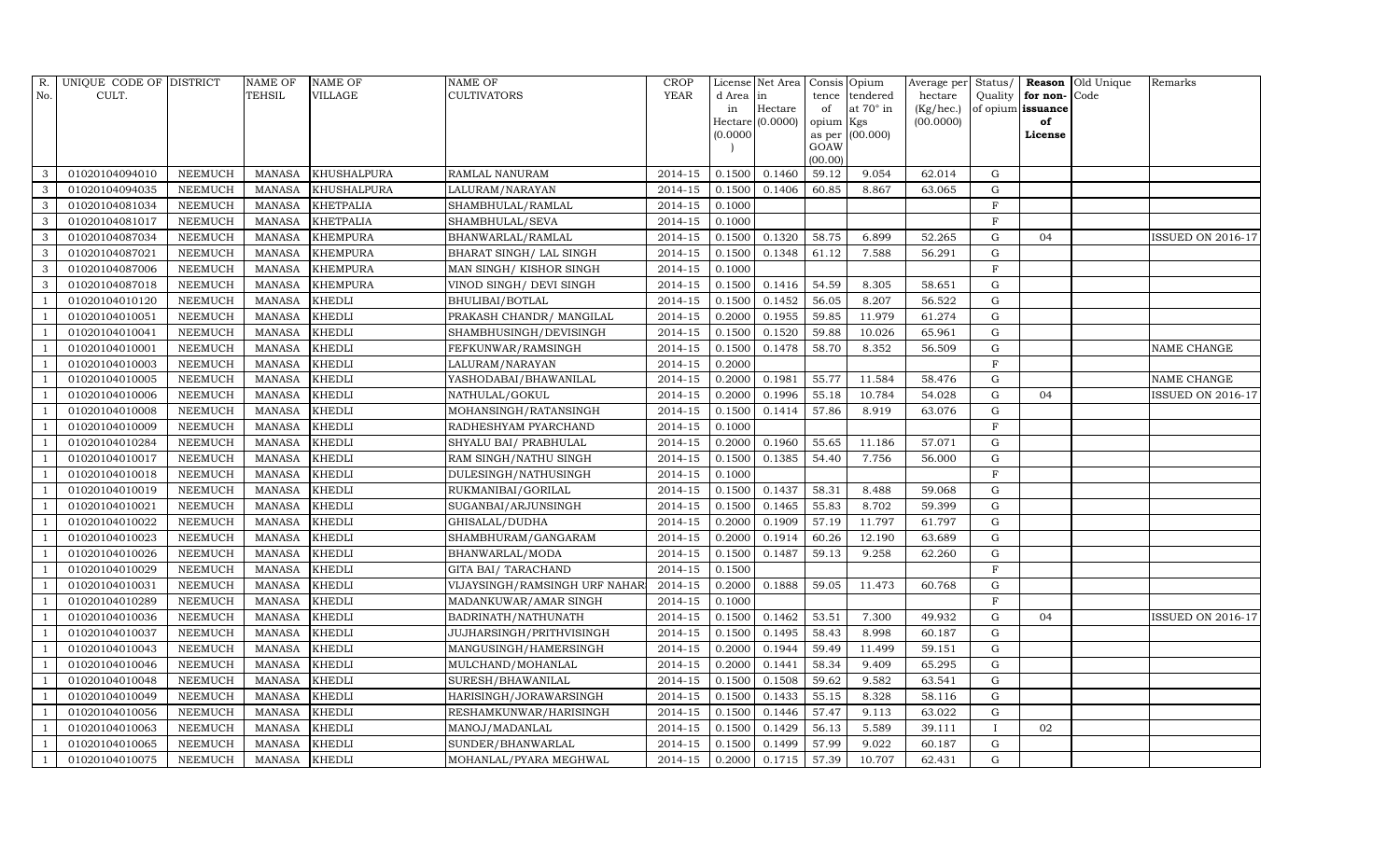| R.  | UNIQUE CODE OF DISTRICT |                | <b>NAME OF</b> | <b>NAME OF</b>   | NAME OF                     | <b>CROP</b> |           | License Net Area   | Consis Opium |                 | Average per Status/ |             |                   | <b>Reason</b> Old Unique | Remarks                  |
|-----|-------------------------|----------------|----------------|------------------|-----------------------------|-------------|-----------|--------------------|--------------|-----------------|---------------------|-------------|-------------------|--------------------------|--------------------------|
| No. | CULT.                   |                | <b>TEHSIL</b>  | VILLAGE          | CULTIVATORS                 | YEAR        | d Area in |                    | tence        | tendered        | hectare             | Quality     | for non-Code      |                          |                          |
|     |                         |                |                |                  |                             |             | in        | Hectare            | of           | at 70° in       | (Kg/hec.)           |             | of opium issuance |                          |                          |
|     |                         |                |                |                  |                             |             |           | $Hectare$ (0.0000) | opium Kgs    |                 | (00.0000)           |             | of                |                          |                          |
|     |                         |                |                |                  |                             |             | (0.0000)  |                    | GOAW         | as per (00.000) |                     |             | License           |                          |                          |
|     |                         |                |                |                  |                             |             |           |                    | (00.00)      |                 |                     |             |                   |                          |                          |
|     | 01020104010077          | <b>NEEMUCH</b> | <b>MANASA</b>  | <b>KHEDLI</b>    | BAPUSINGH/DHULSINGH         | 2014-15     | 0.1000    |                    |              |                 |                     | $\rm F$     |                   |                          |                          |
|     | 01020104010080          | <b>NEEMUCH</b> | <b>MANASA</b>  | <b>KHEDLI</b>    | NANALAL/KALU DHOBI          | 2014-15     | 0.2000    | 0.1980             | 63.07        | 12.362          | 62.434              | G           |                   |                          |                          |
|     | 01020104010091          | <b>NEEMUCH</b> | <b>MANASA</b>  | <b>KHEDLI</b>    | HEERABAI/VIJAYRAM           | 2014-15     | 0.1500    | 0.1489             | 32.05        | 2.857           | 19.187              | G           | 04                |                          |                          |
|     | 01020104010095          | <b>NEEMUCH</b> | <b>MANASA</b>  | <b>KHEDLI</b>    | GISHIBAI/NANALAL            | 2014-15     | 0.1500    | 0.1476             | 56.94        | 8.793           | 59.573              | G           |                   |                          |                          |
|     | 01020104010099          | <b>NEEMUCH</b> | <b>MANASA</b>  | <b>KHEDLI</b>    | RAMCHANDRA/SHANKARLALJI     | 2014-15     | 0.2000    | 0.1968             | 61.89        | 13.386          | 68.018              | G           |                   |                          |                          |
|     | 01020104010106          | NEEMUCH        | <b>MANASA</b>  | <b>KHEDLI</b>    | RAJKUMAR/SUKHLAL            | $2014 - 15$ | 0.1500    | 0.1520             | 61.64        | 9.308           | 61.237              | G           |                   |                          |                          |
|     | 01020104010108          | <b>NEEMUCH</b> | <b>MANASA</b>  | <b>KHEDLI</b>    | CHUNNILAL/HUKHMA            | 2014-15     | 0.1500    | 0.1464             | 55.71        | 8.173           | 55.827              | G           | 04                |                          | <b>ISSUED ON 2016-17</b> |
|     | 01020104010291          | <b>NEEMUCH</b> | <b>MANASA</b>  | <b>KHEDLI</b>    | NARAYAN/ HUKMAA             | 2014-15     | 0.2000    | 0.1972             | 58.09        | 12.406          | 62.911              | G           |                   |                          |                          |
|     | 01020104010114          | <b>NEEMUCH</b> | <b>MANASA</b>  | <b>KHEDLI</b>    | BHANWARLAL/BHERULAL         | 2014-15     | 0.1500    | 0.1461             | 55.45        | 8.230           | 56.331              | $\mathbf G$ |                   |                          |                          |
|     | 01020104010115          | <b>NEEMUCH</b> | <b>MANASA</b>  | <b>KHEDLI</b>    | DEVA/GANGARAM               | 2014-15     | 0.2000    | 0.2000             | 54.86        | 11.019          | 55.095              | G           | 04                |                          | <b>ISSUED ON 2016-17</b> |
|     | 01020104010116          | <b>NEEMUCH</b> | <b>MANASA</b>  | <b>KHEDLI</b>    | RODA/HEMA                   | 2014-15     | 0.1500    | 0.1479             | 57.22        | 9.237           | 62.454              | G           |                   |                          |                          |
|     | 01020104010124          | <b>NEEMUCH</b> | <b>MANASA</b>  | <b>KHEDLI</b>    | TULSIRAM/MODIRAM            | 2014-15     | 0.2000    | 0.1865             | 58.62        | 12.067          | 64.702              | $\mathbf G$ |                   |                          |                          |
|     | 01020104010125          | <b>NEEMUCH</b> | <b>MANASA</b>  | <b>KHEDLI</b>    | NATHULAL/MODIRAM            | 2014-15     | 0.1500    | 0.1358             | 51.19        | 6.699           | 49.330              | $\mathbf G$ | 04                |                          | <b>ISSUED ON 2016-17</b> |
|     | 01020104010187          | <b>NEEMUCH</b> | <b>MANASA</b>  | <b>KHEDLI</b>    | NATHULAL/KALU               | 2014-15     | 0.1500    | 0.1453             | 53.81        | 8.133           | 55.974              | $\mathbf G$ | 04                |                          | <b>ISSUED ON 2016-17</b> |
|     | 01020104010188          | <b>NEEMUCH</b> | <b>MANASA</b>  | <b>KHEDLI</b>    | GANGARAM/GOBAR              | 2014-15     | 0.2000    | 0.1940             | 52.67        | 10.421          | 53.716              | G           | 04                |                          | <b>ISSUED ON 2016-17</b> |
|     | 01020104010012          | <b>NEEMUCH</b> | <b>MANASA</b>  | <b>KHEDLI</b>    | UDAIRAM/MADHO               | 2014-15     | 0.1500    | 0.1473             | 59.56        | 8.866           | 60.190              | $\mathbf G$ |                   |                          |                          |
|     | 01020104010279          | NEEMUCH        | <b>MANASA</b>  | <b>KHEDLI</b>    | GANGA BAI/GULABCHAND        | $2014 - 15$ | 0.1500    | 0.1415             | 54.24        | 8.260           | 58.375              | $\mathbf G$ |                   |                          |                          |
|     | 01020104010281          | <b>NEEMUCH</b> | <b>MANASA</b>  | <b>KHEDLI</b>    | RAMCHANDR/GOBARLAL          | 2014-15     | 0.1500    | 0.1432             | 55.36        | 8.320           | 58.101              | ${\rm G}$   |                   |                          |                          |
|     | 01020104010283          | <b>NEEMUCH</b> | <b>MANASA</b>  | <b>KHEDLI</b>    | BHANWAR LAL/ KANHAIYA LAL   | 2014-15     | 0.2000    | 0.1903             | 56.77        | 10.876          | 57.152              | G           |                   |                          |                          |
|     | 01020104010013          | <b>NEEMUCH</b> | <b>MANASA</b>  | <b>KHEDLI</b>    | NATHULAL / DUDHA            | 2014-15     | 0.1500    | 0.1492             | 57.77        | 9.037           | 60.570              | $\mathbf G$ |                   |                          |                          |
|     | 01020104010038          | <b>NEEMUCH</b> | <b>MANASA</b>  | <b>KHEDLI</b>    | PURANSINGH/VIJAYSINGH       | 2014-15     | 0.2000    | 0.1921             | 61.61        | 12.753          | 66.387              | $\mathbf G$ |                   |                          |                          |
|     | 01020104010287          | <b>NEEMUCH</b> | <b>MANASA</b>  | <b>KHEDLI</b>    | RODILAL/ DEVA               | 2014-15     | 0.2000    | 0.2000             | 57.00        | 11.587          | 57.935              | G           |                   |                          | NAME CHANGE              |
|     | 01020104010025          | NEEMUCH        | <b>MANASA</b>  | <b>KHEDLI</b>    | GANGABAI/PARBHULAL          | $2014 - 15$ | 0.1500    | 0.1500             | 52.87        | 8.006           | 53.373              | $\mathbf G$ | 04                |                          | ISSUED ON 2016-17        |
|     | 01020104010011          | <b>NEEMUCH</b> | <b>MANASA</b>  | <b>KHEDLI</b>    | JAMANASHANKAR/ PRABHULAL    | 2014-15     | 0.1000    |                    |              |                 |                     | F           |                   |                          |                          |
|     | 01020104010010          | <b>NEEMUCH</b> | <b>MANASA</b>  | <b>KHEDLI</b>    | RAMCHANDR/ SUNDERLAL        | 2014-15     | 0.1500    | 0.1476             | 52.45        | 7.905           | 53.557              | G           | 04                |                          | <b>ISSUED ON 2016-17</b> |
|     | 01020104010292          | <b>NEEMUCH</b> | <b>MANASA</b>  | <b>KHEDLI</b>    | VAJJIBAI/HARIRAM            | 2014-15     | 0.1000    |                    |              |                 |                     | $_{\rm F}$  |                   |                          |                          |
| 3   | 01020104075011          | <b>NEEMUCH</b> | <b>MANASA</b>  | <b>KHEDI</b>     | BHARATRAM BAPULAL           | 2014-15     | 0.1500    | 0.1404             | 67.85        | 8.976           | 63.932              | $\mathbf G$ |                   |                          |                          |
|     | 01020104031010          | <b>NEEMUCH</b> | <b>MANASA</b>  | <b>KHEDAMODI</b> | HARIRAM/ RODMAL URF RODILAL | 2014-15     | 0.1500    | 0.1443             | 55.95        | 8.896           | 61.649              | G           |                   |                          |                          |
|     | 01020104031022          | <b>NEEMUCH</b> | <b>MANASA</b>  | <b>KHEDAMODI</b> | BHURALAL/CHUNNILAL          | 2014-15     | 0.1500    |                    |              |                 |                     | $_{\rm F}$  |                   |                          |                          |
|     | 01020104031015          | <b>NEEMUCH</b> | <b>MANASA</b>  | KHEDAMODI        | JAYSINGH/KALYANSINGH        | 2014-15     | 0.1000    |                    |              |                 |                     | $\rm F$     |                   |                          |                          |
|     | 01020104031027          | <b>NEEMUCH</b> | <b>MANASA</b>  | <b>KHEDAMODI</b> | SURESH/YAMUNASHANKAR        | 2014-15     | 0.1000    |                    |              |                 |                     | $_{\rm F}$  |                   |                          |                          |
| 3   | 01020104066088          | <b>NEEMUCH</b> | <b>MANASA</b>  | <b>KHANKHEDI</b> | BAGDIRAM/NARAYAN            | 2014-15     | 0.1500    | 0.1399             | 54.19        | 7.741           | 55.332              | $\mathbf G$ | 04                |                          | ISSUED ON 2016-17        |
| 3   | 01020104066106          | <b>NEEMUCH</b> | <b>MANASA</b>  | <b>KHANKHEDI</b> | BALARAM / NARAYAN           | 2014-15     | 0.1500    | 0.1446             | 56.41        | 8.373           | 57.905              | G           |                   |                          |                          |
| 3   | 01020104066007          | NEEMUCH        | <b>MANASA</b>  | <b>KHANKHEDI</b> | BALMUKUND/FAKIRCHAND        | 2014-15     | 0.1500    | 0.1440             | 61.05        | 9.288           | 64.500              | G           |                   |                          |                          |
| 3   | 01020104066099          | <b>NEEMUCH</b> | <b>MANASA</b>  | <b>KHANKHEDI</b> | BANSHILAL/CHAMPALAL         | 2014-15     | 0.1500    | 0.1496             | 59.00        | 8.960           | 59.893              | ${\rm G}$   |                   |                          |                          |
| 3   | 01020104066057          | <b>NEEMUCH</b> | <b>MANASA</b>  | <b>KHANKHEDI</b> | BANSHILAL/DEVILAL           | 2014-15     | 0.1500    | 0.1500             | 58.26        | 9.247           | 61.647              | G           |                   |                          |                          |
| 3   | 01020104066074          | <b>NEEMUCH</b> | <b>MANASA</b>  | <b>KHANKHEDI</b> | BANSHILAL/LAXMINARAYAN      | 2014-15     | 0.1500    | 0.1404             | 62.18        | 9.096           | 64.786              | $\mathbf G$ |                   |                          |                          |
| 3   | 01020104066026          | <b>NEEMUCH</b> | <b>MANASA</b>  | <b>KHANKHEDI</b> | BANSHILAL/SHIVNARAYAN       | 2014-15     | 0.1500    | 0.1460             | 60.83        | 9.064           | 62.082              | $\mathbf G$ |                   |                          |                          |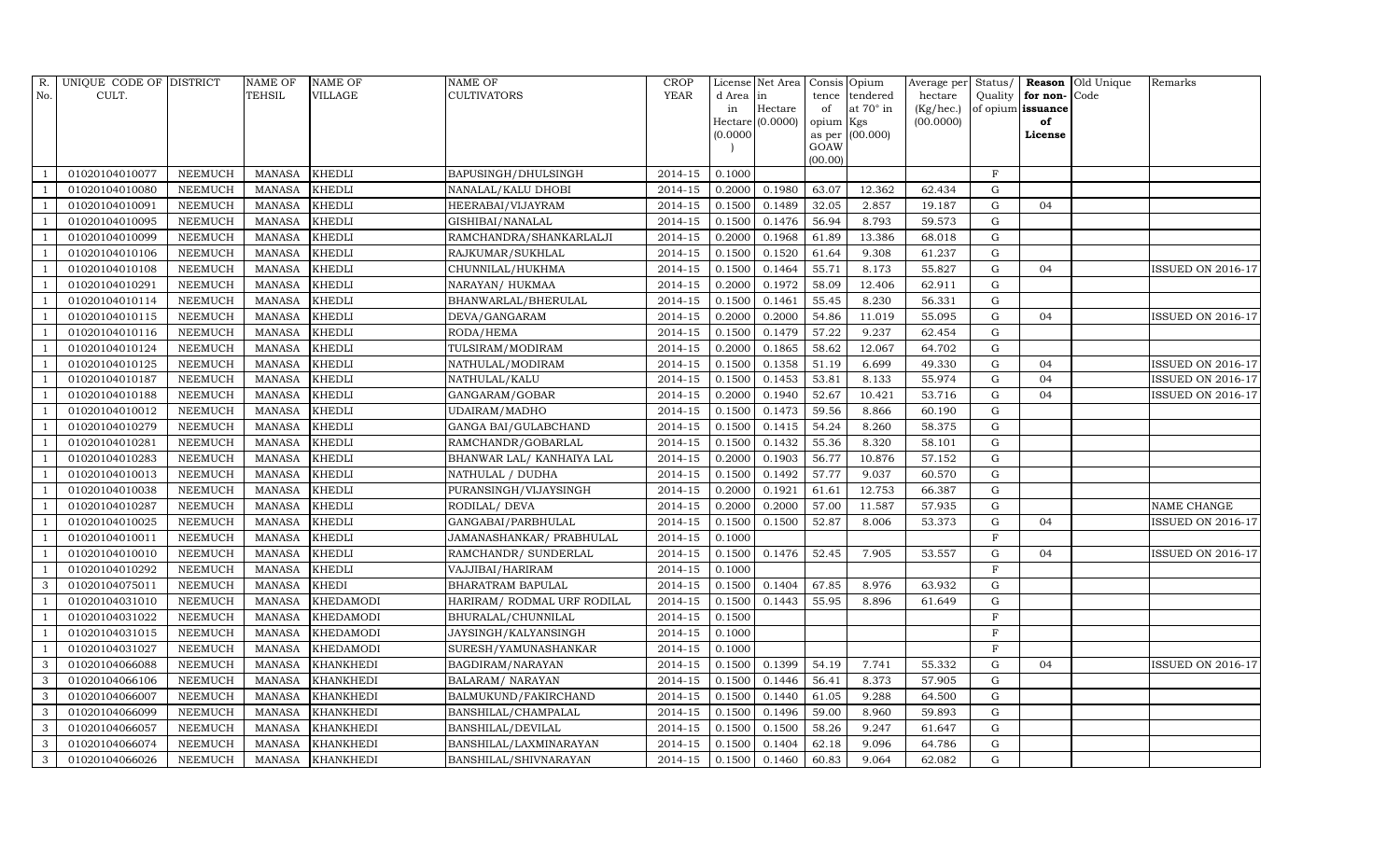|              | R. UNIQUE CODE OF DISTRICT |                | NAME OF       | <b>NAME OF</b>   | <b>NAME OF</b>                | <b>CROP</b> |           | License Net Area   Consis   Opium |           |                  | Average per Status/ |             |                   | <b>Reason Old Unique</b> | Remarks                  |
|--------------|----------------------------|----------------|---------------|------------------|-------------------------------|-------------|-----------|-----------------------------------|-----------|------------------|---------------------|-------------|-------------------|--------------------------|--------------------------|
| No.          | CULT.                      |                | TEHSIL        | <b>VILLAGE</b>   | <b>CULTIVATORS</b>            | <b>YEAR</b> | d Area in |                                   | tence     | tendered         | hectare             | Quality     | for non-Code      |                          |                          |
|              |                            |                |               |                  |                               |             | in        | Hectare                           | of        | at $70^\circ$ in | (Kg/hec.)           |             | of opium issuance |                          |                          |
|              |                            |                |               |                  |                               |             |           | $Hectare$ (0.0000)                | opium Kgs |                  | (00.0000)           |             | of                |                          |                          |
|              |                            |                |               |                  |                               |             | (0.0000)  |                                   | GOAW      | as per (00.000)  |                     |             | License           |                          |                          |
|              |                            |                |               |                  |                               |             |           |                                   | (00.00)   |                  |                     |             |                   |                          |                          |
| 3            | 01020104066139             | <b>NEEMUCH</b> | MANASA        | <b>KHANKHEDI</b> | BAPULAL/KANHYALAL             | 2014-15     | 0.1500    | 0.1170                            | 62.28     | 7.634            | 65.248              | G           |                   |                          |                          |
| 3            | 01020104066008             | <b>NEEMUCH</b> | <b>MANASA</b> | <b>KHANKHEDI</b> | BHAGATRAM/KACHRU              | 2014-15     | 0.1500    | 0.1488                            | 65.03     | 9.680            | 65.054              | $\mathbf G$ |                   |                          |                          |
| $\mathbf{3}$ | 01020104066002             | <b>NEEMUCH</b> | <b>MANASA</b> | <b>KHANKHEDI</b> | BHERU LAL/ KANI RAM           | 2014-15     | 0.1500    | 0.1410                            | 61.13     | 9.135            | 64.787              | G           |                   |                          |                          |
| 3            | 01020104066150             | <b>NEEMUCH</b> | <b>MANASA</b> | <b>KHANKHEDI</b> | BIHARIDAS/NARAYANDAS          | 2014-15     | 0.1500    | 0.1416                            | 58.18     | 8.345            | 58.934              | G           |                   |                          |                          |
| 3            | 01020104066064             | <b>NEEMUCH</b> | <b>MANASA</b> | <b>KHANKHEDI</b> | CHAMPALAL/GANPAT              | $2014 - 15$ | 0.1500    | 0.1452                            | 55.14     | 8.287            | 57.073              | G           |                   |                          |                          |
| 3            | 01020104066052             | <b>NEEMUCH</b> | <b>MANASA</b> | <b>KHANKHEDI</b> | DEVICHAND/CHUNNILAL           | 2014-15     | 0.1000    |                                   |           |                  |                     | F           |                   |                          |                          |
| 3            | 01020104066037             | <b>NEEMUCH</b> | <b>MANASA</b> | <b>KHANKHEDI</b> | DINESH/KANHYALAL              | 2014-15     | 0.1500    | 0.1498                            | 59.85     | 9.054            | 60.441              | G           |                   |                          |                          |
| 3            | 01020104066077             | <b>NEEMUCH</b> | <b>MANASA</b> | <b>KHANKHEDI</b> | DINESH/SHIVPRASAD             | 2014-15     | 0.1500    | 0.1443                            | 55.05     | 8.438            | 58.475              | $\mathbf G$ |                   |                          |                          |
| 3            | 01020104066105             | <b>NEEMUCH</b> | <b>MANASA</b> | <b>KHANKHEDI</b> | GORISHANKAR/KARULAL           | 2014-15     | 0.2000    | 0.1980                            | 58.88     | 12.281           | 62.025              | $\mathbf G$ |                   |                          |                          |
| $\mathbf{3}$ | 01020104091105             | <b>NEEMUCH</b> | <b>MANASA</b> | KHANKHEDI        | GENDMAL/NANDA                 | 2014-15     | 0.1500    | 0.1435                            | 55.39     | 7.992            | 55.693              | $\mathbf G$ | 04                |                          | <b>ISSUED ON 2016-17</b> |
| 3            | 01020104066103             | <b>NEEMUCH</b> | <b>MANASA</b> | <b>KHANKHEDI</b> | GOPAL/MOHANLAL VYAS           | 2014-15     | 0.1000    |                                   |           |                  |                     | F           |                   |                          |                          |
| 3            | 01020104066062             | <b>NEEMUCH</b> | <b>MANASA</b> | <b>KHANKHEDI</b> | GOVINDRAM/GANPAT              | 2014-15     | 0.1000    |                                   |           |                  |                     | $\rm F$     |                   |                          |                          |
| $\mathbf{3}$ | 01020104066067             | <b>NEEMUCH</b> | <b>MANASA</b> | <b>KHANKHEDI</b> | HARISHANKAR/NARAYAN           | $2014 - 15$ | 0.1500    | 0.1433                            | 61.25     | 9.266            | 64.662              | G           |                   |                          |                          |
| 3            | 01020104066063             | <b>NEEMUCH</b> | <b>MANASA</b> | <b>KHANKHEDI</b> | HIRALAL/GANPAT                | 2014-15     | 0.1500    | 0.1479                            | 59.26     | 9.160            | 61.934              | $\mathbf G$ |                   |                          |                          |
| 3            | 01020104066121             | <b>NEEMUCH</b> | <b>MANASA</b> | <b>KHANKHEDI</b> | KANHYALAL/KARUJI              | 2014-15     | 0.2000    | 0.1820                            | 62.73     | 11.444           | 62.879              | G           |                   |                          |                          |
| $\mathbf{3}$ | 01020104066054             | <b>NEEMUCH</b> | <b>MANASA</b> | <b>KHANKHEDI</b> | KANHYALAL/RAMRATAN            | 2014-15     | 0.1500    | 0.1442                            | 60.87     | 9.339            | 64.764              | $\mathbf G$ |                   |                          |                          |
| $\mathbf{3}$ | 01020104066128             | <b>NEEMUCH</b> | <b>MANASA</b> | <b>KHANKHEDI</b> | KANHYALAL/SHIVLAL             | 2014-15     | 0.1500    | 0.1440                            | 57.64     | 8.341            | 57.924              | G           |                   |                          |                          |
| 3            | 01020104066013             | <b>NEEMUCH</b> | <b>MANASA</b> | <b>KHANKHEDI</b> | KAVARLAL/SITARAM              | 2014-15     | 0.1500    | 0.1500                            | 59.48     | 9.066            | 60.440              | ${\rm G}$   |                   |                          |                          |
| 3            | 01020104066127             | <b>NEEMUCH</b> | <b>MANASA</b> | <b>KHANKHEDI</b> | KAMALDAS/PRAHLADDAS POTRA KAV | 2014-15     | 0.1500    | 0.1456                            | 64.83     | 9.567            | 65.707              | $\mathbf G$ |                   |                          | NAME CHANGE              |
| $\mathbf{3}$ | 01020104066102             | <b>NEEMUCH</b> | <b>MANASA</b> | <b>KHANKHEDI</b> | KELASH/KRISHNKANT             | 2014-15     | 0.2000    | 0.1402                            | 65.30     | 9.086            | 64.807              | $\mathbf G$ |                   |                          |                          |
| 3            | 01020104066017             | <b>NEEMUCH</b> | <b>MANASA</b> | <b>KHANKHEDI</b> | KELASH/NARAYAN                | 2014-15     | 0.1500    | 0.1485                            | 52.60     | 8.115            | 54.646              | $\mathbf G$ | 04                |                          | <b>ISSUED ON 2016-17</b> |
| 3            | 01020104066055             | <b>NEEMUCH</b> | <b>MANASA</b> | <b>KHANKHEDI</b> | KELASH/RADHESHYAM             | 2014-15     | 0.1000    |                                   |           |                  |                     | $_{\rm F}$  |                   |                          |                          |
| $\mathbf{3}$ | 01020104066043             | <b>NEEMUCH</b> | <b>MANASA</b> | <b>KHANKHEDI</b> | SUMITRABAI/KISHANLAL          | $2014 - 15$ | 0.1500    | 0.1476                            | 56.53     | 8.641            | 58.543              | G           |                   |                          |                          |
| 3            | 01020104066066             | <b>NEEMUCH</b> | <b>MANASA</b> | <b>KHANKHEDI</b> | KISHANLAL/NARAYAN             | 2014-15     | 0.1500    | 0.1444                            | 60.06     | 9.258            | 64.114              | G           |                   |                          |                          |
| 3            | 01020104066140             | <b>NEEMUCH</b> | <b>MANASA</b> | <b>KHANKHEDI</b> | KISHOR/RADHAKISHAN            | 2014-15     | 0.1500    | 0.1456                            | 54.62     | 8.138            | 55.893              | $\mathbf G$ | 04                |                          | <b>ISSUED ON 2016-17</b> |
| 3            | 01020104066027             | <b>NEEMUCH</b> | <b>MANASA</b> | <b>KHANKHEDI</b> | LAXMICHAND/BADRILAL           | 2014-15     | 0.1500    | 0.1460                            | 59.23     | 9.138            | 62.589              | $\mathbf G$ |                   |                          |                          |
| $\mathbf{3}$ | 01020104066010             | <b>NEEMUCH</b> | <b>MANASA</b> | <b>KHANKHEDI</b> | LAXMINARAYAN/UDAYRAM          | 2014-15     | 0.1500    | 0.1500                            | 59.38     | 10.001           | 66.673              | G           |                   |                          | NAME CHANGE              |
| 3            | 01020104066042             | <b>NEEMUCH</b> | <b>MANASA</b> | <b>KHANKHEDI</b> | LAXMINARAYAN/MATHURADAS       | 2014-15     | 0.1500    | 0.1425                            | 65.08     | 9.585            | 67.263              | $\mathbf G$ |                   |                          |                          |
| 3            | 01020104066114             | <b>NEEMUCH</b> | <b>MANASA</b> | <b>KHANKHEDI</b> | LILABAI/BADRILAL              | 2014-15     | 0.1500    | 0.1446                            | 60.99     | 9.323            | 64.474              | $\mathbf G$ |                   |                          |                          |
| $\mathbf{3}$ | 01020104066044             | <b>NEEMUCH</b> | <b>MANASA</b> | <b>KHANKHEDI</b> | MADAN/MOHANLAL                | 2014-15     | 0.1500    | 0.1475                            | 55.43     | 8.164            | 55.349              | G           | 04                |                          | <b>ISSUED ON 2016-17</b> |
| 3            | 01020104066033             | <b>NEEMUCH</b> | <b>MANASA</b> | <b>KHANKHEDI</b> | MADANLAL/SATYANARAYAN         | 2014-15     | 0.2000    | 0.1596                            | 67.70     | 10.832           | 67.870              | $\mathbf G$ |                   |                          |                          |
| 3            | 01020104066075             | <b>NEEMUCH</b> | <b>MANASA</b> | <b>KHANKHEDI</b> | MANGILAL/RAMCHANDRA           | 2014-15     | 0.2000    | 0.1900                            | 62.77     | 12.993           | 68.384              | $\mathbf G$ |                   |                          |                          |
| $\mathbf{3}$ | 01020104066135             | <b>NEEMUCH</b> | <b>MANASA</b> | <b>KHANKHEDI</b> | KANHYALAL/UDAYRAM             | 2014-15     | 0.1500    | 0.1479                            | 51.12     | 7.894            | 53.374              | $\mathbf G$ | 04                |                          | ISSUED ON 2016-17        |
| 3            | 01020104066073             | <b>NEEMUCH</b> | <b>MANASA</b> | <b>KHANKHEDI</b> | MOHANLAL/ NANDRAM             | 2014-15     | 0.1000    |                                   |           |                  |                     | $\mathbf F$ |                   |                          |                          |
| $\mathbf{3}$ | 01020104066006             | <b>NEEMUCH</b> | <b>MANASA</b> | <b>KHANKHEDI</b> | MOHANLAL/KACHRU               | 2014-15     | 0.1500    | 0.1400                            | 60.07     | 8.744            | 62.457              | $\mathbf G$ |                   |                          |                          |
| $\mathbf{3}$ | 01020104066100             | <b>NEEMUCH</b> | <b>MANASA</b> | <b>KHANKHEDI</b> | MOHANLAL/RAMCHANDRA           | 2014-15     | 0.1500    | 0.1421                            | 63.88     | 9.518            | 66.981              | G           |                   |                          |                          |
| $\mathbf{3}$ | 01020104066153             | <b>NEEMUCH</b> | <b>MANASA</b> | <b>KHANKHEDI</b> | NANDKISHOR/KISHANLAL          | 2014-15     | 0.2000    | 0.2000                            | 58.86     | 12.302           | 61.510              | $\mathbf G$ |                   |                          |                          |
| $\mathbf{3}$ | 01020104066001             | <b>NEEMUCH</b> | <b>MANASA</b> | <b>KHANKHEDI</b> | NARAYAN/KANIRAM               | 2014-15     | 0.1500    | 0.1470                            | 61.89     | 9.743            | 66.279              | $\mathbf G$ |                   |                          |                          |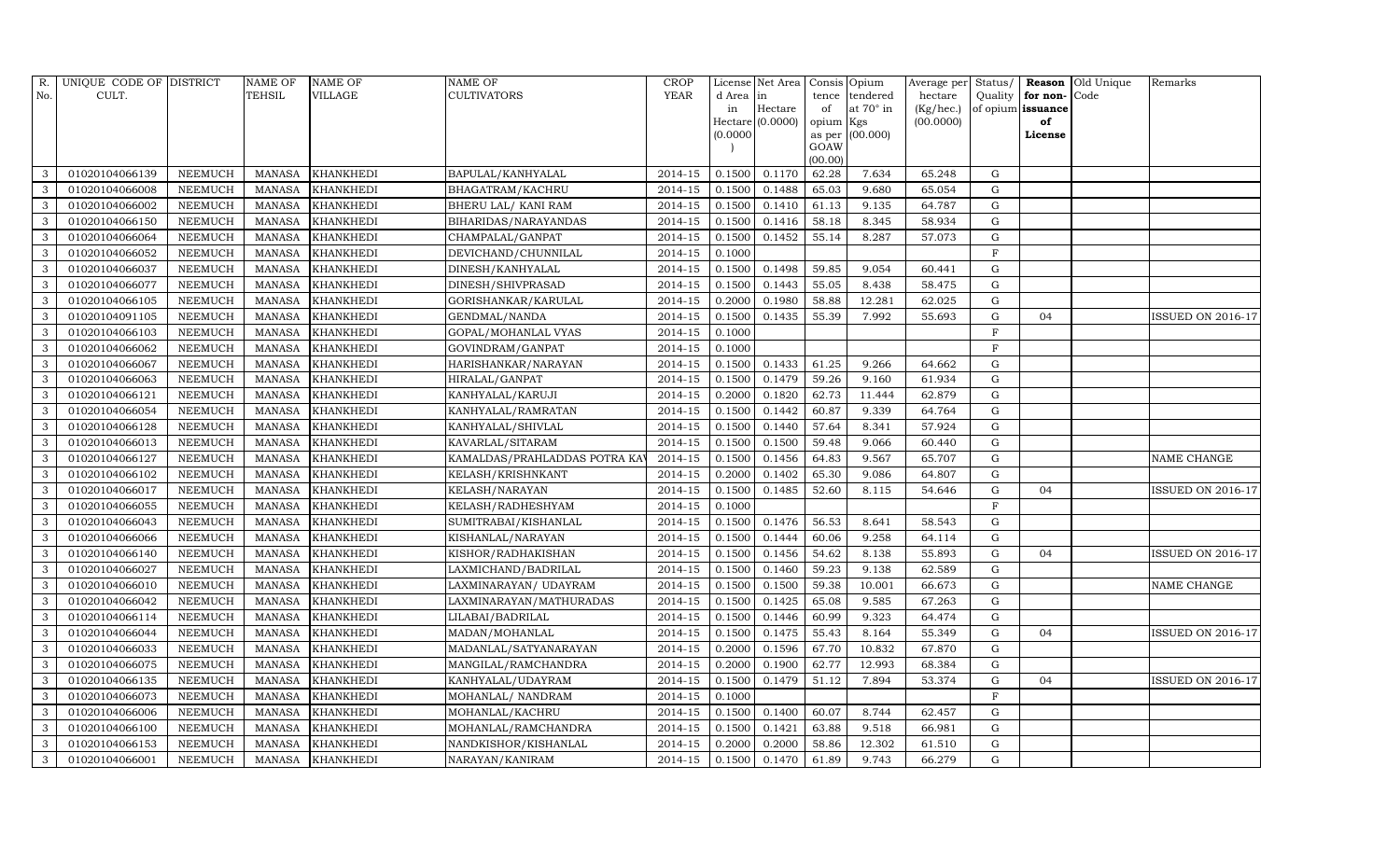| R.           | UNIQUE CODE OF DISTRICT |                | <b>NAME OF</b> | <b>NAME OF</b>   | <b>NAME OF</b>                 | <b>CROP</b>            |           | License Net Area | Consis Opium |                 | Average per Status/ |                |                   | Reason Old Unique | Remarks     |
|--------------|-------------------------|----------------|----------------|------------------|--------------------------------|------------------------|-----------|------------------|--------------|-----------------|---------------------|----------------|-------------------|-------------------|-------------|
| No.          | CULT.                   |                | TEHSIL         | VILLAGE          | <b>CULTIVATORS</b>             | YEAR                   | d Area in |                  |              | tence tendered  | hectare             | Quality        | for non-          | Code              |             |
|              |                         |                |                |                  |                                |                        | in        | Hectare          | of           | at 70° in       | (Kg/hec.)           |                | of opium issuance |                   |             |
|              |                         |                |                |                  |                                |                        | (0.0000)  | Hectare (0.0000) | opium Kgs    | as per (00.000) | (00.0000)           |                | of<br>License     |                   |             |
|              |                         |                |                |                  |                                |                        |           |                  | GOAW         |                 |                     |                |                   |                   |             |
|              |                         |                |                |                  |                                |                        |           |                  | (00.00)      |                 |                     |                |                   |                   |             |
| 3            | 01020104066141          | <b>NEEMUCH</b> | <b>MANASA</b>  | <b>KHANKHEDI</b> | PARVATIBAI/NATHULAL D/O HIRALA | 2014-15                | 0.1500    | 0.1459           | 60.37        | 9.202           | 63.071              | $\mathbf G$    |                   |                   | NAME CHANGE |
| 3            | 01020104066076          | <b>NEEMUCH</b> | <b>MANASA</b>  | <b>KHANKHEDI</b> | PRABHU LAL/FAKIR CHAND         | 2014-15                | 0.1000    |                  |              |                 |                     | $\mathbf F$    |                   |                   |             |
| $\mathbf{3}$ | 01020104066038          | <b>NEEMUCH</b> | <b>MANASA</b>  | <b>KHANKHEDI</b> | PRAHLAD/KAVARLAL               | $2014 - 15$            | 0.1500    | 0.1500           | 60.16        | 9.196           | 61.307              | $\mathbf G$    |                   |                   |             |
| 3            | 01020104066041          | <b>NEEMUCH</b> | <b>MANASA</b>  | <b>KHANKHEDI</b> | PRAHLADDAS/MATHURADAS          | 2014-15                | 0.1500    | 0.1456           | 62.13        | 9.399           | 64.554              | $\mathbf G$    |                   |                   |             |
| 3            | 01020104066107          | <b>NEEMUCH</b> | <b>MANASA</b>  | <b>KHANKHEDI</b> | SURESHDAS/VISHNUDAS POTRA KAI  | $\overline{2014} - 15$ | 0.1000    |                  |              |                 |                     | $\rm F$        |                   |                   |             |
| $\mathbf{3}$ | 01020104066029          | <b>NEEMUCH</b> | <b>MANASA</b>  | <b>KHANKHEDI</b> | RADHESHYAM/MOTILAL             | $2014 - 15$            | 0.1500    | 0.1500           | 57.80        | 9.165           | 61.100              | G              |                   |                   |             |
| $\mathbf{3}$ | 01020104066143          | <b>NEEMUCH</b> | <b>MANASA</b>  | <b>KHANKHEDI</b> | RADHESHYAM/PRABHULAL           | 2014-15                | 0.1500    | 0.0980           | 58.59        | 6.018           | 61.408              | $\mathbf G$    |                   |                   |             |
| 3            | 01020104066079          | <b>NEEMUCH</b> | <b>MANASA</b>  | <b>KHANKHEDI</b> | RAJESH/JUGALKISHOR             | 2014-15                | 0.1000    |                  |              |                 |                     | $\mathbf F$    |                   |                   |             |
| $\mathbf{3}$ | 01020104066080          | <b>NEEMUCH</b> | <b>MANASA</b>  | <b>KHANKHEDI</b> | RAKESH/JUGALKISHOR             | 2014-15                | 0.1500    | 0.1404           | 57.72        | 8.576           | 61.083              | $\mathbf G$    |                   |                   |             |
| 3            | 01020104066048          | <b>NEEMUCH</b> | <b>MANASA</b>  | KHANKHEDI        | RAMCHANDR/HIRALAL              | 2014-15                | 0.1500    | 0.1406           | 54.83        | 7.950           | 56.543              | G              |                   |                   |             |
| $\mathbf{3}$ | 01020104066058          | <b>NEEMUCH</b> | <b>MANASA</b>  | <b>KHANKHEDI</b> | RAMESH/DEVILAL                 | 2014-15                | 0.1500    | 0.1424           | 57.90        | 9.173           | 64.417              | $\mathbf G$    |                   |                   |             |
| $\mathbf{3}$ | 01020104066081          | <b>NEEMUCH</b> | <b>MANASA</b>  | <b>KHANKHEDI</b> | SANTOSH/BAPULAL                | 2014-15                | 0.1000    |                  |              |                 |                     | $\mathbf F$    |                   |                   |             |
| $\mathbf{3}$ | 01020104066034          | <b>NEEMUCH</b> | <b>MANASA</b>  | <b>KHANKHEDI</b> | SATYANARAYN/SITARAM            | $2014 - 15$            | 0.2000    | 0.1593           | 66.72        | 10.675          | 67.012              | $\mathbf G$    |                   |                   |             |
| 3            | 01020104066071          | <b>NEEMUCH</b> | <b>MANASA</b>  | <b>KHANKHEDI</b> | SHAMBHULAL/MOHANLAL            | 2014-15                | 0.1500    | 0.1377           | 59.95        | 9.455           | 68.664              | ${\bf G}$      |                   |                   |             |
| 3            | 01020104066178          | <b>NEEMUCH</b> | <b>MANASA</b>  | <b>KHANKHEDI</b> | SHANTIBAI/SUNDERLAL            | 2014-15                | 0.1500    | 0.1397           | 56.41        | 8.147           | 58.318              | ${\rm G}$      |                   |                   |             |
| $\mathbf{3}$ | 01020104066032          | <b>NEEMUCH</b> | <b>MANASA</b>  | <b>KHANKHEDI</b> | SHANTILAL/KASHIRAM             | 2014-15                | 0.1500    | 0.1470           | 62.35        | 9.513           | 64.714              | $\mathbf G$    |                   |                   |             |
| 3            | 01020104066083          | <b>NEEMUCH</b> | <b>MANASA</b>  | <b>KHANKHEDI</b> | SHIVPRASAD/FAKIRCHANDRA        | 2014-15                | 0.1500    | 0.1443           | 61.09        | 8.963           | 62.114              | $\mathbf G$    |                   |                   |             |
| $\mathbf{3}$ | 01020104066047          | <b>NEEMUCH</b> | <b>MANASA</b>  | <b>KHANKHEDI</b> | SURESH/HIRALAL                 | $2014 - 15$            | 0.1000    |                  |              |                 |                     | F              |                   |                   |             |
| 3            | 01020104066078          | <b>NEEMUCH</b> | <b>MANASA</b>  | <b>KHANKHEDI</b> | SURESH/SHIVPRASAD              | 2014-15                | 0.1500    | 0.1407           | 59.27        | 8.636           | 61.379              | $\mathbf G$    |                   |                   |             |
| 3            | 01020104066126          | <b>NEEMUCH</b> | <b>MANASA</b>  | KHANKHEDI        | SHYAMUBAI/TULSIRAM             | 2014-15                | 0.1500    | 0.1495           | 58.66        | 9.268           | 61.993              | $\mathbf G$    |                   |                   | NAMECHANGE  |
| 3            | 01020104091072          | <b>NEEMUCH</b> | MANASA         | <b>KHAJURI</b>   | AMBALAL/CHUNNILAL              | 2014-15                | 0.1500    | 0.1485           | 59.57        | 9.659           | 65.044              | $\mathbf G$    |                   |                   |             |
| 3            | 01020104091030          | <b>NEEMUCH</b> | <b>MANASA</b>  | <b>KHAJURI</b>   | <b>BAGDIRAM/ BABRU</b>         | 2014-15                | 0.1000    |                  |              |                 |                     | $\overline{F}$ |                   |                   |             |
| $\mathbf{3}$ | 01020104091122          | <b>NEEMUCH</b> | <b>MANASA</b>  | <b>KHAJURI</b>   | BANSHILAL/ BHAWARLAL           | 2014-15                | 0.1000    |                  |              |                 |                     | F              |                   |                   |             |
| 3            | 01020104091033          | <b>NEEMUCH</b> | <b>MANASA</b>  | <b>KHAJURI</b>   | BANSHILAL/BHUVANILAL           | 2014-15                | 0.1500    | 0.1482           | 59.24        | 9.419           | 63.556              | $\mathbf G$    |                   |                   |             |
| 3            | 01020104091103          | <b>NEEMUCH</b> | <b>MANASA</b>  | <b>KHAJURI</b>   | RAMCHANDRIBAI/BANSHILAL        | 2014-15                | 0.1500    | 0.1412           | 61.79        | 9.030           | 63.952              | ${\rm G}$      |                   |                   | NAMECHANGE  |
| $\mathbf{3}$ | 01020104091066          | <b>NEEMUCH</b> | <b>MANASA</b>  | <b>KHAJURI</b>   | BAPULAL/ BHUVANILAL            | 2014-15                | 0.1500    | 0.1505           | 54.74        | 8.516           | 56.585              | $\mathbf G$    |                   |                   |             |
| 3            | 01020104091040          | <b>NEEMUCH</b> | <b>MANASA</b>  | <b>KHAJURI</b>   | BHAWARLAL/TULSHIRAM            | 2014-15                | 0.1500    | 0.1496           | 60.58        | 9.225           | 61.664              | $\mathbf G$    |                   |                   |             |
| 3            | 01020104091101          | <b>NEEMUCH</b> | <b>MANASA</b>  | <b>KHAJURI</b>   | DURGASHANKAR/HARLAL            | 2014-15                | 0.1000    |                  |              |                 |                     | $\rm F$        |                   |                   |             |
| 3            | 01020104091022          | <b>NEEMUCH</b> | <b>MANASA</b>  | <b>KHAJURI</b>   | DEVILAL/RAMPRATAP              | 2014-15                | 0.1500    | 0.1452           | 63.74        | 9.597           | 66.095              | G              |                   |                   |             |
| $\mathbf{3}$ | 01020104091093          | <b>NEEMUCH</b> | <b>MANASA</b>  | <b>KHAJURI</b>   | DHARMENDRA/MANGILAL            | 2014-15                | 0.1500    | 0.1519           | 66.57        | 10.784          | 70.994              | ${\rm G}$      |                   |                   |             |
| 3            | 01020104091003          | <b>NEEMUCH</b> | <b>MANASA</b>  | <b>KHAJURI</b>   | MANGILAL/FAKIRCHAND            | 2014-15                | 0.2000    | 0.1868           | 62.25        | 11.436          | 61.221              | $\mathbf G$    |                   |                   |             |
| $\mathbf{3}$ | 01020104091045          | <b>NEEMUCH</b> | <b>MANASA</b>  | <b>KHAJURI</b>   | HARISHCHAND/BANSHILAL          | 2014-15                | 0.1500    | 0.1446           | 64.36        | 9.930           | 68.672              | $\mathbf G$    |                   |                   |             |
| $\mathbf{3}$ | 01020104091058          | <b>NEEMUCH</b> | <b>MANASA</b>  | <b>KHAJURI</b>   | HARLAL/ KACHRU                 | 2014-15                | 0.1000    |                  |              |                 |                     | $\rm F$        |                   |                   |             |
| 3            | 01020104091043          | <b>NEEMUCH</b> | <b>MANASA</b>  | <b>KHAJURI</b>   | JAMUNALAL/ NANDLAL             | 2014-15                | 0.1500    | 0.1473           | 63.63        | 9.926           | 67.386              | G              |                   |                   |             |
| 3            | 01020104091004          | <b>NEEMUCH</b> | <b>MANASA</b>  | <b>KHAJURI</b>   | KACHRULAL/SHANKARLAL           | 2014-15                | 0.1500    | 0.1512           | 64.01        | 10.123          | 66.951              | $\mathbf G$    |                   |                   |             |
| $\mathbf{3}$ | 01020104091064          | <b>NEEMUCH</b> | <b>MANASA</b>  | <b>KHAJURI</b>   | KAILASHCHAND/MOHANLAL          | 2014-15                | 0.1500    | 0.1332           | 55.21        | 8.526           | 64.009              | $\mathbf G$    |                   |                   |             |
| $\mathbf{3}$ | 01020104091053          | <b>NEEMUCH</b> | <b>MANASA</b>  | <b>KHAJURI</b>   | GOVINDKUNWAR/KALUSINGH         | 2014-15                | 0.1500    | 0.1260           | 59.42        | 7.843           | 62.246              | ${\rm G}$      |                   |                   |             |
| 3            | 01020104091009          | <b>NEEMUCH</b> | <b>MANASA</b>  | <b>KHAJURI</b>   | KANHYALAL/NIRBHAYRAM           | 2014-15                | 0.2000    | 0.2000           | 64.06        | 13.334          | 66.670              | $\mathbf G$    |                   |                   |             |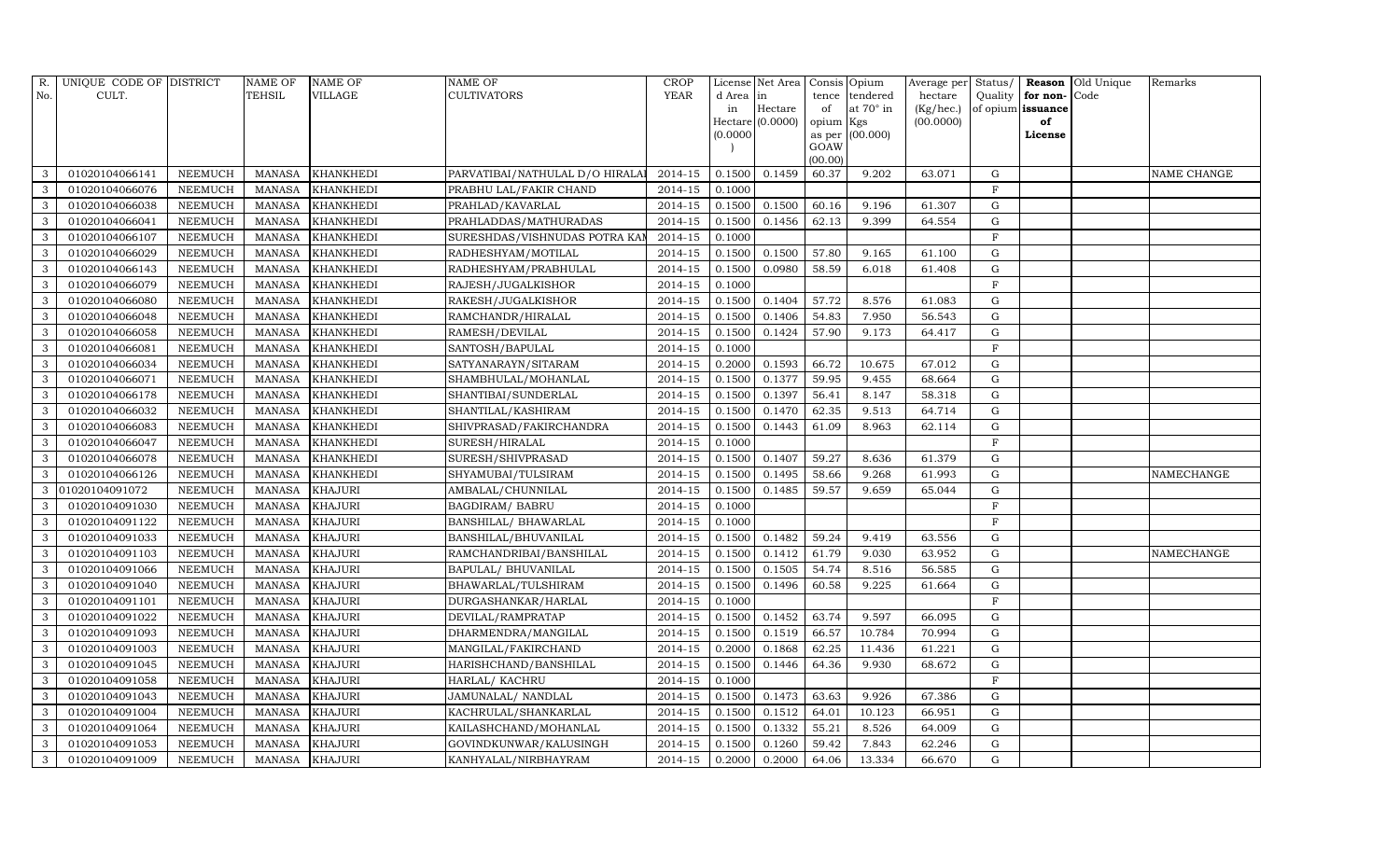| R.             | UNIQUE CODE OF DISTRICT |                | <b>NAME OF</b> | <b>NAME OF</b>     | <b>NAME OF</b>                | <b>CROP</b> |               | License Net Area |                 | Consis Opium    |           |              |                   | Average per Status/ <b>Reason</b> Old Unique | Remarks           |
|----------------|-------------------------|----------------|----------------|--------------------|-------------------------------|-------------|---------------|------------------|-----------------|-----------------|-----------|--------------|-------------------|----------------------------------------------|-------------------|
| No.            | CULT.                   |                | TEHSIL         | <b>VILLAGE</b>     | <b>CULTIVATORS</b>            | YEAR        | d Area in     |                  |                 | tence tendered  | hectare   | Quality      | for non-          | Code                                         |                   |
|                |                         |                |                |                    |                               |             | in            | Hectare          | of              | at 70° in       | (Kg/hec.) |              | of opium issuance |                                              |                   |
|                |                         |                |                |                    |                               |             |               | Hectare (0.0000) | opium Kgs       |                 | (00.0000) |              | of                |                                              |                   |
|                |                         |                |                |                    |                               |             | (0.0000)      |                  |                 | as per (00.000) |           |              | License           |                                              |                   |
|                |                         |                |                |                    |                               |             |               |                  | GOAW<br>(00.00) |                 |           |              |                   |                                              |                   |
| -3             | 01020104091019          | <b>NEEMUCH</b> | <b>MANASA</b>  | <b>KHAJURI</b>     | SUNDERBAI/KHIMA               | 2014-15     | 0.1500        | 0.1295           | 60.53           | 8.319           | 64.239    | G            |                   |                                              | <b>NAMECHANGE</b> |
| $\mathbf{3}$   | 01020104091077          | <b>NEEMUCH</b> | <b>MANASA</b>  | <b>KHAJURI</b>     | LABHCHANDR/HARLAL             | 2014-15     | 0.1500        | 0.1472           | 61.44           | 9.453           | 64.219    | $\mathbf G$  |                   |                                              |                   |
| $\mathbf{3}$   | 01020104091052          | <b>NEEMUCH</b> | <b>MANASA</b>  | <b>KHAJURI</b>     | MANOHAR/HARISHCHANDRA         | 2014-15     | 0.1500        | 0.1400           | 65.51           | 9.845           | 70.321    | G            |                   |                                              |                   |
| 3              | 01020104091082          | <b>NEEMUCH</b> | <b>MANASA</b>  | <b>KHAJURI</b>     | RAKESH/MANGILAL               | 2014-15     | 0.2000        | 0.1980           | 65.20           | 13.170          | 66.515    | ${\bf G}$    |                   |                                              |                   |
| 3              | 01020104091055          | <b>NEEMUCH</b> | <b>MANASA</b>  | <b>KHAJURI</b>     | MATHURALAL/MANGILAL           | 2014-15     | 0.1500        | 0.1470           | 62.90           | 9.606           | 65.347    | ${\rm G}$    |                   |                                              |                   |
| $\mathbf{3}$   | 01020104091016          | <b>NEEMUCH</b> | <b>MANASA</b>  | <b>KHAJURI</b>     | MULCHAND/BANSHILAL            | 2014-15     | 0.2000        | 0.1885           | 65.95           | 13.510          | 71.671    | $\mathbf G$  |                   |                                              |                   |
| 3              | 01020104091070          | <b>NEEMUCH</b> | <b>MANASA</b>  | <b>KHAJURI</b>     | MULCHAND/RATANLAL             | 2014-15     | 0.1500        | 0.1394           | 64.41           | 9.634           | 69.110    | $\mathbf G$  |                   |                                              |                   |
| 3              | 01020104091071          | <b>NEEMUCH</b> | <b>MANASA</b>  | <b>KHAJURI</b>     | MULCHAND/TULSIRAM             | 2014-15     | 0.1000        |                  |                 |                 |           | $\rm F$      |                   |                                              |                   |
| 3              | 01020104091023          | <b>NEEMUCH</b> | <b>MANASA</b>  | <b>KHAJURI</b>     | NAJRI BAI / BHAGWAN           | 2014-15     | 0.1000        |                  |                 |                 |           | $\mathbf{F}$ |                   |                                              |                   |
| $\mathbf{3}$   | 01020104091051          | <b>NEEMUCH</b> | <b>MANASA</b>  | <b>KHAJURI</b>     | NANDLAL/ MANGILAL             | 2014-15     | 0.1000        |                  |                 |                 |           | F            |                   |                                              |                   |
| 3              | 01020104091027          | <b>NEEMUCH</b> | <b>MANASA</b>  | <b>KHAJURI</b>     | NANDLAL/CHOTELAL              | 2014-15     | 0.2000        | 0.1930           | 65.82           | 13.653          | 70.741    | G            |                   |                                              |                   |
| 3              | 01020104091010          | <b>NEEMUCH</b> | <b>MANASA</b>  | <b>KHAJURI</b>     | ONKARLAL/NIRBHAYRAM           | 2014-15     | 0.2000        | 0.1935           | 55.75           | 11.277          | 58.279    | G            |                   |                                              |                   |
| $\mathbf{3}$   | 01020104091057          | <b>NEEMUCH</b> | <b>MANASA</b>  | <b>KHAJURI</b>     | PRABHULAL/KACHRU              | $2014 - 15$ | 0.1500        | 0.1400           | 56.77           | 8.710           | 62.214    | $\mathbf G$  |                   |                                              |                   |
| 3              | 01020104091074          | <b>NEEMUCH</b> | <b>MANASA</b>  | <b>KHAJURI</b>     | PRAKASHCHANDR/KACHRU          | 2014-15     | 0.1500        | 0.1452           | 59.79           | 9.156           | 63.058    | $\mathbf G$  |                   |                                              |                   |
| 3              | 01020104091047          | <b>NEEMUCH</b> | <b>MANASA</b>  | <b>KHAJURI</b>     | RATAN/PRATAP                  | 2014-15     | 0.2000        | 0.1881           | 59.40           | 11.795          | 62.706    | ${\rm G}$    |                   |                                              |                   |
| 3              | 01020104091110          | <b>NEEMUCH</b> | <b>MANASA</b>  | <b>KHAJURI</b>     | PUSHKAR / LAXMINARAYAN        | 2014-15     | 0.1500        | 0.1480           | 64.54           | 10.243          | 69.209    | G            |                   |                                              |                   |
| $\mathbf{3}$   | 01020104091029          | <b>NEEMUCH</b> | <b>MANASA</b>  | <b>KHAJURI</b>     | RAM CHAND/ RATAN LAL          | 2014-15     | 0.1500        | 0.1382           | 62.78           | 8.942           | 64.703    | G            |                   |                                              |                   |
| 3              | 01020104091041          | <b>NEEMUCH</b> | <b>MANASA</b>  | <b>KHAJURI</b>     | RAMKISHAN/MAANGILAL           | 2014-15     | 0.1500        | 0.1408           | 65.40           | 9.474           | 67.287    | $\mathbf G$  |                   |                                              |                   |
| $\mathbf{3}$   | 01020104091099          | <b>NEEMUCH</b> | <b>MANASA</b>  | <b>KHAJURI</b>     | RAMNARAYAN / BHAWARLAL        | 2014-15     | 0.1500        | 0.1470           | 60.98           | 9.252           | 62.939    | $\mathbf G$  |                   |                                              |                   |
| $\mathbf{3}$   | 01020104091095          | <b>NEEMUCH</b> | <b>MANASA</b>  | <b>KHAJURI</b>     | RAMPRASAD/GHISHALAL D.P. BHUV | $2014 - 15$ | 0.1500        | 0.1400           | 59.19           | 8.616           | 61.543    | $\mathbf G$  |                   |                                              |                   |
| 3              | 01020104091060          | <b>NEEMUCH</b> | <b>MANASA</b>  | <b>KHAJURI</b>     | RAMPRASAD/NANDLAL             | 2014-15     | 0.1000        |                  |                 |                 |           | $\rm F$      |                   |                                              |                   |
| 3              | 01020104091001          | <b>NEEMUCH</b> | <b>MANASA</b>  | <b>KHAJURI</b>     | SHIVNARAYAN/BHAVARLAL         | 2014-15     | 0.1000        |                  |                 |                 |           | $\rm F$      |                   |                                              |                   |
| $\mathbf{3}$   | 01020104091036          | <b>NEEMUCH</b> | <b>MANASA</b>  | <b>KHAJURI</b>     | SURESHCHANDR/ KANHEYALAL      | 2014-15     | 0.1500        | 0.1421           | 60.52           | 9.164           | 64.490    | $\mathbf G$  |                   |                                              |                   |
| -1             | 01020104026262          | <b>NEEMUCH</b> | <b>MANASA</b>  | KANJARDA-II        | PRATHVIRAJ/ BHURALAL          | 2014-15     | 0.2000        | 0.1913           | 49.36           | 8.462           | 44.234    | $\mathbf G$  | 04                |                                              | ISSUED ON 2016-17 |
|                | 01020104026196          | <b>NEEMUCH</b> | <b>MANASA</b>  | KANJARDA-II        | DEVKISHAN/LAHARMAL            | $2014 - 15$ | 0.1500        | 0.0912           | 54.99           | 5.263           | 57.708    | $\mathbf G$  |                   |                                              | NAME CHANGE       |
|                | 01020104026198          | <b>NEEMUCH</b> | <b>MANASA</b>  | KANJARDA-II        | MANGILAL/MADHAVLAL            | 2014-15     | 0.1500        |                  |                 |                 |           | $\rm F$      |                   |                                              |                   |
| -1             | 01020104026494          | <b>NEEMUCH</b> | <b>MANASA</b>  | KANJARDA-II        | SUNIL KUMAR RAGUNATH          | 2014-15     | 0.1500        | 0.1448           | 58.38           | 8.849           | 61.112    | ${\rm G}$    |                   |                                              | NAME CHANGE       |
|                | 01020104026119          | <b>NEEMUCH</b> | <b>MANASA</b>  | KANJARDA-II        | GANGARAM/HEERA                | 2014-15     | 0.2000        | 0.2001           | 62.21           | 12.460          | 62.269    | $\mathbf G$  |                   |                                              |                   |
|                | 01020104026120          | <b>NEEMUCH</b> | <b>MANASA</b>  | KANJARDA-II        | BANSHILAL/GOPI                | 2014-15     | 0.2000        | 0.1976           | 58.95           | 12.430          | 62.905    | $\mathbf G$  |                   |                                              |                   |
|                | 01020104026121          | <b>NEEMUCH</b> | <b>MANASA</b>  | KANJARDA-II        | MEGHRAJ/PRITHVIRAJ            | 2014-15     | 0.1500        | 0.1436           | 59.83           | 8.889           | 61.901    | $\mathbf G$  |                   |                                              |                   |
|                | 01020104026526          | <b>NEEMUCH</b> | <b>MANASA</b>  | KANJARDA-II        | RAMESHCHAND/HARLAL            | 2014-15     | 0.1500        | 0.1430           | 58.45           | 8.534           | 59.678    | $\mathbf G$  |                   |                                              |                   |
| - 1            | 01020104026123          | <b>NEEMUCH</b> | <b>MANASA</b>  | KANJARDA-II        | AMARTIBAI/MANGILAL            | 2014-15     | 0.2000        | 0.1950           | 61.09           | 12.331          | 63.236    | ${\rm G}$    |                   |                                              |                   |
| $\overline{1}$ | 01020104026124          | <b>NEEMUCH</b> | <b>MANASA</b>  | KANJARDA-II        | MODIRAM/MYACHAND              | 2014-15     | 0.1500        | 0.0458           | 61.60           | 3.133           | 68.406    | G            |                   |                                              |                   |
| - 1            | 01020104026127          | <b>NEEMUCH</b> | <b>MANASA</b>  | KANJARDA-II        | AMARCHAND/MOHANLAL            | 2014-15     | 0.2000        | 0.1933           | 62.84           | 12.936          | 66.922    | ${\rm G}$    |                   |                                              |                   |
|                | 01020104026130          | <b>NEEMUCH</b> | <b>MANASA</b>  | KANJARDA-II        | BHIMRAJ/JALAM                 | 2014-15     | 0.1500        | 0.1504           | 59.50           | 9.155           | 60.871    | ${\rm G}$    |                   |                                              |                   |
|                | 01020104026131          | <b>NEEMUCH</b> | <b>MANASA</b>  | KANJARDA-II        | MANGILAL/JAGANNATH            | 2014-15     | 0.1500        | 0.1421           | 65.65           | 9.782           | 68.839    | $\mathbf G$  |                   |                                              |                   |
| -1             | 01020104026133          | <b>NEEMUCH</b> | <b>MANASA</b>  | KANJARDA-II        | PRABHULAL/NARAYAN             | 2014-15     | 0.1000        |                  |                 |                 |           | $\mathbf F$  |                   |                                              |                   |
| $\overline{1}$ | 01020104026136          | <b>NEEMUCH</b> | <b>MANASA</b>  | <b>KANJARDA-II</b> | KASHIBAI/MATHURALAL           | 2014-15     | 0.1500 0.1504 |                  | 59.89           | 9.292           | 61.782    | G            |                   |                                              |                   |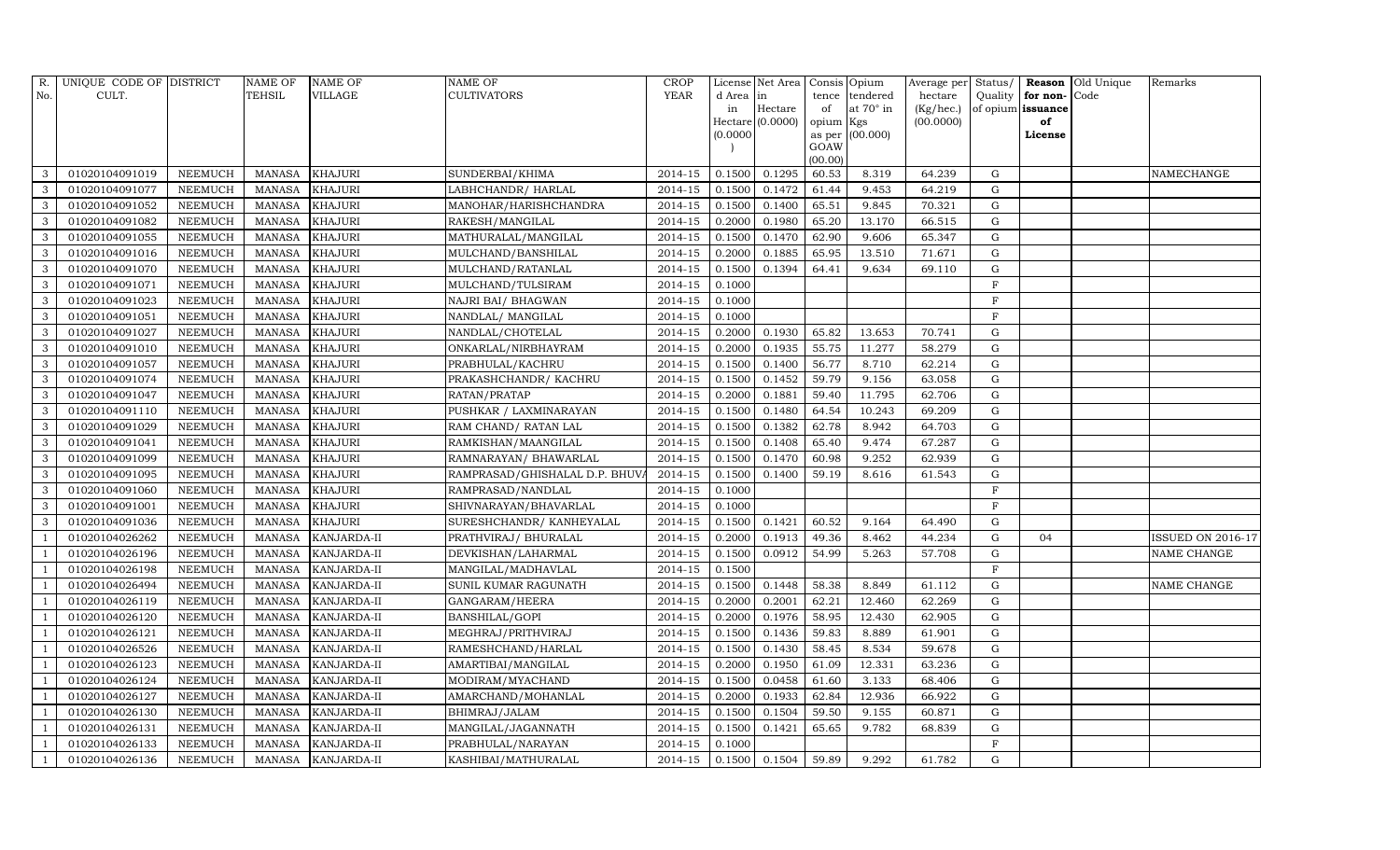| R.             | UNIQUE CODE OF DISTRICT |                | NAME OF       | <b>NAME OF</b> | <b>NAME OF</b>         | <b>CROP</b> |           | License Net Area   | Consis Opium    |                 | Average per Status/ |             |                   | <b>Reason</b> Old Unique | Remarks                  |
|----------------|-------------------------|----------------|---------------|----------------|------------------------|-------------|-----------|--------------------|-----------------|-----------------|---------------------|-------------|-------------------|--------------------------|--------------------------|
| No.            | CULT.                   |                | TEHSIL        | <b>VILLAGE</b> | <b>CULTIVATORS</b>     | YEAR        | d Area in |                    | tence           | tendered        | hectare             | Quality     | for non-Code      |                          |                          |
|                |                         |                |               |                |                        |             | in        | Hectare            | of              | at 70° in       | (Kg/hec.)           |             | of opium issuance |                          |                          |
|                |                         |                |               |                |                        |             |           | $Hectare$ (0.0000) | opium Kgs       |                 | (00.0000)           |             | of                |                          |                          |
|                |                         |                |               |                |                        |             | (0.0000   |                    |                 | as per (00.000) |                     |             | License           |                          |                          |
|                |                         |                |               |                |                        |             |           |                    | GOAW<br>(00.00) |                 |                     |             |                   |                          |                          |
|                | 01020104026137          | <b>NEEMUCH</b> | <b>MANASA</b> | KANJARDA-II    | NANIBAI/NATHU          | 2014-15     | 0.1000    |                    |                 |                 |                     | $\rm F$     |                   |                          | NAME CHANGE              |
|                | 01020104026138          | <b>NEEMUCH</b> | <b>MANASA</b> | KANJARDA-II    | SUKHLAL/RAMLAL         | 2014-15     | 0.1500    | 0.1453             | 60.94           | 9.629           | 66.270              | $\mathbf G$ |                   |                          |                          |
| $\overline{1}$ | 01020104026142          | <b>NEEMUCH</b> | <b>MANASA</b> | KANJARDA-II    | KAILASHCHANDR/DOLATRAM | 2014-15     | 0.1500    | 0.1508             | 60.49           | 9.462           | 62.745              | G           |                   |                          |                          |
| $\overline{1}$ | 01020104026144          | <b>NEEMUCH</b> | <b>MANASA</b> | KANJARDA-II    | MANGILAL/KHEMAJI       | 2014-15     | 0.1500    | 0.1422             | 57.91           | 8.687           | 61.090              | $\mathbf G$ |                   |                          |                          |
| -1             | 01020104026145          | <b>NEEMUCH</b> | <b>MANASA</b> | KANJARDA-II    | MURLI/GOPI             | 2014-15     | 0.1000    |                    |                 |                 |                     | $\mathbf F$ |                   |                          |                          |
| $\overline{1}$ | 01020104026146          | <b>NEEMUCH</b> | <b>MANASA</b> | KANJARDA-II    | MOTILAL/BALU           | $2014 - 15$ | 0.2000    | 0.1991             | 63.12           | 12.867          | 64.626              | G           |                   |                          |                          |
| - 1            | 01020104026147          | <b>NEEMUCH</b> | <b>MANASA</b> | KANJARDA-II    | NANDKISHOR/ KACHRULAL  | 2014-15     | 0.1500    |                    |                 |                 |                     | $\mathbf F$ |                   |                          |                          |
|                | 01020104026148          | <b>NEEMUCH</b> | <b>MANASA</b> | KANJARDA-II    | MADHO/ KAWARLAL        | 2014-15     | 0.1500    | 0.1508             | 50.62           | 8.179           | 54.237              | $\mathbf G$ | 04                |                          | <b>ISSUED ON 2016-17</b> |
|                | 01020104026149          | <b>NEEMUCH</b> | <b>MANASA</b> | KANJARDA-II    | BANSILAL/GOBARLAL      | 2014-15     | 0.1000    |                    |                 |                 |                     | $_{\rm F}$  |                   |                          |                          |
| -1             | 01020104026152          | <b>NEEMUCH</b> | <b>MANASA</b> | KANJARDA-II    | BHURALAL/AMARCHAND     | 2014-15     | 0.1500    | 0.1486             | 53.85           | 8.239           | 55.444              | $\mathbf G$ | 04                |                          | <b>ISSUED ON 2016-17</b> |
| $\overline{1}$ | 01020104026153          | <b>NEEMUCH</b> | <b>MANASA</b> | KANJARDA-II    | GORILAL/ JADAVCHAND    | 2014-15     | 0.1500    | 0.1446             | 54.64           | 7.946           | 54.952              | $\mathbf G$ | 04                |                          | <b>ISSUED ON 2016-17</b> |
|                | 01020104026168          | <b>NEEMUCH</b> | <b>MANASA</b> | KANJARDA-II    | GHISALAL/NARAYAN       | 2014-15     | 0.1500    |                    |                 |                 |                     | $_{\rm F}$  |                   |                          |                          |
|                | 01020104026493          | <b>NEEMUCH</b> | <b>MANASA</b> | KANJARDA-II    | <b>BALU/ BHERULAL</b>  | $2014 - 15$ | 0.1500    | 0.1412             | 60.02           | 9.080           | 64.306              | G           |                   |                          |                          |
|                | 01020104026174          | <b>NEEMUCH</b> | <b>MANASA</b> | KANJARDA-II    | BHERULAL/NARAYAN       | 2014-15     | 0.2000    | 0.1974             | 49.83           | 10.201          | 51.677              | $\mathbf G$ | 04                |                          | <b>ISSUED ON 2016-17</b> |
|                | 01020104026176          | <b>NEEMUCH</b> | <b>MANASA</b> | KANJARDA-II    | RAMLAL/PYARA           | 2014-15     | 0.1500    | 0.1420             | 55.89           | 7.888           | 55.549              | $\mathbf G$ | 04                |                          | <b>ISSUED ON 2016-17</b> |
| $\overline{1}$ | 01020104026183          | <b>NEEMUCH</b> | <b>MANASA</b> | KANJARDA-II    | JAGANNATH/CHAGAN       | 2014-15     | 0.1500    | 0.1475             | 55.22           | 8.520           | 57.763              | $\mathbf G$ |                   |                          |                          |
|                | 01020104026207          | <b>NEEMUCH</b> | <b>MANASA</b> | KANJARDA-II    | BHORI BAI/ MOTI        | 2014-15     | 0.1500    | 0.1415             | 51.26           | 6.971           | 49.265              | $\mathbf G$ | 04                |                          | <b>ISSUED ON 2016-17</b> |
|                | 01020104026184          | <b>NEEMUCH</b> | <b>MANASA</b> | KANJARDA-II    | MOTYABAI/MEGHRAJ       | 2014-15     | 0.1500    |                    |                 |                 |                     | F           |                   |                          |                          |
|                | 01020104026188          | <b>NEEMUCH</b> | <b>MANASA</b> | KANJARDA-II    | PYARCHAND/UDAJI        | 2014-15     | 0.1500    |                    |                 |                 |                     | $_{\rm F}$  |                   |                          |                          |
|                | 01020104026521          | <b>NEEMUCH</b> | <b>MANASA</b> | KANJARDA-II    | CHAGANLAL/PYARCHAND    | 2014-15     | 0.1500    | 0.1437             | 53.75           | 7.848           | 54.614              | $\mathbf G$ | 04                |                          | <b>ISSUED ON 2016-17</b> |
|                | 01020104026191          | <b>NEEMUCH</b> | <b>MANASA</b> | KANJARDA-II    | GORILAL/ GANGARAM      | 2014-15     | 0.1500    | 0.1380             | 53.93           | 8.167           | 59.181              | $\mathbf G$ |                   |                          |                          |
|                | 01020104026192          | <b>NEEMUCH</b> | <b>MANASA</b> | KANJARDA-II    | GHISIBAI/GHISALAL      | 2014-15     | 0.1500    | 0.0729             | 51.91           | 3.760           | 51.578              | $\mathbf G$ | 04                |                          | <b>ISSUED ON 2016-17</b> |
|                | 01020104026195          | <b>NEEMUCH</b> | <b>MANASA</b> | KANJARDA-II    | LALURAM/RAMA           | 2014-15     | 0.1500    | 0.1473             | 51.34           | 2.332           | 15.832              | $\mathbf G$ | 04                |                          | <b>ISSUED ON 2016-17</b> |
|                | 01020104026201          | <b>NEEMUCH</b> | <b>MANASA</b> | KANJARDA-II    | SHANKARLAL/ MODA       | 2014-15     | 0.1500    | 0.1437             | 57.01           | 8.356           | 58.149              | ${\rm G}$   |                   |                          |                          |
|                | 01020104026517          | <b>NEEMUCH</b> | <b>MANASA</b> | KANJARDA-II    | BHAWRIBAI/BHANWARLAL   | 2014-15     | 0.1500    |                    |                 |                 |                     | $\mathbf F$ |                   |                          | NAME CHANGE              |
|                | 01020104026211          | <b>NEEMUCH</b> | <b>MANASA</b> | KANJARDA-II    | GHISALAL/HARLAL        | 2014-15     | 0.2000    |                    |                 |                 |                     | $_{\rm F}$  |                   |                          |                          |
|                | 01020104026212          | <b>NEEMUCH</b> | <b>MANASA</b> | KANJARDA-II    | CHATRIBAI/GHISALAL     | 2014-15     | 0.2000    | 0.1700             | 59.94           | 10.087          | 59.335              | $\mathbf G$ |                   |                          |                          |
|                | 01020104026213          | <b>NEEMUCH</b> | <b>MANASA</b> | KANJARDA-II    | RADHESHYAM/GORILAL     | 2014-15     | 0.1500    | 0.1408             | 58.12           | 2.599           | 18.459              | $\mathbf G$ | 04                |                          | <b>ISSUED ON 2016-17</b> |
|                | 01020104026216          | <b>NEEMUCH</b> | <b>MANASA</b> | KANJARDA-II    | NANALAL/DOULA          | 2014-15     | 0.1500    | 0.1415             | 53.64           | 3.456           | 24.424              | ${\rm G}$   | 04                |                          | <b>ISSUED ON 2016-17</b> |
|                | 01020104026220          | <b>NEEMUCH</b> | <b>MANASA</b> | KANJARDA-II    | SHANTILAL/BHAWARLAL    | $2014 - 15$ | 0.1500    | 0.1493             | 54.07           | 8.111           | 54.327              | $\mathbf G$ | 04                |                          | <b>ISSUED ON 2016-17</b> |
|                | 01020104026222          | <b>NEEMUCH</b> | <b>MANASA</b> | KANJARDA-II    | NATHULAL/KASHIRAM      | 2014-15     | 0.1000    |                    |                 |                 |                     | F           |                   |                          |                          |
|                | 01020104026223          | <b>NEEMUCH</b> | <b>MANASA</b> | KANJARDA-II    | GHANSHYAM/NANDLAL      | 2014-15     | 0.1000    |                    |                 |                 |                     | $\mathbf F$ |                   |                          |                          |
| $\overline{1}$ | 01020104026519          | <b>NEEMUCH</b> | <b>MANASA</b> | KANJARDA-II    | RAMCHANDRA/DOULTRAM    | 2014-15     | 0.1500    | 0.1450             | 50.76           | 7.041           | 48.559              | $\mathbf G$ | 04                |                          | <b>ISSUED ON 2016-17</b> |
|                | 01020104026228          | <b>NEEMUCH</b> | <b>MANASA</b> | KANJARDA-II    | BADRILAL/GANGARAM      | 2014-15     | 0.1000    |                    |                 |                 |                     | $\mathbf F$ |                   |                          |                          |
|                | 01020104026229          | <b>NEEMUCH</b> | <b>MANASA</b> | KANJARDA-II    | DEVILAL/KAWARLAL       | 2014-15     | 0.1500    |                    |                 |                 |                     | $\mathbf F$ |                   |                          |                          |
| $\overline{1}$ | 01020104026233          | <b>NEEMUCH</b> | <b>MANASA</b> | KANJARDA-II    | NARAYAN/GORILAL        | 2014-15     | 0.1500    | 0.1491             | 54.73           | 8.155           | 54.695              | G           | 04                |                          | <b>ISSUED ON 2016-17</b> |
| -1             | 01020104026235          | <b>NEEMUCH</b> | <b>MANASA</b> | KANJARDA-II    | DEVILAL/ GORILAL       | 2014-15     | 0.1500    | 0.1496             | 44.95           | 6.017           | 40.221              | $\mathbf G$ | 04                |                          | <b>ISSUED ON 2016-17</b> |
| $\overline{1}$ | 01020104026239          | <b>NEEMUCH</b> | <b>MANASA</b> | KANJARDA-II    | HARIRAM/ MOTILAL       | 2014-15     | 0.1500    | 0.1500             | 53.38           | 8.121           | 54.140              | $\mathbf G$ | 04                |                          | <b>ISSUED ON 2016-17</b> |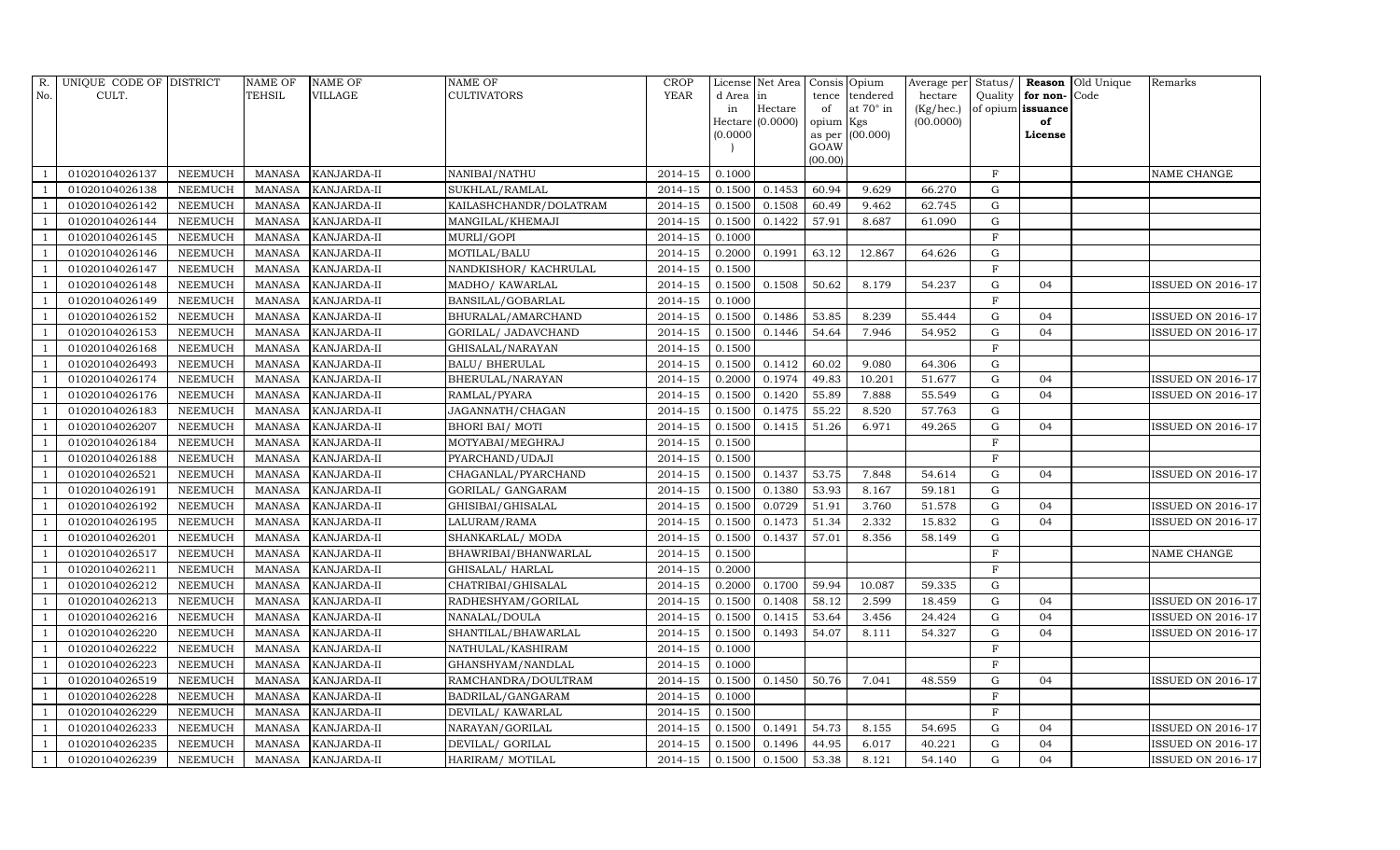| R.  | UNIQUE CODE OF DISTRICT |                | <b>NAME OF</b> | <b>NAME OF</b> | NAME OF                     | <b>CROP</b>          |           | License Net Area Consis Opium |           |                 |           |              |                      | Average per Status/ <b>Reason</b> Old Unique | Remarks                  |
|-----|-------------------------|----------------|----------------|----------------|-----------------------------|----------------------|-----------|-------------------------------|-----------|-----------------|-----------|--------------|----------------------|----------------------------------------------|--------------------------|
| No. | CULT.                   |                | TEHSIL         | <b>VILLAGE</b> | <b>CULTIVATORS</b>          | YEAR                 | d Area in |                               | tence     | tendered        | hectare   |              | Quality for non-Code |                                              |                          |
|     |                         |                |                |                |                             |                      | in        | Hectare                       | of        | at 70° in       | (Kg/hec.) |              | of opium issuance    |                                              |                          |
|     |                         |                |                |                |                             |                      |           | $Hectare$ (0.0000)            | opium Kgs |                 | (00.0000) |              | of                   |                                              |                          |
|     |                         |                |                |                |                             |                      | (0.0000)  |                               | GOAW      | as per (00.000) |           |              | License              |                                              |                          |
|     |                         |                |                |                |                             |                      |           |                               | (00.00)   |                 |           |              |                      |                                              |                          |
|     | 01020104026242          | <b>NEEMUCH</b> | <b>MANASA</b>  | KANJARDA-II    | GHISALAL/ NANURAM           | $\overline{2014-15}$ | 0.1500    | 0.1458                        | 55.42     | 8.194           | 56.200    | G            |                      |                                              |                          |
|     | 01020104026243          | <b>NEEMUCH</b> | <b>MANASA</b>  | KANJARDA-II    | GHISALAL/ MEGHARAJ          | 2014-15              | 0.1500    | 0.1467                        | 54.61     | 8.207           | 55.944    | G            | 04                   |                                              | <b>ISSUED ON 2016-17</b> |
|     | 01020104026245          | <b>NEEMUCH</b> | <b>MANASA</b>  | KANJARDA-II    | GHISALAL/KALU               | 2014-15              | 0.2000    | 0.1924                        | 55.39     | 11.561          | 60.088    | $\mathbf G$  |                      |                                              |                          |
|     | 01020104026246          | <b>NEEMUCH</b> | <b>MANASA</b>  | KANJARDA-II    | NANDUBAI/SEVARAM            | 2014-15              | 0.1500    |                               |           |                 |           | $\rm F$      |                      |                                              |                          |
|     | 01020104026247          | <b>NEEMUCH</b> | <b>MANASA</b>  | KANJARDA-II    | SURESHCHAND/MANGILAL        | 2014-15              | 0.1500    |                               |           |                 |           | $\mathbf{F}$ |                      |                                              |                          |
|     | 01020104026252          | <b>NEEMUCH</b> | <b>MANASA</b>  | KANJARDA-II    | PANNALAL/AMARCHAND          | $2014 - 15$          | 0.1000    |                               |           |                 |           | $\mathbf F$  |                      |                                              |                          |
|     | 01020104026260          | <b>NEEMUCH</b> | <b>MANASA</b>  | KANJARDA-II    | NANALAL/MODA CHOUDHARY      | 2014-15              | 0.1500    | 0.1484                        | 55.76     | 8.388           | 56.523    | $\mathbf G$  |                      |                                              |                          |
|     | 01020104026261          | <b>NEEMUCH</b> | <b>MANASA</b>  | KANJARDA-II    | BHANWARLAL/NANDA            | 2014-15              | 0.1500    | 0.1419                        | 52.15     | 7.390           | 52.079    | $\mathbf G$  | 04                   |                                              | <b>ISSUED ON 2016-17</b> |
|     | 01020104026264          | <b>NEEMUCH</b> | <b>MANASA</b>  | KANJARDA-II    | PRAKASH/ GOBAR              | 2014-15              | 0.1500    | 0.1483                        | 56.28     | 8.530           | 57.519    | $\mathbf G$  |                      |                                              |                          |
|     | 01020104026268          | <b>NEEMUCH</b> | <b>MANASA</b>  | KANJARDA-II    | PRAHLAD/RAMSUKH             | 2014-15              | 0.1500    | 0.0510                        | 56.48     | 2.993           | 58.686    | $\mathbf G$  |                      |                                              |                          |
|     | 01020104026117          | <b>NEEMUCH</b> | <b>MANASA</b>  | KANJARDA-II    | ONKARLAL/NATHULAL           | 2014-15              | 0.1500    | 0.1404                        | 56.96     | 8.178           | 58.248    | $\mathbf G$  |                      |                                              |                          |
|     | 01020104026287          | <b>NEEMUCH</b> | <b>MANASA</b>  | KANJARDA-II    | RAMESHCHANDR/MOTILAL        | 2014-15              | 0.1500    | 0.1408                        | 62.81     | 9.188           | 65.256    | $\mathbf G$  |                      |                                              |                          |
|     | 01020104026288          | <b>NEEMUCH</b> | <b>MANASA</b>  | KANJARDA-II    | DEVIKISHAN/POKHARLAL        | $2014 - 15$          | 0.1500    | 0.1530                        | 52.00     | 7.852           | 51.320    | $\mathbf G$  | 04                   |                                              | ISSUED ON 2016-17        |
|     | 01020104026299          | <b>NEEMUCH</b> | <b>MANASA</b>  | KANJARDA-II    | DEU BAI/ KACHRU             | 2014-15              | 0.1500    | 0.1395                        | 51.05     | 7.366           | 52.803    | $\mathbf G$  | 04                   |                                              | <b>ISSUED ON 2016-17</b> |
|     | 01020104026305          | <b>NEEMUCH</b> | <b>MANASA</b>  | KANJARDA-II    | VARDICHAND/MEGHRAJ          | 2014-15              | 0.1500    | 0.1463                        | 47.99     | 7.493           | 51.217    | $\mathbf G$  | 04                   |                                              | <b>ISSUED ON 2016-17</b> |
|     | 01020104026306          | <b>NEEMUCH</b> | <b>MANASA</b>  | KANJARDA-II    | CHANDIBAI/RAMCHANDRA        | 2014-15              | 0.1000    |                               |           |                 |           | $\rm F$      |                      |                                              |                          |
|     | 01020104026308          | NEEMUCH        | <b>MANASA</b>  | KANJARDA-II    | BASANTILAL/MADHAVLAL        | 2014-15              | 0.1500    |                               |           |                 |           | $_{\rm F}$   |                      |                                              |                          |
|     | 01020104026309          | <b>NEEMUCH</b> | <b>MANASA</b>  | KANJARDA-II    | RADHESHYAM/NANALAL          | 2014-15              | 0.1500    | 0.1016                        | 61.22     | 6.341           | 62.411    | $\mathbf G$  |                      |                                              |                          |
|     | 01020104026310          | <b>NEEMUCH</b> | <b>MANASA</b>  | KANJARDA-II    | KANHAIYALAL/NARAYAN         | 2014-15              | 0.1500    | 0.1165                        | 51.93     | 5.972           | 51.262    | ${\rm G}$    | 04                   |                                              | <b>ISSUED ON 2016-17</b> |
|     | 01020104026311          | <b>NEEMUCH</b> | <b>MANASA</b>  | KANJARDA-II    | PARKASHCHAND/MADHAVLAL      | $2014 - 15$          | 0.1500    | 0.1496                        | 43.18     | 6.841           | 45.729    | $\mathbf G$  | 04                   |                                              | ISSUED ON 2016-17        |
|     | 01020104026312          | <b>NEEMUCH</b> | <b>MANASA</b>  | KANJARDA-II    | RAMPRASAD/NANALAL           | 2014-15              | 0.1500    | 0.1420                        | 56.13     | 8.203           | 57.768    | $\bf{I}$     | 02                   |                                              |                          |
|     | 01020104026316          | <b>NEEMUCH</b> | <b>MANASA</b>  | KANJARDA-II    | MOHANLAL/KANHAIYALAL        | 2014-15              | 0.1500    | 0.1457                        | 57.71     | 8.657           | 59.417    | $\mathbf G$  |                      |                                              |                          |
|     | 01020104026317          | <b>NEEMUCH</b> | <b>MANASA</b>  | KANJARDA-II    | BANSHILAL/LALURAM           | 2014-15              | 0.1500    | 0.1445                        | 49.55     | 7.461           | 51.633    | $\mathbf G$  | 04                   |                                              | ISSUED ON 2016-17        |
|     | 01020104026322          | <b>NEEMUCH</b> | <b>MANASA</b>  | KANJARDA-II    | RUGHNATH/NARAYAN            | 2014-15              | 0.1500    | 0.1485                        | 57.05     | 8.843           | 59.549    | $\mathbf G$  |                      |                                              |                          |
|     | 01020104026323          | <b>NEEMUCH</b> | <b>MANASA</b>  | KANJARDA-II    | NATHULAL/GENDMAL            | 2014-15              | 0.2000    | 0.1930                        | 57.37     | 11.499          | 59.580    | $\mathbf G$  |                      |                                              |                          |
|     | 01020104026332          | <b>NEEMUCH</b> | <b>MANASA</b>  | KANJARDA-II    | GANGABAI/KAJODIMAL          | 2014-15              | 0.1000    |                               |           |                 |           | $\rm F$      |                      |                                              |                          |
|     | 01020104026129          | <b>NEEMUCH</b> | <b>MANASA</b>  | KANJARDA-II    | JANIBAI/NANDLAL             | 2014-15              | 0.1500    | 0.1483                        | 59.66     | 9.273           | 62.529    | $\mathbf G$  |                      |                                              |                          |
|     | 01020104026163          | <b>NEEMUCH</b> | <b>MANASA</b>  | KANJARDA-II    | JANIBAI/RATANLAL            | 2014-15              | 0.1500    |                               |           |                 |           | $\rm F$      |                      |                                              |                          |
|     | 01020104026473          | <b>NEEMUCH</b> | <b>MANASA</b>  | KANJARDA-II    | PRABHULAL/HIRA              | 2014-15              | 0.1500    | 0.1480                        | 52.51     | 7.794           | 52.662    | G            | 04                   |                                              | ISSUED ON 2016-17        |
|     | 01020104026490          | <b>NEEMUCH</b> | <b>MANASA</b>  | KANJARDA-II    | RAMESHCHAND/KACHRULAL       | $2014 - 15$          | 0.1500    | 0.1448                        | 52.42     | 7.841           | 54.151    | $\mathbf G$  | 04                   |                                              | ISSUED ON 2016-17        |
|     | 01020104026491          | <b>NEEMUCH</b> | <b>MANASA</b>  | KANJARDA-II    | TULSIRAM/KISHANLAL          | 2014-15              | 0.1500    | 0.1370                        | 55.42     | 8.543           | 62.358    | $\mathbf G$  |                      |                                              |                          |
|     | 01020104026210          | <b>NEEMUCH</b> | <b>MANASA</b>  | KANJARDA-II    | MANGILAL/GORILAL            | 2014-15              | 0.2000    | 0.0986                        | 51.31     | 5.153           | 52.262    | $\mathbf G$  | 04                   |                                              | <b>ISSUED ON 2016-17</b> |
|     | 01020104026215          | <b>NEEMUCH</b> | <b>MANASA</b>  | KANJARDA-II    | NANIBAI/NANDLAL             | 2014-15              | 0.1500    | 0.1428                        | 50.08     | 7.212           | 50.504    | $\mathbf G$  | 04                   |                                              | ISSUED ON 2016-17        |
|     | 01020104026266          | NEEMUCH        | <b>MANASA</b>  | KANJARDA-II    | RATANLAL/MADHOLAL           | 2014-15              | 0.1000    |                               |           |                 |           | $\mathbf F$  |                      |                                              |                          |
|     | 01020104026141          | <b>NEEMUCH</b> | <b>MANASA</b>  | KANJARDA-II    | BHAGIRATH/KHEMRAJ           | 2014-15              | 0.1000    |                               |           |                 |           | $\mathbf F$  |                      |                                              |                          |
|     | 01020104026126          | <b>NEEMUCH</b> | <b>MANASA</b>  | KANJARDA-II    | HARKU BAI/ BHANWAR LAL      | 2014-15              | 0.1500    | 0.0448                        | 65.29     | 3.134           | 69.955    | G            |                      |                                              |                          |
|     | 01020104026169          | <b>NEEMUCH</b> | <b>MANASA</b>  | KANJARDA-II    | ANIBAI/NANDLAL              | 2014-15              | 0.1500    | 0.1479                        | 55.38     | 8.774           | 59.324    | $\mathbf G$  |                      |                                              |                          |
|     | 01020104026276          | <b>NEEMUCH</b> | <b>MANASA</b>  | KANJARDA-II    | <b>GENDI BAI/ BHAWARLAL</b> | 2014-15              | 0.1000    |                               |           |                 |           | $\mathbf F$  |                      |                                              |                          |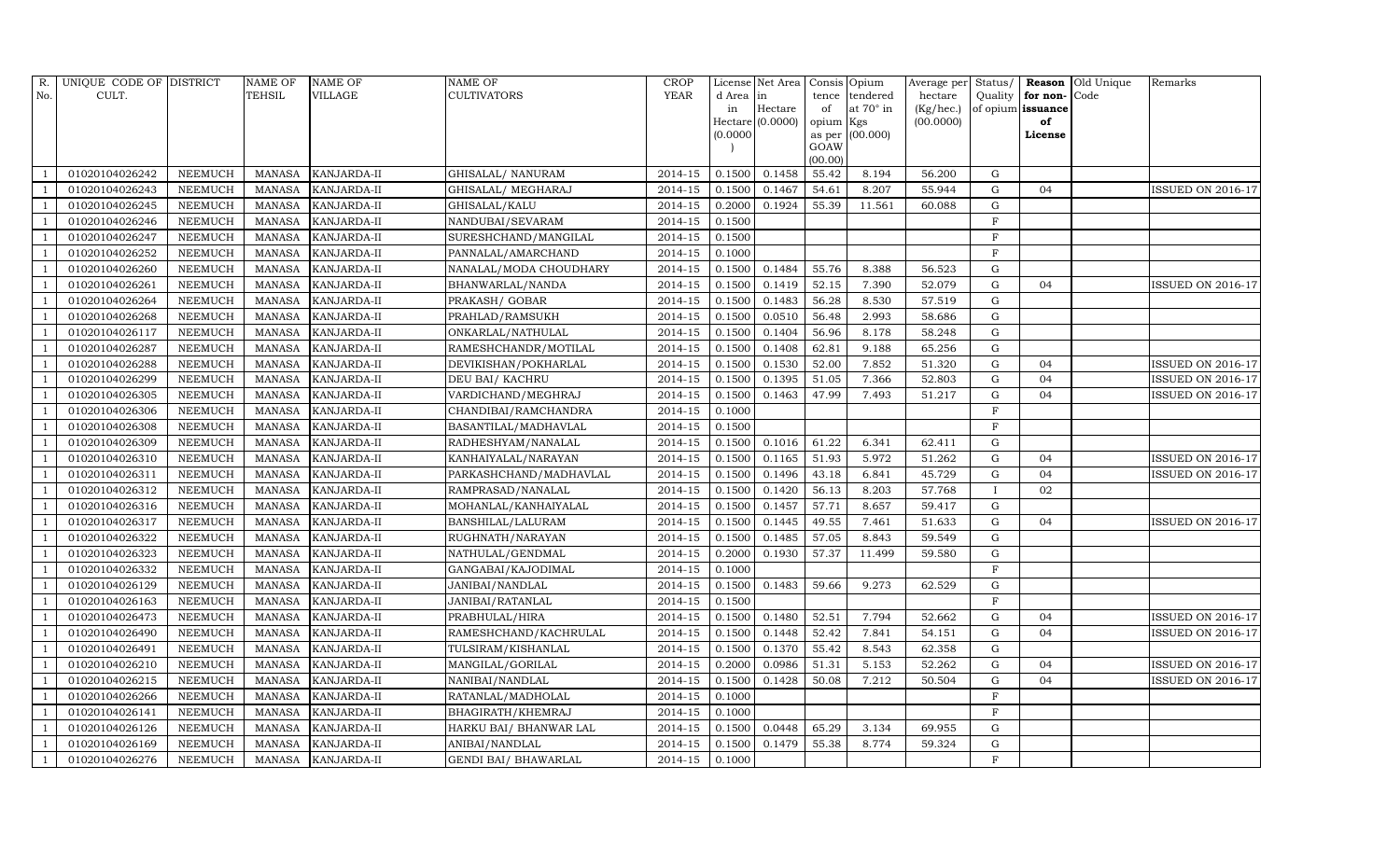| R.  | UNIQUE CODE OF DISTRICT |                | <b>NAME OF</b> | <b>NAME OF</b>    | <b>NAME OF</b>               | <b>CROP</b> |           | License Net Area | Consis Opium |                  | Average per Status/ |              |                   | <b>Reason</b> Old Unique | Remarks                  |
|-----|-------------------------|----------------|----------------|-------------------|------------------------------|-------------|-----------|------------------|--------------|------------------|---------------------|--------------|-------------------|--------------------------|--------------------------|
| No. | CULT.                   |                | <b>TEHSIL</b>  | <b>VILLAGE</b>    | <b>CULTIVATORS</b>           | YEAR        | d Area in |                  |              | tence tendered   | hectare             | Quality      | for non-Code      |                          |                          |
|     |                         |                |                |                   |                              |             | in        | Hectare          | of           | at $70^\circ$ in | (Kg/hec.)           |              | of opium issuance |                          |                          |
|     |                         |                |                |                   |                              |             |           | Hectare (0.0000) | opium Kgs    |                  | (00.0000)           |              | of                |                          |                          |
|     |                         |                |                |                   |                              |             | (0.0000)  |                  | GOAW         | as per (00.000)  |                     |              | License           |                          |                          |
|     |                         |                |                |                   |                              |             |           |                  | (00.00)      |                  |                     |              |                   |                          |                          |
|     | 01020104026541          | <b>NEEMUCH</b> | MANASA         | KANJARDA-II       | CHANDRI BAI/ GORILAL         | 2014-15     | 0.1000    |                  |              |                  |                     | $\rm F$      |                   |                          |                          |
|     | 01020104026140          | <b>NEEMUCH</b> | <b>MANASA</b>  | KANJARDA-II       | ABDUL SATTAR/ MOHAMMAD HUSAI | 2014-15     | 0.1500    | 0.1503           | 56.13        | 8.764            | 58.310              | ${\rm G}$    |                   |                          |                          |
|     | 01020104026522          | <b>NEEMUCH</b> | <b>MANASA</b>  | KANJARDA-II       | BHAGUBAI/HARIRAM             | 2014-15     | 0.1000    |                  |              |                  |                     | $_{\rm F}$   |                   |                          |                          |
|     | 01020104026161          | <b>NEEMUCH</b> | <b>MANASA</b>  | KANJARDA-II       | CHAGANLAL/BHANWARLAL         | 2014-15     | 0.1500    | 0.1443           | 54.12        | 7.855            | 54.435              | $\mathbf G$  | 04                |                          | <b>ISSUED ON 2016-17</b> |
|     | 01020104026525          | <b>NEEMUCH</b> | <b>MANASA</b>  | KANJARDA-II       | MAHESH/MANGILAL              | 2014-15     | 0.1500    | 0.0640           | 44.69        | 2.143            | 33.484              | $\mathbf{I}$ | 02                |                          |                          |
|     | 01020104026527          | <b>NEEMUCH</b> | <b>MANASA</b>  | KANJARDA-II       | RAMLAL/BADRILAL              | 2014-15     | 0.1500    | 0.1537           | 61.73        | 9.551            | 62.141              | $\mathbf G$  |                   |                          |                          |
|     | 01020104026528          | <b>NEEMUCH</b> | <b>MANASA</b>  | KANJARDA-II       | PRABHULAL/SUNDERLAL          | 2014-15     | 0.1500    | 0.1003           | 60.16        | 6.317            | 62.981              | G            |                   |                          |                          |
|     | 01020104026529          | <b>NEEMUCH</b> | <b>MANASA</b>  | KANJARDA-II       | DHAPUBAI/NANALAL             | 2014-15     | 0.1500    | 0.1464           | 56.65        | 8.837            | 60.362              | ${\rm G}$    |                   |                          |                          |
|     | 01020104026017          | <b>NEEMUCH</b> | <b>MANASA</b>  | KANJARDA-I        | NANDUBAI/MOTILAL             | 2014-15     | 0.1000    |                  |              |                  |                     | $\mathbf{F}$ |                   |                          |                          |
|     | 01020104026335          | <b>NEEMUCH</b> | <b>MANASA</b>  | KANJARDA-I        | CHHAGANLAL/RUPA              | 2014-15     | 0.1500    | 0.1476           | 55.49        | 8.553            | 57.947              | G            |                   | 01020104032005           |                          |
|     | 01020104026539          | <b>NEEMUCH</b> | <b>MANASA</b>  | KANJARDA-I        | KAILASH/MANGILAL             | 2014-15     | 0.1500    | 0.0472           | 56.63        | 3.034            | 64.280              | $\mathbf G$  |                   | 01020104032009           |                          |
|     | 01020104026540          | <b>NEEMUCH</b> | <b>MANASA</b>  | KANJARDA-I        | MOHANLAL/BADRILAL            | 2014-15     | 0.1500    | 0.0496           | 59.72        | 3.268            | 65.887              | G            |                   | 01020104032004           |                          |
|     | 01020104026532          | <b>NEEMUCH</b> | <b>MANASA</b>  | KANJARDA-I        | KHEMRAJ/NANALAL              | $2014 - 15$ | 0.1500    | 0.0705           | 54.13        | 4.199            | 59.560              | $\mathbf G$  |                   |                          |                          |
|     | 01020104026505          | <b>NEEMUCH</b> | <b>MANASA</b>  | KANJARDA-I        | RAMLAL/MATHURALAL            | 2014-15     | 0.1500    | 0.1485           | 55.17        | 8.520            | 57.374              | $\mathbf G$  |                   |                          |                          |
|     | 01020104026506          | <b>NEEMUCH</b> | <b>MANASA</b>  | KANJARDA-I        | NANDU BAI/ PYARCHAND         | 2014-15     | 0.1500    |                  |              |                  |                     | $\rm F$      |                   |                          |                          |
|     | 01020104026507          | <b>NEEMUCH</b> | <b>MANASA</b>  | KANJARDA-I        | MODIRAM/NARAYAN              | 2014-15     | 0.1500    | 0.1473           | 57.75        | 8.481            | 57.576              | G            |                   |                          |                          |
|     | 01020104026109          | <b>NEEMUCH</b> | <b>MANASA</b>  | KANJARDA-I        | LAXMAN/GORILAL               | 2014-15     | 0.1500    | 0.1498           | 53.36        | 8.050            | 53.738              | G            | 04                |                          | <b>ISSUED ON 2016-17</b> |
|     | 01020104026002          | <b>NEEMUCH</b> | <b>MANASA</b>  | KANJARDA-I        | MODIRAM/DEVA                 | 2014-15     | 0.1000    |                  |              |                  |                     | $\mathbf F$  |                   |                          |                          |
|     | 01020104026005          | <b>NEEMUCH</b> | <b>MANASA</b>  | KANJARDA-I        | SITABAI/MANGILAL             | 2014-15     | 0.1500    | 0.1421           | 58.56        | 8.558            | 60.225              | ${\rm G}$    |                   |                          |                          |
|     | 01020104026006          | <b>NEEMUCH</b> | <b>MANASA</b>  | KANJARDA-I        | BABULAL/BANSHILAL            | $2014 - 15$ | 0.1500    |                  |              |                  |                     | $\mathbf F$  |                   |                          |                          |
|     | 01020104026007          | <b>NEEMUCH</b> | <b>MANASA</b>  | KANJARDA-I        | RAMSUKH/LALU                 | 2014-15     | 0.1500    | 0.0505           | 61.74        | 3.440            | 68.119              | $\mathbf G$  |                   |                          |                          |
|     | 01020104026010          | <b>NEEMUCH</b> | <b>MANASA</b>  | KANJARDA-I        | RAMESHCHAND/CHUNNILAL        | 2014-15     | 0.1500    | 0.0494           | 67.09        | 3.719            | 75.283              | $\mathbf G$  |                   |                          |                          |
|     | 01020104026014          | <b>NEEMUCH</b> | <b>MANASA</b>  | KANJARDA-I        | AMARCHAND/CHHAGANLAL         | 2014-15     | 0.1500    | 0.0740           | 60.64        | 4.817            | 65.095              | $\mathbf G$  |                   |                          |                          |
|     | 01020104026016          | <b>NEEMUCH</b> | <b>MANASA</b>  | KANJARDA-I        | JHAMAKLAL/PRITHVIRAJ         | 2014-15     | 0.1500    | 0.0731           | 61.45        | 4.670            | 63.885              | ${\rm G}$    |                   |                          |                          |
|     | 01020104026019          | <b>NEEMUCH</b> | <b>MANASA</b>  | KANJARDA-I        | RADHESHYAM/ RATANLAL         | $2014 - 15$ | 0.1500    | 0.1003           | 57.55        | 5.903            | 58.853              | ${\rm G}$    |                   |                          |                          |
|     | 01020104026022          | <b>NEEMUCH</b> | <b>MANASA</b>  | KANJARDA-I        | SHANKARLAL/CHHAGANLAL        | 2014-15     | 0.1000    |                  |              |                  |                     | $\mathbf{F}$ |                   |                          |                          |
|     | 01020104026028          | <b>NEEMUCH</b> | <b>MANASA</b>  | KANJARDA-I        | BHANWARLAL/NARAYAN           | 2014-15     | 0.1500    | 0.1477           | 53.20        | 8.064            | 54.597              | G            | 04                |                          | <b>ISSUED ON 2016-17</b> |
|     | 01020104026030          | <b>NEEMUCH</b> | <b>MANASA</b>  | KANJARDA-I        | SUNDERLAL/SHIVLAL            | 2014-15     | 0.1500    | 0.0504           | 60.39        | 3.261            | 64.702              | $\mathbf G$  |                   |                          |                          |
|     | 01020104026033          | <b>NEEMUCH</b> | <b>MANASA</b>  | KANJARDA-I        | MANGILAL/GOPI                | 2014-15     | 0.1500    | 0.1503           | 60.30        | 10.044           | 66.826              | $\mathbf G$  |                   |                          |                          |
|     | 01020104026037          | <b>NEEMUCH</b> | <b>MANASA</b>  | KANJARDA-I        | GIRJA BAI/ BABRU             | 2014-15     | 0.1500    | 0.1488           | 60.49        | 9.212            | 61.909              | $\mathbf G$  |                   |                          |                          |
|     | 01020104026038          | <b>NEEMUCH</b> | <b>MANASA</b>  | KANJARDA-I        | AMRITRAM/LALURAM             | 2014-15     | 0.1500    | 0.0963           | 60.65        | 6.325            | 65.680              | $\mathbf G$  |                   |                          |                          |
|     | 01020104026039          | <b>NEEMUCH</b> | <b>MANASA</b>  | KANJARDA-I        | PREMSHANKAR/LAXMAN           | 2014-15     | 0.1500    | 0.1498           | 53.99        | 8.322            | 55.554              | G            | 04                |                          | <b>ISSUED ON 2016-17</b> |
|     | 01020104026040          | <b>NEEMUCH</b> | <b>MANASA</b>  | KANJARDA-I        | GORILAL/KANHEYALAL           | 2014-15     | 0.1500    | 0.1489           | 55.87        | 8.548            | 57.408              | $\mathbf G$  |                   |                          |                          |
|     | 01020104026041          | <b>NEEMUCH</b> | <b>MANASA</b>  | KANJARDA-I        | LAXMAN/ RAMSUKH              | 2014-15     | 0.1000    |                  |              |                  |                     | $\rm F$      |                   |                          |                          |
|     | 01020104026042          | <b>NEEMUCH</b> | <b>MANASA</b>  | KANJARDA-I        | RAJARAM/JAGANNATH            | 2014-15     | 0.1500    | 0.0744           | 58.02        | 4.285            | 57.594              | $\mathbf G$  |                   |                          |                          |
|     | 01020104026043          | <b>NEEMUCH</b> | <b>MANASA</b>  | KANJARDA-I        | BABULAL/RAMNARAYAN           | 2014-15     | 0.1500    | 0.1508           | 58.58        | 8.938            | 59.271              | $\mathbf G$  |                   |                          |                          |
|     | 01020104026044          | <b>NEEMUCH</b> | <b>MANASA</b>  | KANJARDA-I        | RAMCHANDR/ PYARCHANDR        | 2014-15     | 0.1500    | 0.1439           | 57.58        | 8.374            | 58.193              | G            |                   |                          |                          |
|     | 01020104026009          | <b>NEEMUCH</b> | <b>MANASA</b>  | <b>KANJARDA-I</b> | SOKINKUMAR/RAMNARAYAN        | 2014-15     | 0.1500    | 0.0695           | 65.71        | 4.797            | 69.022              | $\mathbf G$  |                   |                          |                          |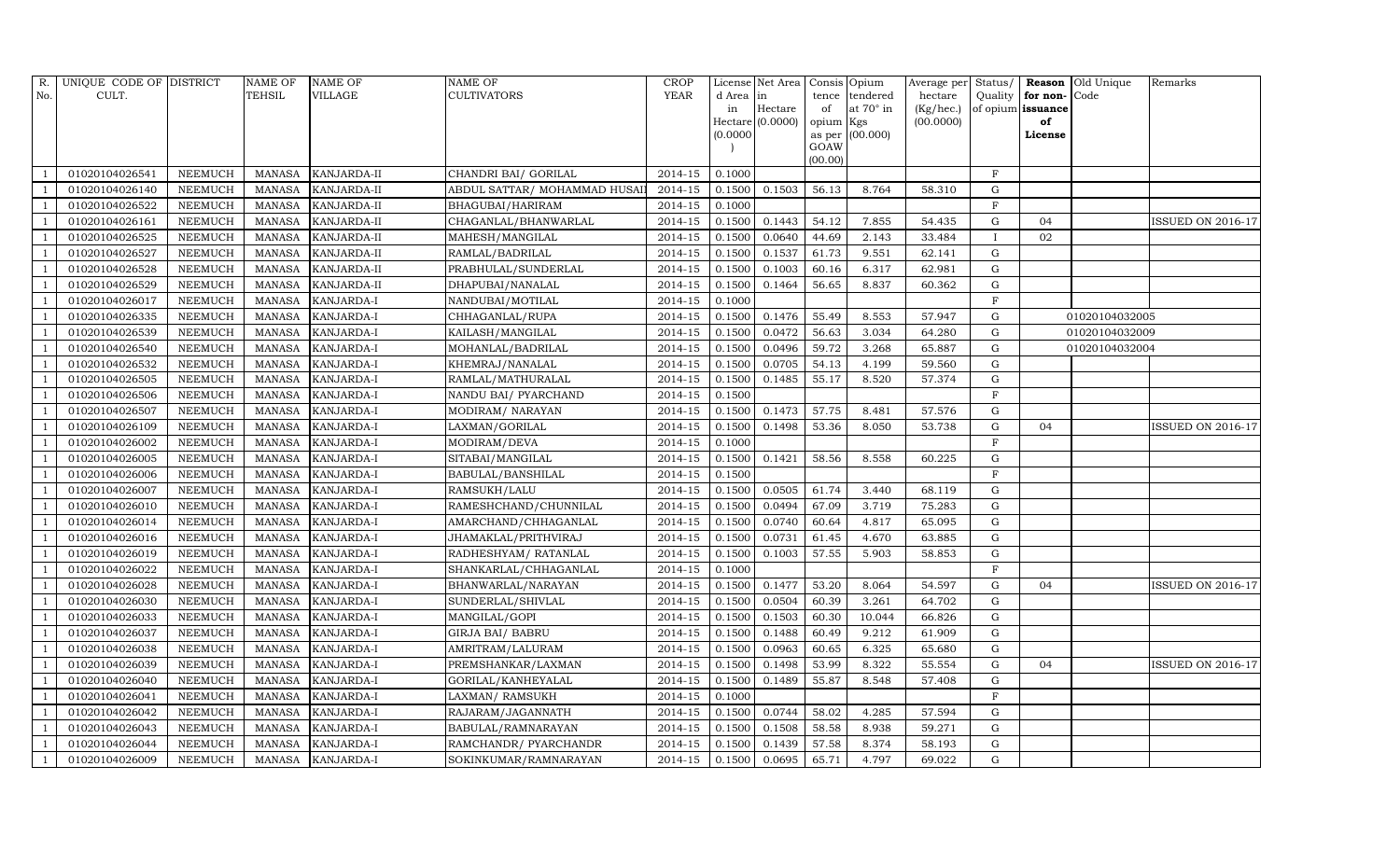| R.  | UNIQUE CODE OF DISTRICT |                | <b>NAME OF</b> | <b>NAME OF</b>    | <b>NAME OF</b>              | <b>CROP</b> |           | License Net Area   Consis   Opium |           |                  |           |                |                   | Average per Status/ Reason Old Unique | Remarks                  |
|-----|-------------------------|----------------|----------------|-------------------|-----------------------------|-------------|-----------|-----------------------------------|-----------|------------------|-----------|----------------|-------------------|---------------------------------------|--------------------------|
| No. | CULT.                   |                | <b>TEHSIL</b>  | <b>VILLAGE</b>    | <b>CULTIVATORS</b>          | YEAR        | d Area in |                                   |           | tence tendered   | hectare   | Quality        | for non-Code      |                                       |                          |
|     |                         |                |                |                   |                             |             | in        | Hectare                           | of        | at $70^\circ$ in | (Kg/hec.) |                | of opium issuance |                                       |                          |
|     |                         |                |                |                   |                             |             |           | Hectare (0.0000)                  | opium Kgs |                  | (00.0000) |                | of                |                                       |                          |
|     |                         |                |                |                   |                             |             | (0.0000)  |                                   |           | as per (00.000)  |           |                | License           |                                       |                          |
|     |                         |                |                |                   |                             |             |           |                                   | GOAW      |                  |           |                |                   |                                       |                          |
|     |                         |                |                |                   |                             |             |           |                                   | (00.00)   |                  |           |                |                   |                                       |                          |
|     | 01020104026054          | <b>NEEMUCH</b> | MANASA         | <b>KANJARDA-I</b> | AMOLAKSINGH/NANDLAL         | 2014-15     | 0.1500    |                                   |           |                  |           | $\mathbf F$    |                   |                                       |                          |
|     | 01020104026055          | <b>NEEMUCH</b> | <b>MANASA</b>  | KANJARDA-I        | SHAMBHU NATH / SHANKAR NATH | 2014-15     | 0.1500    | 0.1517                            | 57.81     | 8.837            | 58.253    | $\mathbf G$    |                   |                                       |                          |
|     | 01020104026058          | <b>NEEMUCH</b> | <b>MANASA</b>  | KANJARDA-I        | NARAYANIBAI/MANGILAL        | 2014-15     | 0.1500    | 0.0502                            | 58.89     | 3.079            | 61.335    | $\mathbf G$    |                   |                                       |                          |
|     | 01020104026065          | <b>NEEMUCH</b> | <b>MANASA</b>  | <b>KANJARDA-I</b> | SUNDER BAI/ BANSHILAL       | 2014-15     | 0.1500    | 0.1399                            | 61.78     | 9.249            | 66.112    | $\mathbf G$    |                   |                                       |                          |
|     | 01020104026070          | <b>NEEMUCH</b> | <b>MANASA</b>  | KANJARDA-I        | SUNDERLAL/DEVA              | 2014-15     | 0.1500    |                                   |           |                  |           | $\mathbf{F}$   |                   |                                       |                          |
|     | 01020104026072          | <b>NEEMUCH</b> | <b>MANASA</b>  | KANJARDA-I        | KANHEYALAL/ RAMSUKH         | 2014-15     | 0.1000    |                                   |           |                  |           | F              |                   |                                       |                          |
|     | 01020104026074          | <b>NEEMUCH</b> | <b>MANASA</b>  | KANJARDA-I        | BANSILAL/SUKHLAL            | 2014-15     | 0.1500    | 0.1470                            | 61.60     | 9.601            | 65.313    | $\mathbf G$    |                   |                                       |                          |
|     | 01020104026076          | <b>NEEMUCH</b> | <b>MANASA</b>  | KANJARDA-I        | RAMNARAYAN/SHIVRAM          | 2014-15     | 0.1500    | 0.0743                            | 64.99     | 5.106            | 68.721    | $\mathbf G$    |                   |                                       |                          |
|     | 01020104026085          | <b>NEEMUCH</b> | <b>MANASA</b>  | KANJARDA-I        | MOTILAL/BHAWARLAL           | 2014-15     | 0.1500    | 0.0548                            | 58.48     | 3.342            | 60.985    | $\mathbf G$    |                   |                                       |                          |
|     | 01020104026089          | <b>NEEMUCH</b> | <b>MANASA</b>  | KANJARDA-I        | DEVKISHAN/GORILAL           | 2014-15     | 0.1500    |                                   |           |                  |           | $\mathbf{F}$   |                   |                                       |                          |
|     | 01020104026090          | <b>NEEMUCH</b> | <b>MANASA</b>  | KANJARDA-I        | HARIRAM/KANHEYALAL          | 2014-15     | 0.1000    |                                   |           |                  |           | $\mathbf{F}$   |                   |                                       |                          |
|     | 01020104026094          | <b>NEEMUCH</b> | <b>MANASA</b>  | KANJARDA-I        | PUKHRAJ/ CHUNNILAL          | 2014-15     | 0.2000    | 0.1904                            | 62.49     | 11.980           | 62.920    | $\mathbf G$    |                   |                                       |                          |
|     | 01020104026095          | <b>NEEMUCH</b> | <b>MANASA</b>  | KANJARDA-I        | RAMCHAND/SEVARAM            | 2014-15     | 0.1500    |                                   |           |                  |           | $\mathbf{F}$   |                   |                                       |                          |
|     | 01020104026100          | <b>NEEMUCH</b> | <b>MANASA</b>  | KANJARDA-I        | <b>BABULAL/RAMKISHAN</b>    | 2014-15     | 0.2000    | 0.1957                            | 58.58     | 11.666           | 59.612    | $\mathbf G$    |                   |                                       |                          |
|     | 01020104026096          | <b>NEEMUCH</b> | <b>MANASA</b>  | KANJARDA-I        | SURAMAL/NARAYAN             | 2014-15     | 0.1500    | 0.1422                            | 56.34     | 8.041            | 56.547    | ${\rm G}$      |                   |                                       |                          |
|     | 01020104026097          | <b>NEEMUCH</b> | <b>MANASA</b>  | KANJARDA-I        | PRAKASH/SEVARAM             | 2014-15     | 0.1500    |                                   |           |                  |           | $\mathbf{F}$   |                   |                                       |                          |
|     | 01020104026098          | <b>NEEMUCH</b> | <b>MANASA</b>  | KANJARDA-I        | RAMESHCHAND/RAMKRISHAN      | 2014-15     | 0.1500    |                                   |           |                  |           | $\overline{F}$ |                   |                                       | NAME CHANGE              |
|     | 01020104026103          | <b>NEEMUCH</b> | <b>MANASA</b>  | KANJARDA-I        | RAMLAL/MANGILAL             | 2014-15     | 0.1500    | 0.1472                            | 61.03     | 9.277            | 63.023    | $\mathbf G$    |                   |                                       |                          |
|     | 01020104026105          | <b>NEEMUCH</b> | <b>MANASA</b>  | KANJARDA-I        | HARISH/PREMCHAND            | 2014-15     | 0.1500    | 0.0476                            | 62.56     | 3.298            | 69.286    | $\mathbf G$    |                   |                                       |                          |
|     | 01020104026106          | <b>NEEMUCH</b> | <b>MANASA</b>  | KANJARDA-I        | PRABHULAL/PRITHVIRAJ        | 2014-15     | 0.1500    | 0.0494                            | 60.68     | 3.251            | 65.810    | ${\rm G}$      |                   |                                       |                          |
|     | 01020104026110          | <b>NEEMUCH</b> | <b>MANASA</b>  | KANJARDA-I        | BABULAL/NANALAL             | 2014-15     | 0.1500    | 0.1474                            | 57.60     | 8.895            | 60.346    | $\mathbf G$    |                   |                                       |                          |
|     | 01020104026114          | <b>NEEMUCH</b> | <b>MANASA</b>  | KANJARDA-I        | OMPRAKASH/RAMCHANDRA        | 2014-15     | 0.1500    | 0.1477                            | 57.22     | 8.959            | 60.657    | $\mathbf G$    |                   |                                       |                          |
|     | 01020104026257          | <b>NEEMUCH</b> | <b>MANASA</b>  | KANJARDA-I        | GORILAL/ DOLAJI             | 2014-15     | 0.1500    | 0.1457                            | 44.98     | 5.623            | 38.593    | $\mathbf G$    | 04                |                                       | <b>ISSUED ON 2016-17</b> |
|     | 01020104026300          | <b>NEEMUCH</b> | <b>MANASA</b>  | KANJARDA-I        | JAGANNATH/PYARCHANDRA       | 2014-15     | 0.1500    |                                   |           |                  |           | $\overline{F}$ |                   |                                       |                          |
|     | 01020104026301          | <b>NEEMUCH</b> | <b>MANASA</b>  | KANJARDA-I        | HEERALAL/NANALAL            | 2014-15     | 0.1500    | 0.1499                            | 58.92     | 8.889            | 59.300    | ${\rm G}$      |                   |                                       |                          |
|     | 01020104026302          | <b>NEEMUCH</b> | <b>MANASA</b>  | KANJARDA-I        | BADRILAL/BHANWARLAL         | 2014-15     | 0.1500    |                                   |           |                  |           | $\mathbf{F}$   |                   |                                       |                          |
|     | 01020104026328          | <b>NEEMUCH</b> | <b>MANASA</b>  | KANJARDA-I        | GOPAL/ BHURALAL             | 2014-15     | 0.1500    | 0.0804                            | 62.17     | 5.205            | 64.739    | G              |                   |                                       |                          |
|     | 01020104026330          | <b>NEEMUCH</b> | <b>MANASA</b>  | KANJARDA-I        | SHOBALAL/JAGANNATH          | 2014-15     | 0.1500    | 0.1479                            | 58.05     | 8.683            | 58.709    | $\mathbf G$    |                   |                                       |                          |
|     | 01020104026082          | <b>NEEMUCH</b> | <b>MANASA</b>  | KANJARDA-I        | GOPAL/SITARAM               | 2014-15     | 0.1000    |                                   |           |                  |           | $\overline{F}$ |                   |                                       |                          |
|     | 01020104026051          | <b>NEEMUCH</b> | <b>MANASA</b>  | KANJARDA-I        | MOHANLAL/NANDLAL            | 2014-15     | 0.1500    | 0.1002                            | 66.86     | 6.973            | 69.591    | G              |                   |                                       |                          |
|     | 01020104026290          | <b>NEEMUCH</b> | <b>MANASA</b>  | KANJARDA-I        | BHURALAL/GORILAL            | 2014-15     | 0.1500    | 0.1431                            | 63.45     | 9.835            | 68.728    | $\mathbf G$    |                   |                                       |                          |
|     | 01020104026061          | <b>NEEMUCH</b> | <b>MANASA</b>  | KANJARDA-I        | MADANLAL/NANALAL            | 2014-15     | 0.1500    | 0.0581                            | 56.82     | 3.783            | 65.112    | ${\rm G}$      |                   |                                       |                          |
|     | 01020104026012          | <b>NEEMUCH</b> | <b>MANASA</b>  | KANJARDA-I        | KALABAI/DAMARSILAL          | 2014-15     | 0.1500    |                                   |           |                  |           | $\mathbf F$    |                   |                                       |                          |
|     | 01020104026091          | <b>NEEMUCH</b> | <b>MANASA</b>  | KANJARDA-I        | NANDKISHORE/ONKAR           | 2014-15     | 0.2000    | 0.1957                            | 54.74     | 11.222           | 57.343    | G              |                   |                                       |                          |
|     | 01020104026111          | <b>NEEMUCH</b> | <b>MANASA</b>  | KANJARDA-I        | NANDLAL/MANGILAL            | 2014-15     | 0.1500    | 0.1452                            | 60.15     | 9.040            | 62.259    | G              |                   |                                       |                          |
|     | 01020104026112          | <b>NEEMUCH</b> | <b>MANASA</b>  | KANJARDA-I        | NANIBAI/RAMESHWAR           | 2014-15     | 0.1500    | 0.0860                            | 60.72     | 5.257            | 61.128    | $\mathbf G$    |                   |                                       |                          |
|     | 01020104026077          | <b>NEEMUCH</b> | <b>MANASA</b>  | KANJARDA-I        | JANI BAI/DEVILAL            | 2014-15     | 0.1500    | 0.1487                            | 56.81     | 8.400            | 56.490    | ${\rm G}$      |                   |                                       |                          |
|     | 01020104026500          | <b>NEEMUCH</b> | <b>MANASA</b>  | <b>KANJARDA-I</b> | JAGDISH/BHURALAL            | 2014-15     | 0.1500    |                                   |           |                  |           | $\mathbf{F}$   |                   |                                       |                          |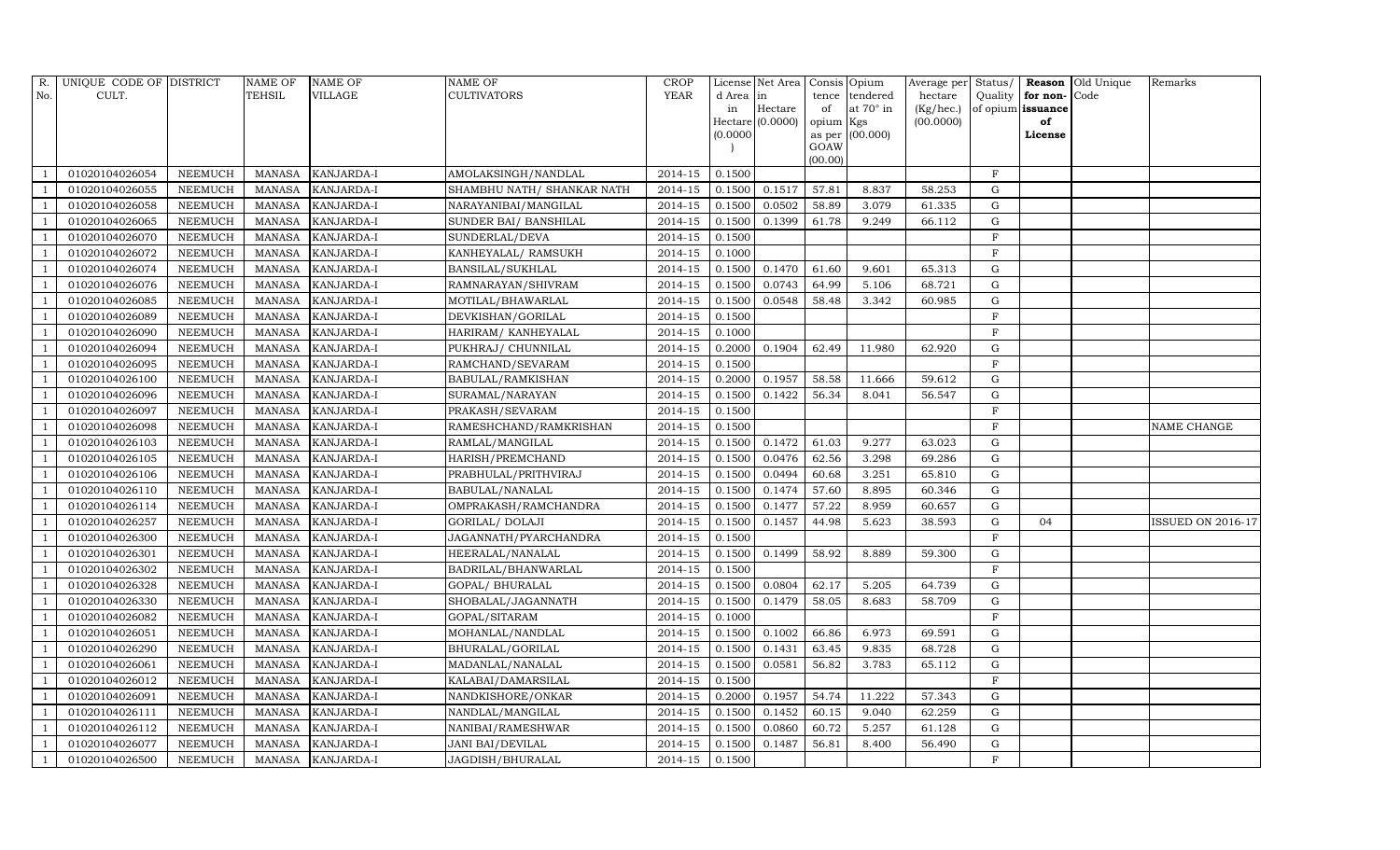| R.             | UNIQUE CODE OF DISTRICT |                | <b>NAME OF</b> | <b>NAME OF</b>        | NAME OF                   | <b>CROP</b> |           | License Net Area   | Consis Opium    |                 | Average per Status/ |             |                   | <b>Reason</b> Old Unique | Remarks                  |
|----------------|-------------------------|----------------|----------------|-----------------------|---------------------------|-------------|-----------|--------------------|-----------------|-----------------|---------------------|-------------|-------------------|--------------------------|--------------------------|
| No.            | CULT.                   |                | <b>TEHSIL</b>  | VILLAGE               | CULTIVATORS               | YEAR        | d Area in |                    | tence           | tendered        | hectare             | Quality     | for non-Code      |                          |                          |
|                |                         |                |                |                       |                           |             | in        | Hectare            | of              | at 70° in       | (Kg/hec.)           |             | of opium issuance |                          |                          |
|                |                         |                |                |                       |                           |             |           | $Hectare$ (0.0000) | opium Kgs       |                 | (00.0000)           |             | of                |                          |                          |
|                |                         |                |                |                       |                           |             | (0.0000)  |                    |                 | as per (00.000) |                     |             | License           |                          |                          |
|                |                         |                |                |                       |                           |             |           |                    | GOAW<br>(00.00) |                 |                     |             |                   |                          |                          |
|                | 01020104026503          | <b>NEEMUCH</b> | <b>MANASA</b>  | KANJARDA-I            | RAMESH/MANGILAL           | 2014-15     | 0.1500    | 0.0480             | 57.84           | 3.140           | 65.417              | G           |                   |                          |                          |
|                | 01020104026509          | <b>NEEMUCH</b> | <b>MANASA</b>  | KANJARDA-I            | DASHRATH / MANGILAL       | 2014-15     | 0.1000    |                    |                 |                 |                     | $\mathbf F$ |                   |                          |                          |
|                | 01020104026080          | <b>NEEMUCH</b> | <b>MANASA</b>  | KANJARDA-I            | BADRILAL/BHERULAL         | 2014-15     | 0.1500    | 0.1498             | 62.38           | 9.990           | 66.689              | G           |                   |                          |                          |
|                | 01020104026334          | <b>NEEMUCH</b> | <b>MANASA</b>  | KANJARDA-I            | DEVILAL/NARAYAN           | 2014-15     | 0.1500    | 0.1480             | 60.86           | 9.407           | 63.561              | G           |                   |                          |                          |
|                | 01020104026023          | <b>NEEMUCH</b> | <b>MANASA</b>  | KANJARDA-I            | TEJMAL / GORILAL          | 2014-15     | 0.1500    | 0.1474             | 55.13           | 8.380           | 56.852              | G           |                   |                          |                          |
|                | 01020104026063          | <b>NEEMUCH</b> | <b>MANASA</b>  | KANJARDA-I            | CHHAGANI BAI/ BHAWARLAL   | 2014-15     | 0.1500    | 0.1431             | 56.14           | 8.044           | 56.212              | G           |                   |                          |                          |
|                | 01020104026045          | <b>NEEMUCH</b> | <b>MANASA</b>  | KANJARDA-I            | JANI BAI/ GULABCHAND      | 2014-15     | 0.1500    | 0.1500             | 53.81           | 8.218           | 54.787              | G           | 04                |                          | <b>ISSUED ON 2016-17</b> |
|                | 01020104026069          | <b>NEEMUCH</b> | <b>MANASA</b>  | KANJARDA-I            | KANCHAN BAI/ BHURALAL     | 2014-15     | 0.1000    |                    |                 |                 |                     | $\mathbf F$ |                   |                          |                          |
|                | 01020104026511          | <b>NEEMUCH</b> | <b>MANASA</b>  | KANJARDA-I            | GOPAL/ GANGARAM           | 2014-15     | 0.1500    | 0.0576             | 58.96           | 3.605           | 62.587              | $\mathbf G$ |                   |                          |                          |
|                | 01020104026515          | <b>NEEMUCH</b> | <b>MANASA</b>  | KANJARDA-I            | KHEMRAJ/HIRA              | 2014-15     | 0.1500    | 0.1518             | 57.28           | 8.715           | 57.411              | G           |                   |                          |                          |
|                | 01020104026534          | <b>NEEMUCH</b> | <b>MANASA</b>  | KANJARDA-I            | JAGDISH/PRABHULAL         | 2014-15     | 0.1500    | 0.0992             | 53.27           | 5.540           | 55.847              | G           | 04                |                          | <b>ISSUED ON 2016-17</b> |
|                | 01020104026535          | <b>NEEMUCH</b> | <b>MANASA</b>  | KANJARDA-I            | SHANKARLAL/GORILAL        | 2014-15     | 0.1500    | 0.0535             | 57.12           | 3.174           | 59.327              | G           |                   |                          |                          |
|                | 01020104026536          | <b>NEEMUCH</b> | <b>MANASA</b>  | KANJARDA-I            | DEVILAL / NANALAL         | 2014-15     | 0.1000    |                    |                 |                 |                     | $\mathbf F$ |                   |                          |                          |
|                | 01020104026537          | <b>NEEMUCH</b> | <b>MANASA</b>  | KANJARDA-I            | SHOKINKUMAR/MODIRAM       | 2014-15     | 0.1500    | 0.1399             | 58.52           | 8.586           | 61.372              | $\mathbf G$ |                   |                          |                          |
|                | 01020104026032          | <b>NEEMUCH</b> | <b>MANASA</b>  | KANJARDA-I            | RAMLAL/KANHAIYALAL        | 2014-15     | 0.2000    | 0.2001             | 59.51           | 11.893          | 59.435              | G           |                   |                          |                          |
|                | 01020104026538          | <b>NEEMUCH</b> | <b>MANASA</b>  | KANJARDA-I            | MOHAN NANURAM             | 2014-15     | 0.1500    | 0.1485             | 58.93           | 9.370           | 63.098              | $\mathbf G$ |                   |                          |                          |
| 3              | 01020104065023          | NEEMUCH        | <b>MANASA</b>  | KADI ANTRI            | GOPAL/RAMLAL              | 2014-15     | 0.1500    | 0.1475             | 54.96           | 8.440           | 57.220              | $\mathbf G$ |                   |                          |                          |
| 3              | 01020104076010          | <b>NEEMUCH</b> | <b>MANASA</b>  | <b>JETHALI</b>        | MADANLAL/BALMUKUND        | $2014 - 15$ | 0.1000    |                    |                 |                 |                     | F           |                   | 01020104098021           |                          |
| $\overline{2}$ | 01020104017007          | <b>NEEMUCH</b> | <b>MANASA</b>  | <b>JAMUNIYA RAOJI</b> | LEELABAI/NIRMALKUMAR      | 2014-15     | 0.1000    |                    |                 |                 |                     | $\mathbf F$ |                   |                          |                          |
| $\overline{2}$ | 01020104017010          | <b>NEEMUCH</b> | <b>MANASA</b>  | JAMUNIYA RAOJI        | GENDI BAI/PARTHA          | 2014-15     | 0.1500    | 0.1497             | 61.12           | 8.976           | 59.960              | $\mathbf G$ |                   |                          |                          |
| 2              | 01020104017015          | <b>NEEMUCH</b> | <b>MANASA</b>  | <b>JAMUNIYA RAOJI</b> | LACHHIRAM/SHANKAR         | 2014-15     | 0.1000    |                    |                 |                 |                     | F           |                   |                          |                          |
| $\overline{2}$ | 01020104017017          | <b>NEEMUCH</b> | <b>MANASA</b>  | JAMUNIYA RAOJI        | SHANTILAL/RATANLAL        | 2014-15     | 0.1500    | 0.1488             | 58.17           | 9.166           | 61.599              | $\mathbf G$ |                   |                          |                          |
| $\overline{2}$ | 01020104017021          | NEEMUCH        | <b>MANASA</b>  | JAMUNIYA RAOJI        | GHISALAL/CHIMAN           | $2014 - 15$ | 0.1500    | 0.1510             | 28.94           | 1.819           | 12.046              | G           | 04                |                          |                          |
| $\overline{2}$ | 01020104017022          | <b>NEEMUCH</b> | <b>MANASA</b>  | JAMUNIYA RAOJI        | BASANTILAL/GABURLAL       | 2014-15     | 0.1000    |                    |                 |                 |                     | F           |                   |                          |                          |
| $\overline{2}$ | 01020104017023          | <b>NEEMUCH</b> | <b>MANASA</b>  | JAMUNIYA RAOJI        | MANGIBAI/BHANWARSINGH     | 2014-15     | 0.1500    | 0.1450             | 44.96           | 6.757           | 46.600              | G           | 04                |                          | <b>ISSUED ON 2016-17</b> |
| $\overline{2}$ | 01020104017028          | <b>NEEMUCH</b> | <b>MANASA</b>  | JAMUNIYA RAOJI        | PARMANAND/DURGA SHANKAR   | 2014-15     | 0.1000    |                    |                 |                 |                     | $_{\rm F}$  |                   |                          |                          |
| $\overline{2}$ | 01020104017030          | <b>NEEMUCH</b> | <b>MANASA</b>  | JAMUNIYA RAOJI        | KHEMRAJ/ NANURAM          | 2014-15     | 0.2000    |                    |                 |                 |                     | $\mathbf F$ |                   |                          |                          |
| $\overline{2}$ | 01020104017041          | <b>NEEMUCH</b> | <b>MANASA</b>  | JAMUNIYA RAOJI        | HANGAMIBAI/MANGILAL       | 2014-15     | 0.1500    | 0.1497             | 56.80           | 8.658           | 57.836              | $\mathbf G$ |                   |                          |                          |
| $\overline{2}$ | 01020104017042          | <b>NEEMUCH</b> | <b>MANASA</b>  | JAMUNIYA RAOJI        | MATHRI BAI/UDAYRAM        | 2014-15     | 0.1000    |                    |                 |                 |                     | $_{\rm F}$  |                   |                          |                          |
| $\overline{2}$ | 01020104017044          | <b>NEEMUCH</b> | <b>MANASA</b>  | JAMUNIYA RAOJI        | GORILAL/LALA              | 2014-15     | 0.1500    | 0.1444             | 58.35           | 9.278           | 64.252              | G           |                   |                          |                          |
| $\overline{2}$ | 01020104017050          | <b>NEEMUCH</b> | <b>MANASA</b>  | JAMUNIYA RAOJI        | MOTILAL/ GOURISHANKAR     | 2014-15     | 0.1500    |                    |                 |                 |                     | $_{\rm F}$  |                   |                          |                          |
| $\overline{2}$ | 01020104017055          | <b>NEEMUCH</b> | <b>MANASA</b>  | JAMUNIYA RAOJI        | SAMRATHMAL/RAMCHANDR      | 2014-15     | 0.1500    | 0.1483             | 58.32           | 9.381           | 63.257              | $\mathbf G$ |                   |                          |                          |
| $\overline{2}$ | 01020104017061          | <b>NEEMUCH</b> | <b>MANASA</b>  | <b>JAMUNIYA RAOJI</b> | NANDUBAI/AMRA             | 2014-15     | 0.1500    | 0.0205             | 56.57           | 1.277           | 62.293              | $\mathbf G$ |                   |                          |                          |
| $\overline{2}$ | 01020104017069          | NEEMUCH        | <b>MANASA</b>  | JAMUNIYA RAOJI        | HEERALAL/ NARAYAN         | 2014-15     | 0.1500    | 0.1500             | 56.47           | 8.446           | 56.307              | G           |                   |                          |                          |
| $\overline{2}$ | 01020104017105          | <b>NEEMUCH</b> | <b>MANASA</b>  | JAMUNIYA RAOJI        | UDAYLAL/MANGILAL/KACHHAVA | 2014-15     | 0.1500    | 0.1368             | 59.14           | 9.032           | 66.023              | G           |                   |                          |                          |
| $\overline{2}$ | 01020104017048          | <b>NEEMUCH</b> | <b>MANASA</b>  | JAMUNIYA RAOJI        | INDR SINGH/ SITARAM       | 2014-15     | 0.1000    |                    |                 |                 |                     | ${\bf F}$   |                   |                          |                          |
| $\overline{2}$ | 01020104017113          | <b>NEEMUCH</b> | <b>MANASA</b>  | JAMUNIYA RAOJI        | RAMCHANDRA/BHAGIRATH      | 2014-15     | 0.1500    | 0.1430             | 59.64           | 9.491           | 66.371              | G           |                   |                          |                          |
| $\overline{a}$ | 01020104017118          | <b>NEEMUCH</b> | <b>MANASA</b>  | <b>JAMUNIYA RAOJI</b> | UMAA BAI/ DHANRAJ         | 2014-15     | 0.1000    |                    |                 |                 |                     | F           |                   |                          |                          |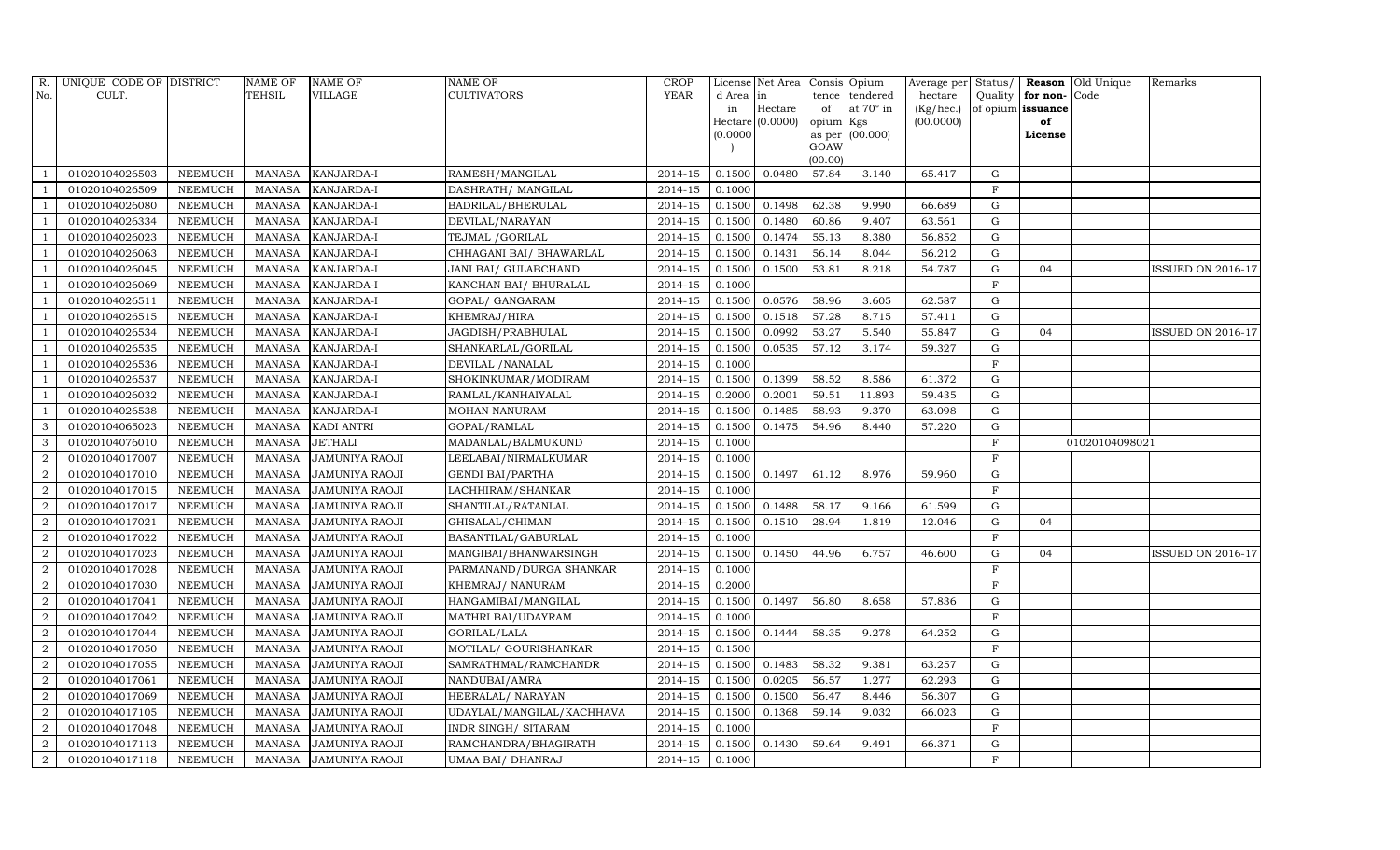| R.             | UNIQUE CODE OF DISTRICT |                | NAME OF       | <b>NAME OF</b>          | <b>NAME OF</b>          | <b>CROP</b> |           | License Net Area | Consis Opium |                 | Average per Status/ |             |                   | Reason Old Unique | Remarks                  |
|----------------|-------------------------|----------------|---------------|-------------------------|-------------------------|-------------|-----------|------------------|--------------|-----------------|---------------------|-------------|-------------------|-------------------|--------------------------|
| No.            | CULT.                   |                | TEHSIL        | <b>VILLAGE</b>          | <b>CULTIVATORS</b>      | YEAR        | d Area in |                  | tence        | tendered        | hectare             | Quality     | for non-Code      |                   |                          |
|                |                         |                |               |                         |                         |             | in        | Hectare          | of           | at 70° in       | (Kg/hec.)           |             | of opium issuance |                   |                          |
|                |                         |                |               |                         |                         |             |           | Hectare (0.0000) | opium Kgs    |                 | (00.0000)           |             | of                |                   |                          |
|                |                         |                |               |                         |                         |             | (0.0000)  |                  | GOAW         | as per (00.000) |                     |             | License           |                   |                          |
|                |                         |                |               |                         |                         |             |           |                  | (00.00)      |                 |                     |             |                   |                   |                          |
| 2              | 01020104017119          | <b>NEEMUCH</b> | MANASA        | <b>JAMUNIYA RAOJI</b>   | DURGA/NANURAM           | 2014-15     | 0.1000    |                  |              |                 |                     | $\mathbf F$ |                   |                   | TRANSFER/DANTOL          |
| $\mathbf{3}$   | 01020104082004          | <b>NEEMUCH</b> | <b>MANASA</b> | <b>JALINER</b>          | KANKU BAI/ NANDA        | 2014-15     | 0.1000    |                  |              |                 |                     | F           |                   |                   |                          |
| $\mathbf{3}$   | 01020104082009          | <b>NEEMUCH</b> | <b>MANASA</b> | <b>JALINER</b>          | BABUGIR/SUNDARGIR       | $2014 - 15$ | 0.1000    |                  |              |                 |                     | F           |                   |                   |                          |
| 3              | 01020104082013          | <b>NEEMUCH</b> | <b>MANASA</b> | <b>JALINER</b>          | BAGDULAL/KISHANLAL      | 2014-15     | 0.1000    |                  |              |                 |                     | $\mathbf F$ |                   |                   |                          |
| 3              | 01020104082015          | <b>NEEMUCH</b> | <b>MANASA</b> | <b>JALINER</b>          | RAMLAL/ NANURAM         | 2014-15     | 0.1500    | 0.1456           | 55.62        | 8.534           | 58.613              | $\mathbf G$ |                   |                   |                          |
| $\mathbf{3}$   | 01020104082020          | <b>NEEMUCH</b> | <b>MANASA</b> | <b>JALINER</b>          | MANGILAL/KANIRAM        | 2014-15     | 0.1500    | 0.1444           | 62.64        | 9.262           | 64.141              | G           |                   |                   |                          |
| $\mathbf{3}$   | 01020104082023          | <b>NEEMUCH</b> | <b>MANASA</b> | <b>JALINER</b>          | RADHESHYAM/BHERULAL     | 2014-15     | 0.1000    |                  |              |                 |                     | $\mathbf F$ |                   |                   |                          |
| 3              | 01020104082031          | <b>NEEMUCH</b> | <b>MANASA</b> | <b>JALINER</b>          | PRABHULAL/BHAVAR        | 2014-15     | 0.1500    | 0.1457           | 61.90        | 9.002           | 61.784              | $\mathbf G$ |                   |                   |                          |
| 3              | 01020104082036          | <b>NEEMUCH</b> | <b>MANASA</b> | <b>JALINER</b>          | MAN SINGH/ GIRDHARI     | 2014-15     | 0.1000    | 0.0920           | 65.82        | 6.074           | 66.022              | G           |                   |                   |                          |
| $\mathbf{3}$   | 01020104082039          | <b>NEEMUCH</b> | <b>MANASA</b> | <b>JALINER</b>          | INDR SINGH/ PYARCHAND   | $2014 - 15$ | 0.1500    | 0.1410           | 51.79        | 7.399           | 52.475              | G           | 04                |                   |                          |
| 3              | 01020104082050          | <b>NEEMUCH</b> | <b>MANASA</b> | <b>JALINER</b>          | PRABHULAL/LAXMAN        | 2014-15     | 0.1500    | 0.1375           | 54.90        | 8.015           | 58.291              | G           |                   |                   |                          |
| $\mathbf{3}$   | 01020104082061          | <b>NEEMUCH</b> | <b>MANASA</b> | <b>JALINER</b>          | KAWARLAL/ MEGHRAJ       | 2014-15     | 0.1500    | 0.1464           | 60.28        | 9.404           | 64.235              | $\mathbf G$ |                   |                   |                          |
| $\mathbf{3}$   | 01020104082083          | <b>NEEMUCH</b> | <b>MANASA</b> | <b>JALINER</b>          | PRAKASH / KANIRAM       | 2014-15     | 0.2000    | 0.1944           | 68.01        | 13.777          | 70.869              | $\mathbf G$ |                   |                   |                          |
| 3              | 01020104082113          | <b>NEEMUCH</b> | <b>MANASA</b> | <b>JALINER</b>          | RAMGIR/ NAND GIR        | 2014-15     | 0.1500    | 0.1488           | 56.85        | 8.674           | 58.293              | $\mathbf G$ |                   |                   |                          |
| $\mathbf{3}$   | 01020104082120          | <b>NEEMUCH</b> | <b>MANASA</b> | <b>JALINER</b>          | MANOHARLAL/ HEMRAJ      | 2014-15     | 0.1500    | 0.1500           | 56.43        | 8.561           | 57.073              | $\mathbf G$ |                   |                   |                          |
| 3              | 01020104082125          | <b>NEEMUCH</b> | <b>MANASA</b> | <b>JALINER</b>          | GANESH GIR / MOHAN GIR  | 2014-15     | 0.1000    |                  |              |                 |                     | F           |                   |                   |                          |
| $\mathbf{3}$   | 01020104082114          | <b>NEEMUCH</b> | <b>MANASA</b> | <b>JALINER</b>          | NANDU BAI/ GANESHRAM    | 2014-15     | 0.1500    | 0.1460           | 64.37        | 9.453           | 64.747              | $\mathbf G$ |                   |                   |                          |
| $\mathbf{3}$   | 01020104082130          | <b>NEEMUCH</b> | <b>MANASA</b> | <b>JALINER</b>          | <b>BHONI BAI/ BAGDU</b> | 2014-15     | 0.1000    |                  |              |                 |                     | $\mathbf F$ |                   |                   |                          |
| 3              | 01020104082152          | <b>NEEMUCH</b> | <b>MANASA</b> | <b>JALINER</b>          | KARULAL/KUKA JI         | 2014-15     | 0.2000    | 0.1956           | 66.38        | 13.731          | 70.199              | ${\rm G}$   |                   |                   |                          |
| $\mathbf{3}$   | 01020104082001          | <b>NEEMUCH</b> | <b>MANASA</b> | <b>JALINER</b>          | SHAMBHU GIR/ SOHAN GIR  | 2014-15     | 0.1000    |                  |              |                 |                     | F           |                   |                   |                          |
| 3              | 01020104082012          | <b>NEEMUCH</b> | <b>MANASA</b> | <b>JALINER</b>          | RAMLAL/HIRA             | 2014-15     | 0.1500    | 0.1429           | 58.33        | 8.000           | 55.983              | $\mathbf G$ | 04                |                   | <b>ISSUED ON 2016-17</b> |
| 3              | 01020104082014          | <b>NEEMUCH</b> | <b>MANASA</b> | <b>JALINER</b>          | <b>BHERULAL/ GOPI</b>   | 2014-15     | 0.1000    |                  |              |                 |                     | F           |                   |                   |                          |
| $\overline{3}$ | 01020104082162          | <b>NEEMUCH</b> | <b>MANASA</b> | <b>JALINER</b>          | MOHANLAL/ RATANLAL      | 2014-15     | 0.1500    | 0.1470           | 57.12        | 8.862           | 60.286              | $\mathbf G$ |                   |                   |                          |
| 3              | 01020104082010          | <b>NEEMUCH</b> | <b>MANASA</b> | <b>JALINER</b>          | PRABHULAL/NANA          | 2014-15     | 0.1500    | 0.1460           | 44.06        | 0.216           | 1.479               |             | 02                |                   |                          |
| $\mathbf{3}$   | 01020104082164          | <b>NEEMUCH</b> | <b>MANASA</b> | <b>JALINER</b>          | GORDHAN/ LAXMINARAYAN   | 2014-15     | 0.1000    |                  |              |                 |                     | $\mathbf F$ |                   |                   |                          |
| $\overline{2}$ | 01020104049001          | <b>NEEMUCH</b> | <b>MANASA</b> | HATHIPURA MANASA        | BANSHILAL/CHENRAM       | 2014-15     | 0.1500    | 0.1518           | 56.39        | 8.829           | 58.162              | $\mathbf G$ |                   |                   |                          |
| $\overline{2}$ | 01020104049005          | <b>NEEMUCH</b> | <b>MANASA</b> | HATHIPURA MANASA        | CHAMPALAL/CHENRAM       | 2014-15     | 0.1500    | 0.1483           | 58.68        | 9.540           | 64.329              | $\mathbf G$ |                   |                   |                          |
| 2              | 01020104049006          | <b>NEEMUCH</b> | <b>MANASA</b> | HATHIPURA MANASA        | SHAMBHU/BHANWARLAL      | 2014-15     | 0.1500    | 0.1457           | 50.87        | 2.587           | 17.756              | $\mathbf G$ | 04                |                   |                          |
| $\overline{2}$ | 01020104049009          | <b>NEEMUCH</b> | <b>MANASA</b> | HATHIPURA MANASA        | CHAGANLAL/BADRILAL      | 2014-15     | 0.1500    | 0.1545           | 66.23        | 11.127          | 72.019              | $\mathbf G$ |                   |                   |                          |
| 2              | 01020104049018          | <b>NEEMUCH</b> | <b>MANASA</b> | HATHIPURA MANASA        | RAJMAL/KHETA            | 2014-15     | 0.2000    | 0.2039           | 58.17        | 12.340          | 60.520              | G           |                   |                   |                          |
| 2              | 01020104049023          | <b>NEEMUCH</b> | <b>MANASA</b> | HATHIPURA MANASA        | DINESH/SHANTILAL        | 2014-15     | 0.1500    | 0.1522           | 58.13        | 9.151           | 60.125              | $\mathbf G$ |                   |                   |                          |
| $\overline{2}$ | 01020104049021          | <b>NEEMUCH</b> | <b>MANASA</b> | HATHIPURA MANASA        | CHAMPALAL/MANNALAL      | $2014 - 15$ | 0.2000    | 0.1879           | 58.66        | 11.950          | 63.598              | G           |                   |                   |                          |
| $\overline{2}$ | 01020104049003          | <b>NEEMUCH</b> | <b>MANASA</b> | HATHIPURA MANASA        | NOJIBAI/NAGGA           | 2014-15     | 0.2000    | 0.2048           | 60.36        | 12.770          | 62.354              | G           |                   |                   |                          |
| $\overline{2}$ | 01020104049013          | <b>NEEMUCH</b> | <b>MANASA</b> | HATHIPURA MANASA        | GABBALAL/NAGGA          | $2014 - 15$ | 0.2000    | 0.1965           | 63.50        | 13.027          | 66.295              | G           |                   |                   |                          |
| 2              | 01020104049025          | <b>NEEMUCH</b> | <b>MANASA</b> | HATHIPURA MANASA        | HEERALAL/PRATAP         | 2014-15     | 0.2000    | 0.2017           | 64.98        | 13.562          | 67.238              | $\mathbf G$ |                   |                   |                          |
| $\overline{2}$ | 01020104049026          | <b>NEEMUCH</b> | <b>MANASA</b> | HATHIPURA MANASA        | SURAJMAL/BHAVSINGH      | 2014-15     | 0.2000    | 0.1959           | 54.01        | 10.763          | 54.941              | $\mathbf G$ | 04                |                   | <b>ISSUED ON 2016-17</b> |
| $\overline{a}$ | 01020104049007          | <b>NEEMUCH</b> | <b>MANASA</b> | HATHIPURA MANASA        | KALURAM/BADRILAL        | 2014-15     | 0.1500    | 0.1528           | 56.74        | 8.673           | 56.760              | G           |                   |                   |                          |
| $\overline{a}$ | 01020104049016          | <b>NEEMUCH</b> | <b>MANASA</b> | <b>HATHIPURA MANASA</b> | GOPAL/HARIRAM           | 2014-15     | 0.1500    | 0.1477           | 60.43        | 9.513           | 64.408              | G           |                   |                   |                          |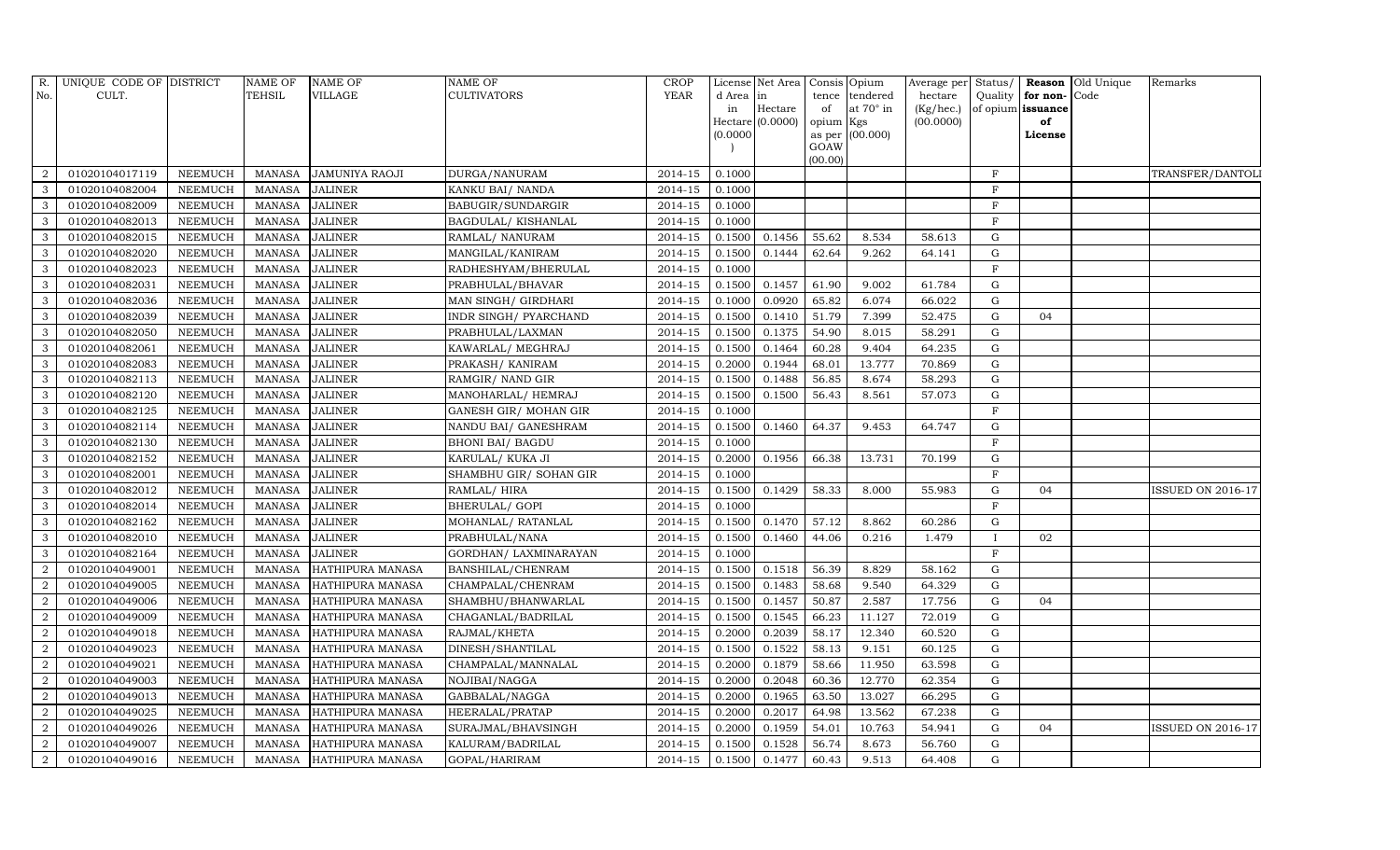| R.               | UNIQUE CODE OF DISTRICT |                | NAME OF       | <b>NAME OF</b>          | <b>NAME OF</b>          | <b>CROP</b> |           | License Net Area   |                | Consis Opium | Average per Status/ |             |                   | <b>Reason</b> Old Unique | Remarks                  |
|------------------|-------------------------|----------------|---------------|-------------------------|-------------------------|-------------|-----------|--------------------|----------------|--------------|---------------------|-------------|-------------------|--------------------------|--------------------------|
| No.              | CULT.                   |                | TEHSIL        | <b>VILLAGE</b>          | <b>CULTIVATORS</b>      | <b>YEAR</b> | d Area in |                    | tence          | tendered     | hectare             | Quality     | for non-          | Code                     |                          |
|                  |                         |                |               |                         |                         |             | in        | Hectare            | of             | at 70° in    | (Kg/hec.)           |             | of opium issuance |                          |                          |
|                  |                         |                |               |                         |                         |             |           | $Hectare$ (0.0000) | opium          | Kgs          | (00.0000)           |             | of                |                          |                          |
|                  |                         |                |               |                         |                         |             | (0.0000)  |                    | as per<br>GOAW | (00.000)     |                     |             | License           |                          |                          |
|                  |                         |                |               |                         |                         |             |           |                    | (00.00)        |              |                     |             |                   |                          |                          |
| $\overline{2}$   | 01020104049017          | <b>NEEMUCH</b> | <b>MANASA</b> | HATHIPURA MANASA        | RODILAL/KHETA           | 2014-15     | 0.1500    | 0.1489             | 57.84          | 9.007        | 60.490              | G           |                   |                          |                          |
| $\overline{2}$   | 01020104049019          | <b>NEEMUCH</b> | <b>MANASA</b> | HATHIPURA MANASA        | BADAMBAI/GANGARAM       | 2014-15     | 0.2000    | 0.2008             | 61.19          | 12.684       | 63.167              | $\mathbf G$ |                   |                          |                          |
| 2                | 01020104049027          | <b>NEEMUCH</b> | <b>MANASA</b> | HATHIPURA MANASA        | BAHADUR/MANSINGH        | $2014 - 15$ | 0.1500    | 0.1521             | 56.80          | 8.918        | 58.632              | $\mathbf G$ |                   |                          |                          |
| $\overline{2}$   | 01020104049028          | <b>NEEMUCH</b> | <b>MANASA</b> | HATHIPURA MANASA        | HALIBAI/CHATARSINGH     | 2014-15     | 0.1500    | 0.1196             | 58.90          | 7.463        | 62.400              | $\mathbf G$ |                   |                          |                          |
| 2                | 01020104049024          | <b>NEEMUCH</b> | <b>MANASA</b> | HATHIPURA MANASA        | CHOUSARBAI/KHETA        | 2014-15     | 0.1500    | 0.1520             | 57.56          | 8.914        | 58.645              | $\mathbf G$ |                   |                          |                          |
| $\overline{2}$   | 01020104049030          | <b>NEEMUCH</b> | <b>MANASA</b> | HATHIPURA MANASA        | KARULAL/ KESHURAM       | $2014 - 15$ | 0.2000    | 0.1881             | 62.57          | 12.782       | 67.953              | G           |                   |                          |                          |
| $\overline{a}$   | 01020104049029          | <b>NEEMUCH</b> | <b>MANASA</b> | <b>HATHIPURA MANASA</b> | DASHRATH / ONKARLAL     | 2014-15     | 0.1500    | 0.1437             | 64.77          | 10.446       | 72.693              | G           |                   |                          |                          |
| $\overline{2}$   | 01020104049031          | <b>NEEMUCH</b> | <b>MANASA</b> | HATHIPURA MANASA        | HEMIBAI/MANGILAL        | 2014-15     | 0.2000    | 0.2008             | 59.02          | 12.108       | 60.299              | $\mathbf G$ |                   |                          |                          |
| $\overline{2}$   | 01020104039002          | <b>NEEMUCH</b> | <b>MANASA</b> | <b>HASPURA</b>          | MATHURI/HARLAL          | 2014-15     | 0.1500    | 0.1410             | 60.85          | 8.684        | 61.589              | G           |                   |                          |                          |
| 2                | 01020104039008          | <b>NEEMUCH</b> | <b>MANASA</b> | <b>HASPURA</b>          | RAMSUKH/DEVILAL         | 2014-15     | 0.1500    | 0.1495             | 62.29          | 9.459        | 63.271              | $\mathbf G$ |                   |                          | TRANSFER/ BANI           |
| 2                | 01020104039009          | <b>NEEMUCH</b> | <b>MANASA</b> | <b>HASPURA</b>          | RAMLAL/BHOLERAM         | 2014-15     | 0.1500    | 0.1422             | 53.55          | 7.925        | 55.731              | $\mathbf G$ | 04                |                          | <b>ISSUED ON 2016-17</b> |
| $\overline{2}$   | 01020104039010          | <b>NEEMUCH</b> | <b>MANASA</b> | <b>HASPURA</b>          | DALURAM/CHUNNILAL       | 2014-15     | 0.1500    | 0.1401             | 60.34          | 8.603        | 61.406              | $\mathbf G$ |                   |                          |                          |
| 2                | 01020104039012          | <b>NEEMUCH</b> | <b>MANASA</b> | <b>HASPURA</b>          | NANDLAL/UDA             | 2014-15     | 0.1500    | 0.1410             | 56.50          | 8.491        | 60.220              | $\mathbf G$ |                   |                          |                          |
| $\overline{2}$   | 01020104039020          | <b>NEEMUCH</b> | <b>MANASA</b> | <b>HASPURA</b>          | GOVERDHANLAL/SHANKARLAL | 2014-15     | 0.1500    | 0.1481             | 65.79          | 9.718        | 65.618              | $\mathbf G$ |                   |                          |                          |
| $\overline{2}$   | 01020104039031          | <b>NEEMUCH</b> | <b>MANASA</b> | <b>HASPURA</b>          | BAGDIRAM/RAMA           | 2014-15     | 0.1500    | 0.1428             | 57.02          | 9.034        | 63.263              | $\mathbf G$ |                   |                          |                          |
| $\overline{2}$   | 01020104039035          | <b>NEEMUCH</b> | <b>MANASA</b> | <b>HASPURA</b>          | RAMCHANDRA/NARAYAN      | 2014-15     | 0.1000    |                    |                |              |                     | $_{\rm F}$  |                   |                          |                          |
| 2                | 01020104039021          | <b>NEEMUCH</b> | <b>MANASA</b> | <b>HASPURA</b>          | GEETABAI/BHANWARLAL     | 2014-15     | 0.1500    | 0.1443             | 46.54          | 6.728        | 46.625              | G           | 04                |                          | ISSUED ON 2016-17        |
| $\overline{2}$   | 01020104039044          | <b>NEEMUCH</b> | <b>MANASA</b> | <b>HASPURA</b>          | MOHANLAL/KALU           | 2014-15     | 0.2000    | 0.1872             | 59.97          | 12.654       | 67.596              | ${\rm G}$   |                   |                          |                          |
| $\boldsymbol{2}$ | 01020104039074          | <b>NEEMUCH</b> | <b>MANASA</b> | <b>HASPURA</b>          | FULCHANDRA/BHANWARLAL   | 2014-15     | 0.2000    | 0.1892             | 62.43          | 11.933       | 63.071              | G           |                   |                          |                          |
| 2                | 01020104039075          | <b>NEEMUCH</b> | <b>MANASA</b> | <b>HASPURA</b>          | RAMPRASAD/DEVRAM        | 2014-15     | 0.2000    | 0.1874             | 62.30          | 11.775       | 62.834              | $\mathbf G$ |                   |                          |                          |
| $\overline{2}$   | 01020104039078          | <b>NEEMUCH</b> | <b>MANASA</b> | <b>HASPURA</b>          | AMRITRAM/GHASIRAM       | 2014-15     | 0.1500    | 0.1380             | 59.21          | 8.467        | 61.355              | $\mathbf G$ |                   |                          |                          |
| $\overline{2}$   | 01020104039079          | <b>NEEMUCH</b> | <b>MANASA</b> | <b>HASPURA</b>          | SURESHCHANDRA/MOHANLAL  | 2014-15     | 0.2000    | 0.1985             | 64.09          | 12.864       | 64.806              | $\mathbf G$ |                   |                          |                          |
| $\overline{2}$   | 01020104039080          | <b>NEEMUCH</b> | <b>MANASA</b> | <b>HASPURA</b>          | MANGILAL/UDA            | 2014-15     | 0.1500    | 0.1426             | 58.50          | 8.875        | 62.237              | $\mathbf G$ |                   |                          |                          |
| $\overline{2}$   | 01020104039028          | <b>NEEMUCH</b> | <b>MANASA</b> | <b>HASPURA</b>          | HARLAL/ONKAR            | 2014-15     | 0.1500    | 0.1400             | 52.93          | 7.539        | 53.850              | ${\rm G}$   | 04                |                          | <b>ISSUED ON 2016-17</b> |
| $\overline{2}$   | 01020104039082          | <b>NEEMUCH</b> | <b>MANASA</b> | <b>HASPURA</b>          | KANWARLAL/DEVILAL       | 2014-15     | 0.1500    | 0.1411             | 61.16          | 9.357        | 66.315              | $\mathbf G$ |                   |                          |                          |
| $\overline{2}$   | 01020104039091          | <b>NEEMUCH</b> | <b>MANASA</b> | <b>HASPURA</b>          | KASHIRAM/HEERALAL       | 2014-15     | 0.1500    | 0.1430             | 64.05          | 9.104        | 63.664              | G           |                   |                          |                          |
| $\overline{2}$   | 01020104039099          | <b>NEEMUCH</b> | <b>MANASA</b> | <b>HASPURA</b>          | KANHAIYALAL/DEVILAL     | 2014-15     | 0.2000    | 0.2000             | 58.27          | 12.536       | 62.680              | $\mathbf G$ |                   |                          | TRANSFER/ BANI           |
| 2                | 01020104039103          | <b>NEEMUCH</b> | <b>MANASA</b> | <b>HASPURA</b>          | SHANTIBAI/MOTILAL       | 2014-15     | 0.1500    | 0.1394             | 64.46          | 9.181        | 65.861              | $\mathbf G$ |                   |                          |                          |
| $\overline{2}$   | 01020104039030          | <b>NEEMUCH</b> | <b>MANASA</b> | <b>HASPURA</b>          | HARISHANKAR/CHATARBHUJ  | 2014-15     | 0.1500    | 0.1512             | 59.31          | 9.312        | 61.587              | ${\rm G}$   |                   |                          |                          |
| $\overline{2}$   | 01020104039032          | <b>NEEMUCH</b> | <b>MANASA</b> | <b>HASPURA</b>          | DHANNA/BHAGWAN          | $2014 - 15$ | 0.1500    | 0.0743             | 58.85          | 5.154        | 69.367              | $\mathbf G$ |                   |                          |                          |
| 2                | 01020104039059          | <b>NEEMUCH</b> | <b>MANASA</b> | <b>HASPURA</b>          | BHERULAL/RATANLAL       | 2014-15     | 0.1500    | 0.1399             | 57.59          | 8.663        | 61.923              | $\mathbf G$ |                   |                          |                          |
| $\overline{2}$   | 01020104039013          | <b>NEEMUCH</b> | <b>MANASA</b> | <b>HASPURA</b>          | AVANTIBAI/DEVILAL       | 2014-15     | 0.1500    | 0.1240             | 58.72          | 7.692        | 62.032              | $\mathbf G$ |                   |                          |                          |
| 2                | 01020104039001          | <b>NEEMUCH</b> | <b>MANASA</b> | <b>HASPURA</b>          | DAKHIBAI/CHUNNILAL      | 2014-15     | 0.1500    | 0.1504             | 57.09          | 9.028        | 60.027              | $\mathbf G$ |                   |                          |                          |
| $\overline{2}$   | 01020104039088          | <b>NEEMUCH</b> | <b>MANASA</b> | <b>HASPURA</b>          | DEVILAL/BHERULAL        | 2014-15     | 0.1500    | 0.1311             | 62.15          | 8.355        | 63.730              | G           |                   |                          |                          |
| $\overline{2}$   | 01020104039038          | <b>NEEMUCH</b> | <b>MANASA</b> | <b>HASPURA</b>          | JANIBAI/BHERULAL        | 2014-15     | 0.1500    | 0.1421             | 61.55          | 9.303        | 65.468              | ${\rm G}$   |                   |                          |                          |
| $\overline{2}$   | 01020104039006          | <b>NEEMUCH</b> | <b>MANASA</b> | <b>HASPURA</b>          | KAMERIBAI/RAMLAL        | 2014-15     | 0.1500    | 0.1372             | 51.63          | 7.663        | 55.853              | G           | 04                |                          | <b>ISSUED ON 2016-17</b> |
| $\overline{2}$   | 01020104039029          | <b>NEEMUCH</b> | <b>MANASA</b> | <b>HASPURA</b>          | KANWARLAL/RODILAL       | 2014-15     | 0.2000    | 0.2045             | 56.43          | 11.802       | 57.711              | G           |                   |                          |                          |
| $\overline{a}$   | 01020104039007          | <b>NEEMUCH</b> | <b>MANASA</b> | <b>HASPURA</b>          | MANGILAL/KACHRU         | 2014-15     | 0.1500    | 0.1474             | 61.65          | 9.115        | 61.839              | $\mathbf G$ |                   |                          |                          |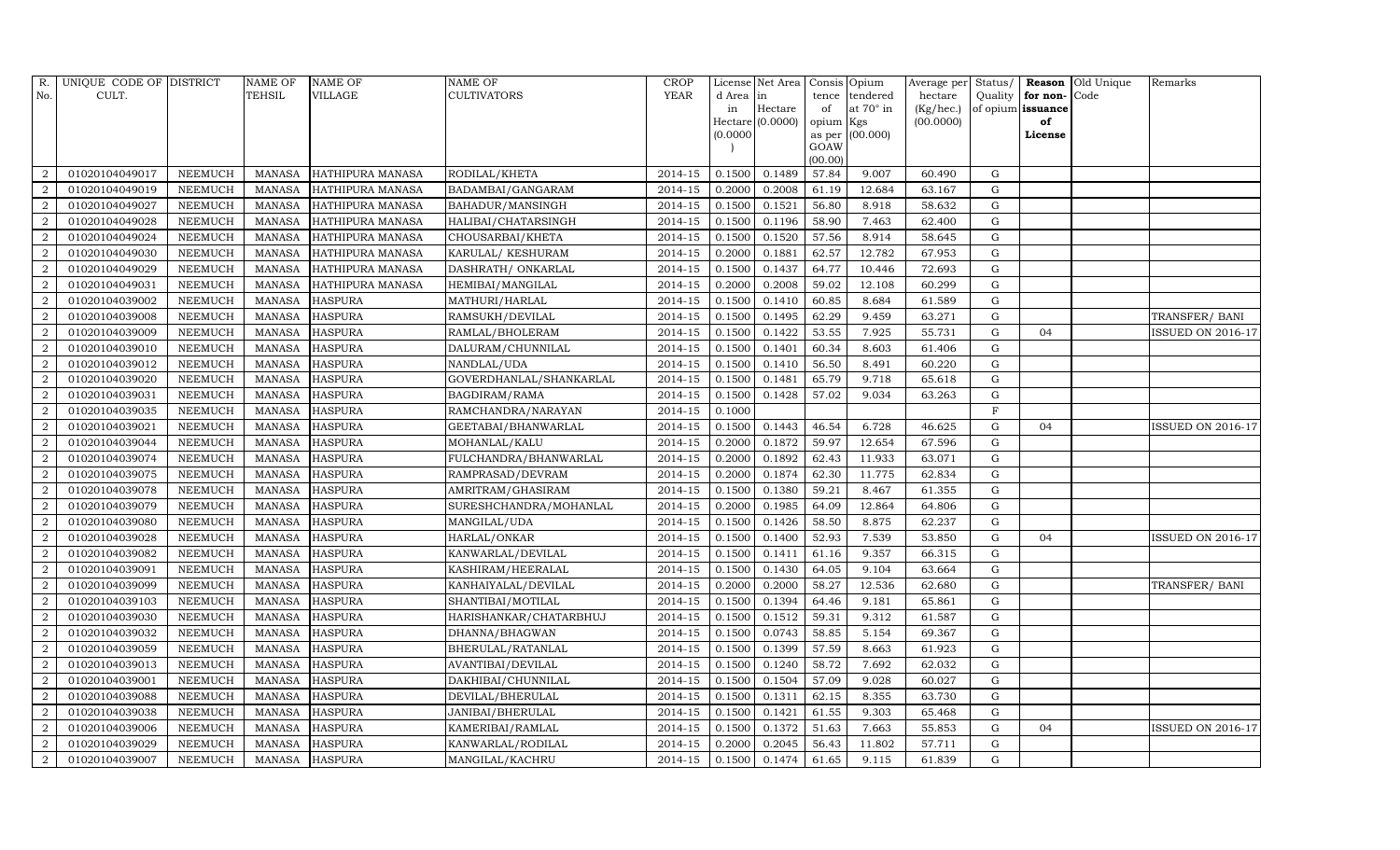| R.               | UNIQUE CODE OF DISTRICT |                | NAME OF       | <b>NAME OF</b>       | <b>NAME OF</b>            | <b>CROP</b> |           | License Net Area   | Consis Opium    |                 | Average per Status/ |                   |              | Reason Old Unique | Remarks                  |
|------------------|-------------------------|----------------|---------------|----------------------|---------------------------|-------------|-----------|--------------------|-----------------|-----------------|---------------------|-------------------|--------------|-------------------|--------------------------|
| No.              | CULT.                   |                | TEHSIL        | <b>VILLAGE</b>       | <b>CULTIVATORS</b>        | YEAR        | d Area in |                    | tence           | tendered        | hectare             | Quality           | for non-Code |                   |                          |
|                  |                         |                |               |                      |                           |             | in        | Hectare            | of              | at 70° in       | (Kg/hec.)           | of opium issuance |              |                   |                          |
|                  |                         |                |               |                      |                           |             |           | $Hectare$ (0.0000) | opium Kgs       |                 | (00.0000)           |                   | of           |                   |                          |
|                  |                         |                |               |                      |                           |             | (0.0000)  |                    |                 | as per (00.000) |                     |                   | License      |                   |                          |
|                  |                         |                |               |                      |                           |             |           |                    | GOAW<br>(00.00) |                 |                     |                   |              |                   |                          |
| 2                | 01020104039025          | <b>NEEMUCH</b> | <b>MANASA</b> | <b>HASPURA</b>       | SRIRAM/DAMARLAL           | 2014-15     | 0.1500    | 0.1431             | 63.47           | 9.575           | 66.911              | G                 |              |                   |                          |
| 3                | 01020104067010          | <b>NEEMUCH</b> | <b>MANASA</b> | <b>GANGNIA KHEDI</b> | BHULI BAI/TULSIRAM        | 2014-15     | 0.1500    | 0.1404             | 55.45           | 8.420           | 59.972              | $\mathbf G$       |              |                   |                          |
| $\mathbf{3}$     | 01020104067032          | <b>NEEMUCH</b> | <b>MANASA</b> | <b>GANGNIA KHEDI</b> | MANGILAL/LALARAM          | 2014-15     | 0.1000    |                    |                 |                 |                     | $\mathbf F$       |              |                   |                          |
| 3                | 01020104067003          | <b>NEEMUCH</b> | <b>MANASA</b> | <b>GANGNIA KHEDI</b> | BHERULAL/LALA             | 2014-15     | 0.1000    |                    |                 |                 |                     | F                 |              |                   |                          |
| - 1              | 01020104023002          | <b>NEEMUCH</b> | <b>MANASA</b> | <b>GAFARDA</b>       | MATHRIBAI/MODIRAM         | 2014-15     | 0.1500    | 0.0999             | 38.55           | 2.232           | 22.342              | $\mathbf{I}$      | 02           |                   |                          |
| $\overline{1}$   | 01020104023006          | <b>NEEMUCH</b> | <b>MANASA</b> | <b>GAFARDA</b>       | LAHRIBAI/NANALAL          | $2014 - 15$ | 0.1500    | 0.1464             | 55.41           | 8.359           | 57.097              | G                 |              |                   |                          |
| - 1              | 01020104023009          | <b>NEEMUCH</b> | <b>MANASA</b> | <b>GAFARDA</b>       | SHANTILAL/MODIRAM         | 2014-15     | 0.1500    |                    |                 |                 |                     | $\mathbf F$       |              |                   |                          |
|                  | 01020104023014          | <b>NEEMUCH</b> | <b>MANASA</b> | <b>GAFARDA</b>       | RAMLAL/KESHURAM           | 2014-15     | 0.1500    | 0.1484             | 53.20           | 8.026           | 54.084              | $\mathbf G$       | 04           |                   | <b>ISSUED ON 2016-17</b> |
|                  | 01020104023004          | <b>NEEMUCH</b> | <b>MANASA</b> | <b>GAFARDA</b>       | MANGIBAI/MODIRAM          | 2014-15     | 0.1500    |                    |                 |                 |                     | $_{\rm F}$        |              |                   |                          |
| -1               | 01020104023041          | <b>NEEMUCH</b> | <b>MANASA</b> | <b>GAFARDA</b>       | MOTILAL/NARAYAN           | 2014-15     | 0.1500    | 0.0245             | 61.08           | 1.536           | 62.694              | $\mathbf G$       |              |                   |                          |
| $\overline{1}$   | 01020104023043          | <b>NEEMUCH</b> | <b>MANASA</b> | <b>GAFARDA</b>       | AMRITLAL/NANDLAL          | 2014-15     | 0.1000    |                    |                 |                 |                     | F                 |              |                   |                          |
|                  | 01020104023052          | <b>NEEMUCH</b> | <b>MANASA</b> | <b>GAFARDA</b>       | KACHRULAL/MODA            | 2014-15     | 0.1500    | 0.0241             | 62.44           | 1.472           | 61.079              | $\mathbf G$       |              |                   | NAME CHANGE              |
| -1               | 01020104023053          | <b>NEEMUCH</b> | <b>MANASA</b> | <b>GAFARDA</b>       | BHANWARLAL/NONDRAM        | 2014-15     | 0.1000    |                    |                 |                 |                     | $\mathbf F$       |              |                   |                          |
|                  | 01020104023067          | <b>NEEMUCH</b> | <b>MANASA</b> | <b>GAFARDA</b>       | MATHURALAL/RAMA           | 2014-15     | 0.1000    |                    |                 |                 |                     | $_{\rm F}$        |              |                   |                          |
| $\overline{2}$   | 01020104041004          | <b>NEEMUCH</b> | <b>MANASA</b> | <b>DURGPURA</b>      | PREMCHANDRA/KALU          | 2014-15     | 0.1000    |                    |                 |                 |                     | $\mathbf N$       |              |                   | NAME CHANGE              |
| $\overline{2}$   | 01020104041002          | <b>NEEMUCH</b> | <b>MANASA</b> | <b>DURGPURA</b>      | KANHAIYALAL/CHAMPA        | 2014-15     | 0.1500    | 0.1408             | 56.58           | 8.285           | 58.842              | $\mathbf G$       |              |                   |                          |
| 2                | 01020104041003          | <b>NEEMUCH</b> | <b>MANASA</b> | <b>DURGPURA</b>      | BHULIBAI/RAMRATAN         | 2014-15     | 0.1500    | 0.1449             | 62.89           | 9.622           | 66.404              | $\mathbf G$       |              |                   |                          |
| $\overline{2}$   | 01020104041006          | <b>NEEMUCH</b> | <b>MANASA</b> | <b>DURGPURA</b>      | BAGDURAM/GHASI            | 2014-15     | 0.1000    |                    |                 |                 |                     | F                 |              |                   |                          |
| $\boldsymbol{2}$ | 01020104041015          | <b>NEEMUCH</b> | <b>MANASA</b> | <b>DURGPURA</b>      | RAMESHWAR/NATHURAM        | 2014-15     | 0.2000    | 0.1917             | 59.33           | 11.518          | 60.083              | G                 |              |                   |                          |
| 2                | 01020104041017          | <b>NEEMUCH</b> | <b>MANASA</b> | <b>DURGPURA</b>      | RAMKISHAN/KARU            | 2014-15     | 0.1000    |                    |                 |                 |                     | $_{\rm F}$        |              |                   |                          |
| $\overline{2}$   | 01020104041021          | <b>NEEMUCH</b> | <b>MANASA</b> | <b>DURGPURA</b>      | TULSIRAM/KANWARLAL        | 2014-15     | 0.1500    | 0.1500             | 55.63           | 8.670           | 57.800              | $\mathbf G$       |              |                   |                          |
| $\overline{2}$   | 01020104041007          | <b>NEEMUCH</b> | <b>MANASA</b> | <b>DURGPURA</b>      | VARDICHAND/KASHIRAM       | 2014-15     | 0.1000    |                    |                 |                 |                     | $\mathbf{F}$      |              |                   |                          |
| $\overline{2}$   | 01020104041042          | <b>NEEMUCH</b> | <b>MANASA</b> | <b>DURGPURA</b>      | RADHESHYAM/KISHANLAL      | $2014 - 15$ | 0.1500    | 0.1466             | 57.72           | 9.557           | 65.191              | G                 |              |                   |                          |
| $\overline{2}$   | 01020104041039          | <b>NEEMUCH</b> | <b>MANASA</b> | <b>DURGPURA</b>      | RAMKANYABAI/RAMGOPAL      | 2014-15     | 0.1000    |                    |                 |                 |                     | F                 |              |                   |                          |
| 2                | 01020104041040          | <b>NEEMUCH</b> | <b>MANASA</b> | <b>DURGPURA</b>      | RAMNATH/DEVA              | 2014-15     | 0.1500    | 0.1450             | 50.11           | 7.853           | 54.159              | $\mathbf G$       | 04           |                   | <b>ISSUED ON 2016-17</b> |
| $\overline{1}$   | 01020104029003          | <b>NEEMUCH</b> | <b>MANASA</b> | <b>DHAMNIYA</b>      | KACHRULAL/DEVILAL/JANIBAI | 2014-15     | 0.1500    | 0.1319             | 60.62           | 8.253           | 62.570              | G                 |              |                   |                          |
|                  | 01020104029004          | <b>NEEMUCH</b> | <b>MANASA</b> | <b>DHAMNIYA</b>      | UDAIRAM/GANGARAM          | 2014-15     | 0.1500    | 0.1450             | 62.14           | 4.119           | 28.407              |                   | 02           |                   |                          |
|                  | 01020104029007          | <b>NEEMUCH</b> | <b>MANASA</b> | <b>DHAMNIYA</b>      | BHURALAL/ MANGU           | 2014-15     | 0.1500    | 0.1475             | 59.15           | 2.797           | 18.963              | $\mathbf G$       | 04           |                   |                          |
|                  | 01020104029016          | <b>NEEMUCH</b> | <b>MANASA</b> | <b>DHAMNIYA</b>      | ASHOKKUMAR/NARAYANDAS     | $2014 - 15$ | 0.1500    | 0.1461             | 60.86           | 9.129           | 62.485              | ${\rm G}$         |              |                   |                          |
|                  | 01020104029017          | <b>NEEMUCH</b> | <b>MANASA</b> | <b>DHAMNIYA</b>      | HANSRAJ/PYARA             | $2014 - 15$ | 0.1500    | 0.1494             | 61.37           | 9.363           | 62.671              | $\mathbf G$       |              |                   |                          |
|                  | 01020104029024          | <b>NEEMUCH</b> | <b>MANASA</b> | <b>DHAMNIYA</b>      | RAJU/ MANGILAL            | 2014-15     | 0.1500    | 0.0720             | 58.07           | 4.662           | 64.750              | $\mathbf G$       |              |                   |                          |
|                  | 01020104029027          | <b>NEEMUCH</b> | <b>MANASA</b> | <b>DHAMNIYA</b>      | DHANRAJ/NARAYAN           | 2014-15     | 0.1000    |                    |                 |                 |                     | $\mathbf F$       |              |                   |                          |
| $\overline{1}$   | 01020104029029          | <b>NEEMUCH</b> | <b>MANASA</b> | <b>DHAMNIYA</b>      | SHANTILAL/MANNALAL        | 2014-15     | 0.1000    |                    |                 |                 |                     | $\mathbf F$       |              |                   |                          |
|                  | 01020104029035          | <b>NEEMUCH</b> | <b>MANASA</b> | <b>DHAMNIYA</b>      | KAMLABAI/TULSIRAM         | 2014-15     | 0.1500    | 0.1459             | 62.09           | 9.580           | 65.661              | G                 |              |                   |                          |
|                  | 01020104029040          | <b>NEEMUCH</b> | <b>MANASA</b> | <b>DHAMNIYA</b>      | SHIVLAL/RUGHNATH          | 2014-15     | 0.1500    | 0.1499             | 58.83           | 9.329           | 62.235              | ${\rm G}$         |              |                   |                          |
| $\overline{1}$   | 01020104029045          | <b>NEEMUCH</b> | <b>MANASA</b> | <b>DHAMNIYA</b>      | SHANTILAL/JAISINGH        | 2014-15     | 0.1500    | 0.1253             | 60.90           | 7.813           | 62.354              | G                 |              |                   |                          |
| -1               | 01020104029048          | <b>NEEMUCH</b> | <b>MANASA</b> | <b>DHAMNIYA</b>      | BHONIBAI/BHUWANA          | 2014-15     | 0.1500    | 0.1527             | 66.18           | 10.078          | 65.999              | G                 |              |                   |                          |
| $\overline{1}$   | 01020104029032          | <b>NEEMUCH</b> | <b>MANASA</b> | <b>DHAMNIYA</b>      | PANNALAL/KANWARLAL        | 2014-15     | 0.1500    | 0.1466             | 60.22           | 9.420           | 64.256              | $\mathbf G$       |              |                   |                          |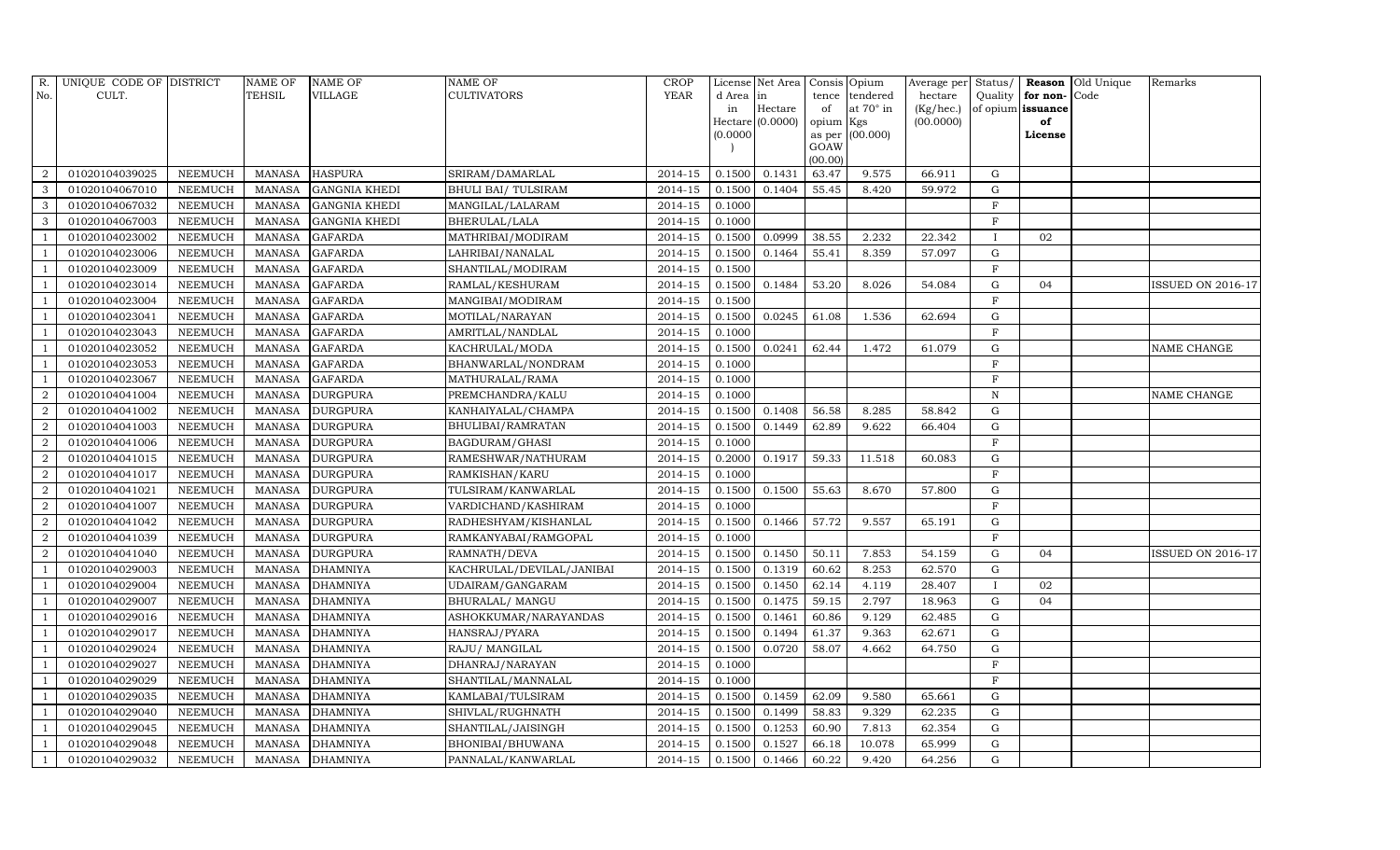| R.<br>No.            | UNIQUE CODE OF DISTRICT<br>CULT. |                                  | <b>NAME OF</b><br><b>TEHSIL</b> | <b>NAME OF</b><br>VILLAGE          | NAME OF<br>CULTIVATORS               | <b>CROP</b><br>YEAR | d Area in<br>in<br>(0.0000) | License Net Area   Consis   Opium<br>Hectare<br>Hectare (0.0000) | tence<br>of<br>opium Kgs<br>GOAW | tendered<br>at $70^\circ$ in<br>as per $(00.000)$ | hectare<br>(Kg/hec.)<br>(00.0000) | Quality<br>of opium issuance | for non-Code<br>of<br>License | Average per Status/   Reason   Old Unique<br>Remarks |  |
|----------------------|----------------------------------|----------------------------------|---------------------------------|------------------------------------|--------------------------------------|---------------------|-----------------------------|------------------------------------------------------------------|----------------------------------|---------------------------------------------------|-----------------------------------|------------------------------|-------------------------------|------------------------------------------------------|--|
|                      |                                  |                                  |                                 |                                    |                                      |                     |                             |                                                                  | (00.00)                          |                                                   |                                   |                              |                               |                                                      |  |
| $\mathbf{1}$         | 01020104029066<br>01020104029010 | <b>NEEMUCH</b>                   | <b>MANASA</b>                   | <b>DHAMNIYA</b>                    | RUKMANI BAI/ NARAYAN                 | 2014-15             | 0.1500                      | 0.1451                                                           | 58.80                            | 8.560                                             | 58.994                            | G<br>F                       |                               |                                                      |  |
| -1<br>$\overline{1}$ | 01020104029019                   | <b>NEEMUCH</b><br><b>NEEMUCH</b> | <b>MANASA</b><br><b>MANASA</b>  | <b>DHAMNIYA</b><br><b>DHAMNIYA</b> | KISHANLAL/ASHU<br>JAMNIBAI/BHAGIRATH | 2014-15<br>2014-15  | 0.1000<br>0.1500            | 0.1474                                                           | 37.62                            | 0.454                                             | 3.080                             | $\mathbf{I}$                 | 02                            |                                                      |  |
| $\mathbf{3}$         | 01020104097001                   | <b>NEEMUCH</b>                   | <b>MANASA</b>                   | <b>DHAKNI</b>                      | HAJARILAL/MANGILAL                   | 2014-15             | 0.2000                      | 0.1946                                                           | 59.52                            | 12.372                                            | 63.577                            | G                            |                               |                                                      |  |
| 3                    | 01020104097064                   | <b>NEEMUCH</b>                   | <b>MANASA</b>                   | <b>DHAKNI</b>                      | MANGILAL/ JAGANNATH                  | 2014-15             | 0.1000                      | 0.0870                                                           | 59.50                            | 5.313                                             | 61.069                            | G                            |                               |                                                      |  |
| 3                    | 01020104097002                   | <b>NEEMUCH</b>                   | <b>MANASA</b>                   | <b>DHAKNI</b>                      | MUKESHKUMAR/UDAIRAM                  | 2014-15             | 0.1500                      | 0.1365                                                           | 60.20                            | 9.314                                             | 68.234                            | G                            |                               |                                                      |  |
| $\mathbf{3}$         | 01020104097057                   | <b>NEEMUCH</b>                   | <b>MANASA</b>                   | <b>DHAKNI</b>                      | RAMGOPAL/CHHAGANLAL                  | 2014-15             | 0.1000                      |                                                                  |                                  |                                                   |                                   | F                            |                               |                                                      |  |
| 3                    | 01020104097066                   | <b>NEEMUCH</b>                   | <b>MANASA</b>                   | <b>DHAKNI</b>                      | RAMCHANDR/ MOHANLAL                  | 2014-15             | 0.1500                      | 0.1402                                                           | 57.00                            | 8.485                                             | 60.521                            | $\mathbf G$                  |                               |                                                      |  |
| $\mathbf{3}$         | 01020104097078                   | <b>NEEMUCH</b>                   | <b>MANASA</b>                   | <b>DHAKNI</b>                      | SURESHCHANDR/ MOHANLAL               | 2014-15             | 0.2000                      | 0.1912                                                           | 56.74                            | 12.369                                            | 64.691                            | $\mathbf G$                  |                               |                                                      |  |
| 3                    | 01020104097006                   | <b>NEEMUCH</b>                   | <b>MANASA</b>                   | <b>DHAKNI</b>                      | VINOD/BHANWARLAL                     | 2014-15             | 0.1500                      | 0.1415                                                           | 54.57                            | 8.271                                             | 58.452                            | G                            |                               |                                                      |  |
| 3                    | 01020104097013                   | <b>NEEMUCH</b>                   | <b>MANASA</b>                   | <b>DHAKNI</b>                      | RAMCHANDRA/RUGGA                     | 2014-15             | 0.1500                      | 0.1428                                                           | 62.08                            | 10.039                                            | 70.301                            | ${\rm G}$                    |                               |                                                      |  |
| 3                    | 01020104097016                   | <b>NEEMUCH</b>                   | <b>MANASA</b>                   | <b>DHAKNI</b>                      | BANSHILAL/ VAJJA                     | 2014-15             | 0.1500                      | 0.1432                                                           | 56.10                            | 8.896                                             | 62.123                            | G                            |                               |                                                      |  |
| $\mathbf{3}$         | 01020104097018                   | <b>NEEMUCH</b>                   | <b>MANASA</b>                   | <b>DHAKNI</b>                      | BANSHILAL/KISHANLAL                  | 2014-15             | 0.1500                      | 0.1355                                                           | 61.40                            | 9.368                                             | 69.137                            | G                            |                               |                                                      |  |
| 3                    | 01020104097023                   | <b>NEEMUCH</b>                   | <b>MANASA</b>                   | <b>DHAKNI</b>                      | NANDUBAI/NANDLAL                     | 2014-15             | 0.2000                      | 0.1980                                                           | 58.52                            | 12.799                                            | 64.641                            | $\mathbf G$                  |                               |                                                      |  |
| 3                    | 01020104097027                   | <b>NEEMUCH</b>                   | <b>MANASA</b>                   | <b>DHAKNI</b>                      | RAMBAKSH/SALAGRAM                    | 2014-15             | 0.1000                      | 0.1022                                                           | 60.91                            | 6.552                                             | 64.110                            | $\mathbf G$                  |                               |                                                      |  |
| $\mathbf{3}$         | 01020104097035                   | <b>NEEMUCH</b>                   | <b>MANASA</b>                   | <b>DHAKNI</b>                      | DEVIKISHAN MADANLAL                  | 2014-15             | 0.1000                      |                                                                  |                                  |                                                   |                                   | F                            |                               |                                                      |  |
| $\mathbf{3}$         | 01020104097039                   | <b>NEEMUCH</b>                   | <b>MANASA</b>                   | <b>DHAKNI</b>                      | RAMSUKHIBAI/GHISALAL                 | 2014-15             | 0.1500                      | 0.1443                                                           | 60.76                            | 9.088                                             | 62.980                            | G                            |                               | NAME CHANGE                                          |  |
| 3                    | 01020104097076                   | <b>NEEMUCH</b>                   | <b>MANASA</b>                   | <b>DHAKNI</b>                      | VILAS BAI/ RAMCHANDR                 | 2014-15             | 0.1500                      | 0.1365                                                           | 67.11                            | 10.555                                            | 77.326                            | G                            |                               |                                                      |  |
| $\mathbf{3}$         | 01020104097040                   | <b>NEEMUCH</b>                   | <b>MANASA</b>                   | <b>DHAKNI</b>                      | BADRILAL/MOHAN                       | 2014-15             | 0.1500                      | 0.1365                                                           | 57.96                            | 8.595                                             | 62.967                            | G                            |                               |                                                      |  |
| $\mathbf{3}$         | 01020104097069                   | <b>NEEMUCH</b>                   | <b>MANASA</b>                   | <b>DHAKNI</b>                      | NARMADABAI/DEVILAL                   | $2014 - 15$         | 0.1500                      | 0.1482                                                           | 59.87                            | 8.895                                             | 60.020                            | G                            |                               |                                                      |  |
| 3                    | 01020104097043                   | <b>NEEMUCH</b>                   | <b>MANASA</b>                   | <b>DHAKNI</b>                      | BAGDIRAM/MANA                        | 2014-15             | 0.1500                      | 0.1485                                                           | 57.16                            | 8.843                                             | 59.549                            | $\mathbf G$                  |                               |                                                      |  |
| 3                    | 01020104097074                   | <b>NEEMUCH</b>                   | <b>MANASA</b>                   | <b>DHAKNI</b>                      | MADHU/RUGGA                          | 2014-15             | 0.1500                      | 0.1476                                                           | 59.02                            | 9.882                                             | 66.951                            | G                            |                               |                                                      |  |
| 3                    | 01020104097005                   | <b>NEEMUCH</b>                   | <b>MANASA</b>                   | <b>DHAKNI</b>                      | BHUVANIRAM/PARASRAM                  | 2014-15             | 0.1500                      | 0.1488                                                           | 59.16                            | 8.908                                             | 59.866                            | G                            |                               |                                                      |  |
| $\mathbf{3}$         | 01020104097003                   | <b>NEEMUCH</b>                   | <b>MANASA</b>                   | <b>DHAKNI</b>                      | CHATARBAI/GULABCHAND                 | 2014-15             | 0.1500                      | 0.1466                                                           | 59.28                            | 9.155                                             | 62.449                            | ${\rm G}$                    |                               |                                                      |  |
| 3                    | 01020104097029                   | <b>NEEMUCH</b>                   | <b>MANASA</b>                   | <b>DHAKNI</b>                      | PREMSUKH/ VARDI CHAND                | 2014-15             | 0.2000                      | 0.1776                                                           | 64.35                            | 12.171                                            | 68.530                            | G                            |                               |                                                      |  |
| $\mathbf{3}$         | 01020104097084                   | <b>NEEMUCH</b>                   | <b>MANASA</b>                   | <b>DHAKNI</b>                      | RAMESHWAR MEGHRAJ                    | 2014-15             | 0.1500                      | 0.1479                                                           | 58.94                            | 9.237                                             | 62.454                            | G                            |                               |                                                      |  |
| $\mathbf{3}$         | 01020104097081                   | <b>NEEMUCH</b>                   | <b>MANASA</b>                   | <b>DHAKNI</b>                      | FULCHANDRA/GHASIRAM                  | 2014-15             | 0.1500                      | 0.1540                                                           | 54.66                            | 8.792                                             | 57.091                            | ${\rm G}$                    |                               | 01020104044014                                       |  |
| 3                    | 01020104097082                   | <b>NEEMUCH</b>                   | <b>MANASA</b>                   | <b>DHAKNI</b>                      | MOHANLAL KASHIRAM                    | 2014-15             | 0.1500                      | 0.1368                                                           | 48.03                            | 6.978                                             | 51.009                            | G                            | 04                            | 102010404401 ISSUED ON 2016-17                       |  |
| 3                    | 01020104097083                   | <b>NEEMUCH</b>                   | <b>MANASA</b>                   | <b>DHAKNI</b>                      | BANSHILAL ONKARLAL                   | 2014-15             | 0.2000                      | 0.0966                                                           | 61.48                            | 5.885                                             | 60.921                            | ${\rm G}$                    |                               | 01020104088075                                       |  |
| $\overline{1}$       | 01020104013042                   | <b>NEEMUCH</b>                   | <b>MANASA</b>                   | <b>DEVRI PARDA</b>                 | SHYAMLAL/SHOLA                       | 2014-15             | 0.1500                      | 0.1419                                                           | 48.56                            | 7.138                                             | 50.303                            | G                            | 04                            | ISSUED ON 2016-17                                    |  |
| <sup>1</sup>         | 01020104013002                   | <b>NEEMUCH</b>                   | <b>MANASA</b>                   | <b>DEVRI PARDA</b>                 | SHIVLAL / DHANNA                     | 2014-15             | 0.1500                      | 0.1491                                                           | 49.09                            | 3.584                                             | 24.038                            | $\mathbf{I}$                 | 02                            |                                                      |  |
| $\mathbf{1}$         | 01020104013018                   | <b>NEEMUCH</b>                   | <b>MANASA</b>                   | <b>DEVRI PARDA</b>                 | KHIMA/MEGHA                          | 2014-15             | 0.1500                      | 0.1428                                                           | 50.68                            | 7.378                                             | 51.667                            | G                            | 04                            | <b>ISSUED ON 2016-17</b>                             |  |
| $\mathbf{1}$         | 01020104013023                   | <b>NEEMUCH</b>                   | <b>MANASA</b>                   | <b>DEVRI PARDA</b>                 | SEVA/LALU                            | 2014-15             | 0.1500                      | 0.1465                                                           | 51.51                            | 7.881                                             | 53.795                            | G                            | 04                            | <b>ISSUED ON 2016-17</b>                             |  |
| $\mathbf{1}$         | 01020104013024                   | <b>NEEMUCH</b>                   | <b>MANASA</b>                   | <b>DEVRI PARDA</b>                 | MOHANLAL/LALU                        | 2014-15             | 0.1500                      | 0.1485                                                           | 54.03                            | 8.290                                             | 55.825                            | $\mathbf G$                  | 04                            | <b>ISSUED ON 2016-17</b>                             |  |
| -1                   | 01020104013038                   | <b>NEEMUCH</b>                   | <b>MANASA</b>                   | <b>DEVRI PARDA</b>                 | GENDA/LALA                           | 2014-15             | 0.1500                      | 0.1496                                                           | 51.39                            | 7.863                                             | 52.560                            | $\mathbf G$                  | 04                            | <b>ISSUED ON 2016-17</b>                             |  |
| $\mathbf{1}$         | 01020104013021                   | <b>NEEMUCH</b>                   | <b>MANASA</b>                   | <b>DEVRI PARDA</b>                 | KHETA/KHEMA                          | 2014-15             | 0.1500                      | 0.1500                                                           | 57.07                            | 8.789                                             | 58.593                            | G                            |                               |                                                      |  |
| $\mathbf{1}$         | 01020104013044                   | <b>NEEMUCH</b>                   | <b>MANASA</b>                   | <b>DEVRI PARDA</b>                 | SABUDIBAI/NANDLAL                    | 2014-15             | 0.1500                      | 0.1463                                                           | 57.00                            | 9.250                                             | 63.226                            | G                            |                               | TRANSFER ARNIYA MAMADEV, NMH-1                       |  |
| $\mathbf{1}$         | 01020104013010                   | <b>NEEMUCH</b>                   | <b>MANASA</b>                   | <b>DEVRI PARDA</b>                 | SONI BAI/ HEMA                       | 2014-15             | 0.1500                      | 0.1035                                                           | 53.90                            | 5.752                                             | 55.575                            | $\mathbf G$                  | 04                            | <b>ISSUED ON 2016-17</b>                             |  |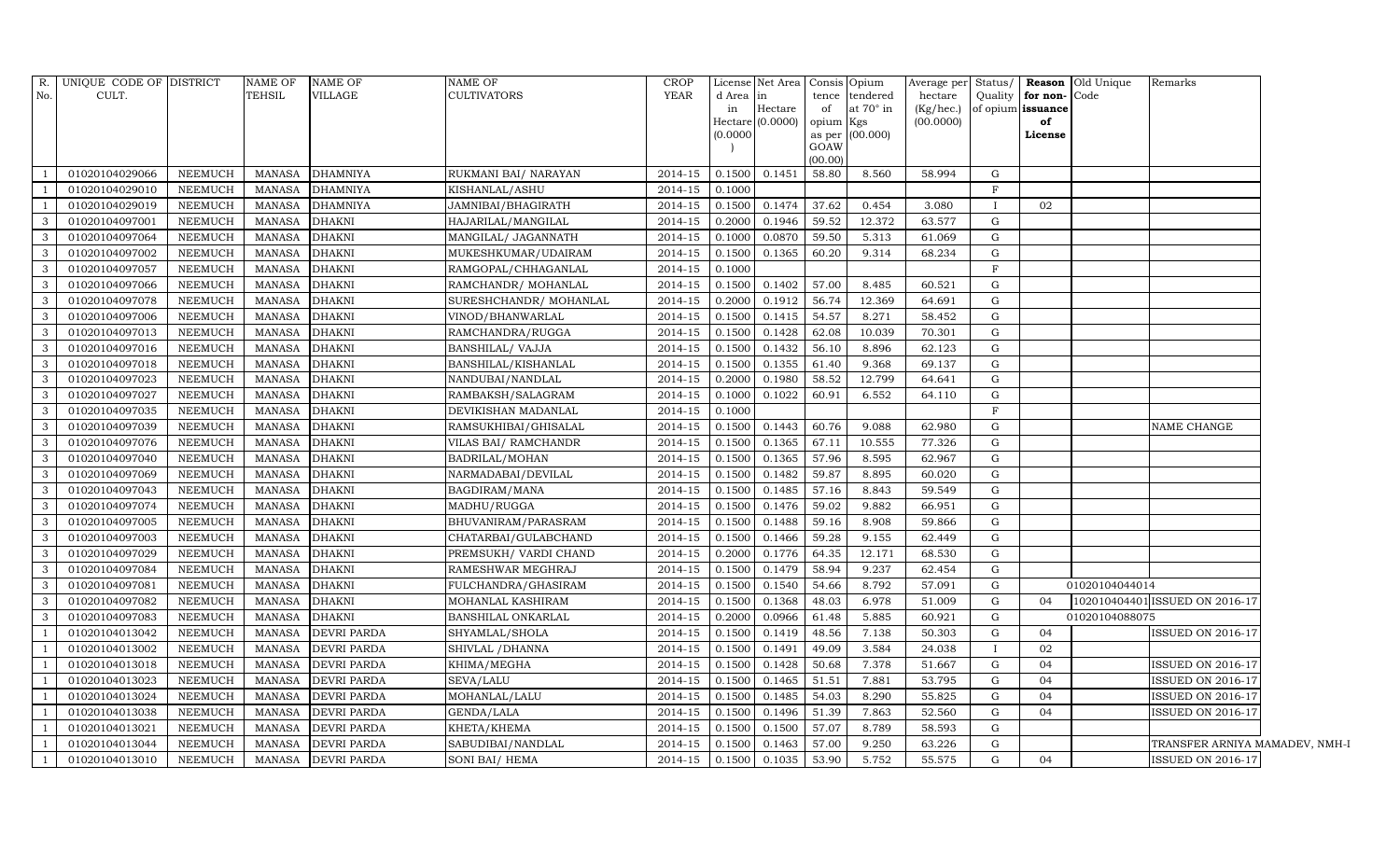| R.             | UNIQUE CODE OF DISTRICT |                | <b>NAME OF</b> | <b>NAME OF</b>          | <b>NAME OF</b>           | <b>CROP</b> |           | License Net Area   Consis   Opium |           |                  | Average per Status/ |                |                   | <b>Reason</b> Old Unique | Remarks            |
|----------------|-------------------------|----------------|----------------|-------------------------|--------------------------|-------------|-----------|-----------------------------------|-----------|------------------|---------------------|----------------|-------------------|--------------------------|--------------------|
| No.            | CULT.                   |                | <b>TEHSIL</b>  | <b>VILLAGE</b>          | <b>CULTIVATORS</b>       | YEAR        | d Area in |                                   |           | tence tendered   | hectare             | Quality        | for non-Code      |                          |                    |
|                |                         |                |                |                         |                          |             | in        | Hectare                           | of        | at $70^\circ$ in | (Kg/hec.)           |                | of opium issuance |                          |                    |
|                |                         |                |                |                         |                          |             |           | $Hectare$ (0.0000)                | opium Kgs |                  | (00.0000)           |                | of                |                          |                    |
|                |                         |                |                |                         |                          |             | (0.0000)  |                                   | GOAW      | as per (00.000)  |                     |                | License           |                          |                    |
|                |                         |                |                |                         |                          |             |           |                                   | (00.00)   |                  |                     |                |                   |                          |                    |
|                | 01020104013007          | <b>NEEMUCH</b> | MANASA         | <b>DEVRI PARDA</b>      | SHAYMLAL/BIHARI          | 2014-15     | 0.1500    | 0.1440                            | 54.39     | 8.089            | 56.174              | G              |                   |                          |                    |
|                | 01020104045084          | <b>NEEMUCH</b> | <b>MANASA</b>  | DEVRI KHAWASA-II        | MOHANLAL/KALURAM         | 2014-15     | 0.1000    | 0.0840                            | 65.15     | 5.519            | 65.702              | $\mathbf G$    |                   |                          |                    |
| $\overline{2}$ | 01020104045087          | <b>NEEMUCH</b> | <b>MANASA</b>  | <b>DEVRI KHAWASA-II</b> | SATYANARAYAN/MULCHANDRA  | $2014 - 15$ | 0.1000    | 0.0846                            | 61.52     | 4.878            | 57.660              | $\mathbf G$    |                   |                          |                    |
| $\overline{2}$ | 01020104045089          | <b>NEEMUCH</b> | <b>MANASA</b>  | <b>DEVRI KHAWASA-II</b> | RAMESHWAR/PYARCHANDRA    | 2014-15     | 0.1500    | 0.1484                            | 59.98     | 9.108            | 61.375              | $\mathbf G$    |                   |                          |                    |
| $\overline{2}$ | 01020104045095          | <b>NEEMUCH</b> | <b>MANASA</b>  | <b>DEVRI KHAWASA-II</b> | <b>BANSHILAL/BAPULAL</b> | 2014-15     | 0.1000    |                                   |           |                  |                     | $\overline{F}$ |                   |                          |                    |
| 2              | 01020104045098          | <b>NEEMUCH</b> | <b>MANASA</b>  | <b>DEVRI KHAWASA-II</b> | OMPRAKASH/CHAGANLAL      | 2014-15     | 0.2000    | 0.1849                            | 69.92     | 12.296           | 66.501              | $\mathbf G$    |                   |                          |                    |
| $\overline{2}$ | 01020104045156          | <b>NEEMUCH</b> | <b>MANASA</b>  | <b>DEVRI KHAWASA-II</b> | BHAGIRATH/MODIRAM        | 2014-15     | 0.1500    | 0.1382                            | 71.99     | 9.945            | 71.961              | ${\rm G}$      |                   |                          |                    |
| 2              | 01020104045103          | <b>NEEMUCH</b> | <b>MANASA</b>  | <b>DEVRI KHAWASA-II</b> | HEERALAL/RUPRAM          | 2014-15     | 0.1500    | 0.1480                            | 63.44     | 9.652            | 65.216              | ${\rm G}$      |                   |                          |                    |
|                | 01020104045106          | <b>NEEMUCH</b> | <b>MANASA</b>  | <b>DEVRI KHAWASA-II</b> | SUNDERLAL/ONKARLAL       | 2014-15     | 0.1000    |                                   |           |                  |                     | $\mathbf F$    |                   |                          |                    |
| $\overline{2}$ | 01020104045109          | <b>NEEMUCH</b> | <b>MANASA</b>  | DEVRI KHAWASA-II        | OMPRAKASH/BHUWANILAL     | 2014-15     | 0.2000    | 0.1968                            | 65.37     | 13.074           | 66.433              | $\mathbf G$    |                   |                          |                    |
| $\overline{2}$ | 01020104045110          | <b>NEEMUCH</b> | <b>MANASA</b>  | <b>DEVRI KHAWASA-II</b> | GOPIBAI/BANSILAL         | 2014-15     | 0.2000    | 0.1760                            | 64.90     | 10.616           | 60.318              | $\mathbf G$    |                   |                          |                    |
| $\overline{2}$ | 01020104045116          | <b>NEEMUCH</b> | <b>MANASA</b>  | <b>DEVRI KHAWASA-II</b> | RAMNATH/PYARCHANDRA      | 2014-15     | 0.1500    | 0.1402                            | 79.18     | 11.617           | 82.860              | G              |                   |                          |                    |
| $\overline{2}$ | 01020104045124          | <b>NEEMUCH</b> | <b>MANASA</b>  | <b>DEVRI KHAWASA-II</b> | INDARMAL/UDAIRAM         | 2014-15     | 0.2000    | 0.1730                            | 67.97     | 11.400           | 65.896              | $\mathbf G$    |                   |                          |                    |
| $\overline{2}$ | 01020104045136          | <b>NEEMUCH</b> | <b>MANASA</b>  | <b>DEVRI KHAWASA-II</b> | ANOKHIBAI/AMBARAM        | 2014-15     | 0.1000    |                                   |           |                  |                     | $\mathbf{F}$   |                   |                          | NAME CHANGE        |
| $\overline{2}$ | 01020104045147          | <b>NEEMUCH</b> | <b>MANASA</b>  | <b>DEVRI KHAWASA-II</b> | GHASIRAM/BHAGIRATH       | 2014-15     | 0.1500    | 0.1463                            | 63.88     | 9.336            | 63.814              | $\mathbf G$    |                   |                          |                    |
| $\overline{2}$ | 01020104045125          | <b>NEEMUCH</b> | <b>MANASA</b>  | <b>DEVRI KHAWASA-II</b> | KANWARLAL/RAJARAM        | 2014-15     | 0.1000    |                                   |           |                  |                     | $\mathbf{F}$   |                   |                          |                    |
| $\overline{2}$ | 01020104045062          | <b>NEEMUCH</b> | <b>MANASA</b>  | <b>DEVRI KHAWASA-II</b> | GEETABAI/RAMRATAN        | 2014-15     | 0.1500    | 0.1370                            | 64.20     | 8.759            | 63.934              | G              |                   |                          |                    |
| $\overline{2}$ | 01020104045159          | <b>NEEMUCH</b> | <b>MANASA</b>  | <b>DEVRI KHAWASA-II</b> | BALCHANDRA/BHAGWAN       | 2014-15     | 0.1000    | 0.0920                            | 59.26     | 5.791            | 62.946              | $\mathbf G$    |                   |                          |                    |
| $\overline{2}$ | 01020104045118          | <b>NEEMUCH</b> | <b>MANASA</b>  | <b>DEVRI KHAWASA-II</b> | GOPAL/ONKARLAL           | 2014-15     | 0.1500    | 0.1463                            | 58.03     | 8.729            | 59.665              | $\mathbf G$    |                   |                          |                    |
| $\overline{2}$ | 01020104045137          | <b>NEEMUCH</b> | <b>MANASA</b>  | DEVRI KHAWASA-II        | KALURAM/RAMNARAYAN       | 2014-15     | 0.1000    |                                   |           |                  |                     | N              |                   |                          |                    |
| $\overline{2}$ | 01020104045053          | <b>NEEMUCH</b> | <b>MANASA</b>  | <b>DEVRI KHAWASA-II</b> | RATANLAL/RAMCHANDRA      | 2014-15     | 0.1000    |                                   |           |                  |                     | $\mathbf{F}$   |                   |                          |                    |
| $\overline{2}$ | 01020104045042          | <b>NEEMUCH</b> | <b>MANASA</b>  | <b>DEVRI KHAWASA-II</b> | DHAPUBAI/ONKARLAL        | 2014-15     | 0.1000    |                                   |           |                  |                     | $\mathbf{F}$   |                   |                          | <b>NAME CHANGE</b> |
| $\overline{2}$ | 01020104045043          | <b>NEEMUCH</b> | <b>MANASA</b>  | <b>DEVRI KHAWASA-II</b> | SURESHCHANDRA/UDAIRAM    | 2014-15     | 0.2000    | 0.1798                            | 65.33     | 11.666           | 64.883              | $\mathbf G$    |                   |                          |                    |
| $\overline{2}$ | 01020104045123          | <b>NEEMUCH</b> | <b>MANASA</b>  | <b>DEVRI KHAWASA-II</b> | KALURAM/SALAGRAM         | 2014-15     | 0.1000    |                                   |           |                  |                     | $\mathbf F$    |                   |                          |                    |
| 2              | 01020104045113          | <b>NEEMUCH</b> | <b>MANASA</b>  | <b>DEVRI KHAWASA-II</b> | VISHNULAL / MANNALAL     | 2014-15     | 0.1500    | 0.1419                            | 61.44     | 9.321            | 65.687              | $\mathbf G$    |                   |                          | <b>NAME CHANGE</b> |
| $\mathfrak{D}$ | 01020104045166          | <b>NEEMUCH</b> | <b>MANASA</b>  | <b>DEVRI KHAWASA-II</b> | GAMERIBAI/RAMLAL         | 2014-15     | 0.1000    |                                   |           |                  |                     | $\mathbf{F}$   |                   |                          |                    |
| $\overline{2}$ | 01020104045131          | <b>NEEMUCH</b> | <b>MANASA</b>  | <b>DEVRI KHAWASA-II</b> | KALURAM/CHAGANLAL        | 2014-15     | 0.2000    | 0.1926                            | 70.87     | 12.939           | 67.181              | G              |                   |                          |                    |
| $\overline{2}$ | 01020104045096          | <b>NEEMUCH</b> | <b>MANASA</b>  | <b>DEVRI KHAWASA-II</b> | DHAPUBAI//SUBHASHCHANDRA | 2014-15     | 0.1500    | 0.1381                            | 60.45     | 8.791            | 63.657              | $\mathbf G$    |                   |                          |                    |
| $\overline{2}$ | 01020104045117          | <b>NEEMUCH</b> | <b>MANASA</b>  | <b>DEVRI KHAWASA-II</b> | KAILASHCHANDRA/ONKARLAL  | 2014-15     | 0.1000    |                                   |           |                  |                     | $\mathbf F$    |                   |                          |                    |
| $\overline{2}$ | 01020104045100          | <b>NEEMUCH</b> | <b>MANASA</b>  | <b>DEVRI KHAWASA-II</b> | SAMANDBAI/BHAGIRATH      | $2014 - 15$ | 0.1500    | 0.1430                            | 59.99     | 8.613            | 60.231              | $\mathbf G$    |                   |                          |                    |
| $\overline{2}$ | 01020104045026          | <b>NEEMUCH</b> | <b>MANASA</b>  | <b>DEVRI KHAWASA-II</b> | SATYANARAYAN/PYARCHANDRA | 2014-15     | 0.1500    | 0.1449                            | 57.79     | 8.545            | 58.972              | $\mathbf G$    |                   |                          |                    |
| $\overline{2}$ | 01020104045001          | <b>NEEMUCH</b> | <b>MANASA</b>  | <b>DEVRI KHAWASA-I</b>  | BALMUKUND/PANNALAL       | 2014-15     | 0.2000    | 0.1925                            | 60.82     | 12.051           | 62.603              | G              |                   |                          |                    |
| $\overline{2}$ | 01020104045002          | <b>NEEMUCH</b> | <b>MANASA</b>  | <b>DEVRI KHAWASA-I</b>  | GYARSILAL/KISHORE        | 2014-15     | 0.1500    | 0.0803                            | 58.22     | 5.015            | 62.453              | $\mathbf G$    |                   |                          |                    |
| 2              | 01020104045009          | <b>NEEMUCH</b> | <b>MANASA</b>  | DEVRI KHAWASA-I         | RAMKUNWAR/SHANKARLAL     | 2014-15     | 0.1500    | 0.1431                            | 56.15     | 8.158            | 57.009              | G              |                   |                          | NAME CHANGE        |
| $\overline{2}$ | 01020104045014          | <b>NEEMUCH</b> | <b>MANASA</b>  | <b>DEVRI KHAWASA-I</b>  | RAMESHWAR/NANDRAM        | 2014-15     | 0.1000    |                                   |           |                  |                     | $\overline{F}$ |                   |                          |                    |
| $\overline{2}$ | 01020104045015          | <b>NEEMUCH</b> | <b>MANASA</b>  | <b>DEVRI KHAWASA-I</b>  | JANKILAL/ONKARLAL        | 2014-15     | 0.1000    |                                   |           |                  |                     | $\mathbf{F}$   |                   |                          |                    |
| $\overline{2}$ | 01020104045017          | <b>NEEMUCH</b> | <b>MANASA</b>  | <b>DEVRI KHAWASA-I</b>  | RAJARAM/SUKHLAL          | 2014-15     | 0.1000    |                                   |           |                  |                     | $\rm F$        |                   |                          |                    |
| $\overline{a}$ | 01020104045018          | <b>NEEMUCH</b> | <b>MANASA</b>  | <b>DEVRI KHAWASA-I</b>  | <b>BANSHILAL/SUKHLAL</b> | 2014-15     |           | $0.1500$ 0.1398                   | 64.34     | 9.366            | 66.996              | $\mathbf G$    |                   |                          |                    |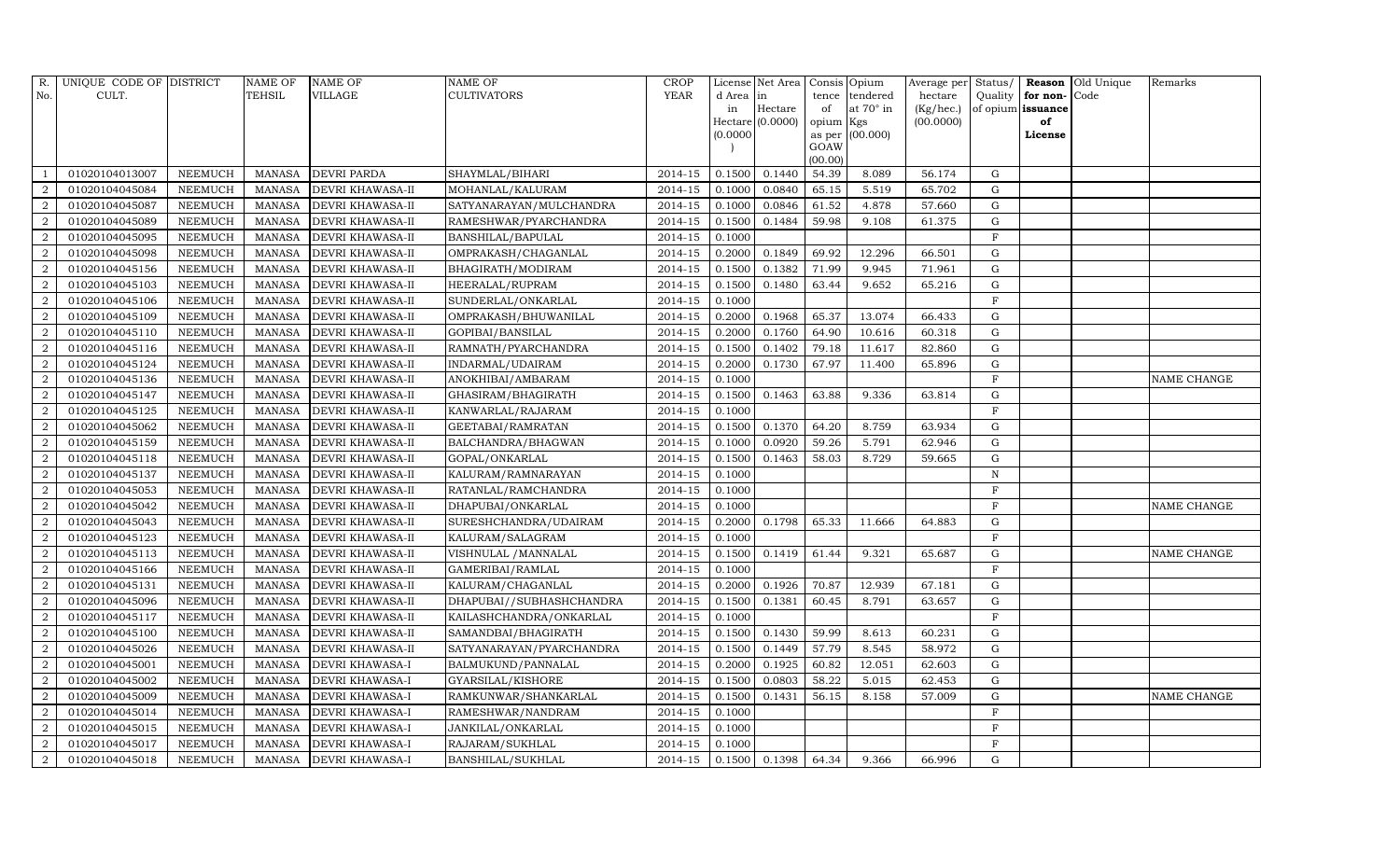|                | R. UNIQUE CODE OF DISTRICT |                | <b>NAME OF</b> | <b>NAME OF</b>         | <b>NAME OF</b>                 | <b>CROP</b>            |           | License Net Area   Consis   Opium |           |                  |           |              |                   | Average per Status/ Reason Old Unique | Remarks                  |
|----------------|----------------------------|----------------|----------------|------------------------|--------------------------------|------------------------|-----------|-----------------------------------|-----------|------------------|-----------|--------------|-------------------|---------------------------------------|--------------------------|
| No.            | CULT.                      |                | TEHSIL         | <b>VILLAGE</b>         | <b>CULTIVATORS</b>             | <b>YEAR</b>            | d Area in |                                   |           | tence tendered   | hectare   | Quality      | for non-          | Code                                  |                          |
|                |                            |                |                |                        |                                |                        | in        | Hectare                           | of        | at $70^\circ$ in | (Kg/hec.) |              | of opium issuance |                                       |                          |
|                |                            |                |                |                        |                                |                        |           | $Hectare$ (0.0000)                | opium Kgs |                  | (00.0000) |              | of                |                                       |                          |
|                |                            |                |                |                        |                                |                        | (0.0000)  |                                   | GOAW      | as per (00.000)  |           |              | License           |                                       |                          |
|                |                            |                |                |                        |                                |                        |           |                                   | (00.00)   |                  |           |              |                   |                                       |                          |
| 2              | 01020104045020             | <b>NEEMUCH</b> | <b>MANASA</b>  | <b>DEVRI KHAWASA-I</b> | BHANWARLAL/DEVILAL             | 2014-15                | 0.1500    | 0.1486                            | 62.45     | 8.823            | 59.374    | G            |                   |                                       |                          |
| $\overline{2}$ | 01020104045023             | <b>NEEMUCH</b> | <b>MANASA</b>  | DEVRI KHAWASA-I        | AMRITRAM/KHEMRAJ               | 2014-15                | 0.1500    | 0.1501                            | 59.41     | 8.852            | 58.974    | $\mathbf G$  |                   |                                       |                          |
| 2              | 01020104045031             | <b>NEEMUCH</b> | <b>MANASA</b>  | <b>DEVRI KHAWASA-I</b> | LAXMINARAYAN/SUKHLAL           | 2014-15                | 0.1500    | 0.1501                            | 63.10     | 9.582            | 63.837    | $\mathbf G$  |                   |                                       |                          |
| $\overline{2}$ | 01020104045035             | <b>NEEMUCH</b> | <b>MANASA</b>  | <b>DEVRI KHAWASA-I</b> | RUKMANIBAI/BAGDIRAM            | 2014-15                | 0.1000    |                                   |           |                  |           | F            |                   |                                       |                          |
| $\overline{2}$ | 01020104045037             | <b>NEEMUCH</b> | <b>MANASA</b>  | DEVRI KHAWASA-I        | GHASIRAM/BHUWANIRAM            | 2014-15                | 0.1000    |                                   |           |                  |           | F            |                   |                                       |                          |
| 2              | 01020104045038             | <b>NEEMUCH</b> | <b>MANASA</b>  | <b>DEVRI KHAWASA-I</b> | JAYCHANDRA/SURATRAM            | 2014-15                | 0.1500    | 0.1440                            | 67.05     | 10.086           | 70.042    | G            |                   |                                       |                          |
| 2              | 01020104045039             | <b>NEEMUCH</b> | <b>MANASA</b>  | <b>DEVRI KHAWASA-I</b> | DEVILAL/KASHIRAM               | 2014-15                | 0.1500    | 0.1464                            | 62.37     | 9.364            | 63.962    | $\mathbf G$  |                   |                                       |                          |
| 2              | 01020104045044             | <b>NEEMUCH</b> | <b>MANASA</b>  | <b>DEVRI KHAWASA-I</b> | FATEHLAL/MATHURALAL            | 2014-15                | 0.2000    | 0.1974                            | 66.99     | 13.312           | 67.437    | ${\bf G}$    |                   |                                       |                          |
| $\overline{2}$ | 01020104045068             | <b>NEEMUCH</b> | <b>MANASA</b>  | DEVRI KHAWASA-I        | JAGANNATH/RAMKISHAN            | 2014-15                | 0.1500    | 0.1478                            | 60.91     | 8.884            | 60.108    | G            |                   |                                       |                          |
| $\overline{a}$ | 01020104045008             | <b>NEEMUCH</b> | <b>MANASA</b>  | DEVRI KHAWASA-I        | GANGABAI/MANGILAL              | 2014-15                | 0.2000    | 0.1997                            | 66.23     | 13.520           | 67.702    | $\mathbf G$  |                   |                                       |                          |
| 2              | 01020104045063             | <b>NEEMUCH</b> | <b>MANASA</b>  | <b>DEVRI KHAWASA-I</b> | SALAGRAM/ONKARLAL              | 2014-15                | 0.1500    | 0.1302                            | 64.23     | 8.515            | 65.399    | G            |                   |                                       |                          |
| 2              | 01020104045071             | <b>NEEMUCH</b> | <b>MANASA</b>  | <b>DEVRI KHAWASA-I</b> | BHANWARBAI/DEVILAL             | 2014-15                | 0.1500    | 0.1383                            | 63.74     | 8.924            | 64.526    | $\mathbf G$  |                   |                                       |                          |
| 2              | 01020104045075             | <b>NEEMUCH</b> | <b>MANASA</b>  | <b>DEVRI KHAWASA-I</b> | KESARBAI/GOPALDAS              | $2014 - 15$            | 0.1500    | 0.1484                            | 60.05     | 9.196            | 61.968    | $\mathbf G$  |                   |                                       |                          |
| $\overline{2}$ | 01020104045076             | <b>NEEMUCH</b> | <b>MANASA</b>  | <b>DEVRI KHAWASA-I</b> | DINESHKUMAR/KASTURIBAI         | 2014-15                | 0.1500    | 0.1382                            | 65.35     | 9.448            | 68.365    | $\mathbf G$  |                   |                                       |                          |
| $\overline{2}$ | 01020104045078             | <b>NEEMUCH</b> | <b>MANASA</b>  | <b>DEVRI KHAWASA-I</b> | MOHANLAL/SHRINIWAS             | $2014 - 15$            | 0.1500    | 0.1470                            | 67.04     | 9.769            | 66.456    | $\mathbf G$  |                   |                                       |                          |
| $\overline{2}$ | 01020104045033             | <b>NEEMUCH</b> | <b>MANASA</b>  | <b>DEVRI KHAWASA-I</b> | BADRILAL/BHUWANA               | 2014-15                | 0.1500    | 0.1438                            | 67.14     | 9.850            | 68.498    | G            |                   |                                       |                          |
| 2              | 01020104045154             | <b>NEEMUCH</b> | <b>MANASA</b>  | <b>DEVRI KHAWASA-I</b> | RAMNIWAS/BANSHILAL             | 2014-15                | 0.1500    | 0.1274                            | 59.48     | 8.208            | 64.427    | $\mathbf G$  |                   |                                       |                          |
| 2              | 01020104045101             | <b>NEEMUCH</b> | <b>MANASA</b>  | <b>DEVRI KHAWASA-I</b> | MANGILAL/PREMCHAND             | 2014-15                | 0.1500    | 0.1349                            | 65.40     | 8.315            | 61.638    | ${\rm G}$    |                   |                                       |                          |
| 2              | 01020104045006             | <b>NEEMUCH</b> | <b>MANASA</b>  | DEVRI KHAWASA-I        | BANSHILAL/JETRAM               | 2014-15                | 0.1500    | 0.1443                            | 59.62     | 8.815            | 61.088    | $\mathbf G$  |                   |                                       |                          |
| $\overline{2}$ | 01020104045036             | <b>NEEMUCH</b> | <b>MANASA</b>  | DEVRI KHAWASA-I        | KAILASHCHANDRA/LAXMAN          | 2014-15                | 0.1000    |                                   |           |                  |           | F            |                   |                                       |                          |
| 2              | 01020104045059             | <b>NEEMUCH</b> | <b>MANASA</b>  | <b>DEVRI KHAWASA-I</b> | YASHWANTKUMAR/GANGABAI         | 2014-15                | 0.1000    |                                   |           |                  |           | F            |                   |                                       |                          |
| 2              | 01020104045065             | <b>NEEMUCH</b> | <b>MANASA</b>  | <b>DEVRI KHAWASA-I</b> | NATHULAL/KALURAM               | 2014-15                | 0.1000    |                                   |           |                  |           | $\rm F$      |                   |                                       |                          |
| 2              | 01020104045041             | <b>NEEMUCH</b> | <b>MANASA</b>  | <b>DEVRI KHAWASA-I</b> | AMBARAM/KANIRAM                | $2014 - 15$            | 0.1500    | 0.1447                            | 59.36     | 8.802            | 60.829    | $\mathbf G$  |                   |                                       |                          |
| $\overline{2}$ | 01020104045052             | <b>NEEMUCH</b> | <b>MANASA</b>  | <b>DEVRI KHAWASA-I</b> | OMPRAKASH/SALAGRAM             | 2014-15                | 0.2000    | 0.1898                            | 68.18     | 12.487           | 65.790    | $\mathbf G$  |                   |                                       |                          |
| $\overline{2}$ | 01020104045032             | <b>NEEMUCH</b> | <b>MANASA</b>  | DEVRI KHAWASA-I        | VARDICHANDRA/SURATRAM          | 2014-15                | 0.1500    | 0.1477                            | 64.41     | 9.597            | 64.976    | G            |                   |                                       |                          |
| 2              | 01020104045003             | <b>NEEMUCH</b> | <b>MANASA</b>  | DEVRI KHAWASA-I        | MOTYABAI/BANSHILAL             | 2014-15                | 0.1500    | 0.1489                            | 64.77     | 9.438            | 63.385    | G            |                   |                                       |                          |
| $\mathbf{3}$   | 01020104090004             | <b>NEEMUCH</b> | <b>MANASA</b>  | <b>DEVRI ANTRI</b>     | SAMPATBAI/BANSHILAL            | 2014-15                | 0.1000    |                                   |           |                  |           | $\mathbf F$  |                   |                                       |                          |
| 3              | 01020104090008             | <b>NEEMUCH</b> | <b>MANASA</b>  | <b>DEVRI ANTRI</b>     | MEGHRAJ/NATHU                  | 2014-15                | 0.1000    |                                   |           |                  |           | $\rm F$      |                   |                                       |                          |
| 3              | 01020104090011             | <b>NEEMUCH</b> | <b>MANASA</b>  | <b>DEVRI ANTRI</b>     | MADHULAL/LAXMAN                | 2014-15                | 0.1500    | 0.1451                            | 58.69     | 8.611            | 59.345    | G            |                   |                                       |                          |
| $\mathbf{3}$   | 01020104090013             | <b>NEEMUCH</b> | <b>MANASA</b>  | <b>DEVRI ANTRI</b>     | NATHUSINGH/NANURAM             | 2014-15                | 0.1000    |                                   |           |                  |           | $_{\rm F}$   |                   |                                       |                          |
| 3              | 01020104090014             | <b>NEEMUCH</b> | <b>MANASA</b>  | <b>DEVRI ANTRI</b>     | RATAN/NANDA                    | 2014-15                | 0.1000    |                                   |           |                  |           | $\mathbf{F}$ |                   |                                       |                          |
| 3              | 01020104090018             | <b>NEEMUCH</b> | <b>MANASA</b>  | <b>DEVRI ANTRI</b>     | GOKAL/SHAVRAM                  | 2014-15                | 0.1500    | 0.1446                            | 48.43     | 7.230            | 50.000    | G            | 04                |                                       | <b>ISSUED ON 2016-17</b> |
| $\mathbf{3}$   | 01020104090021             | <b>NEEMUCH</b> | <b>MANASA</b>  | <b>DEVRI ANTRI</b>     | PREMSUKH NANURAM               | 2014-15                | 0.1000    |                                   |           |                  |           | F            |                   |                                       |                          |
| 3              | 01020104090038             | <b>NEEMUCH</b> | <b>MANASA</b>  | <b>DEVRI ANTRI</b>     | BHARAT SINGH/SHANKARLAL D.P. V | 2014-15                | 0.1000    |                                   |           |                  |           | $_{\rm F}$   |                   |                                       |                          |
| 3              | 01020104090041             | <b>NEEMUCH</b> | <b>MANASA</b>  | <b>DEVRI ANTRI</b>     | SHANKARLAL/BHERULAL            | $\overline{2014} - 15$ | 0.1500    | 0.1446                            | 57.20     | 8.809            | 60.920    | G            |                   |                                       |                          |
| $\mathbf{3}$   | 01020104090045             | <b>NEEMUCH</b> | <b>MANASA</b>  | <b>DEVRI ANTRI</b>     | JAGDISH/MADHU JI               | 2014-15                | 0.1500    | 0.1451                            | 56.16     | 8.376            | 57.726    | ${\rm G}$    |                   |                                       |                          |
| $\mathbf{3}$   | 01020104089010             | <b>NEEMUCH</b> | <b>MANASA</b>  | <b>DETHAL</b>          | BHAGAWATSINGH/BHERUSINGH       | 2014-15                | 0.2000    | 0.1829                            | 57.13     | 11.165           | 61.044    | G            |                   |                                       |                          |
| 3              | 01020104089008             | <b>NEEMUCH</b> | <b>MANASA</b>  | <b>DETHAL</b>          | RAM SINGH/HEMRAJ               | 2014-15                | 0.1000    |                                   |           |                  |           | $\mathbf{F}$ |                   |                                       |                          |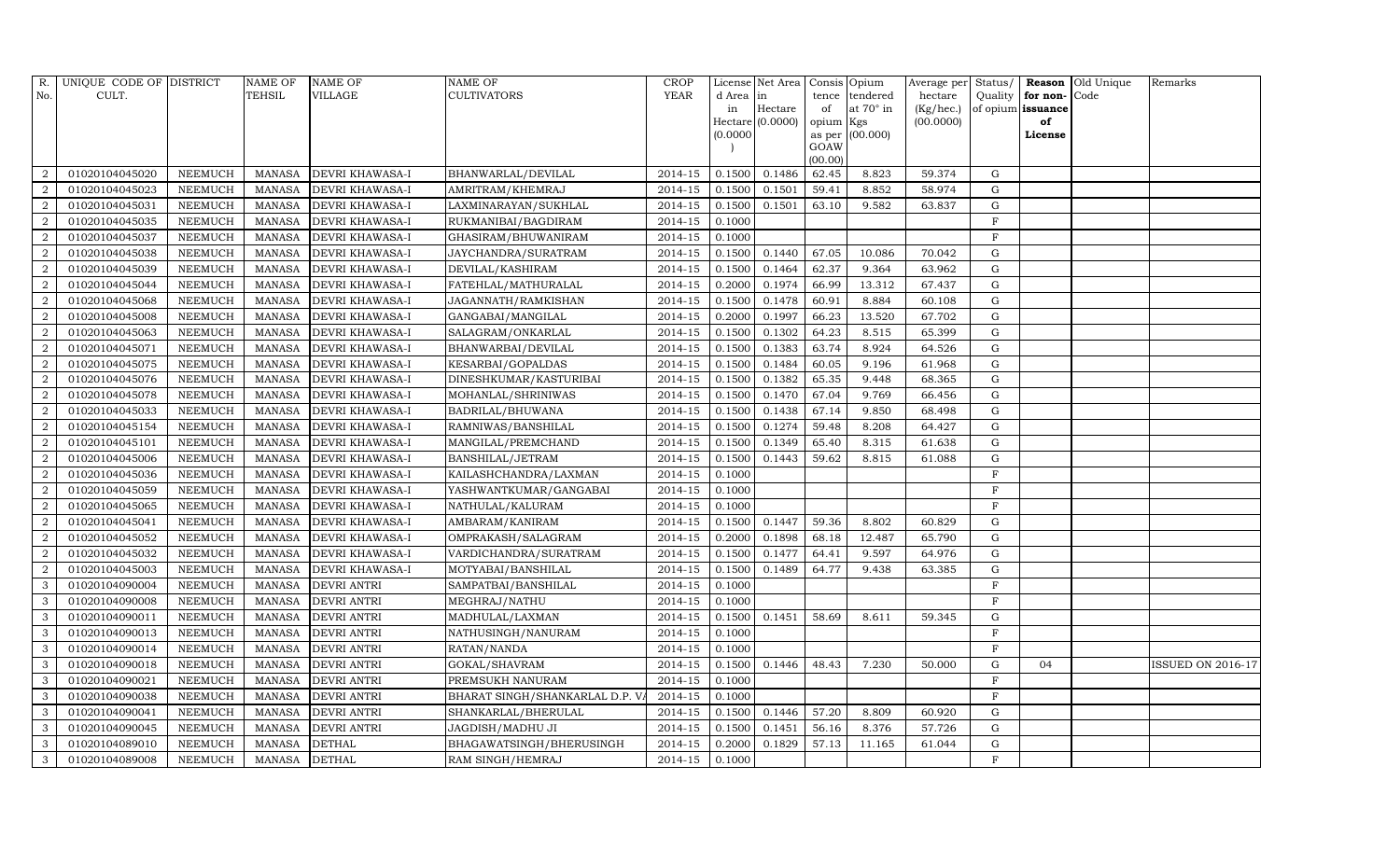|                         | R. UNIQUE CODE OF DISTRICT |                | <b>NAME OF</b> | <b>NAME OF</b> | <b>NAME OF</b>                   | <b>CROP</b> |           | License Net Area |           | Consis Opium     | Average per Status/ |              |                   | <b>Reason</b> Old Unique | Remarks                  |  |
|-------------------------|----------------------------|----------------|----------------|----------------|----------------------------------|-------------|-----------|------------------|-----------|------------------|---------------------|--------------|-------------------|--------------------------|--------------------------|--|
| No.                     | CULT.                      |                | TEHSIL         | <b>VILLAGE</b> | <b>CULTIVATORS</b>               | YEAR        | d Area in |                  |           | tence tendered   | hectare             | Quality      | for non-Code      |                          |                          |  |
|                         |                            |                |                |                |                                  |             | in        | Hectare          | of        | at $70^\circ$ in | (Kg/hec.)           |              | of opium issuance |                          |                          |  |
|                         |                            |                |                |                |                                  |             |           | Hectare (0.0000) | opium Kgs |                  | (00.0000)           |              | of                |                          |                          |  |
|                         |                            |                |                |                |                                  |             | (0.0000)  |                  | GOAW      | as per (00.000)  |                     |              | License           |                          |                          |  |
|                         |                            |                |                |                |                                  |             |           |                  | (00.00)   |                  |                     |              |                   |                          |                          |  |
| $\mathbf{3}$            | 01020104089018             | <b>NEEMUCH</b> | <b>MANASA</b>  | <b>DETHAL</b>  | RAJU/HIRA                        | 2014-15     | 0.1500    | 0.1479           | 60.52     | 9.519            | 64.361              | G            |                   |                          |                          |  |
| $\mathbf{3}$            | 01020104089024             | <b>NEEMUCH</b> | <b>MANASA</b>  | <b>DETHAL</b>  | KANHYALAL/SURAJMAL               | 2014-15     | 0.1500    | 0.1440           | 65.20     | 9.594            | 66.625              | G            |                   |                          |                          |  |
| $\overline{\mathbf{3}}$ | 01020104089025             | <b>NEEMUCH</b> | <b>MANASA</b>  | <b>DETHAL</b>  | KACHRU/HAMERA                    | 2014-15     | 0.1000    |                  |           |                  |                     | F            |                   |                          |                          |  |
| $\mathbf{3}$            | 01020104089040             | <b>NEEMUCH</b> | <b>MANASA</b>  | <b>DETHAL</b>  | <b>BANE SINGH/BHERU SINGH</b>    | 2014-15     | 0.1000    |                  |           |                  |                     | F            |                   |                          |                          |  |
| $\mathbf{3}$            | 01020104089044             | <b>NEEMUCH</b> | <b>MANASA</b>  | <b>DETHAL</b>  | PRAHLAD/BHAVARLAL                | 2014-15     | 0.1500    | 0.1348           | 55.11     | 7.204            | 53.442              | G            | 04                |                          | <b>ISSUED ON 2016-17</b> |  |
| $\mathbf{3}$            | 01020104089055             | <b>NEEMUCH</b> | <b>MANASA</b>  | <b>DETHAL</b>  | HANGAMI BAI D/O GOMA JI W/O SIT. | 2014-15     | 0.1000    |                  |           |                  |                     | F            |                   |                          | NAMECHANGE               |  |
| $\overline{\mathbf{3}}$ | 01020104089073             | <b>NEEMUCH</b> | <b>MANASA</b>  | <b>DETHAL</b>  | MUKUNDCHAND/MANGILAL             | 2014-15     | 0.1500    | 0.1480           | 57.46     | 8.668            | 58.568              | G            |                   |                          |                          |  |
| $\mathbf{3}$            | 01020104089211             | <b>NEEMUCH</b> | <b>MANASA</b>  | <b>DETHAL</b>  | RAJU/LAXMANPRASAD                | 2014-15     | 0.1500    | 0.1419           | 64.99     | 9.637            | 67.914              | ${\rm G}$    |                   |                          | TRANSFER/KHANKHEDI       |  |
| $\mathbf{3}$            | 01020104089106             | <b>NEEMUCH</b> | <b>MANASA</b>  | <b>DETHAL</b>  | RAM SINGH/SAVRAM                 | $2014 - 15$ | 0.2000    | 0.2006           | 59.12     | 12.533           | 62.478              | G            |                   |                          |                          |  |
| $\overline{\mathbf{3}}$ | 01020104089089             | <b>NEEMUCH</b> | <b>MANASA</b>  | <b>DETHAL</b>  | CHANDI BAI/UDAYRAM               | 2014-15     | 0.1500    | 0.0756           | 52.88     | 4.238            | 56.058              | G            |                   |                          |                          |  |
| $\mathbf{3}$            | 01020104089090             | <b>NEEMUCH</b> | <b>MANASA</b>  | <b>DETHAL</b>  | FAKIRCHAND/RAMLAL                | 2014-15     | 0.1500    | 0.1400           | 61.26     | 9.145            | 65.321              | G            |                   |                          |                          |  |
| $\mathbf{3}$            | 01020104089092             | <b>NEEMUCH</b> | <b>MANASA</b>  | <b>DETHAL</b>  | RANGLAL/NANALAL                  | 2014-15     | 0.1500    | 0.1528           | 53.99     | 8.808            | 57.644              | G            |                   |                          |                          |  |
| $\mathbf{3}$            | 01020104089094             | <b>NEEMUCH</b> | <b>MANASA</b>  | <b>DETHAL</b>  | BANSHILAL/RAMLAL                 | 2014-15     | 0.1500    | 0.1508           | 59.33     | 9.806            | 65.027              | G            |                   |                          |                          |  |
| $\mathbf{3}$            | 01020104089098             | <b>NEEMUCH</b> | <b>MANASA</b>  | <b>DETHAL</b>  | HANSRAJ/RAMLAL                   | 2014-15     | 0.1500    | 0.1500           | 66.55     | 10.391           | 69.273              | G            |                   |                          |                          |  |
| $\mathbf{3}$            | 01020104089100             | <b>NEEMUCH</b> | <b>MANASA</b>  | <b>DETHAL</b>  | KALULAL/LAXMINARAYAN             | 2014-15     | 0.1500    | 0.1512           | 58.98     | 9.774            | 64.643              | $\mathbf G$  |                   |                          |                          |  |
| $\overline{\mathbf{3}}$ | 01020104089111             | <b>NEEMUCH</b> | <b>MANASA</b>  | <b>DETHAL</b>  | DEVILAL/KALURAM                  | 2014-15     | 0.1500    | 0.1470           | 65.33     | 10.257           | 69.776              | G            |                   |                          |                          |  |
| $\overline{\mathbf{3}}$ | 01020104089112             | <b>NEEMUCH</b> | <b>MANASA</b>  | <b>DETHAL</b>  | SHIVPRASAD/NANALAL               | 2014-15     | 0.1500    | 0.1500           | 60.92     | 9.390            | 62.600              | G            |                   |                          |                          |  |
| $\mathbf{3}$            | 01020104089118             | <b>NEEMUCH</b> | <b>MANASA</b>  | <b>DETHAL</b>  | SUKHALAL/RAJARAM                 | 2014-15     | 0.1000    |                  |           |                  |                     | $\mathbf F$  |                   |                          |                          |  |
| $\mathbf{3}$            | 01020104089122             | <b>NEEMUCH</b> | <b>MANASA</b>  | <b>DETHAL</b>  | SHANTI BAI/MANGILAL              | 2014-15     | 0.1000    |                  |           |                  |                     | $\,$ F       |                   |                          |                          |  |
| $\mathbf{3}$            | 01020104089137             | <b>NEEMUCH</b> | <b>MANASA</b>  | <b>DETHAL</b>  | BANE SINGH/BHAWANI SINGH         | 2014-15     | 0.1500    | 0.1440           | 55.75     | 8.243            | 57.243              | G            |                   |                          |                          |  |
| $\mathbf{3}$            | 01020104089141             | <b>NEEMUCH</b> | <b>MANASA</b>  | <b>DETHAL</b>  | DHANNALAL/BANSHILAL              | 2014-15     | 0.1500    | 0.1357           | 50.72     | 7.050            | 51.953              | G            | 04                |                          | ISSUED ON 2016-17        |  |
| 3                       | 01020104089145             | <b>NEEMUCH</b> | <b>MANASA</b>  | <b>DETHAL</b>  | MUKUNDAS/RAMDAS                  | 2014-15     | 0.1500    | 0.1456           | 54.17     | 8.714            | 59.849              | G            |                   |                          |                          |  |
| $\overline{\mathbf{3}}$ | 01020104089148             | <b>NEEMUCH</b> | <b>MANASA</b>  | <b>DETHAL</b>  | RAMNARAYAN/KACHRULAL             | 2014-15     | 0.1500    | 0.1500           | 55.93     | 9.228            | 61.520              | $\mathbf G$  |                   |                          |                          |  |
| $\overline{\mathbf{3}}$ | 01020104089174             | <b>NEEMUCH</b> | <b>MANASA</b>  | <b>DETHAL</b>  | MANGIBAI/MANGILAL                | 2014-15     | 0.1500    | 0.1463           | 59.88     | 9.547            | 65.256              | $\mathbf G$  |                   |                          |                          |  |
| $\mathbf{3}$            | 01020104089183             | <b>NEEMUCH</b> | <b>MANASA</b>  | <b>DETHAL</b>  | LAXMINARAYAN/BHUVANI             | 2014-15     | 0.1500    | 0.1496           | 59.25     | 9.819            | 65.635              | $\mathbf G$  |                   |                          |                          |  |
| $\mathbf{3}$            | 01020104089185             | <b>NEEMUCH</b> | <b>MANASA</b>  | <b>DETHAL</b>  | SUNDARLAL/GANGARAM               | 2014-15     | 0.1000    |                  |           |                  |                     | $\,$ F       |                   |                          |                          |  |
| $\mathbf{3}$            | 01020104089197             | <b>NEEMUCH</b> | <b>MANASA</b>  | <b>DETHAL</b>  | TULSIBAI/NANALAL                 | 2014-15     | 0.1000    |                  |           |                  |                     | $\mathbf{F}$ |                   |                          |                          |  |
| $\mathbf{3}$            | 01020104089210             | <b>NEEMUCH</b> | <b>MANASA</b>  | <b>DETHAL</b>  | RAMESH/NANDLAL                   | 2014-15     | 0.1500    | 0.1428           | 58.22     | 9.124            | 63.894              | G            |                   |                          |                          |  |
| $\mathbf{3}$            | 01020104089212             | <b>NEEMUCH</b> | <b>MANASA</b>  | <b>DETHAL</b>  | SANTOSH/NARAYAN                  | 2014-15     | 0.1500    | 0.1496           | 59.75     | 9.048            | 60.481              | G            |                   |                          |                          |  |
| $\overline{\mathbf{3}}$ | 01020104089213             | <b>NEEMUCH</b> | <b>MANASA</b>  | <b>DETHAL</b>  | KANHAIYALAL/ NARAYAN             | 2014-15     | 0.1500    | 0.1480           | 52.15     | 8.329            | 56.277              | $\mathbf G$  |                   |                          |                          |  |
| $\mathbf{3}$            | 01020104089223             | <b>NEEMUCH</b> | <b>MANASA</b>  | <b>DETHAL</b>  | RADHESHYAM/RAMCHANDR             | 2014-15     | 0.1500    | 0.1465           | 49.74     | 7.475            | 51.024              | G            | 04                |                          | <b>ISSUED ON 2016-17</b> |  |
| $\mathbf{3}$            | 01020104089237             | <b>NEEMUCH</b> | <b>MANASA</b>  | <b>DETHAL</b>  | MOTILAL/BHANWARLAL               | 2014-15     | 0.1000    |                  |           |                  |                     | $\mathbf{F}$ |                   |                          |                          |  |
| $\mathbf{3}$            | 01020104089061             | <b>NEEMUCH</b> | <b>MANASA</b>  | <b>DETHAL</b>  | BHERULAL/JAGANNATH               | 2014-15     | 0.1000    |                  |           |                  |                     | F            |                   |                          |                          |  |
| $\overline{\mathbf{3}}$ | 01020104089243             | <b>NEEMUCH</b> | <b>MANASA</b>  | <b>DETHAL</b>  | SHANTIBAI/GANGARAM               | 2014-15     | 0.1500    | 0.1450           | 55.00     | 7.999            | 55.166              | G            | 04                |                          | ISSUED ON 2016-17        |  |
| $\mathbf{3}$            | 01020104089015             | <b>NEEMUCH</b> | <b>MANASA</b>  | <b>DETHAL</b>  | KISHORLAL/BOTLAL                 | 2014-15     | 0.2000    | 0.1593           | 59.80     | 9.858            | 61.883              | G            |                   |                          |                          |  |
| $\mathbf{3}$            | 01020104089163             | <b>NEEMUCH</b> | <b>MANASA</b>  | <b>DETHAL</b>  | PARMANAND/KACHRULAL              | 2014-15     | 0.1500    | 0.1472           | 58.59     | 8.964            | 60.897              | G            |                   |                          |                          |  |
| $\mathbf{3}$            | 01020104089064             | <b>NEEMUCH</b> | <b>MANASA</b>  | <b>DETHAL</b>  | RAMNARAYAN/NANALAL               | 2014-15     | 0.1000    |                  |           |                  |                     | $\mathbf{F}$ |                   |                          |                          |  |
| $\mathbf{3}$            | 01020104089109             | <b>NEEMUCH</b> | <b>MANASA</b>  | <b>DETHAL</b>  | RAM PRAHLAD/ HARI SHANKAR        | 2014-15     |           | $0.2000$ 0.1910  | 66.22     | 13.121           | 68.696              | G            |                   |                          |                          |  |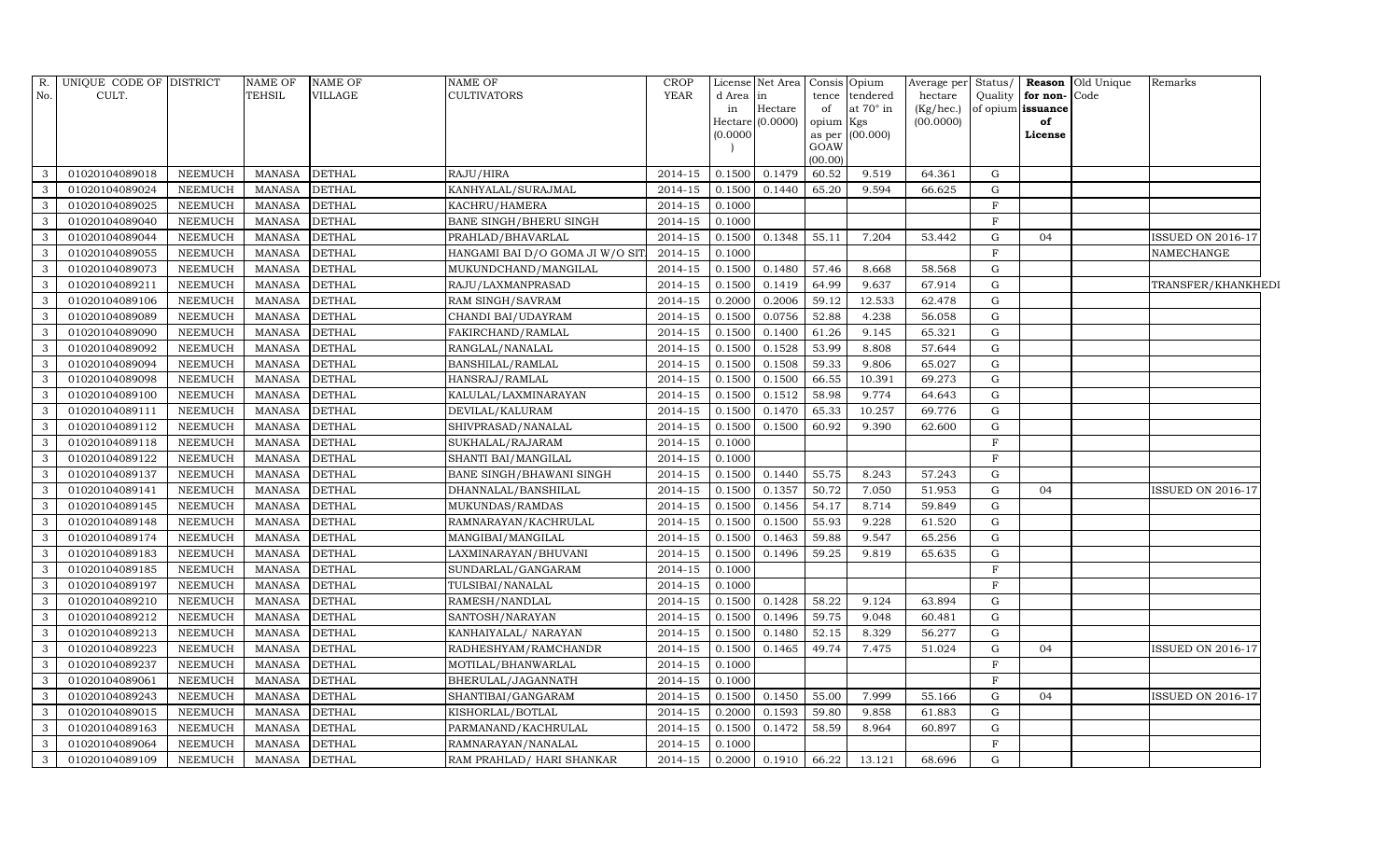| R.             | UNIQUE CODE OF DISTRICT |                | <b>NAME OF</b> | <b>NAME OF</b> | <b>NAME OF</b>              | <b>CROP</b>          |           | License Net Area   |           | Consis Opium     | Average per | Status/      |                   | <b>Reason</b> Old Unique | Remarks            |  |
|----------------|-------------------------|----------------|----------------|----------------|-----------------------------|----------------------|-----------|--------------------|-----------|------------------|-------------|--------------|-------------------|--------------------------|--------------------|--|
| No.            | CULT.                   |                | <b>TEHSIL</b>  | <b>VILLAGE</b> | <b>CULTIVATORS</b>          | <b>YEAR</b>          | d Area in |                    | tence     | tendered         | hectare     | Quality      | for non-Code      |                          |                    |  |
|                |                         |                |                |                |                             |                      | in        | Hectare            | of        | at $70^\circ$ in | (Kg/hec.)   |              | of opium issuance |                          |                    |  |
|                |                         |                |                |                |                             |                      |           | Hectare $(0.0000)$ | opium Kgs |                  | (00.0000)   |              | of                |                          |                    |  |
|                |                         |                |                |                |                             |                      | (0.0000)  |                    | GOAW      | as per (00.000)  |             |              | License           |                          |                    |  |
|                |                         |                |                |                |                             |                      |           |                    | (00.00)   |                  |             |              |                   |                          |                    |  |
|                | 01020104089209          | <b>NEEMUCH</b> | <b>MANASA</b>  | <b>DETHAL</b>  | RAMPRASAD/NANDRAM           | 2014-15              | 0.1500    | 0.1406             | 61.23     | 8.931            | 63.521      | G            |                   |                          | TRANSFER/KHANKHEDI |  |
| 3              | 01020104089084          | <b>NEEMUCH</b> | <b>MANASA</b>  | <b>DETHAL</b>  | PRAKASH/KISHOR              | 2014-15              | 0.1500    | 0.1416             | 64.77     | 9.614            | 67.895      | G            |                   |                          |                    |  |
| 3              | 01020104089034          | <b>NEEMUCH</b> | <b>MANASA</b>  | <b>DETHAL</b>  | RUKMANIBAI/LAXMINARAYAN     | 2014-15              | 0.2000    | 0.1652             | 59.10     | 9.844            | 59.588      | G            |                   |                          |                    |  |
| 3              | 01020104089257          | <b>NEEMUCH</b> | <b>MANASA</b>  | <b>DETHAL</b>  | RAMPRTAP/BHAGATRAM          | 2014-15              | 0.1000    |                    |           |                  |             | $\mathbf{F}$ |                   |                          |                    |  |
| 3              | 01020104089258          | <b>NEEMUCH</b> | <b>MANASA</b>  | <b>DETHAL</b>  | SHIVPRASAD/KANHEYALAL       | 2014-15              | 0.1500    | 0.1408             | 65.02     | 9.558            | 67.884      | G            |                   |                          |                    |  |
| 3              | 01020104089166          | <b>NEEMUCH</b> | <b>MANASA</b>  | <b>DETHAL</b>  | KACHARI BAI/KARULAL         | 2014-15              | 0.1000    |                    |           |                  |             | $_{\rm F}$   |                   |                          |                    |  |
| 3              | 01020104089173          | <b>NEEMUCH</b> | <b>MANASA</b>  | <b>DETHAL</b>  | <b>BHONI BAI/KISHOR</b>     | 2014-15              | 0.1000    |                    |           |                  |             | $\,$ F       |                   |                          |                    |  |
| 3              | 01020104089252          | <b>NEEMUCH</b> | <b>MANASA</b>  | <b>DETHAL</b>  | NATHU/LALA                  | $\overline{2014-15}$ | 0.1500    | 0.0931             | 55.38     | 5.063            | 54.382      | G            | 04                |                          | ISSUED ON 2016-17  |  |
|                | 01020104032002          | <b>NEEMUCH</b> | <b>MANASA</b>  | <b>DATLAI</b>  | NANALAL/BHERU               | 2014-15              | 0.1500    | 0.1354             | 53.11     | 7.314            | 54.018      | G            | 04                |                          | ISSUED ON 2016-17  |  |
|                | 01020104032010          | <b>NEEMUCH</b> | <b>MANASA</b>  | <b>DATLAI</b>  | NANURAM/PYARA               | 2014-15              | 0.1500    | 0.1503             | 58.47     | 8.821            | 58.689      | G            |                   |                          |                    |  |
|                | 01020104032015          | <b>NEEMUCH</b> | <b>MANASA</b>  | <b>DATLAI</b>  | SHANKAR/PANNA               | 2014-15              | 0.1500    | 0.0502             | 64.71     | 3.439            | 68.506      | G            |                   |                          |                    |  |
| $\overline{2}$ | 01020104061050          | <b>NEEMUCH</b> | <b>MANASA</b>  | <b>CHUKNI</b>  | MANNALAL/KANWARLAL          | 2014-15              | 0.2000    | 0.1863             | 57.87     | 11.152           | 59.860      | G            |                   |                          |                    |  |
| $\overline{2}$ | 01020104061069          | <b>NEEMUCH</b> | <b>MANASA</b>  | <b>CHUKNI</b>  | ONKARLAL/CHENRAM            | 2014-15              | 0.2000    | 0.1980             | 65.54     | 14.129           | 71.359      | $\mathbf G$  |                   |                          |                    |  |
|                | 01020104061055          | <b>NEEMUCH</b> | <b>MANASA</b>  | <b>CHUKNI</b>  | MANGUDAS/KISHANDAS          | 2014-15              | 0.2000    | 0.1793             | 60.59     | 11.754           | 65.555      | G            |                   |                          |                    |  |
| 2              | 01020104061005          | <b>NEEMUCH</b> | <b>MANASA</b>  | <b>CHUKNI</b>  | KACHRULAL/GAMER             | 2014-15              | 0.1000    |                    |           |                  |             | F            |                   |                          |                    |  |
| $\overline{2}$ | 01020104061038          | <b>NEEMUCH</b> | <b>MANASA</b>  | <b>CHUKNI</b>  | NANDUBAI/KISHANLAL          | 2014-15              | 0.1500    | 0.1496             | 64.13     | 10.288           | 68.770      | G            |                   |                          |                    |  |
| $\overline{2}$ | 01020104061112          | <b>NEEMUCH</b> | <b>MANASA</b>  | <b>CHUKNI</b>  | SURAJBAI/RAMESHWAR          | 2014-15              | 0.1500    | 0.1501             | 65.11     | 10.148           | 67.608      | G            |                   |                          |                    |  |
| $\overline{2}$ | 01020104061042          | <b>NEEMUCH</b> | <b>MANASA</b>  | <b>CHUKNI</b>  | RAMNIWAS/KESHURAM           | 2014-15              | 0.2000    | 0.1980             | 67.35     | 14.326           | 72.354      | $\mathbf G$  |                   |                          |                    |  |
| $\overline{2}$ | 01020104061098          | <b>NEEMUCH</b> | <b>MANASA</b>  | <b>CHUKNI</b>  | MATHRIBAI/GORA              | 2014-15              | 0.1500    | 0.1435             | 58.07     | 9.134            | 63.652      | ${\rm G}$    |                   |                          |                    |  |
| $\overline{2}$ | 01020104061033          | <b>NEEMUCH</b> | <b>MANASA</b>  | <b>CHUKNI</b>  | HEERALAL/GULAB              | 2014-15              | 0.1500    | 0.1500             | 65.78     | 10.487           | 69.913      | G            |                   |                          |                    |  |
| 2              | 01020104061036          | <b>NEEMUCH</b> | <b>MANASA</b>  | <b>CHUKNI</b>  | SABUBAI/JAGANNATH           | 2014-15              | 0.2000    | 0.2000             | 66.01     | 14.004           | 70.020      | G            |                   |                          |                    |  |
| $\overline{2}$ | 01020104061049          | <b>NEEMUCH</b> | <b>MANASA</b>  | <b>CHUKNI</b>  | RAMESHWAR/KHYALIRAM         | 2014-15              | 0.1500    | 0.1485             | 66.81     | 10.480           | 70.572      | G            |                   |                          |                    |  |
| $\overline{2}$ | 01020104061063          | <b>NEEMUCH</b> | <b>MANASA</b>  | <b>CHUKNI</b>  | ONKARLAL/MATHURALAL         | 2014-15              | 0.2000    | 0.2010             | 65.33     | 13.505           | 67.189      | $\mathbf G$  |                   |                          |                    |  |
| $\overline{2}$ | 01020104061023          | <b>NEEMUCH</b> | <b>MANASA</b>  | <b>CHUKNI</b>  | BHERULAL/KANIRAM            | 2014-15              | 0.2000    | 0.1955             | 66.75     | 13.684           | 69.995      | G            |                   |                          |                    |  |
| $\overline{2}$ | 01020104061077          | <b>NEEMUCH</b> | <b>MANASA</b>  | <b>CHUKNI</b>  | OMPRAKASH/BHAGATRAM         | 2014-15              | 0.1500    | 0.1421             | 63.15     | 9.653            | 67.931      | G            |                   |                          |                    |  |
| $\overline{2}$ | 01020104061009          | <b>NEEMUCH</b> | <b>MANASA</b>  | <b>CHUKNI</b>  | RAMESHCHANDRA/SITABAI       | 2014-15              | 0.1500    | 0.1496             | 65.33     | 10.061           | 67.253      | G            |                   |                          |                    |  |
| $\overline{2}$ | 01020104061001          | <b>NEEMUCH</b> | <b>MANASA</b>  | <b>CHUKNI</b>  | MANGILAL/KHYALIRAM          | 2014-15              | 0.2000    | 0.1980             | 66.24     | 14.223           | 71.833      | G            |                   |                          |                    |  |
| $\overline{2}$ | 01020104061044          | <b>NEEMUCH</b> | <b>MANASA</b>  | <b>CHUKNI</b>  | PURALAL/MEGHA               | 2014-15              | 0.2000    | 0.1980             | 68.53     | 14.186           | 71.646      | $\mathbf G$  |                   |                          |                    |  |
| $\overline{2}$ | 01020104061021          | <b>NEEMUCH</b> | <b>MANASA</b>  | <b>CHUKNI</b>  | SURESHKUMAR/GORISHANKAR     | 2014-15              | 0.2000    | 0.1989             | 67.20     | 14.304           | 71.916      | G            |                   |                          |                    |  |
| $\overline{2}$ | 01020104061037          | <b>NEEMUCH</b> | <b>MANASA</b>  | <b>CHUKNI</b>  | MANGILAL/GULABCHANDRA       | 2014-15              | 0.2000    | 0.2000             | 63.40     | 13.622           | 68.110      | G            |                   |                          |                    |  |
| 2              | 01020104061076          | <b>NEEMUCH</b> | <b>MANASA</b>  | <b>CHUKNI</b>  | MANGILAL/BHANWARLAL PATIDAR | 2014-15              | 0.2000    | 0.1963             | 66.80     | 14.362           | 73.164      | G            |                   |                          |                    |  |
| $\overline{2}$ | 01020104061032          | <b>NEEMUCH</b> | <b>MANASA</b>  | <b>CHUKNI</b>  | SITABAI/KANWARLAL           | 2014-15              | 0.1500    | 0.1460             | 70.54     | 10.823           | 74.130      | G            |                   |                          | NAME CHANGE        |  |
| 2              | 01020104061035          | <b>NEEMUCH</b> | <b>MANASA</b>  | <b>CHUKNI</b>  | RUKMANBAI/BAPULAL           | 2014-15              | 0.2000    | 0.1990             | 65.91     | 13.370           | 67.186      | $\mathbf G$  |                   |                          |                    |  |
| $\overline{2}$ | 01020104061013          | <b>NEEMUCH</b> | <b>MANASA</b>  | <b>CHUKNI</b>  | MANGILAL/RAJARAM            | 2014-15              | 0.1500    | 0.1500             | 64.39     | 10.404           | 69.360      | $\mathbf G$  |                   |                          |                    |  |
| 2              | 01020104061026          | <b>NEEMUCH</b> | <b>MANASA</b>  | <b>CHUKNI</b>  | MANGILAL/BHANWARLAL RATHORE | 2014-15              | 0.1500    | 0.1515             | 67.92     | 10.489           | 69.234      | G            |                   |                          |                    |  |
| $\overline{2}$ | 01020104061015          | <b>NEEMUCH</b> | <b>MANASA</b>  | <b>CHUKNI</b>  | RAMESHCHANDRA/AEKARILAL     | 2014-15              | 0.1500    | 0.1484             | 63.62     | 10.170           | 68.531      | G            |                   |                          |                    |  |
| $\overline{2}$ | 01020104061041          | <b>NEEMUCH</b> | <b>MANASA</b>  | <b>CHUKNI</b>  | RAMKRISHNA/MOTILAL          | 2014-15              | 0.1500    | 0.1496             | 63.11     | 10.125           | 67.680      | $\mathbf G$  |                   |                          |                    |  |
| 2              | 01020104061047          | <b>NEEMUCH</b> | <b>MANASA</b>  | <b>CHUKNI</b>  | BADRILAL/RAJARAM            | 2014-15              | 0.2000    | 0.1998             | 66.38     | 14.215           | 71.146      | ${\rm G}$    |                   |                          |                    |  |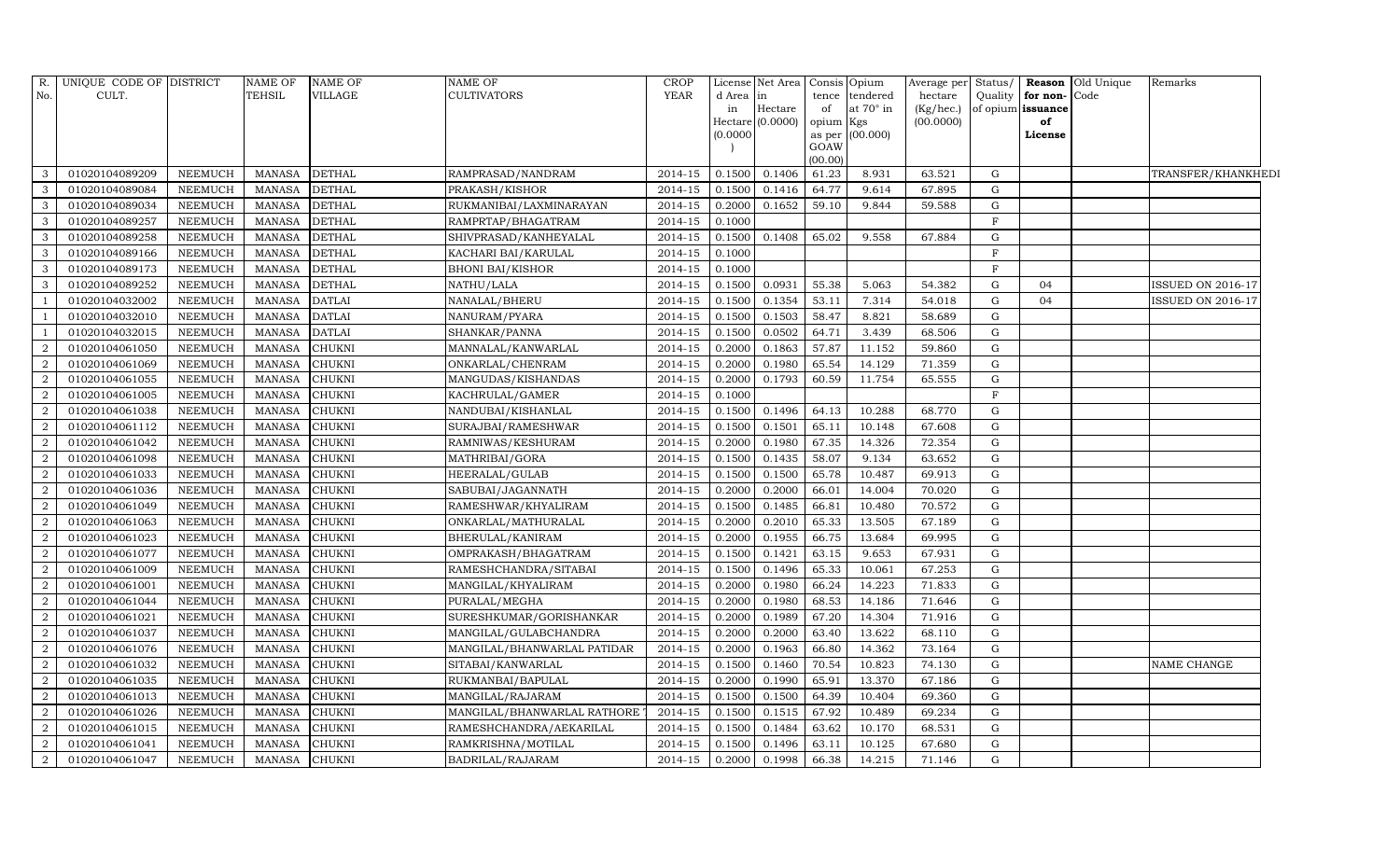| R.             | UNIQUE CODE OF DISTRICT |                | <b>NAME OF</b> | <b>NAME OF</b>  | <b>NAME OF</b>                | <b>CROP</b> |           | License Net Area   |                 | Consis Opium    | Average per Status/ |              |                   | Reason Old Unique | Remarks |
|----------------|-------------------------|----------------|----------------|-----------------|-------------------------------|-------------|-----------|--------------------|-----------------|-----------------|---------------------|--------------|-------------------|-------------------|---------|
| No.            | CULT.                   |                | TEHSIL         | VILLAGE         | CULTIVATORS                   | <b>YEAR</b> | d Area in |                    |                 | tence tendered  | hectare             | Quality      | for non-          | Code              |         |
|                |                         |                |                |                 |                               |             | in        | Hectare            | of              | at 70° in       | (Kg/hec.)           |              | of opium issuance |                   |         |
|                |                         |                |                |                 |                               |             |           | $Hectare$ (0.0000) | opium Kgs       |                 | (00.0000)           |              | of                |                   |         |
|                |                         |                |                |                 |                               |             | (0.0000)  |                    |                 | as per (00.000) |                     |              | License           |                   |         |
|                |                         |                |                |                 |                               |             |           |                    | GOAW<br>(00.00) |                 |                     |              |                   |                   |         |
| 2              | 01020104061008          | <b>NEEMUCH</b> | <b>MANASA</b>  | <b>CHUKNI</b>   | TULSIRAM/BAPULAL              | 2014-15     | 0.2000    | 0.1995             | 63.38           | 12.875          | 64.536              | $\mathbf G$  |                   |                   |         |
| $\overline{2}$ | 01020104061028          | <b>NEEMUCH</b> | <b>MANASA</b>  | <b>CHUKNI</b>   | SHANTILAL/SALAGRAM            | 2014-15     | 0.1500    | 0.1451             | 69.95           | 10.892          | 75.065              | ${\rm G}$    |                   |                   |         |
| 2              | 01020104061061          | <b>NEEMUCH</b> | <b>MANASA</b>  | CHUKNI          | MOJAMBAI/CHANDA               | 2014-15     | 0.1500    | 0.1444             | 61.94           | 9.875           | 68.386              | G            |                   |                   |         |
| $\overline{2}$ | 01020104061024          | <b>NEEMUCH</b> | <b>MANASA</b>  | <b>CHUKNI</b>   | DHAPUBAI/NAGJIRAM             | 2014-15     | 0.2000    | 0.1974             | 68.12           | 14.140          | 71.631              | $\mathbf G$  |                   |                   |         |
| 2              | 01020104061075          | <b>NEEMUCH</b> | <b>MANASA</b>  | <b>CHUKNI</b>   | RAMPRATAP/KISHANLAL           | 2014-15     | 0.2000    | 0.1972             | 67.08           | 14.432          | 73.185              | ${\rm G}$    |                   |                   |         |
| $\overline{2}$ | 01020104061020          | <b>NEEMUCH</b> | <b>MANASA</b>  | <b>CHUKNI</b>   | RAMPRASAD/SALAGRAM            | 2014-15     | 0.2000    | 0.1893             | 69.61           | 14.250          | 75.277              | $\mathbf G$  |                   |                   |         |
| $\overline{2}$ | 01020104061027          | <b>NEEMUCH</b> | <b>MANASA</b>  | <b>CHUKNI</b>   | NATHULAL/MULCHANDRA           | 2014-15     | 0.2000    | 0.1925             | 64.56           | 13.401          | 69.616              | $\mathbf G$  |                   |                   |         |
| $\overline{2}$ | 01020104061072          | <b>NEEMUCH</b> | <b>MANASA</b>  | CHUKNI          | DASARATHDAS/MANGUDAS          | 2014-15     | 0.2000    | 0.1922             | 62.47           | 12.949          | 67.373              | $\mathbf G$  |                   |                   |         |
| $\overline{2}$ | 01020104061059          | <b>NEEMUCH</b> | <b>MANASA</b>  | <b>CHUKNI</b>   | RAJMAL/BHAWSINGH              | 2014-15     | 0.2000    | 0.1922             | 58.65           | 11.638          | 60.552              | $\mathbf G$  |                   |                   |         |
| 2              | 01020104061048          | <b>NEEMUCH</b> | <b>MANASA</b>  | <b>CHUKNI</b>   | SHANKARLAL/VARDICHANDRA       | $2014 - 15$ | 0.2000    | 0.1975             | 64.00           | 13.897          | 70.365              | $\mathbf G$  |                   |                   |         |
| $\overline{2}$ | 01020104061060          | <b>NEEMUCH</b> | <b>MANASA</b>  | <b>CHUKNI</b>   | RAJMAL/BALRAM                 | 2014-15     | 0.1500    | 0.1419             | 56.59           | 8.626           | 60.789              | $\mathbf G$  |                   |                   |         |
| $\overline{2}$ | 01020104061081          | <b>NEEMUCH</b> | <b>MANASA</b>  | <b>CHUKNI</b>   | ASHOK POTRA KANIRAM/DEVPRASAI | 2014-15     | 0.2000    | 0.1991             | 69.83           | 14.225          | 71.447              | $\mathbf G$  |                   |                   |         |
| $\overline{2}$ | 01020104061025          | <b>NEEMUCH</b> | <b>MANASA</b>  | CHUKNI          | RAMKUNWARBAI/PYARCHANDRA      | $2014 - 15$ | 0.1500    | 0.1458             | 60.37           | 9.659           | 66.248              | $\mathbf G$  |                   |                   |         |
| $\overline{2}$ | 01020104061014          | <b>NEEMUCH</b> | <b>MANASA</b>  | <b>CHUKNI</b>   | DEVILAL/VARDICHANDRA          | 2014-15     | 0.2000    | 0.1980             | 65.30           | 13.722          | 69.303              | $\mathbf G$  |                   |                   |         |
| 2              | 01020104061066          | <b>NEEMUCH</b> | <b>MANASA</b>  | <b>CHUKNI</b>   | RAMESHWAR/KISHANLAL           | 2014-15     | 0.2000    | 0.1972             | 66.14           | 14.258          | 72.302              | $\mathbf G$  |                   |                   |         |
| $\overline{2}$ | 01020104061003          | <b>NEEMUCH</b> | <b>MANASA</b>  | <b>CHUKNI</b>   | DASARATH/MANGILAL             | 2014-15     | 0.1500    | 0.1519             | 63.25           | 10.093          | 66.445              | $\mathbf G$  |                   |                   |         |
| 2              | 01020104061082          | <b>NEEMUCH</b> | <b>MANASA</b>  | <b>CHUKNI</b>   | BAGDIRAM/SWAROOP              | 2014-15     | 0.2000    | 0.1943             | 67.08           | 13.406          | 68.996              | $\mathbf G$  |                   |                   |         |
| $\overline{a}$ | 01020104061086          | <b>NEEMUCH</b> | <b>MANASA</b>  | CHUKNI          | KISHANLAL/PANNALAL            | $2014 - 15$ | 0.2000    | 0.1972             | 66.11           | 14.280          | 72.414              | $\mathbf G$  |                   |                   |         |
| 2              | 01020104061105          | <b>NEEMUCH</b> | <b>MANASA</b>  | <b>CHUKNI</b>   | MANGILAL/CHAGANLAL            | 2014-15     | 0.1500    | 0.1425             | 62.11           | 9.006           | 63.200              | $\mathbf G$  |                   |                   |         |
| 2              | 01020104061022          | <b>NEEMUCH</b> | <b>MANASA</b>  | CHUKNI          | NARAYAN/BHANWARLAL            | 2014-15     | 0.1500    | 0.1462             | 61.70           | 9.872           | 67.524              | $\mathbf G$  |                   |                   |         |
| 2              | 01020104061114          | <b>NEEMUCH</b> | <b>MANASA</b>  | <b>CHUKNI</b>   | CHANDMAL/MANGILAL             | 2014-15     | 0.1500    | 0.1497             | 70.47           | 10.752          | 71.824              | $\mathbf G$  |                   |                   |         |
| $\overline{2}$ | 01020104061002          | <b>NEEMUCH</b> | <b>MANASA</b>  | <b>CHUKNI</b>   | NANDLAL/AMRITRAM              | 2014-15     | 0.1500    | 0.1470             | 67.09           | 11.597          | 78.891              | $\mathbf G$  |                   |                   |         |
| $\overline{2}$ | 01020104061006          | <b>NEEMUCH</b> | <b>MANASA</b>  | CHUKNI          | SAJJANBAI/HEERALAL            | 2014-15     | 0.2000    | 0.1960             | 67.61           | 14.208          | 72.490              | G            |                   |                   |         |
| $\overline{2}$ | 01020104061111          | <b>NEEMUCH</b> | <b>MANASA</b>  | CHUKNI          | KAMLABAI/JERILAL              | 2014-15     | 0.2000    | 0.1980             | 63.17           | 12.643          | 63.854              | ${\bf G}$    |                   |                   |         |
| 2              | 01020104061073          | <b>NEEMUCH</b> | <b>MANASA</b>  | <b>CHUKNI</b>   | SHOBHARAM/PRABHULAL           | $2014 - 15$ | 0.2000    | 0.1920             | 68.17           | 14.150          | 73.698              | ${\rm G}$    |                   |                   |         |
| $\overline{2}$ | 01020104061071          | <b>NEEMUCH</b> | <b>MANASA</b>  | <b>CHUKNI</b>   | PYARCHANDRA/RAMPRASAD         | 2014-15     | 0.2000    | 0.1932             | 71.15           | 14.321          | 74.125              | $\mathbf G$  |                   |                   |         |
| $\overline{2}$ | 01020104061011          | <b>NEEMUCH</b> | <b>MANASA</b>  | <b>CHUKNI</b>   | MANGILAL/MODA                 | 2014-15     | 0.1500    | 0.1494             | 66.43           | 10.648          | 71.272              | $\mathbf G$  |                   |                   |         |
| 2              | 01020104061029          | <b>NEEMUCH</b> | <b>MANASA</b>  | <b>CHUKNI</b>   | PRABHULAL/TULSIRAM            | 2014-15     | 0.1500    | 0.1463             | 64.14           | 10.134          | 69.269              | $\mathbf G$  |                   |                   |         |
| $\overline{2}$ | 01020104061074          | <b>NEEMUCH</b> | <b>MANASA</b>  | <b>CHUKNI</b>   | DEVPRASAD/KANHAIYALAL         | 2014-15     | 0.2000    | 0.1860             | 67.49           | 13.045          | 70.134              | $\mathbf G$  |                   |                   |         |
| $\overline{a}$ | 01020104061065          | <b>NEEMUCH</b> | <b>MANASA</b>  | CHUKNI          | MANGILAL/CHATARBHUJ           | $2014 - 15$ | 0.2000    | 0.1980             | 67.95           | 13.794          | 69.667              | ${\rm G}$    |                   |                   |         |
| 2              | 01020104061034          | <b>NEEMUCH</b> | <b>MANASA</b>  | <b>CHUKNI</b>   | AEKARILAL/GULABCHAND          | 2014-15     | 0.1500    | 0.1500             | 63.50           | 10.160          | 67.733              | $\mathbf G$  |                   |                   |         |
| $\overline{2}$ | 01020104061113          | <b>NEEMUCH</b> | <b>MANASA</b>  | <b>CHUKNI</b>   | PRABHULAL/VARDICHAND          | 2014-15     | 0.1500    | 0.1107             | 55.60           | 6.704           | 60.560              | $\mathbf G$  |                   |                   |         |
| $\overline{2}$ | 01020104061109          | <b>NEEMUCH</b> | <b>MANASA</b>  | <b>CHUKNI</b>   | BHONIRAM/CHATARBHUJ           | 2014-15     | 0.2000    | 0.1958             | 66.19           | 13.446          | 68.672              | $\mathbf G$  |                   |                   |         |
| $\overline{2}$ | 01020104061070          | <b>NEEMUCH</b> | <b>MANASA</b>  | <b>CHUKNI</b>   | GHANSHYAM/MATHURALAL          | 2014-15     | 0.1500    | 0.1496             | 66.63           | 10.242          | 68.463              | G            |                   |                   |         |
| $\overline{a}$ | 01020104061120          | <b>NEEMUCH</b> | <b>MANASA</b>  | <b>CHUKNI</b>   | KESHARLAL/UDA                 | 2014-15     | 0.1500    | 0.1395             | 59.76           | 8.921           | 63.950              | $\mathbf G$  |                   |                   |         |
| $\overline{2}$ | 01020104061117          | <b>NEEMUCH</b> | <b>MANASA</b>  | <b>CHUKNI</b>   | CHAMPALAL/GOPAL               | 2014-15     | 0.1500    | 0.1431             | 61.79           | 9.622           | 67.240              | $\mathbf G$  |                   |                   |         |
| $\overline{a}$ | 01020104061119          | <b>NEEMUCH</b> | <b>MANASA</b>  | CHUKNI          | MOHANBAI/SHAMBHUNATH          | 2014-15     | 0.1500    | 0.1440             | 57.50           | 9.192           | 63.833              | $\mathbf G$  |                   |                   |         |
| $\mathbf{1}$   | 01020104020046          | <b>NEEMUCH</b> | <b>MANASA</b>  | <b>CHOWKADI</b> | <b>GHASI GIR/DHUL GIR</b>     | 2014-15     | 0.1000    |                    |                 |                 |                     | $\mathbf{F}$ |                   |                   |         |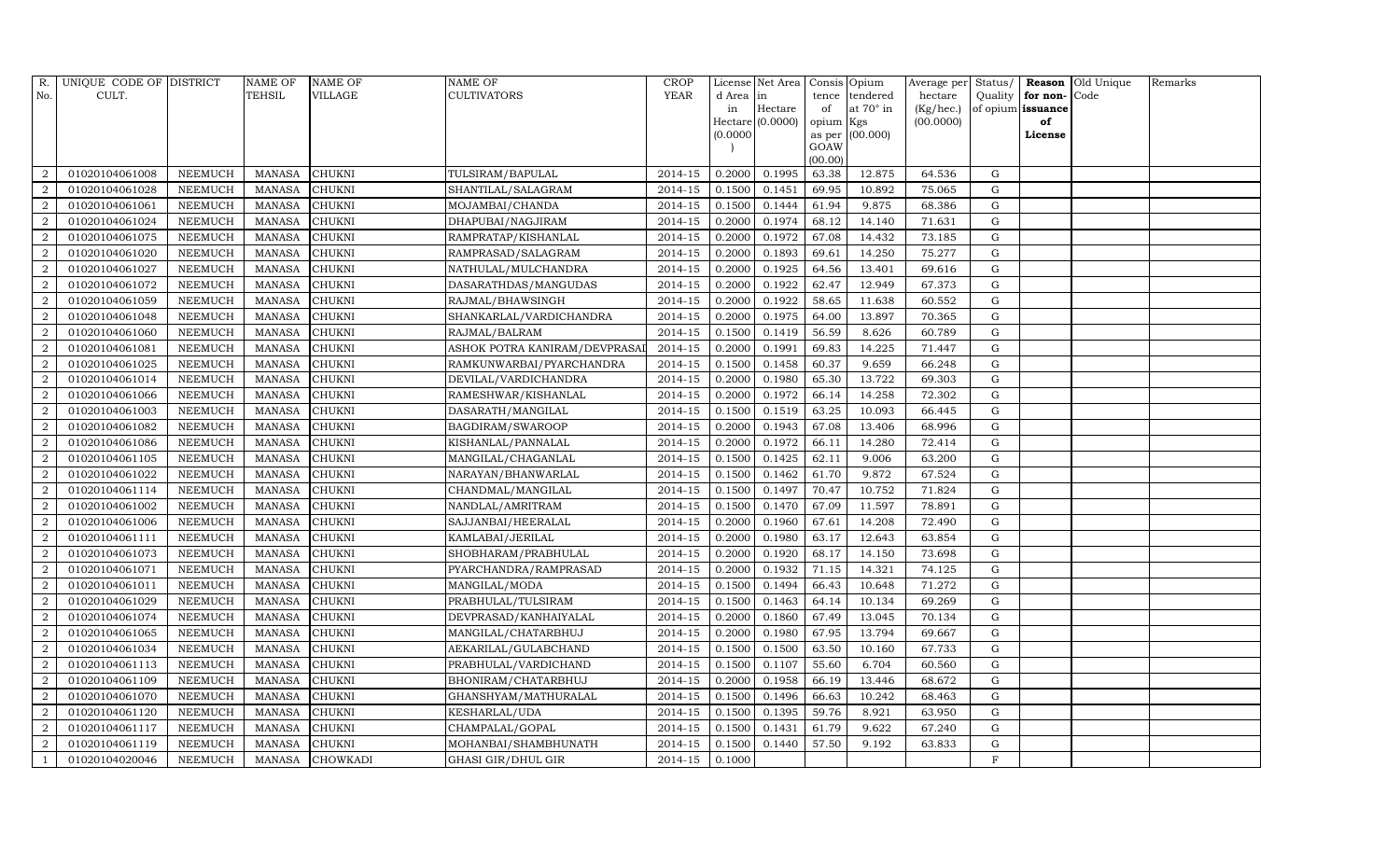| R.                       | UNIQUE CODE OF DISTRICT |                | NAME OF       | <b>NAME OF</b>  | <b>NAME OF</b>        | <b>CROP</b> |          | License Net Area   Consis   Opium |                 |                  | Average per Status/ |             |                   | Reason Old Unique | Remarks     |
|--------------------------|-------------------------|----------------|---------------|-----------------|-----------------------|-------------|----------|-----------------------------------|-----------------|------------------|---------------------|-------------|-------------------|-------------------|-------------|
| No.                      | CULT.                   |                | TEHSIL        | <b>VILLAGE</b>  | <b>CULTIVATORS</b>    | YEAR        | d Area   | in                                | tence           | tendered         | hectare             | Quality     | for non-          | Code              |             |
|                          |                         |                |               |                 |                       |             | in       | Hectare                           | of              | at $70^\circ$ in | (Kg/hec.)           |             | of opium issuance |                   |             |
|                          |                         |                |               |                 |                       |             |          | $Hectare$ (0.0000)                | opium Kgs       |                  | (00.0000)           |             | of                |                   |             |
|                          |                         |                |               |                 |                       |             | (0.0000) |                                   |                 | as per (00.000)  |                     |             | License           |                   |             |
|                          |                         |                |               |                 |                       |             |          |                                   | GOAW<br>(00.00) |                  |                     |             |                   |                   |             |
|                          | 01020104020054          | <b>NEEMUCH</b> | MANASA        | <b>CHOWKADI</b> | KANHAIYALAL/MANGILAL  | 2014-15     | 0.2000   | 0.1987                            | 61.37           | 12.774           | 64.288              | ${\rm G}$   |                   |                   |             |
|                          | 01020104020067          | <b>NEEMUCH</b> | <b>MANASA</b> | <b>CHOWKADI</b> | PYARIBAI/DEVA         | 2014-15     | 0.1500   | 0.1499                            | 66.63           | 10.128           | 67.565              | $\mathbf G$ |                   |                   |             |
| $\overline{1}$           | 01020104020007          | <b>NEEMUCH</b> | <b>MANASA</b> | <b>CHOWKADI</b> | BHERULAL / MANGILAL   | 2014-15     | 0.2000   | 0.1922                            | 60.35           | 12.079           | 62.846              | G           |                   |                   |             |
|                          | 01020104020001          | <b>NEEMUCH</b> | <b>MANASA</b> | <b>CHOWKADI</b> | MANGILAL/MYACHAND     | 2014-15     | 0.2000   | 0.1580                            | 60.07           | 10.049           | 63.601              | ${\rm G}$   |                   |                   |             |
| - 1                      | 01020104020002          | <b>NEEMUCH</b> | <b>MANASA</b> | <b>CHOWKADI</b> | SOHNIBAI/MOTILAL      | 2014-15     | 0.2000   | 0.1819                            | 65.33           | 11.955           | 65.723              | $\mathbf G$ |                   |                   |             |
| $\overline{\phantom{0}}$ | 01020104020005          | <b>NEEMUCH</b> | <b>MANASA</b> | <b>CHOWKADI</b> | DAMARSI/CHUNNILAL     | 2014-15     | 0.2000   | 0.1894                            | 63.33           | 12.756           | 67.350              | $\mathbf G$ |                   |                   | NAME CHANGE |
| $\overline{1}$           | 01020104020011          | <b>NEEMUCH</b> | <b>MANASA</b> | <b>CHOWKADI</b> | TULSIRAM/JAIRAM       | 2014-15     | 0.2000   | 0.1922                            | 64.80           | 13.312           | 69.261              | ${\rm G}$   |                   |                   |             |
| - 1                      | 01020104020013          | <b>NEEMUCH</b> | <b>MANASA</b> | <b>CHOWKADI</b> | CHHAGANLAL/BHERULAL   | 2014-15     | 0.1000   |                                   |                 |                  |                     | F           |                   |                   |             |
|                          | 01020104020014          | <b>NEEMUCH</b> | <b>MANASA</b> | <b>CHOWKADI</b> | MODIRAM/MEGHA         | 2014-15     | 0.1500   | 0.1487                            | 63.09           | 9.743            | 65.521              | $\mathbf G$ |                   |                   |             |
| $\overline{1}$           | 01020104020234          | <b>NEEMUCH</b> | <b>MANASA</b> | <b>CHOWKADI</b> | NARAYAN/NANALAL       | 2014-15     | 0.1500   | 0.1423                            | 62.19           | 9.062            | 63.682              | $\mathbf G$ |                   | 01020104022020    |             |
| $\overline{1}$           | 01020104020020          | <b>NEEMUCH</b> | <b>MANASA</b> | <b>CHOWKADI</b> | SHANKARLAL/KASHIRAM   | 2014-15     | 0.1500   | 0.1405                            | 59.73           | 9.028            | 64.256              | $\mathbf G$ |                   |                   |             |
| - 1                      | 01020104020021          | <b>NEEMUCH</b> | <b>MANASA</b> | <b>CHOWKADI</b> | CHHAGANLAL/MEGHA      | 2014-15     | 0.1500   | 0.1452                            | 60.26           | 9.168            | 63.140              | $\mathbf G$ |                   |                   |             |
| $\overline{1}$           | 01020104020024          | <b>NEEMUCH</b> | <b>MANASA</b> | <b>CHOWKADI</b> | BALIBAI/DEVILAL       | 2014-15     | 0.1500   | 0.1496                            | 61.69           | 9.227            | 61.678              | $\mathbf G$ |                   |                   |             |
|                          | 01020104020026          | <b>NEEMUCH</b> | <b>MANASA</b> | <b>CHOWKADI</b> | <b>BABRU/ NANA</b>    | 2014-15     | 0.1000   |                                   |                 |                  |                     | $\rm F$     |                   |                   |             |
| -1                       | 01020104020031          | <b>NEEMUCH</b> | <b>MANASA</b> | <b>CHOWKADI</b> | MOTILAL/NANDA         | 2014-15     | 0.1500   | 0.1392                            | 61.09           | 9.233            | 66.329              | ${\rm G}$   |                   |                   |             |
| $\overline{1}$           | 01020104020032          | <b>NEEMUCH</b> | <b>MANASA</b> | <b>CHOWKADI</b> | SHANKARLAL GHISALAL   | 2014-15     | 0.2000   | 0.1824                            | 63.94           | 12.450           | 68.257              | G           |                   |                   |             |
| - 1                      | 01020104020033          | <b>NEEMUCH</b> | <b>MANASA</b> | <b>CHOWKADI</b> | KISHANLAL/BHANWARLAL  | 2014-15     | 0.2000   | 0.1908                            | 64.01           | 12.546           | 65.755              | G           |                   |                   |             |
| $\overline{\phantom{0}}$ | 01020104020034          | <b>NEEMUCH</b> | <b>MANASA</b> | <b>CHOWKADI</b> | BANSHILAL/MOHANLAL    | $2014 - 15$ | 0.2000   | 0.1805                            | 63.78           | 12.337           | 68.349              | $\mathbf G$ |                   |                   |             |
|                          | 01020104020036          | <b>NEEMUCH</b> | <b>MANASA</b> | <b>CHOWKADI</b> | TULSIBAI/HANSRAJ      | 2014-15     | 0.1500   | 0.1500                            | 62.15           | 9.358            | 62.387              | G           |                   |                   |             |
| $\overline{1}$           | 01020104020038          | <b>NEEMUCH</b> | <b>MANASA</b> | <b>CHOWKADI</b> | LAXMIBAI/BHAGCHAND    | 2014-15     | 0.1500   | 0.1518                            | 57.78           | 9.418            | 62.042              | G           |                   |                   |             |
|                          | 01020104020039          | <b>NEEMUCH</b> | <b>MANASA</b> | <b>CHOWKADI</b> | MOHANLAL/GHASI        | 2014-15     | 0.1500   | 0.1447                            | 58.57           | 8.819            | 60.947              | $\mathbf G$ |                   |                   |             |
| - 1                      | 01020104020045          | <b>NEEMUCH</b> | <b>MANASA</b> | <b>CHOWKADI</b> | JADAVCHAND/UDAILAL    | 2014-15     | 0.2000   | 0.1854                            | 56.00           | 10.856           | 58.554              | G           |                   |                   |             |
| $\overline{\phantom{0}}$ | 01020104020047          | NEEMUCH        | <b>MANASA</b> | <b>CHOWKADI</b> | BHANWARIBAI/NANDLAL   | 2014-15     | 0.1500   | 0.1483                            | 60.19           | 8.934            | 60.243              | $\mathbf G$ |                   |                   |             |
| $\overline{1}$           | 01020104020049          | <b>NEEMUCH</b> | <b>MANASA</b> | <b>CHOWKADI</b> | BHANWARLAL/GORILAL    | 2014-15     | 0.1500   | 0.1482                            | 55.65           | 8.809            | 59.440              | ${\bf G}$   |                   |                   |             |
| $\overline{1}$           | 01020104020050          | <b>NEEMUCH</b> | <b>MANASA</b> | <b>CHOWKADI</b> | SUKHLAL/GHISALAL      | 2014-15     | 0.1500   | 0.0767                            | 66.69           | 5.507            | 71.799              | ${\rm G}$   |                   |                   |             |
|                          | 01020104020052          | <b>NEEMUCH</b> | <b>MANASA</b> | <b>CHOWKADI</b> | NANDUBAI/DEVA         | 2014-15     | 0.1500   | 0.1484                            | 62.76           | 9.701            | 65.371              | $\mathbf G$ |                   |                   |             |
| $\overline{1}$           | 01020104020056          | <b>NEEMUCH</b> | <b>MANASA</b> | <b>CHOWKADI</b> | MODIRAM/UDAIRAM       | 2014-15     | 0.1500   | 0.1482                            | 56.25           | 9.289            | 62.679              | G           |                   |                   |             |
| $\overline{\phantom{0}}$ | 01020104020003          | <b>NEEMUCH</b> | <b>MANASA</b> | <b>CHOWKADI</b> | KESHURAM/LALURAM      | 2014-15     | 0.2000   | 0.1960                            | 58.77           | 12.123           | 61.852              | $\mathbf G$ |                   |                   |             |
| - 1                      | 01020104020058          | <b>NEEMUCH</b> | <b>MANASA</b> | <b>CHOWKADI</b> | CHAGNIBAILMOHANLAL    | 2014-15     | 0.1500   | 0.1429                            | 60.54           | 9.072            | 63.485              | ${\rm G}$   |                   |                   |             |
| $\overline{1}$           | 01020104020061          | <b>NEEMUCH</b> | <b>MANASA</b> | <b>CHOWKADI</b> | SUHAGIBAI/JAIRAM      | 2014-15     | 0.2000   | 0.1914                            | 64.56           | 13.032           | 68.088              | ${\rm G}$   |                   |                   |             |
|                          | 01020104020062          | <b>NEEMUCH</b> | <b>MANASA</b> | <b>CHOWKADI</b> | PANNALAL/BHARMAL      | 2014-15     | 0.1500   | 0.1396                            | 61.49           | 9.065            | 64.936              | $\mathbf G$ |                   |                   |             |
| - 1                      | 01020104020066          | <b>NEEMUCH</b> | <b>MANASA</b> | <b>CHOWKADI</b> | FULCHAND/NANALAL      | 2014-15     | 0.1500   | 0.1405                            | 60.80           | 9.111            | 64.847              | $\mathbf G$ |                   |                   |             |
| $\overline{\phantom{0}}$ | 01020104020072          | <b>NEEMUCH</b> | <b>MANASA</b> | <b>CHOWKADI</b> | KESHURAM PARTHIVIRAJ  | 2014-15     | 0.2000   | 0.1952                            | 61.28           | 12.956           | 66.373              | $\mathbf G$ |                   |                   |             |
| $\overline{1}$           | 01020104020152          | <b>NEEMUCH</b> | <b>MANASA</b> | <b>CHOWKADI</b> | PRABHULAL/BHANWARLAL  | 2014-15     | 0.1500   | 0.1485                            | 62.19           | 9.382            | 63.178              | $\mathbf G$ |                   |                   |             |
| $\overline{1}$           | 01020104020076          | <b>NEEMUCH</b> | <b>MANASA</b> | <b>CHOWKADI</b> | GOPALDAS/PRABHUDAS    | 2014-15     | 0.1500   | 0.1450                            | 62.49           | 9.436            | 65.076              | ${\rm G}$   |                   |                   |             |
|                          | 01020104020077          | <b>NEEMUCH</b> | <b>MANASA</b> | CHOWKADI        | NATHULAL/MANGILAL     | 2014-15     | 0.1500   | 0.1500                            | 55.78           | 8.877            | 59.180              | G           |                   |                   |             |
| -1                       | 01020104020078          | <b>NEEMUCH</b> | <b>MANASA</b> | <b>CHOWKADI</b> | SHANKARLAL/TULSIRAM   | 2014-15     | 0.2000   | 0.1877                            | 64.69           | 12.753           | 67.944              | ${\rm G}$   |                   |                   |             |
| $\overline{1}$           | 01020104020082          | <b>NEEMUCH</b> |               | MANASA CHOWKADI | SATYANARAYAN/RAMGOPAL | 2014-15     | 0.2000   | 0.1969                            | 60.78           | 12.451           | 63.235              | G           |                   |                   |             |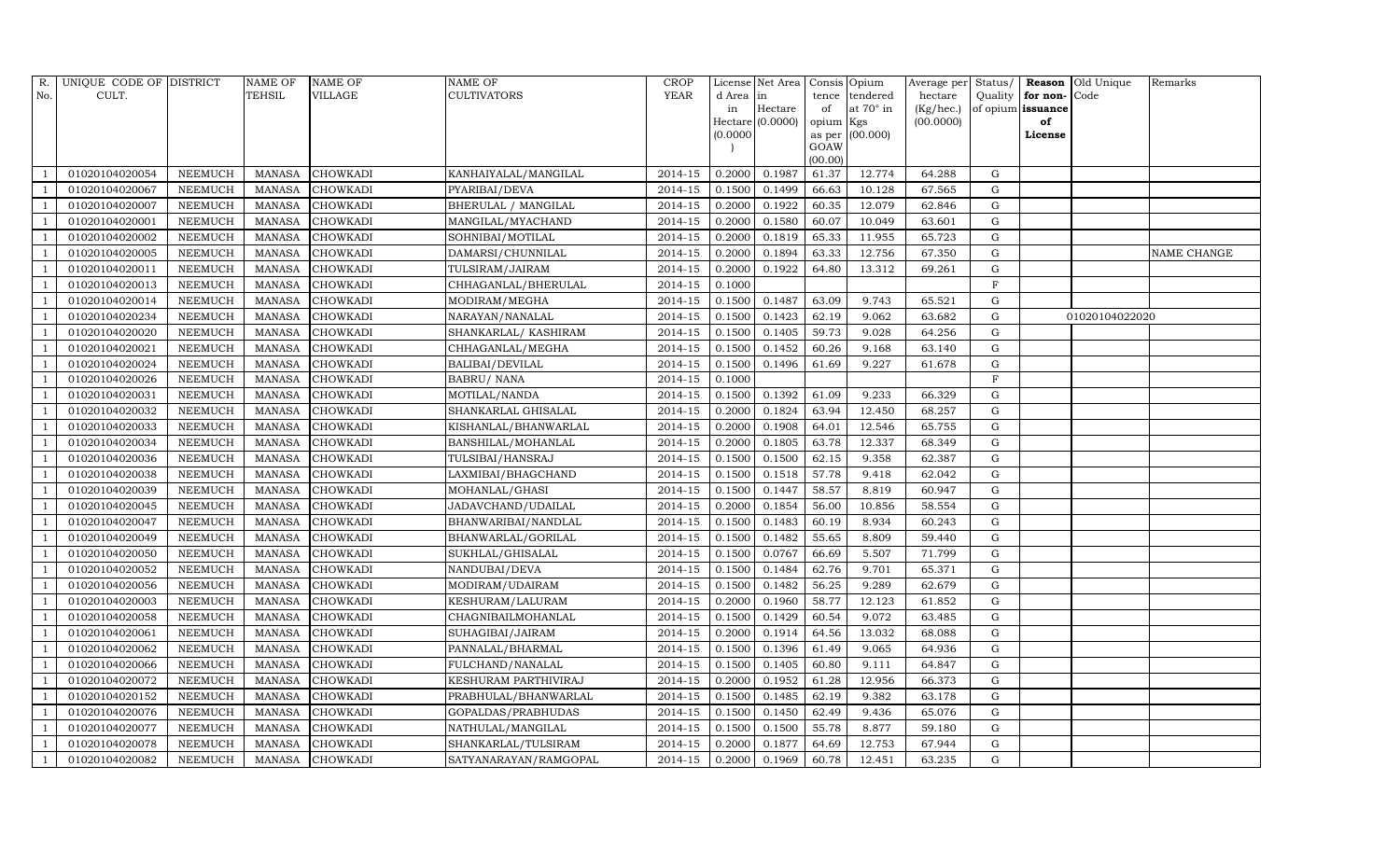| R.  | UNIQUE CODE OF DISTRICT |                | <b>NAME OF</b> | <b>NAME OF</b>  | NAME OF                    | <b>CROP</b>          |          | License Net Area   Consis   Opium |           |                  | Average per Status/           |              |          | Reason Old Unique | Remarks |
|-----|-------------------------|----------------|----------------|-----------------|----------------------------|----------------------|----------|-----------------------------------|-----------|------------------|-------------------------------|--------------|----------|-------------------|---------|
| No. | CULT.                   |                | TEHSIL         | <b>VILLAGE</b>  | <b>CULTIVATORS</b>         | YEAR                 | d Area   | in                                | tence     | tendered         | hectare                       | Quality      | for non- | Code              |         |
|     |                         |                |                |                 |                            |                      | in       | Hectare                           | of        | at $70^\circ$ in | $(Kg/hec.)$ of opium issuance |              |          |                   |         |
|     |                         |                |                |                 |                            |                      |          | Hectare (0.0000)                  | opium Kgs |                  | (00.0000)                     |              | of       |                   |         |
|     |                         |                |                |                 |                            |                      | (0.0000) |                                   | GOAW      | as per (00.000)  |                               |              | License  |                   |         |
|     |                         |                |                |                 |                            |                      |          |                                   | (00.00)   |                  |                               |              |          |                   |         |
|     | 01020104020084          | <b>NEEMUCH</b> | <b>MANASA</b>  | <b>CHOWKADI</b> | SURESHCHAND/BOTLAL         | $\overline{2014-15}$ | 0.1500   | 0.1423                            | 60.06     | 8.734            | 61.377                        | ${\rm G}$    |          |                   |         |
|     | 01020104020088          | <b>NEEMUCH</b> | <b>MANASA</b>  | <b>CHOWKADI</b> | SHAMBHULAL/BHARMAL         | 2014-15              | 0.1000   |                                   |           |                  |                               | $\rm F$      |          |                   |         |
|     | 01020104020089          | <b>NEEMUCH</b> | <b>MANASA</b>  | <b>CHOWKADI</b> | SANTOSHIBAI/GOPAL          | 2014-15              | 0.1500   | 0.1454                            | 65.17     | 9.571            | 65.825                        | G            |          |                   |         |
|     | 01020104020092          | <b>NEEMUCH</b> | <b>MANASA</b>  | <b>CHOWKADI</b> | RADHESHYAM/SUKHLAL         | 2014-15              | 0.2000   | 0.1958                            | 64.69     | 13.067           | 66.736                        | ${\rm G}$    |          |                   |         |
|     | 01020104020093          | <b>NEEMUCH</b> | <b>MANASA</b>  | <b>CHOWKADI</b> | AMRITLAL/SUKHLAL           | 2014-15              | 0.1500   | 0.1436                            | 65.20     | 9.743            | 67.848                        | $\mathbf G$  |          |                   |         |
|     | 01020104020094          | <b>NEEMUCH</b> | <b>MANASA</b>  | <b>CHOWKADI</b> | SOHANI BAI/ KESHURAM       | 2014-15              | 0.1500   | 0.1459                            | 59.19     | 9.428            | 64.620                        | G            |          |                   |         |
|     | 01020104020099          | <b>NEEMUCH</b> | <b>MANASA</b>  | <b>CHOWKADI</b> | BADRILAL/BHANWARLAL        | 2014-15              | 0.2000   | 0.1910                            | 62.48     | 12.666           | 66.314                        | ${\rm G}$    |          |                   |         |
|     | 01020104020103          | <b>NEEMUCH</b> | <b>MANASA</b>  | <b>CHOWKADI</b> | KANKUBAI/CHHAGANLAL        | 2014-15              | 0.1500   | 0.1433                            | 60.52     | 9.424            | 65.764                        | $\mathbf G$  |          |                   |         |
|     | 01020104020105          | <b>NEEMUCH</b> | <b>MANASA</b>  | <b>CHOWKADI</b> | BOTLAL/ GANGARAM           | 2014-15              | 0.2000   | 0.1916                            | 60.11     | 12.460           | 65.031                        | G            |          |                   |         |
|     | 01020104020107          | <b>NEEMUCH</b> | <b>MANASA</b>  | <b>CHOWKADI</b> | HEERALAL/CHHAGANLAL        | 2014-15              | 0.2000   | 0.2006                            | 62.75     | 12.604           | 62.832                        | G            |          |                   |         |
|     | 01020104020135          | <b>NEEMUCH</b> | <b>MANASA</b>  | <b>CHOWKADI</b> | LABHCHAND/CHHAGANLAL BALAI | 2014-15              | 0.1500   | 0.1464                            | 63.51     | 10.044           | 68.607                        | G            |          |                   |         |
|     | 01020104020109          | <b>NEEMUCH</b> | <b>MANASA</b>  | <b>CHOWKADI</b> | NANALAL/LAXMICHAND         | 2014-15              | 0.1500   | 0.1493                            | 56.06     | 8.777            | 58.788                        | $\mathbf G$  |          |                   |         |
|     | 01020104020112          | <b>NEEMUCH</b> | <b>MANASA</b>  | <b>CHOWKADI</b> | SHANTILAL/NARAYAN          | 2014-15              | 0.2000   | 0.1921                            | 63.11     | 13.154           | 68.475                        | $\mathbf G$  |          |                   |         |
|     | 01020104020115          | <b>NEEMUCH</b> | <b>MANASA</b>  | <b>CHOWKADI</b> | MULCHAND/BHERUJI           | 2014-15              | 0.1500   | 0.1434                            | 60.92     | 9.129            | 63.661                        | $\mathbf G$  |          |                   |         |
|     | 01020104020124          | <b>NEEMUCH</b> | <b>MANASA</b>  | <b>CHOWKADI</b> | SHANKARLAL/NARAYAN         | 2014-15              | 0.2000   | 0.1190                            | 60.81     | 7.818            | 65.697                        | ${\rm G}$    |          |                   |         |
|     | 01020104020122          | <b>NEEMUCH</b> | <b>MANASA</b>  | <b>CHOWKADI</b> | SHANKARLAL/MANGILAL CHAMAR | 2014-15              | 0.1500   | 0.1431                            | 61.30     | 9.335            | 65.234                        | G            |          |                   |         |
|     | 01020104020166          | <b>NEEMUCH</b> | <b>MANASA</b>  | <b>CHOWKADI</b> | SHANKARLAL/ MANGILAL       | 2014-15              | 0.1000   |                                   |           |                  |                               | $\mathbf F$  |          |                   |         |
|     | 01020104020125          | <b>NEEMUCH</b> | <b>MANASA</b>  | <b>CHOWKADI</b> | SHANTILAL/GORILAL          | 2014-15              | 0.1500   | 0.0663                            | 57.95     | 4.007            | 60.437                        | ${\rm G}$    |          |                   |         |
|     | 01020104020126          | <b>NEEMUCH</b> | <b>MANASA</b>  | <b>CHOWKADI</b> | DINESH/CHUNNILAL           | 2014-15              | 0.1500   | 0.1471                            | 65.55     | 10.366           | 70.469                        | ${\rm G}$    |          |                   |         |
|     | 01020104020127          | <b>NEEMUCH</b> | <b>MANASA</b>  | CHOWKADI        | BASANTILAL/GORILAL         | 2014-15              | 0.1500   | 0.1440                            | 55.56     | 8.556            | 59.417                        | ${\rm G}$    |          |                   |         |
|     | 01020104020129          | <b>NEEMUCH</b> | <b>MANASA</b>  | <b>CHOWKADI</b> | DHAPUBAI / BHANWARLAL      | 2014-15              | 0.1500   | 0.1498                            | 61.58     | 9.677            | 64.599                        | ${\rm G}$    |          |                   |         |
|     | 01020104020130          | <b>NEEMUCH</b> | <b>MANASA</b>  | <b>CHOWKADI</b> | BHAGCHAND/ NARAYAN         | $2014 - 15$          | 0.2000   | 0.1885                            | 37.29     | 2.770            | 14.695                        | ${\rm G}$    | 04       |                   |         |
|     | 01020104020133          | <b>NEEMUCH</b> | <b>MANASA</b>  | <b>CHOWKADI</b> | SHANTIBAI/MANGILAL         | 2014-15              | 0.1500   | 0.1420                            | 57.83     | 8.476            | 59.690                        | $\mathbf G$  |          |                   |         |
|     | 01020104020138          | <b>NEEMUCH</b> | <b>MANASA</b>  | <b>CHOWKADI</b> | RAMLAL/JAIRAM              | 2014-15              | 0.1500   | 0.1470                            | 62.61     | 9.919            | 67.476                        | ${\rm G}$    |          |                   |         |
|     | 01020104020140          | <b>NEEMUCH</b> | <b>MANASA</b>  | <b>CHOWKADI</b> | NANI BAI/ PYARCHAND        | 2014-15              | 0.1500   | 0.1324                            | 59.53     | 8.402            | 63.459                        | ${\rm G}$    |          |                   |         |
|     | 01020104020141          | <b>NEEMUCH</b> | MANASA         | <b>CHOWKADI</b> | KESHIBAI/MADANLAL          | 2014-15              | 0.1500   | 0.1453                            | 59.84     | 9.412            | 64.776                        | G            |          |                   |         |
|     | 01020104020144          | <b>NEEMUCH</b> | <b>MANASA</b>  | <b>CHOWKADI</b> | PANNALAL/MANGILAL          | 2014-15              | 0.2000   | 0.1975                            | 61.23     | 12.893           | 65.281                        | ${\rm G}$    |          |                   |         |
|     | 01020104020148          | <b>NEEMUCH</b> | <b>MANASA</b>  | <b>CHOWKADI</b> | BABULAL/SHANKARLAL         | 2014-15              | 0.2000   | 0.2010                            | 59.60     | 12.814           | 63.751                        | ${\rm G}$    |          |                   |         |
|     | 01020104020150          | <b>NEEMUCH</b> | <b>MANASA</b>  | <b>CHOWKADI</b> | HEMRAJ/RODILAL             | 2014-15              | 0.2000   | 0.1967                            | 63.24     | 13.434           | 68.297                        | $\mathbf G$  |          |                   |         |
|     | 01020104020153          | <b>NEEMUCH</b> | <b>MANASA</b>  | CHOWKADI        | RAMLAL/PRABHULAL           | 2014-15              | 0.2000   | 0.1899                            | 65.59     | 13.268           | 69.868                        | ${\rm G}$    |          |                   |         |
|     | 01020104020155          | <b>NEEMUCH</b> | <b>MANASA</b>  | <b>CHOWKADI</b> | SAMRATHMAL/MANGILAL        | 2014-15              | 0.1500   | 0.1487                            | 59.21     | 9.008            | 60.578                        | G            |          |                   |         |
|     | 01020104020156          | <b>NEEMUCH</b> | <b>MANASA</b>  | <b>CHOWKADI</b> | MOHAN BAI/BANSHILAL        | 2014-15              | 0.1500   | 0.1520                            | 56.67     | 8.581            | 56.454                        | $\mathbf G$  |          |                   |         |
|     | 01020104020157          | <b>NEEMUCH</b> | <b>MANASA</b>  | <b>CHOWKADI</b> | BAGDIRAM/MANGILAL          | $2014 - 15$          | 0.1000   |                                   |           |                  |                               | $\mathbf{F}$ |          |                   |         |
|     | 01020104020161          | <b>NEEMUCH</b> | <b>MANASA</b>  | <b>CHOWKADI</b> | RATANLAL/MOHANLAL          | 2014-15              | 0.1500   | 0.1475                            | 64.07     | 10.334           | 70.061                        | $\mathbf G$  |          |                   |         |
|     | 01020104020168          | <b>NEEMUCH</b> | <b>MANASA</b>  | <b>CHOWKADI</b> | KAMLIBAI/NATHULAL          | 2014-15              | 0.1500   | 0.1450                            | 59.68     | 9.012            | 62.152                        | ${\rm G}$    |          |                   |         |
|     | 01020104020169          | <b>NEEMUCH</b> | <b>MANASA</b>  | <b>CHOWKADI</b> | SHOKIN./MANGILAL           | 2014-15              | 0.2000   | 0.1994                            | 63.90     | 13.337           | 66.886                        | G            |          |                   |         |
|     | 01020104020171          | NEEMUCH        | <b>MANASA</b>  | <b>CHOWKADI</b> | RAMCHANDRA/PANNALAL        | 2014-15              | 0.1500   | 0.1470                            | 61.16     | 9.357            | 63.653                        | ${\rm G}$    |          |                   |         |
| -1  | 01020104020174          | <b>NEEMUCH</b> |                | MANASA CHOWKADI | PRAKASH/BHERULAL           | 2014-15              | 0.1500   | 0.1521                            | 60.21     | 9.367            | 61.584                        | $\mathbf G$  |          |                   |         |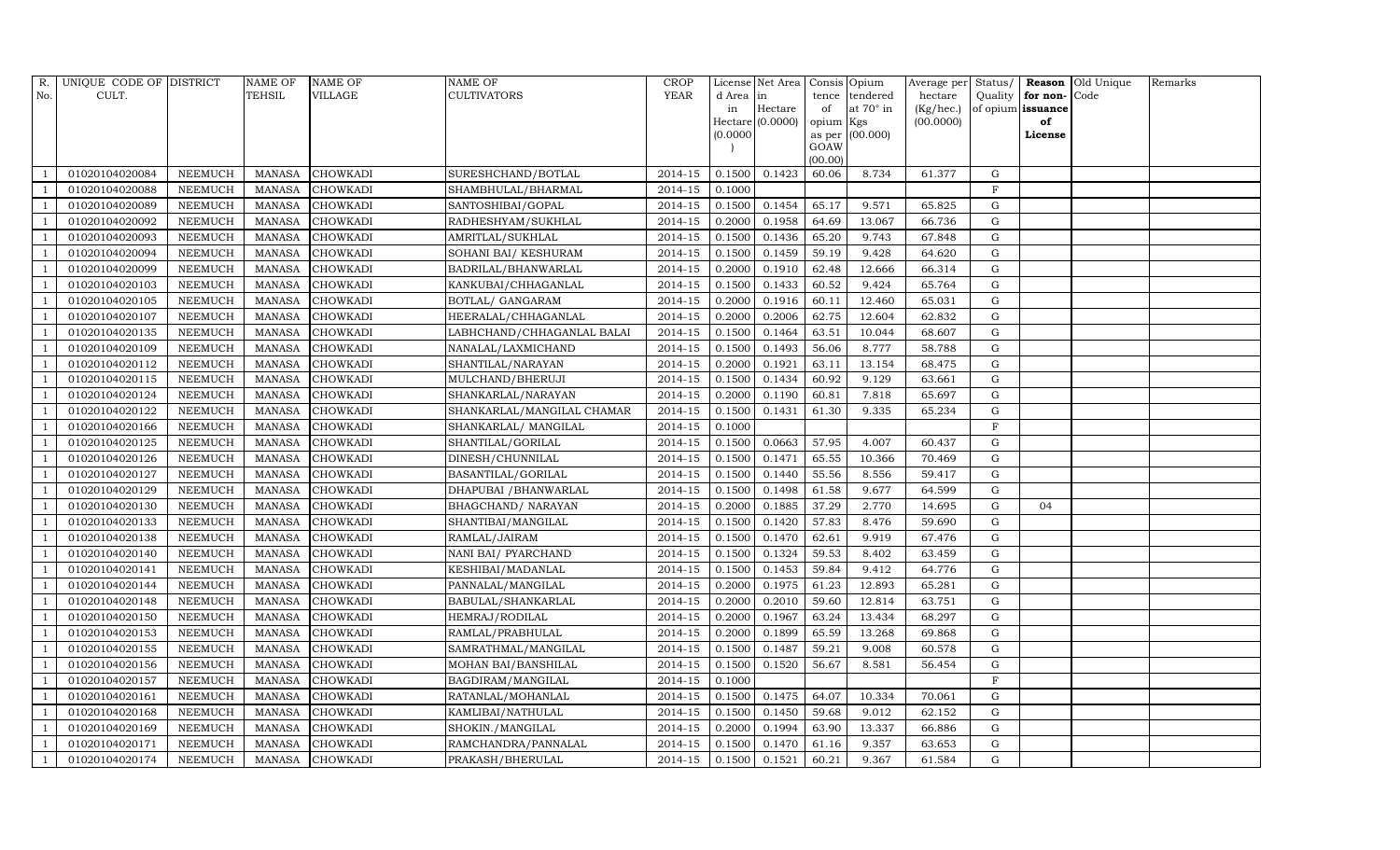| R.                       | UNIQUE CODE OF DISTRICT |                | <b>NAME OF</b> | <b>NAME OF</b>  | <b>NAME OF</b>            | <b>CROP</b> |          | License Net Area   Consis   Opium |                 |                   | Average per | Status/     |                   | <b>Reason</b> Old Unique | Remarks     |
|--------------------------|-------------------------|----------------|----------------|-----------------|---------------------------|-------------|----------|-----------------------------------|-----------------|-------------------|-------------|-------------|-------------------|--------------------------|-------------|
| No.                      | CULT.                   |                | <b>TEHSIL</b>  | <b>VILLAGE</b>  | <b>CULTIVATORS</b>        | YEAR        | d Area   | in                                | tence           | tendered          | hectare     | Quality     | for non-          | Code                     |             |
|                          |                         |                |                |                 |                           |             | in       | Hectare                           | of              | at $70^\circ$ in  | (Kg/hec.)   |             | of opium issuance |                          |             |
|                          |                         |                |                |                 |                           |             |          | $Hectare$ (0.0000)                | opium Kgs       |                   | (00.0000)   |             | of                |                          |             |
|                          |                         |                |                |                 |                           |             | (0.0000) |                                   |                 | as per $(00.000)$ |             |             | License           |                          |             |
|                          |                         |                |                |                 |                           |             |          |                                   | GOAW<br>(00.00) |                   |             |             |                   |                          |             |
|                          | 01020104020175          | <b>NEEMUCH</b> | MANASA         | <b>CHOWKADI</b> | TANKUBAI/MANGILAL         | 2014-15     | 0.1500   | 0.1507                            | 60.35           | 9.173             | 60.869      | G           |                   |                          |             |
|                          | 01020104020176          | <b>NEEMUCH</b> | <b>MANASA</b>  | <b>CHOWKADI</b> | SHANKAR/CHAMPA            | 2014-15     | 0.1500   | 0.1500                            | 60.17           | 9.765             | 65.100      | $\mathbf G$ |                   |                          |             |
| $\overline{1}$           | 01020104020177          | <b>NEEMUCH</b> | <b>MANASA</b>  | <b>CHOWKADI</b> | SHANKARLAL/BHANWARLAL     | $2014 - 15$ | 0.2000   | 0.2024                            | 63.97           | 13.781            | 68.088      | G           |                   |                          |             |
|                          | 01020104020178          | <b>NEEMUCH</b> | <b>MANASA</b>  | <b>CHOWKADI</b> | KANHAIYALAL/KASHIRAM      | 2014-15     | 0.2000   | 0.0859                            | 62.22           | 5.742             | 66.845      | ${\bf G}$   |                   |                          |             |
| - 1                      | 01020104020179          | <b>NEEMUCH</b> | <b>MANASA</b>  | <b>CHOWKADI</b> | GOPAL/NANALAL             | 2014-15     | 0.1500   | 0.1483                            | 63.17           | 10.017            | 67.546      | $\mathbf G$ |                   |                          |             |
| $\overline{1}$           | 01020104020181          | <b>NEEMUCH</b> | <b>MANASA</b>  | <b>CHOWKADI</b> | RAMESHWAR/JAYRAM          | 2014-15     | 0.2000   | 0.1904                            | 61.51           | 12.434            | 65.305      | $\mathbf G$ |                   |                          |             |
| $\overline{1}$           | 01020104020184          | <b>NEEMUCH</b> | <b>MANASA</b>  | <b>CHOWKADI</b> | NANDLAL/PRITHVIRAJ        | 2014-15     | 0.2000   | 0.1862                            | 58.17           | 11.310            | 60.741      | ${\rm G}$   |                   |                          |             |
|                          | 01020104020189          | <b>NEEMUCH</b> | <b>MANASA</b>  | <b>CHOWKADI</b> | GEETABAI/RADHESHYAM       | 2014-15     | 0.2000   | 0.1921                            | 61.35           | 12.165            | 63.326      | $\mathbf G$ |                   |                          |             |
|                          | 01020104020190          | <b>NEEMUCH</b> | <b>MANASA</b>  | <b>CHOWKADI</b> | JADAVCHAND/GORILAL        | $2014 - 15$ | 0.1500   | 0.1491                            | 62.25           | 9.889             | 66.325      | $\mathbf G$ |                   |                          |             |
| $\overline{1}$           | 01020104020191          | <b>NEEMUCH</b> | <b>MANASA</b>  | <b>CHOWKADI</b> | DINESH/KANHAIYALAL        | 2014-15     | 0.1500   | 0.1490                            | 62.34           | 9.547             | 64.074      | $\mathbf G$ |                   |                          |             |
| $\overline{1}$           | 01020104020159          | <b>NEEMUCH</b> | <b>MANASA</b>  | <b>CHOWKADI</b> | LAXMICHAND/RODILAL        | 2014-15     | 0.2000   | 0.1941                            | 59.94           | 12.622            | 65.028      | $\mathbf G$ |                   |                          |             |
| - 1                      | 01020104020160          | <b>NEEMUCH</b> | <b>MANASA</b>  | <b>CHOWKADI</b> | RAMESHWAR/DEVJI           | 2014-15     | 0.1500   | 0.1419                            | 62.81           | 9.296             | 65.511      | G           |                   |                          |             |
| $\overline{1}$           | 01020104020162          | <b>NEEMUCH</b> | <b>MANASA</b>  | <b>CHOWKADI</b> | LABHCHAND/ SHANKARLAL     | $2014 - 15$ | 0.2000   | 0.1207                            | 63.28           | 8.489             | 70.331      | $\mathbf G$ |                   |                          |             |
|                          | 01020104020193          | <b>NEEMUCH</b> | <b>MANASA</b>  | <b>CHOWKADI</b> | RADHESHYAM/HEMRAJ         | 2014-15     | 0.1500   | 0.1466                            | 57.67           | 8.997             | 61.371      | G           |                   |                          |             |
|                          | 01020104020195          | <b>NEEMUCH</b> | <b>MANASA</b>  | <b>CHOWKADI</b> | LABHCHAND/ MATHURALAL     | 2014-15     | 0.1500   | 0.1490                            | 60.85           | 9.597             | 64.409      | ${\rm G}$   |                   |                          |             |
| $\overline{\phantom{0}}$ | 01020104020081          | <b>NEEMUCH</b> | <b>MANASA</b>  | <b>CHOWKADI</b> | DHAPUBAI/AMARCHAND        | 2014-15     | 0.1500   | 0.1494                            | 58.55           | 9.226             | 61.754      | G           |                   |                          |             |
| $\overline{1}$           | 01020104020208          | <b>NEEMUCH</b> | <b>MANASA</b>  | <b>CHOWKADI</b> | LABHCHAND/BHANWARLAL      | 2014-15     | 0.1500   | 0.1378                            | 68.20           | 9.938             | 72.119      | G           |                   |                          |             |
| $\overline{\phantom{0}}$ | 01020104020209          | <b>NEEMUCH</b> | <b>MANASA</b>  | <b>CHOWKADI</b> | RADHESHYAM/VARDICHAND     | 2014-15     | 0.2000   | 0.1828                            | 63.91           | 12.371            | 67.675      | $\mathbf G$ |                   |                          |             |
|                          | 01020104020224          | <b>NEEMUCH</b> | <b>MANASA</b>  | <b>CHOWKADI</b> | GISHALAL/NANDA            | 2014-15     | 0.1500   | 0.1409                            | 58.26           | 8.797             | 62.434      | $\mathbf G$ |                   |                          |             |
| $\overline{1}$           | 01020104020113          | <b>NEEMUCH</b> | <b>MANASA</b>  | <b>CHOWKADI</b> | BHANWARLAL/KAJOD          | 2014-15     | 0.1500   | 0.1520                            | 57.44           | 8.813             | 57.980      | G           |                   |                          |             |
|                          | 01020104020042          | <b>NEEMUCH</b> | <b>MANASA</b>  | <b>CHOWKADI</b> | BHANWARI BAI/ MODI RAM    | 2014-15     | 0.1500   | 0.1354                            | 57.79           | 8.735             | 64.513      | $\mathbf G$ |                   |                          |             |
| - 1                      | 01020104020087          | <b>NEEMUCH</b> | <b>MANASA</b>  | <b>CHOWKADI</b> | BHUWANISHANKAR/PARTHA     | 2014-15     | 0.1500   | 0.1484                            | 61.44           | 9.400             | 63.342      | G           |                   |                          |             |
| $\overline{\phantom{0}}$ | 01020104020118          | <b>NEEMUCH</b> | <b>MANASA</b>  | CHOWKADI        | PARBHULAL GISHALAL        | 2014-15     | 0.1500   | 0.1448                            | 58.12           | 9.050             | 62.500      | $\mathbf G$ |                   |                          | NAME CHANGE |
| $\overline{1}$           | 01020104020070          | <b>NEEMUCH</b> | <b>MANASA</b>  | <b>CHOWKADI</b> | GITABAI/ MANGILAL         | 2014-15     | 0.1500   | 0.1400                            | 64.83           | 9.817             | 70.121      | ${\bf G}$   |                   |                          |             |
| - 1                      | 01020104020120          | <b>NEEMUCH</b> | <b>MANASA</b>  | <b>CHOWKADI</b> | GOVERDHAN/GORILAL         | $2014 - 15$ | 0.1500   | 0.1424                            | 60.98           | 9.313             | 65.400      | ${\rm G}$   |                   |                          |             |
|                          | 01020104020017          | <b>NEEMUCH</b> | <b>MANASA</b>  | CHOWKADI        | MANGILAL/ MODA            | 2014-15     | 0.1500   | 0.1451                            | 60.21           | 9.014             | 62.123      | $\mathbf G$ |                   |                          |             |
| $\overline{1}$           | 01020104020083          | <b>NEEMUCH</b> | <b>MANASA</b>  | <b>CHOWKADI</b> | GOPAL/MANGILAL            | 2014-15     | 0.2000   | 0.1984                            | 60.38           | 12.507            | 63.039      | G           |                   |                          |             |
|                          | 01020104020019          | <b>NEEMUCH</b> | <b>MANASA</b>  | <b>CHOWKADI</b> | MANGILAL VARDICHAND       | 2014-15     | 0.1500   | 0.1472                            | 62.43           | 10.016            | 68.043      | $\mathbf G$ |                   |                          |             |
| - 1                      | 01020104020012          | <b>NEEMUCH</b> | <b>MANASA</b>  | <b>CHOWKADI</b> | BHANWARIBAI/NARAYAN       | 2014-15     | 0.2000   | 0.2001                            | 63.98           | 13.317            | 66.552      | $\mathbf G$ |                   |                          |             |
| $\overline{1}$           | 01020104020023          | <b>NEEMUCH</b> | <b>MANASA</b>  | CHOWKADI        | SUNDARBAI/MANGILAL        | 2014-15     | 0.2000   | 0.1879                            | 57.22           | 11.509            | 61.251      | $\mathbf G$ |                   |                          |             |
|                          | 01020104020080          | <b>NEEMUCH</b> | <b>MANASA</b>  | <b>CHOWKADI</b> | RAMNARAYAN/LAXMINARAYAN   | 2014-15     | 0.1500   | 0.1439                            | 60.80           | 9.363             | 65.066      | $\mathbf G$ |                   |                          |             |
| - 1                      | 01020104020065          | <b>NEEMUCH</b> | <b>MANASA</b>  | <b>CHOWKADI</b> | RAMKUWARI BAI/ SHANKARLAL | 2014-15     | 0.2000   | 0.1780                            | 60.57           | 11.361            | 63.826      | $\mathbf G$ |                   |                          |             |
| $\overline{\phantom{0}}$ | 01020104020010          | <b>NEEMUCH</b> | <b>MANASA</b>  | <b>CHOWKADI</b> | <b>VARDIBAI</b>           | 2014-15     | 0.1500   | 0.1469                            | 63.74           | 9.716             | 66.140      | G           |                   |                          |             |
| $\overline{1}$           | 01020104020085          | <b>NEEMUCH</b> | <b>MANASA</b>  | <b>CHOWKADI</b> | VARJIBAI/TULSIRAM         | 2014-15     | 0.1500   | 0.1476                            | 60.26           | 9.685             | 65.617      | $\mathbf G$ |                   |                          |             |
| $\overline{\phantom{0}}$ | 01020104020102          | <b>NEEMUCH</b> | <b>MANASA</b>  | <b>CHOWKADI</b> | SATYANARAYAN/RAMCHANDRA   | 2014-15     | 0.1500   | 0.1361                            | 61.77           | 9.213             | 67.693      | ${\rm G}$   |                   |                          |             |
|                          | 01020104020048          | <b>NEEMUCH</b> | <b>MANASA</b>  | CHOWKADI        | AMRATLAL/ PRATHVIRAJ      | 2014-15     | 0.1500   | 0.1463                            | 60.90           | 9.292             | 63.513      | $\mathbf G$ |                   |                          |             |
| -1                       | 01020104020123          | <b>NEEMUCH</b> | <b>MANASA</b>  | <b>CHOWKADI</b> | RAMCHAND/NARAYAN          | 2014-15     | 0.1500   | 0.1082                            | 63.47           | 7.417             | 68.549      | G           |                   |                          |             |
| $\overline{1}$           | 01020104020225          | <b>NEEMUCH</b> | MANASA         | <b>CHOWKADI</b> | BHANWARLAL/GANGARAM       | 2014-15     | 0.2000   | 0.1824                            | 64.63           | 12.427            | 68.130      | G           |                   |                          |             |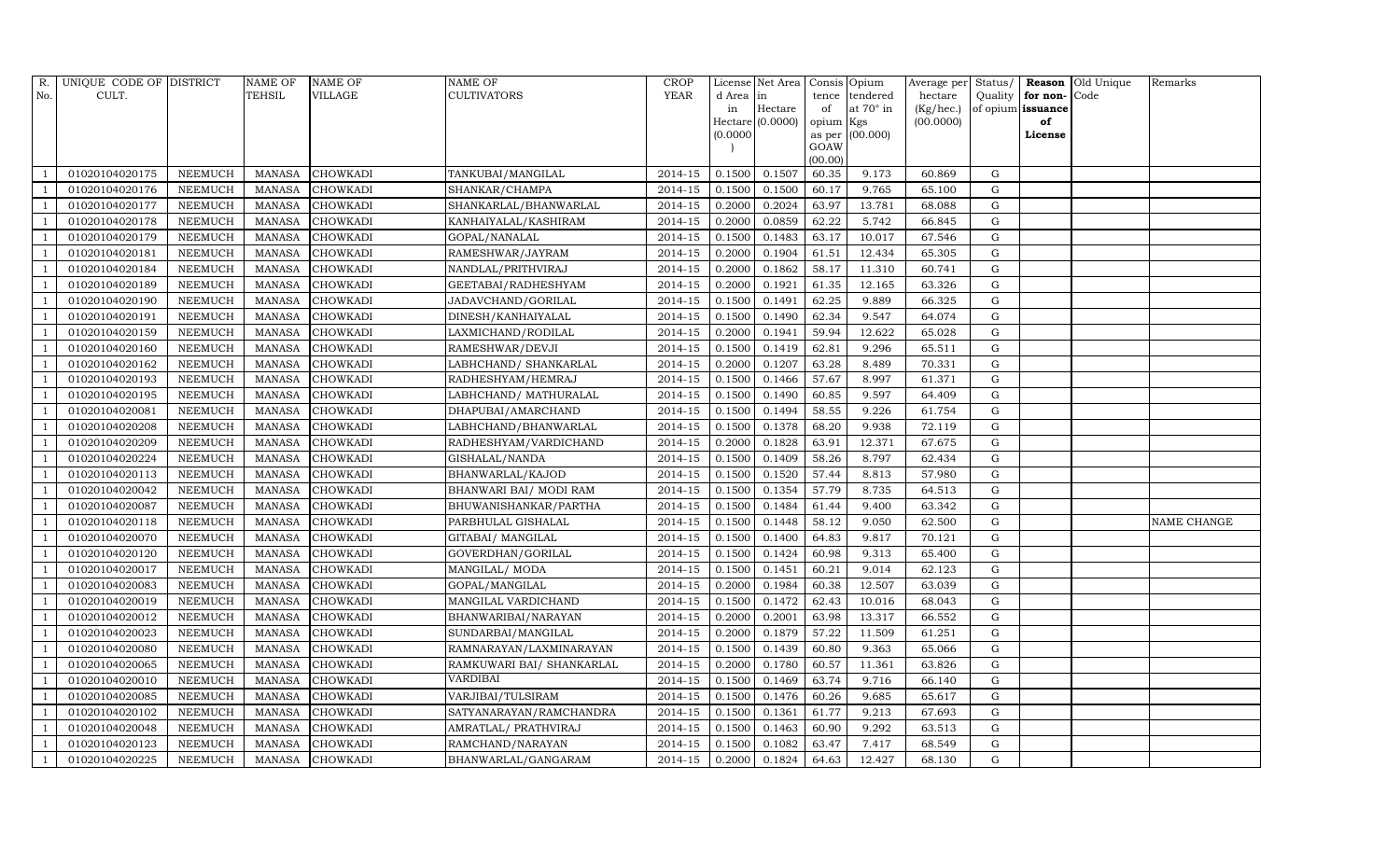| R.             | UNIQUE CODE OF DISTRICT |                | <b>NAME OF</b> | <b>NAME OF</b>      | <b>NAME OF</b>           | <b>CROP</b> |           | License Net Area | Consis Opium    |                 |           |             |                   | Average per Status/ <b>Reason</b> Old Unique | Remarks                        |
|----------------|-------------------------|----------------|----------------|---------------------|--------------------------|-------------|-----------|------------------|-----------------|-----------------|-----------|-------------|-------------------|----------------------------------------------|--------------------------------|
| No.            | CULT.                   |                | TEHSIL         | <b>VILLAGE</b>      | <b>CULTIVATORS</b>       | YEAR        | d Area in |                  |                 | tence tendered  | hectare   | Quality     | for non-          | Code                                         |                                |
|                |                         |                |                |                     |                          |             | in        | Hectare          | of              | at 70° in       | (Kg/hec.) |             | of opium issuance |                                              |                                |
|                |                         |                |                |                     |                          |             |           | Hectare (0.0000) | opium Kgs       |                 | (00.0000) |             | of                |                                              |                                |
|                |                         |                |                |                     |                          |             | (0.0000)  |                  |                 | as per (00.000) |           |             | License           |                                              |                                |
|                |                         |                |                |                     |                          |             |           |                  | GOAW<br>(00.00) |                 |           |             |                   |                                              |                                |
|                | 01020104020068          | <b>NEEMUCH</b> | <b>MANASA</b>  | <b>CHOWKADI</b>     | BABULAL/BABRU            | 2014-15     | 0.1500    | 0.1500           | 59.43           | 9.373           | 62.487    | $\mathbf G$ |                   |                                              |                                |
|                | 01020104020037          | <b>NEEMUCH</b> | <b>MANASA</b>  | CHOWKADI            | MOTYABAI/CHHAGANLAL      | 2014-15     | 0.1500    | 0.1488           | 57.74           | 9.082           | 61.035    | $\mathbf G$ |                   |                                              |                                |
|                | 01020104020057          | <b>NEEMUCH</b> | <b>MANASA</b>  | CHOWKADI            | KAMLIBAI/KESHURAM        | 2014-15     | 0.1500    | 0.1388           | 57.75           | 8.720           | 62.824    | G           |                   |                                              |                                |
|                | 01020104020027          | <b>NEEMUCH</b> | <b>MANASA</b>  | <b>CHOWKADI</b>     | KAMLIBAI/MATHURALAL      | 2014-15     | 0.1500    | 0.1491           | 57.37           | 9.040           | 60.630    | ${\bf G}$   |                   |                                              |                                |
| $\overline{1}$ | 01020104020134          | <b>NEEMUCH</b> | <b>MANASA</b>  | CHOWKADI            | DEVILAL/ LALURAM         | 2014-15     | 0.2000    | 0.1918           | 57.29           | 11.867          | 61.872    | ${\rm G}$   |                   |                                              |                                |
| 3              | 01020104093004          | <b>NEEMUCH</b> | <b>MANASA</b>  | <b>CHAPLANA</b>     | GORDHAN/JAGANNATH        | 2014-15     | 0.1000    |                  |                 |                 |           | $\rm F$     |                   |                                              |                                |
| 3              | 01020104093007          | <b>NEEMUCH</b> | <b>MANASA</b>  | <b>CHAPLANA</b>     | KAMLASHANKAR/ CHHAGANLAL | 2014-15     | 0.1000    |                  |                 |                 |           | $\mathbf F$ |                   |                                              |                                |
| 3              | 01020104093010          | <b>NEEMUCH</b> | <b>MANASA</b>  | <b>CHAPLANA</b>     | SURESHCHANDRA/BHAGIRATH  | 2014-15     | 0.1000    |                  |                 |                 |           | $\rm F$     |                   |                                              |                                |
| 3              | 01020104093013          | <b>NEEMUCH</b> | <b>MANASA</b>  | CHAPLANA            | MUKESH KUMAR/RATANLAL    | 2014-15     | 0.1000    |                  |                 |                 |           | $\rm F$     |                   |                                              |                                |
| $\mathbf{3}$   | 01020104093015          | <b>NEEMUCH</b> | <b>MANASA</b>  | CHAPLANA            | RAJKUNWAR/MANOHAR SINGH  | 2014-15     | 0.2000    | 0.2046           | 65.86           | 13.586          | 66.403    | G           |                   |                                              | NAMECHANGE                     |
| 3              | 01020104093020          | <b>NEEMUCH</b> | <b>MANASA</b>  | <b>CHAPLANA</b>     | SHANTILAL/ SUKHDEV       | 2014-15     | 0.2000    | 0.2000           | 69.14           | 14.144          | 70.720    | $\mathbf G$ |                   |                                              |                                |
| 3              | 01020104093022          | <b>NEEMUCH</b> | <b>MANASA</b>  | <b>CHAPLANA</b>     | GOPAL/ MANGILAL          | 2014-15     | 0.1000    |                  |                 |                 |           | $\rm F$     |                   |                                              |                                |
| $\mathbf{3}$   | 01020104093023          | <b>NEEMUCH</b> | <b>MANASA</b>  | <b>CHAPLANA</b>     | KANHYALAL/RAMLAL         | $2014 - 15$ | 0.1500    | 0.1458           | 61.58           | 9.686           | 66.433    | $\mathbf G$ |                   |                                              |                                |
| 3              | 01020104093001          | <b>NEEMUCH</b> | <b>MANASA</b>  | <b>CHAPLANA</b>     | DHAPU BAI/ RATANLAL      | 2014-15     | 0.1500    | 0.1519           | 56.51           | 8.727           | 57.452    | $\mathbf G$ |                   |                                              |                                |
| 3              | 01020104093041          | <b>NEEMUCH</b> | <b>MANASA</b>  | <b>CHAPLANA</b>     | GANPATLAL/JAGANNATH      | 2014-15     | 0.1500    | 0.1456           | 55.73           | 8.630           | 59.272    | ${\rm G}$   |                   |                                              |                                |
| 3              | 01020104093046          | <b>NEEMUCH</b> | <b>MANASA</b>  | <b>CHAPLANA</b>     | <b>BAGDIRAM/ MANGU</b>   | 2014-15     | 0.1500    | 0.1440           | 54.09           | 8.098           | 56.236    | G           |                   |                                              |                                |
| $\mathbf{3}$   | 01020104093052          | <b>NEEMUCH</b> | <b>MANASA</b>  | CHAPLANA            | RAMNARAYAN/AMRITRAM      | 2014-15     | 0.1000    |                  |                 |                 |           | $\rm F$     |                   |                                              |                                |
| 3              | 01020104093089          | <b>NEEMUCH</b> | <b>MANASA</b>  | <b>CHAPLANA</b>     | JANIBAI/KARULAL          | $2014 - 15$ | 0.1000    |                  |                 |                 |           | F           |                   |                                              |                                |
| $\mathbf{3}$   | 01020104093090          | <b>NEEMUCH</b> | <b>MANASA</b>  | <b>CHAPLANA</b>     | VISHNUPRASAD/SALAGRAM    | 2014-15     | 0.1500    | 0.1372           | 61.57           | 9.086           | 66.224    | $\mathbf G$ |                   |                                              |                                |
| $\mathbf{3}$   | 01020104093053          | <b>NEEMUCH</b> | <b>MANASA</b>  | <b>CHAPLANA</b>     | KANKU BAI/ NAND LAL      | $2014 - 15$ | 0.1500    | 0.1490           | 48.74           | 7.527           | 50.517    | - 1         | 02                |                                              |                                |
| 3              | 01020104093071          | <b>NEEMUCH</b> | <b>MANASA</b>  | <b>CHAPLANA</b>     | KASHTURI BAI/ BHAGIRATH  | 2014-15     | 0.1500    | 0.1463           | 61.06           | 9.700           | 66.302    | $\mathbf G$ |                   |                                              |                                |
| 3              | 01020104093076          | <b>NEEMUCH</b> | <b>MANASA</b>  | <b>CHAPLANA</b>     | RAM KUNWAR BAI/ RAMA     | 2014-15     | 0.1000    |                  |                 |                 |           | $\rm F$     |                   |                                              |                                |
| $\mathbf{3}$   | 01020104093012          | <b>NEEMUCH</b> | <b>MANASA</b>  | <b>CHAPLANA</b>     | SHANKAR LAL/ RATAN LAL   | 2014-15     | 0.1500    | 0.1440           | 56.73           | 8.963           | 62.243    | $\mathbf G$ |                   |                                              |                                |
| $\mathbf{3}$   | 01020104093003          | <b>NEEMUCH</b> | <b>MANASA</b>  | <b>CHAPLANA</b>     | GANESHRAM/ OKAARLAL      | 2014-15     | 0.2000    | 0.1880           | 56.26           | 11.059          | 58.824    | $\mathbf G$ |                   |                                              |                                |
| $\mathbf{3}$   | 01020104093107          | <b>NEEMUCH</b> | <b>MANASA</b>  | <b>CHAPLANA</b>     | CHATARBHUJ/ KISHANLAL    | $2014 - 15$ | 0.1000    |                  |                 |                 |           | $\mathbf F$ |                   |                                              |                                |
| $\overline{2}$ | 01020104059009          | <b>NEEMUCH</b> | <b>MANASA</b>  | <b>BHOPALI</b>      | BHANWARLAL/BHAGIRATH     | 2014-15     | 0.1500    | 0.1394           | 52.55           | 6.824           | 48.953    | $\mathbf G$ | 04                |                                              | 102010405604 ISSUED ON 2016-17 |
| $\overline{2}$ | 01020104059007          | <b>NEEMUCH</b> | <b>MANASA</b>  | <b>BHOPALI</b>      | RADHESHYAM/DALLA         | 2014-15     | 0.1000    |                  |                 |                 |           | $\rm F$     |                   | 01020104054042                               |                                |
| $\overline{1}$ | 01020104028120          | <b>NEEMUCH</b> | <b>MANASA</b>  | <b>BHATKHEDI-II</b> | GITABAI/RAMNIWAS         | 2014-15     | 0.1500    | 0.1444           | 61.36           | 9.590           | 66.413    | $\mathbf G$ |                   |                                              |                                |
| - 1            | 01020104028122          | <b>NEEMUCH</b> | <b>MANASA</b>  | <b>BHATKHEDI-II</b> | BHULIBAI/BANSHILAL       | 2014-15     | 0.2000    | 0.1974           | 65.26           | 13.425          | 68.009    | $\mathbf G$ |                   |                                              |                                |
| $\overline{1}$ | 01020104028123          | <b>NEEMUCH</b> | <b>MANASA</b>  | <b>BHATKHEDI-II</b> | MANGILAL/BADRILAL        | 2014-15     | 0.1500    | 0.1512           | 62.95           | 10.207          | 67.507    | $\mathbf G$ |                   |                                              |                                |
|                | 01020104028124          | <b>NEEMUCH</b> | <b>MANASA</b>  | <b>BHATKHEDI-II</b> | RADHESHYAM/NANDLAL BADA  | 2014-15     | 0.1500    | 0.1416           | 62.12           | 8.759           | 61.857    | $\mathbf G$ |                   |                                              |                                |
| - 1            | 01020104028125          | <b>NEEMUCH</b> | <b>MANASA</b>  | <b>BHATKHEDI-II</b> | KARURAM/MULCHAND         | 2014-15     | 0.1500    | 0.1495           | 64.14           | 10.354          | 69.258    | ${\rm G}$   |                   |                                              |                                |
| $\overline{1}$ | 01020104028128          | <b>NEEMUCH</b> | <b>MANASA</b>  | <b>BHATKHEDI-II</b> | BADAMBAI/MANGILAL        | 2014-15     | 0.1500    | 0.1497           | 63.49           | 9.741           | 65.070    | $\mathbf G$ |                   |                                              |                                |
| - 1            | 01020104028129          | <b>NEEMUCH</b> | <b>MANASA</b>  | <b>BHATKHEDI-II</b> | NANDLAL/BHAGCHAND        | 2014-15     | 0.1500    | 0.1528           | 65.92           | 10.472          | 68.534    | ${\rm G}$   |                   |                                              |                                |
|                | 01020104028132          | <b>NEEMUCH</b> | <b>MANASA</b>  | <b>BHATKHEDI-II</b> | SOHANBAI/RAMNIVAS        | 2014-15     | 0.2000    | 0.2007           | 66.41           | 14.383          | 71.664    | ${\bf G}$   |                   |                                              | NAME CHANGE                    |
|                | 01020104028254          | <b>NEEMUCH</b> | <b>MANASA</b>  | <b>BHATKHEDI-II</b> | MANGIBAI/RAMCHANDRA DAS  | 2014-15     | 0.1500    | 0.1473           | 65.99           | 9.738           | 66.110    | $\mathbf G$ |                   |                                              |                                |
| -1             | 01020104028143          | <b>NEEMUCH</b> | <b>MANASA</b>  | <b>BHATKHEDI-II</b> | HIRALAL/ KISHANA         | 2014-15     | 0.2000    | 0.2011           | 62.38           | 11.817          | 58.762    | $\mathbf G$ |                   |                                              |                                |
| $\mathbf{1}$   | 01020104028147          | <b>NEEMUCH</b> | <b>MANASA</b>  | <b>BHATKHEDI-II</b> | DHAPUBAI/MANNALAL        | 2014-15     | 0.1500    | 0.1476           | 66.08           | 10.611          | 71.890    | G           |                   |                                              |                                |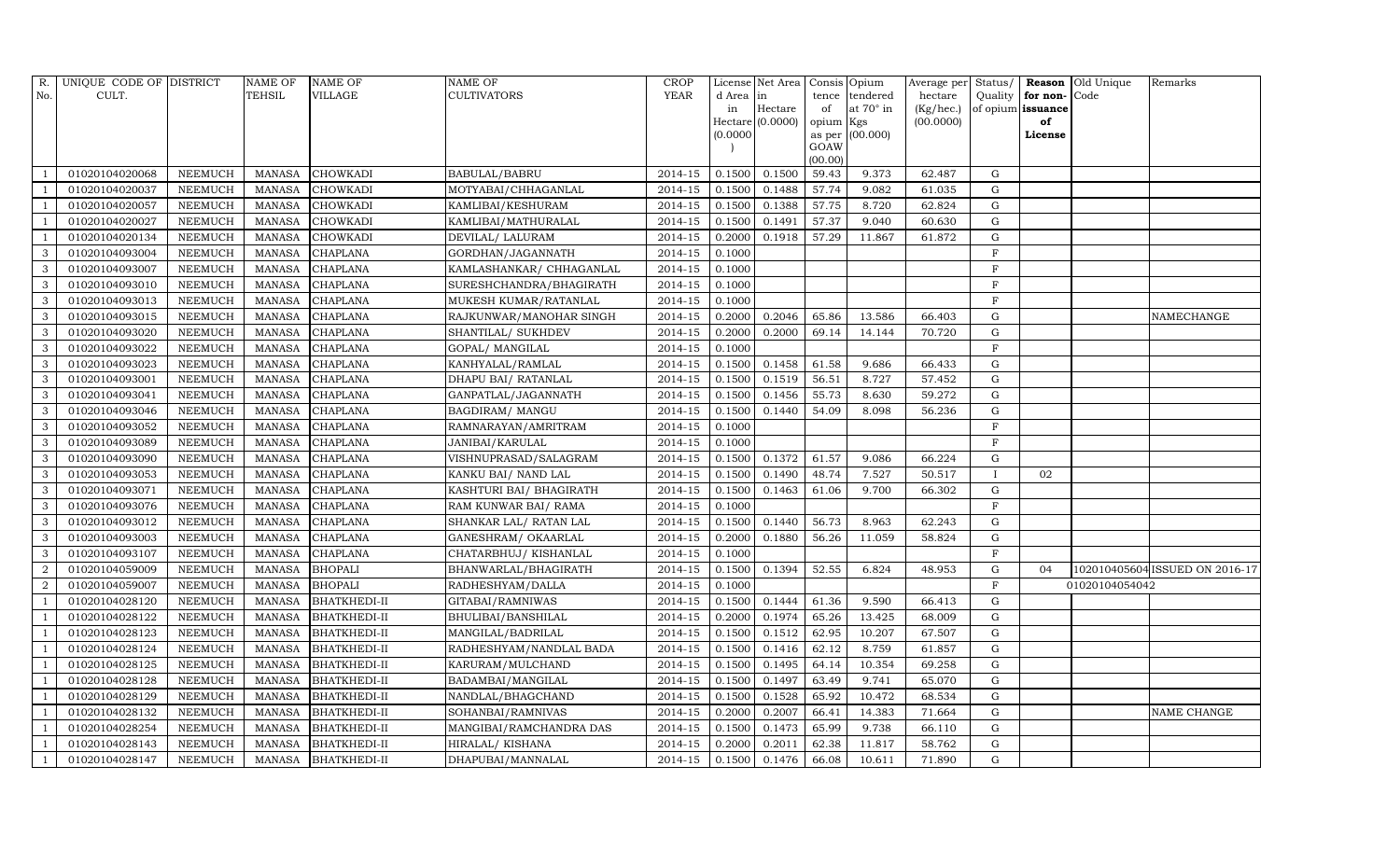| R.                       | UNIQUE CODE OF DISTRICT |                | NAME OF       | <b>NAME OF</b>      | NAME OF                     | <b>CROP</b> |          | License Net Area Consis Opium |                    |                  |           |              |                   | Average per Status/ Reason Old Unique | Remarks                  |
|--------------------------|-------------------------|----------------|---------------|---------------------|-----------------------------|-------------|----------|-------------------------------|--------------------|------------------|-----------|--------------|-------------------|---------------------------------------|--------------------------|
| No.                      | CULT.                   |                | <b>TEHSIL</b> | <b>VILLAGE</b>      | <b>CULTIVATORS</b>          | <b>YEAR</b> | d Area   | in                            | tence              | tendered         | hectare   | Quality      | for non-          | Code                                  |                          |
|                          |                         |                |               |                     |                             |             | in       | Hectare                       | of                 | at $70^\circ$ in | (Kg/hec.) |              | of opium issuance |                                       |                          |
|                          |                         |                |               |                     |                             |             | (0.0000) | Hectare (0.0000)              | opium Kgs          | as per (00.000)  | (00.0000) |              | of<br>License     |                                       |                          |
|                          |                         |                |               |                     |                             |             |          |                               | GOAW               |                  |           |              |                   |                                       |                          |
|                          |                         |                |               |                     |                             |             |          |                               | (00.00)            |                  |           |              |                   |                                       |                          |
|                          | 01020104028149          | <b>NEEMUCH</b> |               | MANASA BHATKHEDI-II | SHOBHARAM/RATANLAL          | 2014-15     | 0.1500   | 0.1400                        | 65.67              | 9.841            | 70.293    | G            |                   |                                       |                          |
|                          | 01020104028151          | <b>NEEMUCH</b> | <b>MANASA</b> | <b>BHATKHEDI-II</b> | KAILASH BAI/OKARLAL         | 2014-15     | 0.2000   | 0.2006                        | 65.17              | 13.304           | 66.321    | $\mathbf G$  |                   |                                       |                          |
| $\overline{1}$           | 01020104028152          | <b>NEEMUCH</b> | MANASA        | <b>BHATKHEDI-II</b> | KAILASHCHAND/NANDLAL        | 2014-15     | 0.1500   | 0.1536                        | 59.72              | 9.291            | 60.488    | $\mathbf G$  |                   |                                       |                          |
|                          | 01020104028161          | <b>NEEMUCH</b> | MANASA        | <b>BHATKHEDI-II</b> | RAMCHANDRA/GANGARAM         | 2014-15     | 0.2000   | 0.1986                        | 64.74              | 13.531           | 68.132    | G            |                   |                                       |                          |
|                          | 01020104028162          | <b>NEEMUCH</b> | <b>MANASA</b> | <b>BHATKHEDI-II</b> | KISHOR/BALCHAND             | 2014-15     | 0.1500   | 0.1538                        | $\overline{57.68}$ | 9.319            | 60.592    | $\mathbf G$  |                   |                                       |                          |
| $\overline{1}$           | 01020104028163          | <b>NEEMUCH</b> | MANASA        | <b>BHATKHEDI-II</b> | NANDLAL/VARDICHAND          | 2014-15     | 0.1500   | 0.1435                        | 60.82              | 9.427            | 65.693    | G            |                   |                                       |                          |
|                          | 01020104028164          | <b>NEEMUCH</b> | <b>MANASA</b> | <b>BHATKHEDI-II</b> | LAXIMINARAYAN/KASHIRAM      | 2014-15     | 0.1000   |                               |                    |                  |           | $\mathbf F$  |                   |                                       |                          |
| $\overline{1}$           | 01020104028168          | <b>NEEMUCH</b> | MANASA        | <b>BHATKHEDI-II</b> | PARSHRAM/MOTYABAI           | 2014-15     | 0.1500   | 0.1504                        | 59.95              | 9.738            | 64.747    | ${\rm G}$    |                   |                                       |                          |
|                          | 01020104028171          | <b>NEEMUCH</b> | MANASA        | <b>BHATKHEDI-II</b> | SHYAMSUNDER/BHANWARLAL      | 2014-15     | 0.1000   |                               |                    |                  |           | $\mathbf{F}$ |                   |                                       |                          |
| - 1                      | 01020104028173          | <b>NEEMUCH</b> | <b>MANASA</b> | <b>BHATKHEDI-II</b> | GEETABAI/MODIRAM            | 2014-15     | 0.2000   | 0.2000                        | 60.06              | 12.801           | 64.005    | G            |                   |                                       |                          |
| $\overline{1}$           | 01020104028327          | <b>NEEMUCH</b> | MANASA        | <b>BHATKHEDI-II</b> | PARBHULAL/MOHANLAL          | 2014-15     | 0.1500   | 0.1524                        | 60.11              | 9.764            | 64.068    | G            |                   |                                       |                          |
|                          | 01020104028179          | <b>NEEMUCH</b> | <b>MANASA</b> | <b>BHATKHEDI-II</b> | RAMCHANDRA/MANGILAL         | 2014-15     | 0.1000   |                               |                    |                  |           | $\mathbf F$  |                   |                                       |                          |
| -1                       | 01020104028182          | <b>NEEMUCH</b> | MANASA        | <b>BHATKHEDI-II</b> | KAILASH/MANGILAL MALI       | 2014-15     | 0.1500   | 0.1520                        | 57.98              | 9.061            | 59.612    | $\mathbf G$  |                   |                                       |                          |
|                          | 01020104028190          | <b>NEEMUCH</b> | MANASA        | <b>BHATKHEDI-II</b> | BANSHILAL/NANDLAL           | 2014-15     | 0.1500   | 0.1505                        | 61.30              | 9.852            | 65.462    | $\mathbf G$  |                   |                                       |                          |
|                          | 01020104028196          | <b>NEEMUCH</b> | <b>MANASA</b> | <b>BHATKHEDI-II</b> | RATANIBAI/RATANLAL          | 2014-15     | 0.1500   | 0.1338                        | 57.74              | 8.339            | 62.324    | $\mathbf G$  |                   |                                       |                          |
| $\overline{1}$           | 01020104028131          | <b>NEEMUCH</b> | MANASA        | <b>BHATKHEDI-II</b> | SHYAM/UDAIRAM               | 2014-15     | 0.1500   | 0.1433                        | 56.48              | 8.819            | 61.542    | $\mathbf G$  |                   |                                       |                          |
| $\overline{1}$           | 01020104028203          | <b>NEEMUCH</b> | <b>MANASA</b> | <b>BHATKHEDI-II</b> | BHAGCHAND/PARBHULAL         | 2014-15     | 0.1500   | 0.1484                        | 65.23              | 10.577           | 71.274    | $\mathbf G$  |                   |                                       |                          |
| $\overline{1}$           | 01020104028212          | <b>NEEMUCH</b> | MANASA        | <b>BHATKHEDI-II</b> | SHANTILAL/SHANKARLAL        | 2014-15     | 0.1000   |                               |                    |                  |           | $\mathbf F$  |                   |                                       |                          |
|                          | 01020104028215          | <b>NEEMUCH</b> | MANASA        | <b>BHATKHEDI-II</b> | BHERULAL/KHEMA JI           | 2014-15     | 0.1000   | 0.0529                        | 54.24              | 2.805            | 53.025    | G            | 04                |                                       | <b>ISSUED ON 2016-17</b> |
| $\overline{\phantom{0}}$ | 01020104028216          | <b>NEEMUCH</b> | <b>MANASA</b> | <b>BHATKHEDI-II</b> | GORDHANLAL/PYARCHAND        | 2014-15     | 0.1000   |                               |                    |                  |           | $\mathbf{F}$ |                   |                                       |                          |
|                          | 01020104028223          | <b>NEEMUCH</b> | <b>MANASA</b> | <b>BHATKHEDI-II</b> | RAMNARAYAN/BHONA SUTHAR     | 2014-15     | 0.1500   | 0.1515                        | 58.28              | 9.067            | 59.848    | G            |                   |                                       |                          |
|                          | 01020104028225          | <b>NEEMUCH</b> | <b>MANASA</b> | <b>BHATKHEDI-II</b> | PRATAPSINGH/PARTHESINGH     | 2014-15     | 0.1000   |                               |                    |                  |           | $_{\rm F}$   |                   |                                       |                          |
| $\overline{1}$           | 01020104028235          | <b>NEEMUCH</b> | MANASA        | <b>BHATKHEDI-II</b> | MAGANBAI/JHAMAKLAL          | 2014-15     | 0.1000   |                               |                    |                  |           | $\mathbf{F}$ |                   |                                       |                          |
| $\overline{1}$           | 01020104028249          | <b>NEEMUCH</b> | MANASA        | <b>BHATKHEDI-II</b> | MOHANLAL/NANDLAL            | 2014-15     | 0.1500   | 0.1336                        | 59.64              | 8.631            | 64.603    |              | 02                |                                       |                          |
|                          | 01020104028075          | <b>NEEMUCH</b> | <b>MANASA</b> | <b>BHATKHEDI-II</b> | DHAPUBAI/NARAYAN            | 2014-15     | 0.1000   |                               |                    |                  |           | $\rm F$      |                   |                                       |                          |
|                          | 01020104028166          | <b>NEEMUCH</b> | MANASA        | <b>BHATKHEDI-II</b> | KISHANLAL/NATHU             | 2014-15     | 0.1500   | 0.1486                        | 50.12              | 7.539            | 50.734    | G            | 04                |                                       | <b>ISSUED ON 2016-17</b> |
| $\overline{1}$           | 01020104028160          | <b>NEEMUCH</b> | <b>MANASA</b> | <b>BHATKHEDI-II</b> | SHYAMSUNDER/MANGILAL        | 2014-15     | 0.1500   | 0.1500                        | 58.19              | 9.377            | 62.513    | ${\rm G}$    |                   |                                       |                          |
| $\overline{1}$           | 01020104028185          | <b>NEEMUCH</b> | MANASA        | <b>BHATKHEDI-II</b> | RUGHNATH/DHANNA             | 2014-15     | 0.1500   | 0.1461                        | 61.29              | 9.570            | 65.503    | G            |                   |                                       |                          |
|                          | 01020104028183          | <b>NEEMUCH</b> | <b>MANASA</b> | <b>BHATKHEDI-II</b> | MANGIBAI/SEVA               | 2014-15     | 0.1500   | 0.1455                        | 66.69              | 10.194           | 70.062    | $\mathbf G$  |                   |                                       |                          |
| $\overline{1}$           | 01020104028135          | <b>NEEMUCH</b> | <b>MANASA</b> | <b>BHATKHEDI-II</b> | DEVKISHAN/BHERULAL          | 2014-15     | 0.2000   | 0.2013                        | 65.21              | 14.132           | 70.204    | G            |                   |                                       |                          |
| $\overline{1}$           | 01020104028080          | <b>NEEMUCH</b> | <b>MANASA</b> | <b>BHATKHEDI-II</b> | BHAGWANSINGH/RAMCHANDRA     | 2014-15     | 0.1500   | 0.1496                        | 57.15              | 8.850            | 59.158    | $\mathbf G$  |                   |                                       |                          |
|                          | 01020104028139          | <b>NEEMUCH</b> | <b>MANASA</b> | <b>BHATKHEDI-II</b> | PATASIBAI/BADRILAL          | 2014-15     | 0.1500   | 0.1499                        | 60.02              | 9.637            | 64.290    | $\mathbf G$  |                   |                                       |                          |
| $\overline{1}$           | 01020104028142          | <b>NEEMUCH</b> | MANASA        | <b>BHATKHEDI-II</b> | SHARDABAI/SHYAMLAL          | 2014-15     | 0.1500   | 0.1496                        | 56.31              | 8.455            | 56.517    | $\mathbf G$  |                   |                                       | NAME CHANGE              |
| $\overline{1}$           | 01020104028226          | <b>NEEMUCH</b> | <b>MANASA</b> | <b>BHATKHEDI-II</b> | SHAMBHULAL/MANGILAL         | 2014-15     | 0.1000   |                               |                    |                  |           | $\mathbf F$  |                   |                                       |                          |
| $\overline{1}$           | 01020104028298          | <b>NEEMUCH</b> | <b>MANASA</b> | <b>BHATKHEDI-II</b> | MUNNABAI/ONKARLAL PUTRVADHU | 2014-15     | 0.1500   | 0.1516                        | 59.18              | 9.190            | 60.620    | G            |                   |                                       |                          |
| $\overline{1}$           | 01020104028134          | <b>NEEMUCH</b> | <b>MANASA</b> | <b>BHATKHEDI-II</b> | GHANSHYAM/RAMLAL            | 2014-15     | 0.1000   |                               |                    |                  |           | $_{\rm F}$   |                   |                                       |                          |
| -1                       | 01020104028153          | <b>NEEMUCH</b> | <b>MANASA</b> | <b>BHATKHEDI-II</b> | YOGESH KUMAR/RAMCHANDRA     | 2014-15     | 0.1500   | 0.1512                        | 63.08              | 9.859            | 65.205    | $\mathbf G$  |                   |                                       |                          |
| -1                       | 01020104028209          | <b>NEEMUCH</b> |               | MANASA BHATKHEDI-II | KOUSHALYABAI/PRABHULAL      | 2014-15     | 0.1000   |                               |                    |                  |           | $\rm F$      |                   |                                       |                          |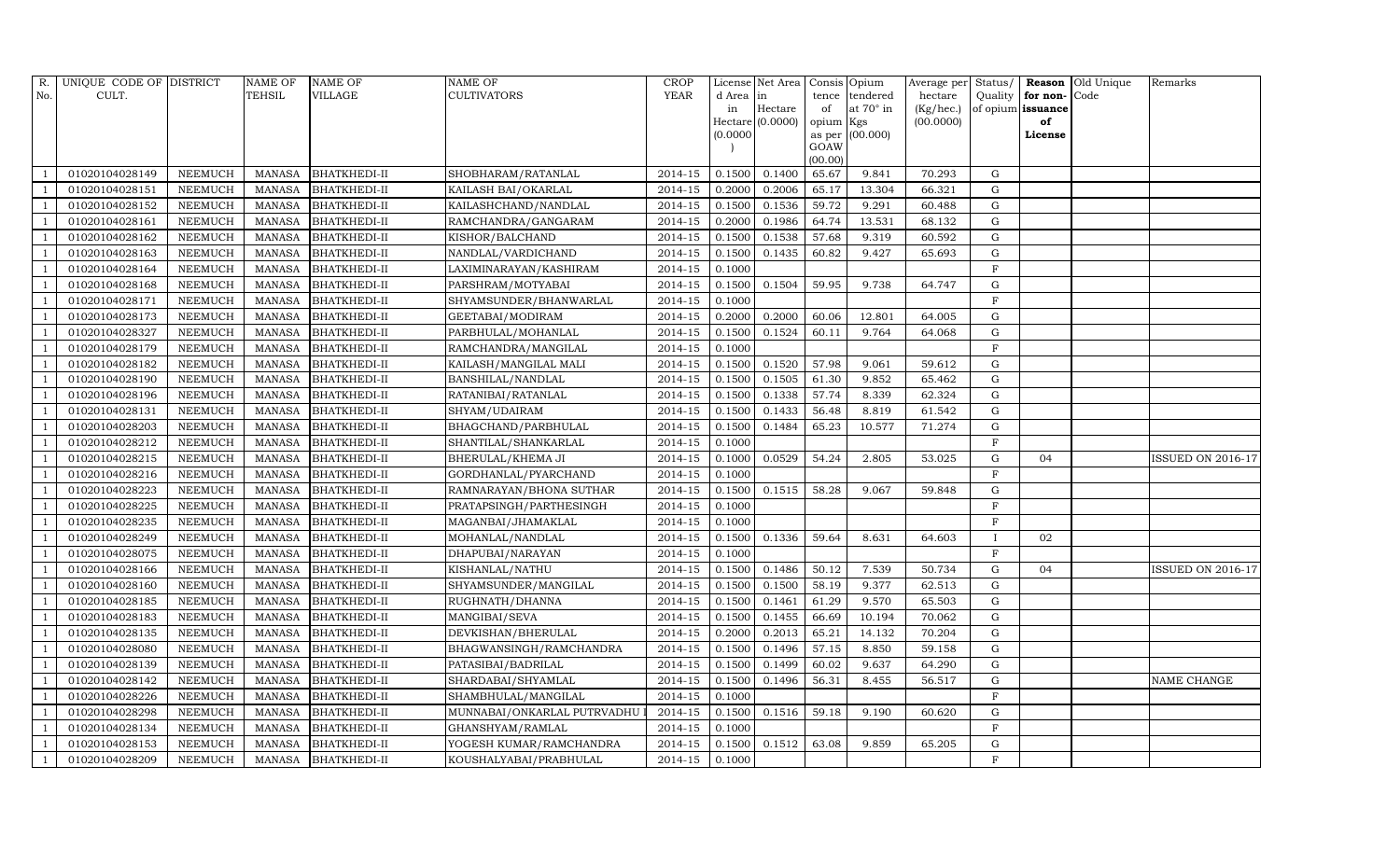| R.  | UNIQUE CODE OF DISTRICT |                | <b>NAME OF</b> | <b>NAME OF</b>      | <b>NAME OF</b>                | <b>CROP</b> |           | License Net Area Consis Opium |                 |                  |           |             |                   | Average per Status/ Reason Old Unique | Remarks            |
|-----|-------------------------|----------------|----------------|---------------------|-------------------------------|-------------|-----------|-------------------------------|-----------------|------------------|-----------|-------------|-------------------|---------------------------------------|--------------------|
| No. | CULT.                   |                | <b>TEHSIL</b>  | <b>VILLAGE</b>      | <b>CULTIVATORS</b>            | YEAR        | d Area in |                               |                 | tence tendered   | hectare   | Quality     | for non-          | Code                                  |                    |
|     |                         |                |                |                     |                               |             | in        | Hectare                       | of              | at $70^\circ$ in | (Kg/hec.) |             | of opium issuance |                                       |                    |
|     |                         |                |                |                     |                               |             |           | Hectare (0.0000)              | opium Kgs       |                  | (00.0000) |             | of                |                                       |                    |
|     |                         |                |                |                     |                               |             | (0.0000)  |                               |                 | as per (00.000)  |           |             | License           |                                       |                    |
|     |                         |                |                |                     |                               |             |           |                               | GOAW<br>(00.00) |                  |           |             |                   |                                       |                    |
|     | 01020104028157          | <b>NEEMUCH</b> | MANASA         | <b>BHATKHEDI-II</b> | KAILASHCHANDRA/VISHNU         | 2014-15     | 0.1500    | 0.1507                        | 61.99           | 9.848            | 65.348    | $\mathbf G$ |                   |                                       |                    |
|     | 01020104028158          | <b>NEEMUCH</b> | <b>MANASA</b>  | <b>BHATKHEDI-II</b> | GHISIBAI/RADHESHYAM PUTRAVADI | 2014-15     | 0.1000    |                               |                 |                  |           | $\rm F$     |                   |                                       |                    |
|     | 01020104028194          | <b>NEEMUCH</b> | <b>MANASA</b>  | <b>BHATKHEDI-II</b> | BAPULAL/NANURAM               | 2014-15     | 0.1500    | 0.1480                        | 59.15           | 9.506            | 64.230    | G           |                   |                                       |                    |
|     | 01020104028324          | <b>NEEMUCH</b> | <b>MANASA</b>  | <b>BHATKHEDI-II</b> | AMRATRAM/ PRABHULAL           | 2014-15     | 0.1500    | 0.1420                        | 66.61           | 10.153           | 71.500    | ${\bf G}$   |                   |                                       |                    |
|     | 01020104028250          | <b>NEEMUCH</b> | <b>MANASA</b>  | <b>BHATKHEDI-II</b> | PRAHLAD/ VARDICHAND           | 2014-15     | 0.1500    | 0.1488                        | 65.32           | 10.470           | 70.363    | ${\rm G}$   |                   |                                       |                    |
|     | 01020104028148          | <b>NEEMUCH</b> | <b>MANASA</b>  | <b>BHATKHEDI-II</b> | KALABAI/MOHANLAL              | 2014-15     | 0.1000    |                               |                 |                  |           | $\rm F$     |                   |                                       |                    |
|     | 01020104028326          | <b>NEEMUCH</b> | <b>MANASA</b>  | <b>BHATKHEDI-II</b> | PANNALAL BHAGIRATH            | 2014-15     | 0.1500    | 0.1531                        | 58.71           | 9.587            | 62.619    | ${\rm G}$   |                   |                                       |                    |
|     | 01020104028137          | <b>NEEMUCH</b> | <b>MANASA</b>  | <b>BHATKHEDI-II</b> | MOHANLAL/JAGANNATH SUTAR      | 2014-15     | 0.1500    | 0.1489                        | 56.54           | 9.297            | 62.438    | ${\rm G}$   |                   |                                       |                    |
|     | 01020104028177          | <b>NEEMUCH</b> | <b>MANASA</b>  | <b>BHATKHEDI-II</b> | SHANTIBAI/GHISALAL            | 2014-15     | 0.1500    | 0.1536                        | 61.84           | 9.603            | 62.520    | $\mathbf G$ |                   |                                       |                    |
|     | 01020104028058          | <b>NEEMUCH</b> | <b>MANASA</b>  | <b>BHATKHEDI-I</b>  | BABULAL/CHAMPALAL             | 2014-15     | 0.2000    | 0.1489                        | 65.90           | 10.233           | 68.724    | ${\rm G}$   |                   |                                       |                    |
|     | 01020104028004          | <b>NEEMUCH</b> | <b>MANASA</b>  | <b>BHATKHEDI-I</b>  | BABULAL/KACHRU                | 2014-15     | 0.1000    | 0.1973                        | 64.82           | 13.353           | 67.679    | $\mathbf G$ |                   |                                       |                    |
|     | 01020104028048          | <b>NEEMUCH</b> | <b>MANASA</b>  | <b>BHATKHEDI-I</b>  | BADAMBAI/ONKARLAL             | 2014-15     | 0.1500    | 0.1436                        | 68.30           | 10.674           | 74.331    | ${\rm G}$   |                   |                                       |                    |
|     | 01020104028096          | <b>NEEMUCH</b> | <b>MANASA</b>  | <b>BHATKHEDI-I</b>  | BADRILAL/LAXMICHAND           | $2014 - 15$ | 0.1000    |                               |                 |                  |           | $\rm F$     |                   |                                       |                    |
|     | 01020104028099          | <b>NEEMUCH</b> | <b>MANASA</b>  | <b>BHATKHEDI-I</b>  | BAGDIRAM/BHANWARLAL           | 2014-15     | 0.1500    | 0.1482                        | 60.88           | 10.132           | 68.367    | $\mathbf G$ |                   |                                       |                    |
|     | 01020104028060          | <b>NEEMUCH</b> | <b>MANASA</b>  | <b>BHATKHEDI-I</b>  | BALURAM/KISHANLAL             | 2014-15     | 0.1500    |                               |                 |                  |           | $\rm F$     |                   |                                       |                    |
|     | 01020104028084          | <b>NEEMUCH</b> | <b>MANASA</b>  | <b>BHATKHEDI-I</b>  | BANSHILAL/BHERA               | 2014-15     | 0.1500    | 0.1523                        | 57.71           | 9.431            | 61.924    | G           |                   |                                       |                    |
|     | 01020104028008          | <b>NEEMUCH</b> | <b>MANASA</b>  | <b>BHATKHEDI-I</b>  | VARDIBAI/BHERULAL             | 2014-15     | 0.1500    | 0.1495                        | 68.82           | 10.874           | 72.736    | ${\rm G}$   |                   |                                       | <b>NAME CHANGE</b> |
|     | 01020104028014          | <b>NEEMUCH</b> | <b>MANASA</b>  | <b>BHATKHEDI-I</b>  | BHANWARLAL/NARAYAN            | $2014 - 15$ | 0.1500    | 0.1436                        | 60.73           | 9.153            | 63.740    | ${\bf G}$   |                   |                                       |                    |
|     | 01020104028267          | <b>NEEMUCH</b> | <b>MANASA</b>  | <b>BHATKHEDI-I</b>  | VARDISHANKAR/RAMRATAN         | 2014-15     | 0.1500    | 0.1535                        | 64.71           | 10.150           | 66.124    | $\mathbf G$ |                   |                                       |                    |
|     | 01020104028062          | <b>NEEMUCH</b> | <b>MANASA</b>  | <b>BHATKHEDI-I</b>  | BHERULAL/JAGANNATH            | 2014-15     | 0.1000    |                               |                 |                  |           | $\rm F$     |                   |                                       |                    |
|     | 01020104028256          | <b>NEEMUCH</b> | <b>MANASA</b>  | <b>BHATKHEDI-I</b>  | DAMARLAL/HIRALAL              | 2014-15     | 0.1500    | 0.1490                        | 60.98           | 9.887            | 66.356    | $\mathbf G$ |                   |                                       |                    |
|     | 01020104028273          | <b>NEEMUCH</b> | <b>MANASA</b>  | <b>BHATKHEDI-I</b>  | DHANJI/BHERAJI                | 2014-15     | 0.1000    |                               |                 |                  |           | $\rm F$     |                   |                                       |                    |
|     | 01020104028259          | <b>NEEMUCH</b> | <b>MANASA</b>  | <b>BHATKHEDI-I</b>  | DHAPUBAI/BHAGWANDAS           | 2014-15     | 0.1000    |                               |                 |                  |           | $\rm F$     |                   |                                       |                    |
|     | 01020104028044          | <b>NEEMUCH</b> | <b>MANASA</b>  | <b>BHATKHEDI-I</b>  | DINBANDHU/ JAGANNATH          | 2014-15     | 0.1000    |                               |                 |                  |           | $\rm F$     |                   |                                       |                    |
|     | 01020104028227          | <b>NEEMUCH</b> | <b>MANASA</b>  | <b>BHATKHEDI-I</b>  | DINESH/GHISALAL               | 2014-15     | 0.2000    | 0.1900                        | 64.49           | 13.395           | 70.500    | ${\rm G}$   |                   |                                       |                    |
|     | 01020104028076          | <b>NEEMUCH</b> | <b>MANASA</b>  | <b>BHATKHEDI-I</b>  | DINESHCHAND/RAMNIVIAS POTRA R | 2014-15     | 0.1500    | 0.1473                        | 61.17           | 9.752            | 66.205    | $\mathbf G$ |                   |                                       |                    |
|     | 01020104028090          | <b>NEEMUCH</b> | <b>MANASA</b>  | <b>BHATKHEDI-I</b>  | GANGABAI/MANGILAL             | 2014-15     | 0.1500    | 0.1511                        | 52.40           | 8.369            | 55.387    | ${\rm G}$   | 04                |                                       |                    |
|     | 01020104028119          | <b>NEEMUCH</b> | <b>MANASA</b>  | <b>BHATKHEDI-I</b>  | GHANSHYAM/BALURAM             | 2014-15     | 0.1000    |                               |                 |                  |           | $\rm F$     |                   |                                       |                    |
|     | 01020104028049          | <b>NEEMUCH</b> | <b>MANASA</b>  | <b>BHATKHEDI-I</b>  | GHISALAL/NARAYAN              | 2014-15     | 0.1000    | 0.0983                        | 66.25           | 6.786            | 69.034    | ${\rm G}$   |                   |                                       |                    |
|     | 01020104028059          | <b>NEEMUCH</b> | <b>MANASA</b>  | <b>BHATKHEDI-I</b>  | GHISIBAI/MANNALAL             | 2014-15     | 0.1500    | 0.1508                        | 59.56           | 9.359            | 62.062    | ${\rm G}$   |                   |                                       |                    |
|     | 01020104028023          | <b>NEEMUCH</b> | <b>MANASA</b>  | <b>BHATKHEDI-I</b>  | GOPAL/BHAGCHAND               | 2014-15     | 0.2000    | 0.1987                        | 61.81           | 12.318           | 61.993    | $\mathbf G$ |                   |                                       |                    |
|     | 01020104028042          | <b>NEEMUCH</b> | <b>MANASA</b>  | <b>BHATKHEDI-I</b>  | HEERALAL/MOHANLAL             | 2014-15     | 0.1500    | 0.1536                        | 58.83           | 9.110            | 59.310    | ${\bf G}$   |                   |                                       |                    |
|     | 01020104028100          | <b>NEEMUCH</b> | <b>MANASA</b>  | <b>BHATKHEDI-I</b>  | ISHWARLAL/DURGASHANKAR        | 2014-15     | 0.1500    | 0.1485                        | 61.19           | 9.974            | 67.165    | $\mathbf G$ |                   |                                       |                    |
|     | 01020104028022          | <b>NEEMUCH</b> | <b>MANASA</b>  | <b>BHATKHEDI-I</b>  | JAGDISH/KISHANLAL             | 2014-15     | 0.1500    | 0.1504                        | 64.90           | 10.467           | 69.594    | ${\rm G}$   |                   |                                       |                    |
|     | 01020104028024          | <b>NEEMUCH</b> | <b>MANASA</b>  | <b>BHATKHEDI-I</b>  | KACHRU/MANGILAL               | 2014-15     | 0.1500    | 0.1440                        | 59.77           | 9.188            | 63.806    | ${\rm G}$   |                   |                                       |                    |
|     | 01020104028109          | <b>NEEMUCH</b> | <b>MANASA</b>  | <b>BHATKHEDI-I</b>  | KAILASH/ MANGILAL             | 2014-15     | 0.1000    |                               |                 |                  |           | $\mathbf F$ |                   |                                       |                    |
|     | 01020104028045          | <b>NEEMUCH</b> | <b>MANASA</b>  | <b>BHATKHEDI-I</b>  | KAILASH/ONKARLAL              | 2014-15     | 0.1000    |                               |                 |                  |           | $\rm F$     |                   |                                       |                    |
|     | 01020104028053          | <b>NEEMUCH</b> | MANASA         | <b>BHATKHEDI-I</b>  | KAMLABAI/MANGILAL             | 2014-15     | 0.1000    | 0.0991                        | 55.26           | 5.944            | 59.980    | G           |                   |                                       | <b>NAME CHANGE</b> |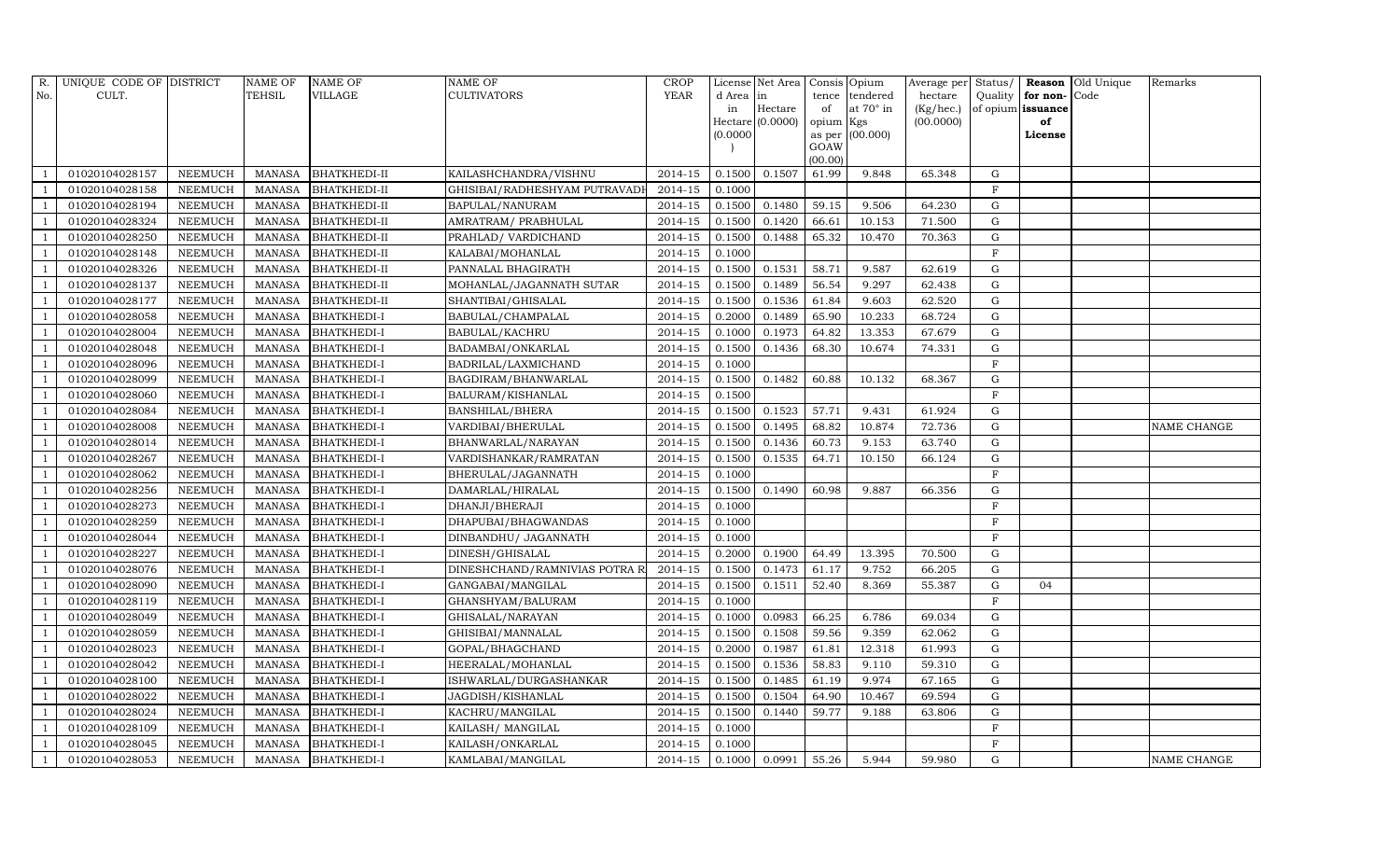| R.                       | UNIQUE CODE OF DISTRICT |                | <b>NAME OF</b> | <b>NAME OF</b>     | <b>NAME OF</b>                | <b>CROP</b> |           | License Net Area   Consis   Opium |                         |                  | Average per Status/ |                   |          | Reason Old Unique | Remarks           |
|--------------------------|-------------------------|----------------|----------------|--------------------|-------------------------------|-------------|-----------|-----------------------------------|-------------------------|------------------|---------------------|-------------------|----------|-------------------|-------------------|
| No.                      | CULT.                   |                | TEHSIL         | <b>VILLAGE</b>     | <b>CULTIVATORS</b>            | YEAR        | d Area in |                                   | tence                   | tendered         | hectare             | Quality           | for non- | Code              |                   |
|                          |                         |                |                |                    |                               |             | in        | Hectare                           | of                      | at $70^\circ$ in | (Kg/hec.)           | of opium issuance |          |                   |                   |
|                          |                         |                |                |                    |                               |             |           | Hectare (0.0000)                  | opium Kgs               |                  | (00.0000)           |                   | of       |                   |                   |
|                          |                         |                |                |                    |                               |             | (0.0000)  |                                   | as per (00.000)<br>GOAW |                  |                     |                   | License  |                   |                   |
|                          |                         |                |                |                    |                               |             |           |                                   | (00.00)                 |                  |                     |                   |          |                   |                   |
|                          | 01020104028271          | <b>NEEMUCH</b> | MANASA         | <b>BHATKHEDI-I</b> | KANHAIYALAL/KACHRU            | 2014-15     | 0.1000    |                                   |                         |                  |                     | $_{\rm F}$        |          |                   |                   |
|                          | 01020104028088          | <b>NEEMUCH</b> | <b>MANASA</b>  | <b>BHATKHEDI-I</b> | KANHAIYALAL/LAXMICHAND        | 2014-15     | 0.1500    | 0.1485                            | 60.57                   | 9.579            | 64.505              | G                 |          |                   |                   |
| $\overline{\phantom{0}}$ | 01020104028012          | <b>NEEMUCH</b> | <b>MANASA</b>  | <b>BHATKHEDI-I</b> | KANHAIYALAL/SHANKARLAL        | 2014-15     | 0.1500    | 0.1421                            | 67.97                   | 10.448           | 73.526              | G                 |          |                   |                   |
|                          | 01020104028110          | <b>NEEMUCH</b> | <b>MANASA</b>  | <b>BHATKHEDI-I</b> | KARULAL/TULSIRAM              | 2014-15     | 0.1500    | 0.1488                            | 63.60                   | 9.740            | 65.457              | $\mathbf G$       |          |                   |                   |
| -1                       | 01020104028274          | <b>NEEMUCH</b> | <b>MANASA</b>  | <b>BHATKHEDI-I</b> | KASTURBAI/MANGILAL            | 2014-15     | 0.2000    | 0.2001                            | 64.12                   | 13.227           | 66.102              | $\mathbf G$       |          |                   | NAME CHANGE       |
|                          | 01020104028069          | <b>NEEMUCH</b> | <b>MANASA</b>  | <b>BHATKHEDI-I</b> | KASTURIBAI/RAMESHWAR          | 2014-15     | 0.2000    | 0.1939                            | 63.47                   | 13.438           | 69.304              | G                 |          |                   |                   |
| $\overline{1}$           | 01020104028085          | <b>NEEMUCH</b> | <b>MANASA</b>  | <b>BHATKHEDI-I</b> | KISHANBAI/NANDLAL             | 2014-15     | 0.1500    | 0.1443                            | 52.66                   | 8.253            | 57.193              | I                 | 02       |                   |                   |
| $\overline{\phantom{0}}$ | 01020104028039          | <b>NEEMUCH</b> | <b>MANASA</b>  | <b>BHATKHEDI-I</b> | LAXMANSINGH/RAMSINGH          | 2014-15     | 0.1000    |                                   |                         |                  |                     | $\mathbf F$       |          |                   |                   |
|                          | 01020104028086          | <b>NEEMUCH</b> | <b>MANASA</b>  | <b>BHATKHEDI-I</b> | LAXMINARAYAN/BHANWARLAL       | 2014-15     | 0.1000    |                                   |                         |                  |                     | $\mathbf F$       |          |                   |                   |
| $\overline{1}$           | 01020104028046          | <b>NEEMUCH</b> | <b>MANASA</b>  | <b>BHATKHEDI-I</b> | LAXMINARAYAN/KHEMRAJ          | 2014-15     | 0.1500    | 0.1487                            | 57.98                   | 9.111            | 61.271              | G                 |          |                   |                   |
| $\overline{1}$           | 01020104028030          | <b>NEEMUCH</b> | <b>MANASA</b>  | <b>BHATKHEDI-I</b> | MADANLAL/RATANLAL             | 2014-15     | 0.2000    | 0.1996                            | 64.42                   | 13.666           | 68.467              | G                 |          |                   |                   |
| $\overline{1}$           | 01020104028087          | <b>NEEMUCH</b> | <b>MANASA</b>  | <b>BHATKHEDI-I</b> | MANGILAL/NANURAM/TULSIBAI     | 2014-15     | 0.1000    |                                   |                         |                  |                     | $\rm F$           |          |                   |                   |
| $\overline{1}$           | 01020104028074          | <b>NEEMUCH</b> | <b>MANASA</b>  | <b>BHATKHEDI-I</b> | MANGILAL/NATHU                | $2014 - 15$ | 0.1000    |                                   |                         |                  |                     | $\rm F$           |          |                   |                   |
|                          | 01020104028017          | <b>NEEMUCH</b> | <b>MANASA</b>  | <b>BHATKHEDI-I</b> | MANGILAL/SHIVLAL              | 2014-15     | 0.2000    | 0.1988                            | 69.44                   | 14.811           | 74.502              | ${\rm G}$         |          |                   |                   |
| - 1                      | 01020104028035          | <b>NEEMUCH</b> | <b>MANASA</b>  | <b>BHATKHEDI-I</b> | MANGIBAI/NANDLAL              | 2014-15     | 0.1000    |                                   |                         |                  |                     | $\rm F$           |          |                   | NAME CHANGE       |
|                          | 01020104028319          | <b>NEEMUCH</b> | <b>MANASA</b>  | <b>BHATKHEDI-I</b> | MANISH JOSHI/ RAMKARAN        | 2014-15     | 0.2000    | 0.1938                            | 66.82                   | 13.459           | 69.448              | G                 |          |                   |                   |
| -1                       | 01020104028007          | <b>NEEMUCH</b> | <b>MANASA</b>  | <b>BHATKHEDI-I</b> | MODIRAM/BADRILAL              | 2014-15     | 0.1500    | 0.1497                            | 67.71                   | 11.191           | 74.756              | G                 |          |                   |                   |
| $\overline{1}$           | 01020104028016          | <b>NEEMUCH</b> | <b>MANASA</b>  | <b>BHATKHEDI-I</b> | SATYNARAYAN/BHAGCHAND         | 2014-15     | 0.1500    | 0.1454                            | 65.80                   | 9.955            | 68.466              | $\mathbf G$       |          |                   |                   |
|                          | 01020104028102          | <b>NEEMUCH</b> | <b>MANASA</b>  | <b>BHATKHEDI-I</b> | MOHANLAL/BHANWARLAL           | 2014-15     | 0.1500    | 0.1490                            | 56.92                   | 8.961            | 60.141              | $\mathbf G$       |          |                   |                   |
| $\overline{1}$           | 01020104028063          | <b>NEEMUCH</b> | <b>MANASA</b>  | <b>BHATKHEDI-I</b> | MOHANLAL/RAMLAL               | $2014 - 15$ | 0.1000    |                                   |                         |                  |                     | F                 |          |                   |                   |
|                          | 01020104028320          | <b>NEEMUCH</b> | <b>MANASA</b>  | <b>BHATKHEDI-I</b> | MUSHTAK/ MOHMAD               | 2014-15     | 0.1000    |                                   |                         |                  |                     | F                 |          |                   |                   |
|                          | 01020104028034          | <b>NEEMUCH</b> | <b>MANASA</b>  | <b>BHATKHEDI-I</b> | NANDLAL/JAGANNATH             | 2014-15     | 0.1500    | 0.1455                            | 61.83                   | 9.469            | 65.079              | $\mathbf G$       |          |                   |                   |
| $\overline{1}$           | 01020104028078          | <b>NEEMUCH</b> | <b>MANASA</b>  | <b>BHATKHEDI-I</b> | DINSH/JHAMAKLAL D.P. NATHULAL | 2014-15     | 0.1500    | 0.1463                            | 59.84                   | 9.480            | 64.798              | G                 |          |                   | NAME CHANGE       |
|                          | 01020104028117          | <b>NEEMUCH</b> | <b>MANASA</b>  | <b>BHATKHEDI-I</b> | NATHULAL/DEVAJI               | 2014-15     | 0.1500    | 0.1519                            | 63.88                   | 10.449           | 68.789              | ${\rm G}$         |          |                   |                   |
| - 1                      | 01020104028003          | <b>NEEMUCH</b> | <b>MANASA</b>  | <b>BHATKHEDI-I</b> | ONKARLAL/KACHRU               | 2014-15     | 0.1500    | 0.1500                            | 66.18                   | 10.409           | 69.393              | $\mathbf G$       |          |                   |                   |
|                          | 01020104028285          | <b>NEEMUCH</b> | <b>MANASA</b>  | <b>BHATKHEDI-I</b> | PARBHULAL/BALCHAND            | 2014-15     | 0.1500    | 0.1457                            | 56.69                   | 8.633            | 59.252              | G                 |          |                   |                   |
|                          | 01020104028026          | <b>NEEMUCH</b> | <b>MANASA</b>  | <b>BHATKHEDI-I</b> | PRABHULAL/NARAYAN             | 2014-15     | 0.1500    | 0.1448                            | 62.78                   | 9.399            | 64.910              | $\mathbf G$       |          |                   |                   |
|                          | 01020104028322          | <b>NEEMUCH</b> | <b>MANASA</b>  | <b>BHATKHEDI-I</b> | RAMCHANDR/ MANGILAL           | 2014-15     | 0.1500    | 0.1483                            | 63.44                   | 10.051           | 67.775              | G                 |          |                   |                   |
|                          | 01020104028006          | <b>NEEMUCH</b> | <b>MANASA</b>  | <b>BHATKHEDI-I</b> | RAMCHANDRA/NANA               | 2014-15     | 0.1500    | 0.1498                            | 60.88                   | 9.749            | 65.080              | G                 |          |                   |                   |
| $\overline{1}$           | 01020104028112          | <b>NEEMUCH</b> | <b>MANASA</b>  | <b>BHATKHEDI-I</b> | RAMDAYAL/BALCHAND             | 2014-15     | 0.1000    |                                   |                         |                  |                     | $\rm F$           |          |                   |                   |
|                          | 01020104028118          | <b>NEEMUCH</b> | <b>MANASA</b>  | <b>BHATKHEDI-I</b> | RAMGOPAL/ RAMESH              | 2014-15     | 0.1500    | 0.1471                            | 52.68                   | 7.940            | 53.977              | $\mathbf G$       | 04       |                   | ISSUED ON 2016-17 |
|                          | 01020104028025          | <b>NEEMUCH</b> | <b>MANASA</b>  | <b>BHATKHEDI-I</b> | RAMPRASAD/LAXMICHAND          | 2014-15     | 0.1500    | 0.1496                            | 60.69                   | 9.563            | 63.924              | G                 |          |                   |                   |
| $\overline{\phantom{0}}$ | 01020104028009          | <b>NEEMUCH</b> | <b>MANASA</b>  | <b>BHATKHEDI-I</b> | RAMPRASAD/MEGHA               | 2014-15     | 0.1500    | 0.1516                            | 59.68                   | 9.378            | 61.860              | G                 |          |                   |                   |
| - 1                      | 01020104028041          | <b>NEEMUCH</b> | <b>MANASA</b>  | <b>BHATKHEDI-I</b> | RAMPRATAP/ONKARLAL            | 2014-15     | 0.2000    | 0.1947                            | 64.11                   | 13.564           | 69.666              | G                 |          |                   |                   |
| $\overline{\phantom{0}}$ | 01020104028101          | <b>NEEMUCH</b> | <b>MANASA</b>  | <b>BHATKHEDI-I</b> | RAMRATAN/BADRILAL             | 2014-15     | 0.1500    | 0.1499                            | 65.09                   | 10.479           | 69.907              | $\mathbf G$       |          |                   |                   |
|                          | 01020104028010          | <b>NEEMUCH</b> | <b>MANASA</b>  | <b>BHATKHEDI-I</b> | RAMSUKH/RATANLAL              | 2014-15     | 0.1500    | 0.1435                            | 61.52                   | 9.553            | 66.571              | $\mathbf G$       |          |                   |                   |
| -1                       | 01020104028071          | <b>NEEMUCH</b> | <b>MANASA</b>  | <b>BHATKHEDI-I</b> | RAMVILAS/MANGILAL             | 2014-15     | 0.1000    |                                   |                         |                  |                     | $\mathbf F$       |          |                   |                   |
| -1                       | 01020104028011          | <b>NEEMUCH</b> | <b>MANASA</b>  | <b>BHATKHEDI-I</b> | RUKMANIBAI/RAMCHANDRA         | 2014-15     | 0.1500    | 0.1464                            | 65.00                   | 9.982            | 68.183              | G                 |          |                   |                   |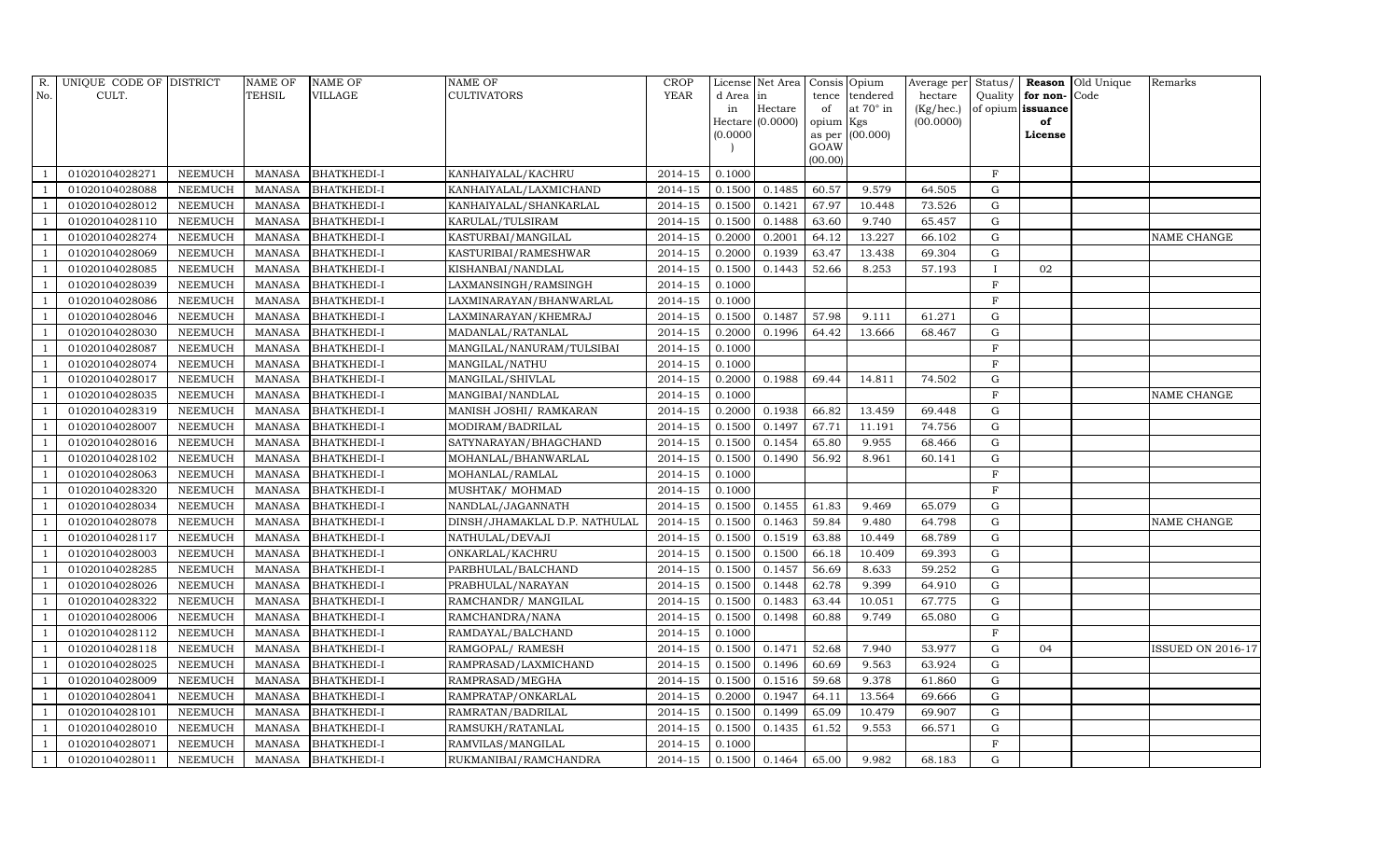|                | R. UNIQUE CODE OF DISTRICT |                | <b>NAME OF</b> | <b>NAME OF</b>     | <b>NAME OF</b>                 | <b>CROP</b> |          | License Net Area   Consis   Opium |                 |                  |           |              |                   | Average per Status/ Reason Old Unique | Remarks            |
|----------------|----------------------------|----------------|----------------|--------------------|--------------------------------|-------------|----------|-----------------------------------|-----------------|------------------|-----------|--------------|-------------------|---------------------------------------|--------------------|
| No.            | CULT.                      |                | <b>TEHSIL</b>  | <b>VILLAGE</b>     | <b>CULTIVATORS</b>             | YEAR        | d Area   | in                                |                 | tence tendered   | hectare   | Quality      | for non-          | Code                                  |                    |
|                |                            |                |                |                    |                                |             | in       | Hectare                           | of              | at $70^\circ$ in | (Kg/hec.) |              | of opium issuance |                                       |                    |
|                |                            |                |                |                    |                                |             |          | $Hectare$ (0.0000)                | opium Kgs       |                  | (00.0000) |              | of                |                                       |                    |
|                |                            |                |                |                    |                                |             | (0.0000) |                                   |                 | as per (00.000)  |           |              | License           |                                       |                    |
|                |                            |                |                |                    |                                |             |          |                                   | GOAW<br>(00.00) |                  |           |              |                   |                                       |                    |
|                | 01020104028077             | <b>NEEMUCH</b> | MANASA         | <b>BHATKHEDI-I</b> | SAMANBAI/KANWARLAL             | 2014-15     | 0.1500   | 0.1504                            | 57.81           | 9.093            | 60.459    | G            |                   |                                       |                    |
|                | 01020104028321             | <b>NEEMUCH</b> | <b>MANASA</b>  | <b>BHATKHEDI-I</b> | SAYNARAYAN / RAMCHANDRA        | 2014-15     | 0.1500   | 0.1515                            | 64.43           | 10.355           | 68.350    | ${\rm G}$    |                   |                                       |                    |
| -1             | 01020104028094             | <b>NEEMUCH</b> | <b>MANASA</b>  | <b>BHATKHEDI-I</b> | RAMESHWAR/SHANKARLAL           | 2014-15     | 0.2000   | 0.1935                            | 65.34           | 13.628           | 70.429    | $\mathbf G$  |                   |                                       |                    |
|                | 01020104028272             | <b>NEEMUCH</b> | <b>MANASA</b>  | <b>BHATKHEDI-I</b> | SHANTILAL/SHANKARLAL           | 2014-15     | 0.1500   | 0.1486                            | 58.66           | 8.858            | 59.610    | $\mathbf G$  |                   |                                       |                    |
|                | 01020104028103             | <b>NEEMUCH</b> | <b>MANASA</b>  | <b>BHATKHEDI-I</b> | TULSIRAM/TARACHAND             | 2014-15     | 0.1000   |                                   |                 |                  |           | $\rm F$      |                   |                                       |                    |
|                | 01020104028095             | <b>NEEMUCH</b> | <b>MANASA</b>  | <b>BHATKHEDI-I</b> | VIMLABAI/RUPCHAND              | 2014-15     | 0.1500   | 0.1469                            | 67.83           | 10.911           | 74.275    | G            |                   |                                       |                    |
| $\overline{1}$ | 01020104028066             | <b>NEEMUCH</b> | <b>MANASA</b>  | BHATKHEDI-I        | RADHESHYAM/NANDRAM CHOTA       | 2014-15     | 0.1500   | 0.1472                            | 56.69           | 9.557            | 64.925    | $\mathbf G$  |                   |                                       |                    |
| $\overline{2}$ | 01020104033001             | <b>NEEMUCH</b> | <b>MANASA</b>  | <b>BAWDA</b>       | BHARATRAM/BHAGIRATH            | 2014-15     | 0.2000   | 0.1899                            | 57.53           | 11.005           | 57.952    | $\mathbf G$  |                   |                                       |                    |
| $\overline{2}$ | 01020104033004             | <b>NEEMUCH</b> | <b>MANASA</b>  | <b>BAWDA</b>       | KISHANLAL/BAPULAL              | 2014-15     | 0.1500   | 0.1446                            | 52.62           | 8.179            | 56.563    | $\mathbf G$  |                   |                                       |                    |
| 2              | 01020104033005             | <b>NEEMUCH</b> | <b>MANASA</b>  | <b>BAWDA</b>       | BADRILAL / MANGILAL POTR BHUWA | 2014-15     | 0.1500   | 0.1383                            | 59.21           | 8.459            | 61.164    | $\mathbf G$  |                   |                                       |                    |
| $\overline{2}$ | 01020104033006             | <b>NEEMUCH</b> | <b>MANASA</b>  | <b>BAWDA</b>       | LILABAI GOVINDRAM              | 2014-15     | 0.1500   | 0.1328                            | 57.64           | 7.995            | 60.203    | $\mathbf G$  |                   |                                       |                    |
| 2              | 01020104033019             | <b>NEEMUCH</b> | <b>MANASA</b>  | <b>BAWDA</b>       | OMPRAKASH/SHREELAL             | 2014-15     | 0.1500   | 0.1487                            | 58.24           | 9.443            | 63.504    | $\mathbf G$  |                   |                                       |                    |
| $\overline{2}$ | 01020104033021             | <b>NEEMUCH</b> | <b>MANASA</b>  | <b>BAWDA</b>       | GANESHGIR/KACHRUGIR            | $2014 - 15$ | 0.1500   | 0.1471                            | 56.06           | 8.577            | 58.307    | $\mathbf G$  |                   |                                       |                    |
| $\overline{2}$ | 01020104033025             | <b>NEEMUCH</b> | <b>MANASA</b>  | <b>BAWDA</b>       | VISHNU/RAMPRASAD               | 2014-15     | 0.2000   | 0.1905                            | 59.13           | 11.598           | 60.882    | G            |                   |                                       |                    |
| $\overline{2}$ | 01020104033026             | <b>NEEMUCH</b> | <b>MANASA</b>  | <b>BAWDA</b>       | SURESH/DHARAMRAJ               | 2014-15     | 0.1500   | 0.1430                            | 55.64           | 8.290            | 57.972    | $\mathbf G$  |                   |                                       |                    |
| 2              | 01020104033012             | <b>NEEMUCH</b> | <b>MANASA</b>  | <b>BAWDA</b>       | KANHAIYALAL/PUNA               | 2014-15     | 0.1000   |                                   |                 |                  |           | $\mathbf F$  |                   |                                       |                    |
| 2              | 01020104033028             | <b>NEEMUCH</b> | <b>MANASA</b>  | <b>BAWDA</b>       | RADHESHYAM/BAPULAL             | 2014-15     | 0.1500   | 0.1472                            | 57.95           | 9.173            | 62.317    | $\mathbf G$  |                   |                                       |                    |
| 2              | 01020104033010             | <b>NEEMUCH</b> | <b>MANASA</b>  | <b>BAWDA</b>       | PARASRAM/SHRILAL               | 2014-15     | 0.1500   | 0.1491                            | 58.46           | 9.462            | 63.461    | $\mathbf G$  |                   |                                       |                    |
| 2              | 01020104033009             | <b>NEEMUCH</b> | <b>MANASA</b>  | <b>BAWDA</b>       | RAMPRATAP/LAXMINARAYN          | 2014-15     | 0.1500   | 0.1407                            | 59.08           | 8.558            | 60.824    | $\mathbf G$  |                   |                                       |                    |
| $\overline{2}$ | 01020104033011             | <b>NEEMUCH</b> | <b>MANASA</b>  | <b>BAWDA</b>       | RATANLAL/BAPULAL               | $2014 - 15$ | 0.1500   | 0.1413                            | 66.74           | 9.706            | 68.691    | G            |                   |                                       |                    |
| $\overline{2}$ | 01020104033013             | <b>NEEMUCH</b> | <b>MANASA</b>  | <b>BAWDA</b>       | NATHULAL/RAMLAL                | 2014-15     | 0.1500   | 0.1528                            | 56.47           | 9.067            | 59.339    | $\mathbf G$  |                   |                                       |                    |
| 2              | 01020104033042             | <b>NEEMUCH</b> | <b>MANASA</b>  | <b>BAWDA</b>       | GOPAL GIR/KACHARU GIR GOSAI    | 2014-15     | 0.1500   | 0.1421                            | 57.40           | 8.520            | 59.958    | $\mathbf G$  |                   |                                       |                    |
| $\overline{2}$ | 01020104033043             | <b>NEEMUCH</b> | <b>MANASA</b>  | <b>BAWDA</b>       | BASANTILAL/ SHOBHARAM          | 2014-15     | 0.1500   | 0.1517                            | 59.67           | 9.317            | 61.417    | $\mathbf{I}$ | 02                |                                       |                    |
| 2              | 01020104033037             | <b>NEEMUCH</b> | <b>MANASA</b>  | <b>BAWDA</b>       | MOHANLAL/NANDLAL               | 2014-15     | 0.1500   | 0.1516                            | 64.45           | 9.566            | 63.100    | ${\rm G}$    |                   |                                       |                    |
| 2              | 01020104033044             | <b>NEEMUCH</b> | <b>MANASA</b>  | <b>BAWDA</b>       | JAGDISH/ JAYNARAYAN            | 2014-15     | 0.1500   | 0.1451                            | 57.86           | 8.687            | 59.869    | ${\rm G}$    |                   |                                       |                    |
| 2              | 01020104033045             | <b>NEEMUCH</b> | <b>MANASA</b>  | <b>BAWDA</b>       | RUKAMANBAI/KANHAIYALAL         | 2014-15     | 0.1500   | 0.1428                            | 59.26           | 8.787            | 61.534    | G            |                   | 01020104009072                        |                    |
| $\overline{a}$ | 01020104043149             | <b>NEEMUCH</b> | <b>MANASA</b>  | <b>BARTHUN</b>     | NANDLAL/MAGNIRAM/BHULIBAI      | 2014-15     | 0.1500   | 0.1290                            | 60.98           | 7.866            | 60.977    | $\mathbf G$  |                   |                                       | <b>NAME CHANGE</b> |
| 2              | 01020104043002             | <b>NEEMUCH</b> | <b>MANASA</b>  | <b>BARTHUN</b>     | GOVERDHANSINGH/BAHADURSINGF    | 2014-15     | 0.1500   | 0.1486                            | 49.11           | 0.000            | 0.000     | $\mathbf{I}$ | 02                |                                       |                    |
| $\overline{2}$ | 01020104043003             | <b>NEEMUCH</b> | <b>MANASA</b>  | <b>BARTHUN</b>     | ASHOKKUMAR/JAGANNATH           | 2014-15     | 0.1000   |                                   |                 |                  |           | $\rm F$      |                   |                                       |                    |
| 2              | 01020104043004             | <b>NEEMUCH</b> | <b>MANASA</b>  | <b>BARTHUN</b>     | MAGYA/UDA CHAMAR               | $2014 - 15$ | 0.1500   | 0.1399                            | 57.73           | 8.445            | 60.365    | $\mathbf G$  |                   |                                       |                    |
| $\overline{2}$ | 01020104043011             | <b>NEEMUCH</b> | <b>MANASA</b>  | <b>BARTHUN</b>     | DOULATSINGH/GULABKANWAR        | 2014-15     | 0.1000   |                                   |                 |                  |           | $\rm F$      | 08                |                                       |                    |
| 2              | 01020104043013             | <b>NEEMUCH</b> | <b>MANASA</b>  | <b>BARTHUN</b>     | GOVINDSINGH/SHIVSINGH          | 2014-15     | 0.1500   | 0.1490                            | 56.67           | 8.654            | 58.081    | G            |                   |                                       |                    |
| $\overline{2}$ | 01020104043022             | <b>NEEMUCH</b> | <b>MANASA</b>  | <b>BARTHUN</b>     | KANHAIYALAL/RAMA               | 2014-15     | 0.1000   |                                   |                 |                  |           | $_{\rm F}$   |                   |                                       |                    |
| $\overline{2}$ | 01020104043042             | <b>NEEMUCH</b> | <b>MANASA</b>  | <b>BARTHUN</b>     | SURESHCHANDRA/AMRITRAM         | 2014-15     | 0.1500   | 0.1473                            | 63.11           | 9.647            | 65.492    | G            |                   |                                       |                    |
| 2              | 01020104043044             | <b>NEEMUCH</b> | <b>MANASA</b>  | <b>BARTHUN</b>     | GULABSINGH/BHANWARSINGH        | 2014-15     | 0.1500   | 0.1500                            | 58.22           | 3.643            | 24.287    |              | 02                |                                       |                    |
| $\overline{2}$ | 01020104043067             | <b>NEEMUCH</b> | <b>MANASA</b>  | <b>BARTHUN</b>     | BHANWARLAL/GANESHRAM           | 2014-15     | 0.1000   |                                   |                 |                  |           | $\mathbf F$  |                   |                                       |                    |
| $\overline{2}$ | 01020104043055             | <b>NEEMUCH</b> | <b>MANASA</b>  | <b>BARTHUN</b>     | GHANSHYAM/BAPULAL              | 2014-15     | 0.1500   | 0.1499                            | 52.05           | 2.959            | 19.740    |              | 02                |                                       |                    |
| $\overline{a}$ | 01020104043056             | <b>NEEMUCH</b> | <b>MANASA</b>  | <b>BARTHUN</b>     | GOVINDSINGH/SAJJANSINGH        | 2014-15     | 0.1000   |                                   |                 |                  |           | F            |                   |                                       |                    |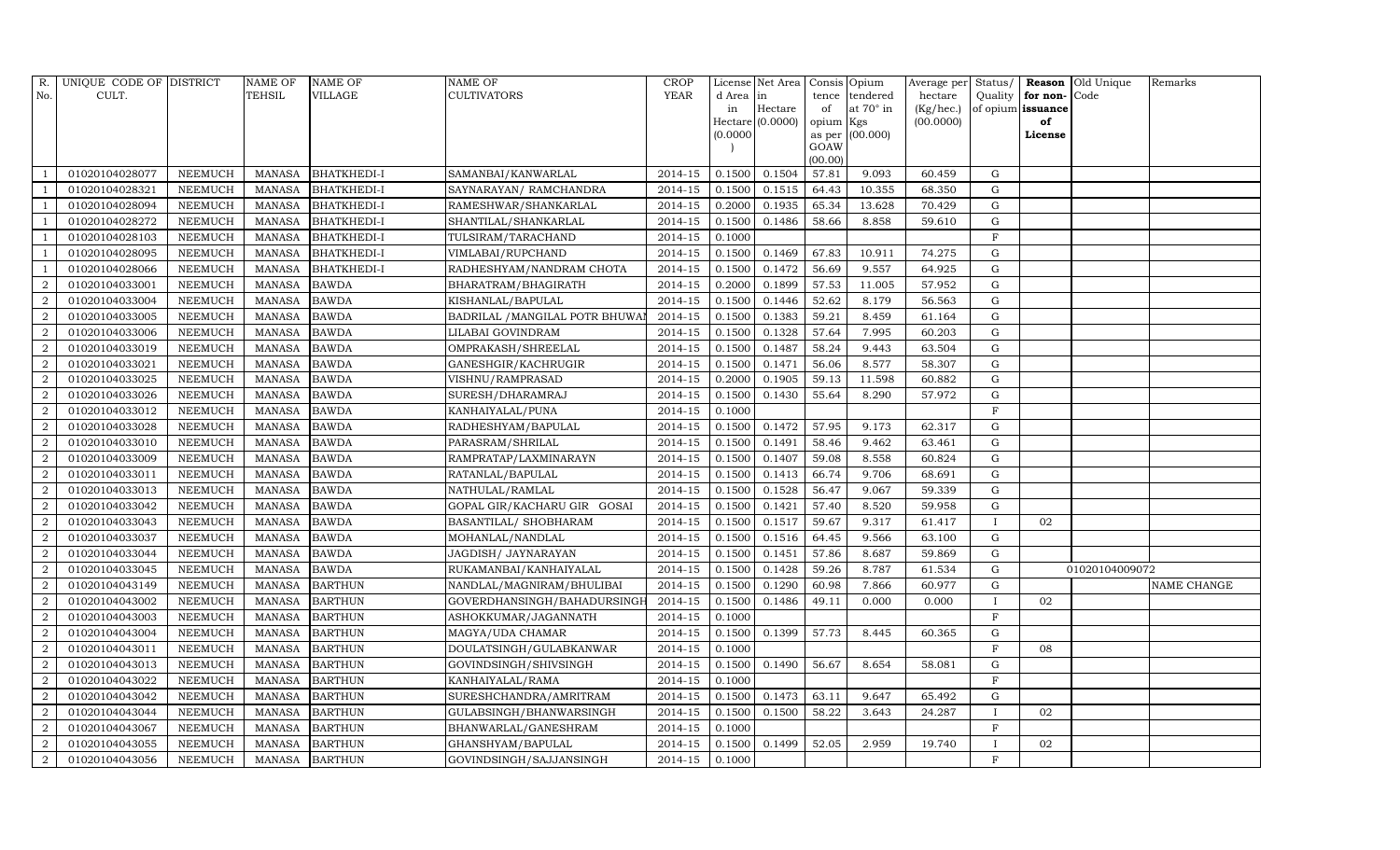| R.             | UNIQUE CODE OF DISTRICT |                | <b>NAME OF</b> | <b>NAME OF</b>        | NAME OF                   | <b>CROP</b> |           | License Net Area   | Consis Opium    |                 | Average per Status/ |                |                   | Reason Old Unique | Remarks                  |
|----------------|-------------------------|----------------|----------------|-----------------------|---------------------------|-------------|-----------|--------------------|-----------------|-----------------|---------------------|----------------|-------------------|-------------------|--------------------------|
| No.            | CULT.                   |                | TEHSIL         | <b>VILLAGE</b>        | CULTIVATORS               | <b>YEAR</b> | d Area in |                    | tence           | tendered        | hectare             | Quality        | for non-Code      |                   |                          |
|                |                         |                |                |                       |                           |             | in        | Hectare            | of              | at 70° in       | (Kg/hec.)           |                | of opium issuance |                   |                          |
|                |                         |                |                |                       |                           |             |           | $Hectare$ (0.0000) | opium Kgs       |                 | (00.0000)           |                | of                |                   |                          |
|                |                         |                |                |                       |                           |             | (0.0000)  |                    |                 | as per (00.000) |                     |                | License           |                   |                          |
|                |                         |                |                |                       |                           |             |           |                    | GOAW<br>(00.00) |                 |                     |                |                   |                   |                          |
| 2              | 01020104043059          | <b>NEEMUCH</b> | <b>MANASA</b>  | <b>BARTHUN</b>        | DILIPSINGH/GOVERDHANSINGH | 2014-15     | 0.1500    | 0.1400             | 59.24           | 8.497           | 60.693              | $\mathbf G$    |                   |                   |                          |
| 2              | 01020104043069          | <b>NEEMUCH</b> | <b>MANASA</b>  | <b>BARTHUN</b>        | RAGHUVEERSINGH/MOTISINGH  | 2014-15     | 0.1500    | 0.1402             | 55.42           | 3.270           | 23.324              | $\mathbf{I}$   | 02                |                   |                          |
| 2              | 01020104043061          | <b>NEEMUCH</b> | <b>MANASA</b>  | <b>BARTHUN</b>        | RAMSINGH/RANSINGH         | 2014-15     | 0.1500    | 0.1491             | 58.41           | 8.545           | 57.311              | G              |                   |                   |                          |
| $\overline{2}$ | 01020104043079          | <b>NEEMUCH</b> | <b>MANASA</b>  | <b>BARTHUN</b>        | BABULAL/BALMUKUND         | 2014-15     | 0.1500    | 0.1408             | 56.02           | 6.362           | 45.185              | ${\rm G}$      | 04                |                   |                          |
| 2              | 01020104043081          | <b>NEEMUCH</b> | <b>MANASA</b>  | <b>BARTHUN</b>        | JAGDISHCHANDRA/MANGILAL   | 2014-15     | 0.1500    | 0.1431             | 59.94           | 8.982           | 62.767              | $\mathbf G$    |                   |                   |                          |
| $\overline{2}$ | 01020104043088          | <b>NEEMUCH</b> | <b>MANASA</b>  | <b>BARTHUN</b>        | LAXMINARAYAN/SHANKARLAL   | 2014-15     | 0.1500    | 0.1470             | 60.12           | 9.044           | 61.524              | G              |                   |                   |                          |
| 2              | 01020104043089          | <b>NEEMUCH</b> | <b>MANASA</b>  | <b>BARTHUN</b>        | KARULAL/CHENRAM           | 2014-15     | 0.1500    | 0.1395             | 56.99           | 2.491           | 17.857              | $\bf{I}$       | 02                |                   |                          |
| $\overline{2}$ | 01020104043090          | <b>NEEMUCH</b> | <b>MANASA</b>  | <b>BARTHUN</b>        | NANDLAL/RAMPRAHALAD       | 2014-15     | 0.1500    | 0.1406             | 60.87           | 8.217           | 58.442              | $\mathbf{I}$   | 02                |                   |                          |
| 2              | 01020104043092          | <b>NEEMUCH</b> | <b>MANASA</b>  | <b>BARTHUN</b>        | DASHRATHSINGH/BHOPALSINGH | 2014-15     | 0.1500    | 0.1441             | 64.69           | 9.140           | 63.428              | G              |                   |                   |                          |
| $\overline{2}$ | 01020104043094          | <b>NEEMUCH</b> | <b>MANASA</b>  | <b>BARTHUN</b>        | KANHAIYALAL/MAGNIRAM      | 2014-15     | 0.1500    | 0.1435             | 61.96           | 8.931           | 62.237              | $\mathbf G$    |                   |                   |                          |
| 2              | 01020104043098          | <b>NEEMUCH</b> | <b>MANASA</b>  | <b>BARTHUN</b>        | GULABSINGH/SWAROOPSINGH   | 2014-15     | 0.1500    | 0.1466             | 63.78           | 9.603           | 65.505              | $\mathbf G$    |                   |                   |                          |
| $\overline{a}$ | 01020104043112          | <b>NEEMUCH</b> | <b>MANASA</b>  | <b>BARTHUN</b>        | BHERULAL/MADHOLAL         | $2014 - 15$ | 0.1500    | 0.1443             | 58.61           | 8.465           | 58.663              | G              |                   |                   |                          |
| $\overline{2}$ | 01020104043137          | <b>NEEMUCH</b> | <b>MANASA</b>  | <b>BARTHUN</b>        | RAMKISHAN/CHITAL          | 2014-15     | 0.1500    | 0.1513             | 62.60           | 9.515           | 62.888              | ${\rm G}$      |                   |                   |                          |
| $\overline{2}$ | 01020104043146          | <b>NEEMUCH</b> | <b>MANASA</b>  | <b>BARTHUN</b>        | GOPAL/BHERULAL            | 2014-15     | 0.1500    | 0.1500             | 62.06           | 9.362           | 62.413              | ${\rm G}$      |                   |                   |                          |
| $\overline{2}$ | 01020104043152          | <b>NEEMUCH</b> | <b>MANASA</b>  | <b>BARTHUN</b>        | KAILASHBAI/SHRINIWAS      | 2014-15     | 0.1500    | 0.1479             | 58.21           | 7.991           | 54.030              | G              | 04                |                   | <b>ISSUED ON 2016-17</b> |
| $\overline{2}$ | 01020104043048          | <b>NEEMUCH</b> | <b>MANASA</b>  | <b>BARTHUN</b>        | BHAGIRATH/KACHRULAL       | 2014-15     | 0.1500    | 0.1499             | 59.23           | 8.927           | 59.553              | G              |                   |                   |                          |
| 2              | 01020104043087          | <b>NEEMUCH</b> | <b>MANASA</b>  | <b>BARTHUN</b>        | JAMUNABAI/MOHANLAL        | 2014-15     | 0.1500    | 0.1458             | 60.58           | 9.174           | 62.922              | $\mathbf G$    |                   |                   | NAME CHANGE              |
| 2              | 01020104043031          | <b>NEEMUCH</b> | <b>MANASA</b>  | <b>BARTHUN</b>        | RAMPRAHALAD/JAGANNATH     | 2014-15     | 0.1500    | 0.1422             | 60.01           | 8.667           | 60.949              | $\mathbf G$    |                   |                   |                          |
| 2              | 01020104043064          | <b>NEEMUCH</b> | <b>MANASA</b>  | <b>BARTHUN</b>        | KANWARLAL/BIHARILAL       | 2014-15     | 0.1500    | 0.1500             | 61.04           | 8.982           | 59.880              | G              |                   |                   |                          |
| 2              | 01020104043148          | <b>NEEMUCH</b> | <b>MANASA</b>  | <b>BARTHUN</b>        | MANGILAL/SHANKARLAL       | 2014-15     | 0.2000    | 0.1964             | 61.05           | 12.254          | 62.393              | $\mathbf G$    |                   |                   |                          |
| $\overline{2}$ | 01020104043080          | <b>NEEMUCH</b> | <b>MANASA</b>  | <b>BARTHUN</b>        | BALRAM/BHANWARLAL         | 2014-15     | 0.1000    |                    |                 |                 |                     | $\overline{F}$ |                   |                   |                          |
| 2              | 01020104043113          | <b>NEEMUCH</b> | <b>MANASA</b>  | <b>BARTHUN</b>        | INDIRABAI/KANHAIYALAL     | 2014-15     | 0.1500    | 0.1441             | 64.28           | 9.550           | 66.273              | ${\rm G}$      |                   |                   |                          |
| $\overline{2}$ | 01020104043147          | <b>NEEMUCH</b> | <b>MANASA</b>  | <b>BARTHUN</b>        | BALARAM/BAPULAL           | 2014-15     | 0.1500    | 0.1470             | 67.33           | 10.350          | 70.408              | G              |                   |                   |                          |
| $\overline{2}$ | 01020104043130          | <b>NEEMUCH</b> | <b>MANASA</b>  | <b>BARTHUN</b>        | SUKHIBAI/MANGILAL         | 2014-15     | 0.1000    |                    |                 |                 |                     | $\overline{F}$ |                   |                   |                          |
| 2              | 01020104043155          | <b>NEEMUCH</b> | <b>MANASA</b>  | <b>BARTHUN</b>        | KANHAIYALAL/BAGDIRAM      | 2014-15     | 0.1500    | 0.1459             | 56.61           | 8.394           | 57.533              | $\mathbf G$    |                   |                   |                          |
|                | 01020104025003          | <b>NEEMUCH</b> | <b>MANASA</b>  | <b>BARKHEDA GHATA</b> | CHHAGANLAL/BHANWARLAL     | 2014-15     | 0.2000    | 0.1976             | 56.77           | 12.133          | 61.402              | G              |                   |                   |                          |
|                | 01020104025004          | <b>NEEMUCH</b> | <b>MANASA</b>  | <b>BARKHEDA GHATA</b> | MANGILAL/RAMSUKH          | 2014-15     | 0.1500    |                    |                 |                 |                     | $\mathbf{F}$   |                   |                   |                          |
| $\overline{1}$ | 01020104025005          | <b>NEEMUCH</b> | <b>MANASA</b>  | BARKHEDA GHATA        | KASHIBAI BOTALAL          | 2014-15     | 0.1500    | 0.1504             | 63.33           | 9.943           | 66.110              | G              |                   |                   |                          |
|                | 01020104025006          | <b>NEEMUCH</b> | <b>MANASA</b>  | BARKHEDA GHATA        | JAMNIBAI/DAYARAM          | 2014-15     | 0.1500    | 0.1478             | 62.46           | 9.423           | 63.755              | ${\rm G}$      |                   |                   |                          |
| $\overline{1}$ | 01020104025011          | <b>NEEMUCH</b> | <b>MANASA</b>  | BARKHEDA GHATA        | BHOLERAM/NANALAL          | 2014-15     | 0.1500    | 0.0720             | 58.98           | 4.289           | 59.569              | $\mathbf G$    |                   |                   | <b>NAME CHANGE</b>       |
|                | 01020104025013          | <b>NEEMUCH</b> | <b>MANASA</b>  | <b>BARKHEDA GHATA</b> | HARLAL/MODA               | 2014-15     | 0.1500    | 0.1480             | 56.06           | 8.569           | 57.899              | ${\rm G}$      |                   |                   |                          |
|                | 01020104025018          | <b>NEEMUCH</b> | <b>MANASA</b>  | <b>BARKHEDA GHATA</b> | MEGHRAJ/MODA              | 2014-15     | 0.2000    | 0.1974             | 63.68           | 13.373          | 67.746              | $\mathbf G$    |                   |                   |                          |
|                | 01020104025019          | <b>NEEMUCH</b> | <b>MANASA</b>  | <b>BARKHEDA GHATA</b> | KANHAIYALAL/CHOKHA        | 2014-15     | 0.2000    | 0.1890             | 57.73           | 11.381          | 60.217              | G              |                   |                   |                          |
| -1             | 01020104025020          | <b>NEEMUCH</b> | <b>MANASA</b>  | <b>BARKHEDA GHATA</b> | BHAWARLAL/GOPAL           | 2014-15     | 0.1500    | 0.1442             | 61.21           | 9.015           | 62.517              | $\mathbf G$    |                   |                   |                          |
| - 1            | 01020104025021          | <b>NEEMUCH</b> | <b>MANASA</b>  | <b>BARKHEDA GHATA</b> | NANALAL/HANSARAJ          | 2014-15     | 0.1500    | 0.0595             | 60.69           | 3.823           | 64.252              | $\mathbf G$    |                   |                   |                          |
|                | 01020104025022          | <b>NEEMUCH</b> | <b>MANASA</b>  | BARKHEDA GHATA        | PARBHULAL KHEMRAJ         | 2014-15     | 0.1500    |                    |                 |                 |                     | $\mathbf{F}$   |                   |                   |                          |
| $\overline{1}$ | 01020104025024          | <b>NEEMUCH</b> | <b>MANASA</b>  | BARKHEDA GHATA        | LABHCHAND/CHATARBHUJ      | 2014-15     | 0.1500    | 0.1426             | 56.80           | 8.301           | 58.212              | $\mathbf G$    |                   |                   |                          |
| 1              | 01020104025025          | <b>NEEMUCH</b> | <b>MANASA</b>  | <b>BARKHEDA GHATA</b> | TAPUBAI/PRITHVIRAJ        | 2014-15     | 0.1500    | 0.1444             | 48.22           | 7.157           | 49.564              | $\mathbf G$    | 04                |                   | <b>ISSUED ON 2016-17</b> |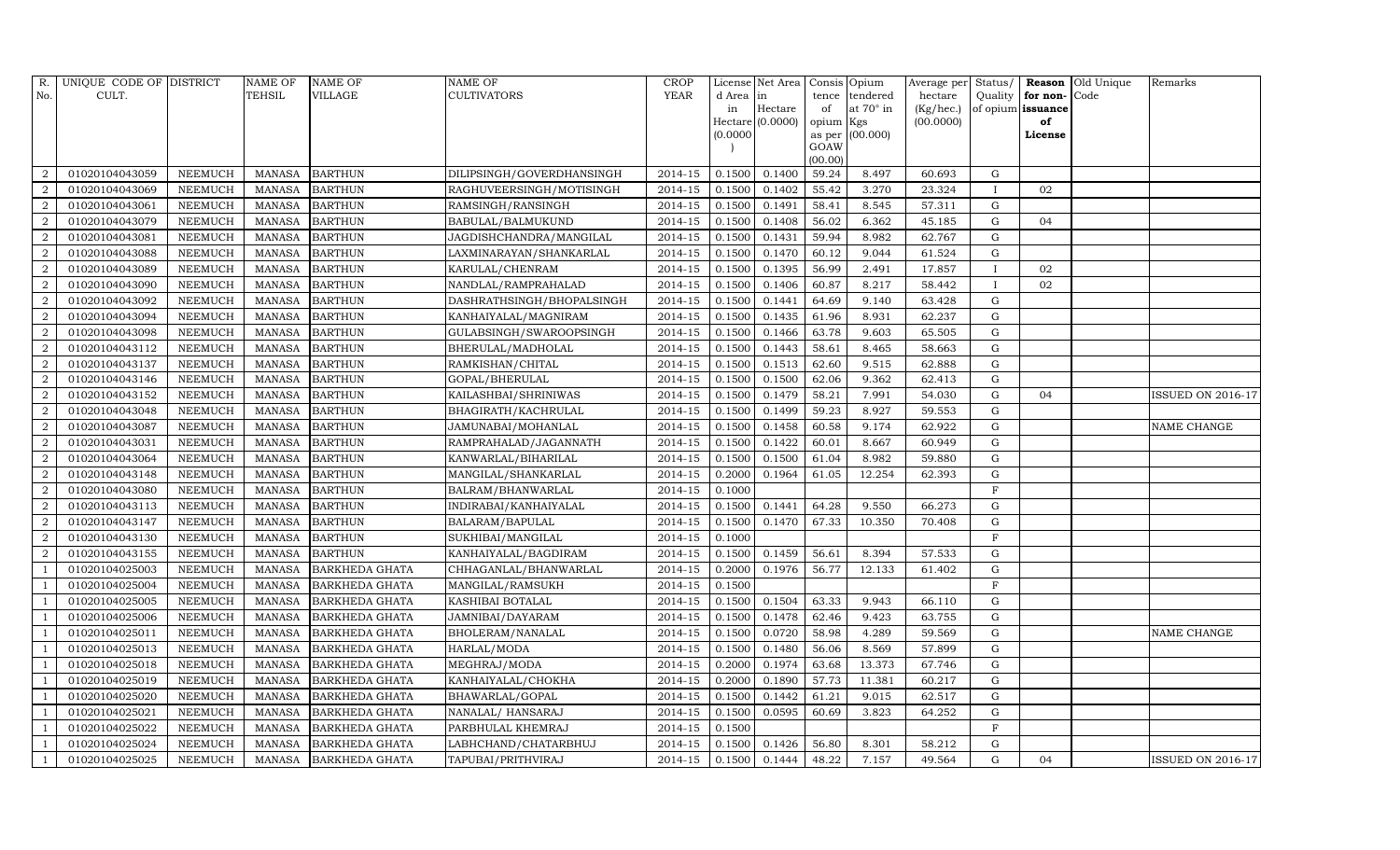| R.             | UNIQUE CODE OF DISTRICT |                | <b>NAME OF</b> | <b>NAME OF</b>        | <b>NAME OF</b>                | <b>CROP</b> |           | License Net Area   Consis   Opium |           |                  |           |              |                   | Average per Status/ Reason Old Unique | Remarks                  |
|----------------|-------------------------|----------------|----------------|-----------------------|-------------------------------|-------------|-----------|-----------------------------------|-----------|------------------|-----------|--------------|-------------------|---------------------------------------|--------------------------|
| No.            | CULT.                   |                | <b>TEHSIL</b>  | <b>VILLAGE</b>        | CULTIVATORS                   | <b>YEAR</b> | d Area in |                                   | tence     | tendered         | hectare   | Quality      | for non-Code      |                                       |                          |
|                |                         |                |                |                       |                               |             | in        | Hectare                           | of        | at $70^\circ$ in | (Kg/hec.) |              | of opium issuance |                                       |                          |
|                |                         |                |                |                       |                               |             |           | $Hectare$ (0.0000)                | opium Kgs |                  | (00.0000) |              | of                |                                       |                          |
|                |                         |                |                |                       |                               |             | (0.0000)  |                                   | GOAW      | as per (00.000)  |           |              | License           |                                       |                          |
|                |                         |                |                |                       |                               |             |           |                                   | (00.00)   |                  |           |              |                   |                                       |                          |
|                | 01020104025026          | <b>NEEMUCH</b> | MANASA         | <b>BARKHEDA GHATA</b> | SOHANLAL/MANGILAL             | 2014-15     | 0.1500    | 0.1429                            | 56.77     | 8.288            | 57.999    | G            |                   |                                       |                          |
|                | 01020104025028          | <b>NEEMUCH</b> | <b>MANASA</b>  | <b>BARKHEDA GHATA</b> | NANDLAL/KALU                  | 2014-15     | 0.2000    | 0.1913                            | 61.22     | 12.218           | 63.868    | G            |                   |                                       |                          |
|                | 01020104025032          | <b>NEEMUCH</b> | <b>MANASA</b>  | <b>BARKHEDA GHATA</b> | CHHAGANLAL/KHEMRAJ            | 2014-15     | 0.1500    | 0.1412                            | 60.61     | 8.788            | 62.238    | $\mathbf G$  |                   |                                       |                          |
|                | 01020104025034          | <b>NEEMUCH</b> | <b>MANASA</b>  | <b>BARKHEDA GHATA</b> | MANGIBAI/ CHAMPALAL           | 2014-15     | 0.2000    | 0.1958                            | 59.58     | 12.069           | 61.639    | $\mathbf G$  |                   |                                       |                          |
|                | 01020104025041          | <b>NEEMUCH</b> | <b>MANASA</b>  | <b>BARKHEDA GHATA</b> | GHISALAL/ONKARLAL             | 2014-15     | 0.1500    | 0.1450                            | 54.87     | 8.160            | 56.276    | $\mathbf G$  |                   |                                       |                          |
|                | 01020104025043          | <b>NEEMUCH</b> | <b>MANASA</b>  | <b>BARKHEDA GHATA</b> | SURESHCHAND/BHANWARLAL        | 2014-15     | 0.2000    | 0.1855                            | 58.41     | 11.515           | 62.075    | G            |                   |                                       |                          |
|                | 01020104025048          | <b>NEEMUCH</b> | <b>MANASA</b>  | BARKHEDA GHATA        | MANGIBAI GIRDHARI             | 2014-15     | 0.1500    | 0.1449                            | 62.07     | 8.938            | 61.684    | G            |                   |                                       |                          |
|                | 01020104025049          | <b>NEEMUCH</b> | <b>MANASA</b>  | <b>BARKHEDA GHATA</b> | SHANKARLAL/KALURAM            | 2014-15     | 0.1500    | 0.1484                            | 54.26     | 8.162            | 55.000    | $\mathbf G$  | 04                |                                       | <b>ISSUED ON 2016-17</b> |
|                | 01020104025052          | <b>NEEMUCH</b> | <b>MANASA</b>  | BARKHEDA GHATA        | BHAGCHANDRA/HANRAJ            | 2014-15     | 0.1500    | 0.1496                            | 58.18     | 8.993            | 60.114    | G            |                   |                                       |                          |
|                | 01020104025053          | <b>NEEMUCH</b> | <b>MANASA</b>  | BARKHEDA GHATA        | NATHULAL/NANALAL              | 2014-15     | 0.1500    | 0.1378                            | 56.00     | 8.200            | 59.507    | G            |                   |                                       |                          |
|                | 01020104025054          | <b>NEEMUCH</b> | <b>MANASA</b>  | <b>BARKHEDA GHATA</b> | PRABHULAL/PREMCHANDRA         | 2014-15     | 0.1500    | 0.1488                            | 55.47     | 8.534            | 57.352    | G            |                   |                                       |                          |
|                | 01020104025057          | <b>NEEMUCH</b> | <b>MANASA</b>  | BARKHEDA GHATA        | KANHAIYALAL/SUKHLAL           | 2014-15     | 0.1500    |                                   |           |                  |           | $\rm F$      |                   |                                       |                          |
|                | 01020104025061          | <b>NEEMUCH</b> | <b>MANASA</b>  | <b>BARKHEDA GHATA</b> | TULSIRAM/RATANLAL             | 2014-15     | 0.2000    | 0.0933                            | 64.13     | 6.679            | 71.586    | $\mathbf I$  | 02                |                                       |                          |
|                | 01020104025067          | <b>NEEMUCH</b> | <b>MANASA</b>  | <b>BARKHEDA GHATA</b> | NANALAL/VARDICHANDRA          | 2014-15     | 0.1500    | 0.1423                            | 54.33     | 7.847            | 55.144    | ${\rm G}$    | 04                |                                       | <b>ISSUED ON 2016-17</b> |
|                | 01020104025072          | <b>NEEMUCH</b> | <b>MANASA</b>  | <b>BARKHEDA GHATA</b> | KANHAIYALAL/MODA              | 2014-15     | 0.2000    | 0.1894                            | 57.35     | 11.355           | 59.952    | G            |                   |                                       |                          |
|                | 01020104025078          | <b>NEEMUCH</b> | <b>MANASA</b>  | BARKHEDA GHATA        | KAILASH/BHANWARLAL            | 2014-15     | 0.1500    | 0.1438                            | 58.31     | 8.713            | 60.591    | $\mathbf G$  |                   |                                       |                          |
|                | 01020104025007          | <b>NEEMUCH</b> | <b>MANASA</b>  | <b>BARKHEDA GHATA</b> | CHITARBAI/HEMRAJ              | 2014-15     | 0.1000    |                                   |           |                  |           | $_{\rm F}$   |                   |                                       |                          |
|                | 01020104025075          | <b>NEEMUCH</b> | <b>MANASA</b>  | <b>BARKHEDA GHATA</b> | GHISALAL/CHHAGANLAL           | $2014 - 15$ | 0.1500    | 0.1404                            | 58.16     | 8.641            | 61.546    | ${\rm G}$    |                   |                                       |                          |
|                | 01020104025002          | <b>NEEMUCH</b> | <b>MANASA</b>  | <b>BARKHEDA GHATA</b> | NANDLAL PYARCHAND             | 2014-15     | 0.2000    | 0.1896                            | 60.58     | 11.986           | 63.217    | G            |                   |                                       |                          |
|                | 01020104025023          | <b>NEEMUCH</b> | <b>MANASA</b>  | <b>BARKHEDA GHATA</b> | NANIBAI/SHAMBHULAL            | 2014-15     | 0.1500    | 0.1460                            | 59.37     | 9.194            | 62.973    | $\mathbf G$  |                   |                                       |                          |
|                | 01020104025062          | <b>NEEMUCH</b> | <b>MANASA</b>  | <b>BARKHEDA GHATA</b> | KAMLABAI/LAXMAN               | 2014-15     | 0.1500    | 0.1480                            | 55.23     | 8.340            | 56.351    | $\mathbf{I}$ | 02                |                                       |                          |
|                | 01020104025058          | <b>NEEMUCH</b> | <b>MANASA</b>  | BARKHEDA GHATA        | SHANTILAL/GHISALAL            | 2014-15     | 0.2000    | 0.1781                            | 59.99     | 10.267           | 57.647    | G            |                   |                                       |                          |
| 2              | 01020104054004          | <b>NEEMUCH</b> | <b>MANASA</b>  | <b>BARDIYA KENT</b>   | SHIVLAL/LALA                  | $2014 - 15$ | 0.1500    | 0.1435                            | 58.89     | 8.312            | 57.923    | G            |                   |                                       |                          |
| $\overline{2}$ | 01020104054005          | <b>NEEMUCH</b> | <b>MANASA</b>  | <b>BARDIYA KENT</b>   | NANALAL/UDA                   | 2014-15     | 0.1500    | 0.1482                            | 61.37     | 9.109            | 61.464    | G            |                   |                                       |                          |
| 2              | 01020104054006          | <b>NEEMUCH</b> | <b>MANASA</b>  | <b>BARDIYA KENT</b>   | MOHANLAL/SUNDARBAI            | 2014-15     | 0.2000    | 0.1911                            | 61.12     | 11.805           | 61.774    | G            |                   |                                       |                          |
| $\overline{2}$ | 01020104054007          | <b>NEEMUCH</b> | <b>MANASA</b>  | <b>BARDIYA KENT</b>   | AMRITLAL/RAMLAL               | 2014-15     | 0.1500    | 0.1400                            | 64.23     | 9.029            | 64.493    | $\mathbf G$  |                   |                                       |                          |
| 2              | 01020104054010          | <b>NEEMUCH</b> | <b>MANASA</b>  | <b>BARDIYA KENT</b>   | BHULIBAI/KANWARLAL            | 2014-15     | 0.1500    | 0.1326                            | 64.23     | 8.598            | 64.842    | G            |                   |                                       |                          |
| 2              | 01020104054015          | <b>NEEMUCH</b> | <b>MANASA</b>  | <b>BARDIYA KENT</b>   | BALCHAND/HEERA                | 2014-15     | 0.1500    | 0.1361                            | 38.18     | 5.209            | 38.273    | G            | 04                |                                       | <b>ISSUED ON 2016-17</b> |
| $\overline{2}$ | 01020104054018          | <b>NEEMUCH</b> | <b>MANASA</b>  | <b>BARDIYA KENT</b>   | SURAJMAL/GORILAL MATA DHAPUBA | 2014-15     | 0.1500    | 0.1426                            | 57.74     | 8.331            | 58.422    | $\mathbf G$  |                   |                                       |                          |
| $\overline{2}$ | 01020104054029          | <b>NEEMUCH</b> | <b>MANASA</b>  | <b>BARDIYA KENT</b>   | GHISALAL/KACHRU               | 2014-15     | 0.1000    |                                   |           |                  |           | $\mathbf N$  |                   |                                       |                          |
| $\overline{2}$ | 01020104054035          | <b>NEEMUCH</b> | <b>MANASA</b>  | <b>BARDIYA KENT</b>   | CHAMPALAL/MAGNA               | 2014-15     | 0.1500    | 0.1455                            | 60.08     | 8.900            | 61.168    | $\mathbf G$  |                   |                                       |                          |
| $\overline{2}$ | 01020104050003          | <b>NEEMUCH</b> | <b>MANASA</b>  | <b>BARDIYA JAGIR</b>  | SUNDARBAI/MOHANLAL            | 2014-15     | 0.2000    | 0.1931                            | 60.66     | 12.617           | 65.339    | $\mathbf G$  |                   |                                       |                          |
| 2              | 01020104050001          | <b>NEEMUCH</b> | <b>MANASA</b>  | <b>BARDIYA JAGIR</b>  | MOTILAL/RATANLAL              | 2014-15     | 0.1500    | 0.1489                            | 62.12     | 10.134           | 68.059    | $\mathbf G$  |                   |                                       |                          |
| $\overline{2}$ | 01020104050011          | <b>NEEMUCH</b> | <b>MANASA</b>  | <b>BARDIYA JAGIR</b>  | BHANWARLAL/PRABHULAL          | 2014-15     | 0.1500    | 0.1494                            | 59.76     | 9.766            | 65.368    | G            |                   |                                       |                          |
| 2              | 01020104050012          | <b>NEEMUCH</b> | <b>MANASA</b>  | <b>BARDIYA JAGIR</b>  | CHAGANLAL/PRABHULAL           | 2014-15     | 0.1500    | 0.1499                            | 62.52     | 10.307           | 68.759    | $\mathbf G$  |                   |                                       |                          |
| $\overline{2}$ | 01020104050020          | <b>NEEMUCH</b> | <b>MANASA</b>  | <b>BARDIYA JAGIR</b>  | MOHANBAI/TULSIRAM             | 2014-15     | 0.2000    | 0.1974                            | 61.30     | 13.302           | 67.386    | G            |                   |                                       |                          |
| $\overline{2}$ | 01020104050021          | <b>NEEMUCH</b> | <b>MANASA</b>  | <b>BARDIYA JAGIR</b>  | UDAYRAM/NANDRAM               | 2014-15     | 0.2000    | 0.1976                            | 61.37     | 13.168           | 66.640    | G            |                   |                                       |                          |
| $\overline{2}$ | 01020104050023          | <b>NEEMUCH</b> | <b>MANASA</b>  | <b>BARDIYA JAGIR</b>  | DHANRAJ/NANDRAM               | 2014-15     | 0.2000    | 0.1879                            | 65.88     | 14.381           | 76.535    | $\mathbf G$  |                   |                                       |                          |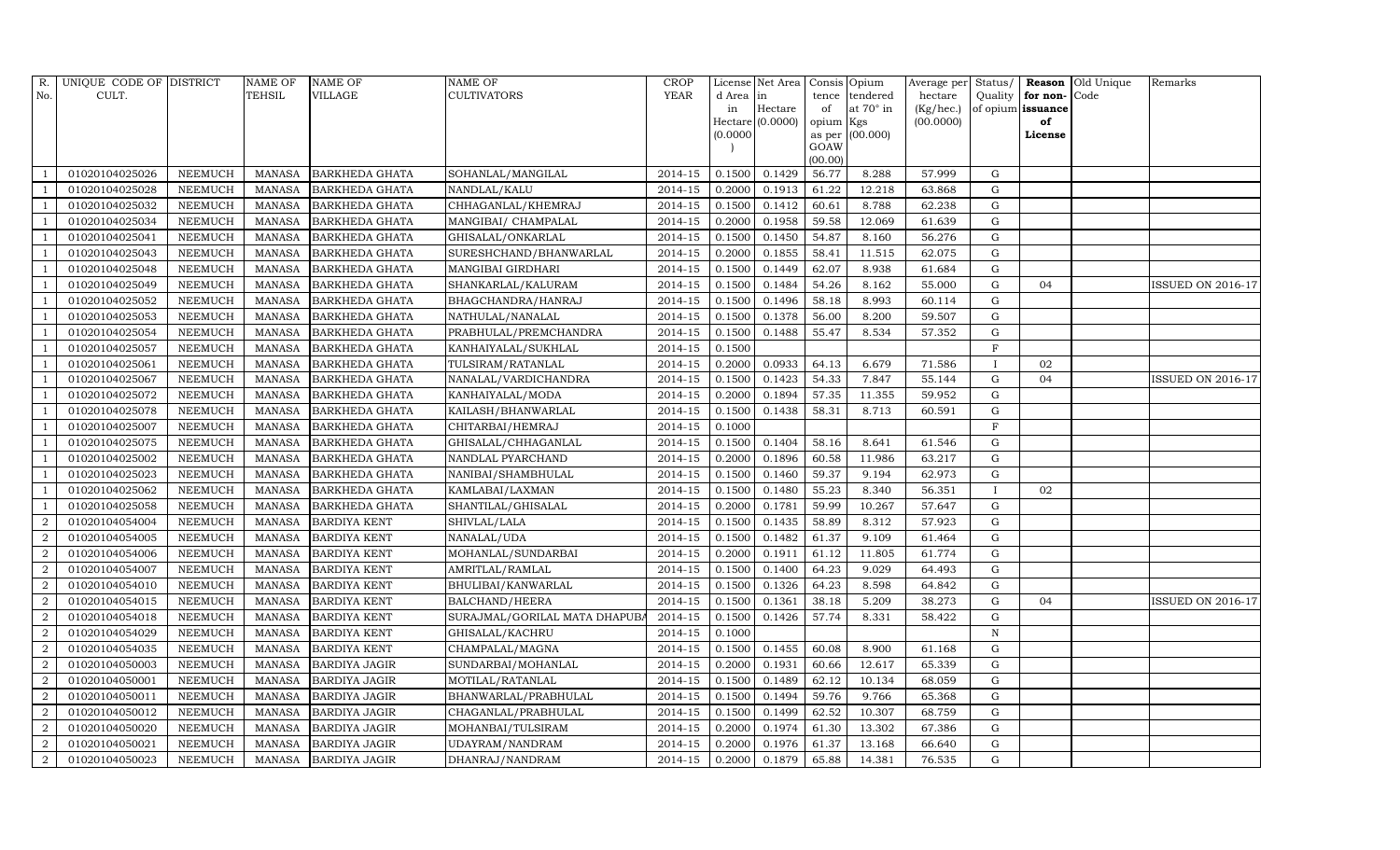|                | R. UNIQUE CODE OF DISTRICT |                | <b>NAME OF</b> | <b>NAME OF</b>       | <b>NAME OF</b>             | <b>CROP</b> |          | License Net Area   Consis   Opium |           |                  |           |             |                   | Average per Status/ Reason Old Unique | Remarks           |
|----------------|----------------------------|----------------|----------------|----------------------|----------------------------|-------------|----------|-----------------------------------|-----------|------------------|-----------|-------------|-------------------|---------------------------------------|-------------------|
| No.            | CULT.                      |                | TEHSIL         | <b>VILLAGE</b>       | <b>CULTIVATORS</b>         | YEAR        | d Area   | in                                |           | tence tendered   | hectare   | Quality     | for non-          | Code                                  |                   |
|                |                            |                |                |                      |                            |             | in       | Hectare                           | of        | at $70^\circ$ in | (Kg/hec.) |             | of opium issuance |                                       |                   |
|                |                            |                |                |                      |                            |             |          | $Hectare$ (0.0000)                | opium Kgs |                  | (00.0000) |             | of                |                                       |                   |
|                |                            |                |                |                      |                            |             | (0.0000) |                                   | GOAW      | as per (00.000)  |           |             | License           |                                       |                   |
|                |                            |                |                |                      |                            |             |          |                                   | (00.00)   |                  |           |             |                   |                                       |                   |
| 2              | 01020104050024             | <b>NEEMUCH</b> | MANASA         | <b>BARDIYA JAGIR</b> | RADHIBAI/MULCHANDRA        | 2014-15     | 0.1500   | 0.1478                            | 57.03     | 8.978            | 60.744    | G           |                   |                                       |                   |
| 2              | 01020104050027             | <b>NEEMUCH</b> | <b>MANASA</b>  | <b>BARDIYA JAGIR</b> | RANCHOR/RATANLAL           | 2014-15     | 0.2000   | 0.1996                            | 62.68     | 13.136           | 65.812    | $\mathbf G$ |                   |                                       |                   |
| $\overline{2}$ | 01020104050033             | <b>NEEMUCH</b> | <b>MANASA</b>  | <b>BARDIYA JAGIR</b> | SOHANBAI/AMIRCHAND         | 2014-15     | 0.2000   | 0.1517                            | 63.18     | 10.704           | 70.560    | $\mathbf G$ |                   |                                       |                   |
| $\overline{2}$ | 01020104050008             | <b>NEEMUCH</b> | <b>MANASA</b>  | <b>BARDIYA JAGIR</b> | SUKHIBAI/RAMCHANDRA        | 2014-15     | 0.1500   | 0.1496                            | 62.34     | 10.411           | 69.592    | $\mathbf G$ |                   |                                       |                   |
| $\overline{2}$ | 01020104050037             | <b>NEEMUCH</b> | <b>MANASA</b>  | <b>BARDIYA JAGIR</b> | SURAJBAI/RATANNATH         | $2014 - 15$ | 0.2000   | 0.2009                            | 64.08     | 14.217           | 70.767    | $\mathbf G$ |                   |                                       |                   |
| -2             | 01020104050038             | <b>NEEMUCH</b> | <b>MANASA</b>  | <b>BARDIYA JAGIR</b> | BALARAM/MADHURAM           | 2014-15     | 0.2000   | 0.1942                            | 64.64     | 13.574           | 69.897    | G           |                   |                                       |                   |
| 2              | 01020104050039             | <b>NEEMUCH</b> | <b>MANASA</b>  | <b>BARDIYA JAGIR</b> | RAJIBAI/KALURAM            | 2014-15     | 0.2000   | 0.1908                            | 59.55     | 12.488           | 65.451    | $\mathbf G$ |                   |                                       |                   |
| 2              | 01020104050040             | <b>NEEMUCH</b> | <b>MANASA</b>  | <b>BARDIYA JAGIR</b> | MULCHANDRA/NANDRAM PATIDAR | 2014-15     | 0.1500   | 0.1421                            | 65.97     | 10.103           | 71.098    | ${\bf G}$   |                   |                                       |                   |
| $\overline{2}$ | 01020104050046             | <b>NEEMUCH</b> | <b>MANASA</b>  | <b>BARDIYA JAGIR</b> | CHATARSINGH/ARJUNSINGH     | 2014-15     | 0.2000   | 0.1973                            | 59.51     | 12.353           | 62.610    | $\mathbf G$ |                   |                                       |                   |
| 2              | 01020104050049             | <b>NEEMUCH</b> | <b>MANASA</b>  | <b>BARDIYA JAGIR</b> | BHANWARLAL/MANGILAL        | 2014-15     | 0.2000   | 0.1979                            | 62.00     | 13.286           | 67.135    | $\mathbf G$ |                   |                                       |                   |
| 2              | 01020104050052             | <b>NEEMUCH</b> | <b>MANASA</b>  | <b>BARDIYA JAGIR</b> | JAGANNATH/RAMLAL           | 2014-15     | 0.2000   | 0.1989                            | 55.61     | 11.567           | 58.155    | G           |                   |                                       |                   |
| $\overline{2}$ | 01020104050053             | <b>NEEMUCH</b> | <b>MANASA</b>  | <b>BARDIYA JAGIR</b> | BHANWARNATH/RATANNATH      | $2014 - 15$ | 0.1500   | 0.1470                            | 57.78     | 10.318           | 70.190    | $\mathbf G$ |                   |                                       |                   |
| $\overline{2}$ | 01020104050057             | <b>NEEMUCH</b> | <b>MANASA</b>  | <b>BARDIYA JAGIR</b> | BASANTILAL/KANHAIYALAL     | $2014 - 15$ | 0.2000   | 0.2007                            | 62.37     | 12.955           | 64.549    | $\mathbf G$ |                   |                                       |                   |
| $\overline{2}$ | 01020104050004             | <b>NEEMUCH</b> | <b>MANASA</b>  | <b>BARDIYA JAGIR</b> | BASANTIBAI/KANHAIYALAL     | 2014-15     | 0.2000   | 0.1970                            | 56.69     | 12.229           | 62.076    | $\mathbf G$ |                   |                                       |                   |
| $\overline{2}$ | 01020104050059             | <b>NEEMUCH</b> | <b>MANASA</b>  | <b>BARDIYA JAGIR</b> | MADANLAL/LAXMAN            | 2014-15     | 0.1500   | 0.1498                            | 59.12     | 9.569            | 63.879    | $\mathbf G$ |                   |                                       |                   |
| $\overline{2}$ | 01020104050070             | <b>NEEMUCH</b> | <b>MANASA</b>  | <b>BARDIYA JAGIR</b> | KAMLESH KUMAR/KESHARIMAL   | 2014-15     | 0.1500   | 0.1412                            | 53.84     | 8.199            | 58.067    | G           |                   |                                       |                   |
| $\overline{a}$ | 01020104050079             | <b>NEEMUCH</b> | <b>MANASA</b>  | <b>BARDIYA JAGIR</b> | JAGDISH/BHANWARLAL         | 2014-15     | 0.1500   | 0.1503                            | 52.81     | 8.374            | 55.715    | $\mathbf G$ | 04                |                                       | ISSUED ON 2016-17 |
| $\overline{a}$ | 01020104050009             | <b>NEEMUCH</b> | <b>MANASA</b>  | <b>BARDIYA JAGIR</b> | BHANWARLAL/RADHAKISHAN     | 2014-15     | 0.1000   | 0.0986                            | 63.33     | 6.179            | 62.667    | $\mathbf G$ |                   |                                       |                   |
| $\overline{2}$ | 01020104050073             | <b>NEEMUCH</b> | <b>MANASA</b>  | <b>BARDIYA JAGIR</b> | BABULAL/LAXMAN             | 2014-15     | 0.1500   | 0.1514                            | 62.94     | 10.079           | 66.572    | $\mathbf G$ |                   |                                       |                   |
| $\overline{2}$ | 01020104050061             | <b>NEEMUCH</b> | <b>MANASA</b>  | <b>BARDIYA JAGIR</b> | KANKUBAI/KESHURAM          | 2014-15     | 0.1500   | 0.1500                            | 57.43     | 9.517            | 63.447    | $\mathbf G$ |                   |                                       |                   |
| 2              | 01020104050093             | <b>NEEMUCH</b> | <b>MANASA</b>  | <b>BARDIYA JAGIR</b> | SADARAM/KESHURAM           | 2014-15     | 0.2000   | 0.2005                            | 64.02     | 13.307           | 66.369    | $\mathbf G$ |                   |                                       |                   |
| 2              | 01020104040003             | <b>NEEMUCH</b> | <b>MANASA</b>  | <b>BANI</b>          | MANGILAL/RAMCHANDRA        | 2014-15     | 0.2000   | 0.1758                            | 68.76     | 12.711           | 72.304    | $\mathbf G$ |                   |                                       |                   |
| $\overline{2}$ | 01020104040004             | <b>NEEMUCH</b> | <b>MANASA</b>  | <b>BANI</b>          | FULKUNWAR/RAMNARAYAN       | $2014 - 15$ | 0.1500   | 0.1520                            | 66.28     | 10.463           | 68.836    | $\mathbf G$ |                   |                                       |                   |
| $\overline{2}$ | 01020104040005             | <b>NEEMUCH</b> | <b>MANASA</b>  | <b>BANI</b>          | AMBARAM/BAPULAL            | 2014-15     | 0.1500   | 0.1400                            | 59.13     | 8.489            | 60.636    | $\mathbf G$ |                   |                                       |                   |
| $\overline{2}$ | 01020104040006             | <b>NEEMUCH</b> | <b>MANASA</b>  | <b>BANI</b>          | JARILAL/HARCHANDRA         | 2014-15     | 0.1500   | 0.1452                            | 58.89     | 8.657            | 59.621    | $\mathbf G$ |                   |                                       |                   |
| $\overline{2}$ | 01020104040007             | <b>NEEMUCH</b> | <b>MANASA</b>  | <b>BANI</b>          | BHULIBAI/RAMLAL            | 2014-15     | 0.1500   | 0.1500                            | 59.61     | 8.916            | 59.440    | G           |                   |                                       |                   |
| 2              | 01020104040008             | <b>NEEMUCH</b> | <b>MANASA</b>  | <b>BANI</b>          | DAYARAM/CHITARLAL          | 2014-15     | 0.1500   | 0.1470                            | 64.39     | 9.944            | 67.646    | $\mathbf G$ |                   |                                       |                   |
| 2              | 01020104040011             | <b>NEEMUCH</b> | <b>MANASA</b>  | <b>BANI</b>          | BHANWARLAL/AMRITRAM        | 2014-15     | 0.2000   | 0.1793                            | 66.99     | 11.905           | 66.397    | $\mathbf G$ |                   |                                       |                   |
| $\overline{2}$ | 01020104040012             | <b>NEEMUCH</b> | <b>MANASA</b>  | <b>BANI</b>          | MOTILAL/AMRITRAM           | 2014-15     | 0.1500   | 0.1399                            | 63.10     | 9.177            | 65.597    | ${\rm G}$   |                   |                                       |                   |
| 2              | 01020104040014             | <b>NEEMUCH</b> | <b>MANASA</b>  | <b>BANI</b>          | KOSHALYABAI/KISHANLAL      | $2014 - 15$ | 0.1500   | 0.1491                            | 65.83     | 10.213           | 68.498    | $\mathbf G$ |                   |                                       |                   |
| $\overline{2}$ | 01020104040018             | <b>NEEMUCH</b> | <b>MANASA</b>  | <b>BANI</b>          | NANDLAL/JARILAL            | 2014-15     | 0.1500   | 0.1461                            | 59.10     | 8.721            | 59.692    | $\mathbf G$ |                   |                                       |                   |
| $\overline{2}$ | 01020104040020             | <b>NEEMUCH</b> | <b>MANASA</b>  | <b>BANI</b>          | BHUWANIRAM/MATHURALAL      | 2014-15     | 0.1500   | 0.1176                            | 61.30     | 6.997            | 59.498    | $\mathbf G$ |                   |                                       |                   |
| <sup>2</sup>   | 01020104040022             | <b>NEEMUCH</b> | <b>MANASA</b>  | <b>BANI</b>          | KARULAL/MOTILAL            | 2014-15     | 0.1500   | 0.1476                            | 62.82     | 9.567            | 64.817    | $\mathbf G$ |                   |                                       |                   |
| $\overline{2}$ | 01020104040034             | <b>NEEMUCH</b> | <b>MANASA</b>  | <b>BANI</b>          | KASHIRAM/PURALAL           | 2014-15     | 0.1000   | 0.0790                            | 60.90     | 4.968            | 62.886    | $\mathbf G$ |                   |                                       |                   |
| $\overline{2}$ | 01020104040039             | <b>NEEMUCH</b> | <b>MANASA</b>  | <b>BANI</b>          | RAMNIWAS/NATHURAM          | 2014-15     | 0.1500   | 0.1412                            | 64.13     | 9.409            | 66.636    | $\mathbf G$ |                   |                                       |                   |
| $\overline{2}$ | 01020104040040             | <b>NEEMUCH</b> | <b>MANASA</b>  | <b>BANI</b>          | MOHANLAL/RATANLAL          | 2014-15     | 0.1500   | 0.1450                            | 64.10     | 9.404            | 64.855    | $\mathbf G$ |                   |                                       |                   |
| $\overline{a}$ | 01020104040045             | <b>NEEMUCH</b> | <b>MANASA</b>  | <b>BANI</b>          | RAMPRATAP/HEERALAL         | 2014-15     | 0.1500   | 0.1497                            | 65.58     | 10.352           | 69.152    | G           |                   |                                       |                   |
| $\overline{a}$ | 01020104040047             | <b>NEEMUCH</b> | MANASA         | <b>BANI</b>          | BHERULAL/FULCHANDRA        | 2014-15     | 0.2000   | 0.1970                            | 62.21     | 12.620           | 64.061    | $\mathbf G$ |                   |                                       |                   |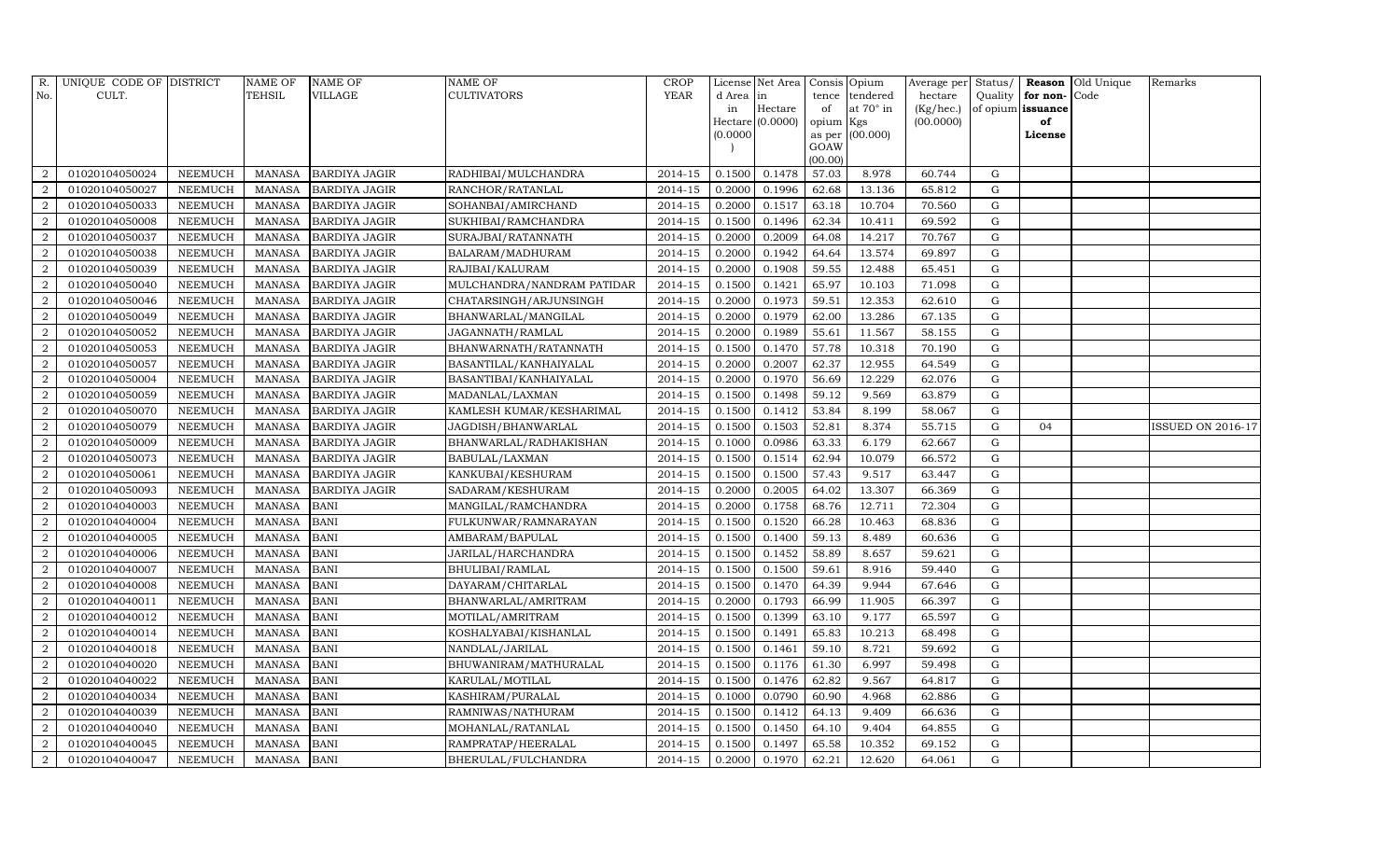| R.             | UNIQUE CODE OF DISTRICT |                | <b>NAME OF</b> | <b>NAME OF</b>         | <b>NAME OF</b>           | <b>CROP</b> |           | License Net Area |                 | Consis Opium     | Average per Status/ |                |                   | Reason Old Unique | Remarks                  |
|----------------|-------------------------|----------------|----------------|------------------------|--------------------------|-------------|-----------|------------------|-----------------|------------------|---------------------|----------------|-------------------|-------------------|--------------------------|
| No.            | CULT.                   |                | TEHSIL         | <b>VILLAGE</b>         | <b>CULTIVATORS</b>       | YEAR        | d Area in |                  |                 | tence tendered   | hectare             | Quality        | for non-          | Code              |                          |
|                |                         |                |                |                        |                          |             | in        | Hectare          | of              | at $70^\circ$ in | (Kg/hec.)           |                | of opium issuance |                   |                          |
|                |                         |                |                |                        |                          |             |           | Hectare (0.0000) | opium Kgs       |                  | (00.0000)           |                | of                |                   |                          |
|                |                         |                |                |                        |                          |             | (0.0000)  |                  |                 | as per (00.000)  |                     |                | License           |                   |                          |
|                |                         |                |                |                        |                          |             |           |                  | GOAW<br>(00.00) |                  |                     |                |                   |                   |                          |
| 2              | 01020104040055          | <b>NEEMUCH</b> | <b>MANASA</b>  | <b>BANI</b>            | BHANWARLAL/LAXMINARAYAN  | $2014 - 15$ | 0.1500    | 0.1421           | 63.20           | 9.200            | 64.743              | $\mathbf G$    |                   |                   |                          |
| 2              | 01020104040048          | <b>NEEMUCH</b> | <b>MANASA</b>  | <b>BANI</b>            | RAMPRAHALAD/BHANWARLAL   | 2014-15     | 0.1500    | 0.1488           | 61.73           | 9.409            | 63.233              | $\mathbf G$    |                   |                   |                          |
| 2              | 01020104040025          | NEEMUCH        | <b>MANASA</b>  | <b>BANI</b>            | RAJENDRAKUMAR/RADHESHYAM | $2014 - 15$ | 0.1500    | 0.1443           | 63.52           | 9.564            | 66.279              | G              |                   |                   |                          |
| $\overline{2}$ | 01020104040019          | <b>NEEMUCH</b> | <b>MANASA</b>  | <b>BANI</b>            | BHUWANIRAM/JAGANNATH     | 2014-15     | 0.2000    | 0.1915           | 63.22           | 12.174           | 63.572              | $\mathbf G$    |                   |                   |                          |
| 2              | 01020104040036          | <b>NEEMUCH</b> | <b>MANASA</b>  | <b>BANI</b>            | MANGILAL/ASHARAM         | 2014-15     | 0.2000    | 0.1536           | 66.19           | 10.014           | 65.195              | ${\rm G}$      |                   |                   |                          |
| $\overline{2}$ | 01020104040009          | <b>NEEMUCH</b> | <b>MANASA</b>  | <b>BANI</b>            | AMBARAM/PURALAL          | 2014-15     | 0.1500    | 0.1405           | 59.32           | 8.381            | 59.651              | $\mathbf G$    |                   |                   |                          |
| $\overline{2}$ | 01020104040046          | <b>NEEMUCH</b> | <b>MANASA</b>  | <b>BANI</b>            | RADHESHYAM/BHAGIRATH     | $2014 - 15$ | 0.1500    | 0.1385           | 62.80           | 8.945            | 64.585              | $\mathbf G$    |                   |                   |                          |
| $\overline{2}$ | 01020104040016          | <b>NEEMUCH</b> | <b>MANASA</b>  | <b>BANI</b>            | BANSHILAL/BHAGIRATH      | 2014-15     | 0.1500    | 0.1490           | 64.31           | 9.803            | 65.792              | ${\bf G}$      |                   |                   |                          |
| 2              | 01020104040038          | <b>NEEMUCH</b> | <b>MANASA</b>  | <b>BANI</b>            | BALKISHAN/CHITARMAL      | 2014-15     | 0.1500    | 0.1460           | 64.32           | 10.126           | 69.356              | $\mathbf G$    |                   |                   |                          |
| 2              | 01020104040021          | <b>NEEMUCH</b> | <b>MANASA</b>  | <b>BANI</b>            | BAGDIBAI/BHUWANIRAM      | 2014-15     | 0.2000    | 0.1960           | 60.80           | 12.229           | 62.393              | ${\rm G}$      |                   |                   |                          |
| 2              | 01020104040002          | <b>NEEMUCH</b> | <b>MANASA</b>  | <b>BANI</b>            | SUMITRABAI/DEVRAM        | 2014-15     | 0.1000    |                  |                 |                  |                     | $\rm F$        |                   |                   |                          |
| $\overline{a}$ | 01020104040056          | <b>NEEMUCH</b> | <b>MANASA</b>  | <b>BANI</b>            | MADANLAL/LAXMINARAYAN    | $2014 - 15$ | 0.1500    | 0.1414           | 62.63           | 9.081            | 64.222              | G              |                   |                   |                          |
| $\overline{2}$ | 01020104040058          | <b>NEEMUCH</b> | <b>MANASA</b>  | <b>BANI</b>            | DEVILAL/BHARATRAM        | $2014 - 15$ | 0.2000    | 0.1990           | 65.12           | 13.080           | 65.729              | ${\rm G}$      |                   |                   |                          |
| $\overline{2}$ | 01020104040059          | <b>NEEMUCH</b> | <b>MANASA</b>  | <b>BANI</b>            | SAMPATBAI/DEVILAL        | 2014-15     | 0.2000    | 0.1835           | 63.52           | 11.824           | 64.436              | $\mathbf G$    |                   |                   |                          |
| $\overline{2}$ | 01020104040041          | <b>NEEMUCH</b> | <b>MANASA</b>  | <b>BANI</b>            | BHONIBAI/DULICHAND       | 2014-15     | 0.1500    | 0.1491           | 56.53           | 8.366            | 56.110              | ${\rm G}$      |                   |                   |                          |
| $\overline{2}$ | 01020104040010          | <b>NEEMUCH</b> | <b>MANASA</b>  | <b>BANI</b>            | LAXMINARAYAN/BAPULAL     | 2014-15     | 0.2000    | 0.1985           | 58.26           | 11.910           | 60.000              | $\mathbf G$    |                   |                   |                          |
| 2              | 01020104040060          | <b>NEEMUCH</b> | <b>MANASA</b>  | <b>BANI</b>            | UDAILAL/BHAGIRATH        | 2014-15     | 0.1500    | 0.1484           | 63.00           | 9.792            | 65.984              | G              |                   |                   |                          |
| $\overline{2}$ | 01020104040031          | <b>NEEMUCH</b> | <b>MANASA</b>  | <b>BANI</b>            | MULCHAND/PURALAL         | 2014-15     | 0.1500    | 0.1474           | 61.54           | 9.178            | 62.266              | $\mathbf G$    |                   |                   |                          |
| 2              | 01020104040026          | <b>NEEMUCH</b> | <b>MANASA</b>  | <b>BANI</b>            | RAMPRASAD/RATANLAL       | 2014-15     | 0.1500    | 0.1505           | 60.08           | 9.012            | 59.880              | $\mathbf G$    |                   |                   |                          |
| 2              | 01020104040061          | <b>NEEMUCH</b> | <b>MANASA</b>  | <b>BANI</b>            | RADHAKISHAN / BAPULAL    | $2014 - 15$ | 0.2000    | 0.1843           | 61.03           | 11.753           | 63.771              | $\mathbf G$    |                   |                   |                          |
| $\overline{2}$ | 01020104040062          | <b>NEEMUCH</b> | <b>MANASA</b>  | <b>BANI</b>            | RAMKISHAN / PRATHVIRAJ   | 2014-15     | 0.1000    |                  |                 |                  |                     | $\rm F$        |                   | 01020104039111    |                          |
| 3              | 01020104079012          | <b>NEEMUCH</b> | <b>MANASA</b>  | <b>BAMNI</b>           | RAMKUNWAR/KISHANLAL      | 2014-15     | 0.1500    | 0.1500           | 54.44           | 8.804            | 58.693              | $\mathbf G$    |                   |                   |                          |
| $\mathbf{3}$   | 01020104079003          | <b>NEEMUCH</b> | <b>MANASA</b>  | <b>BAMNI</b>           | BAPULAL/JAYSINGH         | 2014-15     | 0.1000    |                  |                 |                  |                     | $\mathbf{F}$   |                   |                   |                          |
| 3              | 01020104079004          | <b>NEEMUCH</b> | <b>MANASA</b>  | <b>BAMNI</b>           | RAMLAL/ HARIRAM          | 2014-15     | 0.2000    | 0.1988           | 58.29           | 12.158           | 61.157              | $\mathbf G$    |                   |                   |                          |
| $\mathbf{3}$   | 01020104079005          | <b>NEEMUCH</b> | <b>MANASA</b>  | <b>BAMNI</b>           | HARIRAM/ HEMA            | 2014-15     | 0.1000    |                  |                 |                  |                     | $\rm F$        |                   |                   |                          |
| 3              | 01020104079014          | <b>NEEMUCH</b> | <b>MANASA</b>  | <b>BAMNI</b>           | BHUWANIRAM/HEMA          | 2014-15     | 0.1000    |                  |                 |                  |                     | $\rm F$        |                   |                   |                          |
| $\mathbf{3}$   | 01020104079015          | <b>NEEMUCH</b> | <b>MANASA</b>  | <b>BAMNI</b>           | RAMPYARI BAI/ VAKTAVAR   | 2014-15     | 0.1000    |                  |                 |                  |                     | F              |                   |                   |                          |
| 3              | 01020104079018          | <b>NEEMUCH</b> | <b>MANASA</b>  | <b>BAMNI</b>           | KANWARLAL/BHANWARLAL     | 2014-15     | 0.1500    | 0.1470           | 53.07           | 8.620            | 58.639              | $\mathbf G$    |                   |                   |                          |
| 3              | 01020104079031          | <b>NEEMUCH</b> | <b>MANASA</b>  | <b>BAMNI</b>           | HARCHAND/RAMPRASAD       | $2014 - 15$ | 0.1500    | 0.1479           | 57.28           | 9.386            | 63.462              | $\mathbf G$    |                   |                   |                          |
| $\overline{1}$ | 01020104007004          | <b>NEEMUCH</b> | <b>MANASA</b>  | <b>BALAJI KA KHEDA</b> | DEVA/BHOLA               | $2014 - 15$ | 0.1500    | 0.1502           | 42.04           | 3.051            | 20.313              | $\mathbf G$    | 04                |                   |                          |
|                | 01020104007005          | <b>NEEMUCH</b> | <b>MANASA</b>  | <b>BALAJI KA KHEDA</b> | NANDALAL/VARDICHAND      | 2014-15     | 0.1500    | 0.1475           | 57.25           | 8.784            | 59.553              | $\mathbf G$    |                   |                   | <b>NAME CHANGE</b>       |
|                | 01020104007006          | <b>NEEMUCH</b> | <b>MANASA</b>  | <b>BALAJI KA KHEDA</b> | NANDA/GULAB              | 2014-15     | 0.1500    | 0.1485           | 49.37           | 7.469            | 50.296              | ${\bf G}$      | 04                |                   |                          |
|                | 01020104007014          | <b>NEEMUCH</b> | <b>MANASA</b>  | <b>BALAJI KA KHEDA</b> | SHANTILAL/VARDICHAND     | 2014-15     | 0.1500    | 0.1472           | 55.40           | 8.247            | 56.026              | $\mathbf{I}$   | 02                |                   |                          |
| -1             | 01020104007027          | <b>NEEMUCH</b> | <b>MANASA</b>  | <b>BALAJI KA KHEDA</b> | MOHANLAL/GOPI            | 2014-15     | 0.1500    |                  |                 |                  |                     | $\rm F$        |                   |                   |                          |
| - 1            | 01020104007037          | <b>NEEMUCH</b> | <b>MANASA</b>  | <b>BALAJI KA KHEDA</b> | KHEMRAJ/RODA             | 2014-15     | 0.1500    |                  |                 |                  |                     | $\overline{F}$ |                   |                   |                          |
|                | 01020104007039          | <b>NEEMUCH</b> | <b>MANASA</b>  | <b>BALAJI KA KHEDA</b> | MANGILAL/DEVA            | 2014-15     | 0.1500    | 0.1447           | 50.49           | 7.343            | 50.746              | $\mathbf G$    | 04                |                   | <b>ISSUED ON 2016-17</b> |
| $\overline{1}$ | 01020104007046          | <b>NEEMUCH</b> | <b>MANASA</b>  | BALAJI KA KHEDA        | BHANWARLAL/TULSIRAM      | 2014-15     | 0.1500    |                  |                 |                  |                     | F              |                   |                   |                          |
| $\mathbf{1}$   | 01020104007048          | <b>NEEMUCH</b> | <b>MANASA</b>  | <b>BALAJI KA KHEDA</b> | PREMCHAND/NATHU          | 2014-15     |           | $0.1500$ 0.1475  | 46.27           | 2.228            | 15.105              | G              | 04                |                   |                          |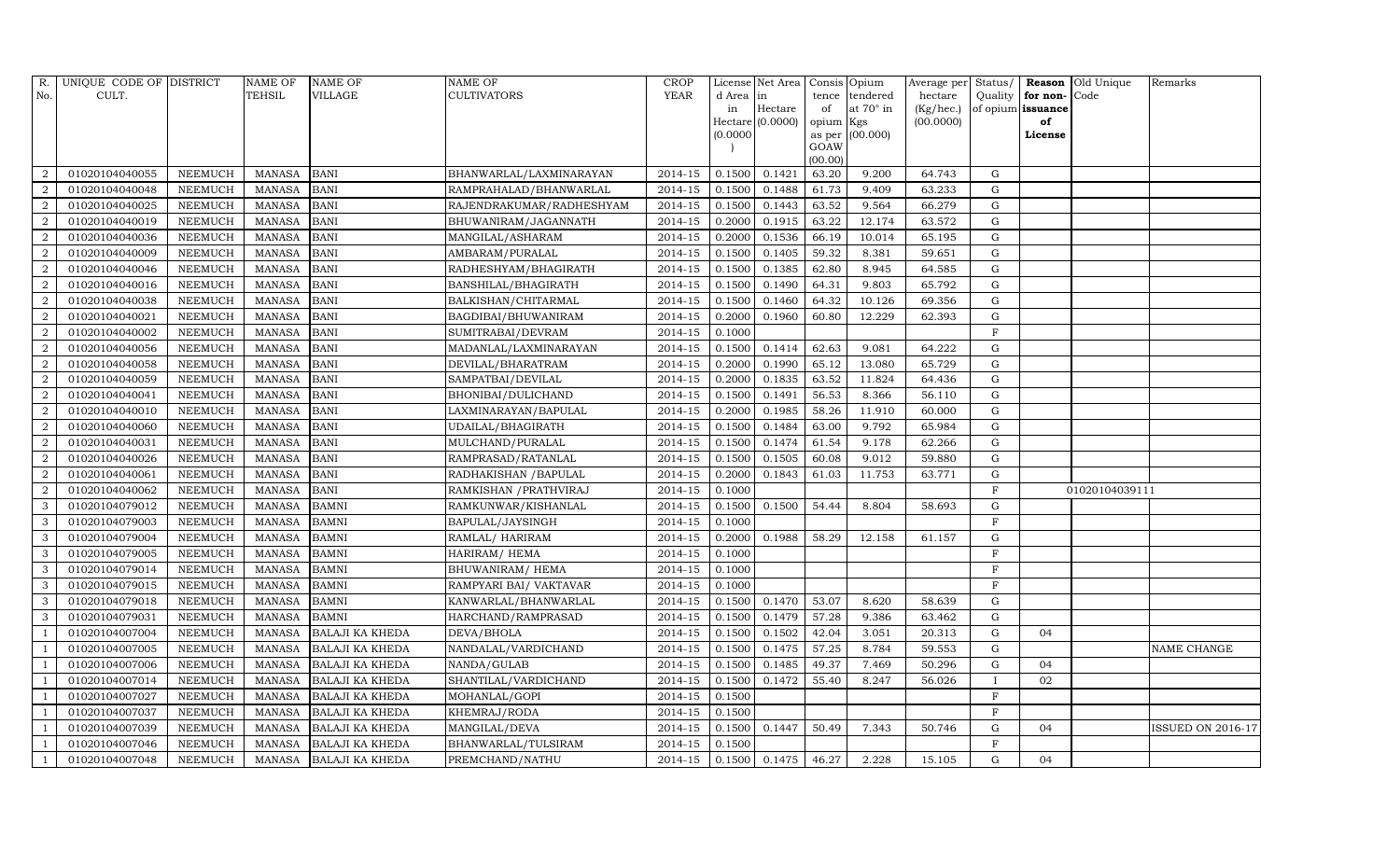| R.             | UNIQUE CODE OF DISTRICT |                | <b>NAME OF</b> | <b>NAME OF</b>         | <b>NAME OF</b>           | <b>CROP</b> |           | License Net Area | Consis Opium |                 | Average per Status/ |              |                   | Reason Old Unique | Remarks                  |
|----------------|-------------------------|----------------|----------------|------------------------|--------------------------|-------------|-----------|------------------|--------------|-----------------|---------------------|--------------|-------------------|-------------------|--------------------------|
| No.            | CULT.                   |                | TEHSIL         | <b>VILLAGE</b>         | <b>CULTIVATORS</b>       | YEAR        | d Area in |                  | tence        | tendered        | hectare             | Quality      | for non-Code      |                   |                          |
|                |                         |                |                |                        |                          |             | in        | Hectare          | of           | at 70° in       | (Kg/hec.)           |              | of opium issuance |                   |                          |
|                |                         |                |                |                        |                          |             |           | Hectare (0.0000) | opium Kgs    |                 | (00.0000)           |              | of                |                   |                          |
|                |                         |                |                |                        |                          |             | (0.0000)  |                  | GOAW         | as per (00.000) |                     |              | License           |                   |                          |
|                |                         |                |                |                        |                          |             |           |                  | (00.00)      |                 |                     |              |                   |                   |                          |
|                | 01020104007058          | <b>NEEMUCH</b> | MANASA         | <b>BALAJI KA KHEDA</b> | HARIRAM/ VARDICHAND      | 2014-15     | 0.1500    | 0.1441           | 57.03        | 8.408           | 58.348              | G            |                   |                   |                          |
|                | 01020104007074          | <b>NEEMUCH</b> | <b>MANASA</b>  | <b>BALAJI KA KHEDA</b> | MOHANLAL/ BHWARLAL       | 2014-15     | 0.1500    | 0.1436           | 53.94        | 7.898           | 55.000              | $\mathbf G$  | 04                |                   | <b>ISSUED ON 2016-17</b> |
| $\overline{1}$ | 01020104007075          | <b>NEEMUCH</b> | <b>MANASA</b>  | <b>BALAJI KA KHEDA</b> | DEV BIA / DEVA           | $2014 - 15$ | 0.1500    |                  |              |                 |                     | F            |                   |                   |                          |
|                | 01020104007077          | <b>NEEMUCH</b> | <b>MANASA</b>  | <b>BALAJI KA KHEDA</b> | KANKUBAI/BHERU           | 2014-15     | 0.1500    | 0.1395           | 44.43        | 6.214           | 44.545              | $\mathbf G$  | 04                |                   | <b>ISSUED ON 2016-17</b> |
| -1             | 01020104011001          | <b>NEEMUCH</b> | <b>MANASA</b>  | <b>BALAGANJ</b>        | BAPULAL/AMARLAL          | 2014-15     | 0.1000    |                  |              |                 |                     | $\mathbf F$  |                   |                   |                          |
| $\overline{1}$ | 01020104011002          | <b>NEEMUCH</b> | <b>MANASA</b>  | <b>BALAGANJ</b>        | PRASRAM/UDAA             | 2014-15     | 0.1500    | 0.1494           | 56.70        | 7.776           | 52.048              | $\mathbf G$  | 04                |                   | <b>ISSUED ON 2016-17</b> |
| - 1            | 01020104011003          | <b>NEEMUCH</b> | <b>MANASA</b>  | <b>BALAGANJ</b>        | GANGA BAI/MANGILAL       | 2014-15     | 0.1500    | 0.1500           | 62.77        | 9.514           | 63.427              | $\mathbf G$  |                   |                   |                          |
| -1             | 01020104011005          | <b>NEEMUCH</b> | <b>MANASA</b>  | <b>BALAGANJ</b>        | DEVIKISHAN/ONKAR         | 2014-15     | 0.1000    |                  |              |                 |                     | $\mathbf F$  |                   |                   |                          |
|                | 01020104011006          | <b>NEEMUCH</b> | <b>MANASA</b>  | <b>BALAGANJ</b>        | MOHANBAI/RADHESHYAM      | 2014-15     | 0.1000    |                  |              |                 |                     | $\mathbf F$  |                   |                   |                          |
| $\overline{1}$ | 01020104011010          | <b>NEEMUCH</b> | <b>MANASA</b>  | <b>BALAGANJ</b>        | NANDU BAI/TEKCHAND       | 2014-15     | 0.1500    | 0.1486           | 54.36        | 3.161           | 21.272              | G            | 04                |                   | <b>ISSUED ON 2016-17</b> |
|                | 01020104011012          | <b>NEEMUCH</b> | <b>MANASA</b>  | <b>BALAGANJ</b>        | PURANMAL / LALURAM       | 2014-15     | 0.1500    | 0.1478           | 58.12        | 8.676           | 58.701              | G            |                   |                   |                          |
|                | 01020104011013          | <b>NEEMUCH</b> | <b>MANASA</b>  | <b>BALAGANJ</b>        | <b>BABULAL/ DHURA</b>    | 2014-15     | 0.1000    |                  |              |                 |                     | $\mathbf{F}$ |                   |                   |                          |
| - 1            | 01020104011014          | <b>NEEMUCH</b> | <b>MANASA</b>  | <b>BALAGANJ</b>        | GENDI BAI/MANGILAL       | 2014-15     | 0.1000    |                  |              |                 |                     | $\mathbf F$  |                   |                   |                          |
|                | 01020104011016          | <b>NEEMUCH</b> | <b>MANASA</b>  | <b>BALAGANJ</b>        | MITHULAL/ NARAYAN        | 2014-15     | 0.1000    |                  |              |                 |                     | $\mathbf F$  |                   |                   |                          |
|                | 01020104011017          | <b>NEEMUCH</b> | <b>MANASA</b>  | <b>BALAGANJ</b>        | CHEINRAM/NARAYAN         | 2014-15     | 0.1000    |                  |              |                 |                     | F            |                   |                   |                          |
|                | 01020104011028          | <b>NEEMUCH</b> | <b>MANASA</b>  | <b>BALAGANJ</b>        | NATHA/DALLA              | 2014-15     | 0.1000    |                  |              |                 |                     | F            |                   |                   |                          |
| $\overline{1}$ | 01020104011030          | <b>NEEMUCH</b> | <b>MANASA</b>  | <b>BALAGANJ</b>        | MANNALAL/GABBA           | 2014-15     | 0.1500    | 0.1495           | 63.89        | 9.629           | 64.408              | G            |                   |                   |                          |
| $\overline{1}$ | 01020104011004          | <b>NEEMUCH</b> | <b>MANASA</b>  | <b>BALAGANJ</b>        | KAMLA BAI/AMBALAL        | 2014-15     | 0.1500    | 0.1464           | 47.00        | 1.450           | 9.904               | $\mathbf{I}$ | 02                |                   |                          |
|                | 01020104011037          | <b>NEEMUCH</b> | <b>MANASA</b>  | <b>BALAGANJ</b>        | JANIBAI/NATHULAL         | 2014-15     | 0.1500    | 0.1493           | 58.04        | 9.104           | 60.978              | $\mathbf G$  |                   |                   |                          |
|                | 01020104011040          | <b>NEEMUCH</b> | <b>MANASA</b>  | <b>BALAGANJ</b>        | HIRALAL/ SOHANLAL        | $2014 - 15$ | 0.1500    | 0.1484           | 62.74        | 9.492           | 63.962              | $\mathbf G$  |                   |                   |                          |
|                | 01020104011043          | <b>NEEMUCH</b> | <b>MANASA</b>  | <b>BALAGANJ</b>        | BADRI/MANGU              | 2014-15     | 0.1500    | 0.1488           | 22.19        | 0.170           | 1.142               | $\mathbf{I}$ | 02                |                   |                          |
|                | 01020104011044          | <b>NEEMUCH</b> | <b>MANASA</b>  | <b>BALAGANJ</b>        | PANNI BAI/NARAYAN        | 2014-15     | 0.1500    | 0.1455           | 57.08        | 8.684           | 59.684              | $\mathbf G$  |                   |                   |                          |
| $\overline{1}$ | 01020104011047          | <b>NEEMUCH</b> | <b>MANASA</b>  | <b>BALAGANJ</b>        | SHYAMCHARAN/ RADHAKISHAN | 2014-15     | 0.1000    |                  |              |                 |                     | F            |                   |                   |                          |
|                | 01020104011048          | <b>NEEMUCH</b> | <b>MANASA</b>  | <b>BALAGANJ</b>        | KAMALA BAI/ GABBA        | 2014-15     | 0.1500    | 0.1444           | 63.06        | 9.207           | 63.760              | G            |                   |                   |                          |
|                | 01020104011050          | <b>NEEMUCH</b> | <b>MANASA</b>  | <b>BALAGANJ</b>        | BANSILAL/GIRWAR          | $2014 - 15$ | 0.1500    | 0.1471           | 58.82        | 9.310           | 63.290              | ${\rm G}$    |                   |                   |                          |
|                | 01020104011051          | <b>NEEMUCH</b> | <b>MANASA</b>  | <b>BALAGANJ</b>        | AMARSINGH/MANGILAL       | 2014-15     | 0.1500    | 0.1495           | 60.16        | 9.015           | 60.301              | $\mathbf G$  |                   |                   |                          |
|                | 01020104011052          | <b>NEEMUCH</b> | <b>MANASA</b>  | <b>BALAGANJ</b>        | BIHARI/LALA              | 2014-15     | 0.1500    | 0.1476           | 60.02        | 9.543           | 64.654              | $\mathbf G$  |                   |                   |                          |
|                | 01020104011054          | <b>NEEMUCH</b> | <b>MANASA</b>  | <b>BALAGANJ</b>        | BHURALAL/SOJI            | 2014-15     | 0.1000    |                  |              |                 |                     | F            |                   |                   |                          |
|                | 01020104011059          | <b>NEEMUCH</b> | <b>MANASA</b>  | <b>BALAGANJ</b>        | GANPAT/GIRVAR            | 2014-15     | 0.1500    | 0.1453           | 60.22        | 9.248           | 63.648              | $\mathbf G$  |                   |                   |                          |
|                | 01020104011068          | <b>NEEMUCH</b> | <b>MANASA</b>  | <b>BALAGANJ</b>        | DURGA/SHOJI              | 2014-15     | 0.1500    | 0.1442           | 57.12        | 8.307           | 57.607              | $\mathbf G$  |                   |                   |                          |
|                | 01020104011069          | <b>NEEMUCH</b> | <b>MANASA</b>  | <b>BALAGANJ</b>        | GYANMAL/SOHANLAL         | 2014-15     | 0.1500    | 0.1473           | 57.08        | 8.627           | 58.568              | $\mathbf G$  |                   |                   |                          |
|                | 01020104011070          | <b>NEEMUCH</b> | <b>MANASA</b>  | <b>BALAGANJ</b>        | HANGAMIBAI/SHOLA         | 2014-15     | 0.1500    | 0.1521           | 62.34        | 8.915           | 58.613              | G            |                   |                   |                          |
|                | 01020104011071          | <b>NEEMUCH</b> | <b>MANASA</b>  | <b>BALAGANJ</b>        | RAJU/LAKKHA              | 2014-15     | 0.1500    | 0.1453           | 60.39        | 9.360           | 64.418              | G            |                   |                   |                          |
| - 1            | 01020104011077          | <b>NEEMUCH</b> | <b>MANASA</b>  | <b>BALAGANJ</b>        | KESHURAM/LALA            | $2014 - 15$ | 0.1500    | 0.1965           | 60.70        | 12.591          | 64.076              | G            |                   |                   |                          |
|                | 01020104011075          | <b>NEEMUCH</b> | <b>MANASA</b>  | <b>BALAGANJ</b>        | INDU SINGH/SABBA         | 2014-15     | 0.1500    | 0.1452           | 44.42        | 0.126           | 0.868               | $\mathbf I$  | 02                |                   |                          |
|                | 01020104011084          | <b>NEEMUCH</b> | <b>MANASA</b>  | <b>BALAGANJ</b>        | BABULAL/MEGHA            | 2014-15     | 0.1000    |                  |              |                 |                     | $_{\rm F}$   |                   |                   |                          |
| -1             | 01020104011085          | <b>NEEMUCH</b> | <b>MANASA</b>  | <b>BALAGANJ</b>        | LAXMICHAND/NARAYAN       | 2014-15     | 0.1000    |                  |              |                 |                     | $\mathbf F$  |                   |                   |                          |
| $\mathbf{1}$   | 01020104011086          | <b>NEEMUCH</b> | <b>MANASA</b>  | <b>BALAGANJ</b>        | TEJA/PARSA               | 2014-15     | 0.1000    |                  |              |                 |                     | F            |                   |                   |                          |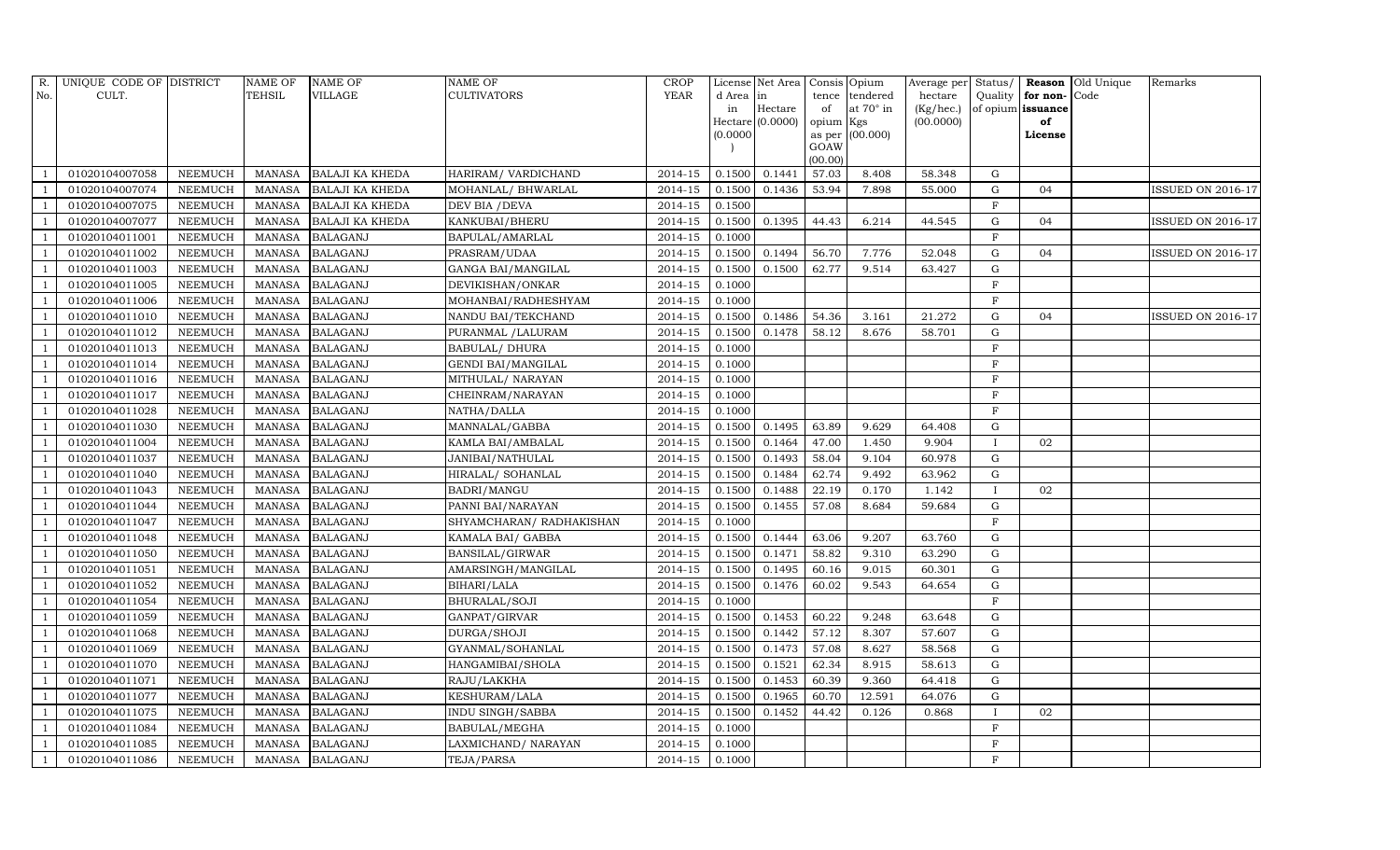| R.             | UNIQUE CODE OF DISTRICT |                | <b>NAME OF</b> | <b>NAME OF</b>     | <b>NAME OF</b>               | <b>CROP</b> |           | License Net Area |           | Consis Opium     |           |                |                   | Average per Status/ <b>Reason</b> Old Unique | Remarks                |
|----------------|-------------------------|----------------|----------------|--------------------|------------------------------|-------------|-----------|------------------|-----------|------------------|-----------|----------------|-------------------|----------------------------------------------|------------------------|
| No.            | CULT.                   |                | TEHSIL         | <b>VILLAGE</b>     | <b>CULTIVATORS</b>           | YEAR        | d Area in |                  |           | tence tendered   | hectare   | Quality        | for non-          | Code                                         |                        |
|                |                         |                |                |                    |                              |             | in        | Hectare          | of        | at $70^\circ$ in | (Kg/hec.) |                | of opium issuance |                                              |                        |
|                |                         |                |                |                    |                              |             |           | Hectare (0.0000) | opium Kgs |                  | (00.0000) |                | of                |                                              |                        |
|                |                         |                |                |                    |                              |             | (0.0000)  |                  | GOAW      | as per (00.000)  |           |                | License           |                                              |                        |
|                |                         |                |                |                    |                              |             |           |                  | (00.00)   |                  |           |                |                   |                                              |                        |
|                | 01020104011087          | <b>NEEMUCH</b> | <b>MANASA</b>  | <b>BALAGANJ</b>    | JAINARAYAN/BANSHILAL         | 2014-15     | 0.1500    | 0.1508           | 60.81     | 10.077           | 66.824    | $\mathbf G$    |                   |                                              |                        |
|                | 01020104011060          | <b>NEEMUCH</b> | <b>MANASA</b>  | <b>BALAGANJ</b>    | SADDA/BHAVSINGH CHOTA        | 2014-15     | 0.1500    | 0.1440           | 61.75     | 8.645            | 60.035    | $\mathbf G$    |                   |                                              |                        |
|                | 01020104011061          | <b>NEEMUCH</b> | <b>MANASA</b>  | <b>BALAGANJ</b>    | GABBA/MAN SINGH              | $2014 - 15$ | 0.1500    | 0.1452           | 57.60     | 8.632            | 59.449    | $\mathbf G$    |                   |                                              |                        |
|                | 01020104011045          | <b>NEEMUCH</b> | <b>MANASA</b>  | <b>BALAGANJ</b>    | GOVINDRAM/BANSHILAL          | 2014-15     | 0.1500    | 0.1493           | 63.03     | 9.833            | 65.861    | $\mathbf G$    |                   |                                              |                        |
| - 1            | 01020104011120          | <b>NEEMUCH</b> | <b>MANASA</b>  | <b>BALAGANJ</b>    | MOTILAL BHAGHIRATH           | 2014-15     | 0.1500    | 0.1514           | 58.86     | 9.081            | 59.980    | ${\rm G}$      |                   |                                              | <b>TRANSFER PIPLON</b> |
|                | 01020104011062          | <b>NEEMUCH</b> | <b>MANASA</b>  | <b>BALAGANJ</b>    | TEJA/NENA                    | 2014-15     | 0.1500    |                  |           |                  |           | $\rm F$        |                   |                                              |                        |
|                | 01020104011082          | <b>NEEMUCH</b> | <b>MANASA</b>  | <b>BALAGANJ</b>    | RADHAKISHAN/ HAJARI          | 2014-15     | 0.1000    |                  |           |                  |           | $\mathbf F$    |                   |                                              |                        |
|                | 01020104011049          | <b>NEEMUCH</b> | <b>MANASA</b>  | <b>BALAGANJ</b>    | <b>BHAWSINGH/PIRU</b>        | $2014 - 15$ | 0.1500    | 0.1502           | 60.22     | 9.566            | 63.688    | $\mathbf G$    |                   |                                              |                        |
|                | 01020104011103          | <b>NEEMUCH</b> | <b>MANASA</b>  | <b>BALAGANJ</b>    | <b>BIHARI/PIRU</b>           | 2014-15     | 0.1500    | 0.1496           | 64.34     | 10.248           | 68.503    | $\mathbf G$    |                   |                                              |                        |
| $\overline{1}$ | 01020104011106          | <b>NEEMUCH</b> | <b>MANASA</b>  | <b>BALAGANJ</b>    | RUPA/MAN SINGH               | 2014-15     | 0.1500    | 0.1464           | 58.58     | 9.406            | 64.249    | ${\rm G}$      |                   |                                              |                        |
|                | 01020104011109          | <b>NEEMUCH</b> | <b>MANASA</b>  | <b>BALAGANJ</b>    | SHOLA/MAN SINGH              | 2014-15     | 0.1000    |                  |           |                  |           | $\rm F$        |                   |                                              |                        |
|                | 01020104011076          | <b>NEEMUCH</b> | <b>MANASA</b>  | <b>BALAGANJ</b>    | DURGA/MEGHA                  | 2014-15     | 0.1000    |                  |           |                  |           | $\rm F$        |                   |                                              |                        |
|                | 01020104011116          | <b>NEEMUCH</b> | <b>MANASA</b>  | <b>BALAGANJ</b>    | GHANSHYAM/ BHANWAR LAL       | 2014-15     | 0.1500    | 0.1496           | 46.42     | 3.985            | 26.638    | $\mathbf G$    | 04                |                                              |                        |
|                | 01020104011117          | NEEMUCH        | <b>MANASA</b>  | <b>BALAGANJ</b>    | DALIBAI/CHAGANLAL            | 2014-15     | 0.1000    |                  |           |                  |           | $\rm F$        |                   |                                              |                        |
|                | 01020104011119          | <b>NEEMUCH</b> | <b>MANASA</b>  | <b>BALAGANJ</b>    | KESHYA/KALU                  | 2014-15     | 0.1500    | 0.1506           | 62.03     | 9.251            | 61.428    | $\mathbf G$    |                   |                                              |                        |
| 3              | 01020104069006          | <b>NEEMUCH</b> | <b>MANASA</b>  | <b>BADKUWAN</b>    | KARI BAI/BAGDU               | 2014-15     | 0.1500    | 0.1488           | 55.56     | 8.890            | 59.745    | $\mathbf G$    |                   |                                              |                        |
| $\mathbf{3}$   | 01020104069013          | <b>NEEMUCH</b> | <b>MANASA</b>  | <b>BADKUWAN</b>    | JAGANNATH/CHATARBHUJ         | 2014-15     | 0.1500    | 0.1442           | 59.33     | 9.603            | 66.595    | $\mathbf G$    |                   |                                              |                        |
| $\mathbf{3}$   | 01020104069017          | <b>NEEMUCH</b> | <b>MANASA</b>  | <b>BADKUWAN</b>    | KAMALA BAI/PRABHU            | 2014-15     | 0.1000    |                  |           |                  |           | $\rm F$        |                   |                                              |                        |
| 3              | 01020104069021          | <b>NEEMUCH</b> | <b>MANASA</b>  | <b>BADKUWAN</b>    | VISHRAM/MODA                 | 2014-15     | 0.1000    |                  |           |                  |           | $\overline{F}$ |                   |                                              |                        |
| $\mathbf{3}$   | 01020104069026          | <b>NEEMUCH</b> | <b>MANASA</b>  | <b>BADKUWAN</b>    | BADRILAL/BAGDU               | 2014-15     | 0.1000    |                  |           |                  |           | $\mathbf{F}$   |                   |                                              |                        |
| 3              | 01020104069042          | <b>NEEMUCH</b> | <b>MANASA</b>  | <b>BADKUWAN</b>    | RODI BAI/BAGDURAM            | 2014-15     | 0.1000    |                  |           |                  |           | F              |                   |                                              |                        |
| $\mathbf{3}$   | 01020104069029          | <b>NEEMUCH</b> | <b>MANASA</b>  | <b>BADKUWAN</b>    | <b>BHULI BAI/DALU</b>        | 2014-15     | 0.1500    | 0.1430           | 58.62     | 9.011            | 63.014    | $\mathbf G$    |                   |                                              |                        |
| $\mathbf{3}$   | 01020104069046          | <b>NEEMUCH</b> | <b>MANASA</b>  | <b>BADKUWAN</b>    | RATANLAL/MANA                | 2014-15     | 0.1000    |                  |           |                  |           | $\rm F$        |                   |                                              |                        |
| $\mathbf{3}$   | 01020104069057          | <b>NEEMUCH</b> | <b>MANASA</b>  | <b>BADKUWAN</b>    | MATHURALAL/GOUTAM            | 2014-15     | 0.1000    |                  |           |                  |           | $\overline{F}$ |                   |                                              |                        |
| $\mathbf{3}$   | 01020104069058          | <b>NEEMUCH</b> | <b>MANASA</b>  | <b>BADKUWAN</b>    | RATNIBAI/RATANLAL            | 2014-15     | 0.1500    | 0.1388           | 56.46     | 7.985            | 57.529    | $\mathbf G$    |                   |                                              |                        |
| $\mathbf{3}$   | 01020104069015          | <b>NEEMUCH</b> | <b>MANASA</b>  | <b>BADKUWAN</b>    | DEVRAM/VARDICHAND            | 2014-15     | 0.1000    |                  |           |                  |           | $\mathbf{F}$   |                   |                                              |                        |
| 3              | 01020104069094          | <b>NEEMUCH</b> | <b>MANASA</b>  | <b>BADKUWAN</b>    | NANDUBAI/PRABHULAL           | 2014-15     | 0.1000    |                  |           |                  |           | $\mathbf{F}$   |                   |                                              |                        |
| 3              | 01020104069064          | <b>NEEMUCH</b> | <b>MANASA</b>  | <b>BADKUWAN</b>    | DHAPU BAI/SITARAM            | 2014-15     | 0.1000    |                  |           |                  |           | F              |                   |                                              |                        |
| $\mathbf{3}$   | 01020104069081          | <b>NEEMUCH</b> | <b>MANASA</b>  | <b>BADKUWAN</b>    | KASTURI BAI / JAGANNATH      | 2014-15     | 0.1000    |                  |           |                  |           | $\mathbf F$    |                   |                                              |                        |
| $\mathbf{3}$   | 01020104069048          | <b>NEEMUCH</b> | <b>MANASA</b>  | <b>BADKUWAN</b>    | SHANKAR/ GOTAM               | 2014-15     | 0.1000    |                  |           |                  |           | $\mathbf F$    |                   |                                              |                        |
| 3              | 01020104069012          | <b>NEEMUCH</b> | <b>MANASA</b>  | <b>BADKUWAN</b>    | SHANU BAI/ MANGI LAL         | 2014-15     | 0.1500    | 0.1462           | 65.20     | 10.441           | 71.416    | G              |                   |                                              |                        |
| $\mathbf{3}$   | 01020104095004          | <b>NEEMUCH</b> | <b>MANASA</b>  | ARNIYA MALI        | GANGABAI/BAGDURAM PUTRA VADI | 2014-15     | 0.2000    | 0.1892           | 61.39     | 13.203           | 69.783    | $\mathbf G$    |                   |                                              |                        |
| $\mathbf{3}$   | 01020104095005          | <b>NEEMUCH</b> | <b>MANASA</b>  | ARNIYA MALI        | RAM SINGH/KISHAN SINGH       | $2014 - 15$ | 0.1500    | 0.1402           | 62.67     | 9.445            | 67.368    | $\mathbf G$    |                   |                                              |                        |
| 3              | 01020104095006          | <b>NEEMUCH</b> | <b>MANASA</b>  | ARNIYA MALI        | MADAN SINGH / BHAWAR SINGH   | 2014-15     | 0.2000    | 0.1784           | 61.12     | 11.892           | 66.659    | $\mathbf G$    |                   |                                              |                        |
| 3              | 01020104095011          | <b>NEEMUCH</b> | <b>MANASA</b>  | ARNIYA MALI        | BHAVARLAL/LALURAM            | 2014-15     | 0.1500    | 0.1450           | 68.51     | 10.081           | 69.524    | $\mathbf G$    |                   |                                              |                        |
| $\mathbf{3}$   | 01020104095012          | <b>NEEMUCH</b> | <b>MANASA</b>  | ARNIYA MALI        | BHAVARLAL/JODHA              | 2014-15     | 0.2000    | 0.1903           | 59.07     | 11.915           | 62.612    | $\mathbf G$    |                   |                                              |                        |
| $\mathbf{3}$   | 01020104095038          | <b>NEEMUCH</b> | <b>MANASA</b>  | ARNIYA MALI        | MOHANLAL/NANURAM             | 2014-15     | 0.2000    | 0.1912           | 60.46     | 11.703           | 61.208    | G              |                   |                                              |                        |
| $\mathbf{3}$   | 01020104095016          | <b>NEEMUCH</b> | <b>MANASA</b>  | <b>ARNIYA MALI</b> | KHUMANSINGH/GOBAR SINGH      | 2014-15     | 0.1000    |                  |           |                  |           | $\rm F$        |                   |                                              |                        |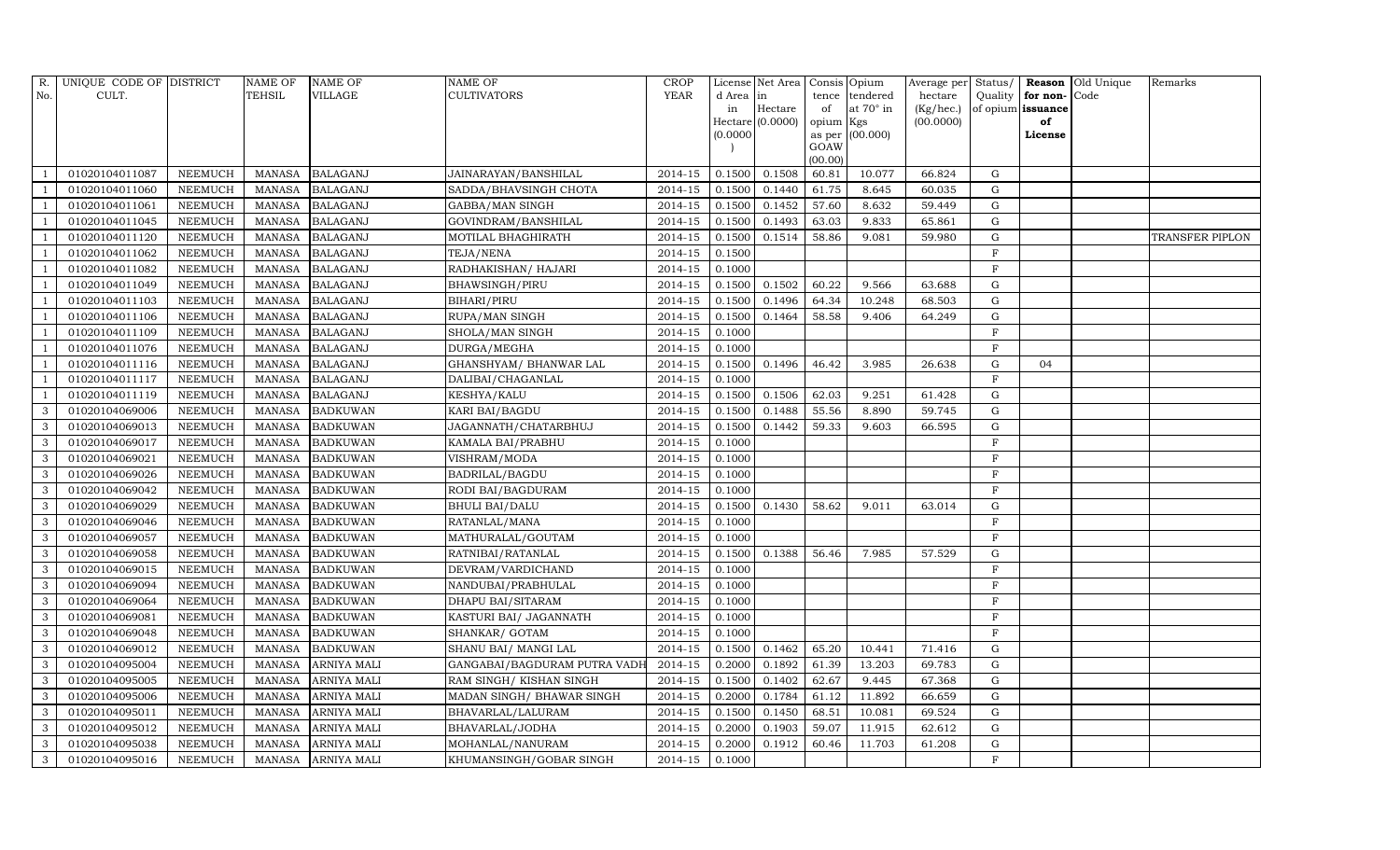|              | R. UNIQUE CODE OF DISTRICT |                | <b>NAME OF</b> | <b>NAME OF</b>      | <b>NAME OF</b>            | <b>CROP</b> |           | License Net Area   Consis   Opium |           |                 |           |             |                   | Average per Status/ Reason Old Unique | Remarks                  |
|--------------|----------------------------|----------------|----------------|---------------------|---------------------------|-------------|-----------|-----------------------------------|-----------|-----------------|-----------|-------------|-------------------|---------------------------------------|--------------------------|
| No.          | CULT.                      |                | TEHSIL         | <b>VILLAGE</b>      | <b>CULTIVATORS</b>        | YEAR        | d Area in |                                   |           | tence tendered  | hectare   | Quality     | for non-          | Code                                  |                          |
|              |                            |                |                |                     |                           |             | in        | Hectare                           | of        | at 70° in       | (Kg/hec.) |             | of opium issuance |                                       |                          |
|              |                            |                |                |                     |                           |             |           | $Hectare$ (0.0000)                | opium Kgs |                 | (00.0000) |             | of                |                                       |                          |
|              |                            |                |                |                     |                           |             | (0.0000)  |                                   | GOAW      | as per (00.000) |           |             | License           |                                       |                          |
|              |                            |                |                |                     |                           |             |           |                                   | (00.00)   |                 |           |             |                   |                                       |                          |
| 3            | 01020104095078             | <b>NEEMUCH</b> | MANASA         | <b>ARNIYA MALI</b>  | MANGU BAI/ KHUMAN SINGH   | 2014-15     | 0.1500    | 0.1402                            | 64.02     | 10.115          | 72.147    | G           |                   |                                       |                          |
| 3            | 01020104095026             | <b>NEEMUCH</b> | <b>MANASA</b>  | <b>ARNIYA MALI</b>  | RUPSINGH / SHAWROOPSINGH  | 2014-15     | 0.2000    | 0.1889                            | 62.65     | 12.351          | 65.384    | $\mathbf G$ |                   |                                       |                          |
| $\mathbf{3}$ | 01020104095030             | <b>NEEMUCH</b> | <b>MANASA</b>  | ARNIYA MALI         | RADHESHYAM/RAMLAL         | 2014-15     | 0.2000    | 0.1914                            | 67.31     | 13.260          | 69.279    | $\mathbf G$ |                   |                                       |                          |
| 3            | 01020104095031             | <b>NEEMUCH</b> | <b>MANASA</b>  | <b>ARNIYA MALI</b>  | KARULAL/ NANURAM          | 2014-15     | 0.1000    |                                   |           |                 |           | $\mathbf F$ |                   |                                       |                          |
| 3            | 01020104095032             | <b>NEEMUCH</b> | <b>MANASA</b>  | ARNIYA MALI         | UMRAVSINGH/RUPSINGH       | 2014-15     | 0.2000    | 0.1975                            | 59.41     | 12.586          | 63.727    | $\mathbf G$ |                   |                                       |                          |
| 3            | 01020104095033             | <b>NEEMUCH</b> | <b>MANASA</b>  | ARNIYA MALI         | CHITARSINGH/SVARUPSINGH   | 2014-15     | 0.2000    | 0.1920                            | 64.97     | 13.291          | 69.224    | G           |                   |                                       |                          |
| 3            | 01020104095036             | <b>NEEMUCH</b> | <b>MANASA</b>  | ARNIYA MALI         | GHANSHYAM/ MANGILAL       | 2014-15     | 0.1000    |                                   |           |                 |           | $\mathbf F$ |                   |                                       |                          |
| 3            | 01020104095037             | <b>NEEMUCH</b> | <b>MANASA</b>  | ARNIYA MALI         | NAVALSINGH/BHAVARSINGH    | 2014-15     | 0.2000    | 0.1980                            | 62.36     | 13.666          | 69.020    | $\mathbf G$ |                   |                                       |                          |
| 3            | 01020104095042             | <b>NEEMUCH</b> | <b>MANASA</b>  | ARNIYA MALI         | SHYAM DAS/ MOTI DAS       | 2014-15     | 0.2000    | 0.1940                            | 60.78     | 12.390          | 63.866    | $\mathbf G$ |                   |                                       |                          |
| $\mathbf{3}$ | 01020104095043             | <b>NEEMUCH</b> | <b>MANASA</b>  | ARNIYA MALI         | LALSINGH/BHAVARLAL        | 2014-15     | 0.2000    | 0.1870                            | 61.48     | 12.235          | 65.428    | $\mathbf G$ |                   |                                       |                          |
| 3            | 01020104095045             | <b>NEEMUCH</b> | <b>MANASA</b>  | ARNIYA MALI         | GOVIND SINGH/KALUSINGH    | 2014-15     | 0.1500    | 0.1440                            | 63.53     | 9.284           | 64.472    | G           |                   |                                       |                          |
| $\mathbf{3}$ | 01020104095050             | <b>NEEMUCH</b> | <b>MANASA</b>  | ARNIYA MALI         | GANGARAM/CHATRU           | 2014-15     | 0.1500    | 0.1403                            | 60.08     | 9.021           | 64.298    | $\mathbf G$ |                   |                                       |                          |
| $\mathbf{3}$ | 01020104095060             | <b>NEEMUCH</b> | <b>MANASA</b>  | ARNIYA MALI         | BHULIBAI/SULTANSINGH      | 2014-15     | 0.1500    | 0.1499                            | 61.59     | 9.450           | 63.042    | $\mathbf G$ |                   |                                       |                          |
| 3            | 01020104095065             | <b>NEEMUCH</b> | <b>MANASA</b>  | ARNIYA MALI         | KALU SINGH/KISHAN SINGH   | 2014-15     | 0.2000    | 0.1963                            | 60.17     | 12.722          | 64.809    | $\mathbf G$ |                   |                                       |                          |
| $\mathbf{3}$ | 01020104095001             | <b>NEEMUCH</b> | <b>MANASA</b>  | ARNIYA MALI         | KANKU BAI/LALURAM         | 2014-15     | 0.2000    | 0.1740                            | 61.86     | 10.834          | 62.264    | $\mathbf G$ |                   |                                       |                          |
| $\mathbf{3}$ | 01020104095039             | <b>NEEMUCH</b> | <b>MANASA</b>  | ARNIYA MALI         | ANUPAMSINGH/SULTAN SINGH  | 2014-15     | 0.1000    |                                   |           |                 |           | F           |                   |                                       |                          |
| 3            | 01020104095044             | <b>NEEMUCH</b> | <b>MANASA</b>  | ARNIYA MALI         | BAPURAM/KANIRAM           | 2014-15     | 0.1500    | 0.1500                            | 59.42     | 9.422           | 62.813    | G           |                   |                                       |                          |
| 3            | 01020104095021             | <b>NEEMUCH</b> | <b>MANASA</b>  | <b>ARNIYA MALI</b>  | RUP SINGH/KISHOR SINGH    | 2014-15     | 0.1500    | 0.1392                            | 64.29     | 9.487           | 68.154    | $\mathbf G$ |                   |                                       |                          |
| 3            | 01020104095015             | <b>NEEMUCH</b> | <b>MANASA</b>  | ARNIYA MALI         | BAGDIRAM/CHUNNILAL        | 2014-15     | 0.1500    | 0.1426                            | 62.37     | 9.471           | 66.417    | $\mathbf G$ |                   |                                       |                          |
| $\mathbf{3}$ | 01020104095049             | <b>NEEMUCH</b> | <b>MANASA</b>  | ARNIYA MALI         | PRABHU SINGH/KISHAN SINGH | 2014-15     | 0.2000    | 0.1633                            | 68.33     | 12.036          | 73.705    | $\mathbf G$ |                   |                                       |                          |
| 3            | 01020104095014             | <b>NEEMUCH</b> | <b>MANASA</b>  | ARNIYA MALI         | KISHAN SINGH/SULTAN SINGH | 2014-15     | 0.2000    | 0.1561                            | 67.10     | 11.234          | 71.967    | $\mathbf G$ |                   |                                       |                          |
| 3            | 01020104095053             | <b>NEEMUCH</b> | <b>MANASA</b>  | ARNIYA MALI         | BHUWANI RAM/ NANU RAM     | 2014-15     | 0.1500    | 0.1452                            | 65.18     | 9.619           | 66.247    | $\mathbf G$ |                   |                                       |                          |
| $\mathbf{3}$ | 01020104095028             | <b>NEEMUCH</b> | <b>MANASA</b>  | ARNIYA MALI         | KANWAR LAL/ SITA RAM      | 2014-15     | 0.1500    | 0.1377                            | 65.23     | 9.123           | 66.253    | $\mathbf G$ |                   |                                       |                          |
| 3            | 01020104095073             | <b>NEEMUCH</b> | <b>MANASA</b>  | ARNIYA MALI         | PHOOLA BAI/ LAL SINGH     | 2014-15     | 0.1500    | 0.1440                            | 66.03     | 9.725           | 67.535    | ${\rm G}$   |                   |                                       |                          |
| 3            | 01020104095059             | <b>NEEMUCH</b> | <b>MANASA</b>  | ARNIYA MALI         | TILLIBAI/ NAND LAL        | 2014-15     | 0.1500    | 0.1491                            | 54.05     | 8.633           | 57.901    | $\mathbf G$ |                   |                                       |                          |
| 3            | 01020104095002             | <b>NEEMUCH</b> | <b>MANASA</b>  | ARNIYA MALI         | BAGDIRAM/BHANWARLAL       | 2014-15     | 0.1500    | 0.1500                            | 67.46     | 10.042          | 66.947    | $\mathbf G$ |                   |                                       |                          |
| $\mathbf{3}$ | 01020104095079             | <b>NEEMUCH</b> | <b>MANASA</b>  | ARNIYA MALI         | MUNNABAI/UDAY SINGH       | 2014-15     | 0.1500    | 0.1402                            | 64.37     | 9.674           | 69.001    | $\mathbf G$ |                   |                                       |                          |
| 3            | 01020104092004             | <b>NEEMUCH</b> | <b>MANASA</b>  | <b>ANTRI BUJURG</b> | BANSHILAL/DHURA           | 2014-15     | 0.1000    |                                   |           |                 |           | $\mathbf F$ |                   |                                       |                          |
| 3            | 01020104092006             | <b>NEEMUCH</b> | <b>MANASA</b>  | <b>ANTRI BUJURG</b> | DHAPU BAI/ MANGILAL       | 2014-15     | 0.2000    | 0.1849                            | 62.96     | 11.953          | 64.646    | $\mathbf G$ |                   |                                       |                          |
| $\mathbf{3}$ | 01020104092008             | <b>NEEMUCH</b> | <b>MANASA</b>  | <b>ANTRI BUJURG</b> | MANGILAL/NANURAM          | 2014-15     | 0.1500    | 0.1485                            | 61.22     | 8.772           | 59.071    | $\mathbf G$ |                   |                                       |                          |
| 3            | 01020104092011             | <b>NEEMUCH</b> | <b>MANASA</b>  | <b>ANTRI BUJURG</b> | NANDU BAI/ CHATRA         | 2014-15     | 0.1500    | 0.1404                            | 62.73     | 8.863           | 63.127    | $\mathbf G$ |                   |                                       |                          |
| $\mathbf{3}$ | 01020104092017             | <b>NEEMUCH</b> | <b>MANASA</b>  | <b>ANTRI BUJURG</b> | MANNALAL/NARAYAN          | 2014-15     | 0.1500    | 0.1450                            | 63.07     | 8.848           | 61.021    | $\mathbf G$ |                   |                                       |                          |
| $\mathbf{3}$ | 01020104092018             | <b>NEEMUCH</b> | <b>MANASA</b>  | <b>ANTRI BUJURG</b> | LAXMINARAYAN/ GOPAL       | 2014-15     | 0.1000    |                                   |           |                 |           | $\rm F$     |                   |                                       |                          |
| 3            | 01020104092021             | <b>NEEMUCH</b> | <b>MANASA</b>  | <b>ANTRI BUJURG</b> | SHIVRAM/ RUGHNATH         | 2014-15     | 0.1500    | 0.1440                            | 58.23     | 8.502           | 59.042    | $\mathbf G$ |                   |                                       |                          |
| 3            | 01020104092022             | <b>NEEMUCH</b> | <b>MANASA</b>  | <b>ANTRI BUJURG</b> | BABUKHAN/RAHIMBAKSH       | 2014-15     | 0.2000    | 0.1978                            | 60.23     | 11.960          | 60.465    | $\mathbf G$ |                   |                                       |                          |
| $\mathbf{3}$ | 01020104092024             | <b>NEEMUCH</b> | <b>MANASA</b>  | <b>ANTRI BUJURG</b> | NONDRAM/UDA JI            | 2014-15     | 0.1500    | 0.1200                            | 57.33     | 6.912           | 57.600    | G           |                   |                                       |                          |
| $\mathbf{3}$ | 01020104092025             | <b>NEEMUCH</b> | <b>MANASA</b>  | <b>ANTRI BUJURG</b> | FAKIRCHAND/NANDA          | 2014-15     | 0.1500    | 0.1443                            | 54.82     | 7.534           | 52.211    | G           | 04                |                                       | <b>ISSUED ON 2016-17</b> |
| $\mathbf{3}$ | 01020104092027             | <b>NEEMUCH</b> | <b>MANASA</b>  | <b>ANTRI BUJURG</b> | SHEKHMO./NOOR             | 2014-15     | 0.1500    | 0.1470                            | 64.99     | 9.628           | 65.497    | G           |                   |                                       |                          |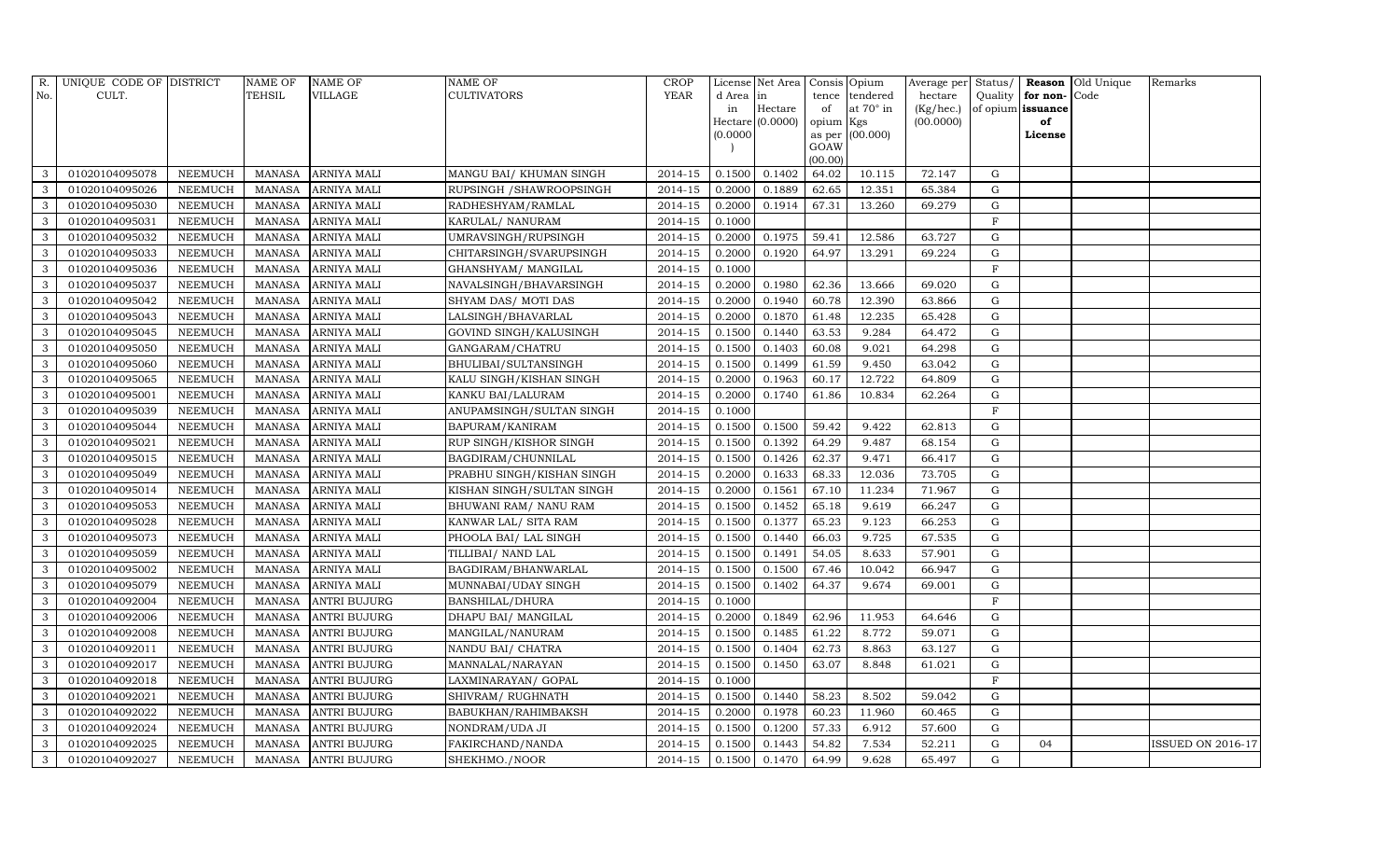| R.  | UNIQUE CODE OF DISTRICT |                | <b>NAME OF</b> | <b>NAME OF</b>      | <b>NAME OF</b>             | <b>CROP</b> |                 | License Net Area   Consis   Opium |                 |                  |           |                |                   | Average per Status/ Reason Old Unique | Remarks                  |
|-----|-------------------------|----------------|----------------|---------------------|----------------------------|-------------|-----------------|-----------------------------------|-----------------|------------------|-----------|----------------|-------------------|---------------------------------------|--------------------------|
| No. | CULT.                   |                | <b>TEHSIL</b>  | <b>VILLAGE</b>      | <b>CULTIVATORS</b>         | YEAR        | d Area in       |                                   |                 | tence tendered   | hectare   | Quality        | for non-Code      |                                       |                          |
|     |                         |                |                |                     |                            |             | in              | Hectare                           | of              | at $70^\circ$ in | (Kg/hec.) |                | of opium issuance |                                       |                          |
|     |                         |                |                |                     |                            |             |                 | Hectare (0.0000)                  | opium Kgs       |                  | (00.0000) |                | of                |                                       |                          |
|     |                         |                |                |                     |                            |             | (0.0000)        |                                   |                 | as per (00.000)  |           |                | License           |                                       |                          |
|     |                         |                |                |                     |                            |             |                 |                                   | GOAW<br>(00.00) |                  |           |                |                   |                                       |                          |
| 3   | 01020104092029          | <b>NEEMUCH</b> | MANASA         | <b>ANTRI BUJURG</b> | GULABKUNWAR/GOVERDHANSINGH | 2014-15     | 0.1500          | 0.1421                            | 34.02           | 0.989            | 6.960     | $\mathbf{I}$   | 02                |                                       |                          |
| 3   | 01020104092030          | <b>NEEMUCH</b> | <b>MANASA</b>  | <b>ANTRI BUJURG</b> | GOPAL/MANGILAL             | 2014-15     | 0.1500          | 0.1482                            | 66.91           | 10.381           | 70.047    | $\mathbf G$    |                   |                                       |                          |
| 3   | 01020104092039          | <b>NEEMUCH</b> | <b>MANASA</b>  | <b>ANTRI BUJURG</b> | GOVINDKUNWARBAI/DALPAT     | 2014-15     | 0.1500          | 0.1411                            | 33.56           | 1.865            | 13.218    | $\mathbf G$    | 04                |                                       |                          |
| 3   | 01020104092041          | <b>NEEMUCH</b> | <b>MANASA</b>  | <b>ANTRI BUJURG</b> | AMARSINGH/SAJJANSINGH      | 2014-15     | 0.2000          | 0.1975                            | 64.11           | 11.998           | 60.749    | $\mathbf G$    |                   |                                       |                          |
| 3   | 01020104092044          | <b>NEEMUCH</b> | <b>MANASA</b>  | <b>ANTRI BUJURG</b> | VIJAY SINGH/ BAHADUR SINGH | 2014-15     | 0.1500          | 0.1350                            | 45.43           | 2.499            | 18.511    | $\mathbf G$    | 04                |                                       |                          |
| 3   | 01020104092045          | <b>NEEMUCH</b> | MANASA         | <b>ANTRI BUJURG</b> | KALU SINGH/ INDAR SINGH    | 2014-15     | 0.2000          | 0.1980                            | 40.06           | 2.570            | 12.980    | $\mathbf G$    | 04                |                                       |                          |
| 3   | 01020104092046          | <b>NEEMUCH</b> | <b>MANASA</b>  | <b>ANTRI BUJURG</b> | BHERU SINGH / INDAR SINGH  | 2014-15     | 0.1500          | 0.1424                            | 60.74           | 8.885            | 62.395    | ${\rm G}$      |                   |                                       |                          |
| 3   | 01020104092047          | <b>NEEMUCH</b> | <b>MANASA</b>  | <b>ANTRI BUJURG</b> | BHERULAL/ RATANLAL         | 2014-15     | 0.1000          |                                   |                 |                  |           | $\mathbf{F}$   |                   |                                       |                          |
| 3   | 01020104092049          | <b>NEEMUCH</b> | <b>MANASA</b>  | <b>ANTRI BUJURG</b> | BABULAL/ BIHARILAL         | 2014-15     | 0.1500          |                                   |                 |                  |           | $\mathbf{F}$   |                   |                                       |                          |
| 3   | 01020104092050          | <b>NEEMUCH</b> | <b>MANASA</b>  | <b>ANTRI BUJURG</b> | SUNDARLAL/NARAYAN          | 2014-15     | 0.1500          | 0.1508                            | 50.67           | 2.657            | 17.619    | $\mathbf G$    | 04                |                                       |                          |
| 3   | 01020104092052          | <b>NEEMUCH</b> | <b>MANASA</b>  | <b>ANTRI BUJURG</b> | RAMPRASAD/HEERALAL         | 2014-15     | 0.1500          | 0.1455                            | 62.83           | 9.164            | 62.983    | $\mathbf G$    |                   |                                       |                          |
| 3   | 01020104092054          | <b>NEEMUCH</b> | <b>MANASA</b>  | <b>ANTRI BUJURG</b> | MANOJ/GANPAT               | 2014-15     | 0.1500          | 0.1430                            | 58.59           | 9.232            | 64.559    | G              |                   |                                       |                          |
| 3   | 01020104092055          | <b>NEEMUCH</b> | <b>MANASA</b>  | <b>ANTRI BUJURG</b> | DINESH/MANNALAL            | $2014 - 15$ | 0.1500          | 0.1485                            | 57.63           | 8.710            | 58.653    | G              |                   |                                       |                          |
| 3   | 01020104092057          | <b>NEEMUCH</b> | <b>MANASA</b>  | <b>ANTRI BUJURG</b> | SURESH CHANDR/ NARAYAN     | 2014-15     | 0.1500          | 0.1440                            | 54.84           | 7.866            | 54.625    | G              | 04                |                                       | <b>ISSUED ON 2016-17</b> |
| 3   | 01020104092061          | <b>NEEMUCH</b> | <b>MANASA</b>  | <b>ANTRI BUJURG</b> | RADHESHYAM/ BHAWARLAL      | $2014 - 15$ | 0.1500          | 0.1488                            | 56.97           | 8.635            | 58.031    | $\mathbf G$    |                   |                                       |                          |
| 3   | 01020104092062          | <b>NEEMUCH</b> | <b>MANASA</b>  | <b>ANTRI BUJURG</b> | SATYANARAYAN/ BHAWARLAL    | 2014-15     | 0.1500          | 0.1274                            | 54.07           | 7.299            | 57.292    | $\mathbf G$    |                   |                                       |                          |
| 3   | 01020104092064          | <b>NEEMUCH</b> | <b>MANASA</b>  | <b>ANTRI BUJURG</b> | HARIVALLABH/BADRILAL       | 2014-15     | 0.1500          | 0.1404                            | 62.99           | 9.610            | 68.447    | G              |                   |                                       |                          |
| 3   | 01020104092065          | <b>NEEMUCH</b> | <b>MANASA</b>  | <b>ANTRI BUJURG</b> | BABULAL/RAMGOPAL           | 2014-15     | 0.1000          |                                   |                 |                  |           | $\overline{F}$ |                   |                                       |                          |
| 3   | 01020104092068          | <b>NEEMUCH</b> | <b>MANASA</b>  | <b>ANTRI BUJURG</b> | NANHEKHAN/NOORA            | 2014-15     | 0.2000          | 0.1857                            | 58.75           | 10.516           | 56.629    | G              |                   |                                       |                          |
| 3   | 01020104092070          | <b>NEEMUCH</b> | <b>MANASA</b>  | <b>ANTRI BUJURG</b> | KISHORE/LALSINGH           | 2014-15     | 0.1500          | 0.1500                            | 66.39           | 9.532            | 63.547    | ${\rm G}$      |                   |                                       |                          |
| 3   | 01020104092071          | <b>NEEMUCH</b> | <b>MANASA</b>  | <b>ANTRI BUJURG</b> | KAILASH/HEERALAL           | 2014-15     | 0.1500          | 0.1421                            | 59.33           | 8.552            | 60.183    | $\mathbf G$    |                   |                                       |                          |
| 3   | 01020104092073          | <b>NEEMUCH</b> | <b>MANASA</b>  | <b>ANTRI BUJURG</b> | SAMRATH/RAMGOPAL           | 2014-15     | 0.1500          | 0.1484                            | 62.74           | 9.877            | 66.557    | G              |                   |                                       |                          |
| 3   | 01020104092074          | <b>NEEMUCH</b> | <b>MANASA</b>  | <b>ANTRI BUJURG</b> | KAILASH/SATYANARAYAN       | 2014-15     | 0.1500          | 0.1346                            | 56.57           | 7.807            | 58.001    | $\mathbf G$    |                   |                                       |                          |
| 3   | 01020104092076          | <b>NEEMUCH</b> | <b>MANASA</b>  | <b>ANTRI BUJURG</b> | <b>UDAYRAM/ CHATRU</b>     | 2014-15     | 0.1500          | 0.1443                            | 58.73           | 8.474            | 58.725    | $\mathbf G$    |                   |                                       |                          |
| 3   | 01020104092079          | <b>NEEMUCH</b> | <b>MANASA</b>  | <b>ANTRI BUJURG</b> | DINESH/BABUGIR             | 2014-15     | 0.1500          | 0.1488                            | 57.65           | 8.837            | 59.388    | ${\rm G}$      |                   |                                       |                          |
| 3   | 01020104092080          | <b>NEEMUCH</b> | <b>MANASA</b>  | <b>ANTRI BUJURG</b> | LAL SINGH/ BHAWAR SINGH    | 2014-15     | 0.1000          |                                   |                 |                  |           | $\mathbf{F}$   |                   |                                       |                          |
| 3   | 01020104092081          | <b>NEEMUCH</b> | <b>MANASA</b>  | <b>ANTRI BUJURG</b> | PARVAT SINGH/ SHIV SINGH   | 2014-15     | 0.1500          | 0.1444                            | 64.08           | 9.099            | 63.012    | G              |                   |                                       |                          |
| 3   | 01020104092084          | <b>NEEMUCH</b> | <b>MANASA</b>  | <b>ANTRI BUJURG</b> | TIKAM SINGH/ SHIV SINGH    | 2014-15     | 0.1500          | 0.1428                            | 61.00           | 8.096            | 56.695    | $\mathbf G$    |                   |                                       |                          |
| 3   | 01020104092090          | <b>NEEMUCH</b> | <b>MANASA</b>  | <b>ANTRI BUJURG</b> | YASHWANT/HARIVALLABH       | 2014-15     | 0.1500          | 0.1402                            | 61.52           | 8.947            | 63.816    | $\mathbf G$    |                   |                                       |                          |
| 3   | 01020104092091          | <b>NEEMUCH</b> | <b>MANASA</b>  | <b>ANTRI BUJURG</b> | HARIPRASAD/BIHARI          | $2014 - 15$ | 0.1500          | 0.1404                            | 62.40           | 9.396            | 66.923    | $\mathbf G$    |                   |                                       |                          |
| 3   | 01020104092092          | <b>NEEMUCH</b> | <b>MANASA</b>  | <b>ANTRI BUJURG</b> | BHARATSINGH/NAHARSINGH     | 2014-15     | 0.1500          | 0.1450                            | 60.37           | 8.788            | 60.607    | $\mathbf G$    |                   |                                       |                          |
| 3   | 01020104092093          | <b>NEEMUCH</b> | <b>MANASA</b>  | <b>ANTRI BUJURG</b> | HIRALAL/ RAMCHANDR         | 2014-15     | 0.1000          |                                   |                 |                  |           | $\rm F$        |                   |                                       |                          |
| 3   | 01020104092097          | <b>NEEMUCH</b> | <b>MANASA</b>  | <b>ANTRI BUJURG</b> | MANOJ KUMAR/ BAPULAL       | 2014-15     | 0.1000          | 0.0930                            | 58.46           | 5.737            | 61.688    | G              |                   |                                       |                          |
| 3   | 01020104092098          | <b>NEEMUCH</b> | <b>MANASA</b>  | <b>ANTRI BUJURG</b> | DHARAM/CHANDRA/HEERALAL    | 2014-15     | 0.1500          | 0.1428                            | 58.75           | 8.569            | 60.007    | G              |                   |                                       |                          |
| 3   | 01020104092099          | <b>NEEMUCH</b> | <b>MANASA</b>  | <b>ANTRI BUJURG</b> | GOPAL/SATYANARAYAN         | 2014-15     | 0.1000          |                                   |                 |                  |           | $\mathbf{F}$   |                   |                                       |                          |
| 3   | 01020104092103          | <b>NEEMUCH</b> | <b>MANASA</b>  | <b>ANTRI BUJURG</b> | SHRINIWAS/CHHAGANLAL       | 2014-15     | 0.1000          |                                   |                 |                  |           | $\mathbf{F}$   |                   |                                       |                          |
| 3   | 01020104092113          | <b>NEEMUCH</b> | <b>MANASA</b>  | <b>ANTRI BUJURG</b> | GUMAN SINGH/ RAM SINGH     | 2014-15     | 0.1500          | 0.0880                            | 51.15           | 2.294            | 26.068    | $\mathbf G$    | 04                |                                       |                          |
| 3   | 01020104092125          | <b>NEEMUCH</b> | <b>MANASA</b>  | <b>ANTRI BUJURG</b> | NAHARSINGH/VAKTAVARSINGH   | 2014-15     | $0.1500$ 0.1450 |                                   | 44.92           | 2.477            | 17.083    | $\mathbf G$    | 04                |                                       |                          |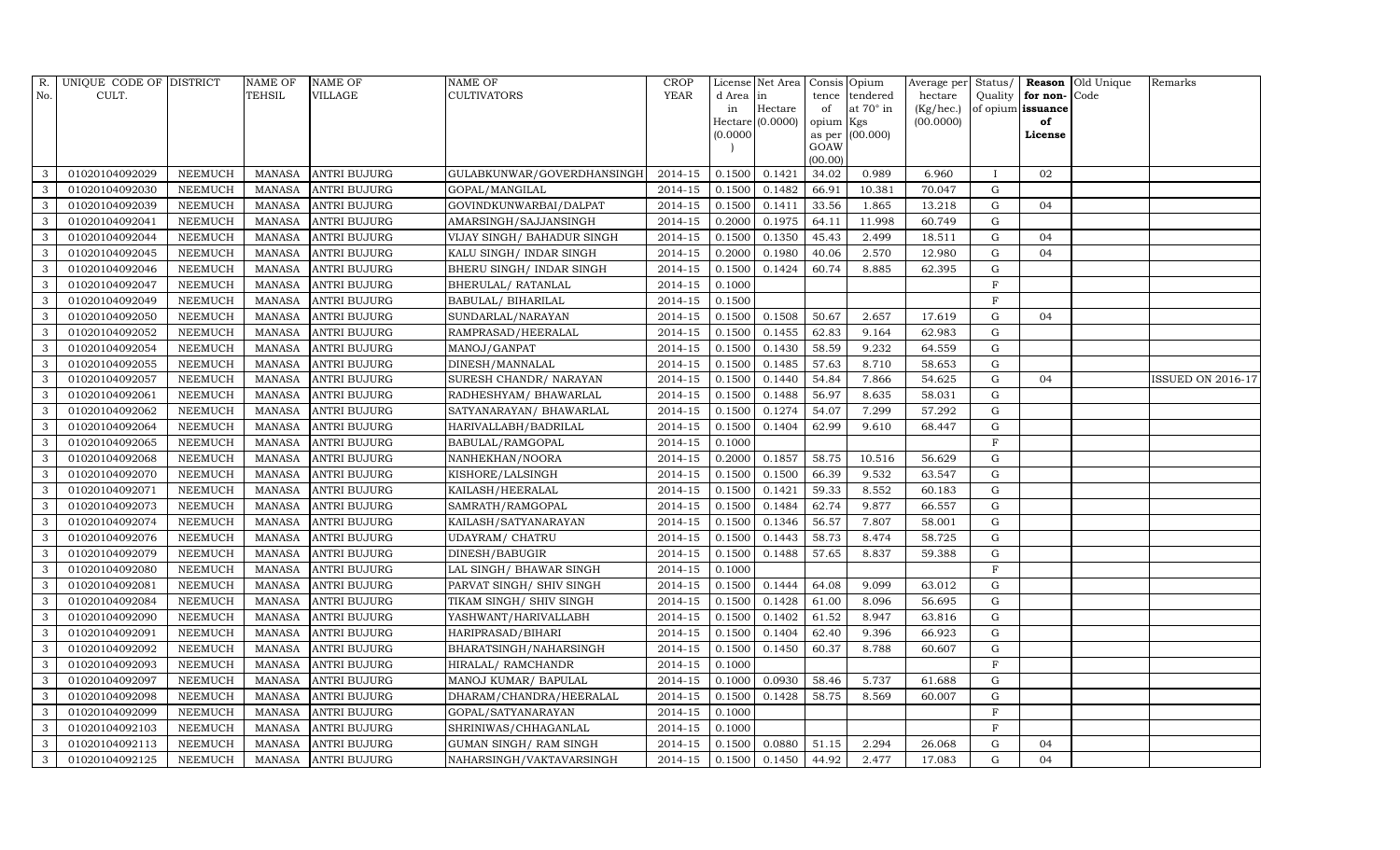| R.                      | UNIQUE CODE OF DISTRICT |                | <b>NAME OF</b> | <b>NAME OF</b>      | <b>NAME OF</b>                | <b>CROP</b> |           | License Net Area Consis Opium |           |                  | Average per Status/ |             |                   | Reason Old Unique | Remarks                  |
|-------------------------|-------------------------|----------------|----------------|---------------------|-------------------------------|-------------|-----------|-------------------------------|-----------|------------------|---------------------|-------------|-------------------|-------------------|--------------------------|
| No.                     | CULT.                   |                | <b>TEHSIL</b>  | VILLAGE             | <b>CULTIVATORS</b>            | <b>YEAR</b> | d Area in |                               | tence     | tendered         | hectare             | Quality     | for non-Code      |                   |                          |
|                         |                         |                |                |                     |                               |             | in        | Hectare                       | of        | at $70^\circ$ in | (Kg/hec.)           |             | of opium issuance |                   |                          |
|                         |                         |                |                |                     |                               |             |           | Hectare (0.0000)              | opium Kgs |                  | (00.0000)           |             | of                |                   |                          |
|                         |                         |                |                |                     |                               |             | (0.0000)  |                               | GOAW      | as per (00.000)  |                     |             | License           |                   |                          |
|                         |                         |                |                |                     |                               |             |           |                               | (00.00)   |                  |                     |             |                   |                   |                          |
| 3                       | 01020104092102          | NEEMUCH        | <b>MANASA</b>  | <b>ANTRI BUJURG</b> | SAMNDI BAI/ KANHEYALAL        | 2014-15     | 0.1500    | 0.1367                        | 45.25     | 2.217            | 16.218              | G           | 04                |                   |                          |
| $\mathbf{3}$            | 01020104092129          | <b>NEEMUCH</b> | <b>MANASA</b>  | <b>ANTRI BUJURG</b> | ALLAHBAKSH/RAMJU              | 2014-15     | 0.2000    | 0.2000                        | 60.52     | 12.251           | 61.255              | G           |                   |                   |                          |
| $\mathbf{3}$            | 01020104092130          | NEEMUCH        | <b>MANASA</b>  | <b>ANTRI BUJURG</b> | PRABHULAL/ NARAYAN            | 2014-15     | 0.1500    | 0.1458                        | 53.69     | 8.169            | 56.029              | G           |                   |                   |                          |
| $\mathbf{3}$            | 01020104092132          | <b>NEEMUCH</b> | <b>MANASA</b>  | ANTRI BUJURG        | BHUWANISHANKAR/NARAYAN        | 2014-15     | 0.1500    | 0.1500                        | 64.56     | 9.610            | 64.067              | G           |                   |                   |                          |
| $\mathbf{3}$            | 01020104092143          | <b>NEEMUCH</b> | <b>MANASA</b>  | <b>ANTRI BUJURG</b> | RADHAKISHAN / BHAWARLAL       | 2014-15     | 0.1000    |                               |           |                  |                     | $\mathbf N$ |                   |                   |                          |
| $\overline{\mathbf{3}}$ | 01020104092149          | <b>NEEMUCH</b> | <b>MANASA</b>  | <b>ANTRI BUJURG</b> | SAMPATBAI/RAMNARAYAN          | 2014-15     | 0.1500    | 0.1500                        | 60.47     | 8.906            | 59.373              | G           |                   |                   | TRANSFER/JWASIYA NMH-1   |
| $\overline{\mathbf{3}}$ | 01020104092157          | <b>NEEMUCH</b> | <b>MANASA</b>  | ANTRI BUJURG        | MAYABAI/KAILASHCHANDRA        | 2014-15     | 0.1500    | 0.1479                        | 61.24     | 8.819            | 59.628              | G           |                   |                   |                          |
| $\mathbf{3}$            | 01020104092160          | NEEMUCH        | <b>MANASA</b>  | <b>ANTRI BUJURG</b> | KANHYALAL/SURAJMAL            | 2014-15     | 0.1500    | 0.1280                        | 54.90     | 7.498            | 58.578              | G           |                   |                   |                          |
| $\overline{\mathbf{3}}$ | 01020104092072          | <b>NEEMUCH</b> | <b>MANASA</b>  | <b>ANTRI BUJURG</b> | SHAMBHULAL/BHONA              | 2014-15     | 0.1000    | 0.0990                        | 57.37     | 1.574            | 15.899              | G           | 04                |                   |                          |
| $\mathbf{3}$            | 01020104092161          | <b>NEEMUCH</b> | <b>MANASA</b>  | ANTRI BUJURG        | SATYANARAYAN / SHANKARLAL     | 2014-15     | 0.1500    | 0.1462                        | 62.32     | 9.223            | 63.085              | G           |                   |                   |                          |
| $\overline{\mathbf{3}}$ | 01020104092063          | <b>NEEMUCH</b> | <b>MANASA</b>  | <b>ANTRI BUJURG</b> | AMRATLAL/BHAVARLAL            | 2014-15     | 0.1500    | 0.1377                        | 63.54     | 9.286            | 67.436              | G           |                   |                   |                          |
| $\mathbf{3}$            | 01020104092152          | <b>NEEMUCH</b> | <b>MANASA</b>  | <b>ANTRI BUJURG</b> | VISHNULAL/ KACHRU             | 2014-15     | 0.1500    | 0.1421                        | 51.53     | 7.222            | 50.823              | G           | 04                |                   | <b>ISSUED ON 2016-17</b> |
| $\mathbf{3}$            | 01020104092015          | <b>NEEMUCH</b> | <b>MANASA</b>  | ANTRI BUJURG        | KAMLA BAI/HIRALAL             | $2014 - 15$ | 0.1500    | 0.1485                        | 56.62     | 8.679            | 58.444              | G           |                   |                   |                          |
| $\mathbf{3}$            | 01020104092005          | <b>NEEMUCH</b> | <b>MANASA</b>  | ANTRI BUJURG        | BHAWARLAL/ GOPAL              | 2014-15     | 0.1500    | 0.1453                        | 56.74     | 8.568            | 58.968              | G           |                   |                   |                          |
| $\mathbf{3}$            | 01020104092010          | <b>NEEMUCH</b> | <b>MANASA</b>  | <b>ANTRI BUJURG</b> | RAMPRASAD/BHERULAL            | 2014-15     | 0.1500    | 0.1445                        | 66.38     | 9.625            | 66.609              | G           |                   |                   |                          |
| $\overline{\mathbf{3}}$ | 01020104092033          | <b>NEEMUCH</b> | <b>MANASA</b>  | ANTRI BUJURG        | HAKIMKHA/NANHE KHA            | 2014-15     | 0.1500    | 0.1449                        | 59.52     | 8.758            | 60.442              | G           |                   |                   |                          |
| $\overline{\mathbf{3}}$ | 01020104092138          | <b>NEEMUCH</b> | <b>MANASA</b>  | ANTRI BUJURG        | MOHAN KUNWAR/ NARENDRA SINGF  | $2014 - 15$ | 0.1500    | 0.1400                        | 58.08     | 8.397            | 59.979              | G           |                   |                   |                          |
| $\mathbf{3}$            | 01020104092131          | <b>NEEMUCH</b> | <b>MANASA</b>  | ANTRI BUJURG        | CHHOTE KHAN/ NANA KAHAN       | 2014-15     | 0.1500    | 0.1404                        | 54.50     | 7.700            | 54.843              | G           | 04                |                   | <b>ISSUED ON 2016-17</b> |
| $\mathbf{3}$            | 01020104092146          | <b>NEEMUCH</b> | <b>MANASA</b>  | ANTRI BUJURG        | VISHNUDAS/RAGHUVEERDAS        | 2014-15     | 0.2000    | 0.1912                        | 57.76     | 11.115           | 58.133              | G           |                   |                   |                          |
| $\mathbf{3}$            | 01020104092105          | <b>NEEMUCH</b> | <b>MANASA</b>  | ANTRI BUJURG        | DASHRATH / PARASRAM           | 2014-15     | 0.2000    | 0.1949                        | 63.82     | 12.746           | 65.398              | G           |                   |                   |                          |
| $\overline{\mathbf{3}}$ | 01020104092194          | <b>NEEMUCH</b> | <b>MANASA</b>  | ANTRI BUJURG        | FAKIRCHAND/ AMRA              | 2014-15     | 0.1500    | 0.1385                        | 48.44     | 3.688            | 26.628              | G           | 04                |                   |                          |
| $\overline{\mathbf{3}}$ | 01020104092197          | <b>NEEMUCH</b> | <b>MANASA</b>  | <b>ANTRI BUJURG</b> | BHAWAR SINGH/ SHAMBHU SINGH   | 2014-15     | 0.1500    | 0.1421                        | 60.81     | 8.852            | 62.294              | G           |                   |                   | TRANSFER/BATTISDI        |
| $\mathbf{3}$            | 01020104092159          | NEEMUCH        | <b>MANASA</b>  | ANTRI BUJURG        | RADHESHYAM / DAYASHANKAR      | 2014-15     | 0.1500    | 0.1389                        | 61.41     | 8.106            | 58.359              | G           |                   |                   |                          |
| $\overline{\mathbf{3}}$ | 01020104096002          | <b>NEEMUCH</b> | <b>MANASA</b>  | ANKLI               | MANGILAL/DEVA                 | 2014-15     | 0.1500    | 0.1480                        | 53.74     | 8.637            | 58.358              | $\mathbf G$ |                   |                   |                          |
| $\mathbf{3}$            | 01020104096003          | <b>NEEMUCH</b> | <b>MANASA</b>  | ANKLI               | DEVILAL/LADU D.P. KISHNA      | 2014-15     | 0.1000    |                               |           |                  |                     | F           |                   |                   |                          |
| $\overline{3}$          | 01020104096006          | <b>NEEMUCH</b> | <b>MANASA</b>  | ANKLI               | ANILKUMAR/KESHARIMAL D.P.RAJM | 2014-15     | 0.1000    | 0.0710                        | 62.30     | 4.299            | 60.549              | G           |                   |                   |                          |
| $\mathbf{3}$            | 01020104096007          | <b>NEEMUCH</b> | <b>MANASA</b>  | ANKLI               | RAMNARAYAN/NATHU              | 2014-15     | 0.1000    |                               |           |                  |                     | F           |                   |                   |                          |
| $\mathbf{3}$            | 01020104096016          | <b>NEEMUCH</b> | <b>MANASA</b>  | ANKLI               | PRAHLAD/MANNALAL              | 2014-15     | 0.1500    | 0.1380                        | 65.40     | 9.270            | 67.174              | G           |                   |                   |                          |
| $\mathbf{3}$            | 01020104096019          | <b>NEEMUCH</b> | <b>MANASA</b>  | ANKLI               | GANESHRAM/ DHANNA             | 2014-15     | 0.1500    | 0.1444                        | 52.69     | 8.144            | 56.399              | G           |                   |                   |                          |
| $\mathbf{3}$            | 01020104096033          | NEEMUCH        | <b>MANASA</b>  | ANKLI               | SHANTILAL/BHANWARLAL          | 2014-15     | 0.1500    | 0.1441                        | 61.40     | 9.561            | 66.350              | G           |                   |                   |                          |
| $\mathbf{3}$            | 01020104096068          | <b>NEEMUCH</b> | <b>MANASA</b>  | ANKLI               | RAJARAM/ JAGANNATH            | 2014-15     | 0.1000    |                               |           |                  |                     | F           |                   |                   |                          |
| $\mathbf{3}$            | 01020104096081          | <b>NEEMUCH</b> | <b>MANASA</b>  | ANKLI               | BHAGATRAM/RAMCHANDRA          | 2014-15     | 0.2000    | 0.1980                        | 62.01     | 12.331           | 62.278              | G           |                   |                   |                          |
| $\mathbf{3}$            | 01020104096085          | <b>NEEMUCH</b> | <b>MANASA</b>  | ANKLI               | PURUSHOTTAM/RAMNIVAS          | 2014-15     | 0.1500    | 0.1424                        | 61.65     | 9.151            | 64.263              | G           |                   |                   |                          |
| $\overline{\mathbf{3}}$ | 01020104096087          | <b>NEEMUCH</b> | <b>MANASA</b>  | ANKLI               | SHYAMLAL/SITARAM              | 2014-15     | 0.1000    |                               |           |                  |                     | F           |                   |                   |                          |
| $\overline{\mathbf{3}}$ | 01020104096015          | NEEMUCH        | <b>MANASA</b>  | <b>ANKLI</b>        | BHAVARLAL/MANGILAL            | 2014-15     | 0.1500    | 0.1462                        | 63.86     | 9.533            | 65.205              | G           |                   |                   |                          |
| $\overline{\mathbf{3}}$ | 01020104096023          | <b>NEEMUCH</b> | <b>MANASA</b>  | ANKLI               | KISHORE SINGH/ MADAN SINGH    | 2014-15     | 0.1500    | 0.1465                        | 64.36     | 9.378            | 64.014              | G           |                   |                   |                          |
| $\mathbf{3}$            | 01020104096054          | NEEMUCH        | <b>MANASA</b>  | ANKLI               | DULESINGH/ONKARSING           | 2014-15     | 0.1500    | 0.1496                        | 63.46     | 9.863            | 65.929              | G           |                   |                   |                          |
| $\mathbf{3}$            | 01020104096075          | NEEMUCH        | <b>MANASA</b>  | <b>ANKLI</b>        | BHANWARLAL/GANGARAM           | 2014-15     | 0.1500    | 0.1402                        | 64.39     | 9.741            | 69.479              | G           |                   |                   |                          |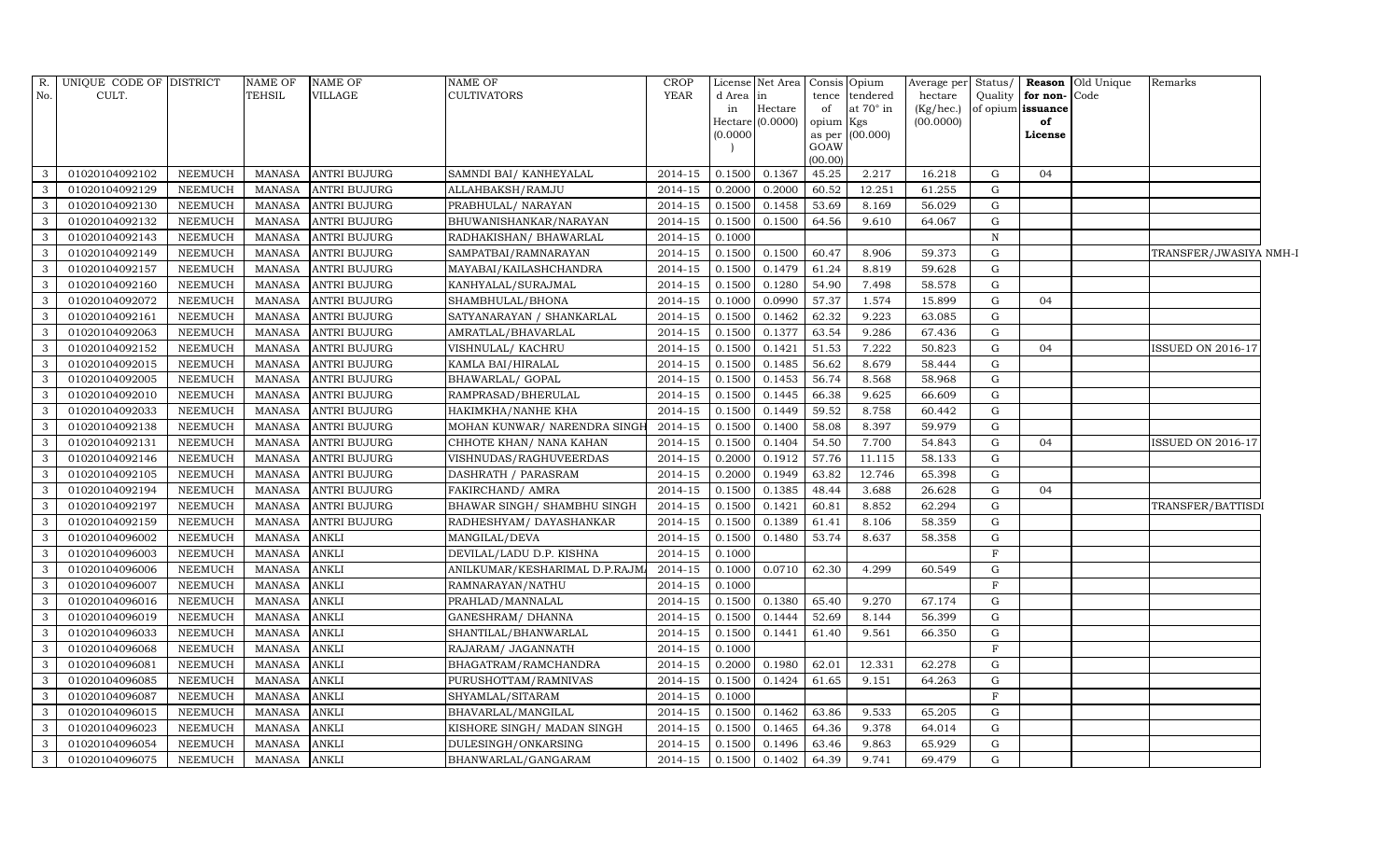| R.             | UNIQUE CODE OF DISTRICT |                | NAME OF       | <b>NAME OF</b>        | NAME OF                       | <b>CROP</b> |           | License Net Area   | Consis Opium    |                 | Average per Status/ |              |                   | Reason Old Unique | Remarks                  |
|----------------|-------------------------|----------------|---------------|-----------------------|-------------------------------|-------------|-----------|--------------------|-----------------|-----------------|---------------------|--------------|-------------------|-------------------|--------------------------|
| No.            | CULT.                   |                | TEHSIL        | <b>VILLAGE</b>        | CULTIVATORS                   | <b>YEAR</b> | d Area in |                    | tence           | tendered        | hectare             | Quality      | for non-Code      |                   |                          |
|                |                         |                |               |                       |                               |             | in        | Hectare            | of              | at 70° in       | (Kg/hec.)           |              | of opium issuance |                   |                          |
|                |                         |                |               |                       |                               |             |           | $Hectare$ (0.0000) | opium Kgs       |                 | (00.0000)           |              | of                |                   |                          |
|                |                         |                |               |                       |                               |             | (0.0000)  |                    |                 | as per (00.000) |                     |              | License           |                   |                          |
|                |                         |                |               |                       |                               |             |           |                    | GOAW<br>(00.00) |                 |                     |              |                   |                   |                          |
| 3              | 01020104096025          | <b>NEEMUCH</b> | <b>MANASA</b> | <b>ANKLI</b>          | BAPULAL/RAMCHAND              | 2014-15     | 0.1500    | 0.1406             | 64.56           | 9.647           | 68.613              | $\mathbf G$  |                   |                   |                          |
| 3              | 01020104096014          | <b>NEEMUCH</b> | <b>MANASA</b> | <b>ANKLI</b>          | PURALAL/GHASIRAM              | 2014-15     | 0.1500    | 0.1485             | 65.40           | 9.978           | 67.192              | ${\rm G}$    |                   |                   |                          |
| $\mathbf{3}$   | 01020104096094          | <b>NEEMUCH</b> | <b>MANASA</b> | <b>ANKLI</b>          | MOHAN LAL/ RAM CHANDRA        | 2014-15     | 0.1500    | 0.1455             | 58.52           | 8.502           | 58.433              | $\mathbf G$  |                   |                   |                          |
| 3              | 01020104096069          | <b>NEEMUCH</b> | <b>MANASA</b> | <b>ANKLI</b>          | PARMANAND/MANGILAL            | 2014-15     | 0.1500    | 0.1496             | 58.60           | 8.932           | 59.706              | G            |                   |                   |                          |
| 3              | 01020104096100          | <b>NEEMUCH</b> | <b>MANASA</b> | <b>ANKLI</b>          | SITABAI/MOHANLAL              | 2014-15     | 0.1000    |                    |                 |                 |                     | $\mathbf F$  |                   |                   | <b>NAME CHANGE</b>       |
| $\mathbf{3}$   | 01020104096102          | <b>NEEMUCH</b> | <b>MANASA</b> | <b>ANKLI</b>          | BAGDIRAM/KHEMRAJ              | 2014-15     | 0.1500    | 0.1496             | 62.40           | 9.342           | 62.447              | G            |                   |                   |                          |
| $\overline{2}$ | 01020104052048          | <b>NEEMUCH</b> | <b>MANASA</b> | ALHED JAGIR-II        | NANURAM/LAXMAN                | 2014-15     | 0.2000    | 0.1894             | 68.24           | 13.424          | 70.876              | $\mathbf G$  |                   |                   |                          |
| $\overline{2}$ | 01020104052049          | <b>NEEMUCH</b> | <b>MANASA</b> | ALHED JAGIR-II        | GITABAI/NANDLAL               | 2014-15     | 0.1500    | 0.1509             | 53.37           | 7.914           | 52.445              | G            | 04                |                   | <b>ISSUED ON 2016-17</b> |
| $\overline{2}$ | 01020104052064          | <b>NEEMUCH</b> | <b>MANASA</b> | ALHED JAGIR-II        | RAMNARAYAN/LAXMAN             | 2014-15     | 0.2000    | 0.1953             | 68.46           | 13.389          | 68.556              | G            |                   |                   |                          |
| 2              | 01020104052067          | <b>NEEMUCH</b> | <b>MANASA</b> | ALHED JAGIR-II        | BAGDIRAM/SAVLA                | 2014-15     | 0.1000    |                    |                 |                 |                     | $\mathbf F$  |                   |                   |                          |
| $\overline{2}$ | 01020104052072          | <b>NEEMUCH</b> | <b>MANASA</b> | <b>ALHED JAGIR-II</b> | RUGHNATH/BHERULAL             | 2014-15     | 0.1000    |                    |                 |                 |                     | F            |                   |                   |                          |
| $\overline{2}$ | 01020104052082          | <b>NEEMUCH</b> | <b>MANASA</b> | ALHED JAGIR-II        | JAGDISH/MANGILAL PATIDAR      | 2014-15     | 0.2000    | 0.1990             | 63.13           | 13.726          | 68.975              | G            |                   |                   |                          |
| $\overline{2}$ | 01020104052085          | <b>NEEMUCH</b> | <b>MANASA</b> | ALHED JAGIR-II        | CHAINRAM/NANDLAL              | $2014 - 15$ | 0.2000    | 0.1995             | 65.39           | 13.274          | 66.536              | G            |                   |                   |                          |
| $\overline{2}$ | 01020104052094          | <b>NEEMUCH</b> | <b>MANASA</b> | ALHED JAGIR-II        | RADHABAI/ONKAR                | 2014-15     | 0.2000    | 0.1798             | 67.58           | 12.357          | 68.726              | G            |                   |                   |                          |
| 2              | 01020104052098          | <b>NEEMUCH</b> | <b>MANASA</b> | ALHED JAGIR-II        | CHAINSUKH/ DEVILAL            | 2014-15     | 0.1500    | 0.1480             | 58.34           | 9.401           | 63.520              | $\mathbf G$  |                   |                   |                          |
| $\overline{2}$ | 01020104052099          | <b>NEEMUCH</b> | <b>MANASA</b> | ALHED JAGIR-II        | BAPULAL/CHATARBHUJ            | 2014-15     | 0.2000    | 0.1987             | 63.65           | 13.903          | 69.970              | G            |                   |                   |                          |
| 2              | 01020104052127          | <b>NEEMUCH</b> | <b>MANASA</b> | ALHED JAGIR-II        | RAMPRASAD/LAXMAN              | 2014-15     | 0.2000    | 0.1918             | 61.36           | 12.035          | 62.748              | $\mathbf G$  |                   |                   |                          |
| $\overline{a}$ | 01020104052137          | <b>NEEMUCH</b> | <b>MANASA</b> | ALHED JAGIR-II        | LILABAI/RAMRATAN              | $2014 - 15$ | 0.1500    | 0.1494             | 62.13           | 9.834           | 65.823              | ${\rm G}$    |                   |                   |                          |
| 2              | 01020104052158          | <b>NEEMUCH</b> | <b>MANASA</b> | ALHED JAGIR-II        | KISHORILAL/BHUWANILAL         | 2014-15     | 0.2000    | 0.1988             | 68.01           | 13.952          | 70.181              | G            |                   |                   |                          |
| 2              | 01020104052070          | <b>NEEMUCH</b> | <b>MANASA</b> | ALHED JAGIR-II        | VIMALKUMAR/JAGDISH POTRA KANH | 2014-15     | 0.1500    | 0.1507             | 70.97           | 10.281          | 68.222              | $\mathbf G$  |                   |                   | NAME CHANGE              |
| 2              | 01020104052010          | <b>NEEMUCH</b> | <b>MANASA</b> | ALHED JAGIR-II        | LAXMINARAYAN/NANURAM          | 2014-15     | 0.2000    | 0.2016             | 63.97           | 13.479          | 66.860              | G            |                   |                   |                          |
| $\overline{2}$ | 01020104052251          | <b>NEEMUCH</b> | <b>MANASA</b> | ALHED JAGIR-II        | MANGIBAI/KRISHNAGOPAL         | 2014-15     | 0.1500    | 0.1493             | 54.96           | 8.911           | 59.685              | G            |                   |                   |                          |
| $\overline{2}$ | 01020104052042          | <b>NEEMUCH</b> | <b>MANASA</b> | ALHED JAGIR-II        | MAGANIRAM/UDA                 | $2014 - 15$ | 0.1500    | 0.1515             | 66.93           | 9.494           | 62.667              | $\mathbf{I}$ | 02                |                   |                          |
| $\overline{2}$ | 01020104052050          | <b>NEEMUCH</b> | <b>MANASA</b> | <b>ALHED JAGIR-II</b> | GOPAL/LAKHMICHANDRA           | 2014-15     | 0.1500    | 0.1420             | 67.26           | 9.397           | 66.176              | ${\rm G}$    |                   |                   |                          |
| 2              | 01020104052055          | <b>NEEMUCH</b> | <b>MANASA</b> | ALHED JAGIR-II        | BHAGUBAI/NANDLAL              | 2014-15     | 0.2000    | 0.2017             | 66.69           | 14.138          | 70.094              | $\mathbf G$  |                   |                   |                          |
| $\overline{2}$ | 01020104052252          | <b>NEEMUCH</b> | <b>MANASA</b> | ALHED JAGIR-II        | MANGIBAI/BHAGIRATH            | 2014-15     | 0.1500    | 0.1460             | 60.15           | 8.026           | 54.973              | G            | 04                |                   | <b>ISSUED ON 2016-17</b> |
| 2              | 01020104052046          | <b>NEEMUCH</b> | <b>MANASA</b> | ALHED JAGIR-II        | KAMLABAI/BHAGATRAM            | 2014-15     | 0.2000    | 0.1916             | 68.41           | 13.262          | 69.217              | $\mathbf G$  |                   |                   |                          |
| 2              | 01020104052078          | <b>NEEMUCH</b> | <b>MANASA</b> | ALHED JAGIR-II        | SHOKIN/SHANTILAL              | 2014-15     | 0.1500    | 0.1454             | 66.96           | 10.054          | 69.147              | G            |                   |                   |                          |
| $\overline{2}$ | 01020104052065          | <b>NEEMUCH</b> | <b>MANASA</b> | ALHED JAGIR-II        | RUGHNATH/LAXMAN               | 2014-15     | 0.2000    | 0.1823             | 70.47           | 13.279          | 72.841              | ${\rm G}$    |                   |                   |                          |
| $\overline{2}$ | 01020104052255          | <b>NEEMUCH</b> | <b>MANASA</b> | ALHED JAGIR-II        | VISHNUPRASAD RAMPRASAD        | 2014-15     | 0.2000    | 0.1915             | 60.04           | 11.785          | 61.540              | $\mathbf G$  |                   |                   |                          |
| 2              | 01020104052244          | <b>NEEMUCH</b> | <b>MANASA</b> | ALHED JAGIR-II        | RADHESHYAM/KANWARLAL          | 2014-15     | 0.1500    | 0.1483             | 63.71           | 10.139          | 68.368              | G            |                   |                   |                          |
| $\overline{2}$ | 01020104052001          | <b>NEEMUCH</b> | <b>MANASA</b> | <b>ALHED JAGIR-I</b>  | SAJJANBAI/RAMCHANDRA          | 2014-15     | 0.1500    | 0.1488             | 67.27           | 10.379          | 69.751              | ${\rm G}$    |                   |                   | NAME CHANGE              |
| 2              | 01020104052210          | <b>NEEMUCH</b> | <b>MANASA</b> | ALHED JAGIR-I         | PRABHULAL/JAGGA               | 2014-15     | 0.1000    |                    |                 |                 |                     | $_{\rm F}$   |                   |                   |                          |
| $\overline{2}$ | 01020104052008          | <b>NEEMUCH</b> | <b>MANASA</b> | <b>ALHED JAGIR-I</b>  | <b>NOJI BAI/GHISULAL</b>      | 2014-15     | 0.2000    | 0.1958             | 66.24           | 13.560          | 69.254              | G            |                   |                   |                          |
| $\overline{a}$ | 01020104052009          | <b>NEEMUCH</b> | <b>MANASA</b> | ALHED JAGIR-I         | GODAVARI BAI/JARILAL          | 2014-15     | 0.1500    | 0.1484             | 61.92           | 9.545           | 64.319              | $\mathbf G$  |                   |                   |                          |
| $\overline{2}$ | 01020104052011          | <b>NEEMUCH</b> | <b>MANASA</b> | ALHED JAGIR-I         | MANGILAL/DOULA                | 2014-15     | 0.2000    | 0.2019             | 65.05           | 12.936          | 64.071              | G            |                   |                   |                          |
| $\overline{2}$ | 01020104052021          | <b>NEEMUCH</b> | <b>MANASA</b> | ALHED JAGIR-I         | <b>BADAM BAI/RAMLAL</b>       | 2014-15     | 0.1000    |                    |                 |                 |                     | $\mathbf{F}$ |                   |                   |                          |
| $\overline{2}$ | 01020104052018          | <b>NEEMUCH</b> | <b>MANASA</b> | <b>ALHED JAGIR-I</b>  | BHONIRAM/BHERULAL             | 2014-15     | 0.1000    |                    |                 |                 |                     | $\mathbf{F}$ |                   |                   |                          |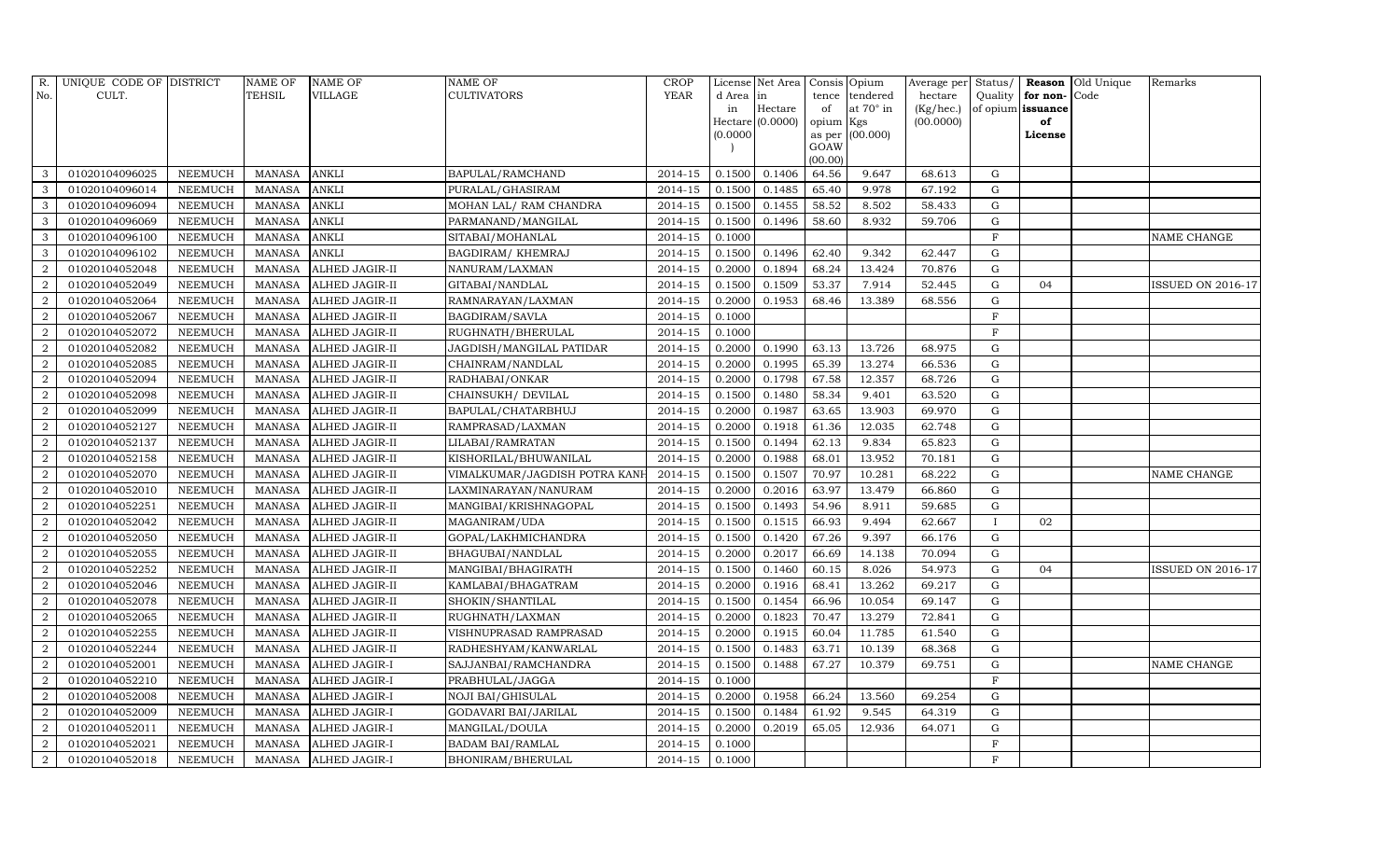|                | R. UNIQUE CODE OF DISTRICT |                | <b>NAME OF</b> | <b>NAME OF</b>       | <b>NAME OF</b>              | <b>CROP</b> |          | License Net Area   Consis   Opium |                 |                  |           |                |                   | Average per Status/ Reason Old Unique | Remarks                  |
|----------------|----------------------------|----------------|----------------|----------------------|-----------------------------|-------------|----------|-----------------------------------|-----------------|------------------|-----------|----------------|-------------------|---------------------------------------|--------------------------|
| No.            | CULT.                      |                | TEHSIL         | <b>VILLAGE</b>       | <b>CULTIVATORS</b>          | <b>YEAR</b> | d Area   | in                                |                 | tence tendered   | hectare   | Quality        | for non-          | Code                                  |                          |
|                |                            |                |                |                      |                             |             | in       | Hectare                           | of              | at $70^\circ$ in | (Kg/hec.) |                | of opium issuance |                                       |                          |
|                |                            |                |                |                      |                             |             |          | $Hectare$ (0.0000)                | opium Kgs       |                  | (00.0000) |                | of                |                                       |                          |
|                |                            |                |                |                      |                             |             | (0.0000) |                                   |                 | as per (00.000)  |           |                | License           |                                       |                          |
|                |                            |                |                |                      |                             |             |          |                                   | GOAW<br>(00.00) |                  |           |                |                   |                                       |                          |
| 2              | 01020104052023             | <b>NEEMUCH</b> | MANASA         | <b>ALHED JAGIR-I</b> | BHUWANA/KESURAM             | 2014-15     | 0.1000   |                                   |                 |                  |           | $\rm F$        |                   |                                       |                          |
| $\overline{2}$ | 01020104052031             | <b>NEEMUCH</b> | <b>MANASA</b>  | ALHED JAGIR-I        | MANKUNWAR/PURANMAL          | 2014-15     | 0.2000   | 0.1946                            | 55.57           | 11.884           | 61.069    | $\mathbf G$    |                   |                                       |                          |
| 2              | 01020104052033             | <b>NEEMUCH</b> | <b>MANASA</b>  | ALHED JAGIR-I        | PURANMAL/SURATRAM           | 2014-15     | 0.2000   | 0.1996                            | 61.93           | 12.660           | 63.427    | $\mathbf G$    |                   |                                       |                          |
| $\overline{2}$ | 01020104052044             | <b>NEEMUCH</b> | <b>MANASA</b>  | <b>ALHED JAGIR-I</b> | MOHANLAL/MODIRAM            | 2014-15     | 0.2000   | 0.2003                            | 60.76           | 12.916           | 64.483    | $\mathbf{I}$   | 02                |                                       |                          |
| $\overline{2}$ | 01020104052171             | <b>NEEMUCH</b> | <b>MANASA</b>  | ALHED JAGIR-I        | SEETARAM/GHASILAL           | $2014 - 15$ | 0.2000   | 0.1946                            | 66.22           | 13.547           | 69.615    | $\mathbf G$    |                   |                                       |                          |
| 2              | 01020104052172             | <b>NEEMUCH</b> | <b>MANASA</b>  | ALHED JAGIR-I        | LAXMINARAYAN/KANWARLAL      | 2014-15     | 0.1500   | 0.1508                            | 68.73           | 10.889           | 72.208    | G              |                   |                                       |                          |
| 2              | 01020104052175             | <b>NEEMUCH</b> | <b>MANASA</b>  | ALHED JAGIR-I        | UDAIRAM/PRABHULAL           | 2014-15     | 0.1000   |                                   |                 |                  |           | $\overline{F}$ |                   |                                       |                          |
| 2              | 01020104052186             | <b>NEEMUCH</b> | <b>MANASA</b>  | ALHED JAGIR-I        | RAMNIWAS/KANHAIYALAL        | 2014-15     | 0.1000   |                                   |                 |                  |           | $\rm F$        |                   |                                       |                          |
| $\overline{2}$ | 01020104052192             | <b>NEEMUCH</b> | <b>MANASA</b>  | ALHED JAGIR-I        | BANSHILAL/RAMNARAYAN        | 2014-15     | 0.1500   | 0.1538                            | 65.83           | 10.091           | 65.611    | G              |                   |                                       |                          |
| $\overline{a}$ | 01020104052202             | <b>NEEMUCH</b> | <b>MANASA</b>  | ALHED JAGIR-I        | DULICHANDRA/RAMNARAYAN      | 2014-15     | 0.2000   | 0.1958                            | 68.75           | 13.455           | 68.718    | $\mathbf G$    |                   |                                       |                          |
| 2              | 01020104052203             | <b>NEEMUCH</b> | <b>MANASA</b>  | <b>ALHED JAGIR-I</b> | <b>GUDDU BAI/RAMLAL</b>     | 2014-15     | 0.1500   | 0.1509                            | 64.27           | 9.622            | 63.764    | G              |                   |                                       |                          |
| $\overline{2}$ | 01020104052204             | <b>NEEMUCH</b> | <b>MANASA</b>  | ALHED JAGIR-I        | LAXMINARAYAN/BHONIRAM       | 2014-15     | 0.2000   | 0.1889                            | 67.78           | 13.178           | 69.762    | $\mathbf G$    |                   |                                       |                          |
| 2              | 01020104052205             | <b>NEEMUCH</b> | <b>MANASA</b>  | ALHED JAGIR-I        | DASHRATH/BALKISHAN          | $2014 - 15$ | 0.2000   | 0.1900                            | 70.72           | 13.295           | 69.974    | $\mathbf G$    |                   |                                       |                          |
| $\overline{2}$ | 01020104052206             | <b>NEEMUCH</b> | <b>MANASA</b>  | ALHED JAGIR-I        | DINESH CHANDRA/CHHAGANLAL   | 2014-15     | 0.1500   | 0.1473                            | 61.61           | 9.655            | 65.547    | $\mathbf G$    |                   |                                       |                          |
| $\overline{2}$ | 01020104052212             | <b>NEEMUCH</b> | <b>MANASA</b>  | ALHED JAGIR-I        | OMPRAKASH/BALKISHAN         | 2014-15     | 0.2000   | 0.1980                            | 60.08           | 12.849           | 64.894    | $\mathbf G$    |                   |                                       |                          |
| 2              | 01020104052221             | <b>NEEMUCH</b> | <b>MANASA</b>  | ALHED JAGIR-I        | RAMCHANDRA/GHISALAL         | 2014-15     | 0.2000   | 0.1993                            | 60.50           | 12.619           | 63.317    | G              |                   |                                       |                          |
| 2              | 01020104052222             | <b>NEEMUCH</b> | <b>MANASA</b>  | ALHED JAGIR-I        | DHANRAJ/BHAGATRAM           | 2014-15     | 0.1500   | 0.1442                            | 58.24           | 8.803            | 61.047    | $\mathbf G$    |                   |                                       |                          |
| 2              | 01020104052223             | <b>NEEMUCH</b> | <b>MANASA</b>  | <b>ALHED JAGIR-I</b> | BHONILAL/MANGILAL           | 2014-15     | 0.2000   | 0.2005                            | 65.06           | 13.207           | 65.870    | $\mathbf G$    |                   |                                       |                          |
| 2              | 01020104052224             | NEEMUCH        | <b>MANASA</b>  | ALHED JAGIR-I        | RAMDHESHYAM/CHATURBHUJ      | 2014-15     | 0.2000   | 0.1978                            | 65.49           | 13.528           | 68.392    | $\mathbf G$    |                   |                                       |                          |
| $\overline{a}$ | 01020104052230             | <b>NEEMUCH</b> | <b>MANASA</b>  | ALHED JAGIR-I        | AMBARAM/RAMCHANDRA          | 2014-15     | 0.2000   | 0.1931                            | 71.12           | 14.793           | 76.608    | $\mathbf G$    |                   |                                       |                          |
| 2              | 01020104052231             | <b>NEEMUCH</b> | <b>MANASA</b>  | ALHED JAGIR-I        | LALURAM/MODIRAM             | 2014-15     | 0.2000   | 0.1967                            | 65.34           | 13.703           | 69.664    | $\mathbf{I}$   | 02                |                                       |                          |
| 2              | 01020104052232             | <b>NEEMUCH</b> | <b>MANASA</b>  | ALHED JAGIR-I        | TULSIRAM/MODIRAM            | 2014-15     | 0.1500   | 0.1486                            | 53.70           | 9.045            | 60.868    | $\mathbf G$    |                   |                                       |                          |
| 2              | 01020104052234             | <b>NEEMUCH</b> | <b>MANASA</b>  | ALHED JAGIR-I        | GITA BAI/ BASANTILAL        | $2014 - 15$ | 0.2000   | 0.2029                            | 55.88           | 12.150           | 59.882    | $\mathbf G$    |                   |                                       |                          |
| $\overline{2}$ | 01020104052238             | <b>NEEMUCH</b> | <b>MANASA</b>  | <b>ALHED JAGIR-I</b> | JAGDISH CHANDRA/KANHAIYALAL | 2014-15     | 0.2000   | 0.1937                            | 71.00           | 14.454           | 74.621    | $\mathbf G$    |                   |                                       |                          |
| $\overline{a}$ | 01020104052239             | <b>NEEMUCH</b> | <b>MANASA</b>  | ALHED JAGIR-I        | SHANTILAL/PRABHULAL         | 2014-15     | 0.1500   | 0.1461                            | 64.46           | 9.669            | 66.181    | $\mathbf G$    |                   |                                       |                          |
| $\overline{2}$ | 01020104052243             | <b>NEEMUCH</b> | <b>MANASA</b>  | ALHED JAGIR-I        | SHIVNARAYAN/BALKISHAN       | 2014-15     | 0.2000   | 0.1893                            | 70.94           | 13.276           | 70.132    | G              |                   |                                       |                          |
| 2              | 01020104052245             | <b>NEEMUCH</b> | <b>MANASA</b>  | ALHED JAGIR-I        | MOHANLAL/PRABHULAL          | 2014-15     | 0.2000   | 0.1981                            | 63.95           | 13.091           | 66.083    | $\mathbf G$    |                   |                                       |                          |
| 2              | 01020104052142             | <b>NEEMUCH</b> | <b>MANASA</b>  | ALHED JAGIR-I        | GANESHLAL/MANGILAL          | 2014-15     | 0.1500   | 0.1494                            | 60.58           | 9.260            | 61.981    | $\mathbf G$    |                   |                                       |                          |
| $\overline{2}$ | 01020104052016             | <b>NEEMUCH</b> | <b>MANASA</b>  | ALHED JAGIR-I        | PHOOLKUNWAR/RAMESHWAR       | 2014-15     | 0.2000   | 0.1998                            | 65.34           | 13.525           | 67.693    | G              |                   |                                       |                          |
| $\overline{2}$ | 01020104052207             | <b>NEEMUCH</b> | <b>MANASA</b>  | ALHED JAGIR-I        | RAMPRASAD/BHONIRAM PATIDAR  | 2014-15     | 0.2000   | 0.1965                            | 58.57           | 12.024           | 61.191    | G              |                   |                                       |                          |
| 2              | 01020104052017             | <b>NEEMUCH</b> | <b>MANASA</b>  | ALHED JAGIR-I        | BHAGWANTI BAI/ MANGILAL     | 2014-15     | 0.1500   | 0.1468                            | 70.13           | 10.610           | 72.275    | $\mathbf G$    |                   |                                       |                          |
| $\overline{2}$ | 01020104004039             | <b>NEEMUCH</b> | <b>MANASA</b>  | <b>AKHEPUR</b>       | DEVILAL/KAWARLAL            | 2014-15     | 0.1500   | 0.1524                            | 63.34           | 9.718            | 63.766    | G              |                   |                                       |                          |
| $\overline{2}$ | 01020104004007             | <b>NEEMUCH</b> | <b>MANASA</b>  | <b>AKHEPUR</b>       | JAGDISH/ SHANKARLAL         | 2014-15     | 0.1500   | 0.1449                            | 52.77           | 7.629            | 52.650    | $\mathbf G$    | 04                |                                       | <b>ISSUED ON 2016-17</b> |
| 2              | 01020104004020             | <b>NEEMUCH</b> | <b>MANASA</b>  | <b>AKHEPUR</b>       | JAGDISH/DHANRAJ             | 2014-15     | 0.1500   | 0.1465                            | 31.59           | 0.000            | 0.000     | $\mathbf I$    | 02                |                                       |                          |
| $\overline{a}$ | 01020104004057             | <b>NEEMUCH</b> | <b>MANASA</b>  | <b>AKHEPUR</b>       | PARBHULAL/PYARJI            | $2014 - 15$ | 0.1000   | 0.0915                            | 62.29           | 6.265            | 68.470    | ${\rm G}$      |                   |                                       |                          |
| 2              | 01020104004063             | <b>NEEMUCH</b> | <b>MANASA</b>  | AKHEPUR              | KOUSHALYABAI/BANSHILAL      | 2014-15     | 0.1500   | 0.1394                            | 63.07           | 9.244            | 66.313    | $\mathbf G$    |                   |                                       |                          |
| $\overline{2}$ | 01020104014069             | <b>NEEMUCH</b> | <b>MANASA</b>  | <b>AKHEPUR</b>       | VISHNUKUMAR/RADHESHYAM      | 2014-15     | 0.1500   | 0.1498                            | 57.44           | 9.461            | 63.158    | G              |                   |                                       |                          |
| $\overline{2}$ | 01020104004067             | <b>NEEMUCH</b> | <b>MANASA</b>  | <b>AKHEPUR</b>       | MADHULAL/ KISHANLAL         | 2014-15     | 0.1000   |                                   |                 |                  |           | $\mathbf{F}$   |                   |                                       |                          |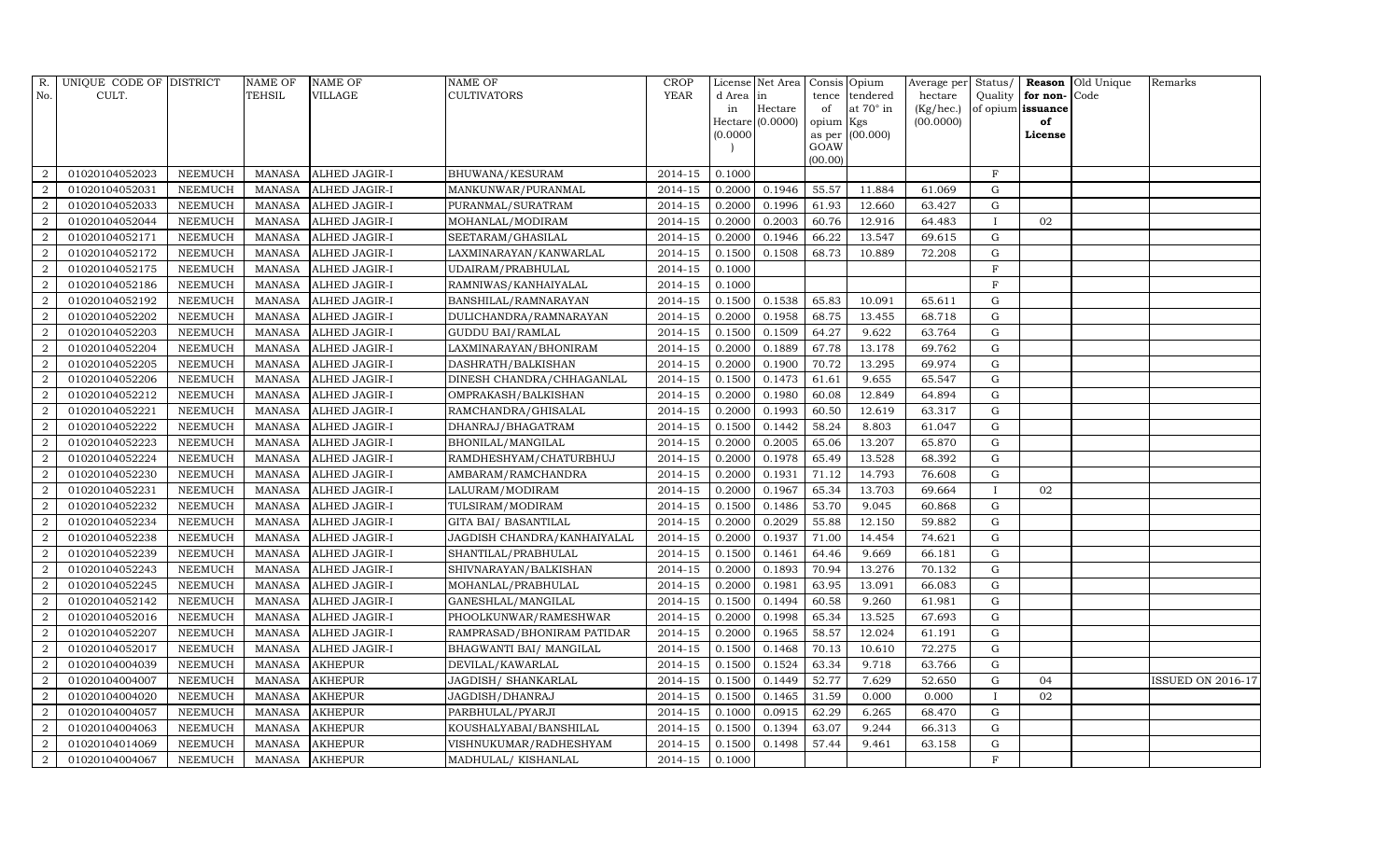| R.             | UNIQUE CODE OF DISTRICT |                | NAME OF       | NAME OF                | NAME OF                      | <b>CROP</b> |          | License Net Area Consis Opium |                 |                  | Average per Status/ |              |                   | <b>Reason</b> Old Unique | Remarks                  |
|----------------|-------------------------|----------------|---------------|------------------------|------------------------------|-------------|----------|-------------------------------|-----------------|------------------|---------------------|--------------|-------------------|--------------------------|--------------------------|
| No.            | CULT.                   |                | TEHSIL        | <b>VILLAGE</b>         | CULTIVATORS                  | <b>YEAR</b> | d Area   | in                            | tence           | tendered         | hectare             | Quality      | for non-Code      |                          |                          |
|                |                         |                |               |                        |                              |             | in       | Hectare                       | of              | at $70^\circ$ in | (Kg/hec.)           |              | of opium issuance |                          |                          |
|                |                         |                |               |                        |                              |             |          | Hectare (0.0000)              | opium Kgs       |                  | (00.0000)           |              | of                |                          |                          |
|                |                         |                |               |                        |                              |             | (0.0000) |                               |                 | as per (00.000)  |                     |              | License           |                          |                          |
|                |                         |                |               |                        |                              |             |          |                               | GOAW<br>(00.00) |                  |                     |              |                   |                          |                          |
| 2              | 01020104014071          | <b>NEEMUCH</b> | MANASA        | <b>AKHEPUR</b>         | MOHANLAL/ROOPLAL             | 2014-15     | 0.1500   |                               |                 |                  |                     | $\, {\bf N}$ |                   |                          | TRANSFER/MANASA          |
| $\overline{2}$ | 01020104014070          | <b>NEEMUCH</b> | <b>MANASA</b> | <b>AKHEPUR</b>         | BHERULAL/NANALAL             | 2014-15     | 0.1000   |                               |                 |                  |                     | $\mathbf N$  |                   |                          | TRANSFER/MANASA          |
| $\mathbf{3}$   | 01020104088011          | <b>NEEMUCH</b> | <b>MANASA</b> | ACHALPURA              | DEVILAL/DAYARAM              | 2014-15     | 0.1500   | 0.1493                        | 59.60           | 9.034            | 60.509              | G            |                   |                          |                          |
| 3              | 01020104088017          | <b>NEEMUCH</b> | <b>MANASA</b> | <b>ACHALPURA</b>       | SATYANARAYN/BAPULAL          | 2014-15     | 0.1500   | 0.1435                        | 60.86           | 9.294            | 64.767              | $\mathbf G$  |                   |                          |                          |
| 3              | 01020104088025          | <b>NEEMUCH</b> | <b>MANASA</b> | <b>ACHALPURA</b>       | GHISALAL/DAYARAM             | 2014-15     | 0.1500   | 0.1440                        | 49.60           | 7.192            | 49.944              | $\mathbf G$  | 04                |                          | <b>ISSUED ON 2016-17</b> |
| $\mathbf{3}$   | 01020104088031          | <b>NEEMUCH</b> | <b>MANASA</b> | <b>ACHALPURA</b>       | SURAJMAL/HIRALAL             | 2014-15     | 0.1500   | 0.1488                        | 64.76           | 9.862            | 66.277              | G            |                   |                          |                          |
| 3              | 01020104088024          | <b>NEEMUCH</b> | <b>MANASA</b> | <b>ACHALPURA</b>       | KISHANLAL/LAXMICHAND         | 2014-15     | 0.1500   | 0.1480                        | 56.99           | 8.418            | 56.878              | G            |                   |                          |                          |
| 3              | 01020104088055          | <b>NEEMUCH</b> | <b>MANASA</b> | <b>ACHALPURA</b>       | DHANGIR/MANGUGIR DP BHERUGIR | 2014-15     | 0.1500   | 0.1443                        | 58.18           | 9.093            | 63.015              | ${\rm G}$    |                   |                          |                          |
| 3              | 01020104088054          | <b>NEEMUCH</b> | <b>MANASA</b> | ACHALPURA              | BHAGIRATH/MODA               | $2014 - 15$ | 0.1500   | 0.1475                        | 61.20           | 9.486            | 64.312              | G            |                   |                          |                          |
| $\mathbf{3}$   | 01020104088089          | <b>NEEMUCH</b> | <b>MANASA</b> | <b>ACHALPURA</b>       | DURGASHANKAR/KHEMRAJ         | 2014-15     | 0.1500   | 0.1409                        | 58.10           | 8.831            | 62.676              | G            |                   |                          |                          |
| 3              | 01020104088005          | <b>NEEMUCH</b> | <b>MANASA</b> | <b>ACHALPURA</b>       | MANGU GIR/BHERU GIR          | 2014-15     | 0.2000   | 0.1891                        | 62.49           | 12.382           | 65.479              | G            |                   |                          |                          |
| $\mathbf{3}$   | 01020104088041          | <b>NEEMUCH</b> | <b>MANASA</b> | <b>ACHALPURA</b>       | KISANLAL/HIRALAL             | 2014-15     | 0.1500   | 0.1462                        | 64.84           | 9.782            | 66.908              | $\mathbf G$  |                   |                          |                          |
| $\mathbf{3}$   | 01020104088042          | <b>NEEMUCH</b> | <b>MANASA</b> | ACHALPURA              | KOSHALYABAI/KANWARLAL        | 2014-15     | 0.1000   |                               |                 |                  |                     | $\rm F$      |                   |                          |                          |
| 3              | 01020104088033          | <b>NEEMUCH</b> | <b>MANASA</b> | <b>ACHALPURA</b>       | TULSIRAM/ CHUNNILAL          | 2014-15     | 0.1500   | 0.1465                        | 49.67           | 7.380            | 50.375              | $\mathbf G$  | 04                |                          | <b>ISSUED ON 2016-17</b> |
| $\mathbf{3}$   | 01020104088062          | <b>NEEMUCH</b> | <b>MANASA</b> | <b>ACHALPURA</b>       | KACHRU GIR / MANGU GIR       | 2014-15     | 0.1500   | 0.1433                        | 53.77           | 8.496            | 59.288              | $\mathbf G$  |                   |                          |                          |
| 3              | 01020104088044          | <b>NEEMUCH</b> | <b>MANASA</b> | <b>ACHALPURA</b>       | PRABHULAL/RUGHNATH           | 2014-15     | 0.1500   | 0.1448                        | 51.35           | 7.923            | 54.717              | G            | 04                |                          | ISSUED ON 2016-17        |
| $\mathbf{3}$   | 01020104088001          | <b>NEEMUCH</b> | <b>MANASA</b> | ACHALPURA              | MOHANLAL/HIRALAL             | 2014-15     | 0.1500   | 0.1446                        | 56.14           | 8.541            | 59.066              | G            |                   |                          |                          |
| 3              | 01020104088076          | <b>NEEMUCH</b> | <b>MANASA</b> | <b>ACHALPURA</b>       | BHULIBAI/BAPULAL             | 2014-15     | 0.1500   | 0.1354                        | 52.74           | 6.856            | 50.635              | $\mathbf G$  | 04                |                          |                          |
| 3              | 01020104098003          | <b>NEEMUCH</b> | <b>MANASA</b> | <b>ABAKHEDI</b>        | MOHANLAL/HIRA                | 2014-15     | 0.1500   | 0.1456                        | 64.70           | 9.455            | 64.938              | ${\rm G}$    |                   |                          |                          |
| $\mathbf{3}$   | 01020104098004          | <b>NEEMUCH</b> | <b>MANASA</b> | ABAKHEDI               | DHAPUBAI/GHISALAL            | 2014-15     | 0.1500   | 0.1428                        | 59.36           | 9.353            | 65.497              | G            |                   |                          |                          |
| 3              | 01020104098009          | <b>NEEMUCH</b> | <b>MANASA</b> | <b>ABAKHEDI</b>        | PRABHA BAI/RAMPRASAD         | 2014-15     | 0.1500   | 0.1443                        | 62.42           | 9.675            | 67.048              | $\mathbf G$  |                   |                          |                          |
| 3              | 01020104098008          | <b>NEEMUCH</b> | <b>MANASA</b> | <b>ABAKHEDI</b>        | RAMESHCHANDRA/GHISALAL       | 2014-15     | 0.1500   | 0.1504                        | 59.41           | 9.599            | 63.823              | ${\rm G}$    |                   |                          |                          |
| $\mathbf{3}$   | 01020104098014          | <b>NEEMUCH</b> | <b>MANASA</b> | ABAKHEDI               | RANGLAL/GENDMAL              | 2014-15     | 0.1500   | 0.1512                        | 62.63           | 9.726            | 64.325              | ${\rm G}$    |                   |                          |                          |
| 3              | 01020104098016          | <b>NEEMUCH</b> | <b>MANASA</b> | <b>ABAKHEDI</b>        | JITENDRAKUMAR/ SEVA          | 2014-15     | 0.1500   | 0.1482                        | 55.51           | 8.707            | 58.752              | ${\rm G}$    |                   |                          |                          |
| 3              | 01020104098019          | <b>NEEMUCH</b> | <b>MANASA</b> | <b>ABAKHEDI</b>        | PRABHULAL/ HIRA              | 2014-15     | 0.1500   | 0.1456                        | 58.18           | 8.926            | 61.305              | ${\rm G}$    |                   |                          |                          |
| 3              | 01020104098012          | <b>NEEMUCH</b> | <b>MANASA</b> | ABAKHEDI               | SUNDAR BAI/BHERULAL          | 2014-15     | 0.1500   | 0.1452                        | 62.21           | 9.740            | 67.080              | $\mathbf G$  |                   |                          |                          |
| $\overline{4}$ | 01020104126018          | <b>NEEMUCH</b> | <b>MANASA</b> | <b>SEMLI JAGIR</b>     | BALMUKUND/JAYCHAND           | $2014 - 15$ | 0.1500   | 0.1482                        | 67.80           | 10.490           | 70.783              | G            |                   |                          |                          |
| $\overline{4}$ | 01020104126017          | <b>NEEMUCH</b> | <b>MANASA</b> | <b>SEMLI JAGIR</b>     | DEVILAL/JAYCHAND             | 2014-15     | 0.1500   | 0.1421                        | 57.81           | 8.449            | 59.458              | $\mathbf G$  |                   |                          |                          |
| $\overline{4}$ | 01020104126003          | <b>NEEMUCH</b> | <b>MANASA</b> | <b>SEMLI JAGIR</b>     | GHANSHYAM / PRABHU LAL       | 2014-15     | 0.1500   | 0.1500                        | 63.54           | 9.613            | 64.087              | $\mathbf G$  |                   |                          |                          |
| $\overline{4}$ | 01020104126020          | <b>NEEMUCH</b> | <b>MANASA</b> | <b>SEMLI JAGIR</b>     | MANSINGH/PURALAL             | 2014-15     | 0.1000   | 0.0696                        | 48.99           | 1.141            | 16.394              | ${\rm G}$    | 04                |                          |                          |
| $\overline{4}$ | 01020104126002          | <b>NEEMUCH</b> | <b>MANASA</b> | <b>SEMLI JAGIR</b>     | RAMCHANDRA/DEVILAL           | $2014 - 15$ | 0.1000   | 0.0950                        | 55.75           | 5.464            | 57.516              | ${\rm G}$    |                   |                          |                          |
| $\overline{4}$ | 01020104126015          | <b>NEEMUCH</b> | <b>MANASA</b> | <b>SEMLI JAGIR</b>     | RAMVILAS/GODIRAM             | 2014-15     | 0.1500   | 0.1372                        | 57.82           | 8.095            | 59.001              | ${\rm G}$    |                   |                          |                          |
| $\overline{4}$ | 01020104126005          | <b>NEEMUCH</b> | <b>MANASA</b> | <b>SEMLI JAGIR</b>     | KANCHAN BAI/RAMNARAYAN       | 2014-15     | 0.1500   | 0.1361                        | 61.14           | 9.433            | 69.309              | G            |                   |                          |                          |
| 4              | 01020104126019          | <b>NEEMUCH</b> | <b>MANASA</b> | <b>SEMLI JAGIR</b>     | SURESHCHANDRA/ONKARLAL       | $2014 - 15$ | 0.1500   | 0.1451                        | 62.14           | 9.481            | 65.341              | G            |                   |                          |                          |
| $\overline{4}$ | 01020104126004          | <b>NEEMUCH</b> | <b>MANASA</b> | <b>SEMLI JAGIR</b>     | RAMESHCHANDRA/VARDICHANDRA   | 2014-15     | 0.1000   | 0.0500                        | 65.54           | 3.343            | 66.860              | ${\rm G}$    |                   |                          |                          |
|                | 01020104126016          | <b>NEEMUCH</b> | <b>MANASA</b> | <b>SEMLI JAGIR</b>     | MANGILAL/JAYCHANDRA          | 2014-15     | 0.1500   | 0.1485                        | 62.07           | 9.585            | 64.545              | $\mathbf G$  |                   |                          |                          |
| $\overline{4}$ | 01020104137053          | <b>NEEMUCH</b> | <b>MANASA</b> | SEMLI ISHTMURAR        | BHAGWANSINGH/GOVERDHANSING   | 2014-15     | 0.1500   | 0.1500                        | 70.56           | 10.332           | 68.880              | $\mathbf G$  |                   |                          |                          |
| $\overline{4}$ | 01020104137038          | <b>NEEMUCH</b> | <b>MANASA</b> | <b>SEMLI ISHTMURAR</b> | BHERUSINGH/GULABSINGH        | 2014-15     | 0.1000   |                               |                 |                  |                     | $\rm F$      |                   |                          |                          |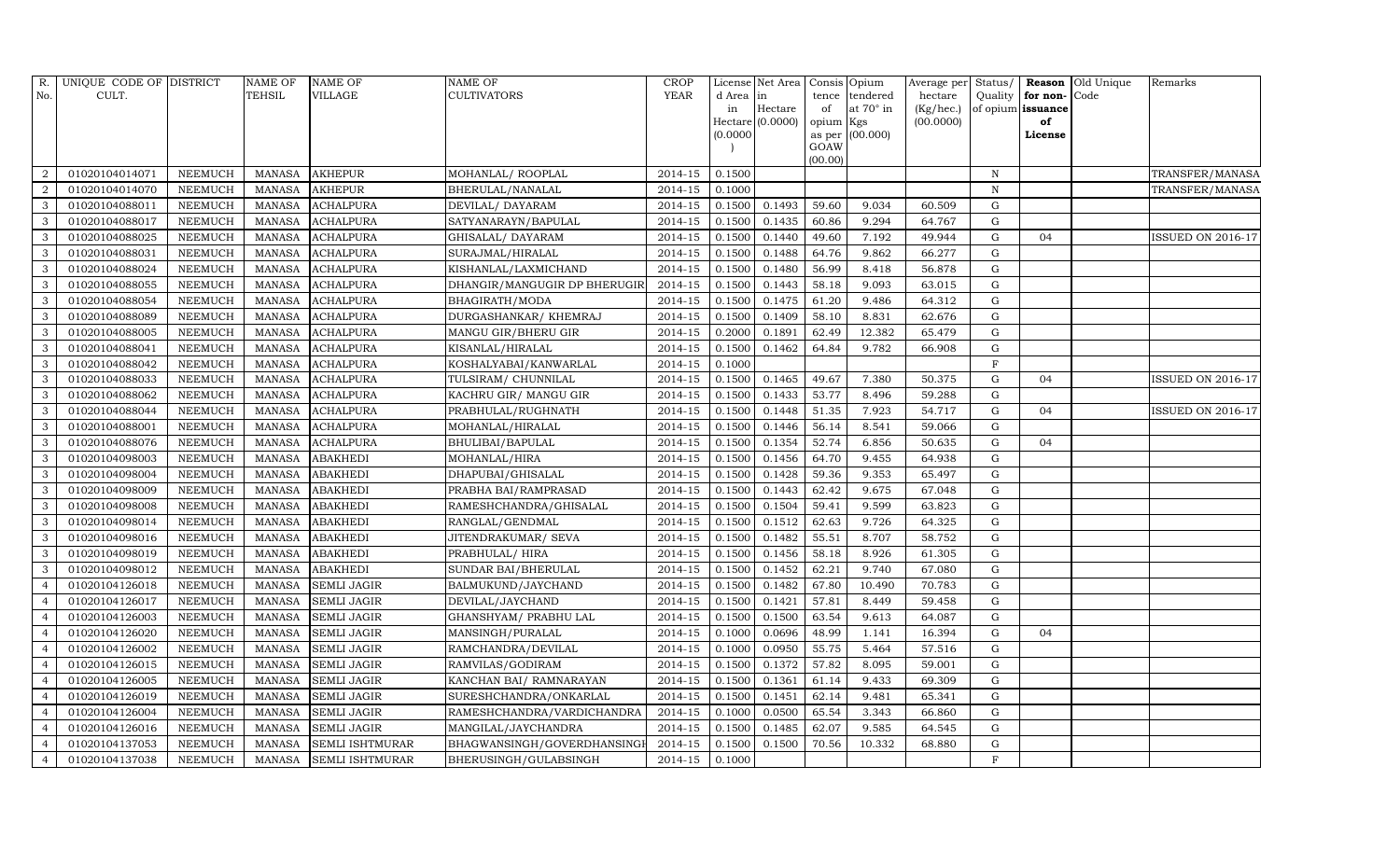| R.             | UNIQUE CODE OF DISTRICT |                | <b>NAME OF</b> | <b>NAME OF</b>         | <b>NAME OF</b>              | <b>CROP</b> |           | License Net Area   Consis   Opium |           |                  | Average per Status/ |                |                   | Reason Old Unique | Remarks                  |
|----------------|-------------------------|----------------|----------------|------------------------|-----------------------------|-------------|-----------|-----------------------------------|-----------|------------------|---------------------|----------------|-------------------|-------------------|--------------------------|
| No.            | CULT.                   |                | TEHSIL         | <b>VILLAGE</b>         | <b>CULTIVATORS</b>          | <b>YEAR</b> | d Area in |                                   | tence     | tendered         | hectare             | Quality        | for non-          | Code              |                          |
|                |                         |                |                |                        |                             |             | in        | Hectare                           | of        | at $70^\circ$ in | (Kg/hec.)           |                | of opium issuance |                   |                          |
|                |                         |                |                |                        |                             |             |           | $Hectare (0.0000)$                | opium Kgs |                  | (00.0000)           |                | of                |                   |                          |
|                |                         |                |                |                        |                             |             | (0.0000)  |                                   | GOAW      | as per (00.000)  |                     |                | License           |                   |                          |
|                |                         |                |                |                        |                             |             |           |                                   | (00.00)   |                  |                     |                |                   |                   |                          |
|                | 01020104137060          | <b>NEEMUCH</b> | <b>MANASA</b>  | <b>SEMLI ISHTMURAR</b> | BOPAL SINGH / GULAB SINGH   | 2014-15     | 0.1000    |                                   |           |                  |                     | $_{\rm F}$     |                   |                   |                          |
| $\overline{4}$ | 01020104137043          | <b>NEEMUCH</b> | <b>MANASA</b>  | <b>SEMLI ISHTMURAR</b> | CHENRAM/MANGILAL            | 2014-15     | 0.1000    |                                   |           |                  |                     | $\rm F$        |                   |                   |                          |
| $\overline{4}$ | 01020104137005          | <b>NEEMUCH</b> | <b>MANASA</b>  | <b>SEMLI ISHTMURAR</b> | RAMNIWASH/MANGILAL          | 2014-15     | 0.1500    | 0.1462                            | 62.27     | 8.798            | 60.178              | G              |                   |                   |                          |
| $\overline{4}$ | 01020104137009          | <b>NEEMUCH</b> | <b>MANASA</b>  | <b>SEMLI ISHTMURAR</b> | GULAB BAI / PRABHU LAL      | 2014-15     | 0.1500    | 0.1444                            | 38.23     | 2.501            | 17.320              | $\mathbf G$    | 04                |                   |                          |
| $\overline{4}$ | 01020104137055          | <b>NEEMUCH</b> | <b>MANASA</b>  | <b>SEMLI ISHTMURAR</b> | JAGDISH/BHAWARLAL           | 2014-15     | 0.1500    | 0.1377                            | 40.44     | 2.051            | 14.895              | G              | 04                |                   |                          |
| $\overline{4}$ | 01020104137059          | <b>NEEMUCH</b> | <b>MANASA</b>  | <b>SEMLI ISHTMURAR</b> | RAJENDRASINGH/BHAGWANSINGH  | 2014-15     | 0.1000    | 0.0684                            | 71.00     | 5.000            | 73.099              | G              |                   |                   |                          |
| $\overline{4}$ | 01020104137004          | <b>NEEMUCH</b> | <b>MANASA</b>  | <b>SEMLI ISHTMURAR</b> | RAMPRASAD/ PRABHULAL        | 2014-15     | 0.1500    | 0.1523                            | 51.44     | 7.900            | 51.871              | G              | 04                |                   | <b>ISSUED ON 2016-17</b> |
| $\overline{4}$ | 01020104137048          | <b>NEEMUCH</b> | <b>MANASA</b>  | <b>SEMLI ISHTMURAR</b> | SHYAMSINGH/BANESINGH        | 2014-15     | 0.1500    | 0.1500                            | 55.39     | 8.324            | 55.493              | $\mathbf G$    | 04                |                   | <b>ISSUED ON 2016-17</b> |
| $\overline{4}$ | 01020104137006          | <b>NEEMUCH</b> | <b>MANASA</b>  | <b>SEMLI ISHTMURAR</b> | ISHVARSINGH/GULABSINGH      | 2014-15     | 0.1000    |                                   |           |                  |                     | $\mathbf F$    |                   |                   |                          |
| $\overline{4}$ | 01020104137028          | <b>NEEMUCH</b> | <b>MANASA</b>  | SEMLI ISHTMURAR        | <b>BAGDIRAM KHEMRAJ</b>     | 2014-15     | 0.1000    |                                   |           |                  |                     | $\rm F$        |                   |                   |                          |
| $\overline{4}$ | 01020104134032          | <b>NEEMUCH</b> | <b>MANASA</b>  | <b>RATANPURA</b>       | NANALAL/GANGARAM            | 2014-15     | 0.1000    |                                   |           |                  |                     | $\rm F$        |                   |                   |                          |
| $\overline{4}$ | 01020104134010          | <b>NEEMUCH</b> | <b>MANASA</b>  | <b>RATANPURA</b>       | NATHULAL/NANDA              | 2014-15     | 0.1000    |                                   |           |                  |                     | $\mathbf F$    |                   |                   |                          |
| $\overline{4}$ | 01020104134006          | <b>NEEMUCH</b> | <b>MANASA</b>  | <b>RATANPURA</b>       | RAMSINGH/GANGARAM           | $2014 - 15$ | 0.1000    |                                   |           |                  |                     | $\rm F$        |                   |                   |                          |
| $\overline{4}$ | 01020104134055          | <b>NEEMUCH</b> | <b>MANASA</b>  | <b>RATANPURA</b>       | MANGU BAI/ HARIRAM          | 2014-15     | 0.1500    | 0.1520                            | 61.62     | 9.622            | 63.303              | ${\rm G}$      |                   |                   |                          |
| $\overline{4}$ | 01020104134054          | <b>NEEMUCH</b> | <b>MANASA</b>  | <b>RATANPURA</b>       | MOHANLAL/ UDAA              | 2014-15     | 0.2000    | 0.1940                            | 61.03     | 12.781           | 65.881              | G              |                   |                   |                          |
| $\overline{4}$ | 01020104134021          | <b>NEEMUCH</b> | <b>MANASA</b>  | <b>RATANPURA</b>       | <b>BULAK BAI/ RAMCHANDR</b> | 2014-15     | 0.1500    | 0.1480                            | 54.11     | 8.913            | 60.223              | $\mathbf G$    |                   |                   |                          |
| $\overline{4}$ | 01020104134016          | <b>NEEMUCH</b> | <b>MANASA</b>  | <b>RATANPURA</b>       | RAMKUVARIBAI/GANGARAM       | 2014-15     | 0.1000    |                                   |           |                  |                     | $\mathbf F$    |                   |                   |                          |
| $\overline{4}$ | 01020104134033          | <b>NEEMUCH</b> | <b>MANASA</b>  | <b>RATANPURA</b>       | KARULAL/JETRAM              | 2014-15     | 0.1500    | 0.1520                            | 54.41     | 7.913            | 52.059              | $\mathbf G$    | 04                |                   | <b>ISSUED ON 2016-17</b> |
| $\overline{4}$ | 01020104134029          | <b>NEEMUCH</b> | <b>MANASA</b>  | <b>RATANPURA</b>       | RAMKISHAN/ BHAWARLAL        | 2014-15     | 0.1500    | 0.1394                            | 51.25     | 7.827            | 56.148              | $\mathbf G$    |                   |                   |                          |
| $\overline{4}$ | 01020104134037          | <b>NEEMUCH</b> | <b>MANASA</b>  | <b>RATANPURA</b>       | RAMPAL/RAMCHANDRA           | $2014 - 15$ | 0.1500    | 0.1515                            | 50.82     | 8.356            | 55.155              | G              | 04                |                   | <b>ISSUED ON 2016-17</b> |
| $\overline{4}$ | 01020104134015          | <b>NEEMUCH</b> | <b>MANASA</b>  | <b>RATANPURA</b>       | SAJJAN BAI / BHAWARLAL      | 2014-15     | 0.1000    |                                   |           |                  |                     | F              |                   |                   |                          |
| $\overline{4}$ | 01020104134025          | <b>NEEMUCH</b> | <b>MANASA</b>  | <b>RATANPURA</b>       | GOKUL/HEERA                 | 2014-15     | 0.1000    |                                   |           |                  |                     | $\rm F$        |                   |                   |                          |
| $\overline{4}$ | 01020104134062          | <b>NEEMUCH</b> | <b>MANASA</b>  | <b>RATANPURA</b>       | RAMESHCHAND NARAYAN         | 2014-15     | 0.1500    | 0.1530                            | 55.06     | 8.943            | 58.451              | G              |                   |                   | TRANSFER/NALWA           |
| $\overline{4}$ | 01020104118007          | <b>NEEMUCH</b> | <b>MANASA</b>  | PIPLIYA GHOTA          | DHANRAJ/BAPULAL             | 2014-15     | 0.1000    |                                   |           |                  |                     | $\overline{F}$ |                   |                   |                          |
| $\overline{4}$ | 01020104118015          | <b>NEEMUCH</b> | <b>MANASA</b>  | PIPLIYA GHOTA          | GULABSINGH/KHUMANSINGH      | 2014-15     | 0.1500    | 0.1480                            | 61.97     | 9.428            | 63.703              | $\mathbf G$    |                   |                   |                          |
| $\overline{4}$ | 01020104118037          | <b>NEEMUCH</b> | <b>MANASA</b>  | PIPLIYA GHOTA          | KISHORE/BHAGWAN             | 2014-15     | 0.1500    | 0.1380                            | 55.59     | 8.275            | 59.964              | G              |                   |                   |                          |
| $\overline{4}$ | 01020104118018          | <b>NEEMUCH</b> | <b>MANASA</b>  | PIPLIYA GHOTA          | KAVARLAL/ONKAR              | 2014-15     | 0.1000    |                                   |           |                  |                     | F              |                   |                   |                          |
| $\overline{4}$ | 01020104118026          | <b>NEEMUCH</b> | <b>MANASA</b>  | PIPLIYA GHOTA          | RAMESH/NARAYAN              | 2014-15     | 0.1000    |                                   |           |                  |                     | $\rm F$        |                   |                   |                          |
| $\overline{4}$ | 01020104118030          | <b>NEEMUCH</b> | <b>MANASA</b>  | PIPLIYA GHOTA          | SAMRATHSINGH/BALWANATSINGH  | 2014-15     | 0.1500    | 0.1460                            | 62.91     | 9.383            | 64.267              | $\mathbf G$    |                   |                   |                          |
| $\overline{4}$ | 01020104118027          | <b>NEEMUCH</b> | <b>MANASA</b>  | PIPLIYA GHOTA          | SHYAMLAL/KISANLAL           | 2014-15     | 0.1500    | 0.1518                            | 61.93     | 9.626            | 63.412              | $\mathbf G$    |                   |                   |                          |
| $\overline{4}$ | 01020104118038          | <b>NEEMUCH</b> | <b>MANASA</b>  | PIPLIYA GHOTA          | SHOBHARAM/BHAGWAN           | 2014-15     | 0.1000    |                                   |           |                  |                     | $\rm F$        |                   |                   |                          |
| $\overline{4}$ | 01020104118005          | <b>NEEMUCH</b> | <b>MANASA</b>  | PIPLIYA GHOTA          | RAMLAL/PYARCHANDRA          | 2014-15     | 0.1500    | 0.1499                            | 63.15     | 9.463            | 63.129              | G              |                   |                   |                          |
| $\overline{4}$ | 01020104118047          | <b>NEEMUCH</b> | <b>MANASA</b>  | PIPLIYA GHOTA          | BANESINGH/LALSINGH          | 2014-15     | 0.1500    | 0.1496                            | 51.05     | 3.989            | 26.664              | G              | 04                |                   | <b>ISSUED ON 2016-17</b> |
| $\overline{4}$ | 01020104118045          | <b>NEEMUCH</b> | <b>MANASA</b>  | PIPLIYA GHOTA          | PANNALAL/ JAGANNATH         | 2014-15     | 0.1000    |                                   |           |                  |                     | $\mathbf F$    |                   |                   |                          |
| $\overline{4}$ | 01020104118062          | <b>NEEMUCH</b> | <b>MANASA</b>  | PIPLIYA GHOTA          | VISHNU NARAYAN/ SITARAM     | 2014-15     | 0.1500    | 0.1470                            | 60.19     | 9.183            | 62.469              | $\mathbf G$    |                   |                   |                          |
| $\overline{4}$ | 01020104118068          | <b>NEEMUCH</b> | <b>MANASA</b>  | PIPLIYA GHOTA          | BHAGATRAM/RAGHUNATH         | 2014-15     | 0.1000    |                                   |           |                  |                     | $\mathbf{F}$   |                   |                   |                          |
| $\overline{4}$ | 01020104118069          | <b>NEEMUCH</b> | <b>MANASA</b>  | PIPLIYA GHOTA          | RAMVILAS/RAMCHANDRA         | 2014-15     | 0.1500    | 0.1480                            | 65.24     | 9.786            | 66.122              | G              |                   |                   |                          |
| $\overline{4}$ | 01020104118060          | <b>NEEMUCH</b> | <b>MANASA</b>  | PIPLIYA GHOTA          | BHARATRAM/RAGHUNATH         | 2014-15     | 0.1500    | 0.1527                            | 58.22     | 8.899            | 58.278              | G              |                   |                   |                          |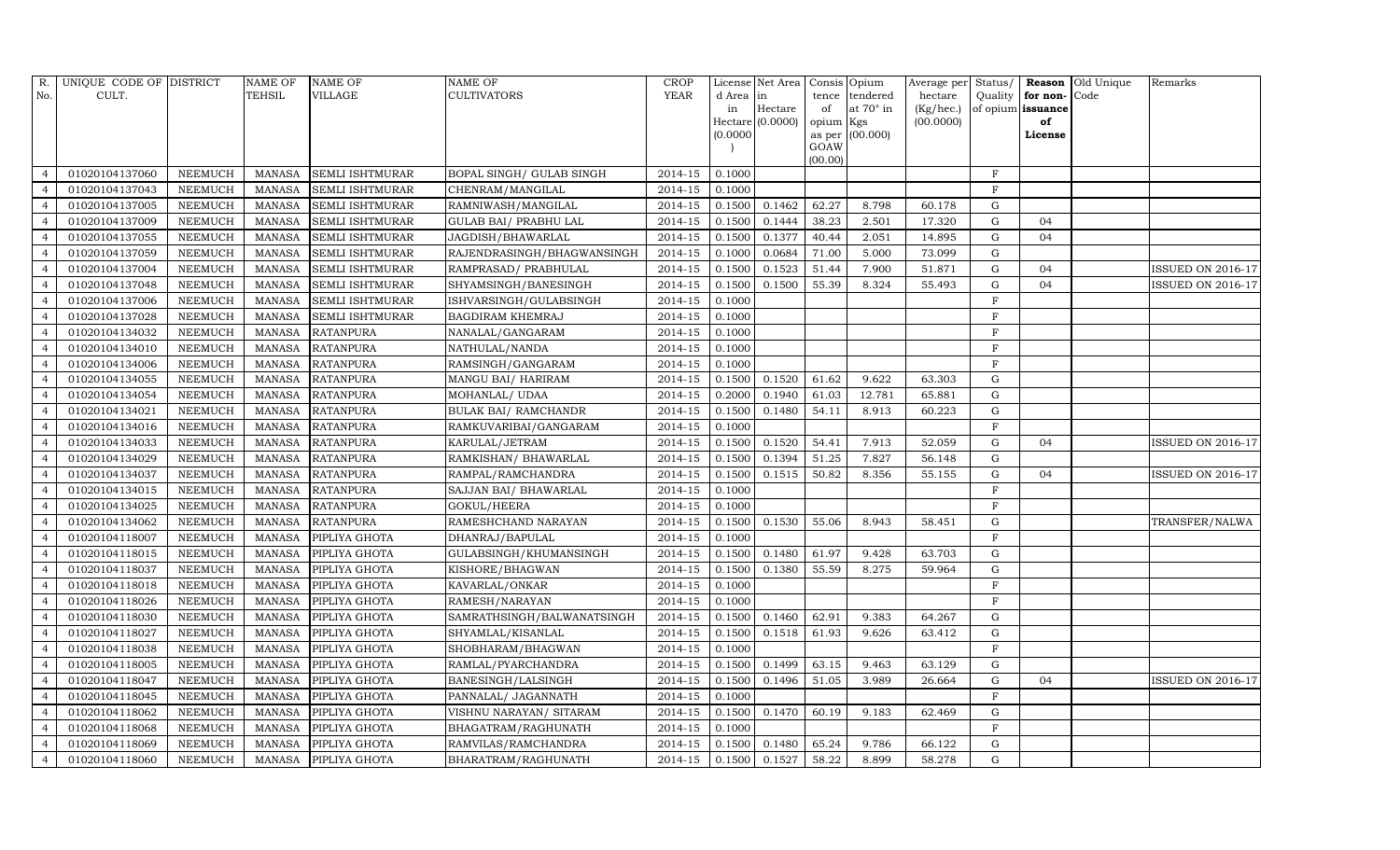| R.             | UNIQUE CODE OF DISTRICT |                | <b>NAME OF</b> | <b>NAME OF</b>   | <b>NAME OF</b>              | <b>CROP</b> |          | License Net Area   Consis   Opium |           |                  | Average per Status/ |              |                   | <b>Reason</b> Old Unique | Remarks                               |  |
|----------------|-------------------------|----------------|----------------|------------------|-----------------------------|-------------|----------|-----------------------------------|-----------|------------------|---------------------|--------------|-------------------|--------------------------|---------------------------------------|--|
| No.            | CULT.                   |                | <b>TEHSIL</b>  | VILLAGE          | <b>CULTIVATORS</b>          | YEAR        | d Area   | lin                               |           | tence tendered   | hectare             | Quality      | for non-Code      |                          |                                       |  |
|                |                         |                |                |                  |                             |             | in       | Hectare                           | of        | at $70^\circ$ in | (Kg/hec.)           |              | of opium issuance |                          |                                       |  |
|                |                         |                |                |                  |                             |             |          | Hectare $(0.0000)$                | opium Kgs |                  | (00.0000)           |              | of                |                          |                                       |  |
|                |                         |                |                |                  |                             |             | (0.0000) |                                   | GOAW      | as per (00.000)  |                     |              | License           |                          |                                       |  |
|                |                         |                |                |                  |                             |             |          |                                   | (00.00)   |                  |                     |              |                   |                          |                                       |  |
| $\overline{4}$ | 01020104118070          | <b>NEEMUCH</b> | <b>MANASA</b>  | PIPLIYA GHOTA    | BALWANT SINGH NIRBHAY SINGH | 2014-15     | 0.1000   |                                   |           |                  |                     | F            |                   | 01020104116044           |                                       |  |
| $\overline{4}$ | 01020104119010          | <b>NEEMUCH</b> | <b>MANASA</b>  | <b>PHOOLPURA</b> | KAWARLAL/KISHANLAL          | 2014-15     | 0.1500   | 0.1458                            | 59.32     | 9.212            | 63.182              | $\mathbf G$  |                   |                          |                                       |  |
| $\overline{4}$ | 01020104119018          | <b>NEEMUCH</b> | <b>MANASA</b>  | PHOOLPURA        | AMRITRAM/UDA                | 2014-15     | 0.1500   | 0.1504                            | 58.75     | 9.048            | 60.160              | G            |                   |                          |                                       |  |
| $\overline{4}$ | 01020104119021          | <b>NEEMUCH</b> | <b>MANASA</b>  | PHOOLPURA        | BAPULAL/KISHORE             | 2014-15     | 0.1500   | 0.1263                            | 60.33     | 7.946            | 62.914              | G            |                   |                          |                                       |  |
| $\overline{4}$ | 01020104119013          | <b>NEEMUCH</b> | <b>MANASA</b>  | PHOOLPURA        | MANNALAL/KISHORE            | 2014-15     | 0.1000   |                                   |           |                  |                     | $\mathbf{F}$ |                   |                          |                                       |  |
| $\overline{4}$ | 01020104119027          | <b>NEEMUCH</b> | <b>MANASA</b>  | PHOOLPURA        | PREMCHANDRA/RAMCHANDRA      | 2014-15     | 0.1000   |                                   |           |                  |                     | $\mathbf N$  | 08                |                          |                                       |  |
| $\overline{4}$ | 01020104119031          | <b>NEEMUCH</b> | <b>MANASA</b>  | PHOOLPURA        | MOHANLAL/RAMCHANDRA         | 2014-15     | 0.1000   |                                   |           |                  |                     | $\mathbf{F}$ |                   |                          |                                       |  |
| $\overline{4}$ | 01020104119033          | <b>NEEMUCH</b> | <b>MANASA</b>  | PHOOLPURA        | RAMCHANDR/ NARAYAN CHOUDHAR | $2014 - 15$ | 0.1500   | 0.1334                            | 61.75     | 8.557            | 64.145              | G            |                   |                          |                                       |  |
| $\overline{4}$ | 01020104119006          | <b>NEEMUCH</b> | <b>MANASA</b>  | PHOOLPURA        | KALULAL/UDAIRAM             | 2014-15     | 0.1500   | 0.1470                            | 58.28     | 8.592            | 58.449              | G            |                   |                          |                                       |  |
| $\overline{4}$ | 01020104140022          | <b>NEEMUCH</b> | <b>MANASA</b>  | <b>PAVTI</b>     | LAXMINARAYAN/AMRA           | 2014-15     | 0.1500   | 0.1452                            | 57.10     | 8.736            | 60.165              | G            |                   | 01020104134057           |                                       |  |
| $\overline{4}$ | 01020104140011          | <b>NEEMUCH</b> | <b>MANASA</b>  | <b>PAVTI</b>     | NANDLAL/BHAGIRATH           | 2014-15     | 0.1500   | 0.1400                            | 60.31     | 9.365            | 66.893              | $\mathbf G$  |                   | 01020104134058           |                                       |  |
| $\overline{4}$ | 01020104144018          | <b>NEEMUCH</b> | <b>MANASA</b>  | <b>NALWA</b>     | BHAGWATIBAI/RODILAL         | 2014-15     | 0.1000   |                                   |           |                  |                     | $_{\rm F}$   |                   |                          | 0102010414505 TRANSFER/ LASUDIA ANTRI |  |
| $\overline{4}$ | 01020104133051          | <b>NEEMUCH</b> | <b>MANASA</b>  | <b>MOYA</b>      | ALTABHUSSAIN/AHMADNOOR      | 2014-15     | 0.1000   |                                   |           |                  |                     | $_{\rm F}$   |                   |                          |                                       |  |
| $\overline{4}$ | 01020104133067          | <b>NEEMUCH</b> | <b>MANASA</b>  | <b>MOYA</b>      | BHULIBAI/BHONIRAM           | 2014-15     | 0.1000   |                                   |           |                  |                     | F            |                   |                          |                                       |  |
| $\overline{4}$ | 01020104133006          | <b>NEEMUCH</b> | <b>MANASA</b>  | <b>MOYA</b>      | ABDULKARIM/IBRAHIM          | 2014-15     | 0.1500   | 0.1462                            | 65.52     | 9.950            | 68.057              | G            |                   |                          |                                       |  |
| $\overline{4}$ | 01020104133010          | <b>NEEMUCH</b> | <b>MANASA</b>  | MOYA             | JAGDISH/PRITHVIRAJ          | 2014-15     | 0.1500   | 0.1400                            | 64.89     | 10.253           | 73.236              | G            |                   |                          |                                       |  |
| $\overline{4}$ | 01020104133040          | <b>NEEMUCH</b> | <b>MANASA</b>  | <b>MOYA</b>      | SHARDABAI/RATANLAL          | 2014-15     | 0.1500   | 0.1398                            | 57.85     | 8.678            | 62.074              | G            |                   |                          |                                       |  |
| $\overline{4}$ | 01020104133043          | <b>NEEMUCH</b> | <b>MANASA</b>  | <b>MOYA</b>      | SATYANARAYAN/KANHAIYALAL    | $2014 - 15$ | 0.1000   |                                   |           |                  |                     | F            |                   |                          |                                       |  |
| $\overline{4}$ | 01020104133070          | <b>NEEMUCH</b> | <b>MANASA</b>  | MOYA             | SHAKIL MOHAMMAD/ AHMADNOOR  | 2014-15     | 0.1500   | 0.1380                            | 58.87     | 8.099            | 58.688              | G            |                   |                          |                                       |  |
| $\overline{4}$ | 01020104133022          | <b>NEEMUCH</b> | <b>MANASA</b>  | <b>MOYA</b>      | TEJ SINGH/ BHAWAR SINGH     | 2014-15     | 0.1500   | 0.1452                            | 57.82     | 8.318            | 57.287              | G            |                   |                          |                                       |  |
| $\overline{4}$ | 01020104133036          | <b>NEEMUCH</b> | <b>MANASA</b>  | <b>MOYA</b>      | SULTAN KHA/IBRAHIM KHA      | 2014-15     | 0.1500   | 0.1444                            | 65.33     | 9.939            | 68.830              | $\mathbf G$  |                   |                          |                                       |  |
| $\overline{4}$ | 01020104133018          | <b>NEEMUCH</b> | <b>MANASA</b>  | MOYA             | MOHAN BAI/ NATHULAL         | 2014-15     | 0.1000   |                                   |           |                  |                     | F            |                   |                          |                                       |  |
| $\overline{4}$ | 01020104133008          | <b>NEEMUCH</b> | <b>MANASA</b>  | MOYA             | BAPULAL/DEVILAL             | 2014-15     | 0.1500   | 0.1419                            | 59.44     | 8.152            | 57.449              | G            |                   |                          |                                       |  |
| $\overline{4}$ | 01020104133002          | <b>NEEMUCH</b> | <b>MANASA</b>  | <b>MOYA</b>      | GANGABAI/RAMCHANDRA         | 2014-15     | 0.1000   |                                   |           |                  |                     | F            |                   |                          |                                       |  |
| $\overline{4}$ | 01020104133069          | <b>NEEMUCH</b> | <b>MANASA</b>  | <b>MOYA</b>      | SHARIFHUSSAIN/SABIR         | 2014-15     | 0.1500   | 0.1265                            | 58.82     | 7.563            | 59.787              | G            |                   |                          |                                       |  |
| $\overline{4}$ | 01020104133041          | <b>NEEMUCH</b> | <b>MANASA</b>  | MOYA             | GORDHAN SINGH/ BHUR SINGH   | 2014-15     | 0.1500   | 0.1505                            | 47.28     | 7.376            | 49.010              | G            | 04                |                          |                                       |  |
| $\overline{4}$ | 01020104133060          | <b>NEEMUCH</b> | <b>MANASA</b>  | MOYA             | JETAN BAI/ AMIR KHA         | 2014-15     | 0.1500   | 0.1476                            | 59.79     | 9.020            | 61.111              | G            |                   |                          |                                       |  |
| $\overline{4}$ | 01020104116002          | <b>NEEMUCH</b> | <b>MANASA</b>  | <b>MOKADI</b>    | MOHANSINGH/BHAVRASINGH      | 2014-15     | 0.1500   | 0.1495                            | 68.84     | 9.805            | 65.585              | $\mathbf G$  |                   |                          |                                       |  |
| $\overline{4}$ | 01020104116009          | <b>NEEMUCH</b> | <b>MANASA</b>  | <b>MOKADI</b>    | DALPATSINGH/BHANWARSINGH    | 2014-15     | 0.1500   | 0.1450                            | 62.41     | 9.353            | 64.503              | G            |                   |                          |                                       |  |
| $\overline{4}$ | 01020104116018          | <b>NEEMUCH</b> | <b>MANASA</b>  | <b>MOKADI</b>    | HARISINGH/MOKAMSINGH        | 2014-15     | 0.1500   | 0.1480                            | 60.66     | 8.839            | 59.723              | G            |                   |                          |                                       |  |
| $\overline{4}$ | 01020104116001          | <b>NEEMUCH</b> | <b>MANASA</b>  | <b>MOKADI</b>    | JASWANTSINGH/BHANWARSINGH   | 2014-15     | 0.1500   | 0.1463                            | 59.55     | 9.001            | 61.524              | G            |                   |                          |                                       |  |
| $\overline{4}$ | 01020104116005          | <b>NEEMUCH</b> | <b>MANASA</b>  | <b>MOKADI</b>    | SHANTIBAI/KISHORE           | 2014-15     | 0.1500   | 0.1517                            | 54.78     | 4.249            | 28.009              | G            | 04                |                          | ISSUED ON 2016-17                     |  |
| $\overline{4}$ | 01020104116007          | <b>NEEMUCH</b> | <b>MANASA</b>  | <b>MOKADI</b>    | PRABHAKUNWAR/BAHADURSINGH   | 2014-15     | 0.1500   | 0.1485                            | 56.48     | 8.553            | 57.596              | G            |                   |                          |                                       |  |
| $\overline{4}$ | 01020104116026          | <b>NEEMUCH</b> | <b>MANASA</b>  | <b>MOKADI</b>    | RAMLAL/PYARA                | 2014-15     | 0.1500   | 0.1508                            | 59.59     | 9.049            | 60.007              | G            |                   |                          |                                       |  |
| $\overline{4}$ | 01020104116048          | <b>NEEMUCH</b> | <b>MANASA</b>  | <b>MOKADI</b>    | GAJENDRASINGH/MADANSINGH    | 2014-15     | 0.1500   | 0.1473                            | 61.06     | 8.906            | 60.462              | G            |                   |                          |                                       |  |
| $\overline{4}$ | 01020104116042          | <b>NEEMUCH</b> | <b>MANASA</b>  | <b>MOKADI</b>    | RUKMAN BAI/ BHAWARLAL       | 2014-15     | 0.1500   | 0.1440                            | 56.57     | 8.203            | 56.965              | G            |                   |                          |                                       |  |
| $\overline{4}$ | 01020104116004          | <b>NEEMUCH</b> | <b>MANASA</b>  | <b>MOKADI</b>    | JAMNABAI/PYARA              | 2014-15     | 0.1500   | 0.1383                            | 46.55     | 7.049            | 50.969              | G            | 04                |                          | <b>ISSUED ON 2016-17</b>              |  |
| $\overline{4}$ | 01020104116062          | <b>NEEMUCH</b> | <b>MANASA</b>  | <b>MOKADI</b>    | HIRALAL/ BHUWANIRAM         | 2014-15     | 0.1500   | 0.1440                            | 65.71     | 9.190            | 63.819              | G            |                   |                          | TRANSFER/MALHEDA                      |  |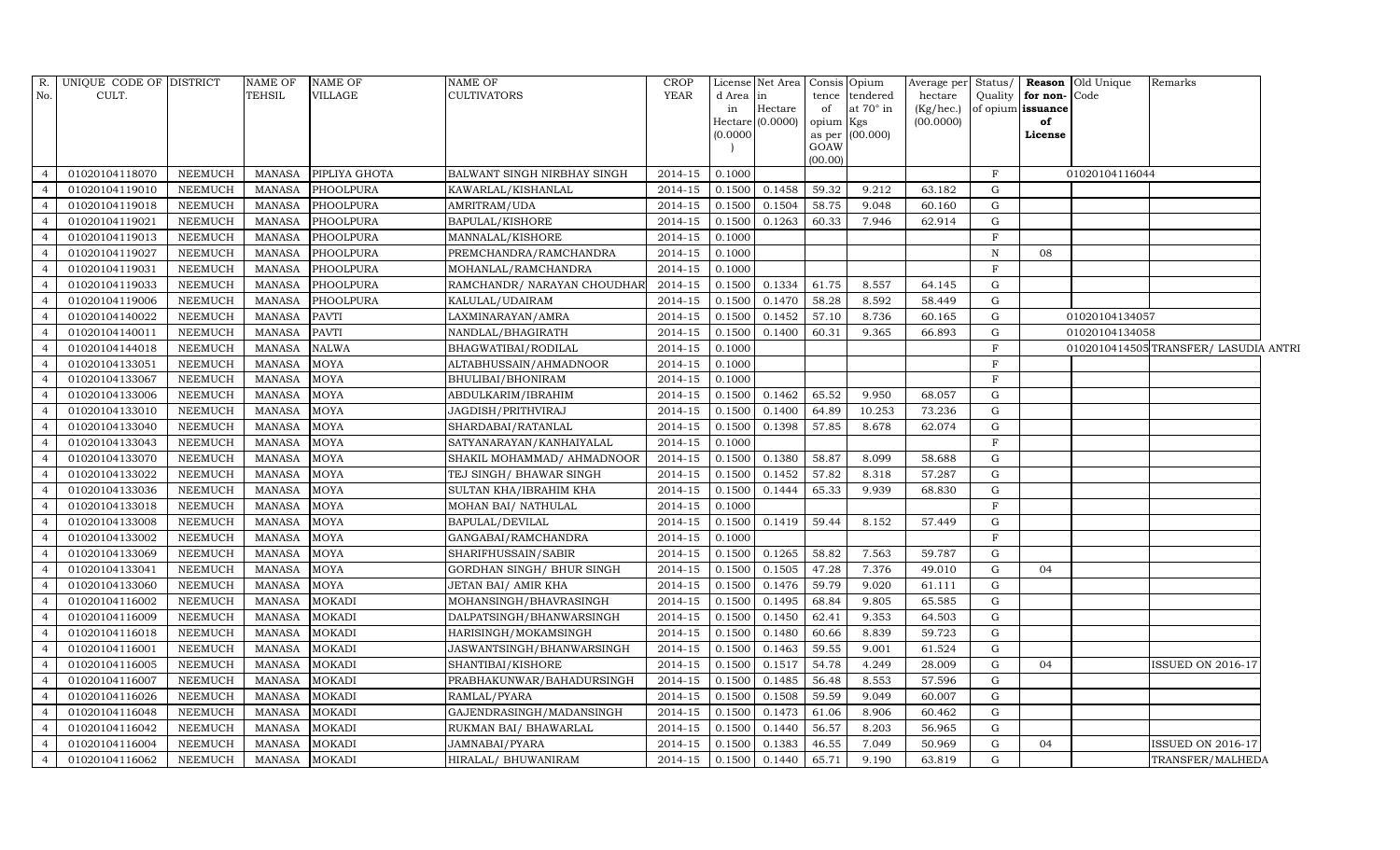| No.<br>CULT.<br><b>TEHSIL</b><br>VILLAGE<br><b>CULTIVATORS</b><br>YEAR<br>Quality<br>Code<br>d Area<br>in<br>tendered<br>hectare<br>for non-<br>tence<br>Hectare<br>at $70^\circ$ in<br>of<br>(Kg/hec.)<br>of opium issuance<br>in<br>Hectare (0.0000)<br>(00.0000)<br>opium Kgs<br>of<br>as per (00.000)<br>(0.0000)<br>License<br>GOAW<br>(00.00)<br>01020104116056<br>0.1486<br>62.03<br><b>NEEMUCH</b><br><b>MANASA</b><br><b>MOKADI</b><br>KRASHNGOPAL/ LAXMINARAYAN<br>2014-15<br>0.1500<br>9.136<br>61.480<br>G<br>$\overline{a}$<br>01020104116064<br><b>MOKADI</b><br>0.1500<br>0.1506<br>56.33<br>8.522<br>56.587<br>G<br><b>NEEMUCH</b><br><b>MANASA</b><br>CHENKUNWAR/OMPRAKASH<br>2014-15<br>TRANSFER/MALAHEDA<br>4<br>01020104116057<br><b>NEEMUCH</b><br><b>MOKADI</b><br>0.1500<br>0.1512<br>63.72<br>G<br>$\overline{4}$<br><b>MANASA</b><br>VIDHYABAI/NANDLAL<br>2014-15<br>9.421<br>62.308<br>TRANSFER/MALAHEDA<br><b>MOKADI</b><br>58.84<br>$\mathbf G$<br>01020104116025<br><b>NEEMUCH</b><br><b>MANASA</b><br>GORDHANSINGH/MANSINGH<br>2014-15<br>0.1500<br>0.1458<br>9.154<br>62.785<br>$\overline{4}$<br>2014-15<br>55.180<br>01020104117017<br><b>MALAHEDA</b><br>0.1500<br>0.1473<br>G<br><b>NEEMUCH</b><br><b>MANASA</b><br>BHAGGA/BIHARI<br>8.128<br>01020104013040<br>$\overline{1}$<br>01020104124024<br><b>NEEMUCH</b><br><b>MANASA</b><br>MAHESHPURIYA<br>AMRITRAM/FULCHANDRA<br>2014-15<br>0.1000<br>0.1014<br>55.87<br>5.866<br>57.850<br>G<br>$\overline{4}$<br>${\rm G}$<br>0.1395<br>50.52<br>7.715<br>04<br>01020104124019<br><b>NEEMUCH</b><br><b>MANASA</b><br>MAHESHPURIYA<br>2014-15<br>0.1500<br>55.305<br>BHERULAL/DHURA<br>ISSUED ON 2016-17<br>$\overline{4}$<br>01020104124005<br>0.1932<br>${\rm G}$<br><b>NEEMUCH</b><br>2014-15<br>0.2000<br>66.25<br>13.894<br>71.915<br><b>MANASA</b><br>MAHESHPURIYA<br>JAGANNATH/BHANWARLAL<br>$\overline{4}$<br>01020104124006<br><b>NEEMUCH</b><br>MAHESHPURIYA<br>JANKILAL/HARLAL<br>0.1500<br>0.1500<br>62.08<br>9.880<br>65.867<br>G<br><b>MANASA</b><br>2014-15<br>$\overline{4}$<br>01020104124001<br><b>NEEMUCH</b><br>KANHAIYALAL/BHANWARLAL<br>$2014 - 15$<br>0.2000<br>0.1924<br>64.82<br>13.677<br>71.086<br>G<br><b>MANASA</b><br>MAHESHPURIYA<br>$\overline{4}$<br>01020104124004<br>$\mathbf G$<br><b>NEEMUCH</b><br><b>MANASA</b><br>MAHESHPURIYA<br>LAXMINARAYAN/HARLAL<br>2014-15<br>0.1500<br>0.1500<br>60.54<br>9.712<br>64.747<br>$\overline{4}$<br>01020104124007<br><b>NEEMUCH</b><br><b>MANASA</b><br>MAHESHPURIYA<br>MANNALAL/BHANWARLAL<br>2014-15<br>0.1500<br>0.1529<br>60.40<br>10.147<br>66.364<br>G<br>$\overline{4}$<br>01020104124013<br><b>NEEMUCH</b><br>0.1500<br>0.1496<br>62.25<br>$\mathbf G$<br>$\overline{4}$<br><b>MANASA</b><br>MAHESHPURIYA<br>PRAHLAD/BHAGIRATH<br>2014-15<br>9.862<br>65.922<br>${\rm G}$<br>01020104124028<br><b>NEEMUCH</b><br>0.1500<br>61.92<br>10.075<br>67.167<br><b>MANASA</b><br>MAHESHPURIYA<br>RAMCHANDR/LAXMINARAYAN<br>2014-15<br>0.1500<br>$\overline{4}$<br>01020104124002<br><b>NEEMUCH</b><br><b>MANASA</b><br>MAHESHPURIYA<br>RAMKISHAN/ONKAR<br>2014-15<br>0.2000<br>0.2024<br>55.73<br>12.062<br>59.595<br>$\mathbf G$<br>$\overline{4}$<br>$\mathbf G$<br>01020104124031<br><b>NEEMUCH</b><br><b>MANASA</b><br>MAHESHPURIYA<br>RUGHNATHSINGH/RAMSINGH<br>2014-15<br>0.1500<br>0.1444<br>53.37<br>8.181<br>56.655<br>$\overline{4}$<br>$\rm F$<br>01020104124036<br><b>NEEMUCH</b><br>2014-15<br>0.1000<br><b>MANASA</b><br>MAHESHPURIYA<br>BAPULAL/HIRALAL<br>$\overline{4}$<br>01020104124034<br>0.1482<br>55.13<br>$\mathbf G$<br>04<br><b>NEEMUCH</b><br>BHANWARKUNWAR/HARISINGH<br>2014-15<br>0.1500<br>8.191<br>55.270<br><b>ISSUED ON 2016-17</b><br><b>MANASA</b><br>MAHESHPURIYA<br>$\overline{4}$<br>01020104124012<br><b>NEEMUCH</b><br>0.1372<br>62.48<br><b>MANASA</b><br>MAHESHPURIYA<br>DEVILAL/ CHAMPALAL<br>2014-15<br>0.1500<br>9.908<br>72.216<br>G<br>$\overline{4}$<br>01020104124003<br><b>NEEMUCH</b><br>0.1500<br>0.1408<br>53.17<br>55.724<br>$\mathbf G$<br>04<br><b>MANASA</b><br>MAHESHPURIYA<br>NANDUBAI/KASHIRAM<br>2014-15<br>7.846<br><b>ISSUED ON 2016-17</b><br>$\overline{4}$<br>$\mathbf G$<br>01020104145001<br><b>NEEMUCH</b><br><b>MANASA</b><br>LASUDIYA ANTRI<br>2014-15<br>0.1500<br>0.1480<br>58.72<br>9.378<br>63.365<br>KACHRU/BHAGWAN<br>$\overline{4}$<br>01020104145007<br><b>NEEMUCH</b><br><b>MANASA</b><br><b>LASUDIYA ANTRI</b><br>MANABAI/RAMNARAYAN<br>2014-15<br>0.1000<br>$\mathbf{F}$<br>$\overline{4}$<br>0.1470<br>57.69<br>01020104145002<br><b>NEEMUCH</b><br>2014-15<br>0.1500<br>8.843<br>G<br>$\overline{4}$<br><b>MANASA</b><br><b>LASUDIYA ANTRI</b><br>HANSRAJ/KANWARLAL<br>60.156<br>67.26<br>02<br>01020104120066<br><b>NEEMUCH</b><br><b>MANASA</b><br>KUKDESHWAR-II<br>0.1000<br>0.1050<br>6.149<br>58.562<br>SHANKAR/NANURAM<br>2014-15<br>$\overline{4}$<br>$\mathbf F$<br>01020104120151<br>0.1000<br><b>NEEMUCH</b><br><b>MANASA</b><br>KUKDESHWAR-II<br>BAPULAL/ RAMJI<br>2014-15<br>$\overline{4}$<br>01020104120177<br><b>NEEMUCH</b><br>$\rm F$<br><b>MANASA</b><br>KUKDESHWAR-II<br>MOHANLAL/HEMRAJ<br>2014-15<br>0.1000<br>$\overline{4}$<br>$2014 - 15$<br>0.1000<br>$\mathbf N$<br>01020104120284<br><b>NEEMUCH</b><br><b>MANASA</b><br>KUKDESHWAR-II<br>MUNNALAL/ HIRALAL<br>$\overline{4}$<br>01020104120202<br><b>NEEMUCH</b><br>2014-15<br>0.1500<br>0.1518<br>54.39<br>G<br>04<br><b>MANASA</b><br>KUKDESHWAR-II<br>RAJENDRA/NARAYAN<br>8.244<br>54.308<br>ISSUED ON 2016-17<br>$\overline{4}$<br>01020104120223<br><b>NEEMUCH</b><br>KUKDESHWAR-II<br>0.1000<br>$\mathbf N$<br><b>MANASA</b><br>BANSHILAL/MODA<br>2014-15<br>$\overline{4}$<br>0.1482<br>55.37<br>8.574<br>01020104120150<br><b>NEEMUCH</b><br>0.1500<br>57.854<br>G<br>$\overline{4}$<br><b>MANASA</b><br>KUKDESHWAR-II<br>NIRMALABAI/SHIVPRASAD<br>2014-15<br>01020104120275<br>${\bf N}$<br><b>NEEMUCH</b><br><b>MANASA</b><br>KUKDESHWAR-II<br>RADHESHYAM/KHYALIRAM<br>2014-15<br>0.1000<br>$\overline{4}$<br>01020104120028<br>$2014 - 15$<br>0.1500<br>0.1498<br>49.68<br>5.578<br>37.236<br>$\mathbf G$<br>04<br><b>NEEMUCH</b><br><b>MANASA</b><br>KUKDESHWAR-II<br>KANKU BAI/BOTLAL<br><b>ISSUED ON 2016-17</b><br>$\overline{4}$<br>01020104120047<br><b>NEEMUCH</b><br>0.1449<br>61.42<br>G<br><b>MANASA</b><br>KUKDESHWAR-I<br>DEVILAL/SHANKARLAL<br>2014-15<br>0.1500<br>9.485<br>65.459<br>$\overline{4}$<br>$\mathbf N$<br>01020104120110<br><b>NEEMUCH</b><br><b>MANASA</b><br>KUKDESHWAR-I<br>RAJENDRA/UTTAMCHANDRA<br>2014-15<br>0.1000<br>$\overline{4}$<br>01020104120227<br>$\mathbf F$<br><b>NEEMUCH</b><br>KUKDESHWAR-I<br>LAXMINARAYAN/BHAGWAN<br>2014-15<br>0.1000<br><b>MANASA</b><br>$\overline{4}$<br>01020104120045<br><b>NEEMUCH</b><br><b>MANASA</b><br>KUKDESHWAR-I<br>RAMCHANDR/ NARAYAN BIJLOR<br>2014-15<br>0.1000<br>$\, {\bf N}$<br>$\overline{4}$<br>01020104120142<br><b>NEEMUCH</b><br><b>MANASA</b><br>GURUCHARAN SINGH/ INDAR SINGH<br>2014-15<br>0.1000<br>$\, {\bf N}$<br>KUKDESHWAR-I<br>$\overline{4}$<br>${\rm G}$<br>01020104120224<br><b>NEEMUCH</b><br><b>MANASA</b><br>KUKDESHWAR-I<br>2014-15<br>0.1500<br>0.1512<br>56.43<br>8.271<br>54.702<br>04<br>$\overline{4}$<br>PRABHULAL/LAXMAN<br><b>ISSUED ON 2016-17</b> | R. UNIQUE CODE OF DISTRICT | <b>NAME OF</b> | <b>NAME OF</b> | <b>NAME OF</b> | <b>CROP</b> | License Net Area Consis Opium |  | Average per Status/ |  | <b>Reason</b> Old Unique | Remarks |
|-----------------------------------------------------------------------------------------------------------------------------------------------------------------------------------------------------------------------------------------------------------------------------------------------------------------------------------------------------------------------------------------------------------------------------------------------------------------------------------------------------------------------------------------------------------------------------------------------------------------------------------------------------------------------------------------------------------------------------------------------------------------------------------------------------------------------------------------------------------------------------------------------------------------------------------------------------------------------------------------------------------------------------------------------------------------------------------------------------------------------------------------------------------------------------------------------------------------------------------------------------------------------------------------------------------------------------------------------------------------------------------------------------------------------------------------------------------------------------------------------------------------------------------------------------------------------------------------------------------------------------------------------------------------------------------------------------------------------------------------------------------------------------------------------------------------------------------------------------------------------------------------------------------------------------------------------------------------------------------------------------------------------------------------------------------------------------------------------------------------------------------------------------------------------------------------------------------------------------------------------------------------------------------------------------------------------------------------------------------------------------------------------------------------------------------------------------------------------------------------------------------------------------------------------------------------------------------------------------------------------------------------------------------------------------------------------------------------------------------------------------------------------------------------------------------------------------------------------------------------------------------------------------------------------------------------------------------------------------------------------------------------------------------------------------------------------------------------------------------------------------------------------------------------------------------------------------------------------------------------------------------------------------------------------------------------------------------------------------------------------------------------------------------------------------------------------------------------------------------------------------------------------------------------------------------------------------------------------------------------------------------------------------------------------------------------------------------------------------------------------------------------------------------------------------------------------------------------------------------------------------------------------------------------------------------------------------------------------------------------------------------------------------------------------------------------------------------------------------------------------------------------------------------------------------------------------------------------------------------------------------------------------------------------------------------------------------------------------------------------------------------------------------------------------------------------------------------------------------------------------------------------------------------------------------------------------------------------------------------------------------------------------------------------------------------------------------------------------------------------------------------------------------------------------------------------------------------------------------------------------------------------------------------------------------------------------------------------------------------------------------------------------------------------------------------------------------------------------------------------------------------------------------------------------------------------------------------------------------------------------------------------------------------------------------------------------------------------------------------------------------------------------------------------------------------------------------------------------------------------------------------------------------------------------------------------------------------------------------------------------------------------------------------------------------------------------------------------------------------------------------------------------------------------------------------------------------------------------------------------------------------------------------------------------------------------------------------------------------------------------------------------------------------------------------------------------------------------------------------------------------------------------------------------------------------------------------------------------------------------------------------------------------------------------------------------------------------------------------------------------------------------------------------------------------------------------------------------------------------------------------------------------------------------------------------------------------------------------------------------------------------------------------------------------------------------------------------------------------------------------------------------------------------------------------------------------------------------------------------------------------------------------------------------------------------------------------------------------------------------------------------------------------------------------------------------------------------------------------------------------------------------------------------------------------------------------------------------------------------------------------------------------------------------------------------|----------------------------|----------------|----------------|----------------|-------------|-------------------------------|--|---------------------|--|--------------------------|---------|
|                                                                                                                                                                                                                                                                                                                                                                                                                                                                                                                                                                                                                                                                                                                                                                                                                                                                                                                                                                                                                                                                                                                                                                                                                                                                                                                                                                                                                                                                                                                                                                                                                                                                                                                                                                                                                                                                                                                                                                                                                                                                                                                                                                                                                                                                                                                                                                                                                                                                                                                                                                                                                                                                                                                                                                                                                                                                                                                                                                                                                                                                                                                                                                                                                                                                                                                                                                                                                                                                                                                                                                                                                                                                                                                                                                                                                                                                                                                                                                                                                                                                                                                                                                                                                                                                                                                                                                                                                                                                                                                                                                                                                                                                                                                                                                                                                                                                                                                                                                                                                                                                                                                                                                                                                                                                                                                                                                                                                                                                                                                                                                                                                                                                                                                                                                                                                                                                                                                                                                                                                                                                                                                                                                                                                                                                                                                                                                                                                                                                                                                                                                                                                                                                                                                                                                                                                                                                                                                                                                                                                                                                                                                                                                                                                                                                                                           |                            |                |                |                |             |                               |  |                     |  |                          |         |
|                                                                                                                                                                                                                                                                                                                                                                                                                                                                                                                                                                                                                                                                                                                                                                                                                                                                                                                                                                                                                                                                                                                                                                                                                                                                                                                                                                                                                                                                                                                                                                                                                                                                                                                                                                                                                                                                                                                                                                                                                                                                                                                                                                                                                                                                                                                                                                                                                                                                                                                                                                                                                                                                                                                                                                                                                                                                                                                                                                                                                                                                                                                                                                                                                                                                                                                                                                                                                                                                                                                                                                                                                                                                                                                                                                                                                                                                                                                                                                                                                                                                                                                                                                                                                                                                                                                                                                                                                                                                                                                                                                                                                                                                                                                                                                                                                                                                                                                                                                                                                                                                                                                                                                                                                                                                                                                                                                                                                                                                                                                                                                                                                                                                                                                                                                                                                                                                                                                                                                                                                                                                                                                                                                                                                                                                                                                                                                                                                                                                                                                                                                                                                                                                                                                                                                                                                                                                                                                                                                                                                                                                                                                                                                                                                                                                                                           |                            |                |                |                |             |                               |  |                     |  |                          |         |
|                                                                                                                                                                                                                                                                                                                                                                                                                                                                                                                                                                                                                                                                                                                                                                                                                                                                                                                                                                                                                                                                                                                                                                                                                                                                                                                                                                                                                                                                                                                                                                                                                                                                                                                                                                                                                                                                                                                                                                                                                                                                                                                                                                                                                                                                                                                                                                                                                                                                                                                                                                                                                                                                                                                                                                                                                                                                                                                                                                                                                                                                                                                                                                                                                                                                                                                                                                                                                                                                                                                                                                                                                                                                                                                                                                                                                                                                                                                                                                                                                                                                                                                                                                                                                                                                                                                                                                                                                                                                                                                                                                                                                                                                                                                                                                                                                                                                                                                                                                                                                                                                                                                                                                                                                                                                                                                                                                                                                                                                                                                                                                                                                                                                                                                                                                                                                                                                                                                                                                                                                                                                                                                                                                                                                                                                                                                                                                                                                                                                                                                                                                                                                                                                                                                                                                                                                                                                                                                                                                                                                                                                                                                                                                                                                                                                                                           |                            |                |                |                |             |                               |  |                     |  |                          |         |
|                                                                                                                                                                                                                                                                                                                                                                                                                                                                                                                                                                                                                                                                                                                                                                                                                                                                                                                                                                                                                                                                                                                                                                                                                                                                                                                                                                                                                                                                                                                                                                                                                                                                                                                                                                                                                                                                                                                                                                                                                                                                                                                                                                                                                                                                                                                                                                                                                                                                                                                                                                                                                                                                                                                                                                                                                                                                                                                                                                                                                                                                                                                                                                                                                                                                                                                                                                                                                                                                                                                                                                                                                                                                                                                                                                                                                                                                                                                                                                                                                                                                                                                                                                                                                                                                                                                                                                                                                                                                                                                                                                                                                                                                                                                                                                                                                                                                                                                                                                                                                                                                                                                                                                                                                                                                                                                                                                                                                                                                                                                                                                                                                                                                                                                                                                                                                                                                                                                                                                                                                                                                                                                                                                                                                                                                                                                                                                                                                                                                                                                                                                                                                                                                                                                                                                                                                                                                                                                                                                                                                                                                                                                                                                                                                                                                                                           |                            |                |                |                |             |                               |  |                     |  |                          |         |
|                                                                                                                                                                                                                                                                                                                                                                                                                                                                                                                                                                                                                                                                                                                                                                                                                                                                                                                                                                                                                                                                                                                                                                                                                                                                                                                                                                                                                                                                                                                                                                                                                                                                                                                                                                                                                                                                                                                                                                                                                                                                                                                                                                                                                                                                                                                                                                                                                                                                                                                                                                                                                                                                                                                                                                                                                                                                                                                                                                                                                                                                                                                                                                                                                                                                                                                                                                                                                                                                                                                                                                                                                                                                                                                                                                                                                                                                                                                                                                                                                                                                                                                                                                                                                                                                                                                                                                                                                                                                                                                                                                                                                                                                                                                                                                                                                                                                                                                                                                                                                                                                                                                                                                                                                                                                                                                                                                                                                                                                                                                                                                                                                                                                                                                                                                                                                                                                                                                                                                                                                                                                                                                                                                                                                                                                                                                                                                                                                                                                                                                                                                                                                                                                                                                                                                                                                                                                                                                                                                                                                                                                                                                                                                                                                                                                                                           |                            |                |                |                |             |                               |  |                     |  |                          |         |
|                                                                                                                                                                                                                                                                                                                                                                                                                                                                                                                                                                                                                                                                                                                                                                                                                                                                                                                                                                                                                                                                                                                                                                                                                                                                                                                                                                                                                                                                                                                                                                                                                                                                                                                                                                                                                                                                                                                                                                                                                                                                                                                                                                                                                                                                                                                                                                                                                                                                                                                                                                                                                                                                                                                                                                                                                                                                                                                                                                                                                                                                                                                                                                                                                                                                                                                                                                                                                                                                                                                                                                                                                                                                                                                                                                                                                                                                                                                                                                                                                                                                                                                                                                                                                                                                                                                                                                                                                                                                                                                                                                                                                                                                                                                                                                                                                                                                                                                                                                                                                                                                                                                                                                                                                                                                                                                                                                                                                                                                                                                                                                                                                                                                                                                                                                                                                                                                                                                                                                                                                                                                                                                                                                                                                                                                                                                                                                                                                                                                                                                                                                                                                                                                                                                                                                                                                                                                                                                                                                                                                                                                                                                                                                                                                                                                                                           |                            |                |                |                |             |                               |  |                     |  |                          |         |
|                                                                                                                                                                                                                                                                                                                                                                                                                                                                                                                                                                                                                                                                                                                                                                                                                                                                                                                                                                                                                                                                                                                                                                                                                                                                                                                                                                                                                                                                                                                                                                                                                                                                                                                                                                                                                                                                                                                                                                                                                                                                                                                                                                                                                                                                                                                                                                                                                                                                                                                                                                                                                                                                                                                                                                                                                                                                                                                                                                                                                                                                                                                                                                                                                                                                                                                                                                                                                                                                                                                                                                                                                                                                                                                                                                                                                                                                                                                                                                                                                                                                                                                                                                                                                                                                                                                                                                                                                                                                                                                                                                                                                                                                                                                                                                                                                                                                                                                                                                                                                                                                                                                                                                                                                                                                                                                                                                                                                                                                                                                                                                                                                                                                                                                                                                                                                                                                                                                                                                                                                                                                                                                                                                                                                                                                                                                                                                                                                                                                                                                                                                                                                                                                                                                                                                                                                                                                                                                                                                                                                                                                                                                                                                                                                                                                                                           |                            |                |                |                |             |                               |  |                     |  |                          |         |
|                                                                                                                                                                                                                                                                                                                                                                                                                                                                                                                                                                                                                                                                                                                                                                                                                                                                                                                                                                                                                                                                                                                                                                                                                                                                                                                                                                                                                                                                                                                                                                                                                                                                                                                                                                                                                                                                                                                                                                                                                                                                                                                                                                                                                                                                                                                                                                                                                                                                                                                                                                                                                                                                                                                                                                                                                                                                                                                                                                                                                                                                                                                                                                                                                                                                                                                                                                                                                                                                                                                                                                                                                                                                                                                                                                                                                                                                                                                                                                                                                                                                                                                                                                                                                                                                                                                                                                                                                                                                                                                                                                                                                                                                                                                                                                                                                                                                                                                                                                                                                                                                                                                                                                                                                                                                                                                                                                                                                                                                                                                                                                                                                                                                                                                                                                                                                                                                                                                                                                                                                                                                                                                                                                                                                                                                                                                                                                                                                                                                                                                                                                                                                                                                                                                                                                                                                                                                                                                                                                                                                                                                                                                                                                                                                                                                                                           |                            |                |                |                |             |                               |  |                     |  |                          |         |
|                                                                                                                                                                                                                                                                                                                                                                                                                                                                                                                                                                                                                                                                                                                                                                                                                                                                                                                                                                                                                                                                                                                                                                                                                                                                                                                                                                                                                                                                                                                                                                                                                                                                                                                                                                                                                                                                                                                                                                                                                                                                                                                                                                                                                                                                                                                                                                                                                                                                                                                                                                                                                                                                                                                                                                                                                                                                                                                                                                                                                                                                                                                                                                                                                                                                                                                                                                                                                                                                                                                                                                                                                                                                                                                                                                                                                                                                                                                                                                                                                                                                                                                                                                                                                                                                                                                                                                                                                                                                                                                                                                                                                                                                                                                                                                                                                                                                                                                                                                                                                                                                                                                                                                                                                                                                                                                                                                                                                                                                                                                                                                                                                                                                                                                                                                                                                                                                                                                                                                                                                                                                                                                                                                                                                                                                                                                                                                                                                                                                                                                                                                                                                                                                                                                                                                                                                                                                                                                                                                                                                                                                                                                                                                                                                                                                                                           |                            |                |                |                |             |                               |  |                     |  |                          |         |
|                                                                                                                                                                                                                                                                                                                                                                                                                                                                                                                                                                                                                                                                                                                                                                                                                                                                                                                                                                                                                                                                                                                                                                                                                                                                                                                                                                                                                                                                                                                                                                                                                                                                                                                                                                                                                                                                                                                                                                                                                                                                                                                                                                                                                                                                                                                                                                                                                                                                                                                                                                                                                                                                                                                                                                                                                                                                                                                                                                                                                                                                                                                                                                                                                                                                                                                                                                                                                                                                                                                                                                                                                                                                                                                                                                                                                                                                                                                                                                                                                                                                                                                                                                                                                                                                                                                                                                                                                                                                                                                                                                                                                                                                                                                                                                                                                                                                                                                                                                                                                                                                                                                                                                                                                                                                                                                                                                                                                                                                                                                                                                                                                                                                                                                                                                                                                                                                                                                                                                                                                                                                                                                                                                                                                                                                                                                                                                                                                                                                                                                                                                                                                                                                                                                                                                                                                                                                                                                                                                                                                                                                                                                                                                                                                                                                                                           |                            |                |                |                |             |                               |  |                     |  |                          |         |
|                                                                                                                                                                                                                                                                                                                                                                                                                                                                                                                                                                                                                                                                                                                                                                                                                                                                                                                                                                                                                                                                                                                                                                                                                                                                                                                                                                                                                                                                                                                                                                                                                                                                                                                                                                                                                                                                                                                                                                                                                                                                                                                                                                                                                                                                                                                                                                                                                                                                                                                                                                                                                                                                                                                                                                                                                                                                                                                                                                                                                                                                                                                                                                                                                                                                                                                                                                                                                                                                                                                                                                                                                                                                                                                                                                                                                                                                                                                                                                                                                                                                                                                                                                                                                                                                                                                                                                                                                                                                                                                                                                                                                                                                                                                                                                                                                                                                                                                                                                                                                                                                                                                                                                                                                                                                                                                                                                                                                                                                                                                                                                                                                                                                                                                                                                                                                                                                                                                                                                                                                                                                                                                                                                                                                                                                                                                                                                                                                                                                                                                                                                                                                                                                                                                                                                                                                                                                                                                                                                                                                                                                                                                                                                                                                                                                                                           |                            |                |                |                |             |                               |  |                     |  |                          |         |
|                                                                                                                                                                                                                                                                                                                                                                                                                                                                                                                                                                                                                                                                                                                                                                                                                                                                                                                                                                                                                                                                                                                                                                                                                                                                                                                                                                                                                                                                                                                                                                                                                                                                                                                                                                                                                                                                                                                                                                                                                                                                                                                                                                                                                                                                                                                                                                                                                                                                                                                                                                                                                                                                                                                                                                                                                                                                                                                                                                                                                                                                                                                                                                                                                                                                                                                                                                                                                                                                                                                                                                                                                                                                                                                                                                                                                                                                                                                                                                                                                                                                                                                                                                                                                                                                                                                                                                                                                                                                                                                                                                                                                                                                                                                                                                                                                                                                                                                                                                                                                                                                                                                                                                                                                                                                                                                                                                                                                                                                                                                                                                                                                                                                                                                                                                                                                                                                                                                                                                                                                                                                                                                                                                                                                                                                                                                                                                                                                                                                                                                                                                                                                                                                                                                                                                                                                                                                                                                                                                                                                                                                                                                                                                                                                                                                                                           |                            |                |                |                |             |                               |  |                     |  |                          |         |
|                                                                                                                                                                                                                                                                                                                                                                                                                                                                                                                                                                                                                                                                                                                                                                                                                                                                                                                                                                                                                                                                                                                                                                                                                                                                                                                                                                                                                                                                                                                                                                                                                                                                                                                                                                                                                                                                                                                                                                                                                                                                                                                                                                                                                                                                                                                                                                                                                                                                                                                                                                                                                                                                                                                                                                                                                                                                                                                                                                                                                                                                                                                                                                                                                                                                                                                                                                                                                                                                                                                                                                                                                                                                                                                                                                                                                                                                                                                                                                                                                                                                                                                                                                                                                                                                                                                                                                                                                                                                                                                                                                                                                                                                                                                                                                                                                                                                                                                                                                                                                                                                                                                                                                                                                                                                                                                                                                                                                                                                                                                                                                                                                                                                                                                                                                                                                                                                                                                                                                                                                                                                                                                                                                                                                                                                                                                                                                                                                                                                                                                                                                                                                                                                                                                                                                                                                                                                                                                                                                                                                                                                                                                                                                                                                                                                                                           |                            |                |                |                |             |                               |  |                     |  |                          |         |
|                                                                                                                                                                                                                                                                                                                                                                                                                                                                                                                                                                                                                                                                                                                                                                                                                                                                                                                                                                                                                                                                                                                                                                                                                                                                                                                                                                                                                                                                                                                                                                                                                                                                                                                                                                                                                                                                                                                                                                                                                                                                                                                                                                                                                                                                                                                                                                                                                                                                                                                                                                                                                                                                                                                                                                                                                                                                                                                                                                                                                                                                                                                                                                                                                                                                                                                                                                                                                                                                                                                                                                                                                                                                                                                                                                                                                                                                                                                                                                                                                                                                                                                                                                                                                                                                                                                                                                                                                                                                                                                                                                                                                                                                                                                                                                                                                                                                                                                                                                                                                                                                                                                                                                                                                                                                                                                                                                                                                                                                                                                                                                                                                                                                                                                                                                                                                                                                                                                                                                                                                                                                                                                                                                                                                                                                                                                                                                                                                                                                                                                                                                                                                                                                                                                                                                                                                                                                                                                                                                                                                                                                                                                                                                                                                                                                                                           |                            |                |                |                |             |                               |  |                     |  |                          |         |
|                                                                                                                                                                                                                                                                                                                                                                                                                                                                                                                                                                                                                                                                                                                                                                                                                                                                                                                                                                                                                                                                                                                                                                                                                                                                                                                                                                                                                                                                                                                                                                                                                                                                                                                                                                                                                                                                                                                                                                                                                                                                                                                                                                                                                                                                                                                                                                                                                                                                                                                                                                                                                                                                                                                                                                                                                                                                                                                                                                                                                                                                                                                                                                                                                                                                                                                                                                                                                                                                                                                                                                                                                                                                                                                                                                                                                                                                                                                                                                                                                                                                                                                                                                                                                                                                                                                                                                                                                                                                                                                                                                                                                                                                                                                                                                                                                                                                                                                                                                                                                                                                                                                                                                                                                                                                                                                                                                                                                                                                                                                                                                                                                                                                                                                                                                                                                                                                                                                                                                                                                                                                                                                                                                                                                                                                                                                                                                                                                                                                                                                                                                                                                                                                                                                                                                                                                                                                                                                                                                                                                                                                                                                                                                                                                                                                                                           |                            |                |                |                |             |                               |  |                     |  |                          |         |
|                                                                                                                                                                                                                                                                                                                                                                                                                                                                                                                                                                                                                                                                                                                                                                                                                                                                                                                                                                                                                                                                                                                                                                                                                                                                                                                                                                                                                                                                                                                                                                                                                                                                                                                                                                                                                                                                                                                                                                                                                                                                                                                                                                                                                                                                                                                                                                                                                                                                                                                                                                                                                                                                                                                                                                                                                                                                                                                                                                                                                                                                                                                                                                                                                                                                                                                                                                                                                                                                                                                                                                                                                                                                                                                                                                                                                                                                                                                                                                                                                                                                                                                                                                                                                                                                                                                                                                                                                                                                                                                                                                                                                                                                                                                                                                                                                                                                                                                                                                                                                                                                                                                                                                                                                                                                                                                                                                                                                                                                                                                                                                                                                                                                                                                                                                                                                                                                                                                                                                                                                                                                                                                                                                                                                                                                                                                                                                                                                                                                                                                                                                                                                                                                                                                                                                                                                                                                                                                                                                                                                                                                                                                                                                                                                                                                                                           |                            |                |                |                |             |                               |  |                     |  |                          |         |
|                                                                                                                                                                                                                                                                                                                                                                                                                                                                                                                                                                                                                                                                                                                                                                                                                                                                                                                                                                                                                                                                                                                                                                                                                                                                                                                                                                                                                                                                                                                                                                                                                                                                                                                                                                                                                                                                                                                                                                                                                                                                                                                                                                                                                                                                                                                                                                                                                                                                                                                                                                                                                                                                                                                                                                                                                                                                                                                                                                                                                                                                                                                                                                                                                                                                                                                                                                                                                                                                                                                                                                                                                                                                                                                                                                                                                                                                                                                                                                                                                                                                                                                                                                                                                                                                                                                                                                                                                                                                                                                                                                                                                                                                                                                                                                                                                                                                                                                                                                                                                                                                                                                                                                                                                                                                                                                                                                                                                                                                                                                                                                                                                                                                                                                                                                                                                                                                                                                                                                                                                                                                                                                                                                                                                                                                                                                                                                                                                                                                                                                                                                                                                                                                                                                                                                                                                                                                                                                                                                                                                                                                                                                                                                                                                                                                                                           |                            |                |                |                |             |                               |  |                     |  |                          |         |
|                                                                                                                                                                                                                                                                                                                                                                                                                                                                                                                                                                                                                                                                                                                                                                                                                                                                                                                                                                                                                                                                                                                                                                                                                                                                                                                                                                                                                                                                                                                                                                                                                                                                                                                                                                                                                                                                                                                                                                                                                                                                                                                                                                                                                                                                                                                                                                                                                                                                                                                                                                                                                                                                                                                                                                                                                                                                                                                                                                                                                                                                                                                                                                                                                                                                                                                                                                                                                                                                                                                                                                                                                                                                                                                                                                                                                                                                                                                                                                                                                                                                                                                                                                                                                                                                                                                                                                                                                                                                                                                                                                                                                                                                                                                                                                                                                                                                                                                                                                                                                                                                                                                                                                                                                                                                                                                                                                                                                                                                                                                                                                                                                                                                                                                                                                                                                                                                                                                                                                                                                                                                                                                                                                                                                                                                                                                                                                                                                                                                                                                                                                                                                                                                                                                                                                                                                                                                                                                                                                                                                                                                                                                                                                                                                                                                                                           |                            |                |                |                |             |                               |  |                     |  |                          |         |
|                                                                                                                                                                                                                                                                                                                                                                                                                                                                                                                                                                                                                                                                                                                                                                                                                                                                                                                                                                                                                                                                                                                                                                                                                                                                                                                                                                                                                                                                                                                                                                                                                                                                                                                                                                                                                                                                                                                                                                                                                                                                                                                                                                                                                                                                                                                                                                                                                                                                                                                                                                                                                                                                                                                                                                                                                                                                                                                                                                                                                                                                                                                                                                                                                                                                                                                                                                                                                                                                                                                                                                                                                                                                                                                                                                                                                                                                                                                                                                                                                                                                                                                                                                                                                                                                                                                                                                                                                                                                                                                                                                                                                                                                                                                                                                                                                                                                                                                                                                                                                                                                                                                                                                                                                                                                                                                                                                                                                                                                                                                                                                                                                                                                                                                                                                                                                                                                                                                                                                                                                                                                                                                                                                                                                                                                                                                                                                                                                                                                                                                                                                                                                                                                                                                                                                                                                                                                                                                                                                                                                                                                                                                                                                                                                                                                                                           |                            |                |                |                |             |                               |  |                     |  |                          |         |
|                                                                                                                                                                                                                                                                                                                                                                                                                                                                                                                                                                                                                                                                                                                                                                                                                                                                                                                                                                                                                                                                                                                                                                                                                                                                                                                                                                                                                                                                                                                                                                                                                                                                                                                                                                                                                                                                                                                                                                                                                                                                                                                                                                                                                                                                                                                                                                                                                                                                                                                                                                                                                                                                                                                                                                                                                                                                                                                                                                                                                                                                                                                                                                                                                                                                                                                                                                                                                                                                                                                                                                                                                                                                                                                                                                                                                                                                                                                                                                                                                                                                                                                                                                                                                                                                                                                                                                                                                                                                                                                                                                                                                                                                                                                                                                                                                                                                                                                                                                                                                                                                                                                                                                                                                                                                                                                                                                                                                                                                                                                                                                                                                                                                                                                                                                                                                                                                                                                                                                                                                                                                                                                                                                                                                                                                                                                                                                                                                                                                                                                                                                                                                                                                                                                                                                                                                                                                                                                                                                                                                                                                                                                                                                                                                                                                                                           |                            |                |                |                |             |                               |  |                     |  |                          |         |
|                                                                                                                                                                                                                                                                                                                                                                                                                                                                                                                                                                                                                                                                                                                                                                                                                                                                                                                                                                                                                                                                                                                                                                                                                                                                                                                                                                                                                                                                                                                                                                                                                                                                                                                                                                                                                                                                                                                                                                                                                                                                                                                                                                                                                                                                                                                                                                                                                                                                                                                                                                                                                                                                                                                                                                                                                                                                                                                                                                                                                                                                                                                                                                                                                                                                                                                                                                                                                                                                                                                                                                                                                                                                                                                                                                                                                                                                                                                                                                                                                                                                                                                                                                                                                                                                                                                                                                                                                                                                                                                                                                                                                                                                                                                                                                                                                                                                                                                                                                                                                                                                                                                                                                                                                                                                                                                                                                                                                                                                                                                                                                                                                                                                                                                                                                                                                                                                                                                                                                                                                                                                                                                                                                                                                                                                                                                                                                                                                                                                                                                                                                                                                                                                                                                                                                                                                                                                                                                                                                                                                                                                                                                                                                                                                                                                                                           |                            |                |                |                |             |                               |  |                     |  |                          |         |
|                                                                                                                                                                                                                                                                                                                                                                                                                                                                                                                                                                                                                                                                                                                                                                                                                                                                                                                                                                                                                                                                                                                                                                                                                                                                                                                                                                                                                                                                                                                                                                                                                                                                                                                                                                                                                                                                                                                                                                                                                                                                                                                                                                                                                                                                                                                                                                                                                                                                                                                                                                                                                                                                                                                                                                                                                                                                                                                                                                                                                                                                                                                                                                                                                                                                                                                                                                                                                                                                                                                                                                                                                                                                                                                                                                                                                                                                                                                                                                                                                                                                                                                                                                                                                                                                                                                                                                                                                                                                                                                                                                                                                                                                                                                                                                                                                                                                                                                                                                                                                                                                                                                                                                                                                                                                                                                                                                                                                                                                                                                                                                                                                                                                                                                                                                                                                                                                                                                                                                                                                                                                                                                                                                                                                                                                                                                                                                                                                                                                                                                                                                                                                                                                                                                                                                                                                                                                                                                                                                                                                                                                                                                                                                                                                                                                                                           |                            |                |                |                |             |                               |  |                     |  |                          |         |
|                                                                                                                                                                                                                                                                                                                                                                                                                                                                                                                                                                                                                                                                                                                                                                                                                                                                                                                                                                                                                                                                                                                                                                                                                                                                                                                                                                                                                                                                                                                                                                                                                                                                                                                                                                                                                                                                                                                                                                                                                                                                                                                                                                                                                                                                                                                                                                                                                                                                                                                                                                                                                                                                                                                                                                                                                                                                                                                                                                                                                                                                                                                                                                                                                                                                                                                                                                                                                                                                                                                                                                                                                                                                                                                                                                                                                                                                                                                                                                                                                                                                                                                                                                                                                                                                                                                                                                                                                                                                                                                                                                                                                                                                                                                                                                                                                                                                                                                                                                                                                                                                                                                                                                                                                                                                                                                                                                                                                                                                                                                                                                                                                                                                                                                                                                                                                                                                                                                                                                                                                                                                                                                                                                                                                                                                                                                                                                                                                                                                                                                                                                                                                                                                                                                                                                                                                                                                                                                                                                                                                                                                                                                                                                                                                                                                                                           |                            |                |                |                |             |                               |  |                     |  |                          |         |
|                                                                                                                                                                                                                                                                                                                                                                                                                                                                                                                                                                                                                                                                                                                                                                                                                                                                                                                                                                                                                                                                                                                                                                                                                                                                                                                                                                                                                                                                                                                                                                                                                                                                                                                                                                                                                                                                                                                                                                                                                                                                                                                                                                                                                                                                                                                                                                                                                                                                                                                                                                                                                                                                                                                                                                                                                                                                                                                                                                                                                                                                                                                                                                                                                                                                                                                                                                                                                                                                                                                                                                                                                                                                                                                                                                                                                                                                                                                                                                                                                                                                                                                                                                                                                                                                                                                                                                                                                                                                                                                                                                                                                                                                                                                                                                                                                                                                                                                                                                                                                                                                                                                                                                                                                                                                                                                                                                                                                                                                                                                                                                                                                                                                                                                                                                                                                                                                                                                                                                                                                                                                                                                                                                                                                                                                                                                                                                                                                                                                                                                                                                                                                                                                                                                                                                                                                                                                                                                                                                                                                                                                                                                                                                                                                                                                                                           |                            |                |                |                |             |                               |  |                     |  |                          |         |
|                                                                                                                                                                                                                                                                                                                                                                                                                                                                                                                                                                                                                                                                                                                                                                                                                                                                                                                                                                                                                                                                                                                                                                                                                                                                                                                                                                                                                                                                                                                                                                                                                                                                                                                                                                                                                                                                                                                                                                                                                                                                                                                                                                                                                                                                                                                                                                                                                                                                                                                                                                                                                                                                                                                                                                                                                                                                                                                                                                                                                                                                                                                                                                                                                                                                                                                                                                                                                                                                                                                                                                                                                                                                                                                                                                                                                                                                                                                                                                                                                                                                                                                                                                                                                                                                                                                                                                                                                                                                                                                                                                                                                                                                                                                                                                                                                                                                                                                                                                                                                                                                                                                                                                                                                                                                                                                                                                                                                                                                                                                                                                                                                                                                                                                                                                                                                                                                                                                                                                                                                                                                                                                                                                                                                                                                                                                                                                                                                                                                                                                                                                                                                                                                                                                                                                                                                                                                                                                                                                                                                                                                                                                                                                                                                                                                                                           |                            |                |                |                |             |                               |  |                     |  |                          |         |
|                                                                                                                                                                                                                                                                                                                                                                                                                                                                                                                                                                                                                                                                                                                                                                                                                                                                                                                                                                                                                                                                                                                                                                                                                                                                                                                                                                                                                                                                                                                                                                                                                                                                                                                                                                                                                                                                                                                                                                                                                                                                                                                                                                                                                                                                                                                                                                                                                                                                                                                                                                                                                                                                                                                                                                                                                                                                                                                                                                                                                                                                                                                                                                                                                                                                                                                                                                                                                                                                                                                                                                                                                                                                                                                                                                                                                                                                                                                                                                                                                                                                                                                                                                                                                                                                                                                                                                                                                                                                                                                                                                                                                                                                                                                                                                                                                                                                                                                                                                                                                                                                                                                                                                                                                                                                                                                                                                                                                                                                                                                                                                                                                                                                                                                                                                                                                                                                                                                                                                                                                                                                                                                                                                                                                                                                                                                                                                                                                                                                                                                                                                                                                                                                                                                                                                                                                                                                                                                                                                                                                                                                                                                                                                                                                                                                                                           |                            |                |                |                |             |                               |  |                     |  |                          |         |
|                                                                                                                                                                                                                                                                                                                                                                                                                                                                                                                                                                                                                                                                                                                                                                                                                                                                                                                                                                                                                                                                                                                                                                                                                                                                                                                                                                                                                                                                                                                                                                                                                                                                                                                                                                                                                                                                                                                                                                                                                                                                                                                                                                                                                                                                                                                                                                                                                                                                                                                                                                                                                                                                                                                                                                                                                                                                                                                                                                                                                                                                                                                                                                                                                                                                                                                                                                                                                                                                                                                                                                                                                                                                                                                                                                                                                                                                                                                                                                                                                                                                                                                                                                                                                                                                                                                                                                                                                                                                                                                                                                                                                                                                                                                                                                                                                                                                                                                                                                                                                                                                                                                                                                                                                                                                                                                                                                                                                                                                                                                                                                                                                                                                                                                                                                                                                                                                                                                                                                                                                                                                                                                                                                                                                                                                                                                                                                                                                                                                                                                                                                                                                                                                                                                                                                                                                                                                                                                                                                                                                                                                                                                                                                                                                                                                                                           |                            |                |                |                |             |                               |  |                     |  |                          |         |
|                                                                                                                                                                                                                                                                                                                                                                                                                                                                                                                                                                                                                                                                                                                                                                                                                                                                                                                                                                                                                                                                                                                                                                                                                                                                                                                                                                                                                                                                                                                                                                                                                                                                                                                                                                                                                                                                                                                                                                                                                                                                                                                                                                                                                                                                                                                                                                                                                                                                                                                                                                                                                                                                                                                                                                                                                                                                                                                                                                                                                                                                                                                                                                                                                                                                                                                                                                                                                                                                                                                                                                                                                                                                                                                                                                                                                                                                                                                                                                                                                                                                                                                                                                                                                                                                                                                                                                                                                                                                                                                                                                                                                                                                                                                                                                                                                                                                                                                                                                                                                                                                                                                                                                                                                                                                                                                                                                                                                                                                                                                                                                                                                                                                                                                                                                                                                                                                                                                                                                                                                                                                                                                                                                                                                                                                                                                                                                                                                                                                                                                                                                                                                                                                                                                                                                                                                                                                                                                                                                                                                                                                                                                                                                                                                                                                                                           |                            |                |                |                |             |                               |  |                     |  |                          |         |
|                                                                                                                                                                                                                                                                                                                                                                                                                                                                                                                                                                                                                                                                                                                                                                                                                                                                                                                                                                                                                                                                                                                                                                                                                                                                                                                                                                                                                                                                                                                                                                                                                                                                                                                                                                                                                                                                                                                                                                                                                                                                                                                                                                                                                                                                                                                                                                                                                                                                                                                                                                                                                                                                                                                                                                                                                                                                                                                                                                                                                                                                                                                                                                                                                                                                                                                                                                                                                                                                                                                                                                                                                                                                                                                                                                                                                                                                                                                                                                                                                                                                                                                                                                                                                                                                                                                                                                                                                                                                                                                                                                                                                                                                                                                                                                                                                                                                                                                                                                                                                                                                                                                                                                                                                                                                                                                                                                                                                                                                                                                                                                                                                                                                                                                                                                                                                                                                                                                                                                                                                                                                                                                                                                                                                                                                                                                                                                                                                                                                                                                                                                                                                                                                                                                                                                                                                                                                                                                                                                                                                                                                                                                                                                                                                                                                                                           |                            |                |                |                |             |                               |  |                     |  |                          |         |
|                                                                                                                                                                                                                                                                                                                                                                                                                                                                                                                                                                                                                                                                                                                                                                                                                                                                                                                                                                                                                                                                                                                                                                                                                                                                                                                                                                                                                                                                                                                                                                                                                                                                                                                                                                                                                                                                                                                                                                                                                                                                                                                                                                                                                                                                                                                                                                                                                                                                                                                                                                                                                                                                                                                                                                                                                                                                                                                                                                                                                                                                                                                                                                                                                                                                                                                                                                                                                                                                                                                                                                                                                                                                                                                                                                                                                                                                                                                                                                                                                                                                                                                                                                                                                                                                                                                                                                                                                                                                                                                                                                                                                                                                                                                                                                                                                                                                                                                                                                                                                                                                                                                                                                                                                                                                                                                                                                                                                                                                                                                                                                                                                                                                                                                                                                                                                                                                                                                                                                                                                                                                                                                                                                                                                                                                                                                                                                                                                                                                                                                                                                                                                                                                                                                                                                                                                                                                                                                                                                                                                                                                                                                                                                                                                                                                                                           |                            |                |                |                |             |                               |  |                     |  |                          |         |
|                                                                                                                                                                                                                                                                                                                                                                                                                                                                                                                                                                                                                                                                                                                                                                                                                                                                                                                                                                                                                                                                                                                                                                                                                                                                                                                                                                                                                                                                                                                                                                                                                                                                                                                                                                                                                                                                                                                                                                                                                                                                                                                                                                                                                                                                                                                                                                                                                                                                                                                                                                                                                                                                                                                                                                                                                                                                                                                                                                                                                                                                                                                                                                                                                                                                                                                                                                                                                                                                                                                                                                                                                                                                                                                                                                                                                                                                                                                                                                                                                                                                                                                                                                                                                                                                                                                                                                                                                                                                                                                                                                                                                                                                                                                                                                                                                                                                                                                                                                                                                                                                                                                                                                                                                                                                                                                                                                                                                                                                                                                                                                                                                                                                                                                                                                                                                                                                                                                                                                                                                                                                                                                                                                                                                                                                                                                                                                                                                                                                                                                                                                                                                                                                                                                                                                                                                                                                                                                                                                                                                                                                                                                                                                                                                                                                                                           |                            |                |                |                |             |                               |  |                     |  |                          |         |
|                                                                                                                                                                                                                                                                                                                                                                                                                                                                                                                                                                                                                                                                                                                                                                                                                                                                                                                                                                                                                                                                                                                                                                                                                                                                                                                                                                                                                                                                                                                                                                                                                                                                                                                                                                                                                                                                                                                                                                                                                                                                                                                                                                                                                                                                                                                                                                                                                                                                                                                                                                                                                                                                                                                                                                                                                                                                                                                                                                                                                                                                                                                                                                                                                                                                                                                                                                                                                                                                                                                                                                                                                                                                                                                                                                                                                                                                                                                                                                                                                                                                                                                                                                                                                                                                                                                                                                                                                                                                                                                                                                                                                                                                                                                                                                                                                                                                                                                                                                                                                                                                                                                                                                                                                                                                                                                                                                                                                                                                                                                                                                                                                                                                                                                                                                                                                                                                                                                                                                                                                                                                                                                                                                                                                                                                                                                                                                                                                                                                                                                                                                                                                                                                                                                                                                                                                                                                                                                                                                                                                                                                                                                                                                                                                                                                                                           |                            |                |                |                |             |                               |  |                     |  |                          |         |
|                                                                                                                                                                                                                                                                                                                                                                                                                                                                                                                                                                                                                                                                                                                                                                                                                                                                                                                                                                                                                                                                                                                                                                                                                                                                                                                                                                                                                                                                                                                                                                                                                                                                                                                                                                                                                                                                                                                                                                                                                                                                                                                                                                                                                                                                                                                                                                                                                                                                                                                                                                                                                                                                                                                                                                                                                                                                                                                                                                                                                                                                                                                                                                                                                                                                                                                                                                                                                                                                                                                                                                                                                                                                                                                                                                                                                                                                                                                                                                                                                                                                                                                                                                                                                                                                                                                                                                                                                                                                                                                                                                                                                                                                                                                                                                                                                                                                                                                                                                                                                                                                                                                                                                                                                                                                                                                                                                                                                                                                                                                                                                                                                                                                                                                                                                                                                                                                                                                                                                                                                                                                                                                                                                                                                                                                                                                                                                                                                                                                                                                                                                                                                                                                                                                                                                                                                                                                                                                                                                                                                                                                                                                                                                                                                                                                                                           |                            |                |                |                |             |                               |  |                     |  |                          |         |
|                                                                                                                                                                                                                                                                                                                                                                                                                                                                                                                                                                                                                                                                                                                                                                                                                                                                                                                                                                                                                                                                                                                                                                                                                                                                                                                                                                                                                                                                                                                                                                                                                                                                                                                                                                                                                                                                                                                                                                                                                                                                                                                                                                                                                                                                                                                                                                                                                                                                                                                                                                                                                                                                                                                                                                                                                                                                                                                                                                                                                                                                                                                                                                                                                                                                                                                                                                                                                                                                                                                                                                                                                                                                                                                                                                                                                                                                                                                                                                                                                                                                                                                                                                                                                                                                                                                                                                                                                                                                                                                                                                                                                                                                                                                                                                                                                                                                                                                                                                                                                                                                                                                                                                                                                                                                                                                                                                                                                                                                                                                                                                                                                                                                                                                                                                                                                                                                                                                                                                                                                                                                                                                                                                                                                                                                                                                                                                                                                                                                                                                                                                                                                                                                                                                                                                                                                                                                                                                                                                                                                                                                                                                                                                                                                                                                                                           |                            |                |                |                |             |                               |  |                     |  |                          |         |
|                                                                                                                                                                                                                                                                                                                                                                                                                                                                                                                                                                                                                                                                                                                                                                                                                                                                                                                                                                                                                                                                                                                                                                                                                                                                                                                                                                                                                                                                                                                                                                                                                                                                                                                                                                                                                                                                                                                                                                                                                                                                                                                                                                                                                                                                                                                                                                                                                                                                                                                                                                                                                                                                                                                                                                                                                                                                                                                                                                                                                                                                                                                                                                                                                                                                                                                                                                                                                                                                                                                                                                                                                                                                                                                                                                                                                                                                                                                                                                                                                                                                                                                                                                                                                                                                                                                                                                                                                                                                                                                                                                                                                                                                                                                                                                                                                                                                                                                                                                                                                                                                                                                                                                                                                                                                                                                                                                                                                                                                                                                                                                                                                                                                                                                                                                                                                                                                                                                                                                                                                                                                                                                                                                                                                                                                                                                                                                                                                                                                                                                                                                                                                                                                                                                                                                                                                                                                                                                                                                                                                                                                                                                                                                                                                                                                                                           |                            |                |                |                |             |                               |  |                     |  |                          |         |
|                                                                                                                                                                                                                                                                                                                                                                                                                                                                                                                                                                                                                                                                                                                                                                                                                                                                                                                                                                                                                                                                                                                                                                                                                                                                                                                                                                                                                                                                                                                                                                                                                                                                                                                                                                                                                                                                                                                                                                                                                                                                                                                                                                                                                                                                                                                                                                                                                                                                                                                                                                                                                                                                                                                                                                                                                                                                                                                                                                                                                                                                                                                                                                                                                                                                                                                                                                                                                                                                                                                                                                                                                                                                                                                                                                                                                                                                                                                                                                                                                                                                                                                                                                                                                                                                                                                                                                                                                                                                                                                                                                                                                                                                                                                                                                                                                                                                                                                                                                                                                                                                                                                                                                                                                                                                                                                                                                                                                                                                                                                                                                                                                                                                                                                                                                                                                                                                                                                                                                                                                                                                                                                                                                                                                                                                                                                                                                                                                                                                                                                                                                                                                                                                                                                                                                                                                                                                                                                                                                                                                                                                                                                                                                                                                                                                                                           |                            |                |                |                |             |                               |  |                     |  |                          |         |
|                                                                                                                                                                                                                                                                                                                                                                                                                                                                                                                                                                                                                                                                                                                                                                                                                                                                                                                                                                                                                                                                                                                                                                                                                                                                                                                                                                                                                                                                                                                                                                                                                                                                                                                                                                                                                                                                                                                                                                                                                                                                                                                                                                                                                                                                                                                                                                                                                                                                                                                                                                                                                                                                                                                                                                                                                                                                                                                                                                                                                                                                                                                                                                                                                                                                                                                                                                                                                                                                                                                                                                                                                                                                                                                                                                                                                                                                                                                                                                                                                                                                                                                                                                                                                                                                                                                                                                                                                                                                                                                                                                                                                                                                                                                                                                                                                                                                                                                                                                                                                                                                                                                                                                                                                                                                                                                                                                                                                                                                                                                                                                                                                                                                                                                                                                                                                                                                                                                                                                                                                                                                                                                                                                                                                                                                                                                                                                                                                                                                                                                                                                                                                                                                                                                                                                                                                                                                                                                                                                                                                                                                                                                                                                                                                                                                                                           |                            |                |                |                |             |                               |  |                     |  |                          |         |
|                                                                                                                                                                                                                                                                                                                                                                                                                                                                                                                                                                                                                                                                                                                                                                                                                                                                                                                                                                                                                                                                                                                                                                                                                                                                                                                                                                                                                                                                                                                                                                                                                                                                                                                                                                                                                                                                                                                                                                                                                                                                                                                                                                                                                                                                                                                                                                                                                                                                                                                                                                                                                                                                                                                                                                                                                                                                                                                                                                                                                                                                                                                                                                                                                                                                                                                                                                                                                                                                                                                                                                                                                                                                                                                                                                                                                                                                                                                                                                                                                                                                                                                                                                                                                                                                                                                                                                                                                                                                                                                                                                                                                                                                                                                                                                                                                                                                                                                                                                                                                                                                                                                                                                                                                                                                                                                                                                                                                                                                                                                                                                                                                                                                                                                                                                                                                                                                                                                                                                                                                                                                                                                                                                                                                                                                                                                                                                                                                                                                                                                                                                                                                                                                                                                                                                                                                                                                                                                                                                                                                                                                                                                                                                                                                                                                                                           |                            |                |                |                |             |                               |  |                     |  |                          |         |
|                                                                                                                                                                                                                                                                                                                                                                                                                                                                                                                                                                                                                                                                                                                                                                                                                                                                                                                                                                                                                                                                                                                                                                                                                                                                                                                                                                                                                                                                                                                                                                                                                                                                                                                                                                                                                                                                                                                                                                                                                                                                                                                                                                                                                                                                                                                                                                                                                                                                                                                                                                                                                                                                                                                                                                                                                                                                                                                                                                                                                                                                                                                                                                                                                                                                                                                                                                                                                                                                                                                                                                                                                                                                                                                                                                                                                                                                                                                                                                                                                                                                                                                                                                                                                                                                                                                                                                                                                                                                                                                                                                                                                                                                                                                                                                                                                                                                                                                                                                                                                                                                                                                                                                                                                                                                                                                                                                                                                                                                                                                                                                                                                                                                                                                                                                                                                                                                                                                                                                                                                                                                                                                                                                                                                                                                                                                                                                                                                                                                                                                                                                                                                                                                                                                                                                                                                                                                                                                                                                                                                                                                                                                                                                                                                                                                                                           |                            |                |                |                |             |                               |  |                     |  |                          |         |
|                                                                                                                                                                                                                                                                                                                                                                                                                                                                                                                                                                                                                                                                                                                                                                                                                                                                                                                                                                                                                                                                                                                                                                                                                                                                                                                                                                                                                                                                                                                                                                                                                                                                                                                                                                                                                                                                                                                                                                                                                                                                                                                                                                                                                                                                                                                                                                                                                                                                                                                                                                                                                                                                                                                                                                                                                                                                                                                                                                                                                                                                                                                                                                                                                                                                                                                                                                                                                                                                                                                                                                                                                                                                                                                                                                                                                                                                                                                                                                                                                                                                                                                                                                                                                                                                                                                                                                                                                                                                                                                                                                                                                                                                                                                                                                                                                                                                                                                                                                                                                                                                                                                                                                                                                                                                                                                                                                                                                                                                                                                                                                                                                                                                                                                                                                                                                                                                                                                                                                                                                                                                                                                                                                                                                                                                                                                                                                                                                                                                                                                                                                                                                                                                                                                                                                                                                                                                                                                                                                                                                                                                                                                                                                                                                                                                                                           |                            |                |                |                |             |                               |  |                     |  |                          |         |
|                                                                                                                                                                                                                                                                                                                                                                                                                                                                                                                                                                                                                                                                                                                                                                                                                                                                                                                                                                                                                                                                                                                                                                                                                                                                                                                                                                                                                                                                                                                                                                                                                                                                                                                                                                                                                                                                                                                                                                                                                                                                                                                                                                                                                                                                                                                                                                                                                                                                                                                                                                                                                                                                                                                                                                                                                                                                                                                                                                                                                                                                                                                                                                                                                                                                                                                                                                                                                                                                                                                                                                                                                                                                                                                                                                                                                                                                                                                                                                                                                                                                                                                                                                                                                                                                                                                                                                                                                                                                                                                                                                                                                                                                                                                                                                                                                                                                                                                                                                                                                                                                                                                                                                                                                                                                                                                                                                                                                                                                                                                                                                                                                                                                                                                                                                                                                                                                                                                                                                                                                                                                                                                                                                                                                                                                                                                                                                                                                                                                                                                                                                                                                                                                                                                                                                                                                                                                                                                                                                                                                                                                                                                                                                                                                                                                                                           |                            |                |                |                |             |                               |  |                     |  |                          |         |
|                                                                                                                                                                                                                                                                                                                                                                                                                                                                                                                                                                                                                                                                                                                                                                                                                                                                                                                                                                                                                                                                                                                                                                                                                                                                                                                                                                                                                                                                                                                                                                                                                                                                                                                                                                                                                                                                                                                                                                                                                                                                                                                                                                                                                                                                                                                                                                                                                                                                                                                                                                                                                                                                                                                                                                                                                                                                                                                                                                                                                                                                                                                                                                                                                                                                                                                                                                                                                                                                                                                                                                                                                                                                                                                                                                                                                                                                                                                                                                                                                                                                                                                                                                                                                                                                                                                                                                                                                                                                                                                                                                                                                                                                                                                                                                                                                                                                                                                                                                                                                                                                                                                                                                                                                                                                                                                                                                                                                                                                                                                                                                                                                                                                                                                                                                                                                                                                                                                                                                                                                                                                                                                                                                                                                                                                                                                                                                                                                                                                                                                                                                                                                                                                                                                                                                                                                                                                                                                                                                                                                                                                                                                                                                                                                                                                                                           |                            |                |                |                |             |                               |  |                     |  |                          |         |
|                                                                                                                                                                                                                                                                                                                                                                                                                                                                                                                                                                                                                                                                                                                                                                                                                                                                                                                                                                                                                                                                                                                                                                                                                                                                                                                                                                                                                                                                                                                                                                                                                                                                                                                                                                                                                                                                                                                                                                                                                                                                                                                                                                                                                                                                                                                                                                                                                                                                                                                                                                                                                                                                                                                                                                                                                                                                                                                                                                                                                                                                                                                                                                                                                                                                                                                                                                                                                                                                                                                                                                                                                                                                                                                                                                                                                                                                                                                                                                                                                                                                                                                                                                                                                                                                                                                                                                                                                                                                                                                                                                                                                                                                                                                                                                                                                                                                                                                                                                                                                                                                                                                                                                                                                                                                                                                                                                                                                                                                                                                                                                                                                                                                                                                                                                                                                                                                                                                                                                                                                                                                                                                                                                                                                                                                                                                                                                                                                                                                                                                                                                                                                                                                                                                                                                                                                                                                                                                                                                                                                                                                                                                                                                                                                                                                                                           |                            |                |                |                |             |                               |  |                     |  |                          |         |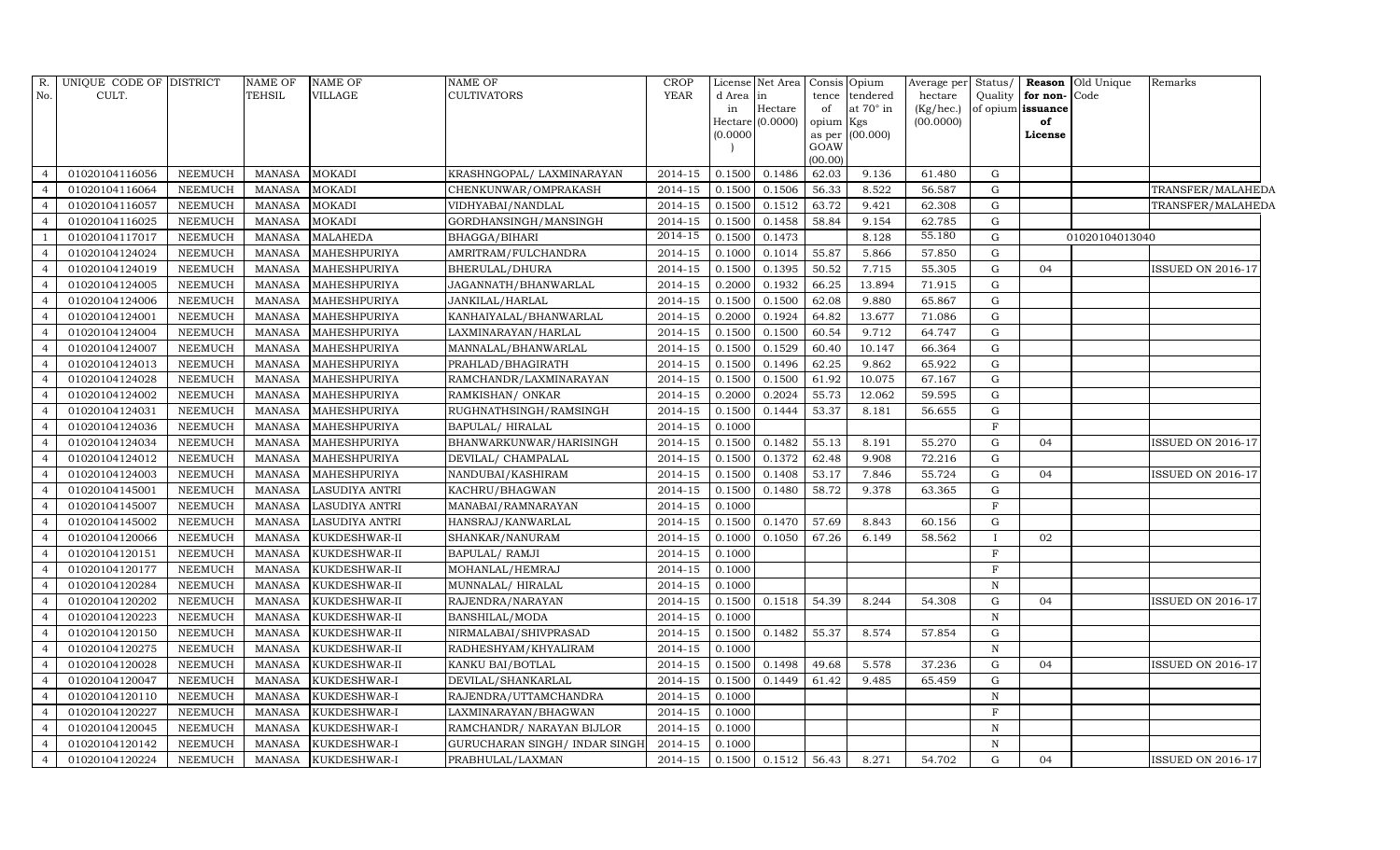| R.             | UNIQUE CODE OF DISTRICT |                | NAME OF       | <b>NAME OF</b>    | <b>NAME OF</b>                 | <b>CROP</b> |           | License Net Area   | Consis Opium    |                 | Average per Status/ |              |                   | <b>Reason</b> Old Unique | Remarks                  |
|----------------|-------------------------|----------------|---------------|-------------------|--------------------------------|-------------|-----------|--------------------|-----------------|-----------------|---------------------|--------------|-------------------|--------------------------|--------------------------|
| No.            | CULT.                   |                | TEHSIL        | <b>VILLAGE</b>    | <b>CULTIVATORS</b>             | YEAR        | d Area in |                    | tence           | tendered        | hectare             | Quality      | for non-Code      |                          |                          |
|                |                         |                |               |                   |                                |             | in        | Hectare            | of              | at 70° in       | $(Kg/$ hec. $)$     |              | of opium issuance |                          |                          |
|                |                         |                |               |                   |                                |             |           | $Hectare$ (0.0000) | opium Kgs       |                 | (00.0000)           |              | of                |                          |                          |
|                |                         |                |               |                   |                                |             | (0.0000)  |                    |                 | as per (00.000) |                     |              | License           |                          |                          |
|                |                         |                |               |                   |                                |             |           |                    | GOAW<br>(00.00) |                 |                     |              |                   |                          |                          |
|                | 01020104120024          | <b>NEEMUCH</b> | <b>MANASA</b> | KUKDESHWAR-I      | TULSIRAM/BHANWARLAL            | 2014-15     | 0.1500    | 0.1504             | 52.28           | 8.320           | 55.319              | G            | 04                |                          | <b>ISSUED ON 2016-17</b> |
| $\overline{4}$ | 01020104120273          | <b>NEEMUCH</b> | <b>MANASA</b> | KUKDESHWAR-I      | HUKMICHANDRA/KISHANLAL         | 2014-15     | 0.1000    |                    |                 |                 |                     | F            |                   |                          |                          |
| $\overline{4}$ | 01020104120286          | <b>NEEMUCH</b> | <b>MANASA</b> | KUKDESHWAR-I      | NATHULAL/DEVA                  | 2014-15     | 0.1500    | 0.1501             | 60.77           | 9.159           | 61.019              | G            |                   |                          |                          |
| $\overline{4}$ | 01020104036003          | <b>NEEMUCH</b> | <b>MANASA</b> | KHEDI CHANDRAWAT  | DHAPUBAI/JEEVA                 | 2014-15     | 0.1500    | 0.1500             | 54.31           | 8.767           | 58.447              | $\mathbf G$  |                   |                          |                          |
| 4              | 01020104036005          | <b>NEEMUCH</b> | <b>MANASA</b> | KHEDI CHANDRAWAT  | LEELABAI/PEERU PUTRA VADHU SHO | 2014-15     | 0.1500    | 0.1421             | 50.98           | 2.731           | 19.219              | G            | 04                |                          | NAME CHANGE              |
| $\overline{4}$ | 01020104036016          | <b>NEEMUCH</b> | <b>MANASA</b> | KHEDI CHANDRAWAT  | DALLA/RAMA                     | $2014 - 15$ | 0.1000    |                    |                 |                 |                     | F            |                   |                          |                          |
| 4              | 01020104036032          | <b>NEEMUCH</b> | <b>MANASA</b> | KHEDI CHANDRAWAT  | DALLA/MANGILAL                 | 2014-15     | 0.1500    | 0.1385             | 59.26           | 3.005           | 21.697              | $\mathbf{I}$ | 02                |                          |                          |
| $\overline{4}$ | 01020104036039          | <b>NEEMUCH</b> | <b>MANASA</b> | KHEDI CHANDRAWAT  | GORA/BHERA                     | 2014-15     | 0.1000    |                    |                 |                 |                     | $\mathbf F$  |                   |                          |                          |
| $\overline{4}$ | 01020104036030          | <b>NEEMUCH</b> | <b>MANASA</b> | KHEDI CHANDRAWAT  | SWAROOPIBAI/MEGHA              | 2014-15     | 0.1500    | 0.1498             | 57.52           | 8.554           | 57.103              | $\mathbf G$  |                   |                          |                          |
| 4              | 01020104036048          | <b>NEEMUCH</b> | <b>MANASA</b> | KHEDI CHANDRAWAT  | PRATAP/BHERULAL                | 2014-15     | 0.1500    | 0.1485             | 55.49           | 8.672           | 58.397              | G            |                   |                          |                          |
| $\overline{a}$ | 01020104036052          | <b>NEEMUCH</b> | <b>MANASA</b> | KHEDI CHANDRAWAT  | NANDUBAI/PIRU                  | 2014-15     | 0.1500    | 0.1481             | 60.14           | 9.416           | 63.579              | $\mathbf G$  |                   |                          |                          |
| $\overline{4}$ | 01020104036053          | <b>NEEMUCH</b> | <b>MANASA</b> | KHEDI CHANDRAWAT  | SADDA/TEJA                     | 2014-15     | 0.1500    | 0.1525             | 62.36           | 3.180           | 20.852              | $\mathbf{I}$ | 02                |                          |                          |
| $\overline{4}$ | 01020104036057          | <b>NEEMUCH</b> | <b>MANASA</b> | KHEDI CHANDRAWAT  | JANIBAI/BHAGGA                 | $2014 - 15$ | 0.1500    | 0.1525             | 55.77           | 8.636           | 56.630              | G            |                   |                          |                          |
| $\overline{a}$ | 01020104036060          | <b>NEEMUCH</b> | <b>MANASA</b> | KHEDI CHANDRAWAT  | BHERU/DEVA                     | 2014-15     | 0.1500    | 0.1417             | 40.56           | 0.000           | 0.000               | $\mathbf{I}$ | 02                |                          |                          |
| $\overline{a}$ | 01020104036006          | <b>NEEMUCH</b> | <b>MANASA</b> | KHEDI CHANDRAWAT  | JAYSINGH/RAMSINGH              | 2014-15     | 0.1500    | 0.1475             | 60.18           | 8.898           | 60.325              | $\mathbf G$  |                   |                          |                          |
| $\overline{4}$ | 01020104036017          | <b>NEEMUCH</b> | <b>MANASA</b> | KHEDI CHANDRAWAT  | CHATARU/BIHARI                 | 2014-15     | 0.1000    |                    |                 |                 |                     | F            |                   |                          |                          |
| $\overline{4}$ | 01020104036045          | <b>NEEMUCH</b> | <b>MANASA</b> | KHEDI CHANDRAWAT  | GOMA/MEGHA                     | 2014-15     | 0.1500    | 0.1501             | 50.99           | 7.962           | 53.045              | $\mathbf G$  | 04                |                          | ISSUED ON 2016-17        |
| $\overline{4}$ | 01020104036066          | <b>NEEMUCH</b> | <b>MANASA</b> | KHEDI CHANDRAWAT  | SHYAMLAL/BHAGGA                | 2014-15     | 0.1500    | 0.1501             | 55.77           | 8.660           | 57.695              | $\mathbf G$  |                   |                          |                          |
|                | 01020104115015          | <b>NEEMUCH</b> | <b>MANASA</b> | <b>KHADAWDA</b>   | PRABHULAL/AMRA                 | 2014-15     | 0.1000    |                    |                 |                 |                     | F            |                   |                          |                          |
| 4              | 01020104115033          | <b>NEEMUCH</b> | <b>MANASA</b> | <b>KHADAWDA</b>   | NARAYAN/CHUNNILAL              | 2014-15     | 0.1000    |                    |                 |                 |                     | F            |                   |                          |                          |
|                | 01020104115056          | <b>NEEMUCH</b> | <b>MANASA</b> | <b>KHADAWDA</b>   | ONKAR/DHURA                    | 2014-15     | 0.1000    |                    |                 |                 |                     | F            |                   |                          |                          |
| -4             | 01020104146003          | <b>NEEMUCH</b> | <b>MANASA</b> | KADI KHURD        | DEVRAM/ UDAYRAM                | 2014-15     | 0.1500    | 0.1304             | 58.35           | 7.769           | 59.578              | G            |                   |                          |                          |
| $\overline{4}$ | 01020104146010          | <b>NEEMUCH</b> | <b>MANASA</b> | KADI KHURD        | MEGHRAJ/UDAIRAM                | 2014-15     | 0.1500    | 0.1440             | 57.32           | 9.048           | 62.833              | G            |                   |                          |                          |
|                | 01020104146015          | <b>NEEMUCH</b> | <b>MANASA</b> | KADI KHURD        | GOPAL/RATANLAL                 | 2014-15     | 0.1500    | 0.1461             | 54.95           | 8.180           | 55.989              | ${\rm G}$    | 04                |                          | <b>ISSUED ON 2016-17</b> |
| $\overline{a}$ | 01020104146016          | <b>NEEMUCH</b> | <b>MANASA</b> | KADI KHURD        | BHAGIRATH/BAGDIRAM             | 2014-15     | 0.1000    | 0.0841             | 59.32           | 4.847           | 57.634              | $\mathbf G$  |                   |                          |                          |
| $\overline{4}$ | 01020104146019          | <b>NEEMUCH</b> | <b>MANASA</b> | <b>KADI KHURD</b> | PRAKASHGIR/RAMAGIR             | 2014-15     | 0.1000    |                    |                 |                 |                     | F            |                   |                          |                          |
| 4              | 01020104146021          | <b>NEEMUCH</b> | <b>MANASA</b> | KADI KHURD        | CHHAGANLAL/KANIRAM             | 2014-15     | 0.1000    |                    |                 |                 |                     | $\mathbf{F}$ |                   |                          |                          |
|                | 01020104146030          | <b>NEEMUCH</b> | <b>MANASA</b> | KADI KHURD        | MOTIYABAI/BHAGATRAM            | 2014-15     | 0.1500    | 0.1290             | 57.71           | 7.535           | 58.411              | $\mathbf G$  |                   |                          |                          |
|                | 01020104146038          | <b>NEEMUCH</b> | <b>MANASA</b> | <b>KADI KHURD</b> | DEVILAL/BANSHILAL              | 2014-15     | 0.1500    | 0.1485             | 58.18           | 8.810           | 59.327              | G            |                   |                          |                          |
| $\overline{a}$ | 01020104146006          | <b>NEEMUCH</b> | <b>MANASA</b> | KADI KHURD        | MODIRAM/RAMA                   | $2014 - 15$ | 0.1500    | 0.1440             | 52.41           | 7.959           | 55.271              | G            | 04                |                          | <b>ISSUED ON 2016-17</b> |
|                | 01020104146042          | <b>NEEMUCH</b> | <b>MANASA</b> | <b>KADI KHURD</b> | MANNALAL/ SITARAM              | 2014-15     | 0.1500    | 0.1105             | 61.01           | 6.903           | 62.471              | G            |                   |                          |                          |
| 4              | 01020104146059          | <b>NEEMUCH</b> | <b>MANASA</b> | <b>KADI KHURD</b> | BHAGIRATH/UDAIRAM              | 2014-15     | 0.1500    | 0.1305             | 56.70           | 7.873           | 60.330              | ${\rm G}$    |                   |                          |                          |
| $\overline{4}$ | 01020104146060          | <b>NEEMUCH</b> | <b>MANASA</b> | <b>KADI KHURD</b> | TULSIBAI/BHUWANISINGH          | 2014-15     | 0.1000    |                    |                 |                 |                     | $\mathbf F$  |                   |                          |                          |
| $\overline{4}$ | 01020104146062          | <b>NEEMUCH</b> | <b>MANASA</b> | KADI KHURD        | NANDUBAI/BAPULAL               | 2014-15     | 0.1500    | 0.1452             | 58.47           | 9.080           | 62.534              | G            |                   |                          |                          |
| $\overline{a}$ | 01020104146005          | <b>NEEMUCH</b> | <b>MANASA</b> | KADI KHURD        | RAMLAL/HIRA                    | 2014-15     | 0.1500    | 0.1403             | 62.73           | 9.177           | 65.410              | $\mathbf G$  |                   |                          |                          |
| $\overline{4}$ | 01020104146020          | <b>NEEMUCH</b> | <b>MANASA</b> | KADI KHURD        | BHAGWAN/RAMLAL                 | 2014-15     | 0.1500    | 0.1403             | 52.04           | 4.000           | 28.510              | G            | 04                |                          |                          |
| $\overline{4}$ | 01020104146026          | <b>NEEMUCH</b> | <b>MANASA</b> | KADI KHURD        | BAGDIRAM/ NANDA                | 2014-15     | 0.1500    | 0.1458             | 54.61           | 8.363           | 57.359              | $\mathbf G$  |                   |                          |                          |
| $\overline{4}$ | 01020104146041          | <b>NEEMUCH</b> | MANASA        | <b>KADI KHURD</b> | BANSHILAL/SITARAM              | 2014-15     | 0.1000    |                    |                 |                 |                     | $\mathbf{F}$ |                   |                          |                          |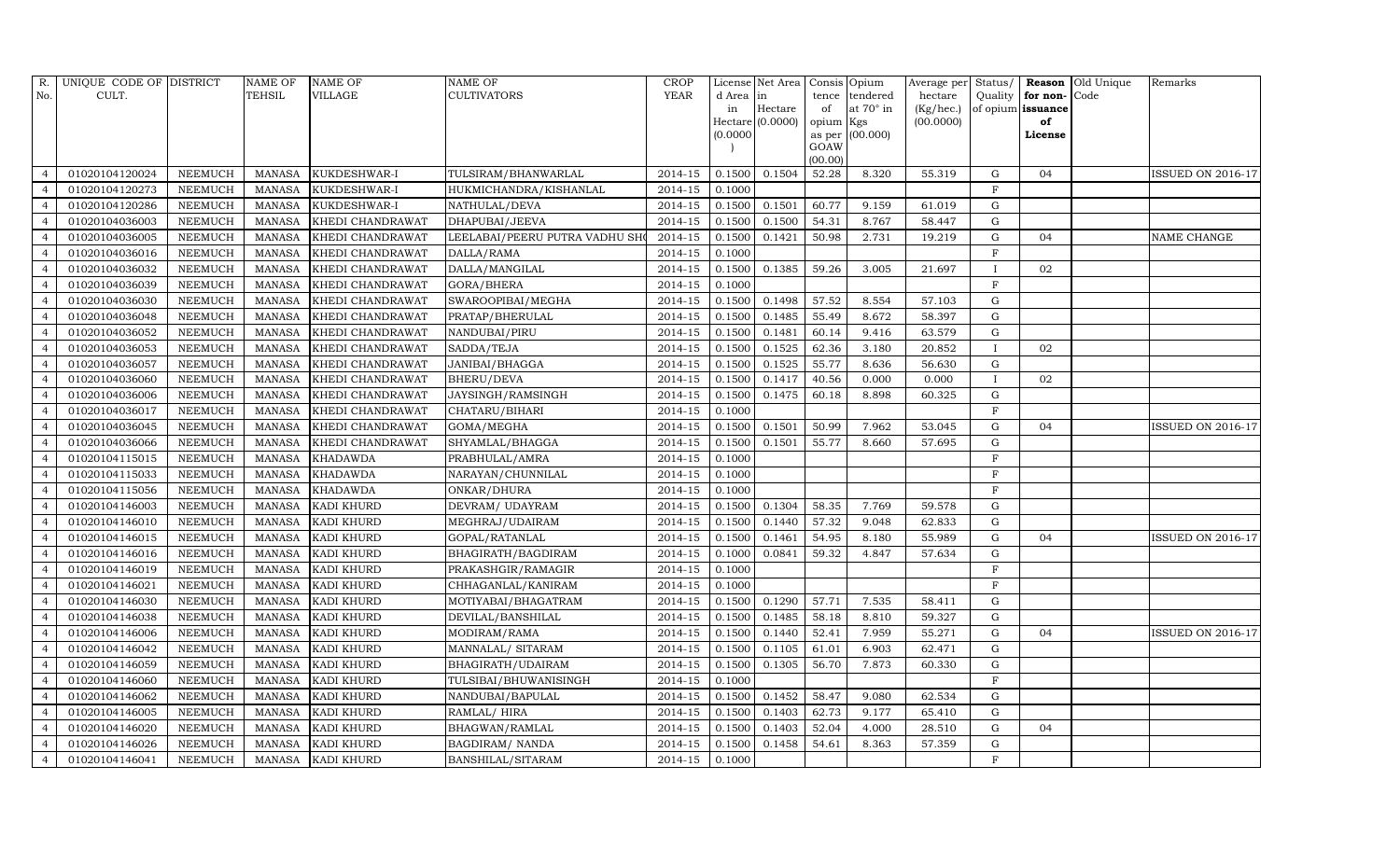| R.             | UNIQUE CODE OF DISTRICT |                | <b>NAME OF</b> | <b>NAME OF</b>     | <b>NAME OF</b>             | <b>CROP</b> |           | License Net Area | Consis Opium    |                  | Average per Status/ |                |                   | Reason Old Unique | Remarks                  |
|----------------|-------------------------|----------------|----------------|--------------------|----------------------------|-------------|-----------|------------------|-----------------|------------------|---------------------|----------------|-------------------|-------------------|--------------------------|
| No.            | CULT.                   |                | <b>TEHSIL</b>  | <b>VILLAGE</b>     | <b>CULTIVATORS</b>         | YEAR        | d Area in |                  |                 | tence tendered   | hectare             | Quality        | for non-Code      |                   |                          |
|                |                         |                |                |                    |                            |             | in        | Hectare          | of              | at $70^\circ$ in | (Kg/hec.)           |                | of opium issuance |                   |                          |
|                |                         |                |                |                    |                            |             |           | Hectare (0.0000) | opium Kgs       |                  | (00.0000)           |                | of                |                   |                          |
|                |                         |                |                |                    |                            |             | (0.0000)  |                  |                 | as per (00.000)  |                     |                | License           |                   |                          |
|                |                         |                |                |                    |                            |             |           |                  | GOAW<br>(00.00) |                  |                     |                |                   |                   |                          |
|                | 01020104141013          | <b>NEEMUCH</b> | MANASA         | <b>HANUMANTIYA</b> | LAXMINARAYAN/ CHAMPA       | 2014-15     | 0.1500    | 0.1452           | 53.41           | 7.897            | 54.387              | G              | 04                |                   | <b>ISSUED ON 2016-17</b> |
|                | 01020104141020          | <b>NEEMUCH</b> | <b>MANASA</b>  | <b>HANUMANTIYA</b> | GANPAT/ DEVILAL            | 2014-15     | 0.1000    |                  |                 |                  |                     | $\mathbf{F}$   |                   |                   |                          |
| $\overline{4}$ | 01020104141049          | <b>NEEMUCH</b> | <b>MANASA</b>  | <b>HANUMANTIYA</b> | NARMADABAI/BADRILAL        | $2014 - 15$ | 0.2000    | 0.1825           | 32.24           | 3.302            | 18.093              | G              | 04                |                   |                          |
|                | 01020104034001          | <b>NEEMUCH</b> | <b>MANASA</b>  | HADIPIPLIYA        | JANKILAL/RADHAKISHAN       | 2014-15     | 0.1000    |                  |                 |                  |                     | $\mathbf F$    |                   |                   |                          |
| $\overline{4}$ | 01020104034009          | <b>NEEMUCH</b> | <b>MANASA</b>  | HADIPIPLIYA        | KARULAL/BHUWAN             | 2014-15     | 0.1500    | 0.1440           | 64.80           | 9.618            | 66.792              | G              |                   |                   |                          |
| $\overline{a}$ | 01020104034011          | <b>NEEMUCH</b> | <b>MANASA</b>  | <b>HADIPIPLIYA</b> | SAMANDBAI/JETRAM           | 2014-15     | 0.1500    | 0.1500           | 61.37           | 9.100            | 60.667              | $\mathbf G$    |                   |                   |                          |
| $\overline{4}$ | 01020104034012          | <b>NEEMUCH</b> | <b>MANASA</b>  | <b>HADIPIPLIYA</b> | <b>JASWANT/KARULAL</b>     | 2014-15     | 0.1500    | 0.1450           | 59.07           | 8.996            | 62.041              | G              |                   |                   |                          |
| $\overline{a}$ | 01020104034013          | <b>NEEMUCH</b> | <b>MANASA</b>  | <b>HADIPIPLIYA</b> | BHAGWAN/PRITHVIRAJ         | 2014-15     | 0.1500    | 0.1488           | 54.02           | 8.018            | 53.884              | $\mathbf G$    | 04                |                   | <b>ISSUED ON 2016-17</b> |
|                | 01020104034017          | <b>NEEMUCH</b> | <b>MANASA</b>  | HADIPIPLIYA        | RADHAKISHAN/DEVILAL        | 2014-15     | 0.1000    |                  |                 |                  |                     | $\mathbf{F}$   |                   |                   |                          |
| 4              | 01020104034021          | <b>NEEMUCH</b> | <b>MANASA</b>  | HADIPIPLIYA        | RAMSUKH/RADHAKISHAN        | 2014-15     | 0.1500    | 0.1470           | 63.35           | 10.036           | 68.272              | G              |                   |                   |                          |
| $\overline{a}$ | 01020104034023          | <b>NEEMUCH</b> | <b>MANASA</b>  | <b>HADIPIPLIYA</b> | LAXMINARAYAN/RADHAKISHAN   | 2014-15     | 0.1000    |                  |                 |                  |                     | $\mathbf{F}$   |                   |                   |                          |
| $\overline{4}$ | 01020104034028          | <b>NEEMUCH</b> | <b>MANASA</b>  | <b>HADIPIPLIYA</b> | BAPULAL/DEVILAL            | 2014-15     | 0.1000    |                  |                 |                  |                     | $_{\rm F}$     |                   |                   |                          |
| $\overline{4}$ | 01020104034029          | <b>NEEMUCH</b> | <b>MANASA</b>  | <b>HADIPIPLIYA</b> | PARWATSINGH/GOVERDHANSINGH | $2014 - 15$ | 0.1500    | 0.1442           | 60.69           | 9.060            | 62.829              | $\mathbf G$    |                   |                   |                          |
|                | 01020104034014          | <b>NEEMUCH</b> | <b>MANASA</b>  | <b>HADIPIPLIYA</b> | SATYANARAYAN/PRITHVIRAJ    | 2014-15     | 0.1500    | 0.1500           | 62.75           | 9.511            | 63.407              | $\mathbf G$    |                   |                   |                          |
| $\overline{a}$ | 01020104034035          | <b>NEEMUCH</b> | <b>MANASA</b>  | <b>HADIPIPLIYA</b> | MATHURALAL/RATANLAL        | 2014-15     | 0.1500    | 0.1500           | 60.05           | 8.973            | 59.820              | $\mathbf G$    |                   |                   |                          |
|                | 01020104034036          | <b>NEEMUCH</b> | <b>MANASA</b>  | <b>HADIPIPLIYA</b> | MADANLAL/HEERALAL          | 2014-15     | 0.1000    |                  |                 |                  |                     | $\mathbf{F}$   |                   |                   |                          |
| 4              | 01020104034037          | <b>NEEMUCH</b> | <b>MANASA</b>  | HADIPIPLIYA        | BAPUSINGH/DEVISINGH        | 2014-15     | 0.1500    | 0.1460           | 62.40           | 8.781            | 60.144              | G              |                   |                   |                          |
| $\overline{a}$ | 01020104034042          | <b>NEEMUCH</b> | <b>MANASA</b>  | HADIPIPLIYA        | KARIBAI/BHERULAL           | 2014-15     | 0.1000    |                  |                 |                  |                     | F              |                   |                   |                          |
| $\overline{4}$ | 01020104034046          | <b>NEEMUCH</b> | <b>MANASA</b>  | <b>HADIPIPLIYA</b> | RADHESHYAM/ONKARLAL        | 2014-15     | 0.1500    | 0.1504           | 60.91           | 9.319            | 61.961              | ${\rm G}$      |                   |                   |                          |
| $\overline{4}$ | 01020104034047          | <b>NEEMUCH</b> | <b>MANASA</b>  | HADIPIPLIYA        | RAMCHANDRA/NARAYAN         | 2014-15     | 0.1500    | 0.1392           | 62.27           | 8.629            | 61.990              | G              |                   |                   |                          |
|                | 01020104034049          | <b>NEEMUCH</b> | <b>MANASA</b>  | HADIPIPLIYA        | BHERULAL/NARAYAN           | 2014-15     | 0.1500    | 0.1500           | 61.27           | 9.322            | 62.147              | $\mathbf G$    |                   |                   |                          |
| $\overline{a}$ | 01020104034051          | <b>NEEMUCH</b> | <b>MANASA</b>  | <b>HADIPIPLIYA</b> | DINESH/MEGHRAJ             | 2014-15     | 0.1000    |                  |                 |                  |                     | $\mathbf F$    |                   |                   |                          |
| $\overline{a}$ | 01020104034056          | <b>NEEMUCH</b> | <b>MANASA</b>  | <b>HADIPIPLIYA</b> | BAPULAL/RUPAJI             | 2014-15     | 0.1500    | 0.1455           | 59.77           | 8.914            | 61.265              | $\mathbf G$    |                   |                   |                          |
| $\overline{4}$ | 01020104034057          | <b>NEEMUCH</b> | <b>MANASA</b>  | <b>HADIPIPLIYA</b> | SATYANARAYAN/LAXMINARAYAN  | 2014-15     | 0.1000    |                  |                 |                  |                     | $\overline{F}$ |                   |                   |                          |
| $\overline{a}$ | 01020104034059          | <b>NEEMUCH</b> | <b>MANASA</b>  | HADIPIPLIYA        | BHAGIRATH/HARIKISHAN       | 2014-15     | 0.1000    |                  |                 |                  |                     | $\mathbf{F}$   |                   |                   |                          |
|                | 01020104034060          | <b>NEEMUCH</b> | <b>MANASA</b>  | <b>HADIPIPLIYA</b> | SUKHLAL/HAMER              | 2014-15     | 0.1000    |                  |                 |                  |                     | $\mathbf{F}$   |                   |                   |                          |
| $\overline{4}$ | 01020104034061          | <b>NEEMUCH</b> | <b>MANASA</b>  | HADIPIPLIYA        | TEJSINGH/GOVERDHANSINGH    | 2014-15     | 0.1500    | 0.1520           | 61.96           | 9.471            | 62.309              | G              |                   |                   |                          |
|                | 01020104034068          | <b>NEEMUCH</b> | <b>MANASA</b>  | <b>HADIPIPLIYA</b> | MOHANLAL/HEERALAL          | 2014-15     | 0.1500    | 0.1416           | 61.15           | 9.155            | 64.654              | $\mathbf G$    |                   |                   |                          |
|                | 01020104034007          | <b>NEEMUCH</b> | <b>MANASA</b>  | <b>HADIPIPLIYA</b> | UMARAVSINGH/GOVERDHANSINGH | 2014-15     | 0.1500    | 0.1500           | 62.39           | 9.492            | 63.280              | ${\rm G}$      |                   |                   |                          |
| $\overline{4}$ | 01020104034015          | <b>NEEMUCH</b> | <b>MANASA</b>  | <b>HADIPIPLIYA</b> | GOPAL/ONKARLAL             | $2014 - 15$ | 0.1000    |                  |                 |                  |                     | F              |                   |                   |                          |
|                | 01020104034077          | <b>NEEMUCH</b> | <b>MANASA</b>  | HADIPIPLIYA        | PRAKASHCHANDRA/MADANLAL    | 2014-15     | 0.1500    | 0.1471           | 62.89           | 10.242           | 69.626              | $\mathbf G$    |                   |                   |                          |
| 4              | 01020104034084          | <b>NEEMUCH</b> | <b>MANASA</b>  | HADIPIPLIYA        | RADHESHYAM/BHONA           | $2014 - 15$ | 0.1500    | 0.1500           | 61.36           | 9.493            | 63.287              | G              |                   |                   |                          |
| $\overline{a}$ | 01020104034085          | <b>NEEMUCH</b> | <b>MANASA</b>  | <b>HADIPIPLIYA</b> | NANALAL/GOBARLAL           | 2014-15     | 0.1000    |                  |                 |                  |                     | $\mathbf{F}$   |                   |                   |                          |
| $\overline{4}$ | 01020104034024          | <b>NEEMUCH</b> | <b>MANASA</b>  | <b>HADIPIPLIYA</b> | BAGDIRAM/BAPULAL           | 2014-15     | 0.1500    | 0.1458           | 62.67           | 9.553            | 65.521              | G              |                   |                   |                          |
| $\overline{4}$ | 01020104034087          | <b>NEEMUCH</b> | <b>MANASA</b>  | <b>HADIPIPLIYA</b> | BHERULAL/RATANLAL          | 2014-15     | 0.1500    | 0.1480           | 60.05           | 9.188            | 62.081              | $\mathbf G$    |                   |                   | <b>NAME CHANGE</b>       |
|                | 01020104034063          | <b>NEEMUCH</b> | <b>MANASA</b>  | HADIPIPLIYA        | MAGANBAI/FAKIRCHANDRA MALI | 2014-15     | 0.1000    |                  |                 |                  |                     | $\mathbf{F}$   |                   |                   |                          |
| $\overline{4}$ | 01020104034033          | <b>NEEMUCH</b> | <b>MANASA</b>  | <b>HADIPIPLIYA</b> | BHANWARSINGH/DEVISINGH     | 2014-15     | 0.1500    | 0.1499           | 62.35           | 9.326            | 62.215              | G              |                   |                   |                          |
| $\overline{4}$ | 01020104034039          | <b>NEEMUCH</b> | <b>MANASA</b>  | HADIPIPLIYA        | RAMKUNWARIBAI/MANGILAL     | 2014-15     | 0.1500    | 0.1170           | 60.93           | 7.277            | 62.197              | $\mathbf G$    |                   |                   |                          |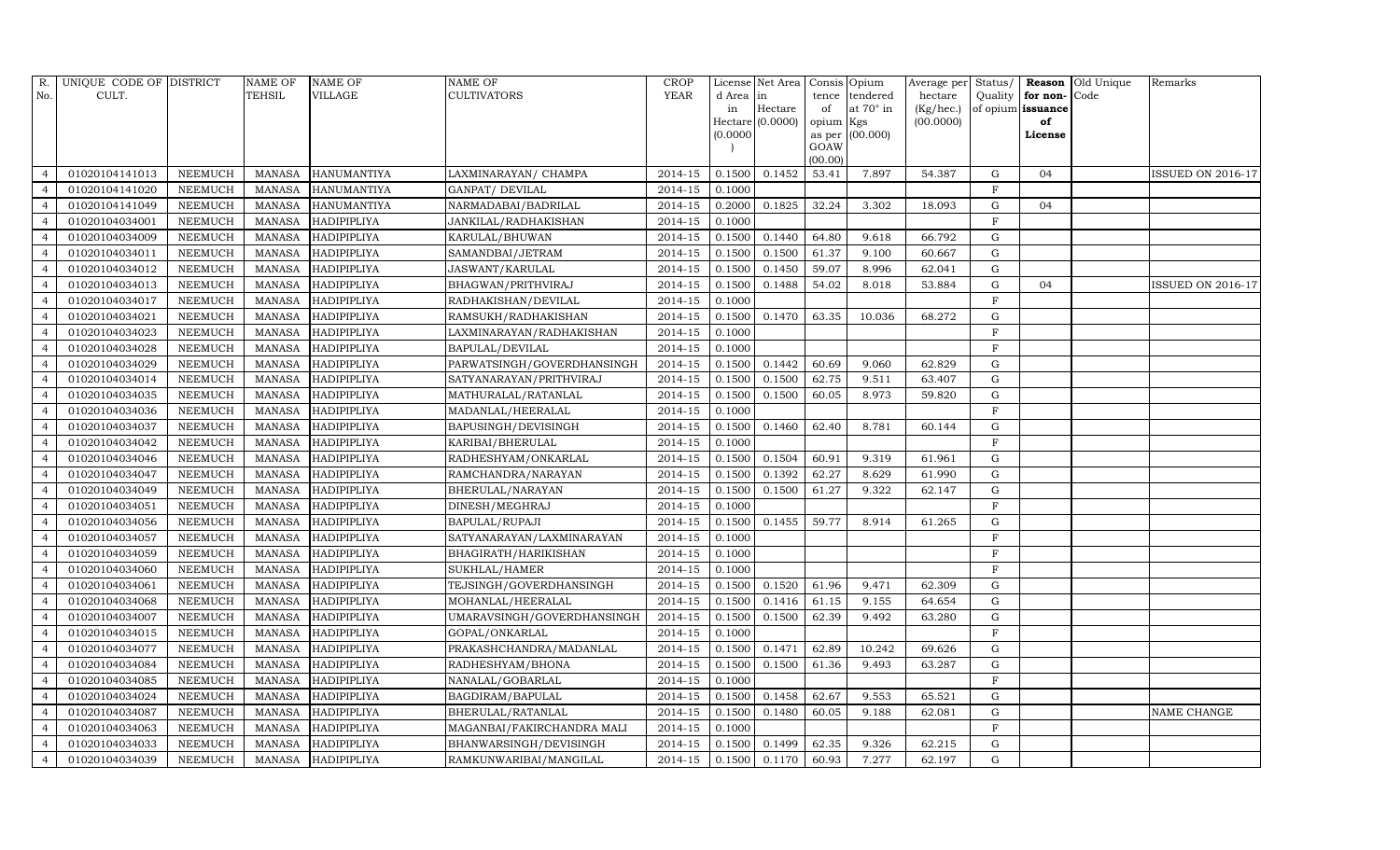| R.             | UNIQUE CODE OF DISTRICT |                | <b>NAME OF</b> | <b>NAME OF</b>         | <b>NAME OF</b>              | <b>CROP</b> |           | License Net Area Consis Opium |           |                 |           |             |                   | Average per Status/ Reason Old Unique | Remarks                  |
|----------------|-------------------------|----------------|----------------|------------------------|-----------------------------|-------------|-----------|-------------------------------|-----------|-----------------|-----------|-------------|-------------------|---------------------------------------|--------------------------|
| No.            | CULT.                   |                | <b>TEHSIL</b>  | <b>VILLAGE</b>         | CULTIVATORS                 | <b>YEAR</b> | d Area in |                               | tence     | tendered        | hectare   | Quality     | for non-Code      |                                       |                          |
|                |                         |                |                |                        |                             |             | in        | Hectare                       | of        | at 70° in       | (Kg/hec.) |             | of opium issuance |                                       |                          |
|                |                         |                |                |                        |                             |             |           | $Hectare$ (0.0000)            | opium Kgs |                 | (00.0000) |             | of                |                                       |                          |
|                |                         |                |                |                        |                             |             | (0.0000)  |                               | GOAW      | as per (00.000) |           |             | License           |                                       |                          |
|                |                         |                |                |                        |                             |             |           |                               | (00.00)   |                 |           |             |                   |                                       |                          |
|                | 01020104034092          | <b>NEEMUCH</b> | MANASA         | HADIPIPLIYA            | SAMRATH/RAMRATAN            | 2014-15     | 0.1500    | 0.1491                        | 61.75     | 9.351           | 62.716    | G           |                   |                                       |                          |
|                | 01020104034094          | <b>NEEMUCH</b> | <b>MANASA</b>  | <b>HADIPIPLIYA</b>     | SAMPATLAL/PRITHVIRAJ        | 2014-15     | 0.1500    | 0.1485                        | 62.85     | 9.706           | 65.360    | G           |                   |                                       |                          |
| $\overline{a}$ | 01020104034093          | <b>NEEMUCH</b> | <b>MANASA</b>  | HADIPIPLIYA            | KESHARBAI/BHANWARLAL        | 2014-15     | 0.1000    |                               |           |                 |           | $\mathbf F$ |                   |                                       |                          |
|                | 01020104038002          | <b>NEEMUCH</b> | <b>MANASA</b>  | <b>DANGADI</b>         | KANHAIYALAL/NANDLAL         | 2014-15     | 0.1500    | 0.1486                        | 56.61     | 8.160           | 54.913    | $\mathbf I$ | 02                |                                       |                          |
| $\overline{a}$ | 01020104038026          | <b>NEEMUCH</b> | <b>MANASA</b>  | <b>DANGADI</b>         | BHERULAL/MAGNIRAM           | 2014-15     | 0.1500    | 0.1408                        | 57.12     | 5.035           | 35.760    | G           | 04                |                                       |                          |
|                | 01020104038031          | <b>NEEMUCH</b> | <b>MANASA</b>  | <b>DANGADI</b>         | MOHANLAL/NANURAM            | 2014-15     | 0.1000    |                               |           |                 |           | $_{\rm F}$  |                   |                                       |                          |
| 4              | 01020104038048          | <b>NEEMUCH</b> | <b>MANASA</b>  | <b>DANGADI</b>         | BAGDIRAM/CHATARBHUJ         | 2014-15     | 0.1500    | 0.1512                        | 53.47     | 8.387           | 55.470    | G           | 04                |                                       | <b>ISSUED ON 2016-17</b> |
| $\overline{a}$ | 01020104038054          | <b>NEEMUCH</b> | <b>MANASA</b>  | <b>DANGADI</b>         | RAMCHANDRA/CHOTU            | 2014-15     | 0.1500    | 0.1404                        | 58.15     | 8.415           | 59.936    | $\mathbf G$ |                   |                                       |                          |
|                | 01020104038071          | <b>NEEMUCH</b> | <b>MANASA</b>  | <b>DANGADI</b>         | MANGILAL/CHATARBHUJ         | 2014-15     | 0.1000    |                               |           |                 |           | $\mathbf F$ |                   |                                       |                          |
| $\overline{4}$ | 01020104038074          | <b>NEEMUCH</b> | <b>MANASA</b>  | <b>DANGADI</b>         | PRABHULAL/NANDA URF GULAB   | 2014-15     | 0.2000    | 0.1980                        | 60.71     | 12.498          | 63.121    | G           |                   |                                       |                          |
| $\overline{a}$ | 01020104139015          | <b>NEEMUCH</b> | <b>MANASA</b>  | <b>BHATKHEDI KHURD</b> | TIKAMSINGH/DUNGARSINGH      | 2014-15     | 0.1000    |                               |           |                 |           | F           |                   |                                       |                          |
| 4              | 01020104135011          | <b>NEEMUCH</b> | <b>MANASA</b>  | <b>BHADWA</b>          | GOPAL/NANDA                 | 2014-15     | 0.1000    |                               |           |                 |           | $\mathbf F$ |                   |                                       |                          |
| $\overline{a}$ | 01020104135019          | NEEMUCH        | <b>MANASA</b>  | <b>BHADWA</b>          | SATYANARAYAN/MANGILAL       | 2014-15     | 0.1500    | 0.1457                        | 49.58     | 8.117           | 55.710    | G           | 04                |                                       | <b>ISSUED ON 2016-17</b> |
|                | 01020104135027          | <b>NEEMUCH</b> | <b>MANASA</b>  | <b>BHADWA</b>          | BHARATSINGH/RAMSINGH        | 2014-15     | 0.1500    | 0.1443                        | 45.62     | 7.625           | 52.841    | ${\rm G}$   | 04                |                                       | <b>ISSUED ON 2016-17</b> |
|                | 01020104136026          | <b>NEEMUCH</b> | <b>MANASA</b>  | <b>BATTISADI</b>       | MANGILAL/MADHU              | 2014-15     | 0.1500    | 0.1500                        | 50.26     | 8.078           | 53.853    | G           | 04                |                                       | <b>ISSUED ON 2016-17</b> |
|                | 01020104136032          | <b>NEEMUCH</b> | <b>MANASA</b>  | <b>BATTISADI</b>       | SHAMBHUSINGH/RAMSINGH       | 2014-15     | 0.1500    | 0.1394                        | 65.13     | 8.346           | 59.871    | G           |                   |                                       |                          |
| 4              | 01020104128002          | <b>NEEMUCH</b> | <b>MANASA</b>  | <b>BARKHEDI</b>        | BRAJ KUWAR/ BHIM SINGH      | 2014-15     | 0.1000    |                               |           |                 |           | $\mathbf F$ |                   |                                       |                          |
|                | 01020104128003          | <b>NEEMUCH</b> | <b>MANASA</b>  | <b>BARKHEDI</b>        | BAPULAL/BHUWANA             | 2014-15     | 0.2000    | 0.1952                        | 62.39     | 13.672          | 70.041    | $\mathbf G$ |                   |                                       |                          |
|                | 01020104128005          | <b>NEEMUCH</b> | <b>MANASA</b>  | <b>BARKHEDI</b>        | BAHADURSINGH/GOPALSINGH     | 2014-15     | 0.1500    | 0.1458                        | 58.20     | 9.254           | 63.471    | $\mathbf G$ |                   |                                       |                          |
| $\overline{4}$ | 01020104128008          | NEEMUCH        | <b>MANASA</b>  | <b>BARKHEDI</b>        | LALSINGH/GOPALSINGH         | 2014-15     | 0.1500    | 0.1456                        | 58.19     | 9.427           | 64.746    | $\mathbf G$ |                   |                                       |                          |
|                | 01020104128011          | <b>NEEMUCH</b> | <b>MANASA</b>  | <b>BARKHEDI</b>        | BHANWARLAL/NANDA            | 2014-15     | 0.2000    | 0.1792                        | 55.72     | 11.375          | 63.477    | $\mathbf G$ |                   |                                       |                          |
| $\overline{a}$ | 01020104128012          | <b>NEEMUCH</b> | <b>MANASA</b>  | <b>BARKHEDI</b>        | JASWANTSINGH/BHERUSINGH     | 2014-15     | 0.1500    | 0.1435                        | 58.71     | 9.176           | 63.944    | G           |                   |                                       |                          |
|                | 01020104128013          | <b>NEEMUCH</b> | <b>MANASA</b>  | <b>BARKHEDI</b>        | LAXMANSINGH/PRATAPSINGH     | 2014-15     | 0.1000    |                               |           |                 |           | $_{\rm F}$  |                   |                                       |                          |
|                | 01020104128014          | <b>NEEMUCH</b> | <b>MANASA</b>  | <b>BARKHEDI</b>        | SUJANSINGH/BHERUSINGH       | 2014-15     | 0.1500    | 0.1425                        | 61.66     | 9.205           | 64.596    | G           |                   |                                       |                          |
| $\overline{a}$ | 01020104128015          | <b>NEEMUCH</b> | <b>MANASA</b>  | <b>BARKHEDI</b>        | BANESINGH/GUMANSINGH        | 2014-15     | 0.2000    | 0.1940                        | 55.87     | 12.172          | 62.742    | $\mathbf G$ |                   |                                       |                          |
|                | 01020104128016          | NEEMUCH        | <b>MANASA</b>  | <b>BARKHEDI</b>        | MOTISINGH/GOPALSINGH        | 2014-15     | 0.1000    |                               |           |                 |           | F           |                   |                                       |                          |
| 4              | 01020104128018          | <b>NEEMUCH</b> | <b>MANASA</b>  | <b>BARKHEDI</b>        | JUJHARSINGH/BHIMSINGH       | 2014-15     | 0.1500    | 0.1479                        | 62.47     | 9.495           | 64.199    | G           |                   |                                       |                          |
|                | 01020104128022          | <b>NEEMUCH</b> | <b>MANASA</b>  | <b>BARKHEDI</b>        | DOULATKUWAR/DASHRATHSINGH   | 2014-15     | 0.1500    | 0.1405                        | 61.45     | 9.112           | 64.854    | G           |                   |                                       |                          |
|                | 01020104131006          | <b>NEEMUCH</b> | <b>MANASA</b>  | <b>BARKHEDA</b>        | SHANTIBAI/RAMESHWAR         | 2014-15     | 0.1500    | 0.1504                        | 66.19     | 10.146          | 67.460    | G           |                   |                                       |                          |
| $\overline{4}$ | 01020104131007          | <b>NEEMUCH</b> | <b>MANASA</b>  | <b>BARKHEDA</b>        | PARVAT SINGH / BHAWAR SINGH | 2014-15     | 0.1000    |                               |           |                 |           | $\mathbf F$ |                   |                                       |                          |
|                | 01020104131020          | <b>NEEMUCH</b> | <b>MANASA</b>  | <b>BARKHEDA</b>        | PANNALAL/RAMLAL             | 2014-15     | 0.1000    |                               |           |                 |           | F           |                   |                                       |                          |
| 4              | 01020104131037          | NEEMUCH        | <b>MANASA</b>  | <b>BARKHEDA</b>        | RADHESHYAM/ RAMESHWAR       | 2014-15     | 0.1000    |                               |           |                 |           | $\rm F$     |                   |                                       |                          |
|                | 01020104131045          | <b>NEEMUCH</b> | <b>MANASA</b>  | <b>BARKHEDA</b>        | OMPRAKASH/BANSHILAL         | 2014-15     | 0.1000    |                               |           |                 |           | $_{\rm F}$  |                   |                                       |                          |
| $\overline{a}$ | 01020104131001          | <b>NEEMUCH</b> | <b>MANASA</b>  | <b>BARKHEDA</b>        | SITARAM/NANURAM             | 2014-15     | 0.1500    | 0.1405                        | 68.30     | 9.718           | 69.167    | G           |                   |                                       |                          |
| $\overline{a}$ | 01020104131042          | <b>NEEMUCH</b> | <b>MANASA</b>  | <b>BARKHEDA</b>        | DEVKISHAN/PARTHA            | 2014-15     | 0.1000    |                               |           |                 |           | $\mathbf F$ |                   |                                       |                          |
|                | 01020104131051          | <b>NEEMUCH</b> | <b>MANASA</b>  | <b>BARKHEDA</b>        | GITABAI/DEVILAL             | 2014-15     | 0.1000    |                               |           |                 |           | $\mathbf F$ |                   |                                       |                          |
| 4              | 01020104131052          | <b>NEEMUCH</b> | <b>MANASA</b>  | <b>BARKHEDA</b>        | RAMPRAHLAD/KASHIRAM         | 2014-15     | 0.1500    | 0.1500                        | 57.70     | 8.622           | 57.480    | G           |                   |                                       |                          |
| $\overline{4}$ | 01020104131053          | NEEMUCH        | <b>MANASA</b>  | <b>BARKHEDA</b>        | SHIVNARAYAN/RAMKISHAN       | 2014-15     | 0.2000    | 0.1912                        | 62.23     | 12.028          | 62.908    | $\mathbf G$ |                   |                                       |                          |